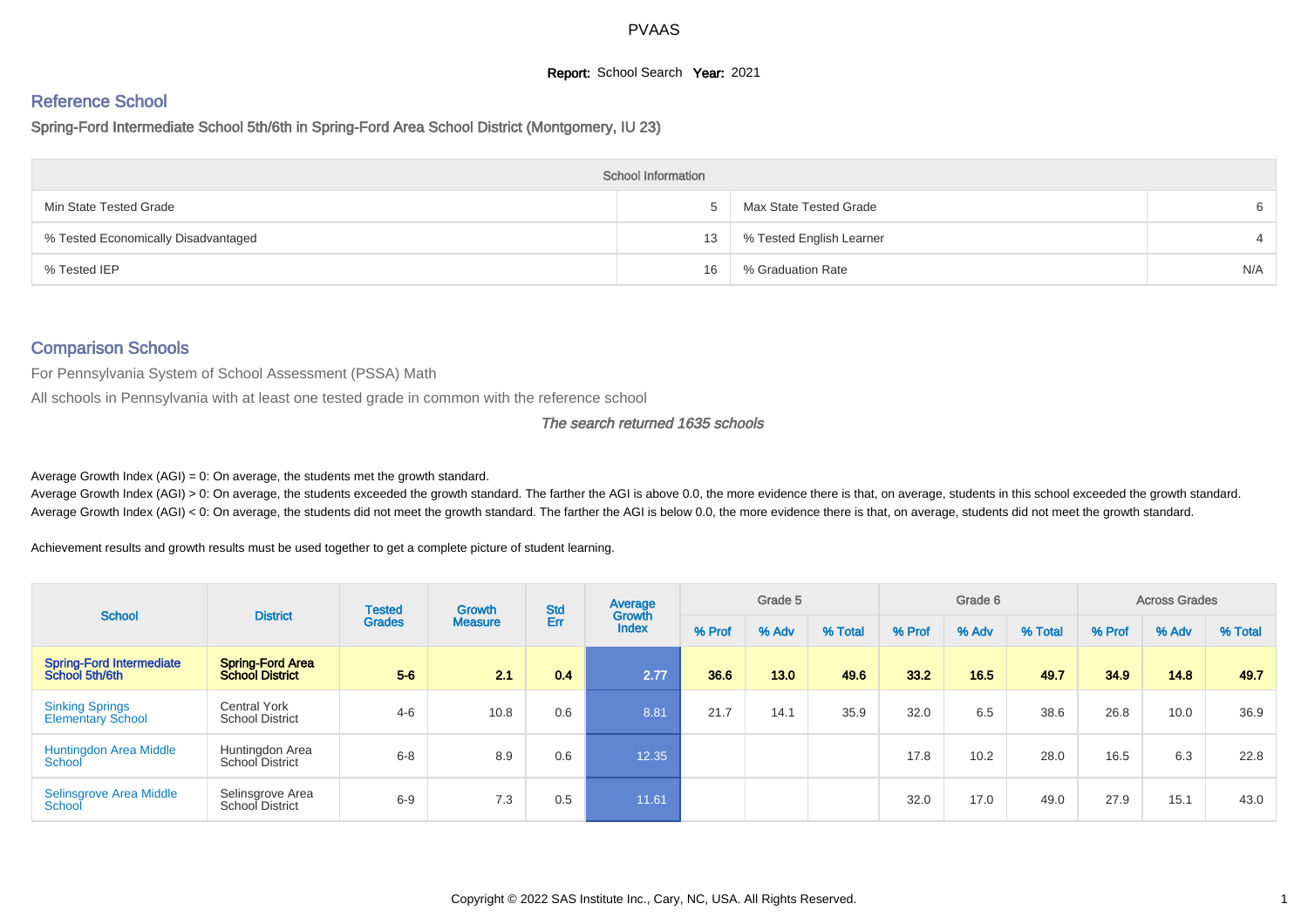| <b>School</b>                                                                   | <b>District</b>                                    | <b>Tested</b> | Growth         | <b>Std</b> | Average<br>Growth |        | Grade 5 |         |        | Grade 6 |         |        | <b>Across Grades</b> |         |
|---------------------------------------------------------------------------------|----------------------------------------------------|---------------|----------------|------------|-------------------|--------|---------|---------|--------|---------|---------|--------|----------------------|---------|
|                                                                                 |                                                    | <b>Grades</b> | <b>Measure</b> | Err        | <b>Index</b>      | % Prof | % Adv   | % Total | % Prof | % Adv   | % Total | % Prof | % Adv                | % Total |
| Spring-Ford Intermediate<br>School 5th/6th                                      | <b>Spring-Ford Area</b><br><b>School District</b>  | $5-6$         | 2.1            | 0.4        | 2.77              | 36.6   | 13.0    | 49.6    | 33.2   | 16.5    | 49.7    | 34.9   | 14.8                 | 49.7    |
| <b>Penns Valley Area</b><br><b>Elementary and</b><br><b>Intermediate School</b> | Penns Valley Area<br>School District               | $3-6$         | 11.0           | 0.8        | 8.01              | 43.9   | 18.4    | 62.2    | 38.8   | 17.5    | 56.3    | 37.8   | 16.0                 | 53.8    |
| <b>Saucon Valley Middle</b><br><b>School</b>                                    | Saucon Valley<br><b>School District</b>            | $5 - 8$       | 6.7            | 0.5        | 6.59              | 32.0   | 25.4    | 57.4    | 33.6   | 11.0    | 44.5    | 32.4   | 15.8                 | 48.2    |
| <b>Hickory Grove Elementary</b><br>School                                       | <b>Brookville Area</b><br><b>School District</b>   | $3-6$         | 9.0            | 0.9        | 2.61              | 16.8   | 13.9    | 30.7    | 28.1   | 16.8    | 44.9    | 24.6   | 11.6                 | 36.1    |
| <b>Hopewell Elementary</b><br>School                                            | Oxford Area<br><b>School District</b>              | $5-6$         | 7.0            | 0.6        | 6.02              | 24.0   | 8.0     | 32.0    | 28.3   | 7.3     | 35.6    | 26.2   | 7.6                  | 33.8    |
| David E Williams Middle<br><b>School</b>                                        | Montour School<br><b>District</b>                  | $5-8$         | 5.0            | 0.4        | 1.98              | 32.2   | 25.4    | 57.6    | 31.1   | 24.9    | 56.0    | 29.0   | 28.2                 | 57.1    |
| <b>Bear Creek School</b>                                                        | Elizabethtown Area<br><b>School District</b>       | $4 - 6$       | 4.7            | 0.5        | 0.91              | 30.0   | 22.8    | 52.8    | 22.4   | 11.0    | 33.5    | 27.5   | 16.8                 | 44.3    |
| <b>Butler Middle School</b>                                                     | <b>Butler Area School</b><br><b>District</b>       | $5-6$         | 4.6            | 0.4        | 5.25              | 36.8   | 13.9    | 50.6    | 23.2   | 5.4     | 28.6    | 29.7   | 9.5                  | 39.2    |
| <b>Mountain View Middle</b><br><b>School</b>                                    | <b>Cumberland Valley</b><br><b>School District</b> | $6 - 8$       | 3.7            | 0.3        | 9.46              |        |         |         | 34.9   | 15.5    | 50.4    | 29.8   | 17.0                 | 46.9    |
| Landisville Intermediate<br>Center                                              | <b>Hempfield School</b><br><b>District</b>         | $4-6$         | 8.1            | 0.8        | 6.58              | 29.9   | 20.4    | 50.4    | 32.5   | 26.5    | 59.0    | 30.0   | 22.0                 | 51.9    |
| <b>S S Palmer Elementary</b><br><b>School</b>                                   | Palmerton Area<br><b>School District</b>           | $3-6$         | 7.5            | 1.0        | 0.15              | 30.5   | 10.2    | 40.7    | 34.8   | 1.4     | 36.2    | 30.8   | 4.7                  | 35.6    |
| <b>Floyd C Fretz Middle</b><br><b>School</b>                                    | <b>Bradford Area</b><br><b>School District</b>     | $6 - 8$       | 5.6            | 0.5        | 2.37              |        |         |         | 23.4   | 8.8     | 32.2    | 23.1   | 10.3                 | 33.4    |
| <b>Manheim Central Middle</b><br><b>School</b>                                  | Manheim Central<br><b>School District</b>          | $5-8$         | 2.8            | 0.4        | 6.44              | 25.4   | 7.6     | 33.0    | 23.6   | 5.8     | 29.3    | 21.2   | 6.2                  | 27.4    |
| <b>Circle Of Seasons Charter</b><br>School                                      | Circle Of Seasons<br><b>Charter School</b>         | $3 - 8$       | 12.3           | 1.2        | 5.55              | 20.0   | 5.7     | 25.7    | 16.7   | 6.7     | 23.3    | 20.9   | 7.9                  | 28.8    |
| <b>Russell B Walter</b><br><b>Elementary School</b>                             | Northern Tioga<br><b>School District</b>           | $3-6$         | 5.6            | 1.1        | $-2.44$           | 19.2   | 3.8     | 23.1    | 32.3   | 4.8     | 37.1    | 31.2   | 11.7                 | 42.9    |
| <b>Donaldson Elementary</b><br>School                                           | West Allegheny<br>School District                  | $3-5$         | 12.6           | 1.2        | 10.25             | 40.7   | 48.4    | 89.0    |        |         |         | 35.5   | 48.7                 | 84.2    |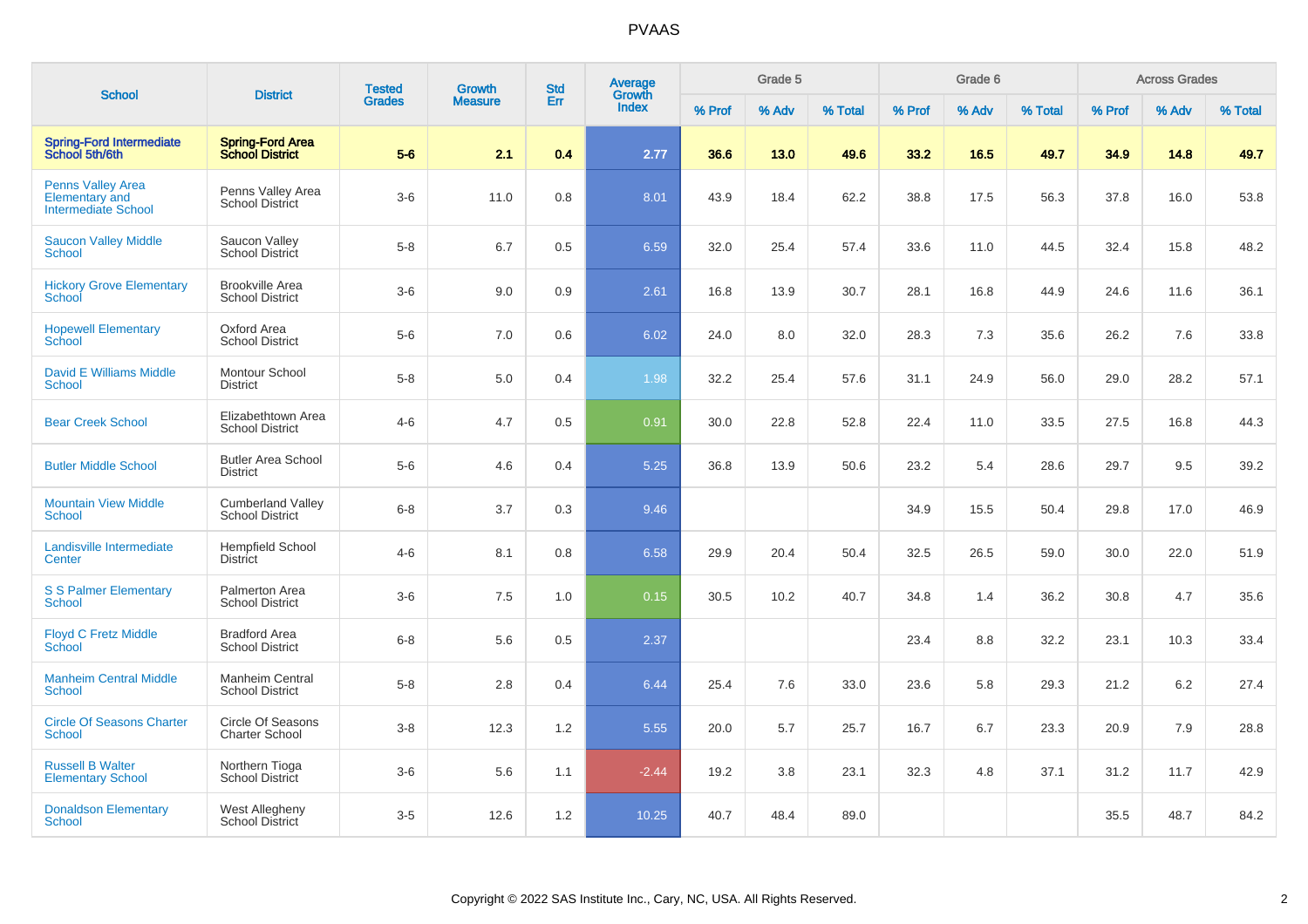| <b>School</b>                                        | <b>District</b>                                   | <b>Tested</b> | <b>Growth</b>  | <b>Std</b> | Average<br>Growth |        | Grade 5 |         |        | Grade 6 |         |        | <b>Across Grades</b> |         |
|------------------------------------------------------|---------------------------------------------------|---------------|----------------|------------|-------------------|--------|---------|---------|--------|---------|---------|--------|----------------------|---------|
|                                                      |                                                   | <b>Grades</b> | <b>Measure</b> | Err        | <b>Index</b>      | % Prof | % Adv   | % Total | % Prof | % Adv   | % Total | % Prof | % Adv                | % Total |
| <b>Spring-Ford Intermediate</b><br>School 5th/6th    | <b>Spring-Ford Area</b><br><b>School District</b> | $5-6$         | 2.1            | 0.4        | 2.77              | 36.6   | 13.0    | 49.6    | 33.2   | 16.5    | 49.7    | 34.9   | 14.8                 | 49.7    |
| <b>Donald H Eichhorn Middle</b><br><b>School</b>     | Lewisburg Area<br>School District                 | $6 - 8$       | $6.0\,$        | 0.6        | 8.09              |        |         |         | 40.0   | 24.2    | 64.2    | 30.1   | 28.5                 | 58.6    |
| John R Bonfield<br><b>Elementary School</b>          | <b>Warwick School</b><br><b>District</b>          | $3-6$         | 9.5            | 1.0        | 6.89              | 33.0   | 9.9     | 42.9    | 23.7   | 5.1     | 28.8    | 27.4   | 9.9                  | 37.3    |
| <b>Walton Farm Elementary</b><br><b>School</b>       | North Penn School<br><b>District</b>              | $3-6$         | 3.5            | 1.0        | $-3.52$           | 30.8   | 9.2     | 40.0    | 27.4   | 26.2    | 53.6    | 31.3   | 18.7                 | 50.0    |
| <b>Eshleman Elementary</b><br>School                 | Penn Manor<br><b>School District</b>              | $3-6$         | 13.0           | 1.4        | 5.48              | 34.1   | 27.3    | 61.4    | 34.3   | 37.1    | 71.4    | 32.9   | 25.9                 | 58.8    |
| <b>Reiffton School</b>                               | Exeter Township<br><b>School District</b>         | $5-6$         | 5.1            | 0.5        | 5.34              | 28.9   | 9.8     | 38.6    | 27.3   | 9.1     | 36.4    | 28.0   | 9.4                  | 37.4    |
| <b>Brockway Area Elementary</b><br>School            | <b>Brockway Area</b><br><b>School District</b>    | $3-6$         | 6.4            | 1.0        | $-0.39$           | 35.4   | 17.7    | 53.2    | 29.4   | 36.8    | 66.2    | 32.5   | 25.1                 | 57.6    |
| <b>Radnor Elementary School</b>                      | Radnor Township<br><b>School District</b>         | $3-5$         | 11.5           | 1.2        | 9.26              | 40.7   | 41.8    | 82.4    |        |         |         | 41.5   | 33.5                 | 75.0    |
| <b>West Hills Intermediate</b><br><b>School</b>      | Armstrong School<br><b>District</b>               | $4 - 6$       | 3.3            | 0.7        | $-2.75$           | 25.0   | 6.9     | 31.9    | 25.0   | 16.2    | 41.2    | 26.3   | 11.5                 | 37.8    |
| <b>Central Elementary School</b>                     | Franklin Area<br><b>School District</b>           | $3-6$         | $6.2\,$        | 1.1        | $-1.59$           | 8.5    | 3.4     | 11.9    | 25.0   | 3.8     | 28.8    | 15.0   | 2.4                  | 17.4    |
| <b>Letort Elementary School</b>                      | Penn Manor<br><b>School District</b>              | $3-6$         | 6.8            | 1.4        | $-0.84$           | 25.9   | 22.2    | 48.2    | 27.3   | 31.8    | 59.1    | 33.6   | 29.0                 | 62.5    |
| <b>Conewago Valley</b><br>Intermediate School        | Conewago Valley<br>School District                | $4 - 6$       | 4.5            | 0.5        | 5.10              | 26.6   | 8.8     | 35.4    | 30.2   | 10.7    | 40.8    | 28.1   | 10.1                 | 38.2    |
| <b>Franklin Township</b><br><b>Elementary School</b> | Gettysburg Area<br>School District                | $3-5$         | 12.8           | 1.5        | 8.64              | 31.8   | 24.2    | 56.1    |        |         |         | 30.4   | 25.5                 | 55.9    |
| <b>Gwynedd Square</b><br><b>Elementary School</b>    | North Penn School<br><b>District</b>              | $3-6$         | 5.6            | 1.1        | $-1.16$           | 32.8   | 23.0    | 55.7    | 38.3   | 36.7    | 75.0    | 37.3   | 24.6                 | 61.9    |
| <b>Elk Lake Elementary</b><br>School                 | Elk Lake School<br><b>District</b>                | $3-6$         | 7.5            | 0.9        | 3.81              | 17.5   | 3.8     | 21.2    | 35.8   | 12.6    | 48.4    | 27.7   | 8.9                  | 36.6    |
| <b>Chief Shikellamy School</b>                       | Shikellamy School<br><b>District</b>              | $3-5$         | 14.0           | 1.7        | 8.23              | 18.2   | 10.9    | 29.1    |        |         |         | 20.5   | 5.1                  | 25.6    |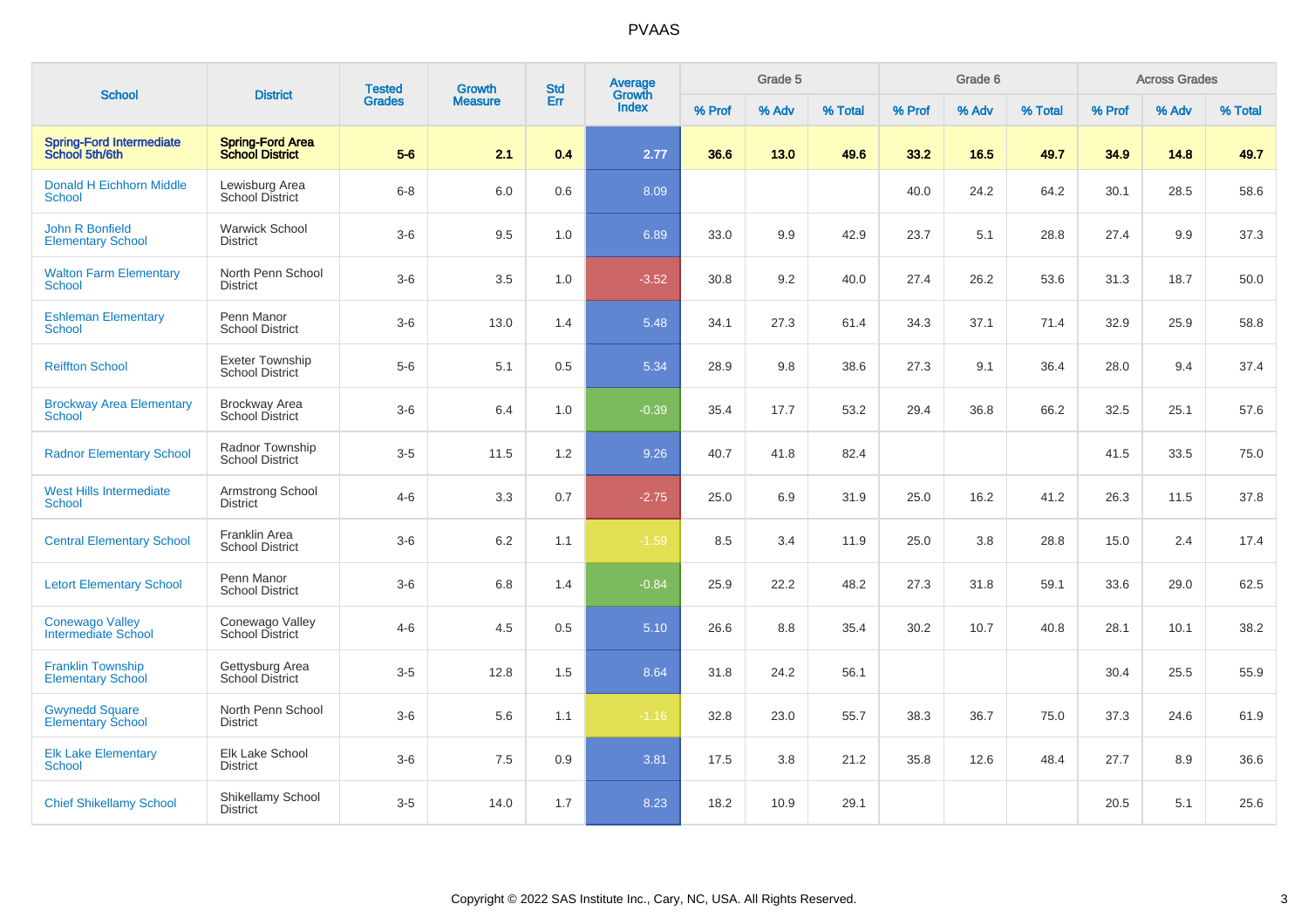|                                                   |                                                   | <b>Tested</b> | <b>Growth</b>  | <b>Std</b> | Average         |        | Grade 5 |         |        | Grade 6 |         |        | <b>Across Grades</b> |         |
|---------------------------------------------------|---------------------------------------------------|---------------|----------------|------------|-----------------|--------|---------|---------|--------|---------|---------|--------|----------------------|---------|
| <b>School</b>                                     | <b>District</b>                                   | <b>Grades</b> | <b>Measure</b> | Err        | Growth<br>Index | % Prof | % Adv   | % Total | % Prof | % Adv   | % Total | % Prof | % Adv                | % Total |
| <b>Spring-Ford Intermediate</b><br>School 5th/6th | <b>Spring-Ford Area</b><br><b>School District</b> | $5-6$         | 2.1            | 0.4        | 2.77            | 36.6   | 13.0    | 49.6    | 33.2   | 16.5    | 49.7    | 34.9   | 14.8                 | 49.7    |
| <b>James W Parker Middle</b><br><b>School</b>     | <b>General Mclane</b><br><b>School District</b>   | $5-8$         | 3.9            | 0.5        | $-0.36$         | 36.9   | 15.4    | 52.4    | 27.5   | 12.5    | 40.0    | 29.2   | 14.5                 | 43.8    |
| <b>Foot Of Ten Elementary</b><br><b>School</b>    | Hollidaysburg Area<br>School District             | $3-6$         | 7.3            | 1.0        | 2.80            | 30.6   | 16.7    | 47.2    | 26.2   | 22.5    | 48.8    | 28.0   | 13.2                 | 41.2    |
| <b>Homer-Center Elementary</b><br>School          | Homer-Center<br><b>School District</b>            | $3-6$         | 9.3            | 1.1        | 5.28            | 31.8   | 17.5    | 49.2    | 36.4   | 4.6     | 40.9    | 30.2   | 8.1                  | 38.3    |
| <b>North Hills Elementary</b><br><b>School</b>    | <b>Central York</b><br><b>School District</b>     | $3-6$         | $5.2\,$        | 0.6        | 3.49            | 18.4   | 6.6     | 25.0    | 16.4   | 5.1     | 21.5    | 18.0   | 5.2                  | 23.2    |
| Lewistown Intermediate<br>School                  | <b>Mifflin County</b><br>School District          | $4 - 5$       | 6.7            | 0.8        | 8.06            | 26.5   | 9.5     | 36.0    |        |         |         | 24.7   | 7.0                  | 31.7    |
| <b>Midd-West Middle School</b>                    | Midd-West School<br><b>District</b>               | $6 - 7$       | 5.2            | 0.8        | 6.77            |        |         |         | 35.1   | 9.9     | 45.0    | 27.8   | 11.7                 | 39.6    |
| <b>Towanda Area Elementary</b><br>School          | Towanda Area<br><b>School District</b>            | $3-6$         | 6.0            | 0.8        | 2.92            | 22.7   | 15.1    | 37.8    | 22.6   | 11.3    | 34.0    | 21.0   | 11.6                 | 32.6    |
| <b>Lenape Elementary School</b>                   | Armstrong School<br><b>District</b>               | $3-6$         | 6.7            | 0.9        | 4.35            | 20.6   | 14.1    | 34.8    | 30.3   | 12.1    | 42.4    | 25.1   | 9.0                  | 34.1    |
| <b>Deer Lakes Middle School</b>                   | Deer Lakes School<br><b>District</b>              | $6 - 8$       | 3.2            | 0.6        | 5.11            |        |         |         | 24.4   | 10.6    | 35.0    | 24.9   | 11.9                 | 36.7    |
| <b>Merion Elementary School</b>                   | <b>Lower Merion</b><br><b>School District</b>     | $3-5$         | 9.9            | 1.3        | 7.75            | 22.3   | 60.6    | 83.0    |        |         |         | 28.4   | 56.5                 | 84.9    |
| Joseph C Ashkar<br><b>Elementary School</b>       | East Lycoming<br>School District                  | $3-6$         | 5.1            | 1.0        | $-0.92$         | 29.8   | 23.9    | 53.7    | 23.0   | 31.2    | 54.1    | 31.0   | 20.9                 | 51.9    |
| <b>Linntown Elementary</b><br><b>School</b>       | Lewisburg Area<br>School District                 | $4 - 5$       | 8.7            | 1.1        | 7.69            | 33.9   | 28.6    | 62.5    |        |         |         | 30.7   | 31.9                 | 62.6    |
| <b>Frankstown Elementary</b><br><b>School</b>     | Hollidaysburg Area<br>School District             | $3-6$         | 6.5            | 0.8        | 3.91            | 26.7   | 21.0    | 47.6    | 31.4   | 7.0     | 38.4    | 32.4   | 15.6                 | 47.9    |
| <b>Union High School</b>                          | Union School<br><b>District</b>                   | $6 - 12$      | 4.4            | 1.1        | 4.11            |        |         |         | 22.0   | 14.6    | 36.6    | 17.1   | 8.9                  | 26.0    |
| <b>Eisenhower M/Hs</b>                            | <b>Warren County</b><br><b>School District</b>    | $6 - 11$      | 4.9            | 0.9        | 5.57            |        |         |         | 22.2   | 8.3     | 30.6    | 21.6   | 6.1                  | 27.6    |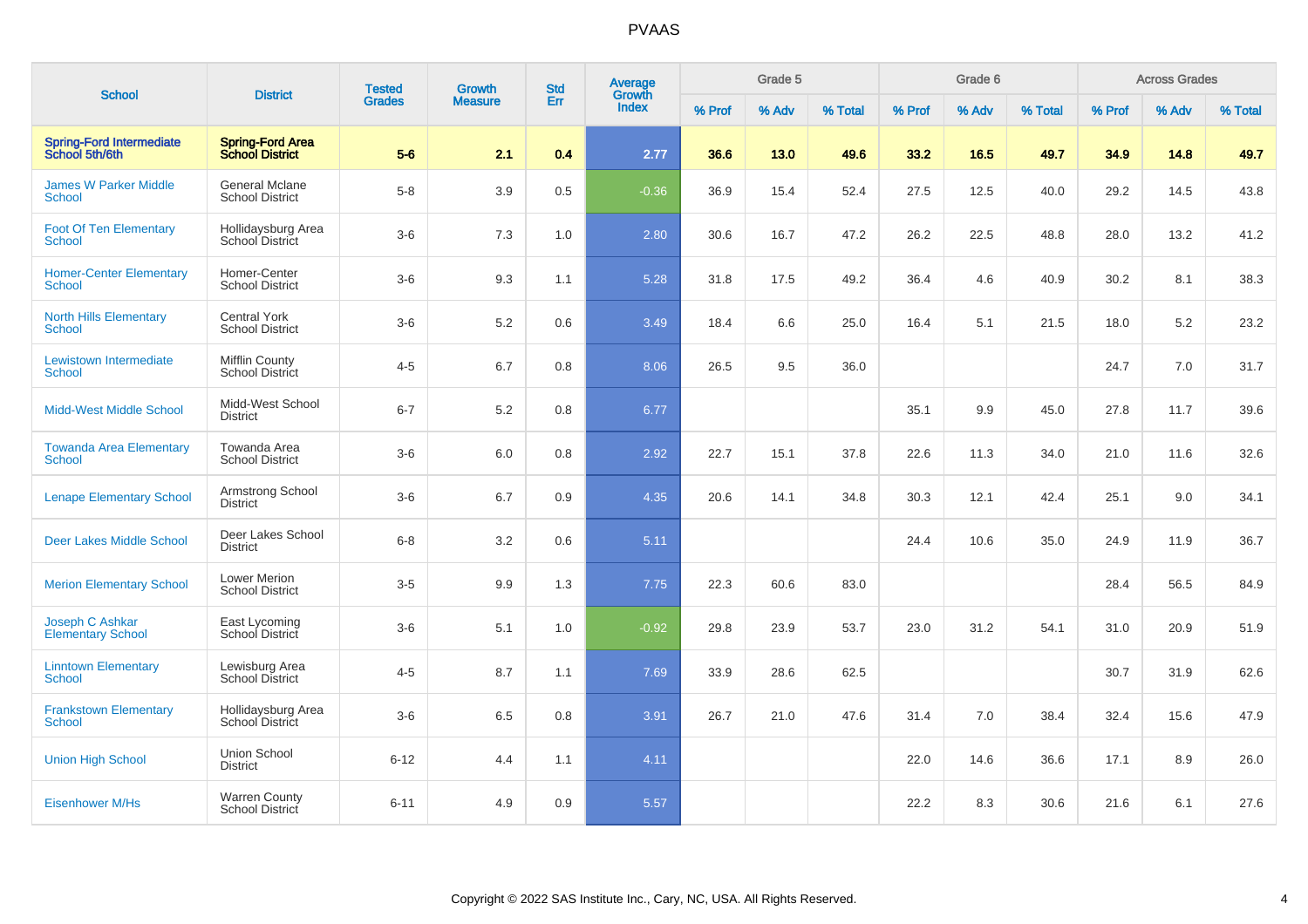|                                                         |                                                      | <b>Tested</b> | <b>Growth</b>  | <b>Std</b> | Average<br>Growth |        | Grade 5 |         |        | Grade 6 |         |        | <b>Across Grades</b> |         |
|---------------------------------------------------------|------------------------------------------------------|---------------|----------------|------------|-------------------|--------|---------|---------|--------|---------|---------|--------|----------------------|---------|
| <b>School</b>                                           | <b>District</b>                                      | <b>Grades</b> | <b>Measure</b> | Err        | <b>Index</b>      | % Prof | % Adv   | % Total | % Prof | % Adv   | % Total | % Prof | % Adv                | % Total |
| <b>Spring-Ford Intermediate</b><br>School 5th/6th       | <b>Spring-Ford Area</b><br><b>School District</b>    | $5-6$         | 2.1            | 0.4        | 2.77              | 36.6   | 13.0    | 49.6    | 33.2   | 16.5    | 49.7    | 34.9   | 14.8                 | 49.7    |
| <b>Central Columbia Middle</b><br>School                | Central Columbia<br><b>School District</b>           | $5-8$         | 3.8            | 0.5        | 2.24              | 30.5   | 25.2    | 55.6    | 28.2   | 25.2    | 53.3    | 30.5   | 21.4                 | 51.8    |
| <b>Clark Wood Elementary</b><br>School                  | Northern Tioga<br><b>School District</b>             | $3-6$         | 10.9           | 1.4        | 5.02              | 35.1   | 13.5    | 48.6    | 42.1   | 2.6     | 44.7    | 30.6   | 6.4                  | 36.9    |
| <b>Skippack Elementary</b><br>School                    | Perkiomen Valley<br><b>School District</b>           | $3-5$         | 8.1            | 1.1        | 7.61              | 31.4   | 24.8    | 56.2    |        |         |         | 36.3   | 24.0                 | 60.3    |
| <b>Bedford Middle School</b>                            | <b>Bedford Area</b><br><b>School District</b>        | $6 - 8$       | $3.8\,$        | 0.6        | 6.04              |        |         |         | 32.2   | 7.8     | 40.0    | 27.2   | 8.1                  | 35.3    |
| <b>Hershey Intermediate</b><br><b>Elementary School</b> | Derry Township<br>School District                    | $4 - 5$       | 6.9            | 0.9        | 7.58              | 39.3   | 28.6    | 68.0    |        |         |         | 36.4   | 28.8                 | 65.2    |
| <b>Lititz Elementary School</b>                         | <b>Warwick School</b><br><b>District</b>             | $3-6$         | 4.8            | 1.1        | $-1.01$           | 31.5   | 3.7     | 35.2    | 36.5   | 9.5     | 46.0    | 29.2   | 9.9                  | 39.1    |
| <b>Standing Stone Elementary</b><br><b>School</b>       | Huntingdon Area<br>School District                   | $3-5$         | 11.2           | 1.5        | 7.57              | 18.5   | 10.8    | 29.2    |        |         |         | 21.2   | 8.6                  | 29.8    |
| <b>Mid Valley Elementary</b><br>Center                  | Mid Valley School<br><b>District</b>                 | $3-6$         | 5.9            | 0.8        | 5.30              | 22.9   | 10.4    | 33.3    | 15.0   | 2.4     | 17.3    | 21.8   | 7.2                  | 29.0    |
| <b>Universal Daroff Charter</b><br>School               | <b>Universal Daroff</b><br><b>Charter School</b>     | $3 - 8$       | 6.1            | 0.8        | 3.26              | 1.6    | 1.6     | 3.2     | 0.0    | 0.0     | 0.0     | 2.2    | 0.3                  | 2.5     |
| <b>Cold Spring Elementary</b><br>School                 | <b>Central Bucks</b><br><b>School District</b>       | $3-6$         | 7.9            | 1.1        | 3.40              | 47.5   | 21.3    | 68.8    | 33.3   | 11.1    | 44.4    | 37.9   | 21.0                 | 58.9    |
| <b>Wallingford Elementary</b><br>School                 | Wallingford-<br>Swarthmore<br><b>School District</b> | $3-5$         | 9.5            | 1.3        | 7.46              | 42.2   | 36.1    | 78.3    |        |         |         | 40.7   | 39.1                 | 79.8    |
| <b>Marion-Walker Elementary</b><br><b>School</b>        | <b>Bellefonte Area</b><br><b>School District</b>     | $3-5$         | 10.4           | 1.4        | 7.44              | 35.7   | 31.4    | 67.1    |        |         |         | 37.2   | 28.7                 | 66.0    |
| <b>John Beck Elementary</b><br>School                   | <b>Warwick School</b><br><b>District</b>             | $3-6$         | 7.9            | 1.1        | 5.15              | 49.2   | 16.4    | 65.6    | 37.3   | 5.1     | 42.4    | 36.8   | 17.8                 | 54.6    |
| <b>Punxsutawney Area</b><br><b>Elementary School</b>    | Punxsutawney<br>Area School<br><b>District</b>       | $3-6$         | 4.0            | 0.8        | $-0.41$           | 37.0   | 6.5     | 43.5    | 36.3   | 10.6    | 46.9    | 30.8   | 13.6                 | 44.4    |
| <b>Wilson Elementary School</b>                         | West Allegheny<br>School District                    | $3-5$         | 10.5           | 1.4        | 7.37              | 27.3   | 48.0    | 75.3    |        |         |         | 29.9   | 49.8                 | 79.6    |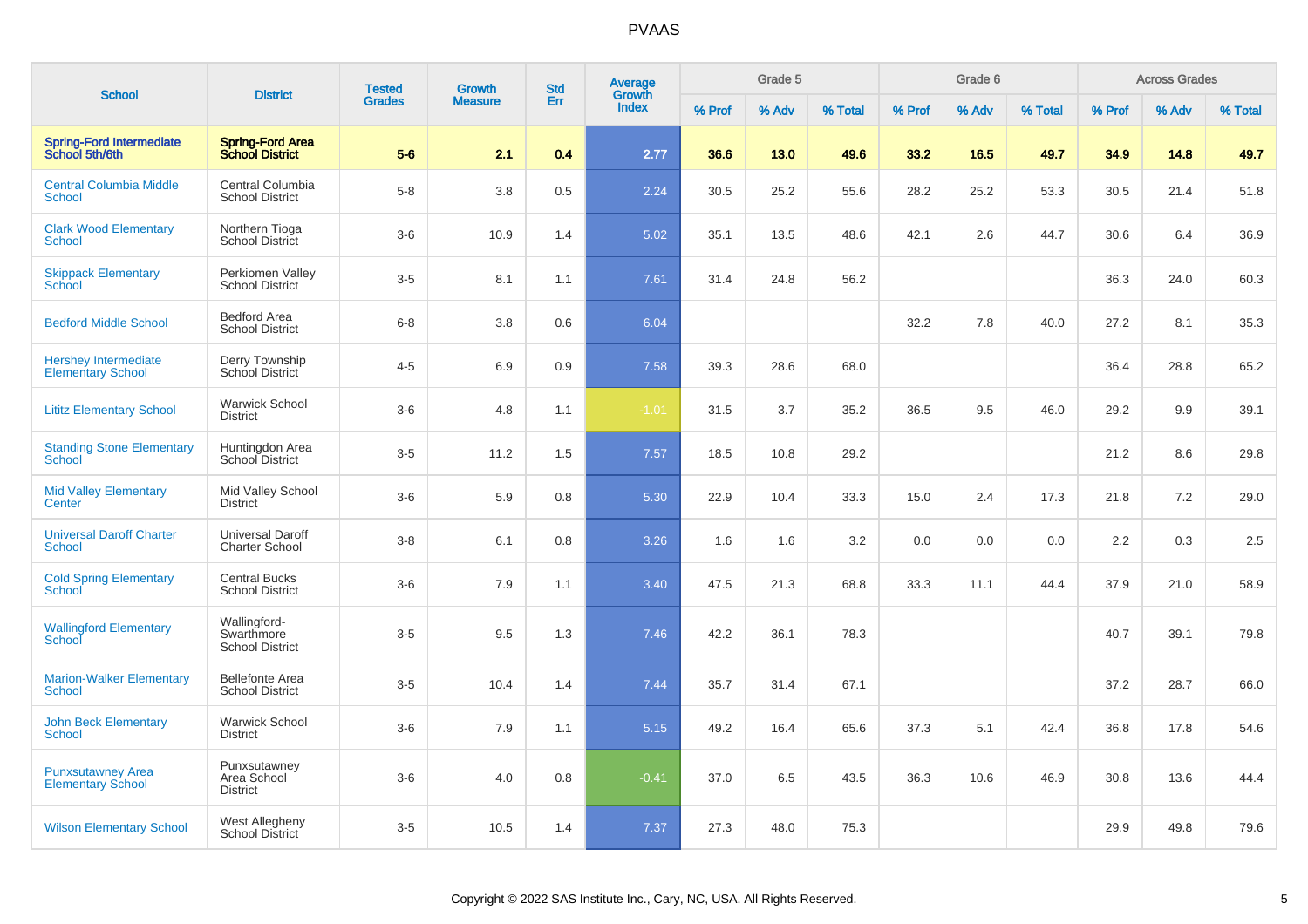| <b>School</b>                                       | <b>District</b>                                        | <b>Tested</b> | <b>Growth</b>  | <b>Std</b> | Average<br>Growth |        | Grade 5 |         |        | Grade 6 |         |        | <b>Across Grades</b> |         |
|-----------------------------------------------------|--------------------------------------------------------|---------------|----------------|------------|-------------------|--------|---------|---------|--------|---------|---------|--------|----------------------|---------|
|                                                     |                                                        | <b>Grades</b> | <b>Measure</b> | Err        | <b>Index</b>      | % Prof | % Adv   | % Total | % Prof | % Adv   | % Total | % Prof | % Adv                | % Total |
| <b>Spring-Ford Intermediate</b><br>School 5th/6th   | <b>Spring-Ford Area</b><br><b>School District</b>      | $5-6$         | 2.1            | 0.4        | 2.77              | 36.6   | 13.0    | 49.6    | 33.2   | 16.5    | 49.7    | 34.9   | 14.8                 | 49.7    |
| <b>Salford Hills Elementary</b><br><b>School</b>    | Souderton Area<br><b>School District</b>               | $3-5$         | 10.6           | 1.4        | 7.36              | 44.1   | 32.4    | 76.5    |        |         |         | 37.1   | 37.1                 | 74.2    |
| <b>Mountain View Elementary</b><br><b>School</b>    | <b>Mountain View</b><br><b>School District</b>         | $3-6$         | 6.8            | 1.1        | 1.24              | 28.3   | 1.7     | 30.0    | 16.3   | 2.0     | 18.4    | 18.8   | 2.2                  | 21.1    |
| <b>Liberty-Valley Elementary</b><br>School          | Danville Area<br><b>School District</b>                | $3-5$         | 7.0            | 1.0        | 7.33              | 33.8   | 25.6    | 59.4    |        |         |         | 32.0   | 24.2                 | 56.1    |
| <b>Farrell Area Es/Lms</b>                          | <b>Farrell Area School</b><br><b>District</b>          | $3-6$         | 7.7            | 1.3        | 1.12              | 15.6   | 0.0     | 15.6    | 17.5   | 0.0     | 17.5    | 16.4   | 2.3                  | 18.6    |
| <b>Southside Elementary</b><br><b>School</b>        | Huntingdon Area<br>School District                     | $3-5$         | 11.7           | 1.7        | 7.04              | 30.6   | 16.3    | 46.9    |        |         |         | 26.1   | 17.6                 | 43.7    |
| <b>Jamison Elementary</b><br>School                 | <b>Central Bucks</b><br><b>School District</b>         | $3-6$         | 6.5            | 1.0        | 2.10              | 25.4   | 34.3    | 59.7    | 40.8   | 21.0    | 61.8    | 35.7   | 27.4                 | 63.1    |
| <b>Smethport Area</b><br><b>Elementary School</b>   | Smethport Area<br>School District                      | $3-6$         | 7.1            | 1.1        | 1.97              | 29.2   | 8.3     | 37.5    | 24.6   | 8.8     | 33.3    | 23.6   | 11.8                 | 35.5    |
| <b>Trinity North Elementary</b><br>School           | <b>Trinity Area School</b><br><b>District</b>          | $3-5$         | 10.8           | 1.6        | 6.94              | 43.3   | 15.0    | 58.3    |        |         |         | 30.9   | 10.1                 | 41.0    |
| <b>Marshall Elementary</b><br>School                | North Allegheny<br><b>School District</b>              | $3-5$         | 6.7            | 1.0        | 6.89              | 31.0   | 45.8    | 76.8    |        |         |         | 37.3   | 38.8                 | 76.1    |
| <b>Rayne Elementary School</b>                      | <b>Marion Center</b><br>Area School<br><b>District</b> | $3-6$         | 4.6            | 1.3        | $-1.20$           | 22.2   | 5.6     | 27.8    | 51.1   | 10.6    | 61.7    | 37.9   | 9.2                  | 47.1    |
| <b>Saegertown Elementary</b><br>School              | <b>Penncrest School</b><br><b>District</b>             | $3-6$         | 7.6            | 1.1        | 4.81              | 32.1   | 12.5    | 44.6    | 29.3   | 1.7     | 31.0    | 26.6   | 8.9                  | 35.4    |
| <b>Blacklick Valley Elementary</b><br>Center        | <b>Blacklick Valley</b><br>School District             | $3-6$         | 10.2           | 1.5        | 3.84              | 24.1   | 6.9     | 31.0    | 34.2   | 10.5    | 44.7    | 26.8   | 13.7                 | 40.5    |
| <b>George A Ferrell</b><br><b>Elementary School</b> | East Lycoming<br>School District                       | $3-6$         | 12.8           | 1.9        | 4.06              | 50.0   | 31.2    | 81.2    | 31.8   | 22.7    | 54.6    | 38.7   | 22.7                 | 61.3    |
| <b>Wattsburg Area Middle</b><br><b>School</b>       | <b>Wattsburg Area</b><br><b>School District</b>        | $5-9$         | 4.1            | 0.6        | 2.53              | 25.0   | 18.2    | 43.2    | 27.5   | 17.6    | 45.0    | 26.1   | 14.0                 | 40.0    |
| <b>Houck Elementary School</b>                      | Lebanon School<br><b>District</b>                      | $3-5$         | 11.8           | 1.7        | 6.78              | 23.6   | 7.3     | 30.9    |        |         |         | 13.7   | 5.0                  | 18.6    |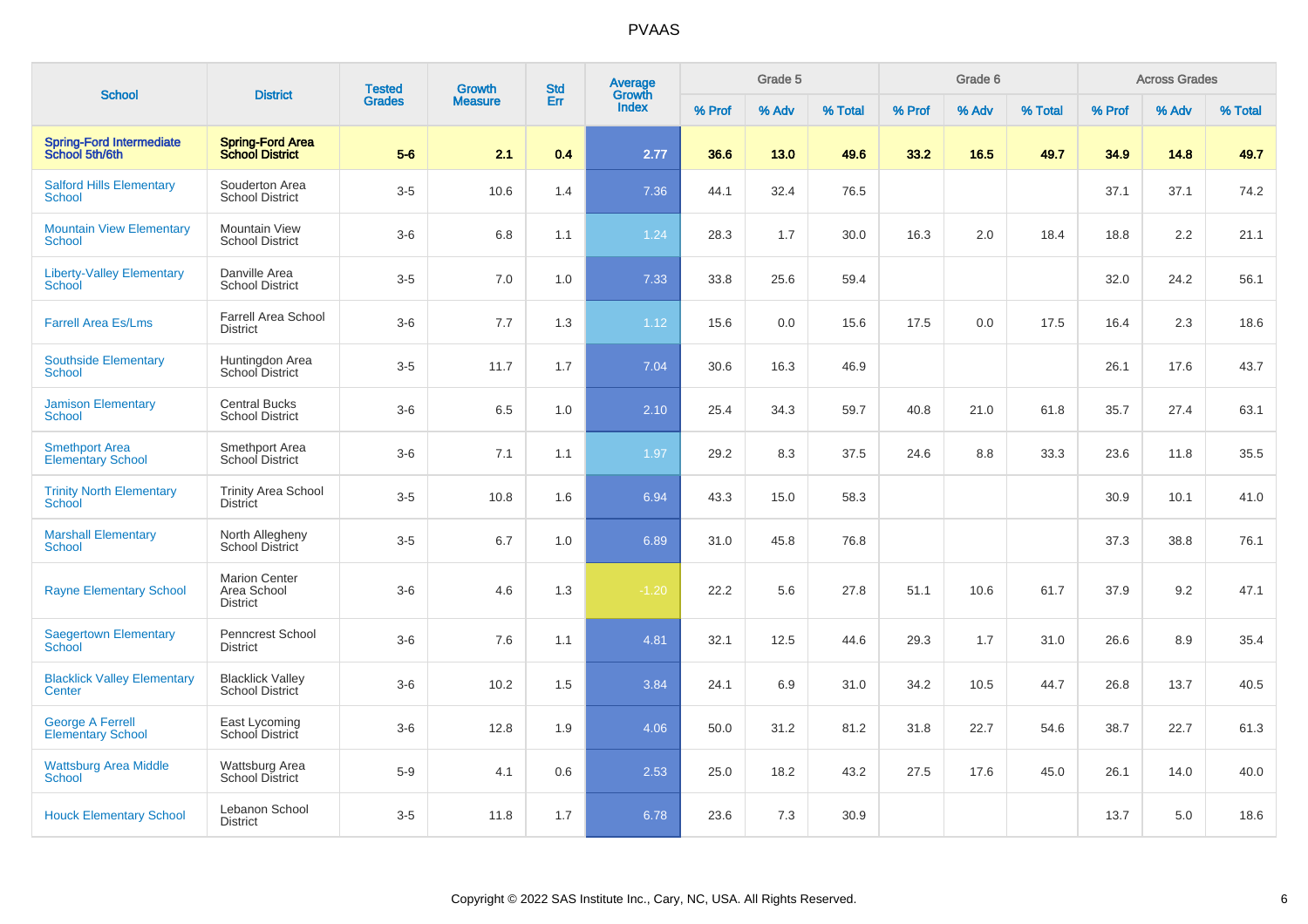| <b>School</b>                                             | <b>District</b>                                            | <b>Tested</b> | Growth         | <b>Std</b> | Average<br>Growth |        | Grade 5 |         |        | Grade 6 |         |        | <b>Across Grades</b> |         |
|-----------------------------------------------------------|------------------------------------------------------------|---------------|----------------|------------|-------------------|--------|---------|---------|--------|---------|---------|--------|----------------------|---------|
|                                                           |                                                            | <b>Grades</b> | <b>Measure</b> | Err        | <b>Index</b>      | % Prof | % Adv   | % Total | % Prof | % Adv   | % Total | % Prof | % Adv                | % Total |
| <b>Spring-Ford Intermediate</b><br>School 5th/6th         | <b>Spring-Ford Area</b><br><b>School District</b>          | $5-6$         | 2.1            | 0.4        | 2.77              | 36.6   | 13.0    | 49.6    | 33.2   | 16.5    | 49.7    | 34.9   | 14.8                 | 49.7    |
| <b>Bedminster Elementary</b><br><b>School</b>             | Pennridge School<br><b>District</b>                        | $3-5$         | 8.7            | 1.3        | 6.76              | 41.5   | 25.6    | 67.1    |        |         |         | 45.7   | 21.2                 | 66.8    |
| <b>Avon Grove Intermediate</b><br><b>School</b>           | Avon Grove School<br><b>District</b>                       | $3-6$         | 3.3            | 0.5        | 4.11              | 28.6   | 23.2    | 51.8    | 30.5   | 19.3    | 49.8    | 30.3   | 18.6                 | 48.9    |
| <b>Mars Area Centennial</b><br><b>School</b>              | Mars Area School<br><b>District</b>                        | $5-6$         | 1.9            | 0.6        | $-2.33$           | 31.3   | 20.9    | 52.2    | 32.6   | 24.5    | 57.1    | 32.0   | 22.7                 | 54.6    |
| <b>Wendover Middle School</b>                             | Hempfield Area<br><b>School District</b>                   | $6 - 8$       | 1.2            | 0.6        | 2.21              |        |         |         | 27.2   | 26.5    | 53.7    | 30.2   | 18.7                 | 49.0    |
| <b>Wayne Elementary School</b>                            | Radnor Township<br><b>School District</b>                  | $3-5$         | 8.6            | 1.3        | 6.63              | 28.7   | 43.7    | 72.4    |        |         |         | 27.5   | 39.4                 | 67.0    |
| <b>Eagle View Middle School</b>                           | <b>Cumberland Valley</b><br><b>School District</b>         | $5-8$         | 2.8            | 0.4        | 1.72              |        |         |         | 26.3   | 11.5    | 37.8    | 28.0   | 12.1                 | 40.1    |
| <b>Williamsburg Community</b><br><b>Elementary School</b> | Williamsburg<br><b>Community School</b><br><b>District</b> | $3-6$         | 5.0            | 1.4        | $-1.36$           | 25.0   | 12.5    | 37.5    | 34.3   | 8.6     | 42.9    | 25.6   | 11.6                 | 37.2    |
| <b>Curtin Intermediate School</b>                         | <b>Williamsport Area</b><br>School District                | $4 - 6$       | 0.8            | 0.7        | $-5.06$           | 18.1   | 8.1     | 26.2    | 19.8   | 15.3    | 35.0    | 20.3   | 11.1                 | 31.3    |
| <b>Landis Run Intermediate</b><br><b>School</b>           | <b>Manheim Township</b><br><b>School District</b>          | $5-6$         | $-0.9$         | 0.4        | $-9.32$           | 29.8   | 17.1    | 46.9    | 33.2   | 23.2    | 56.5    | 31.5   | 20.2                 | 51.7    |
| <b>Brownstown Elementary</b><br><b>School</b>             | Conestoga Valley<br>School District                        | $3-6$         | 3.8            | 1.0        | $-0.72$           | 23.5   | 17.6    | 41.2    | 46.2   | 14.1    | 60.3    | 33.1   | 22.8                 | 55.9    |
| South Eastern Intermediate<br><b>School</b>               | South Eastern<br><b>School District</b>                    | $5-6$         | 4.2            | 0.6        | 3.41              | 21.6   | 15.9    | 37.5    | 25.9   | 14.7    | 40.6    | 23.7   | 15.3                 | 39.0    |
| <b>Snyder Elementary School</b>                           | Sayre Area School<br><b>District</b>                       | $3-6$         | 5.9            | 1.1        | 1.06              | 21.3   | 6.6     | 27.9    | 36.2   | 5.0     | 41.2    | 31.0   | 8.8                  | 39.8    |
| <b>Hampden Elementary</b><br><b>School</b>                | <b>Cumberland Valley</b><br><b>School District</b>         | $3-5$         | 8.5            | 1.3        | 6.58              | 34.5   | 34.5    | 69.0    |        |         |         | 34.1   | 31.4                 | 65.5    |
| <b>Freeport Area Middle</b><br><b>School</b>              | <b>Freeport Area</b><br><b>School District</b>             | $6 - 8$       | $2.8\,$        | 0.6        | 4.74              |        |         |         | 26.6   | 15.3    | 41.9    | 26.7   | 12.6                 | 39.3    |
| <b>Green Ridge Elementary</b><br><b>School</b>            | <b>Cumberland Valley</b><br><b>School District</b>         | $3-5$         | 9.1            | 1.4        | 6.53              | 30.6   | 29.2    | 59.7    |        |         |         | 33.6   | 30.7                 | 64.3    |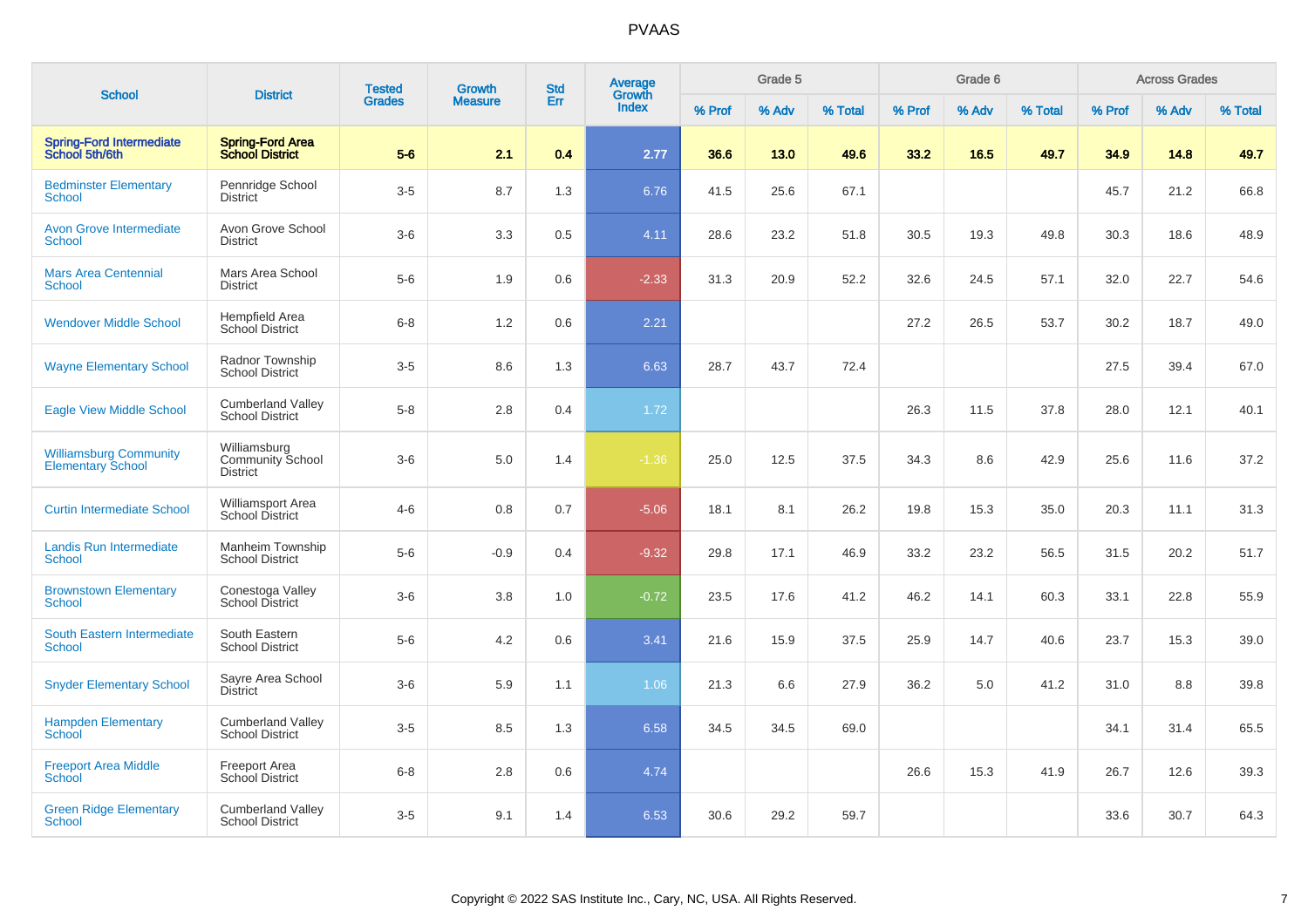|                                                         | <b>District</b>                                          | <b>Tested</b> | <b>Growth</b>  | <b>Std</b> | <b>Average</b><br>Growth |        | Grade 5 |         |        | Grade 6 |         |        | <b>Across Grades</b> |         |
|---------------------------------------------------------|----------------------------------------------------------|---------------|----------------|------------|--------------------------|--------|---------|---------|--------|---------|---------|--------|----------------------|---------|
| <b>School</b>                                           |                                                          | <b>Grades</b> | <b>Measure</b> | Err        | <b>Index</b>             | % Prof | % Adv   | % Total | % Prof | % Adv   | % Total | % Prof | % Adv                | % Total |
| <b>Spring-Ford Intermediate</b><br>School 5th/6th       | <b>Spring-Ford Area</b><br><b>School District</b>        | $5-6$         | 2.1            | 0.4        | 2.77                     | 36.6   | 13.0    | 49.6    | 33.2   | 16.5    | 49.7    | 34.9   | 14.8                 | 49.7    |
| <b>Conneaut Lake Middle</b><br>School                   | <b>Conneaut School</b><br><b>District</b>                | $5-8$         | 4.6            | 0.7        | 2.25                     | 18.9   | 6.8     | 25.7    | 25.4   | 15.9    | 41.3    | 18.0   | 7.9                  | 25.9    |
| <b>Rohrerstown Elementary</b><br><b>School</b>          | <b>Hempfield School</b><br><b>District</b>               | $3-6$         | 7.3            | 1.1        | 2.98                     | 35.0   | 21.7    | 56.7    | 28.0   | 14.0    | 42.0    | 31.2   | 17.2                 | 48.4    |
| <b>Fort Allen Elementary</b><br><b>School</b>           | <b>Hempfield Area</b><br>School District                 | $3-5$         | 9.5            | 1.5        | 6.46                     | 36.2   | 13.0    | 49.3    |        |         |         | 25.1   | 19.0                 | 44.1    |
| Roy A. Hunt Elementary<br><b>School</b>                 | New Kensington-<br>Arnold School<br><b>District</b>      | $3-6$         | 1.6            | 0.8        | $-3.82$                  | 9.2    | 0.9     | 10.1    | 12.9   | 5.9     | 18.8    | 14.8   | 3.5                  | 18.3    |
| <b>Priestley School</b>                                 | Shikellamy School<br>District                            | $3-5$         | 10.2           | 1.6        | 6.41                     | 28.3   | 18.9    | 47.2    |        |         |         | 29.6   | 16.4                 | 45.9    |
| <b>Welsh Valley Middle</b><br><b>School</b>             | Lower Merion<br><b>School District</b>                   | $6 - 10$      | 2.6            | 0.4        | 3.22                     |        |         |         | 31.6   | 34.9    | 66.5    | 31.6   | 31.9                 | 63.5    |
| <b>East Petersburg</b><br><b>Elementary School</b>      | <b>Hempfield School</b><br><b>District</b>               | $3-6$         | 5.5            | 1.0        | 1.32                     | 29.7   | 8.1     | 37.8    | 21.7   | 15.9    | 37.7    | 28.4   | 14.4                 | 42.8    |
| <b>Franklin Elementary</b><br><b>School</b>             | North Allegheny<br><b>School District</b>                | $3-5$         | 8.9            | 1.4        | 6.30                     | 32.4   | 57.8    | 90.1    |        |         |         | 29.2   | 52.2                 | 81.5    |
| <b>Cynwyd School</b>                                    | <b>Lower Merion</b><br><b>School District</b>            | $3-5$         | 8.4            | 1.3        | 6.29                     | 36.1   | 36.1    | 72.3    |        |         |         | 36.3   | 44.4                 | 80.7    |
| <b>Otto-Eldred Elementary</b><br>School                 | Otto-Eldred School<br><b>District</b>                    | $3-6$         | 8.4            | 1.3        | 3.75                     | 23.8   | 28.6    | 52.4    | 45.0   | 12.5    | 57.5    | 31.8   | 15.9                 | 47.7    |
| <b>Riverside Elementary</b><br><b>School East</b>       | Riverside School<br><b>District</b>                      | $3-6$         | $5.2\,$        | 0.8        | 3.33                     | 18.6   | 7.8     | 26.5    | 13.1   | 7.1     | 20.2    | 20.8   | 7.1                  | 27.9    |
| <b>Iroquois Elementary</b><br>School                    | Iroquois School<br><b>District</b>                       | $3-6$         | 3.2            | 1.0        | $-1.26$                  | 37.7   | 10.4    | 48.0    | 21.0   | 16.0    | 37.0    | 28.3   | 13.2                 | 41.4    |
| <b>Kane Area Middle School</b>                          | Kane Area School<br><b>District</b>                      | $6 - 10$      | 5.0            | 0.8        | 0.86                     |        |         |         | 14.1   | 3.1     | 17.2    | 16.0   | 7.0                  | 23.0    |
| <b>North Clarion County</b><br><b>Elementary School</b> | North Clarion<br><b>County School</b><br><b>District</b> | $3-6$         | 7.7            | 1.3        | 4.09                     | 34.1   | 6.8     | 40.9    | 31.7   | 12.2    | 43.9    | 30.8   | 11.3                 | 42.1    |
| <b>Smoketown Elementary</b><br>School                   | Conestoga Valley<br>School District                      | $3-6$         | 5.9            | 1.0        | 2.84                     | 26.5   | 10.3    | 36.8    | 30.0   | 8.8     | 38.8    | 30.7   | 13.1                 | 43.8    |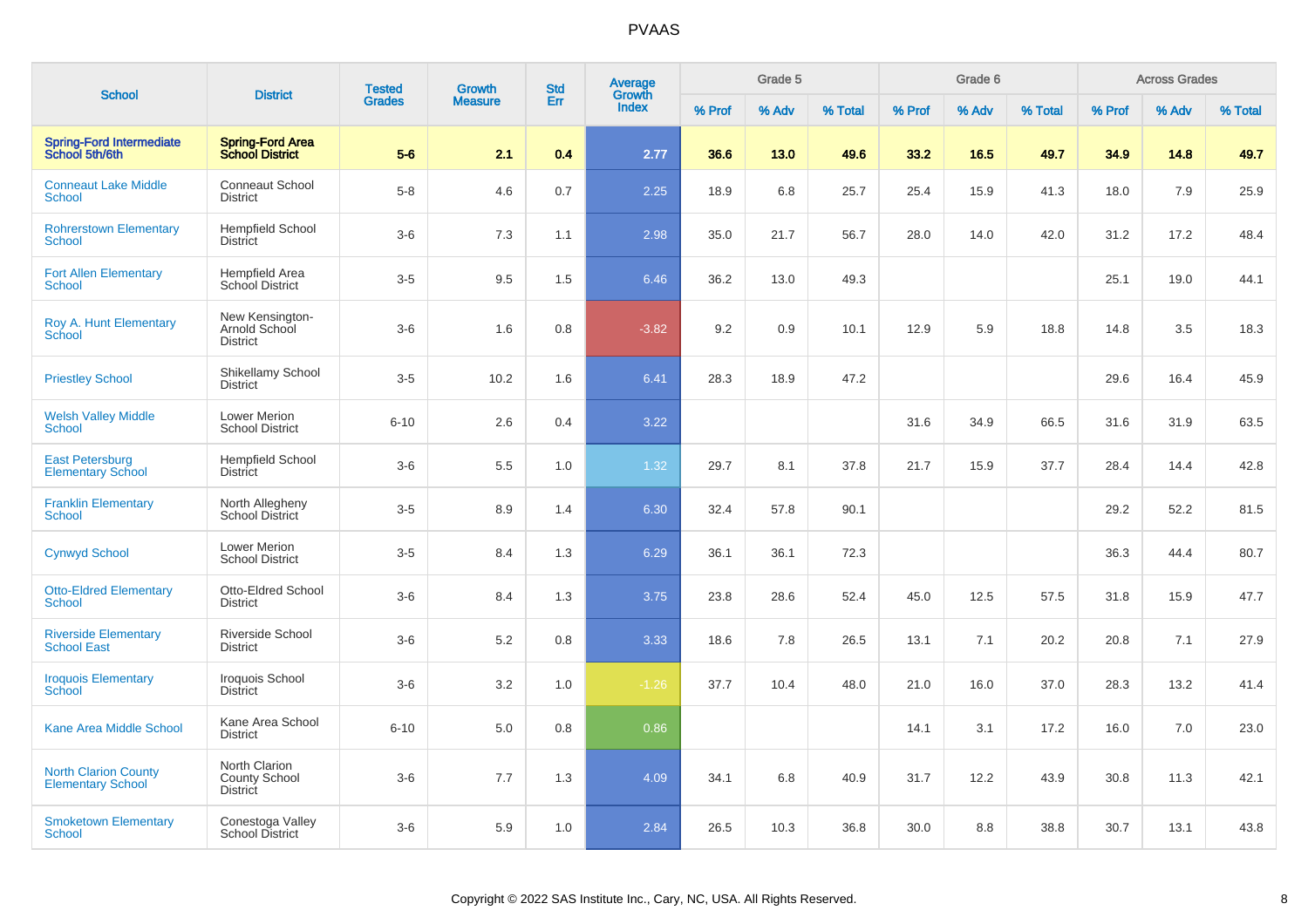|                                                            |                                                                  | <b>Tested</b> | Growth         | <b>Std</b> | Average         |        | Grade 5 |         |        | Grade 6 |         |        | <b>Across Grades</b> |         |
|------------------------------------------------------------|------------------------------------------------------------------|---------------|----------------|------------|-----------------|--------|---------|---------|--------|---------|---------|--------|----------------------|---------|
| <b>School</b>                                              | <b>District</b>                                                  | <b>Grades</b> | <b>Measure</b> | Err        | Growth<br>Index | % Prof | % Adv   | % Total | % Prof | % Adv   | % Total | % Prof | % Adv                | % Total |
| <b>Spring-Ford Intermediate</b><br>School 5th/6th          | <b>Spring-Ford Area</b><br><b>School District</b>                | $5-6$         | 2.1            | 0.4        | 2.77            | 36.6   | 13.0    | 49.6    | 33.2   | 16.5    | 49.7    | 34.9   | 14.8                 | 49.7    |
| <b>New Hope-Solebury Upper</b><br><b>Elementary School</b> | New Hope-<br>Solebury School<br><b>District</b>                  | $3-5$         | 7.7            | 1.3        | 6.16            | 39.8   | 25.8    | 65.6    |        |         |         | 38.8   | 27.6                 | 66.4    |
| <b>Western Beaver County</b><br>Junior/Senior High School  | <b>Western Beaver</b><br><b>County School</b><br><b>District</b> | $6 - 11$      | 6.6            | 1.1        | 5.00            |        |         |         | 32.6   | 11.6    | 44.2    | 29.9   | 6.3                  | 36.2    |
| <b>Mcmurray Elementary</b><br><b>School</b>                | Peters Township<br><b>School District</b>                        | $4 - 6$       | $-0.2$         | 0.5        | $-6.57$         | 37.8   | 32.6    | 70.4    | 35.7   | 24.9    | 60.6    | 38.5   | 29.2                 | 67.8    |
| <b>Chester Community</b><br><b>Charter School</b>          | Chester<br><b>Community Charter</b><br>School                    | $3 - 8$       | 3.5            | 0.6        | 2.79            | 0.7    | 0.7     | 1.5     | 3.6    | 0.0     | 3.6     | 2.1    | 0.4                  | 2.5     |
| <b>Bala-Cynwyd Middle</b><br>School                        | <b>Lower Merion</b><br><b>School District</b>                    | $6 - 8$       | 2.5            | 0.4        | 3.75            |        |         |         | 31.2   | 39.4    | 70.6    | 33.8   | 33.0                 | 66.8    |
| <b>Ward L Myers Elementary</b><br>School                   | Muncy School<br><b>District</b>                                  | $3-6$         | 4.3            | 1.0        | 0.40            | 36.7   | 8.3     | 45.0    | 32.5   | 14.3    | 46.8    | 34.8   | 14.5                 | 49.3    |
| <b>Austin Area Elementary</b><br><b>School</b>             | Austin Area School<br><b>District</b>                            | $3-6$         | 13.5           | 2.3        | 2.65            | 23.1   | 15.4    | 38.5    | 30.8   | 7.7     | 38.5    | 19.0   | 11.9                 | 31.0    |
| <b>South Mountain</b><br><b>Elementary School</b>          | Northern York<br><b>County School</b><br><b>District</b>         | $3-5$         | 7.8            | 1.3        | 6.00            | 27.2   | 16.0    | 43.2    |        |         |         | 25.3   | 16.4                 | 41.8    |
| <b>Shrewsbury Elementary</b><br>School                     | Southern York<br>County School<br><b>District</b>                | $3-6$         | 3.0            | 1.1        | $-1.93$         | 18.6   | 5.1     | 23.7    | 29.5   | 14.8    | 44.3    | 26.5   | 11.0                 | 37.6    |
| <b>Harlan Rowe Middle</b><br><b>School</b>                 | Athens Area<br><b>School District</b>                            | $6-8$         | 3.5            | 0.6        | 5.05            |        |         |         | 28.2   | 5.9     | 34.1    | 23.2   | 7.3                  | 30.5    |
| Lehighton Area Middle<br>School                            | Lehighton Area<br>School District                                | $6-8$         | 3.3            | 0.6        | 2.17            |        |         |         | 26.0   | 4.1     | 30.1    | 16.7   | 3.9                  | 20.6    |
| <b>Defranco Elementary</b><br><b>School (8450)</b>         | Bangor Area<br>School District                                   | $5-6$         | 4.0            | 0.7        | 2.65            | 20.3   | 24.8    | 45.1    | 26.7   | 14.0    | 40.7    | 23.4   | 19.5                 | 42.9    |
| <b>Elderton Elementary</b><br><b>School</b>                | Armstrong School<br><b>District</b>                              | $3-6$         | 9.4            | 1.6        | 3.40            | 23.1   | 15.4    | 38.5    | 23.1   | 15.4    | 38.5    | 26.0   | 15.0                 | 41.0    |
| <b>Radnor Middle School</b>                                | Radnor Township<br><b>School District</b>                        | $6-8$         | 2.9            | 0.5        | 4.03            |        |         |         | 41.7   | 25.4    | 67.1    | 37.4   | 26.3                 | 63.7    |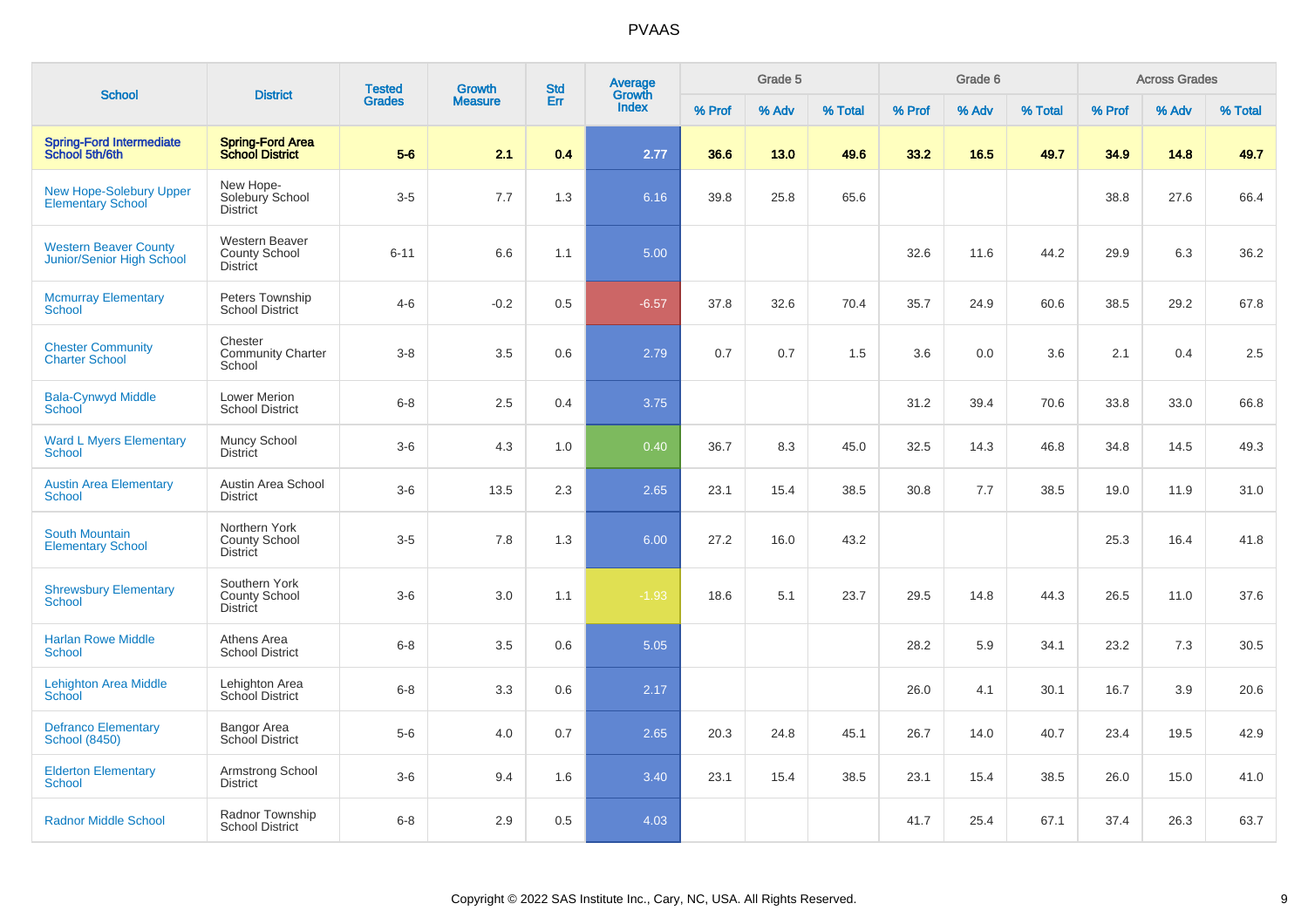| <b>School</b>                                         | <b>District</b>                                   | <b>Tested</b> | Growth         | <b>Std</b> | Average<br>Growth |        | Grade 5 |         |        | Grade 6 |         |        | <b>Across Grades</b> |         |
|-------------------------------------------------------|---------------------------------------------------|---------------|----------------|------------|-------------------|--------|---------|---------|--------|---------|---------|--------|----------------------|---------|
|                                                       |                                                   | <b>Grades</b> | <b>Measure</b> | Err        | <b>Index</b>      | % Prof | % Adv   | % Total | % Prof | % Adv   | % Total | % Prof | % Adv                | % Total |
| <b>Spring-Ford Intermediate</b><br>School 5th/6th     | <b>Spring-Ford Area</b><br><b>School District</b> | $5-6$         | 2.1            | 0.4        | 2.77              | 36.6   | 13.0    | 49.6    | 33.2   | 16.5    | 49.7    | 34.9   | 14.8                 | 49.7    |
| <b>Cocalico Middle School</b>                         | Cocalico School<br><b>District</b>                | $6 - 8$       | 1.5            | 0.5        | 3.26              |        |         |         | 25.4   | 17.7    | 43.1    | 25.2   | 9.5                  | 34.7    |
| <b>Upper Adams Intermediate</b><br>School             | <b>Upper Adams</b><br>School District             | $4-6$         | 4.0            | 0.8        | 1.51              | 30.0   | 9.2     | 39.2    | 18.0   | 7.7     | 25.6    | 23.4   | 7.3                  | 30.7    |
| <b>Esperanza Academy</b><br><b>Charter School</b>     | Esperanza<br>Academy Charter<br>School            | $4 - 11$      | 2.8            | 0.5        | 3.47              |        |         |         | 1.5    | 0.0     | 1.5     | 1.8    | 0.0                  | 1.8     |
| <b>New Bloomfield</b><br><b>Elementary School</b>     | West Perry School<br><b>District</b>              | $3-5$         | 9.2            | 1.6        | 5.87              | 18.2   | 16.4    | 34.6    |        |         |         | 23.5   | 11.8                 | 35.3    |
| <b>Spring-Ford Intermediate</b><br>School 5th/6th     | <b>Spring-Ford Area</b><br><b>School District</b> | $5-6$         | 2.1            | 0.4        | 2.77              | 36.6   | 13.0    | 49.6    | 33.2   | 16.5    | 49.7    | 34.9   | 14.8                 | 49.7    |
| <b>Grace B Luhrs Univ</b><br><b>Elementary</b>        | Shippensburg Area<br>School District              | $3-5$         | 15.7           | 2.7        | 5.82              | 30.0   | 25.0    | 55.0    |        |         |         | 23.1   | 15.4                 | 38.5    |
| <b>Butler Elementary School</b>                       | <b>Central Bucks</b><br><b>School District</b>    | $3-6$         | 2.2            | 0.9        | $-1.83$           | 33.3   | 16.1    | 49.4    | 35.4   | 27.1    | 62.5    | 35.5   | 20.8                 | 56.3    |
| <b>Mifflinburg Area</b><br><b>Intermediate School</b> | Mifflinburg Area<br>School District               | $3-5$         | 6.1            | 1.1        | 5.74              | 31.4   | 12.1    | 43.6    |        |         |         | 35.0   | 10.4                 | 45.4    |
| <b>Devers School</b>                                  | <b>York City School</b><br><b>District</b>        | $3 - 8$       | 2.8            | 0.8        | 0.21              | 1.9    | 1.9     | 3.8     | 2.7    | 0.0     | 2.7     | 3.1    | 0.3                  | 3.4     |
| <b>Central Mountain Middle</b><br><b>School</b>       | Keystone Central<br>School District               | $5 - 8$       | 1.9            | 0.4        | 4.48              | 18.8   | 9.4     | 28.2    | 21.3   | 8.2     | 29.5    | 15.4   | 5.7                  | 21.1    |
| <b>Wyland Elementary School</b>                       | Hampton Township<br>School District               | $3-5$         | 8.3            | 1.5        | 5.70              | 30.8   | 30.8    | 61.5    |        |         |         | 34.2   | 37.6                 | 71.8    |
| <b>Mckinley School</b>                                | <b>York City School</b><br><b>District</b>        | $3 - 8$       | 2.8            | 0.8        | $-0.14$           | 4.1    | 4.1     | 8.2     | 1.4    | 0.0     | 1.4     | 3.2    | 1.7                  | 4.9     |
| <b>General Nash Elementary</b><br><b>School</b>       | North Penn School<br><b>District</b>              | $3-6$         | 3.4            | 1.1        | $-1.61$           | 40.0   | 12.7    | 52.7    | 31.8   | 9.5     | 41.3    | 36.3   | 17.5                 | 53.8    |
| <b>Dallas Intermediate School</b>                     | <b>Dallas School</b><br><b>District</b>           | $3 - 5$       | 5.3            | 0.9        | 5.66              | 43.8   | 15.6    | 59.4    |        |         |         | 39.8   | 21.2                 | 61.0    |
| <b>Montgomery Elementary</b><br>School                | North Penn School<br><b>District</b>              | $3-6$         | 5.0            | 0.9        | 2.72              | 39.8   | 20.4    | 60.2    | 26.4   | 19.5    | 46.0    | 33.7   | 24.5                 | 58.2    |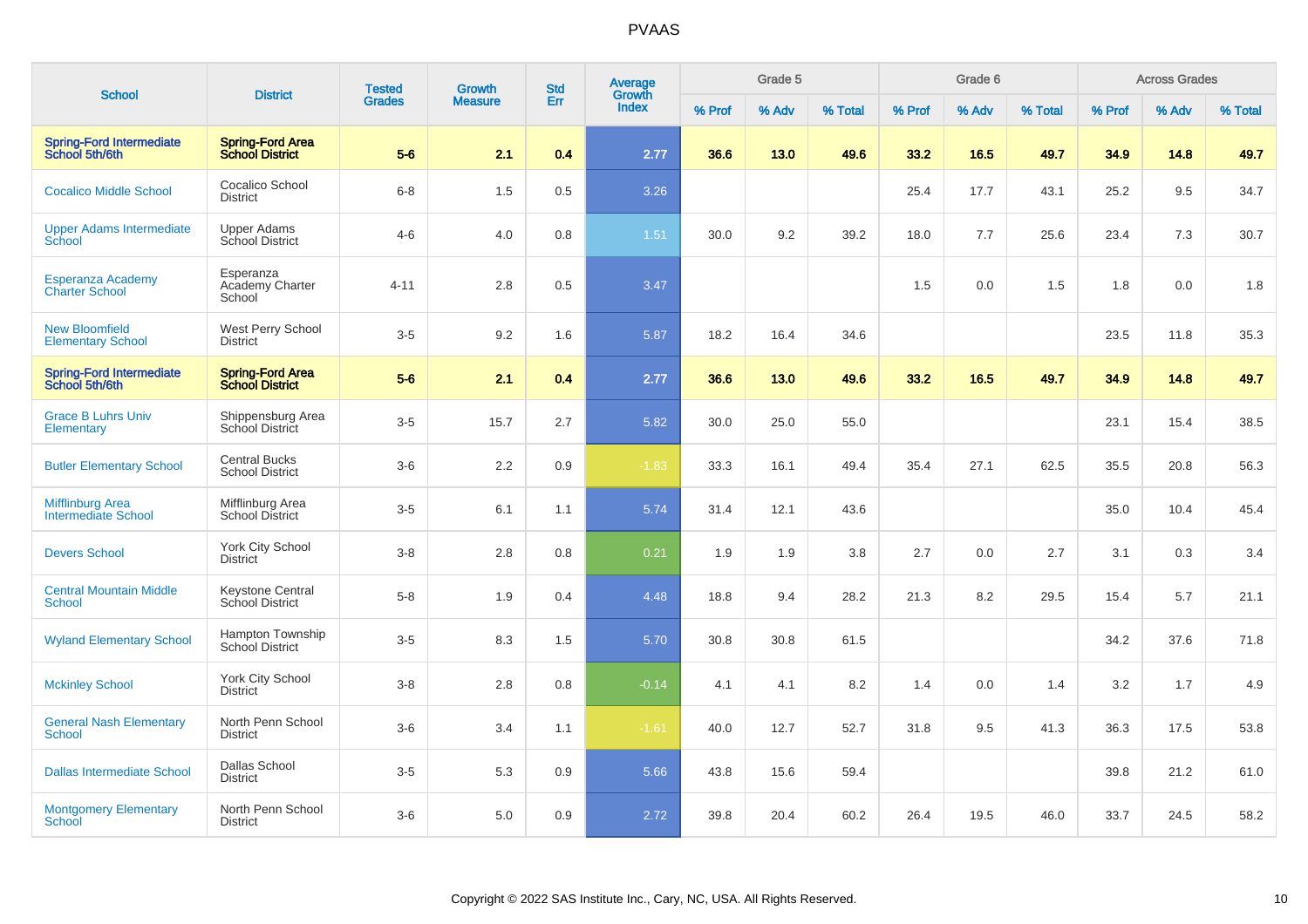| <b>School</b>                                        | <b>District</b>                                         | <b>Tested</b> | <b>Growth</b>  | <b>Std</b> | Average<br>Growth |        | Grade 5 |         |        | Grade 6 |         |        | <b>Across Grades</b> |         |
|------------------------------------------------------|---------------------------------------------------------|---------------|----------------|------------|-------------------|--------|---------|---------|--------|---------|---------|--------|----------------------|---------|
|                                                      |                                                         | <b>Grades</b> | <b>Measure</b> | Err        | Index             | % Prof | % Adv   | % Total | % Prof | % Adv   | % Total | % Prof | % Adv                | % Total |
| <b>Spring-Ford Intermediate</b><br>School 5th/6th    | <b>Spring-Ford Area</b><br><b>School District</b>       | $5-6$         | 2.1            | 0.4        | 2.77              | 36.6   | 13.0    | 49.6    | 33.2   | 16.5    | 49.7    | 34.9   | 14.8                 | 49.7    |
| <b>South Park Middle School</b>                      | South Park School<br><b>District</b>                    | $5-8$         | 3.3            | 0.6        | 1.73              | 33.3   | 11.9    | 45.2    | 28.1   | 11.5    | 39.6    | 26.4   | 12.4                 | 38.8    |
| <b>Emory H Markle Middle</b><br>School               | South Western<br><b>School District</b>                 | $6 - 8$       | $2.2\,$        | 0.4        | 5.50              |        |         |         | 15.9   | 11.8    | 27.7    | 17.8   | 9.4                  | 27.2    |
| <b>Vida Charter School</b>                           | Vida Charter<br>School                                  | $3-6$         | 10.1           | 1.8        | 3.95              | 23.1   | 19.2    | 42.3    | 16.7   | 11.1    | 27.8    | 20.4   | 7.8                  | 28.2    |
| <b>Wayne Highlands Middle</b><br><b>School</b>       | Wayne Highlands<br>School District                      | $6 - 8$       | 3.5            | 0.6        | 3.11              |        |         |         | 30.6   | 11.7    | 42.3    | 27.9   | 10.1                 | 37.9    |
| <b>Dubois Area Middle School</b>                     | Dubois Area<br><b>School District</b>                   | $5-8$         | 2.1            | 0.4        | 1.77              | 22.4   | 11.0    | 33.3    | 21.7   | 8.3     | 30.0    | 19.2   | 7.6                  | 26.8    |
| <b>First District Elementary</b><br><b>School</b>    | <b>Crawford Central</b><br><b>School District</b>       | $3-6$         | 7.6            | 1.4        | 3.67              | 33.3   | 18.2    | 51.5    | 17.8   | 2.2     | 20.0    | 24.9   | 8.1                  | 33.0    |
| <b>Maureen M Welch</b><br><b>Elementary School</b>   | <b>Council Rock</b><br><b>School District</b>           | $3-6$         | 2.5            | 1.0        | $-1.58$           | 28.0   | 10.7    | 38.7    | 35.1   | 14.3    | 49.4    | 33.4   | 15.5                 | 49.0    |
| <b>Knapp Elementary School</b>                       | North Penn School<br><b>District</b>                    | $3-6$         | 4.2            | 1.1        | $-0.46$           | 30.8   | 7.7     | 38.5    | 28.6   | 6.4     | 34.9    | 30.1   | 8.8                  | 38.9    |
| <b>Richland Elementary</b><br><b>School</b>          | <b>Richland School</b><br><b>District</b>               | $3-6$         | 4.7            | 0.8        | 3.87              | 40.8   | 21.4    | 62.1    | 40.4   | 10.6    | 51.1    | 38.5   | 19.1                 | 57.7    |
| Pennsylvania Virtual<br><b>Charter School</b>        | Pennsylvania<br>Virtual Charter<br>School               | $3 - 11$      | 3.5            | 0.6        | $-1.62$           | 20.8   | 3.8     | 24.5    | 17.6   | 3.3     | 20.9    | 18.4   | 5.2                  | 23.5    |
| <b>Bear Creek Community</b><br><b>Charter School</b> | <b>Bear Creek</b><br><b>Community Charter</b><br>School | $3-8$         | 4.4            | 0.8        | 0.17              | 30.8   | 9.6     | 40.4    | 19.6   | 13.7    | 33.3    | 27.2   | 7.9                  | 35.1    |
| <b>Mount Union Area Junior</b><br><b>High School</b> | Mount Union Area<br><b>School District</b>              | $6 - 8$       | 4.1            | 0.8        | 2.41              |        |         |         | 12.4   | 0.0     | 12.4    | 8.5    | 1.2                  | 9.8     |
| <b>Delahunty Middle School</b>                       | Hermitage School<br><b>District</b>                     | $6 - 7$       | 3.7            | 0.7        | 3.34              |        |         |         | 34.3   | 21.7    | 55.9    | 32.5   | 20.6                 | 53.2    |
| Ephrata Intermediate<br>School                       | Ephrata Area<br>School District                         | $5-6$         | 2.1            | 0.5        | 0.49              | 35.0   | 13.1    | 48.2    | 25.8   | 8.3     | 34.1    | 30.5   | 10.8                 | 41.3    |
| <b>Mohawk Elementary</b><br><b>School</b>            | Mohawk Area<br><b>School District</b>                   | $3-6$         | 4.4            | 0.8        | 3.42              | 26.2   | 4.8     | 31.1    | 19.2   | 13.8    | 33.0    | 27.8   | 10.4                 | 38.2    |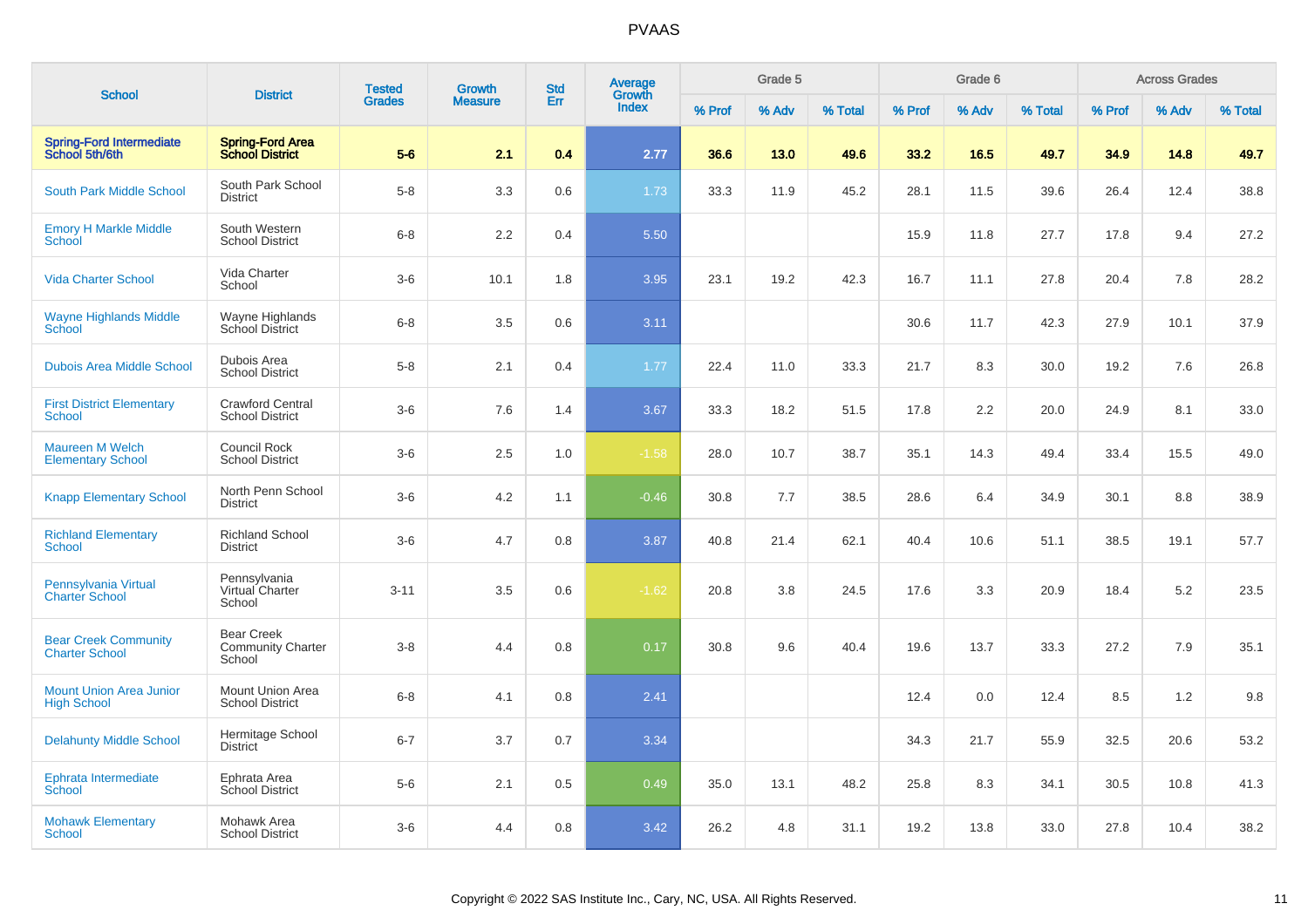|                                                         |                                                          | <b>Tested</b> | Growth         | <b>Std</b> | Average<br>Growth |        | Grade 5 |         |        | Grade 6 |         |        | <b>Across Grades</b> |         |
|---------------------------------------------------------|----------------------------------------------------------|---------------|----------------|------------|-------------------|--------|---------|---------|--------|---------|---------|--------|----------------------|---------|
| <b>School</b>                                           | <b>District</b>                                          | <b>Grades</b> | <b>Measure</b> | Err        | <b>Index</b>      | % Prof | % Adv   | % Total | % Prof | % Adv   | % Total | % Prof | % Adv                | % Total |
| <b>Spring-Ford Intermediate</b><br>School 5th/6th       | <b>Spring-Ford Area</b><br><b>School District</b>        | $5-6$         | 2.1            | 0.4        | 2.77              | 36.6   | 13.0    | 49.6    | 33.2   | 16.5    | 49.7    | 34.9   | 14.8                 | 49.7    |
| <b>Lehighton Area Elementary</b><br>Center              | Lehighton Area<br>School District                        | $3-5$         | 5.1            | 1.0        | 5.26              | 23.0   | 5.9     | 29.0    |        |         |         | 30.8   | 7.1                  | 37.9    |
| <b>Fritz Elementary School</b>                          | Conestoga Valley<br>School District                      | $3-6$         | 3.5            | 0.9        | 0.01              | 20.5   | 14.5    | 34.9    | 11.5   | 3.4     | 14.9    | 19.9   | 10.1                 | 30.1    |
| <b>Curwensville Area</b><br><b>Elementary School</b>    | Curwensville Area<br><b>School District</b>              | $3-6$         | 6.0            | 1.1        | 1.93              | 43.9   | 17.1    | 61.0    | 21.7   | 7.2     | 29.0    | 36.9   | 16.0                 | 52.9    |
| <b>Turner Intermediate School</b>                       | Wilkinsburg<br>Borough School<br><b>District</b>         | $3-6$         | 3.6            | 1.4        | $-1.51$           | 23.7   | 0.0     | 23.7    | 0.0    | 2.5     | 2.5     | 12.6   | 2.1                  | 14.7    |
| Donald E. Schick School                                 | Loyalsock<br>Township School<br><b>District</b>          | $3-5$         | 5.8            | 1.1        | 5.23              | 33.0   | 18.3    | 51.3    |        |         |         | 34.8   | 16.8                 | 51.6    |
| <b>Hatfield Elementary School</b>                       | North Penn School<br><b>District</b>                     | $3-6$         | 5.8            | 1.1        | 3.29              | 25.0   | 13.5    | 38.5    | 26.5   | 7.4     | 33.8    | 27.4   | 11.1                 | 38.5    |
| <b>Smithfield Elementary</b><br><b>School</b>           | Albert Gallatin Area<br><b>School District</b>           | $3-5$         | 9.9            | 1.9        | 5.22              | 18.9   | 32.4    | 51.4    |        |         |         | 26.0   | 17.1                 | 43.1    |
| <b>Bridle Path Elementary</b><br><b>School</b>          | North Penn School<br><b>District</b>                     | $3-6$         | 4.5            | 1.0        | 1.58              | 34.4   | 10.9    | 45.3    | 32.1   | 14.8    | 46.9    | 36.3   | 14.3                 | 50.6    |
| <b>Rock L Butler Middle</b><br><b>School</b>            | Wellsboro Area<br><b>School District</b>                 | $5 - 8$       | 3.0            | 0.6        | $-2.21$           | 30.4   | 7.0     | 37.4    | 16.2   | 5.0     | 21.2    | 23.1   | 9.8                  | 32.9    |
| <b>Southern Elementary</b><br><b>School</b>             | Southern York<br><b>County School</b><br><b>District</b> | $3-6$         | 3.9            | 1.1        | 0.59              | 47.1   | 11.8    | 58.8    | 47.5   | 6.2     | 53.8    | 42.0   | 9.9                  | 51.9    |
| <b>Panther Valley</b><br><b>Intermediate School</b>     | Panther Valley<br><b>School District</b>                 | $4 - 6$       | 2.4            | 0.8        | $-0.77$           | 11.5   | 1.9     | 13.5    | 10.2   | 1.7     | 11.9    | 10.1   | 1.3                  | 11.4    |
| <b>Belmont Hills Elementary</b><br><b>School</b>        | Lower Merion<br><b>School District</b>                   | $3-5$         | 7.4            | 1.4        | 5.16              | 34.3   | 37.1    | 71.4    |        |         |         | 31.7   | 40.2                 | 71.9    |
| <b>Bucks County Montessori</b><br><b>Charter School</b> | <b>Bucks County</b><br>Montessori Charter<br>School      | $3-6$         | 9.5            | 1.8        | 3.32              | 16.1   | 25.8    | 41.9    | 42.9   | 28.6    | 71.4    | 33.0   | 29.8                 | 62.8    |
| <b>West Rockhill Elementary</b><br><b>School</b>        | Pennridge School<br><b>District</b>                      | $3-5$         | 9.0            | 1.8        | 5.12              | 34.7   | 18.4    | 53.1    |        |         |         | 38.5   | 20.8                 | 59.2    |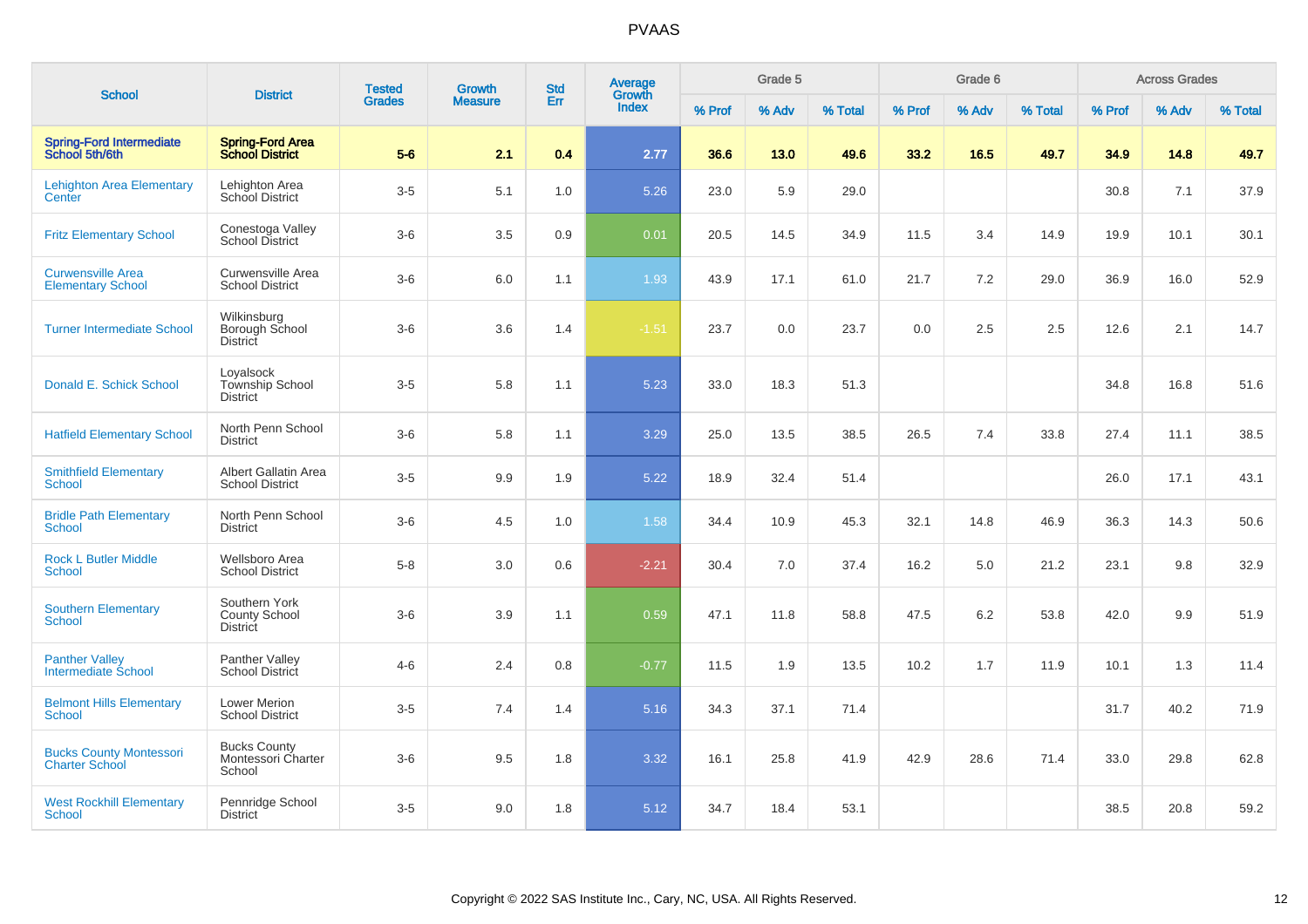| <b>School</b>                                         | <b>District</b>                                   | <b>Tested</b> | <b>Growth</b>  | <b>Std</b> | Average<br>Growth |        | Grade 5 |         |        | Grade 6 |         |        | <b>Across Grades</b> |         |
|-------------------------------------------------------|---------------------------------------------------|---------------|----------------|------------|-------------------|--------|---------|---------|--------|---------|---------|--------|----------------------|---------|
|                                                       |                                                   | <b>Grades</b> | <b>Measure</b> | Err        | <b>Index</b>      | % Prof | % Adv   | % Total | % Prof | % Adv   | % Total | % Prof | % Adv                | % Total |
| <b>Spring-Ford Intermediate</b><br>School 5th/6th     | <b>Spring-Ford Area</b><br><b>School District</b> | $5-6$         | 2.1            | 0.4        | 2.77              | 36.6   | 13.0    | 49.6    | 33.2   | 16.5    | 49.7    | 34.9   | 14.8                 | 49.7    |
| <b>Lionville Elementary</b><br>School                 | Downingtown Area<br>School District               | $3-5$         | 6.7            | 1.3        | 5.11              | 45.0   | 30.0    | 75.0    |        |         |         | 38.1   | 24.6                 | 62.7    |
| <b>Denver Elementary School</b>                       | Cocalico School<br><b>District</b>                | $3-5$         | 7.0            | 1.4        | 5.10              | 22.1   | 28.6    | 50.6    |        |         |         | 30.4   | 22.7                 | 53.1    |
| <b>Gayman Elementary</b><br>School                    | <b>Central Bucks</b><br><b>School District</b>    | $3-6$         | 5.6            | 1.1        | 2.93              | 50.0   | 18.5    | 68.5    | 46.4   | 16.1    | 62.5    | 44.0   | 19.6                 | 63.6    |
| <b>Minersville Area</b><br><b>Elementary Center</b>   | Minersville Area<br><b>School District</b>        | $3-6$         | $0.2\,$        | 1.0        | $-4.50$           | 9.6    | 4.1     | 13.7    | 20.8   | 2.6     | 23.4    | 19.8   | 4.6                  | 24.4    |
| <b>Northeast Bradford</b><br><b>Elementary School</b> | Northeast Bradford<br><b>School District</b>      | $3-6$         | 5.3            | 1.3        | 0.65              | 40.0   | 12.5    | 52.5    | 34.8   | 2.2     | 37.0    | 36.6   | 7.4                  | 44.0    |
| <b>Locust Grove Elementary</b><br>School              | Red Lion Area<br><b>School District</b>           | $3-6$         | 5.5            | 1.2        | 1.35              | 27.4   | 13.7    | 41.2    | 27.3   | 11.4    | 38.6    | 27.3   | 14.6                 | 41.9    |
| <b>Greenwood Middle School</b>                        | Greenwood School<br><b>District</b>               | $6 - 10$      | 4.6            | 0.9        | $-0.14$           |        |         |         | 32.1   | 7.6     | 39.6    | 22.2   | 8.0                  | 30.2    |
| <b>Park Hills Elementary</b><br><b>School</b>         | South Western<br><b>School District</b>           | $3-5$         | 6.5            | 1.3        | 4.97              | 19.0   | 1.3     | 20.2    |        |         |         | 21.4   | 3.8                  | 25.2    |
| <b>Galeton Area School</b>                            | Galeton Area<br><b>School District</b>            | $3 - 11$      | 2.7            | 1.3        | $-0.05$           | 29.2   | 20.8    | 50.0    | 23.8   | 4.8     | 28.6    | 19.4   | 7.0                  | 26.4    |
| Somerset Area Jr-Sr High<br>School                    | Somerset Area<br><b>School District</b>           | $6 - 11$      | $-0.2$         | 0.6        | $-0.38$           |        |         |         | 28.2   | 9.2     | 37.4    | 24.3   | 7.8                  | 32.1    |
| Ridgway Area Middle<br>School                         | Ridgway Area<br>School District                   | $6 - 8$       | 3.6            | 0.9        | 3.99              |        |         |         | 42.6   | 18.0    | 60.7    | 32.0   | 12.2                 | 44.2    |
| <b>Cornell Elementary School</b>                      | <b>Cornell School</b><br><b>District</b>          | $3-6$         | 1.4            | 1.5        | $-2.66$           | 10.0   | 6.7     | 16.7    | 14.0   | 0.0     | 14.0    | 16.8   | 4.4                  | 21.2    |
| <b>West Penn Township</b><br><b>Elementary School</b> | Tamaqua Area<br>School District                   | $3-5$         | 9.1            | 1.9        | 4.86              | 30.8   | 10.3    | 41.0    |        |         |         | 28.0   | 12.0                 | 40.0    |
| <b>Indian Valley Intermediate</b><br>School           | <b>Mifflin County</b><br>School District          | $4 - 5$       | 6.0            | 1.2        | 4.84              | 27.3   | 12.5    | 39.8    |        |         |         | 25.6   | 10.8                 | 36.4    |
| <b>Infinity Charter School</b>                        | <b>Infinity Charter</b><br>School                 | $3-8$         | 5.9            | 1.2        | 0.44              | 40.9   | 31.8    | 72.7    | 46.2   | 11.5    | 57.7    | 38.7   | 29.6                 | 68.3    |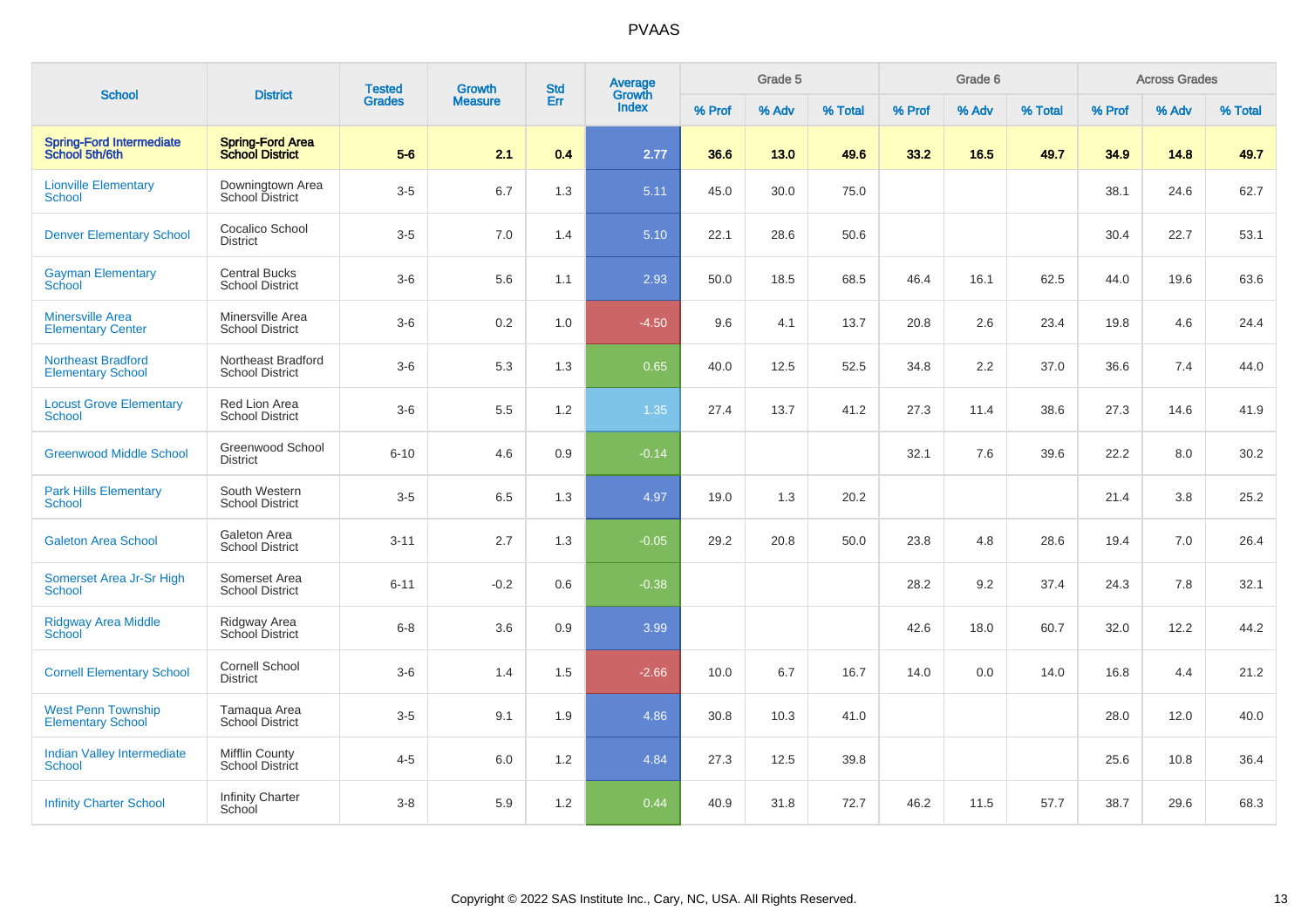|                                                            |                                                             | <b>Tested</b> | <b>Growth</b>  | <b>Std</b> | <b>Average</b><br>Growth |        | Grade 5 |         |        | Grade 6 |         |        | <b>Across Grades</b> |         |
|------------------------------------------------------------|-------------------------------------------------------------|---------------|----------------|------------|--------------------------|--------|---------|---------|--------|---------|---------|--------|----------------------|---------|
| <b>School</b>                                              | <b>District</b>                                             | <b>Grades</b> | <b>Measure</b> | Err        | Index                    | % Prof | % Adv   | % Total | % Prof | % Adv   | % Total | % Prof | % Adv                | % Total |
| <b>Spring-Ford Intermediate</b><br>School 5th/6th          | <b>Spring-Ford Area</b><br><b>School District</b>           | $5-6$         | 2.1            | 0.4        | 2.77                     | 36.6   | 13.0    | 49.6    | 33.2   | 16.5    | 49.7    | 34.9   | 14.8                 | 49.7    |
| John B. Stetson Charter<br><b>School</b>                   | John B. Stetson<br><b>Charter School</b>                    | $5-8$         | 0.5            | 0.6        | $-0.20$                  | 1.6    | 0.0     | 1.6     | 0.8    | 0.0     | 0.8     | 0.4    | 0.0                  | 0.4     |
| <b>Charles W Longer</b><br><b>Elementary School</b>        | Hollidaysburg Area<br><b>School District</b>                | $3-6$         | 2.5            | 1.1        | $-1.47$                  | 46.7   | 6.7     | 53.3    | 19.7   | 8.2     | 27.9    | 30.5   | 10.6                 | 41.2    |
| <b>Murray Avenue School</b>                                | Lower Moreland<br><b>Township School</b><br><b>District</b> | $6 - 8$       | 2.0            | 0.5        | 3.96                     |        |         |         | 38.8   | 19.4    | 58.2    | 31.2   | 17.1                 | 48.3    |
| <b>Grover Cleveland</b><br><b>Elementary School</b>        | Erie City School<br>District                                | $3-5$         | 7.0            | 1.5        | 4.76                     | 16.7   | 3.0     | 19.7    |        |         |         | 17.2   | 2.1                  | 19.3    |
| <b>Highland Middle School</b>                              | <b>Blackhawk School</b><br><b>District</b>                  | $5-8$         | $-1.6$         | 0.5        | $-3.42$                  | 38.0   | 8.8     | 46.7    | 28.3   | 8.8     | 37.1    | 26.0   | 6.5                  | 32.5    |
| <b>Springfield Township</b><br>Middle School               | Springfield<br>Township School<br><b>District</b>           | $6 - 8$       | 2.5            | 0.5        | $-0.14$                  |        |         |         | 26.9   | 11.1    | 38.0    | 28.9   | 16.7                 | 45.6    |
| <b>Klein Elementary School</b>                             | <b>Harbor Creek</b><br><b>School District</b>               | $3-6$         | 3.3            | 1.1        | $-0.43$                  | 39.3   | 12.5    | 51.8    | 47.5   | 25.4    | 72.9    | 41.5   | 24.6                 | 66.2    |
| <b>Shanksville-Stonycreek</b><br><b>Middle School</b>      | Shanksville-<br>Stonycreek School<br>District               | $6 - 8$       | 6.9            | 1.5        | 2.72                     |        |         |         | 25.0   | 4.2     | 29.2    | 22.6   | 3.2                  | 25.8    |
| <b>Jersey Shore Middle</b><br><b>School</b>                | Jersey Shore Area<br><b>School District</b>                 | $6 - 8$       | 1.5            | 0.5        | 2.65                     |        |         |         | 32.5   | 7.1     | 39.7    | 23.6   | 4.9                  | 28.5    |
| <b>Saint Clair Area</b><br><b>Elementary/Middle School</b> | Saint Clair Area<br><b>School District</b>                  | $3 - 8$       | 1.1            | 0.9        | $-2.27$                  | 28.3   | 13.2    | 41.5    | 24.0   | 4.0     | 28.0    | 24.2   | 7.2                  | 31.4    |
| <b>Boyce Middle School</b>                                 | <b>Upper Saint Clair</b><br>School District                 | $5-6$         | 2.4            | 0.5        | 2.60                     | 36.3   | 35.5    | 71.8    | 41.1   | 27.5    | 68.6    | 38.9   | 31.2                 | 70.1    |
| <b>West Snyder Elementary</b><br><b>School</b>             | Midd-West School<br><b>District</b>                         | $3-5$         | 6.7            | 1.4        | 4.66                     | 28.6   | 11.4    | 40.0    |        |         |         | 29.8   | 10.5                 | 40.3    |
| <b>Farmdale Elementary</b><br><b>School</b>                | <b>Hempfield School</b><br>District                         | $3-6$         | 4.8            | 1.0        | 2.60                     | 35.1   | 14.9    | 50.0    | 35.8   | 13.2    | 49.1    | 34.0   | 18.6                 | 52.6    |
| <b>West End Elementary</b><br><b>School</b>                | <b>Crawford Central</b><br><b>School District</b>           | $3-6$         | 5.4            | 1.2        | 3.08                     | 26.5   | 6.1     | 32.6    | 19.6   | 7.8     | 27.4    | 26.9   | 10.9                 | 37.7    |
| <b>Chestnut Ridge Middle</b><br>School                     | <b>Chestnut Ridge</b><br><b>School District</b>             | $3 - 7$       | 3.3            | 0.7        | $-0.76$                  | 30.4   | 6.5     | 37.0    | 22.2   | 3.7     | 25.9    | 28.6   | 9.5                  | 38.1    |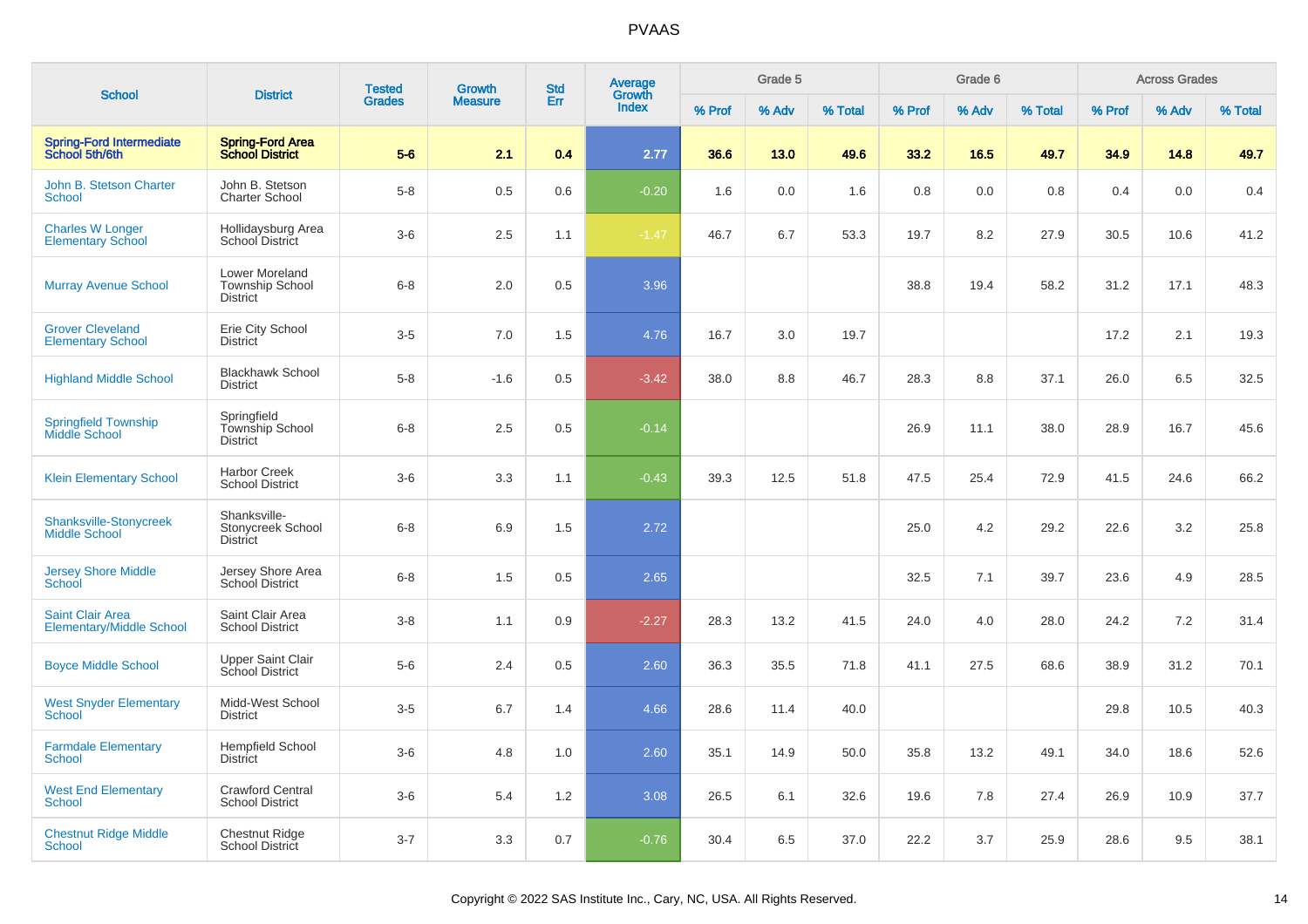| <b>School</b>                                     | <b>District</b>                                      | <b>Tested</b> | <b>Growth</b>  | <b>Std</b> | Average<br>Growth |        | Grade 5 |         |        | Grade 6 |         |        | <b>Across Grades</b> |         |
|---------------------------------------------------|------------------------------------------------------|---------------|----------------|------------|-------------------|--------|---------|---------|--------|---------|---------|--------|----------------------|---------|
|                                                   |                                                      | <b>Grades</b> | <b>Measure</b> | Err        | Index             | % Prof | % Adv   | % Total | % Prof | % Adv   | % Total | % Prof | % Adv                | % Total |
| <b>Spring-Ford Intermediate</b><br>School 5th/6th | <b>Spring-Ford Area</b><br><b>School District</b>    | $5 - 6$       | 2.1            | 0.4        | 2.77              | 36.6   | 13.0    | 49.6    | 33.2   | 16.5    | 49.7    | 34.9   | 14.8                 | 49.7    |
| <b>Forest Hills Elementary</b><br><b>School</b>   | <b>Forest Hills School</b><br><b>District</b>        | $3-6$         | 0.5            | 0.7        | $-3.52$           | 34.1   | 21.2    | 55.3    | 20.8   | 3.3     | 24.2    | 28.8   | 14.4                 | 43.2    |
| <b>Pequea Elementary School</b>                   | Penn Manor<br><b>School District</b>                 | $3-6$         | 4.4            | 1.4        | $-0.66$           | 54.0   | 12.0    | 66.0    | 41.9   | 9.7     | 51.6    | 35.8   | 19.9                 | 55.7    |
| <b>Bellwood Antis Middle</b><br>School            | Bellwood-Antis<br><b>School District</b>             | $5 - 8$       | $2.2\,$        | 0.6        | $-2.63$           | 18.2   | 4.6     | 22.7    | 12.4   | 9.0     | 21.4    | 18.4   | 8.8                  | 27.1    |
| <b>Avonworth Middle School</b>                    | Avonworth School<br><b>District</b>                  | $6 - 8$       | 3.4            | 0.7        | 4.57              |        |         |         |        |         |         | 33.6   | 14.0                 | 47.6    |
| <b>Loyalsock Township</b><br><b>Middle School</b> | Loyalsock<br>Township School<br><b>District</b>      | $6 - 8$       | 3.0            | 0.7        | $-1.66$           |        |         |         | 32.6   | 10.2    | 42.9    | 27.4   | 9.5                  | 36.9    |
| Log College Middle School                         | <b>Centennial School</b><br><b>District</b>          | $6 - 8$       | 2.3            | 0.5        | 0.69              |        |         |         | 17.4   | 3.0     | 20.4    | 17.7   | 6.8                  | 24.5    |
| <b>Edgewood Elementary</b><br>School              | Pennsbury School<br><b>District</b>                  | $3-5$         | 6.0            | 1.3        | 4.54              | 50.0   | 25.6    | 75.6    |        |         |         | 43.0   | 29.3                 | 72.3    |
| <b>Shikellamy Middle School</b><br>(8372)         | Shikellamy School<br><b>District</b>                 | $6 - 8$       | 2.2            | 0.5        | 2.41              |        |         |         | 18.3   | 8.4     | 26.7    | 16.0   | 8.0                  | 24.0    |
| <b>Sheffield M/Hs</b>                             | <b>Warren County</b><br>School District              | $6 - 11$      | 5.2            | 1.2        | 0.95              |        |         |         | 10.8   | 2.7     | 13.5    | 9.9    | 3.0                  | 12.9    |
| <b>Lycoming Valley</b><br>Intermediate School     | Williamsport Area<br>School District                 | $4 - 6$       | 1.4            | 0.7        | $-1.40$           | 31.5   | 13.4    | 45.0    | 21.3   | 9.2     | 30.5    | 26.5   | 13.4                 | 39.9    |
| <b>Maple Avenue Middle</b><br>School              | Littlestown Area<br><b>School District</b>           | $6 - 8$       | 2.8            | 0.6        | $-0.14$           |        |         |         | 16.3   | 1.6     | 17.9    | 17.2   | 3.4                  | 20.6    |
| <b>Towamensing Elementary</b><br><b>School</b>    | Palmerton Area<br><b>School District</b>             | $3-6$         | 7.0            | 1.6        | 1.65              | 21.7   | 26.1    | 47.8    | 24.3   | 21.6    | 46.0    | 23.3   | 16.5                 | 39.8    |
| Swarthmore-Rutledge<br><b>School</b>              | Wallingford-<br>Swarthmore<br><b>School District</b> | $3-5$         | 5.8            | 1.3        | 4.52              | 29.3   | 41.5    | 70.7    |        |         |         | 32.6   | 44.5                 | 77.1    |
| <b>Conewago Elementary</b><br><b>School</b>       | Lower Dauphin<br><b>School District</b>              | $3-5$         | 9.9            | 2.2        | 4.51              | 39.3   | 32.1    | 71.4    |        |         |         | 38.8   | 26.2                 | 65.0    |
| <b>Blain Elementary School</b>                    | West Perry School<br><b>District</b>                 | $3-5$         | 8.5            | 1.9        | 4.50              | 25.6   | 25.6    | 51.2    |        |         |         | 29.8   | 22.6                 | 52.4    |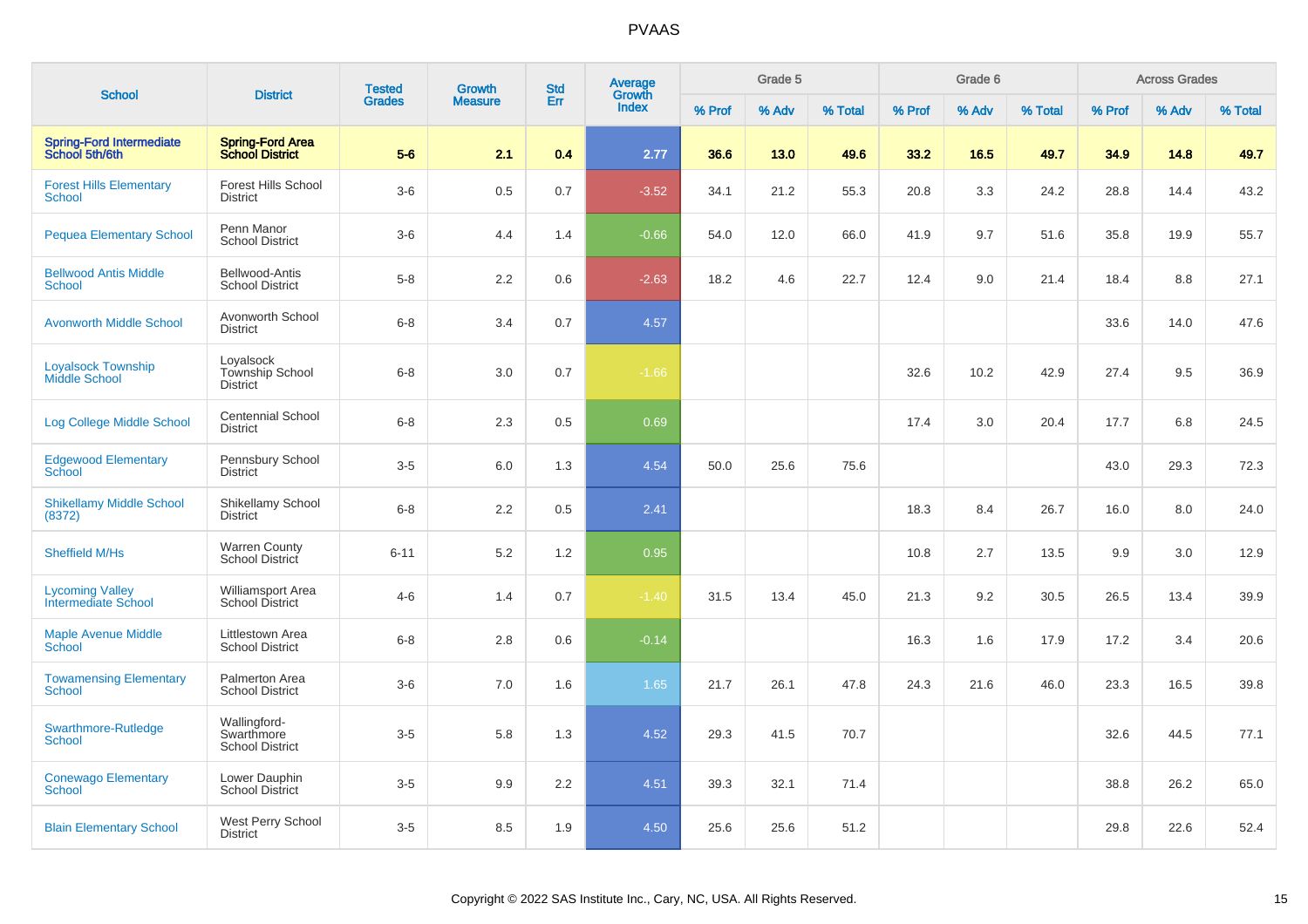| <b>School</b>                                         | <b>District</b>                                   | <b>Tested</b> | Growth         | <b>Std</b> | Average<br>Growth |        | Grade 5 |         |        | Grade 6 |         |        | <b>Across Grades</b> |         |
|-------------------------------------------------------|---------------------------------------------------|---------------|----------------|------------|-------------------|--------|---------|---------|--------|---------|---------|--------|----------------------|---------|
|                                                       |                                                   | <b>Grades</b> | <b>Measure</b> | Err        | <b>Index</b>      | % Prof | % Adv   | % Total | % Prof | % Adv   | % Total | % Prof | % Adv                | % Total |
| <b>Spring-Ford Intermediate</b><br>School 5th/6th     | <b>Spring-Ford Area</b><br><b>School District</b> | $5-6$         | 2.1            | 0.4        | 2.77              | 36.6   | 13.0    | 49.6    | 33.2   | 16.5    | 49.7    | 34.9   | 14.8                 | 49.7    |
| <b>Dingman-Delaware Middle</b><br><b>School</b>       | Delaware Valley<br><b>School District</b>         | $6 - 8$       | 1.2            | 0.6        | 2.02              |        |         |         | 15.6   | 5.9     | 21.5    | 16.1   | 4.2                  | 20.3    |
| <b>Choconut Valley</b><br><b>Elementary School</b>    | Montrose Area<br><b>School District</b>           | $3-6$         | 3.6            | 1.5        | $-1.81$           | 19.2   | 30.8    | 50.0    | 30.2   | 2.3     | 32.6    | 33.3   | 9.5                  | 42.9    |
| <b>Purchase Line Elementary</b><br><b>School</b>      | Purchase Line<br><b>School District</b>           | $3-6$         | 3.1            | 1.1        | $-0.77$           | 28.8   | 7.7     | 36.5    | 6.1    | 3.0     | 9.1     | 21.8   | 4.3                  | 26.1    |
| <b>Central Cambria Middle</b><br><b>School</b>        | Central Cambria<br><b>School District</b>         | $6 - 8$       | 2.8            | 0.6        | 0.28              |        |         |         | 19.5   | 8.0     | 27.4    | 18.6   | 9.0                  | 27.7    |
| <b>Gladwyne School</b>                                | <b>Lower Merion</b><br><b>School District</b>     | $3-5$         | 5.1            | 1.1        | 4.44              | 22.4   | 52.3    | 74.8    |        |         |         | 27.6   | 52.3                 | 79.9    |
| <b>Walnut Creek Middle</b><br><b>School</b>           | Millcreek Township<br><b>School District</b>      | $6-8$         | 2.3            | 0.6        | 3.89              |        |         |         | 29.7   | 16.7    | 46.4    | 27.3   | 16.2                 | 43.5    |
| Meyersdale Area Middle<br>School                      | Meyersdale Area<br>School District                | $6 - 8$       | 1.4            | 0.9        | 1.54              |        |         |         | 26.6   | 15.6    | 42.2    | 19.3   | 8.5                  | 27.8    |
| <b>New Hope-Solebury Middle</b><br><b>School</b>      | New Hope-<br>Solebury School<br><b>District</b>   | $6 - 8$       | 3.0            | 0.7        | 1.95              |        |         |         | 41.2   | 11.8    | 52.9    | 35.1   | 16.1                 | 51.2    |
| <b>Tunkhannock Area</b><br><b>Intermediate School</b> | Tunkhannock Area<br><b>School District</b>        | $3-6$         | 3.1            | 0.7        | 2.91              | 19.8   | 8.8     | 28.7    | 22.7   | 2.3     | 25.0    | 20.4   | 6.2                  | 26.6    |
| <b>Patricia A Guth Elementary</b><br>School           | Pennridge School<br><b>District</b>               | $3-5$         | 6.2            | 1.4        | 4.38              | 27.5   | 5.8     | 33.3    |        |         |         | 29.4   | 11.4                 | 40.8    |
| <b>Twin Valley Middle School</b>                      | Twin Valley School<br><b>District</b>             | $5 - 8$       | 1.9            | 0.4        | $-1.79$           | 39.2   | 12.9    | 52.0    | 29.4   | 8.5     | 37.8    | 30.9   | 11.7                 | 42.5    |
| <b>South Side Elementary</b><br><b>School</b>         | South Side Area<br><b>School District</b>         | $3-5$         | 6.7            | 1.5        | 4.37              | 23.3   | 18.3    | 41.7    |        |         |         | 24.1   | 9.6                  | 33.7    |
| <b>Bradford Hgts Elementary</b><br><b>School</b>      | Downingtown Area<br><b>School District</b>        | $3-5$         | 5.8            | 1.3        | 4.37              | 46.2   | 15.4    | 61.5    |        |         |         | 46.4   | 15.9                 | 62.3    |
| <b>Spring Creek Elementary</b><br>School              | State College Area<br><b>School District</b>      | $3-5$         | 7.3            | 1.7        | 4.35              | 44.9   | 36.7    | 81.6    |        |         |         | 43.8   | 32.8                 | 76.6    |
| <b>Grandview Elementary</b><br>School                 | Derry Area School<br><b>District</b>              | $3-6$         | 4.8            | 1.1        | 4.34              | 21.3   | 14.8    | 36.1    |        |         |         | 27.4   | 17.2                 | 44.6    |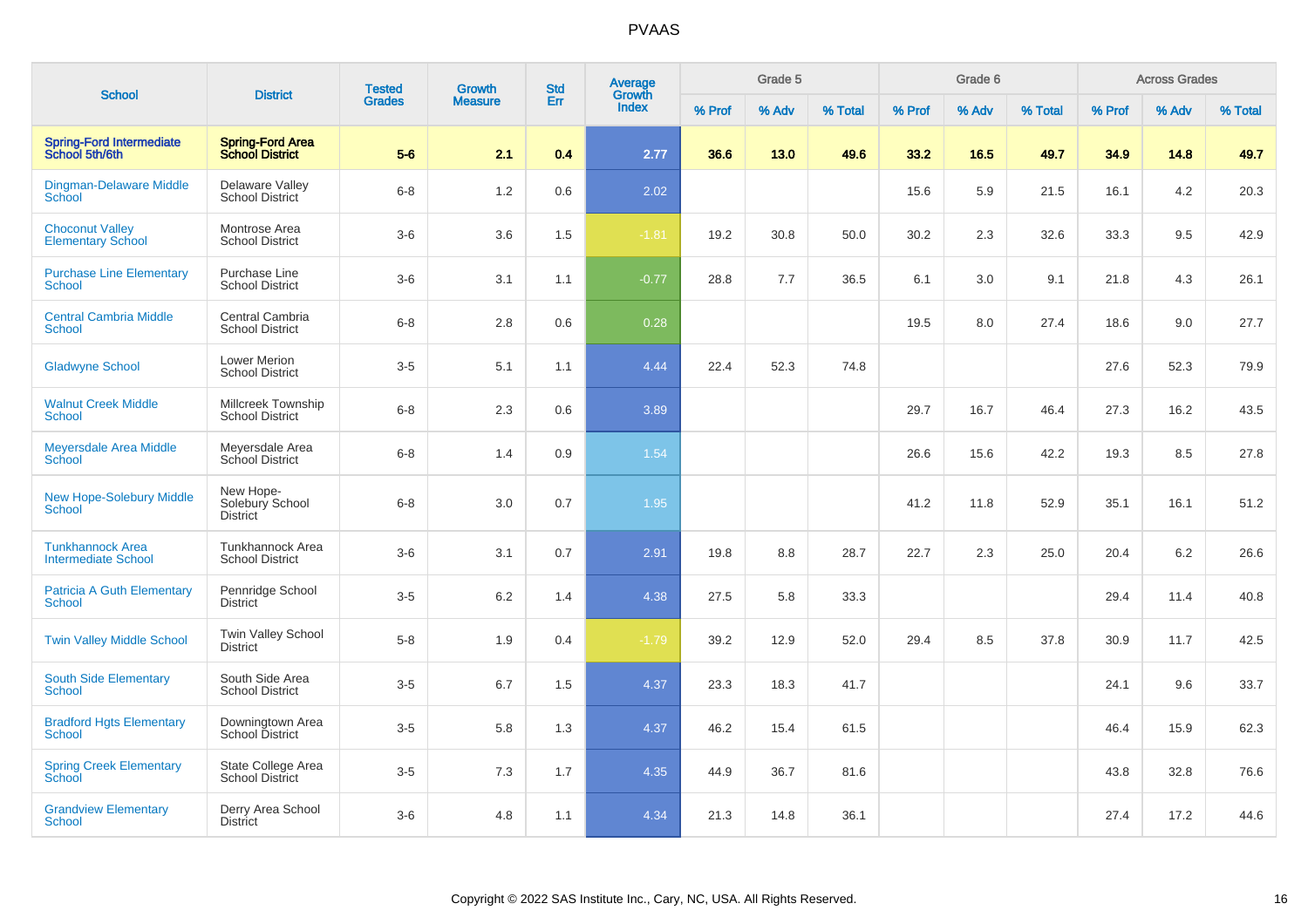|                                                          |                                                                    | <b>Tested</b> | <b>Growth</b>  | <b>Std</b> | Average<br>Growth |        | Grade 5 |         |        | Grade 6 |         |        | <b>Across Grades</b> |         |
|----------------------------------------------------------|--------------------------------------------------------------------|---------------|----------------|------------|-------------------|--------|---------|---------|--------|---------|---------|--------|----------------------|---------|
| <b>School</b>                                            | <b>District</b>                                                    | <b>Grades</b> | <b>Measure</b> | Err        | Index             | % Prof | % Adv   | % Total | % Prof | % Adv   | % Total | % Prof | % Adv                | % Total |
| <b>Spring-Ford Intermediate</b><br>School 5th/6th        | <b>Spring-Ford Area</b><br><b>School District</b>                  | $5-6$         | 2.1            | 0.4        | 2.77              | 36.6   | 13.0    | 49.6    | 33.2   | 16.5    | 49.7    | 34.9   | 14.8                 | 49.7    |
| <b>Montgomery Elementary</b><br>School                   | Montgomery Area<br>School District                                 | $3-6$         | 4.2            | 1.0        | 1.41              | 25.7   | 10.8    | 36.5    | 29.0   | 30.6    | 59.7    | 29.6   | 17.4                 | 47.0    |
| <b>Shenango Elementary</b><br><b>School</b>              | Shenango Area<br>School District                                   | $3-6$         | 2.5            | 1.0        | $-1.30$           | 25.0   | 7.1     | 32.1    | 40.4   | 8.8     | 49.1    | 27.1   | 11.8                 | 38.9    |
| <b>Vernfield Elementary</b><br><b>School</b>             | Souderton Area<br><b>School District</b>                           | $3-5$         | 6.1            | 1.4        | 4.32              | 26.8   | 26.8    | 53.5    |        |         |         | 33.0   | 29.8                 | 62.8    |
| <b>Avon Grove Charter</b><br>School                      | Avon Grove<br><b>Charter School</b>                                | $3 - 11$      | 1.8            | 0.6        | 1.59              | 22.1   | 6.6     | 28.7    | 29.9   | 11.7    | 41.6    | 24.3   | 10.2                 | 34.6    |
| <b>Bridge Valley Elementary</b><br>School                | <b>Central Bucks</b><br><b>School District</b>                     | $3-6$         | 3.8            | 0.9        | 2.21              | 32.5   | 30.1    | 62.6    | 37.6   | 15.8    | 53.5    | 35.3   | 24.4                 | 59.7    |
| <b>Francis S Grandinetti</b><br><b>Elementary School</b> | Ridgway Area<br>School District                                    | $3-5$         | 6.7            | 1.5        | 4.31              | 36.7   | 20.0    | 56.7    |        |         |         | 28.2   | 24.9                 | 53.1    |
| <b>Newport Middle School</b>                             | Newport School<br>District                                         | $6 - 8$       | 3.7            | 0.8        | $-0.63$           |        |         |         | 25.0   | 6.9     | 31.9    | 22.8   | 4.1                  | 26.9    |
| <b>Hannah Penn</b>                                       | York City School<br><b>District</b>                                | $3 - 8$       | 3.8            | 0.9        | 0.25              | 0.0    | 1.6     | 1.6     | 0.0    | 2.0     | 2.0     | 0.6    | 1.0                  | 1.6     |
| <b>Oakview Elementary</b><br>School                      | West Middlesex<br>Area School<br><b>District</b>                   | $4 - 6$       | 3.9            | 1.1        | 0.91              | 21.7   | 21.7    | 43.5    | 39.3   | 4.9     | 44.3    | 34.5   | 8.2                  | 42.7    |
| <b>Bald Eagle Area</b><br>Junior/Senior High School      | <b>Bald Eagle Area</b><br>School District                          | $6 - 11$      | 2.7            | 0.6        | 4.19              |        |         |         | 25.7   | 8.9     | 34.6    | 19.0   | 8.7                  | 27.7    |
| <b>Hopewell Junior High</b><br><b>School</b>             | <b>Hopewell Area</b><br>School District                            | $5 - 8$       | $-1.7$         | 0.5        | $-3.23$           | 31.3   | 8.2     | 39.6    | 28.8   | 11.9    | 40.7    | 23.2   | 6.8                  | 30.1    |
| <b>Forrest Edwin School</b>                              | Philadelphia City<br><b>School District</b>                        | $3-6$         | 7.7            | 1.8        | 1.61              | 3.1    | 0.0     | 3.1     | 0.0    | 0.0     | 0.0     | 1.0    | 0.0                  | 1.0     |
| <b>Riverside Elementary</b><br>School                    | <b>Riverside Beaver</b><br><b>County School</b><br><b>District</b> | $3-5$         | 5.0            | 1.2        | 4.23              | 21.9   | 12.5    | 34.4    |        |         |         | 32.5   | 15.3                 | 47.8    |
| <b>Winding Creek Elementary</b><br>School <sup>®</sup>   | <b>Cumberland Valley</b><br><b>School District</b>                 | $3-5$         | 4.4            | 1.0        | 4.20              | 36.0   | 22.1    | 58.1    |        |         |         | 35.4   | 28.1                 | 63.5    |
| <b>Northern Elementary</b><br><b>School</b>              | Northern York<br><b>County School</b><br><b>District</b>           | $3-5$         | 7.0            | 1.7        | 4.19              | 24.0   | 8.0     | 32.0    |        |         |         | 20.9   | 5.8                  | 26.6    |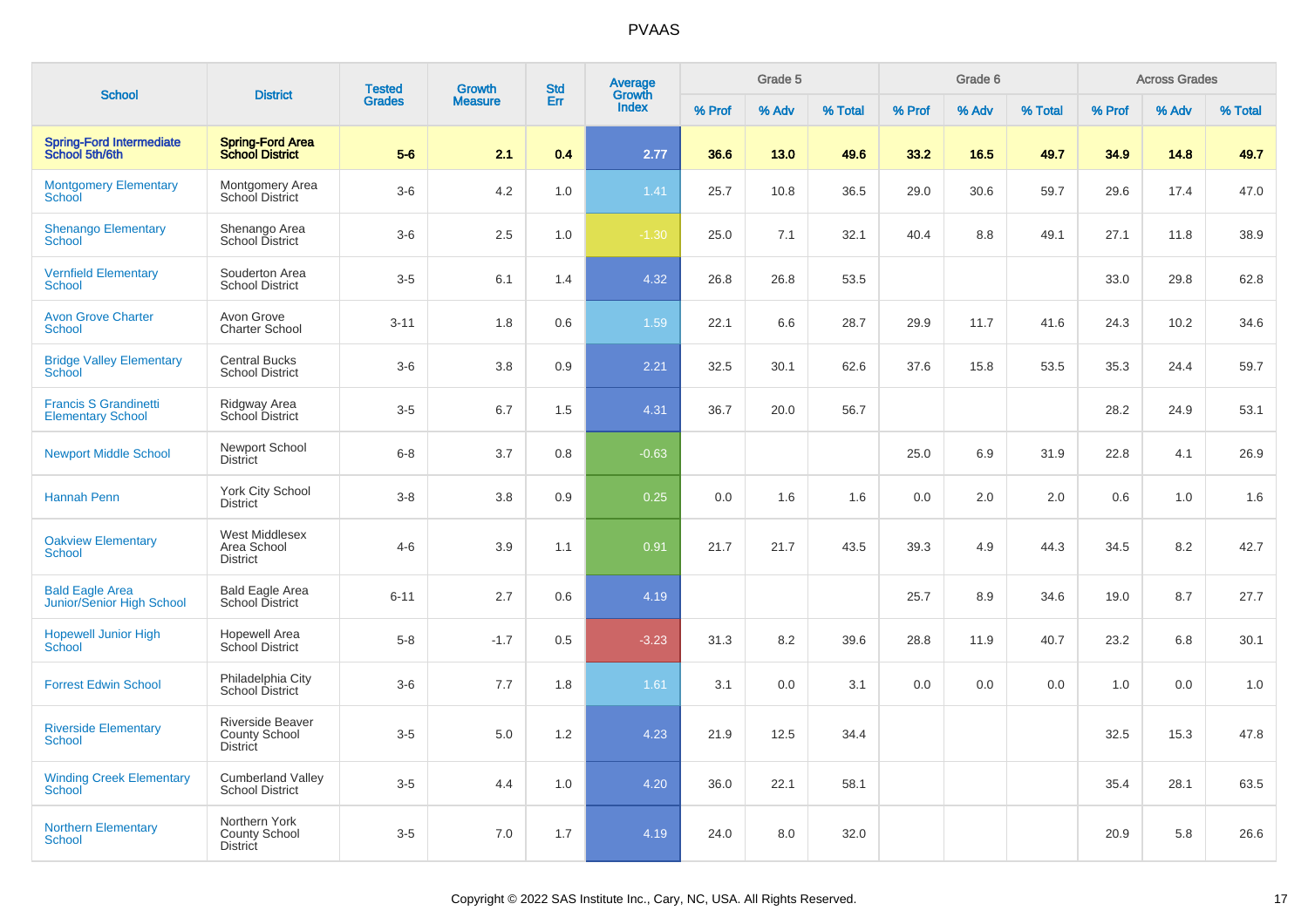| <b>School</b>                                           | <b>District</b>                                     | <b>Tested</b> | Growth         | <b>Std</b> | <b>Average</b><br>Growth |        | Grade 5 |         |        | Grade 6 |         |        | <b>Across Grades</b> |         |
|---------------------------------------------------------|-----------------------------------------------------|---------------|----------------|------------|--------------------------|--------|---------|---------|--------|---------|---------|--------|----------------------|---------|
|                                                         |                                                     | <b>Grades</b> | <b>Measure</b> | Err        | Index                    | % Prof | % Adv   | % Total | % Prof | % Adv   | % Total | % Prof | % Adv                | % Total |
| <b>Spring-Ford Intermediate</b><br>School 5th/6th       | <b>Spring-Ford Area</b><br><b>School District</b>   | $5-6$         | 2.1            | 0.4        | 2.77                     | 36.6   | 13.0    | 49.6    | 33.2   | 16.5    | 49.7    | 34.9   | 14.8                 | 49.7    |
| <b>Clarion-Limestone</b><br><b>Elementary School</b>    | Clarion-Limestone<br>Area School<br><b>District</b> | $3-6$         | 4.5            | 1.1        | 1.44                     | 40.0   | 27.3    | 67.3    | 36.5   | 5.8     | 42.3    | 33.5   | 15.8                 | 49.3    |
| <b>Blue Bell Elementary</b><br>School                   | Wissahickon<br><b>School District</b>               | $3-5$         | 6.3            | 1.5        | 4.18                     | 45.8   | 23.7    | 69.5    |        |         |         | 39.2   | 31.0                 | 70.2    |
| Indiana Area Junior High<br><b>School</b>               | Indiana Area<br><b>School District</b>              | $6-8$         | 2.1            | 0.5        | $-3.44$                  |        |         |         | 23.9   | 11.7    | 35.5    | 27.4   | 12.1                 | 39.5    |
| <b>Aston Elementary School</b>                          | Penn-Delco School<br><b>District</b>                | $3-5$         | 5.7            | 1.4        | 4.15                     | 30.7   | 14.7    | 45.3    |        |         |         | 32.0   | 10.4                 | 42.3    |
| <b>Universal Bluford Charter</b><br>School              | Universal Bluford<br><b>Charter School</b>          | $3-6$         | 4.8            | 1.4        | 1.60                     | 4.4    | 0.0     | 4.4     | 2.7    | 0.0     | 2.7     | 4.3    | 0.0                  | 4.3     |
| <b>Mastery Charter School -</b><br>Mann Campus          | <b>Mastery Charter</b><br>School-Mann<br>Campus     | $3-6$         | 1.8            | 1.6        | $-1.82$                  | 4.0    | 4.0     | 8.0     | 5.4    | 2.7     | 8.1     | 2.2    | 1.4                  | 3.6     |
| <b>Mastery Charter School -</b><br><b>Thomas Campus</b> | <b>Mastery Charter</b><br>School - Thomas<br>Campus | $3 - 10$      | 1.5            | 0.9        | $-1.26$                  | 10.8   | 0.0     | 10.8    | 7.1    | 2.4     | 9.5     | 8.6    | 0.8                  | 9.4     |
| <b>Camp Curtin Academy</b>                              | Harrisburg City<br>School District                  | $5-8$         | 2.4            | 0.6        | $-1.00$                  | 0.8    | 0.0     | 0.8     | 0.0    | 0.0     | 0.0     | 0.4    | 0.0                  | 0.4     |
| <b>Kutztown Elementary</b><br>School                    | Kutztown Area<br><b>School District</b>             | $3-5$         | 7.2            | 1.7        | 4.14                     | 45.4   | 15.9    | 61.4    |        |         |         | 39.9   | 21.7                 | 61.5    |
| <b>Broughal Middle School</b>                           | Bethlehem Area<br><b>School District</b>            | $6-8$         | 3.6            | 0.9        | 2.03                     |        |         |         | 8.1    | 1.4     | 9.5     | 5.6    | 1.5                  | 7.1     |
| Lackawanna Trail<br><b>Elementary Center</b>            | Lackawanna Trail<br><b>School District</b>          | $3-6$         | 2.4            | 1.1        | $-0.71$                  | 21.8   | 9.1     | 30.9    | 34.3   | 10.4    | 44.8    | 31.4   | 13.1                 | 44.4    |
| <b>Bellefonte Elementary</b><br>School                  | <b>Bellefonte Area</b><br><b>School District</b>    | $3-5$         | 7.7            | 1.9        | 4.12                     | 31.7   | 2.4     | 34.2    |        |         |         | 28.8   | 19.2                 | 48.1    |
| <b>Baresville Elementary</b><br>School                  | South Western<br><b>School District</b>             | $3 - 5$       | 5.2            | 1.3        | 4.12                     | 28.1   | 4.5     | 32.6    |        |         |         | 30.7   | 7.6                  | 38.2    |
| <b>United Elementary School</b>                         | <b>United School</b><br><b>District</b>             | $3-6$         | 4.1            | 1.0        | 1.43                     | 27.0   | 1.6     | 28.6    | 31.8   | 12.7    | 44.4    | 29.8   | 9.3                  | 39.1    |
| <b>Bywood Elementary</b><br>School                      | <b>Upper Darby</b><br>School District               | $3-5$         | 6.3            | 1.5        | 4.10                     | 1.7    | 1.7     | 3.3     |        |         |         | 3.4    | 1.9                  | 5.3     |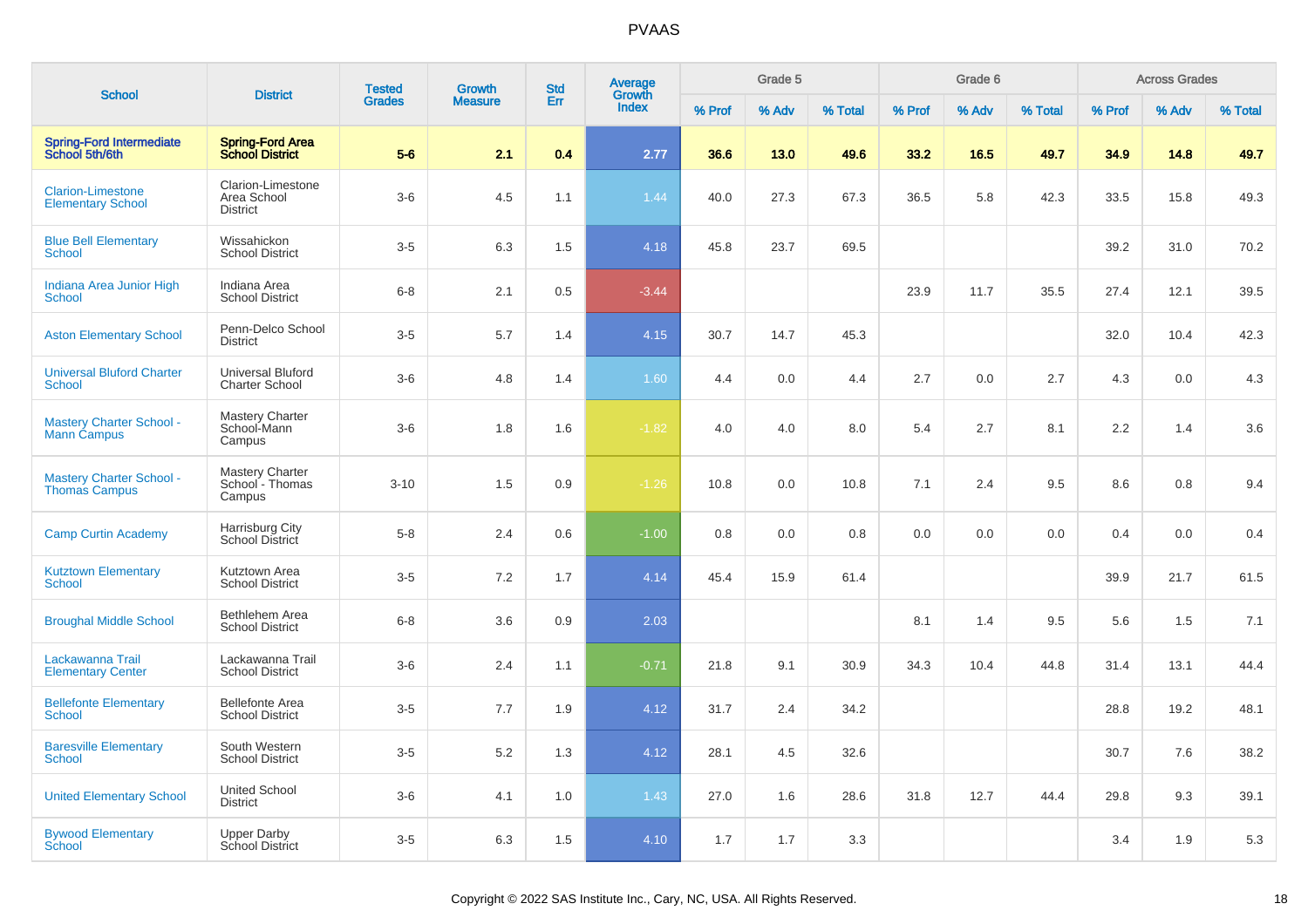|                                                                                  |                                                                              | <b>Tested</b> | <b>Growth</b>  | <b>Std</b> | Average<br>Growth |        | Grade 5 |         |        | Grade 6 |         |        | <b>Across Grades</b> |         |
|----------------------------------------------------------------------------------|------------------------------------------------------------------------------|---------------|----------------|------------|-------------------|--------|---------|---------|--------|---------|---------|--------|----------------------|---------|
| <b>School</b>                                                                    | <b>District</b>                                                              | <b>Grades</b> | <b>Measure</b> | Err        | Index             | % Prof | % Adv   | % Total | % Prof | % Adv   | % Total | % Prof | % Adv                | % Total |
| <b>Spring-Ford Intermediate</b><br>School 5th/6th                                | <b>Spring-Ford Area</b><br><b>School District</b>                            | $5-6$         | 2.1            | 0.4        | 2.77              | 36.6   | 13.0    | 49.6    | 33.2   | 16.5    | 49.7    | 34.9   | 14.8                 | 49.7    |
| <b>Glendale Elementary</b><br>School                                             | Glendale School<br><b>District</b>                                           | $3-6$         | 4.9            | 1.2        | 2.35              | 42.9   | 4.8     | 47.6    | 26.4   | 5.7     | 32.1    | 33.7   | 6.8                  | 40.5    |
| <b>Neason Hill Elementary</b><br>School                                          | <b>Crawford Central</b><br><b>School District</b>                            | $3-6$         | 5.7            | 1.4        | 2.01              | 25.8   | 3.2     | 29.0    | 15.0   | 5.0     | 20.0    | 18.0   | 3.6                  | 21.6    |
| <b>Berlin Brothersvalley</b><br><b>Middle School</b>                             | <b>Berlin</b><br>Brothersvalley<br><b>School District</b>                    | $5-8$         | 2.2            | 0.8        | $-0.76$           | 34.0   | 15.1    | 49.1    | 21.2   | 3.0     | 24.2    | 26.0   | 7.3                  | 33.3    |
| <b>West Hempfield</b><br><b>Elementary School</b>                                | <b>Hempfield Area</b><br><b>School District</b>                              | $3-5$         | 5.3            | 1.3        | 4.05              | 31.6   | 11.4    | 43.0    |        |         |         | 34.6   | 15.6                 | 50.2    |
| <b>Mount Carmel Area</b><br><b>Elementary School</b>                             | Mount Carmel Area<br><b>School District</b>                                  | $3-6$         | 0.4            | 0.8        | $-3.30$           | 10.8   | 2.7     | 13.5    | 11.8   | $7.3$   | 19.1    | 12.6   | 5.2                  | 17.8    |
| <b>Ithan Elementary School</b>                                                   | Radnor Township<br><b>School District</b>                                    | $3-5$         | 5.9            | 1.5        | 4.01              | 31.8   | 37.9    | 69.7    |        |         |         | 39.9   | 37.0                 | 76.9    |
| <b>Williams Valley Elementary</b><br>School                                      | <b>Williams Valley</b><br><b>School District</b>                             | $3-6$         | 3.8            | 1.2        | 0.26              | 33.3   | 7.1     | 40.5    | 5.3    | 0.0     | 5.3     | 15.8   | 1.8                  | 17.6    |
| The Philadelphia Charter<br>School for Arts and<br><b>Sciences at HR Edmunds</b> | The Philadelphia<br>Charter School for<br>Arts and Sciences<br>at HR Edmunds | $3-8$         | 1.7            | 0.6        | 0.36              | 6.4    | 0.0     | 6.4     | 0.0    | 0.0     | 0.0     | 2.1    | 0.2                  | 2.3     |
| <b>Trimmer Elementary</b><br><b>School</b>                                       | West York Area<br><b>School District</b>                                     | $4 - 5$       | 3.8            | 0.9        | 4.00              | 19.9   | 5.6     | 25.5    |        |         |         | 23.8   | 6.9                  | 30.7    |
| <b>Slippery Rock Area Middle</b><br>School                                       | <b>Slippery Rock Area</b><br><b>School District</b>                          | $6 - 8$       | 2.4            | 0.6        | 2.04              |        |         |         | 28.6   | 26.3    | 54.9    | 27.1   | 16.8                 | 44.0    |
| <b>Greenfield Albert M School</b>                                                | Philadelphia City<br>School District                                         | $3 - 8$       | 4.7            | 1.2        | 0.83              | 41.9   | 25.8    | 67.7    | 27.3   | 18.2    | 45.4    | 34.6   | 26.1                 | 60.6    |
| <b>Fitzwater Elementary</b><br><b>School</b>                                     | Upper Dublin<br>School District                                              | $3-5$         | 5.9            | 1.5        | 3.98              | 33.9   | 24.2    | 58.1    |        |         |         | 36.8   | 28.2                 | 64.9    |
| <b>Westmont Hilltop</b><br><b>Elementary School</b>                              | <b>Westmont Hilltop</b><br><b>School District</b>                            | $3-6$         | 1.8            | $0.8\,$    | $-0.94$           | 28.0   | 11.0    | 39.0    | 18.4   | 8.2     | 26.5    | 24.0   | 13.5                 | 37.5    |
| <b>Greenwood Elementary</b><br>School                                            | Kennett<br>Consolidated<br><b>School District</b>                            | $3-5$         | 5.0            | 1.3        | 3.96              | 28.4   | 17.0    | 45.4    |        |         |         | 27.4   | 12.8                 | 40.2    |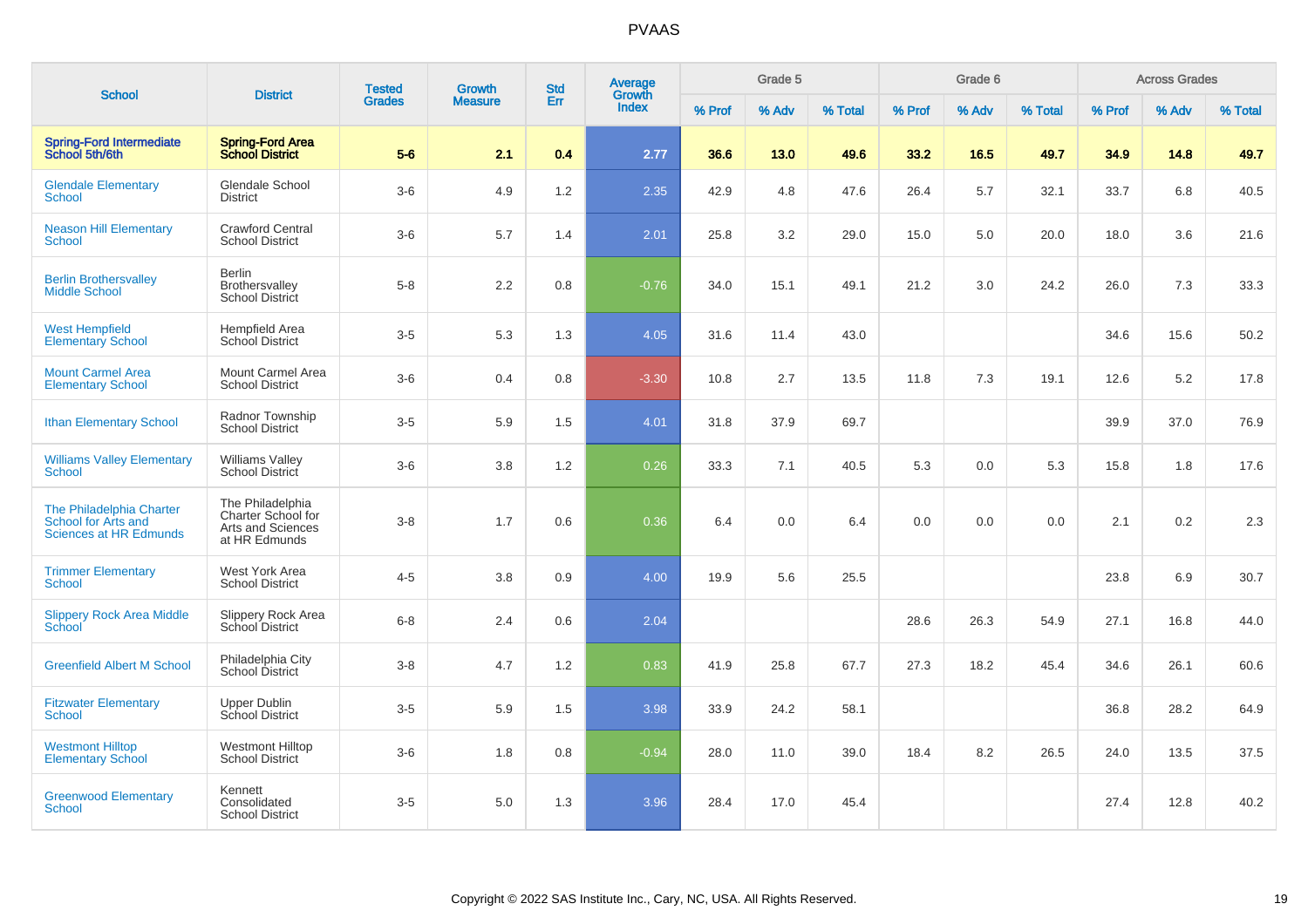|                                                  |                                                     | <b>Tested</b> | Growth         | <b>Std</b> | Average<br>Growth |        | Grade 5 |         |        | Grade 6 |         |        | <b>Across Grades</b> |         |
|--------------------------------------------------|-----------------------------------------------------|---------------|----------------|------------|-------------------|--------|---------|---------|--------|---------|---------|--------|----------------------|---------|
| <b>School</b>                                    | <b>District</b>                                     | <b>Grades</b> | <b>Measure</b> | Err        | Index             | % Prof | % Adv   | % Total | % Prof | % Adv   | % Total | % Prof | % Adv                | % Total |
| Spring-Ford Intermediate<br>School 5th/6th       | Spring-Ford Area<br>School District                 | $5-6$         | 2.1            | 0.4        | 2.77              | 36.6   | 13.0    | 49.6    | 33.2   | 16.5    | 49.7    | 34.9   | 14.8                 | 49.7    |
| <b>Shoemaker Elementary</b><br><b>School</b>     | East Penn School<br><b>District</b>                 | $3-5$         | 4.7            | 1.2        | 3.95              | 37.8   | 20.4    | 58.2    |        |         |         | 34.8   | 22.1                 | 56.9    |
| <b>Hillcrest Intermediate</b><br><b>School</b>   | Norwin School<br><b>District</b>                    | $5-6$         | 0.7            | 0.4        | $-1.67$           | 31.7   | 25.2    | 56.9    | 37.3   | 20.8    | 58.1    | 34.6   | 22.9                 | 57.5    |
| Pennsylvania Cyber<br><b>Charter School</b>      | Pennsylvania<br>Cyber Charter<br>School             | $3 - 11$      | 1.9            | 0.5        | $-0.55$           | 14.1   | 4.9     | 19.0    | 10.8   | 3.4     | 14.2    | 12.6   | 4.4                  | 17.1    |
| <b>Daniel Boone Area Middle</b><br><b>School</b> | Daniel Boone Area<br><b>School District</b>         | $6 - 8$       | $-1.2$         | 0.5        | $-2.30$           |        |         |         | 28.7   | 6.6     | 35.4    | 20.5   | 5.7                  | 26.2    |
| <b>Harrold Middle School</b>                     | <b>Hempfield Area</b><br>School District            | $6 - 8$       | 2.4            | 0.6        | 1.36              |        |         |         | 24.0   | 5.8     | 29.8    | 25.1   | 9.8                  | 34.9    |
| <b>Penn Middle School</b>                        | Penn-Trafford<br><b>School District</b>             | $6 - 8$       | $-3.6$         | 0.5        | $-6.83$           |        |         |         | 35.6   | 23.1    | 58.8    | 27.2   | 16.2                 | 43.4    |
| <b>Upper Merion Middle</b><br>School             | <b>Upper Merion Area</b><br>School District         | $5-8$         | $-1.3$         | 0.4        | $-2.97$           | 34.4   | 16.7    | 51.1    | 27.9   | 11.7    | 39.6    | 25.3   | 10.7                 | 36.0    |
| <b>Pocopson Elementary</b><br>School             | Unionville-Chadds<br>Ford School<br><b>District</b> | $3-5$         | 4.4            | 1.1        | 3.87              | 41.3   | 34.9    | 76.2    |        |         |         | 38.3   | 40.1                 | 78.4    |
| <b>Highland Park Elementary</b><br>School        | <b>Upper Darby</b><br>School District               | $3-5$         | 4.7            | 1.2        | 3.86              | 12.5   | 1.0     | 13.5    |        |         |         | 16.6   | 2.0                  | 18.6    |
| <b>Wallenpaupack Area</b><br>Middle School       | Wallenpaupack<br>Area School<br><b>District</b>     | $6-8$         | 2.2            | 0.6        | $-2.83$           |        |         |         | 11.2   | 3.7     | 14.9    | 18.1   | 5.1                  | 23.2    |
| <b>Case Avenue Elementary</b><br><b>School</b>   | Sharon City School<br><b>District</b>               | $3-6$         | 3.8            | 1.0        | 1.96              | 20.0   | 4.0     | 24.0    | 16.4   | 4.9     | 21.3    | 17.4   | 5.4                  | 22.7    |
| <b>Canton Area Elementary</b><br><b>School</b>   | Canton Area<br><b>School District</b>               | $3-6$         | 2.3            | 1.1        | $-0.60$           | 34.6   | 11.5    | 46.2    | 32.3   | 3.2     | 35.5    | 31.6   | 8.9                  | 40.5    |
| <b>Fern Hill Elementary</b><br><b>School</b>     | West Chester Area<br><b>School District</b>         | $3-5$         | 6.2            | 1.6        | 3.80              | 40.0   | 26.0    | 66.0    |        |         |         | 34.8   | 26.2                 | 61.0    |
| <b>Baker Elementary School</b>                   | Altoona Area<br><b>School District</b>              | $3-5$         | 9.3            | 2.4        | 3.80              | 41.7   | 12.5    | 54.2    |        |         |         | 33.7   | 14.8                 | 48.5    |
| <b>Hambright Elementary</b><br>School            | Penn Manor<br><b>School District</b>                | $3-6$         | 3.5            | 0.9        | 2.64              | 29.9   | 7.8     | 37.7    | 23.5   | 8.2     | 31.8    | 32.8   | 8.5                  | 41.3    |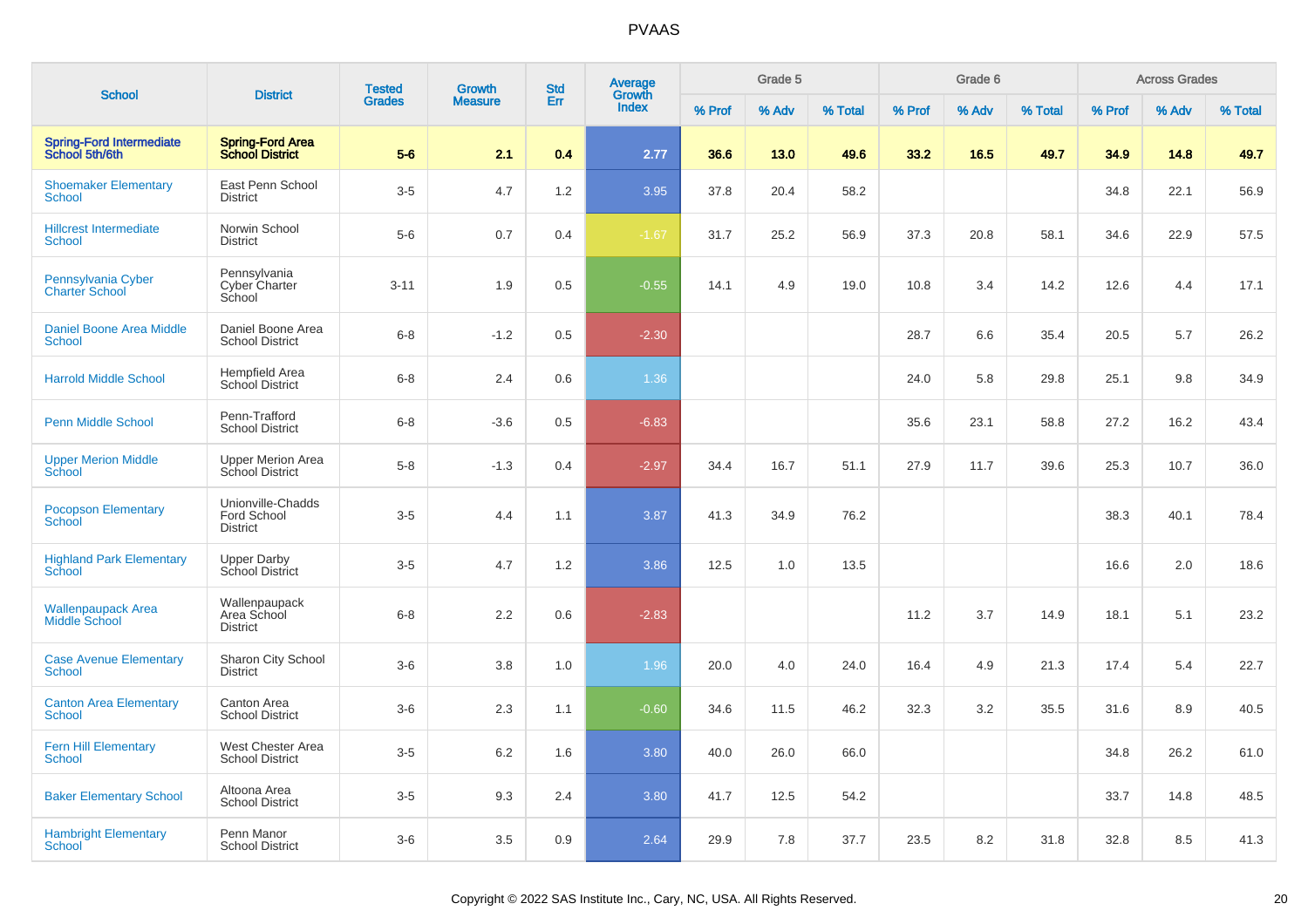|                                                    |                                                   | <b>Tested</b> | <b>Growth</b>  | <b>Std</b> | Average<br>Growth |        | Grade 5 |         |        | Grade 6 |         |        | <b>Across Grades</b> |         |
|----------------------------------------------------|---------------------------------------------------|---------------|----------------|------------|-------------------|--------|---------|---------|--------|---------|---------|--------|----------------------|---------|
| <b>School</b>                                      | <b>District</b>                                   | <b>Grades</b> | <b>Measure</b> | Err        | Index             | % Prof | % Adv   | % Total | % Prof | % Adv   | % Total | % Prof | % Adv                | % Total |
| <b>Spring-Ford Intermediate</b><br>School 5th/6th  | <b>Spring-Ford Area</b><br><b>School District</b> | $5-6$         | 2.1            | 0.4        | 2.77              | 36.6   | 13.0    | 49.6    | 33.2   | 16.5    | 49.7    | 34.9   | 14.8                 | 49.7    |
| <b>West York Area Middle</b><br>School             | West York Area<br><b>School District</b>          | $6 - 8$       | 1.8            | 0.5        | 2.63              |        |         |         | 15.0   | 4.8     | 19.9    | 15.4   | 5.0                  | 20.4    |
| Lehman-Jackson<br><b>Elementary School</b>         | Lake-Lehman<br><b>School District</b>             | $3-6$         | 2.3            | 1.2        | $-0.84$           | 39.5   | 14.0    | 53.5    | 25.5   | 9.8     | 35.3    | 32.4   | 9.9                  | 42.3    |
| <b>Ross Elementary School</b>                      | Lake-Lehman<br><b>School District</b>             | $3-6$         | 6.0            | 1.6        | 2.13              | 28.6   | 5.7     | 34.3    | 13.6   | 0.0     | 13.6    | 27.8   | 4.6                  | 32.4    |
| <b>Westfield Area Elementary</b><br>School         | Northern Tioga<br><b>School District</b>          | $3-6$         | 4.0            | $1.2$      | 1.27              | 17.7   | 1.6     | 19.4    | 24.4   | 4.9     | 29.3    | 24.2   | 5.9                  | 30.1    |
| <b>Wrightsville Elementary</b><br>School           | Eastern York<br><b>School District</b>            | $3-5$         | 5.9            | 1.6        | 3.73              | 32.7   | 16.4    | 49.1    |        |         |         | 33.8   | 14.3                 | 48.1    |
| <b>Mountville Elementary</b><br>School             | <b>Hempfield School</b><br><b>District</b>        | $3-6$         | 4.1            | 1.1        | 2.43              | 32.9   | 5.7     | 38.6    | 16.3   | 10.2    | 26.5    | 24.7   | 10.5                 | 35.2    |
| <b>Clearview Elementary</b><br><b>School</b>       | Bethlehem Area<br><b>School District</b>          | $3-5$         | 6.9            | 1.9        | 3.71              | 19.0   | 9.5     | 28.6    |        |         |         | 23.2   | 7.1                  | 30.4    |
| <b>Grace Park Elementary</b><br><b>School</b>      | <b>Ridley School</b><br><b>District</b>           | $3-5$         | 5.9            | 1.6        | 3.70              | 29.6   | 14.8    | 44.4    |        |         |         | 27.3   | 13.9                 | 41.2    |
| <b>Highcliff Elementary</b><br><b>School</b>       | North Hills School<br><b>District</b>             | $3-5$         | 5.0            | 1.4        | 3.70              | 40.5   | 16.2    | 56.8    |        |         |         | 35.7   | 13.4                 | 49.2    |
| <b>Upper Perkiomen 4th And</b><br>5th Grade Center | <b>Upper Perkiomen</b><br>School District         | $4 - 5$       | 3.0            | 0.8        | 3.69              | 26.0   | 11.8    | 37.8    |        |         |         | 25.5   | 11.3                 | 36.9    |
| <b>Hanover Elementary</b><br>School                | <b>Bethlehem Area</b><br><b>School District</b>   | $3-5$         | 9.0            | 2.4        | 3.68              | 25.0   | 37.5    | 62.5    |        |         |         | 28.6   | 42.9                 | 71.4    |
| <b>Ohara Elementary School</b>                     | Fox Chapel Area<br><b>School District</b>         | $3-5$         | 4.4            | 1.2        | 3.68              | 34.0   | 48.0    | 82.0    |        |         |         | 26.7   | 56.2                 | 83.0    |
| Donegal Intermediate<br>School                     | Donegal School<br><b>District</b>                 | $3-6$         | 2.1            | 0.6        | 1.12              | 18.1   | 9.9     | 28.0    | 22.5   | 3.2     | 25.7    | 22.0   | 9.9                  | 32.0    |
| <b>Southwest Elementary</b><br><b>School</b>       | Lebanon School<br><b>District</b>                 | $3-5$         | 5.6            | 1.5        | 3.65              | 6.9    | 0.0     | 6.9     |        |         |         | 11.5   | 0.6                  | 12.0    |
| <b>Lathrop Street Elementary</b><br>School         | Montrose Area<br><b>School District</b>           | $3-6$         | 4.6            | 1.3        | 2.00              | 19.5   | 12.2    | 31.7    | 24.5   | 6.1     | 30.6    | 21.5   | 9.1                  | 30.6    |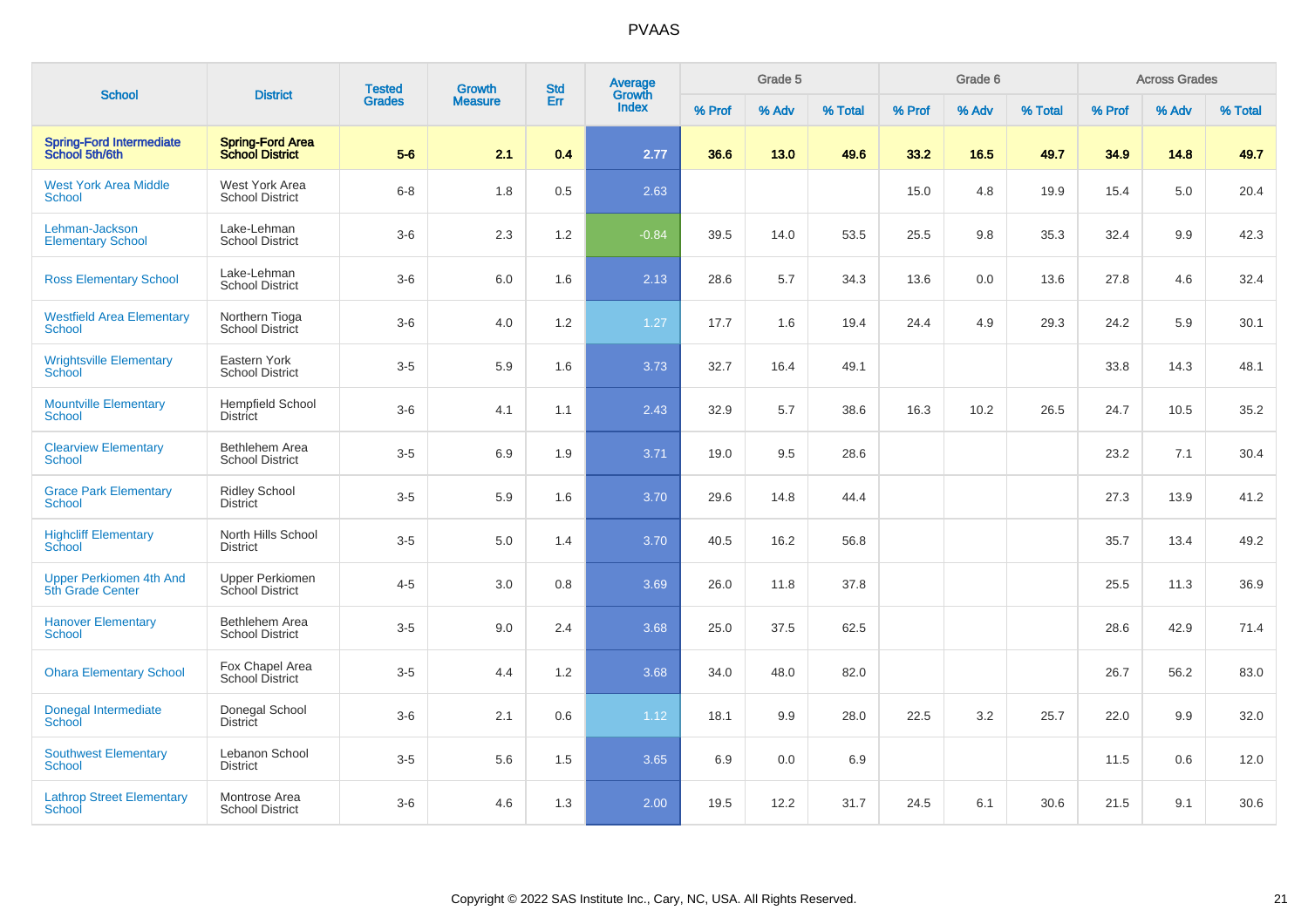| <b>School</b>                                        |                                                       | <b>Tested</b> | <b>Growth</b>  | <b>Std</b> | Average<br>Growth |        | Grade 5 |         |        | Grade 6 |         |        | <b>Across Grades</b> |         |
|------------------------------------------------------|-------------------------------------------------------|---------------|----------------|------------|-------------------|--------|---------|---------|--------|---------|---------|--------|----------------------|---------|
|                                                      | <b>District</b>                                       | <b>Grades</b> | <b>Measure</b> | Err        | Index             | % Prof | % Adv   | % Total | % Prof | % Adv   | % Total | % Prof | % Adv                | % Total |
| <b>Spring-Ford Intermediate</b><br>School 5th/6th    | <b>Spring-Ford Area</b><br><b>School District</b>     | $5-6$         | 2.1            | 0.4        | 2.77              | 36.6   | 13.0    | 49.6    | 33.2   | 16.5    | 49.7    | 34.9   | 14.8                 | 49.7    |
| <b>Dallastown Area</b><br><b>Intermediate School</b> | Dallastown Area<br><b>School District</b>             | $4-6$         | 0.8            | 0.4        | $-1.21$           | 25.9   | 13.1    | 39.0    | 31.2   | 11.7    | 42.9    | 29.8   | 14.7                 | 44.4    |
| <b>Beaver-Main Elementary</b><br><b>School</b>       | <b>Bloomsburg Area</b><br><b>School District</b>      | $3-5$         | 12.5           | 3.5        | 3.63              | 50.0   | 25.0    | 75.0    |        |         |         | 37.2   | 17.6                 | 54.9    |
| <b>Colwyn Elementary School</b>                      | <b>William Penn</b><br><b>School District</b>         | $3-6$         | 4.9            | 2.0        | $-0.17$           | 10.0   | 5.0     | 15.0    | 5.9    | 0.0     | 5.9     | 10.4   | 1.5                  | 11.9    |
| <b>Ferguson School</b>                               | <b>York City School</b><br><b>District</b>            | $3-8$         | 2.9            | 0.8        | 1.35              | 0.0    | 0.0     | 0.0     | 1.7    | 0.0     | 1.7     | 0.6    | 0.0                  | 0.6     |
| <b>Provident Charter School</b>                      | <b>Provident Charter</b><br>School                    | $3 - 8$       | 3.6            | 1.0        | 0.77              | 4.4    | 2.2     | 6.5     | 10.5   | 0.0     | 10.5    | 9.2    | 2.5                  | 11.7    |
| <b>Lenkerville Elementary</b><br>School              | Millersburg Area<br><b>School District</b>            | $3-5$         | 6.0            | 1.7        | 3.60              | 38.0   | 20.0    | 58.0    |        |         |         | 35.6   | 17.8                 | 53.4    |
| <b>WW Evans Memorial</b><br><b>Elementary School</b> | <b>Bloomsburg Area</b><br><b>School District</b>      | $3-5$         | 9.7            | 2.7        | 3.59              | 31.6   | 36.8    | 68.4    |        |         |         | 27.6   | 18.4                 | 46.0    |
| <b>Upper Perkiomen Middle</b><br>School              | <b>Upper Perkiomen</b><br>School District             | $6 - 8$       | 1.7            | 0.5        | $-2.65$           |        |         |         | 23.0   | 6.1     | 29.1    | 24.7   | 9.2                  | 34.0    |
| <b>Bedford Elementary School</b>                     | <b>Bedford Area</b><br><b>School District</b>         | $3-5$         | 3.9            | 1.1        | 3.57              | 34.4   | 4.2     | 38.7    |        |         |         | 35.2   | 12.7                 | 48.0    |
| <b>Avonworth Elementary</b><br><b>School</b>         | Avonworth School<br><b>District</b>                   | $3-6$         | 2.1            | 0.7        | 0.56              | 33.8   | 25.5    | 59.3    | 37.7   | 12.3    | 50.0    | 36.0   | 22.8                 | 58.8    |
| Durham-Nockamixon<br><b>Elementary School</b>        | Palisades School<br><b>District</b>                   | $3-5$         | 7.1            | 2.0        | 3.56              | 32.4   | 13.5    | 46.0    |        |         |         | 43.9   | 22.0                 | 65.8    |
| <b>Smith Middle School</b>                           | Solanco School<br><b>District</b>                     | $6 - 8$       | 2.2            | 0.6        | $-2.18$           |        |         |         | 7.4    | 3.3     | 10.7    | 13.0   | 5.2                  | 18.2    |
| <b>Beaty-Warren Middle</b><br>School                 | Warren County<br>School District                      | $5-8$         | 1.9            | 0.5        | $-1.28$           | 17.8   | 9.4     | 27.1    | 15.0   | 3.0     | 18.0    | 13.9   | 3.0                  | 16.8    |
| <b>Valley Elementary School</b>                      | Bensalem<br><b>Township School</b><br><b>District</b> | $3-6$         | 2.3            | 0.9        | $-0.05$           | 9.0    | 2.6     | 11.5    | 15.4   | 1.3     | 16.7    | 13.4   | 3.8                  | 17.2    |
| <b>Maxwell Elementary</b><br><b>School</b>           | Hempfield Area<br><b>School District</b>              | $3-5$         | 5.3            | 1.5        | 3.54              | 38.3   | 11.7    | 50.0    |        |         |         | 38.0   | 26.5                 | 64.5    |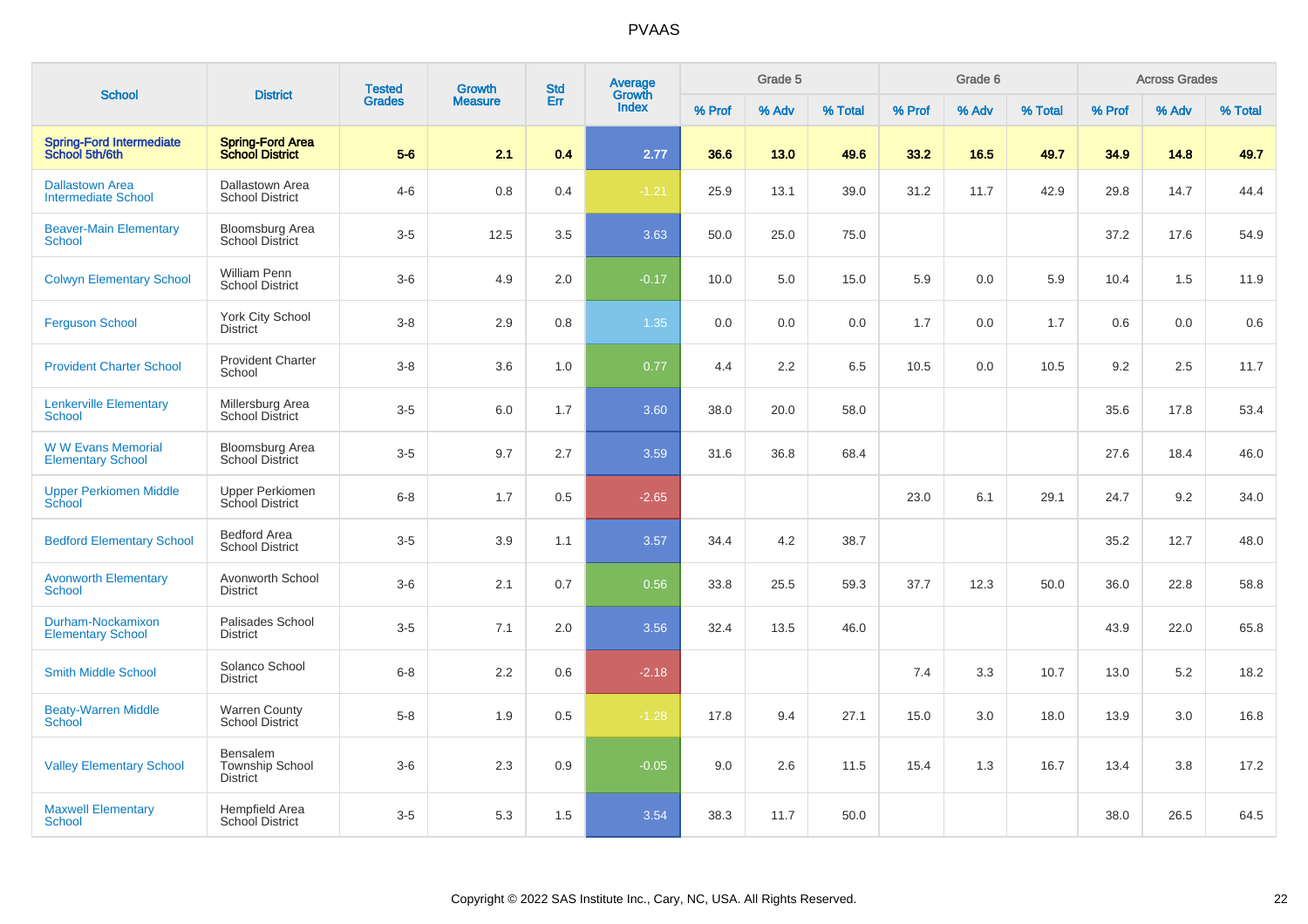|                                                       | <b>District</b>                                         | <b>Tested</b> | <b>Growth</b>  | <b>Std</b> | Average<br>Growth |        | Grade 5 |         |        | Grade 6 |         |        | <b>Across Grades</b> |         |
|-------------------------------------------------------|---------------------------------------------------------|---------------|----------------|------------|-------------------|--------|---------|---------|--------|---------|---------|--------|----------------------|---------|
| <b>School</b>                                         |                                                         | <b>Grades</b> | <b>Measure</b> | Err        | <b>Index</b>      | % Prof | % Adv   | % Total | % Prof | % Adv   | % Total | % Prof | % Adv                | % Total |
| <b>Spring-Ford Intermediate</b><br>School 5th/6th     | <b>Spring-Ford Area</b><br><b>School District</b>       | $5-6$         | 2.1            | 0.4        | 2.77              | 36.6   | 13.0    | 49.6    | 33.2   | 16.5    | 49.7    | 34.9   | 14.8                 | 49.7    |
| <b>Southmoreland Middle</b><br><b>School</b>          | Southmoreland<br><b>School District</b>                 | $6-8$         | $-2.2$         | 0.7        | $-3.41$           |        |         |         | 15.6   | 3.7     | 19.3    | 12.4   | 2.5                  | 14.9    |
| <b>Linden Elementary School</b>                       | <b>Central Bucks</b><br><b>School District</b>          | $3-6$         | 3.2            | 1.3        | 0.02              | 42.9   | 19.0    | 61.9    | 22.7   | 36.4    | 59.1    | 38.6   | 28.5                 | 67.0    |
| <b>Seylar Elementary School</b>                       | Pennridge School<br><b>District</b>                     | $3-5$         | 5.1            | 1.5        | 3.52              | 38.8   | 22.4    | 61.2    |        |         |         | 38.6   | 22.8                 | 61.4    |
| <b>Bellefonte Area Middle</b><br><b>School</b>        | <b>Bellefonte Area</b><br><b>School District</b>        | $6-8$         | 1.8            | 0.5        | 0.99              |        |         |         | 31.6   | 7.3     | 39.0    | 22.9   | 7.8                  | 30.7    |
| <b>Gray's Woods Elementary</b><br>School              | State College Area<br><b>School District</b>            | $3-5$         | 5.4            | 1.5        | 3.51              | 28.3   | 21.7    | 50.0    |        |         |         | 32.2   | 29.2                 | 61.4    |
| <b>Primos Elementary School</b>                       | <b>Upper Darby</b><br>School District                   | $3-5$         | 7.8            | 2.2        | 3.51              | 21.4   | 3.6     | 25.0    |        |         |         | 18.3   | 1.2                  | 19.5    |
| <b>Kutz Elementary School</b>                         | <b>Central Bucks</b><br><b>School District</b>          | $3-6$         | 2.6            | 1.0        | 0.24              | 40.7   | 17.0    | 57.6    | 35.7   | 24.3    | 60.0    | 38.0   | 25.1                 | 63.1    |
| <b>Corl Street Elementary</b><br>School               | State College Area<br><b>School District</b>            | $3-5$         | 8.4            | 2.4        | 3.49              | 20.8   | 58.3    | 79.2    |        |         |         | 27.9   | 48.8                 | 76.7    |
| South Butler Intermediate<br><b>Elementary School</b> | South Butler<br><b>County School</b><br><b>District</b> | $4 - 5$       | 3.4            | 1.0        | 3.49              | 35.1   | 12.8    | 48.0    |        |         |         | 35.1   | 11.7                 | 46.8    |
| <b>Avalon Elementary School</b>                       | Northgate School<br><b>District</b>                     | $3-6$         | 2.1            | 1.7        | $-1.30$           | 4.8    | 14.3    | 19.0    | 17.2   | 3.4     | 20.7    | 15.1   | 8.5                  | 23.6    |
| <b>Inglewood Elementary</b><br>School                 | North Penn School<br><b>District</b>                    | $3-6$         | 2.8            | 1.2        | $-0.13$           | 20.4   | 14.3    | 34.7    | 32.1   | 7.1     | 39.3    | 29.5   | 15.5                 | 45.0    |
| <b>New Garden Elementary</b><br><b>School</b>         | Kennett<br>Consolidated<br><b>School District</b>       | $3-5$         | 4.9            | 1.4        | 3.47              | 32.9   | 11.4    | 44.3    |        |         |         | 28.7   | 17.5                 | 46.2    |
| Jefferson Hills Intermediate<br><b>School</b>         | West Jefferson<br><b>Hills School District</b>          | $3 - 5$       | 2.5            | 0.7        | 3.47              | 35.1   | 17.6    | 52.7    |        |         |         | 37.9   | 21.4                 | 59.3    |
| <b>West Hanover Elementary</b><br><b>School</b>       | Central Dauphin<br>School District                      | $3-5$         | 4.8            | 1.4        | 3.45              | 31.9   | 34.7    | 66.7    |        |         |         | 32.9   | 24.7                 | 57.6    |
| <b>Price Elementary School</b>                        | Lancaster School<br><b>District</b>                     | $3-5$         | 6.0            | 1.8        | 3.44              | 8.7    | 2.2     | 10.9    |        |         |         | 9.9    | 0.7                  | 10.6    |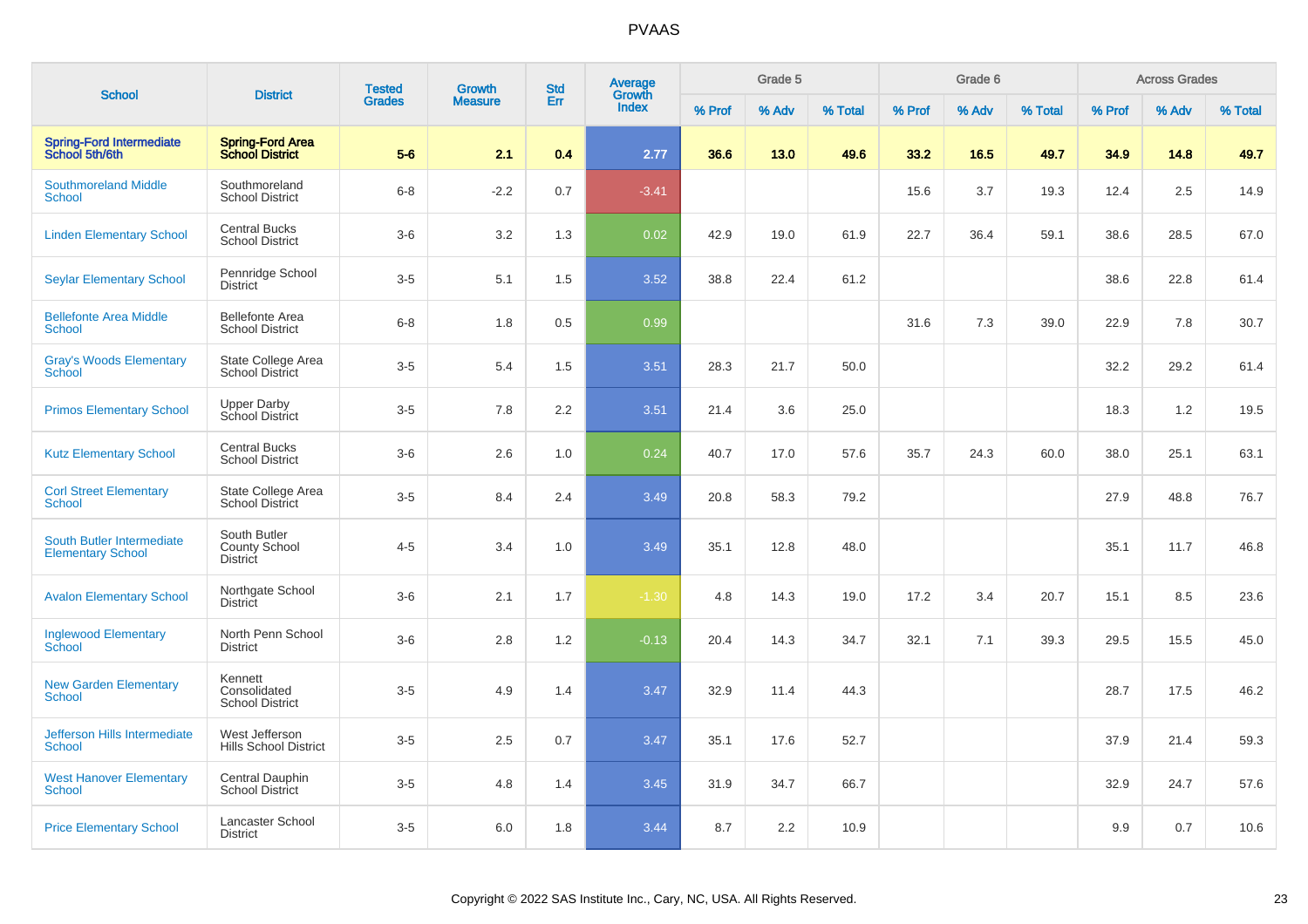| <b>School</b>                                                   | <b>District</b>                                                    | <b>Tested</b> | <b>Growth</b>  | <b>Std</b> | <b>Average</b>  |        | Grade 5 |         |        | Grade 6 |         |        | <b>Across Grades</b> |         |
|-----------------------------------------------------------------|--------------------------------------------------------------------|---------------|----------------|------------|-----------------|--------|---------|---------|--------|---------|---------|--------|----------------------|---------|
|                                                                 |                                                                    | <b>Grades</b> | <b>Measure</b> | Err        | Growth<br>Index | % Prof | % Adv   | % Total | % Prof | % Adv   | % Total | % Prof | % Adv                | % Total |
| <b>Spring-Ford Intermediate</b><br>School 5th/6th               | Spring-Ford Area<br>School District                                | $5-6$         | 2.1            | 0.4        | 2.77            | 36.6   | 13.0    | 49.6    | 33.2   | 16.5    | 49.7    | 34.9   | 14.8                 | 49.7    |
| <b>Conneaut Valley Middle</b><br><b>School</b>                  | <b>Conneaut School</b><br><b>District</b>                          | $5-8$         | 2.5            | 0.7        | $-3.17$         | 26.8   | 8.9     | 35.7    | 22.4   | 3.4     | 25.9    | 23.9   | 5.6                  | 29.5    |
| <b>Bancroft Elementary</b><br><b>School</b>                     | Kennett<br>Consolidated<br><b>School District</b>                  | $3-5$         | 4.5            | 1.3        | 3.43            | 29.1   | 16.3    | 45.4    |        |         |         | 24.6   | 16.0                 | 40.6    |
| <b>Schuylkill Elementary</b><br>School                          | Phoenixville Area<br><b>School District</b>                        | $3-5$         | 4.7            | 1.4        | 3.38            | 32.4   | 23.9    | 56.3    |        |         |         | 36.6   | 17.9                 | 54.6    |
| <b>Unionville Elementary</b><br>School                          | Unionville-Chadds<br>Ford School<br><b>District</b>                | $3 - 5$       | 6.1            | 1.8        | 3.38            | 34.1   | 27.3    | 61.4    |        |         |         | 37.5   | 27.3                 | 64.8    |
| <b>Central Elementary School</b>                                | Hampton Township<br>School District                                | $3-5$         | 5.1            | 1.5        | 3.38            | 34.4   | 35.9    | 70.3    |        |         |         | 36.1   | 38.0                 | 74.2    |
| <b>Amosland Elementary</b><br><b>School</b>                     | <b>Ridley School</b><br><b>District</b>                            | $3-5$         | 4.7            | 1.4        | 3.37            | 31.9   | 15.3    | 47.2    |        |         |         | 27.4   | 16.7                 | 44.1    |
| <b>Franklin Regional</b><br><b>Intermediate School</b>          | <b>Franklin Regional</b><br>School District                        | $3-5$         | 3.8            | 1.1        | 3.36            | 34.9   | 21.7    | 56.6    |        |         |         | 33.8   | 28.3                 | 62.1    |
| N Hopewell-Winterstown<br><b>Elementary School</b>              | Red Lion Area<br><b>School District</b>                            | $3-6$         | 5.1            | 1.5        | 1.53            | 18.5   | 3.7     | 22.2    | 37.5   | 12.5    | 50.0    | 31.6   | 14.5                 | 46.2    |
| <b>Susquenita Middle School</b>                                 | Susquenita School<br><b>District</b>                               | $5 - 8$       | 1.6            | 0.6        | $-2.37$         | 24.0   | 15.7    | 39.7    | 15.4   | 5.8     | 21.2    | 18.0   | 8.2                  | 26.2    |
| <b>Robert Benjamin Wiley</b><br><b>Community Charter School</b> | Robert Benjamin<br><b>Wiley Community</b><br><b>Charter School</b> | $3 - 8$       | 2.8            | 0.8        | $-0.20$         | 7.0    | 2.3     | 9.3     | 0.0    | 0.0     | 0.0     | 5.7    | 1.7                  | 7.4     |
| <b>Alburtis Elementary School</b>                               | East Penn School<br><b>District</b>                                | $3-5$         | 5.4            | 1.6        | 3.34            | 30.8   | 13.5    | 44.2    |        |         |         | 31.8   | 16.2                 | 48.0    |
| <b>Stonehurst Hills</b><br><b>Elementary School</b>             | <b>Upper Darby</b><br>School District                              | $3-5$         | $6.2\,$        | 1.9        | 3.31            | 2.4    | 0.0     | 2.4     |        |         |         | 6.2    | 0.0                  | $6.2\,$ |
| <b>North East Middle School</b>                                 | North East School<br><b>District</b>                               | $6 - 8$       | 1.9            | 0.6        | 2.54            |        |         |         | 23.1   | 9.7     | 32.8    | 27.1   | 10.8                 | 37.9    |
| <b>Jeannette Mckee</b><br><b>Elementary School</b>              | Jeannette City<br><b>School District</b>                           | $3-6$         | 1.8            | 1.1        | $-1.37$         | 12.5   | 0.0     | 12.5    | 22.6   | 1.9     | 24.5    | 17.1   | 3.3                  | 20.4    |
| <b>Diehl School</b>                                             | Erie City School<br><b>District</b>                                | $3-5$         | 4.9            | 1.5        | 3.30            | 1.6    | 1.6     | 3.3     |        |         |         | 4.3    | 1.1                  | 5.4     |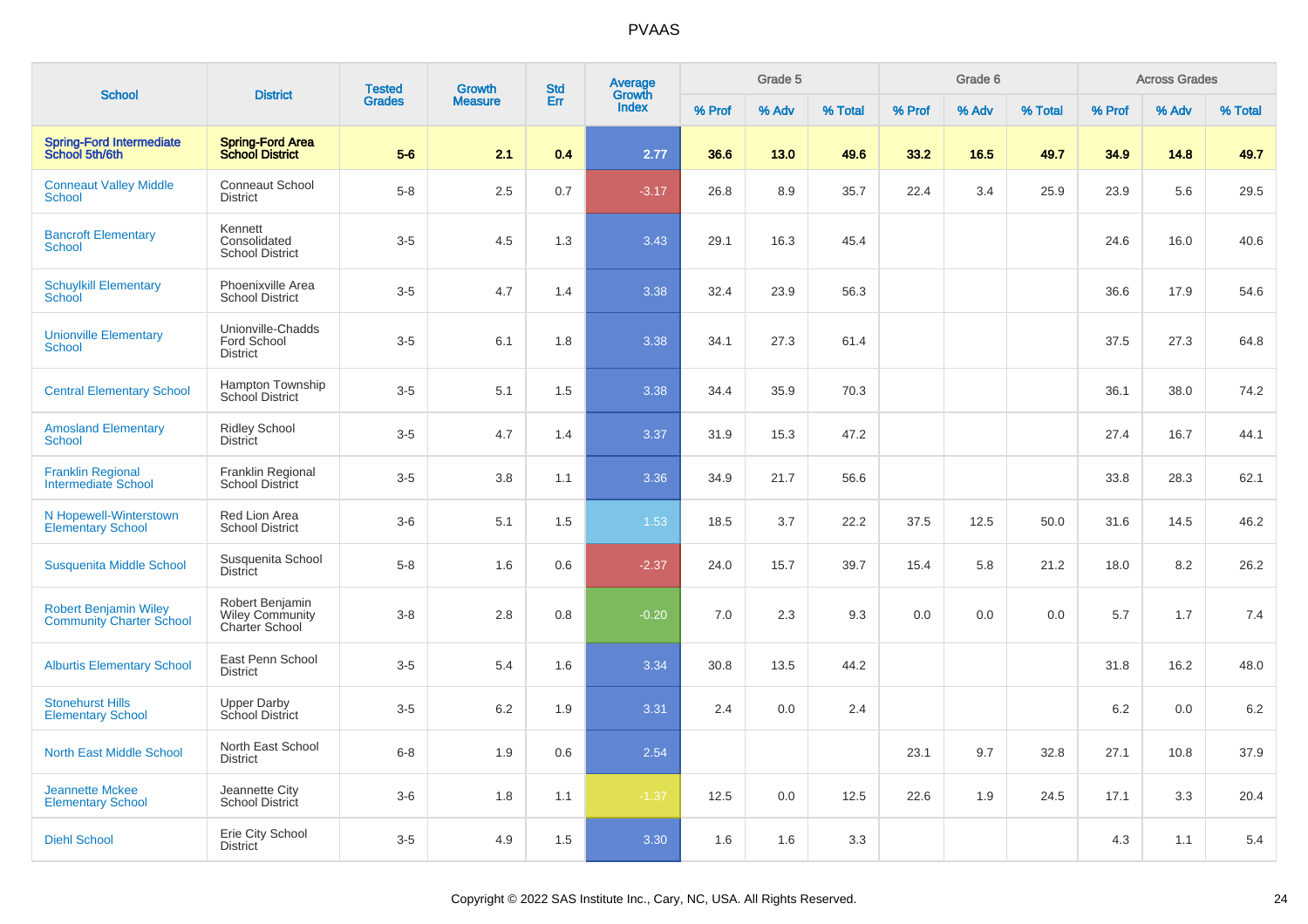| <b>School</b>                                        | <b>District</b>                                   | <b>Tested</b> | Growth         | <b>Std</b> | Average<br>Growth |        | Grade 5 |         |        | Grade 6 |         |        | <b>Across Grades</b> |         |
|------------------------------------------------------|---------------------------------------------------|---------------|----------------|------------|-------------------|--------|---------|---------|--------|---------|---------|--------|----------------------|---------|
|                                                      |                                                   | <b>Grades</b> | <b>Measure</b> | Err        | Index             | % Prof | % Adv   | % Total | % Prof | % Adv   | % Total | % Prof | % Adv                | % Total |
| <b>Spring-Ford Intermediate</b><br>School 5th/6th    | <b>Spring-Ford Area</b><br><b>School District</b> | $5-6$         | 2.1            | 0.4        | 2.77              | 36.6   | 13.0    | 49.6    | 33.2   | 16.5    | 49.7    | 34.9   | 14.8                 | 49.7    |
| <b>Lake-Noxen Elementary</b><br>School               | Lake-Lehman<br><b>School District</b>             | $3-6$         | 2.0            | 1.5        | $-1.43$           | 21.9   | 9.4     | 31.2    | 18.8   | 6.2     | 25.0    | 29.6   | 6.7                  | 36.3    |
| <b>Lawnton Elementary</b><br>School                  | Central Dauphin<br><b>School District</b>         | $3-5$         | 6.7            | 2.0        | 3.28              | 26.3   | 0.0     | 26.3    |        |         |         | 22.6   | 5.1                  | 27.7    |
| <b>Union Canal Elementary</b><br>School              | Cornwall-Lebanon<br><b>School District</b>        | $3-5$         | 5.0            | 1.5        | 3.26              | 32.8   | 8.2     | 41.0    |        |         |         | 25.6   | 7.3                  | 32.9    |
| <b>Pickering Valley</b><br><b>Elementary School</b>  | Downingtown Area<br>School District               | $3-5$         | 4.6            | 1.4        | 3.26              | 32.9   | 42.9    | 75.7    |        |         |         | 37.8   | 41.1                 | 78.9    |
| <b>Farmersville Elementary</b><br>School             | <b>Bethlehem Area</b><br><b>School District</b>   | $3-5$         | 8.4            | 2.6        | 3.25              | 28.0   | 20.0    | 48.0    |        |         |         | 32.8   | 18.8                 | 51.6    |
| <b>Cambridge Springs</b><br><b>Elementary School</b> | Penncrest School<br>District                      | $3-6$         | 1.0            | 1.1        | $-2.05$           | 17.2   | 3.4     | 20.7    | 22.4   | 4.1     | 26.5    | 25.2   | 4.7                  | 29.9    |
| <b>Radio Park Elementary</b><br>School               | State College Area<br><b>School District</b>      | $3-5$         | 5.3            | 1.6        | 3.23              | 23.6   | 43.6    | 67.3    |        |         |         | 27.2   | 55.1                 | 82.3    |
| <b>Cougar Academy</b>                                | Harrisburg City<br>School District                | $3 - 10$      | 3.8            | 1.2        | 0.76              | 0.0    | 0.0     | 0.0     | 0.0    | 0.0     | 0.0     | 2.2    | 0.0                  | 2.2     |
| <b>Jefferson Elementary</b><br>School                | Mt Lebanon School<br><b>District</b>              | $3-5$         | 5.5            | 1.7        | 3.23              | 30.9   | 47.3    | 78.2    |        |         |         | 31.0   | 51.4                 | 82.4    |
| <b>Middle Paxton Elementary</b><br>School            | Central Dauphin<br><b>School District</b>         | $3-5$         | 5.7            | 1.8        | 3.23              | 34.9   | 18.6    | 53.5    |        |         |         | 35.2   | 21.1                 | 56.2    |
| <b>Tredyffrin-Easttown Middle</b><br>School          | Tredyffrin-Easttown<br>School District            | $5-8$         | 1.9            | 0.6        | 0.85              | 39.6   | 34.2    | 73.9    | 33.3   | 27.6    | 60.9    | 34.1   | 32.8                 | 66.8    |
| <b>Valley Forge Middle School</b>                    | Tredyffrin-Easttown<br>School District            | $5-8$         | 1.9            | 0.6        | 1.12              | 33.6   | 38.1    | 71.6    | 41.2   | 29.4    | 70.6    | 33.6   | 35.0                 | 68.6    |
| <b>Souderton Charter School</b><br>Collaborative     | Souderton Charter<br>School<br>Collaborative      | $3 - 8$       | 4.0            | 1.3        | 0.31              | 51.8   | 22.2    | 74.1    | 44.0   | 24.0    | 68.0    | 40.1   | 26.8                 | 66.9    |
| <b>Holiday Park Elementary</b><br><b>School</b>      | Plum Borough<br><b>School District</b>            | $5-6$         | $-1.6$         | 0.6        | $-6.68$           | 34.5   | 8.4     | 42.9    | 32.3   | 19.5    | 51.8    | 33.1   | 14.7                 | 47.8    |
| California Area<br><b>Intermediate Middle School</b> | California Area<br><b>School District</b>         | $5-6$         | 1.3            | 1.1        | $-1.69$           | 27.3   | 5.4     | 32.7    | 14.1   | 0.0     | 14.1    | 20.2   | 2.5                  | 22.7    |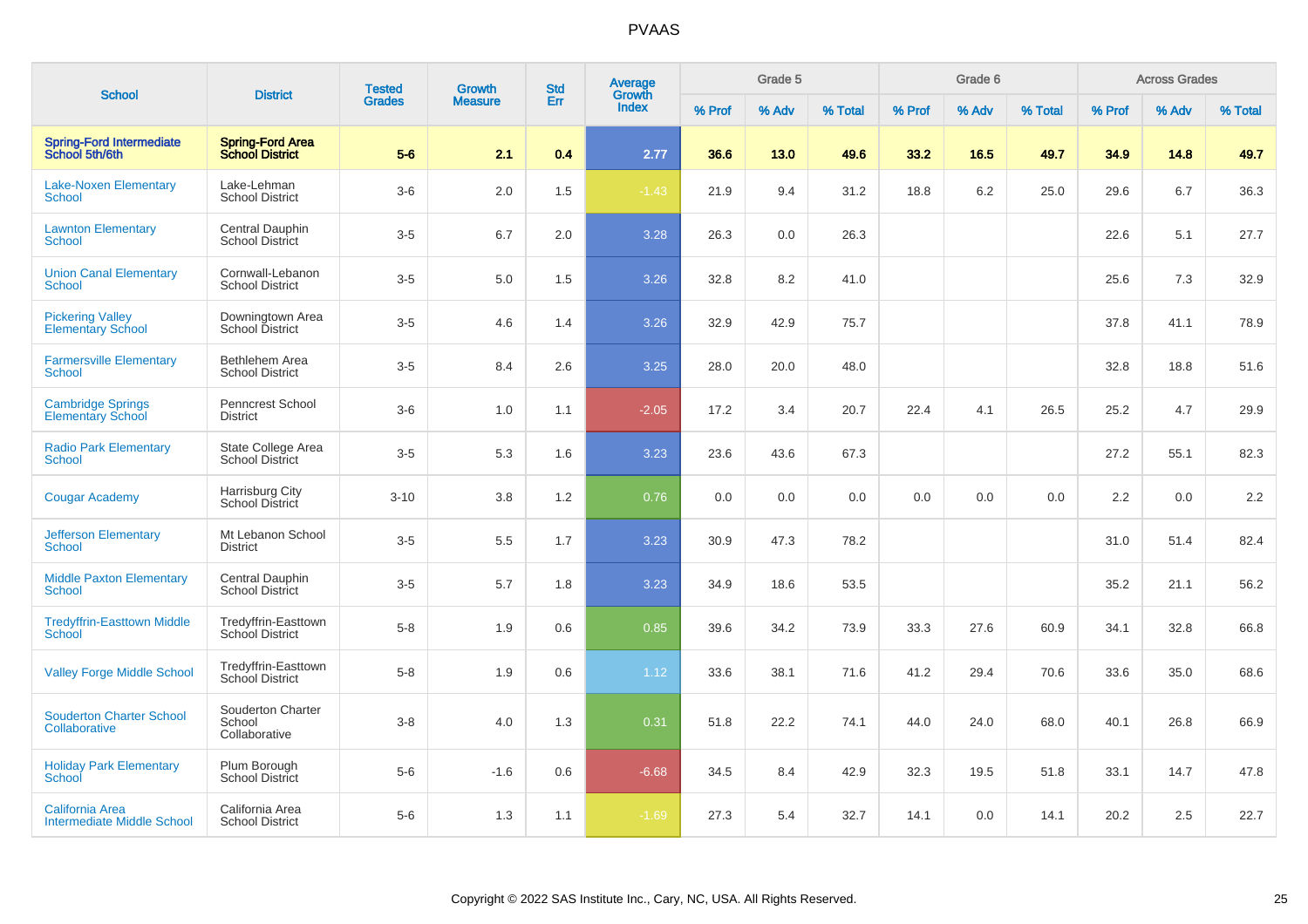| <b>School</b>                                              | <b>District</b>                                      | <b>Tested</b> | <b>Growth</b>  | <b>Std</b> | Average<br>Growth |        | Grade 5 |         |        | Grade 6 |         |        | <b>Across Grades</b> |         |
|------------------------------------------------------------|------------------------------------------------------|---------------|----------------|------------|-------------------|--------|---------|---------|--------|---------|---------|--------|----------------------|---------|
|                                                            |                                                      | <b>Grades</b> | <b>Measure</b> | Err        | Index             | % Prof | % Adv   | % Total | % Prof | % Adv   | % Total | % Prof | % Adv                | % Total |
| <b>Spring-Ford Intermediate</b><br>School 5th/6th          | <b>Spring-Ford Area</b><br><b>School District</b>    | $5-6$         | 2.1            | 0.4        | 2.77              | 36.6   | 13.0    | 49.6    | 33.2   | 16.5    | 49.7    | 34.9   | 14.8                 | 49.7    |
| <b>Gwyn-Nor Elementary</b><br>School                       | North Penn School<br><b>District</b>                 | $3-6$         | 3.5            | 1.1        | 2.03              | 31.2   | 18.0    | 49.2    | 28.8   | 6.8     | 35.6    | 30.2   | 14.5                 | 44.7    |
| <b>Clearview Elementary</b><br>School                      | Red Lion Area<br><b>School District</b>              | $3-6$         | 3.3            | 1.4        | 0.32              | 26.5   | 17.6    | 44.1    | 16.2   | 13.5    | 29.7    | 22.1   | 10.7                 | 32.9    |
| <b>Dorseyville Middle School</b>                           | Fox Chapel Area<br>School District                   | $4 - 8$       | 1.4            | 0.4        | 1.38              |        |         |         | 31.9   | 28.4    | 60.2    | 30.9   | 28.7                 | 59.6    |
| <b>Nazareth Area</b><br><b>Intermediate School</b>         | Nazareth Area<br><b>School District</b>              | $4 - 6$       | $-0.6$         | 0.5        | $-4.48$           | 30.6   | 13.1    | 43.6    | 27.8   | 13.7    | 41.6    | 30.5   | 11.6                 | 42.1    |
| <b>James Gettys Elementary</b><br><b>School</b>            | Gettysburg Area<br>School District                   | $3-5$         | 4.5            | 1.5        | 3.12              | 36.8   | 10.3    | 47.1    |        |         |         | 30.8   | 20.4                 | 51.2    |
| <b>Hooverville Elementary</b><br><b>School</b>             | Waynesboro Area<br><b>School District</b>            | $3-5$         | 5.4            | 1.7        | 3.10              | 27.7   | 21.3    | 48.9    |        |         |         | 23.7   | 16.7                 | 40.4    |
| <b>Franklin Regional Primary</b><br>School                 | Franklin Regional<br><b>School District</b>          | $3-5$         | 4.0            | 1.3        | 3.07              | 37.0   | 24.7    | 61.7    |        |         |         | 32.6   | 36.7                 | 69.3    |
| <b>Young Scholars Charter</b><br>School                    | Young Scholars<br><b>Charter School</b>              | $6 - 8$       | 2.6            | 0.8        | 1.28              |        |         |         | 1.8    | 0.0     | 1.8     | 2.0    | 0.0                  | 2.0     |
| <b>West Point Elementary</b><br><b>School</b>              | Hempfield Area<br>School District                    | $3-5$         | 4.5            | 1.5        | 3.05              | 38.7   | 19.4    | 58.1    |        |         |         | 40.8   | 22.3                 | 63.0    |
| Claysburg-Kimmel<br><b>Elementary School</b>               | Claysburg-Kimmel<br><b>School District</b>           | $3-6$         | 1.3            | 1.1        | $-1.62$           | 29.7   | 6.2     | 35.9    | 30.6   | 2.0     | 32.6    | 29.1   | 7.9                  | 37.0    |
| <b>Cairnbrook Elementary</b><br>School                     | Shade-Central City<br><b>School District</b>         | $3-6$         | 4.5            | 1.9        | 0.60              | 18.8   | 0.0     | 18.8    | 26.9   | 0.0     | 26.9    | 29.6   | 2.3                  | 31.8    |
| <b>Fred L Aiken Elementary</b><br><b>School</b>            | Keystone Oaks<br>School District                     | $3-5$         | 6.1            | 2.0        | 3.02              | 27.3   | 30.3    | 57.6    |        |         |         | 27.1   | 24.7                 | 51.8    |
| <b>Ardmore Avenue School</b>                               | <b>William Penn</b><br><b>School District</b>        | $3-6$         | 3.1            | 1.4        | $-0.13$           | 14.0   | 0.0     | 14.0    | 0.0    | 0.0     | 0.0     | 10.8   | 1.8                  | 12.6    |
| <b>Silver Spring Elementary</b><br><b>School</b>           | <b>Cumberland Valley</b><br><b>School District</b>   | $3-5$         | 4.1            | 1.4        | 3.01              | 33.3   | 25.6    | 59.0    |        |         |         | 31.1   | 29.8                 | 60.9    |
| <b>Conemaugh Township</b><br><b>Area Elementary School</b> | Conemaugh<br>Township Area<br><b>School District</b> | $3-5$         | 4.6            | 1.5        | 2.98              | 51.6   | 22.6    | 74.2    |        |         |         | 43.0   | 33.7                 | 76.7    |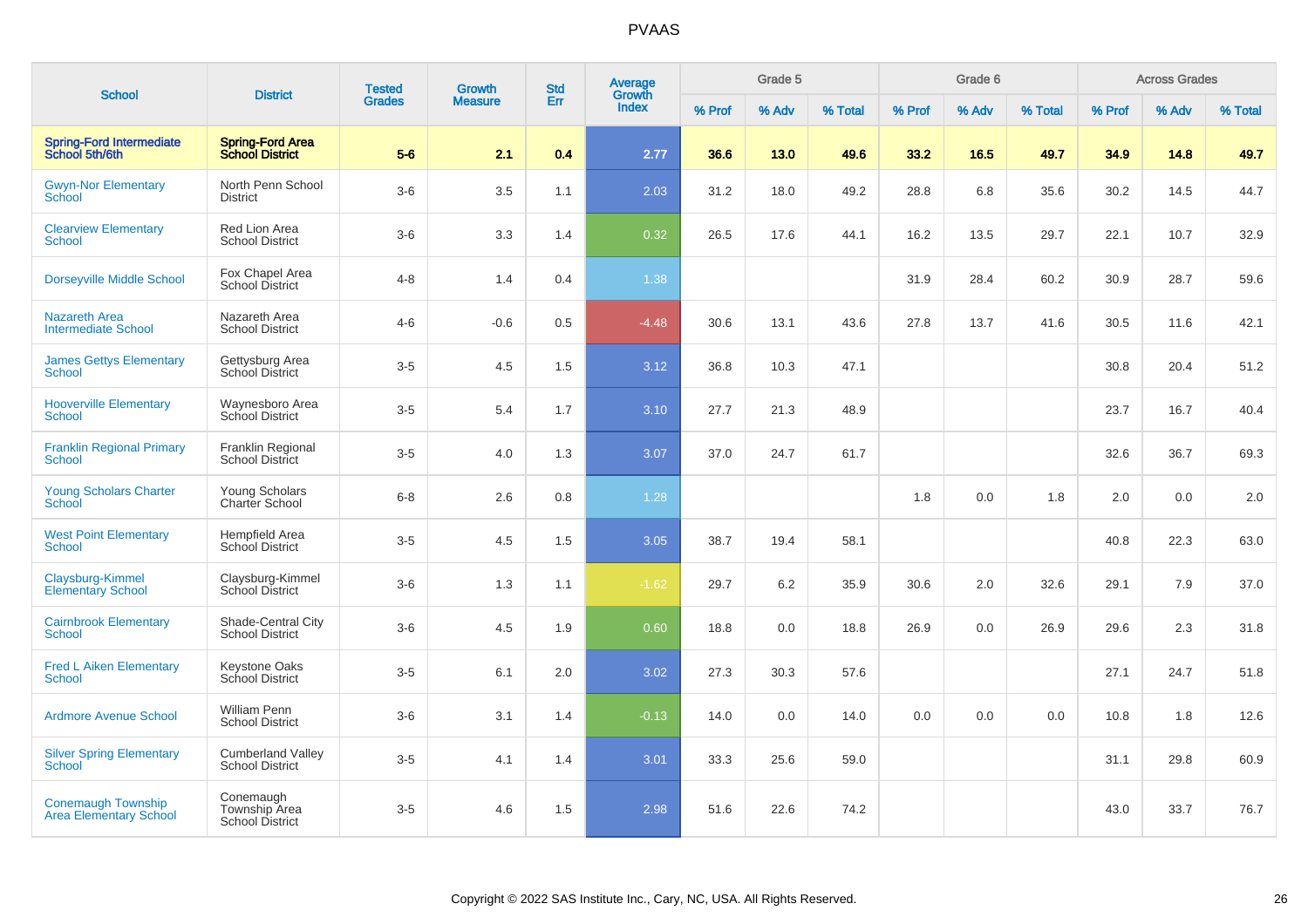|                                                                 | <b>District</b>                                     | <b>Tested</b> | <b>Growth</b>  | <b>Std</b> | <b>Average</b><br>Growth |        | Grade 5 |         |        | Grade 6 |         |        | <b>Across Grades</b> |         |
|-----------------------------------------------------------------|-----------------------------------------------------|---------------|----------------|------------|--------------------------|--------|---------|---------|--------|---------|---------|--------|----------------------|---------|
| <b>School</b>                                                   |                                                     | <b>Grades</b> | <b>Measure</b> | Err        | Index                    | % Prof | % Adv   | % Total | % Prof | % Adv   | % Total | % Prof | % Adv                | % Total |
| <b>Spring-Ford Intermediate</b><br>School 5th/6th               | <b>Spring-Ford Area</b><br><b>School District</b>   | $5-6$         | 2.1            | 0.4        | 2.77                     | 36.6   | 13.0    | 49.6    | 33.2   | 16.5    | 49.7    | 34.9   | 14.8                 | 49.7    |
| Johnsonburg Area<br><b>Elementary School</b>                    | Johnsonburg Area<br><b>School District</b>          | $3-6$         | $-0.0$         | 1.4        | $-3.24$                  | 17.5   | 7.5     | 25.0    | 21.2   | 12.1    | 33.3    | 30.6   | 13.6                 | 44.2    |
| James F Baugher<br><b>Elementary School</b>                     | Milton Area School<br><b>District</b>               | $3-5$         | 3.7            | 1.3        | 2.98                     | 22.5   | 11.2    | 33.7    |        |         |         | 24.3   | 8.1                  | 32.4    |
| <b>Discovery Charter School</b>                                 | Discovery Charter<br>School                         | $3-8$         | 2.6            | 0.9        | $-0.94$                  | 8.5    | 2.1     | 10.6    | 0.0    | 0.0     | 0.0     | 5.2    | 1.1                  | 6.2     |
| Sarah W Starkweather<br><b>Elementary School</b>                | West Chester Area<br><b>School District</b>         | $3-5$         | 4.4            | 1.5        | 2.97                     | 35.8   | 19.4    | 55.2    |        |         |         | 40.0   | 17.2                 | 57.2    |
| <b>Northside Elementary</b><br>School                           | Palmyra Area<br>School District                     | $3-5$         | 5.1            | 1.7        | 2.96                     | 39.6   | 14.6    | 54.2    |        |         |         | 37.0   | 17.3                 | 54.3    |
| <b>Hillendale Elementary</b><br>School                          | Unionville-Chadds<br>Ford School<br><b>District</b> | $3-5$         | 4.8            | 1.6        | 2.96                     | 35.6   | 33.9    | 69.5    |        |         |         | 39.4   | 37.2                 | 76.7    |
| <b>Hallowell Elementary</b><br>School                           | Hatboro-Horsham<br><b>School District</b>           | $3-5$         | 4.5            | 1.5        | 2.95                     | 23.7   | 8.5     | 32.2    |        |         |         | 26.5   | 8.4                  | 34.9    |
| <b>Irving Elementary School</b>                                 | Altoona Area<br><b>School District</b>              | $3-5$         | 5.7            | 1.9        | 2.95                     | 44.4   | 19.4    | 63.9    |        |         |         | 43.9   | 20.4                 | 64.3    |
| <b>Sru Elementary School</b>                                    | Athens Area<br><b>School District</b>               | $3-5$         | 5.3            | 1.8        | 2.94                     | 23.9   | 8.7     | 32.6    |        |         |         | 27.4   | 10.5                 | 37.9    |
| <b>West Allegheny Middle</b><br>School                          | West Allegheny<br>School District                   | $6 - 8$       | $-1.6$         | 0.5        | $-3.40$                  |        |         |         | 33.6   | 21.4    | 55.0    | 28.3   | 18.0                 | 46.3    |
| <b>Southern Columbia Middle</b><br>School                       | Southern Columbia<br>Area School<br><b>District</b> | $5-8$         | 1.8            | 0.6        | $-0.84$                  | 34.7   | 9.7     | 44.4    | 18.8   | 5.2     | 24.0    | 24.0   | 7.8                  | 31.8    |
| <b>Bermudian Springs Middle</b><br>School                       | <b>Bermudian Springs</b><br><b>School District</b>  | $5 - 8$       | 0.4            | 0.5        | $-0.10$                  | 22.1   | 12.4    | 34.5    | 17.5   | 3.9     | 21.4    | 17.8   | 6.5                  | 24.3    |
| <b>Harding Elementary School</b>                                | Lebanon School<br><b>District</b>                   | $3-5$         | 4.0            | 1.4        | 2.91                     | 11.7   | 2.6     | 14.3    |        |         |         | 9.6    | 1.6                  | 11.2    |
| <b>Audrielle Lynch-Ellen</b><br><b>Bustin Elementary School</b> | Athens Area<br><b>School District</b>               | $3-5$         | 4.2            | 1.4        | 2.91                     | 36.4   | 4.6     | 40.9    |        |         |         | 32.0   | 8.2                  | 40.3    |
| <b>Blue Mountain Elementary</b><br><b>East School</b>           | <b>Blue Mountain</b><br><b>School District</b>      | $3-5$         | 3.7            | 1.3        | 2.91                     | 26.2   | 15.5    | 41.7    |        |         |         | 30.3   | 15.6                 | 45.9    |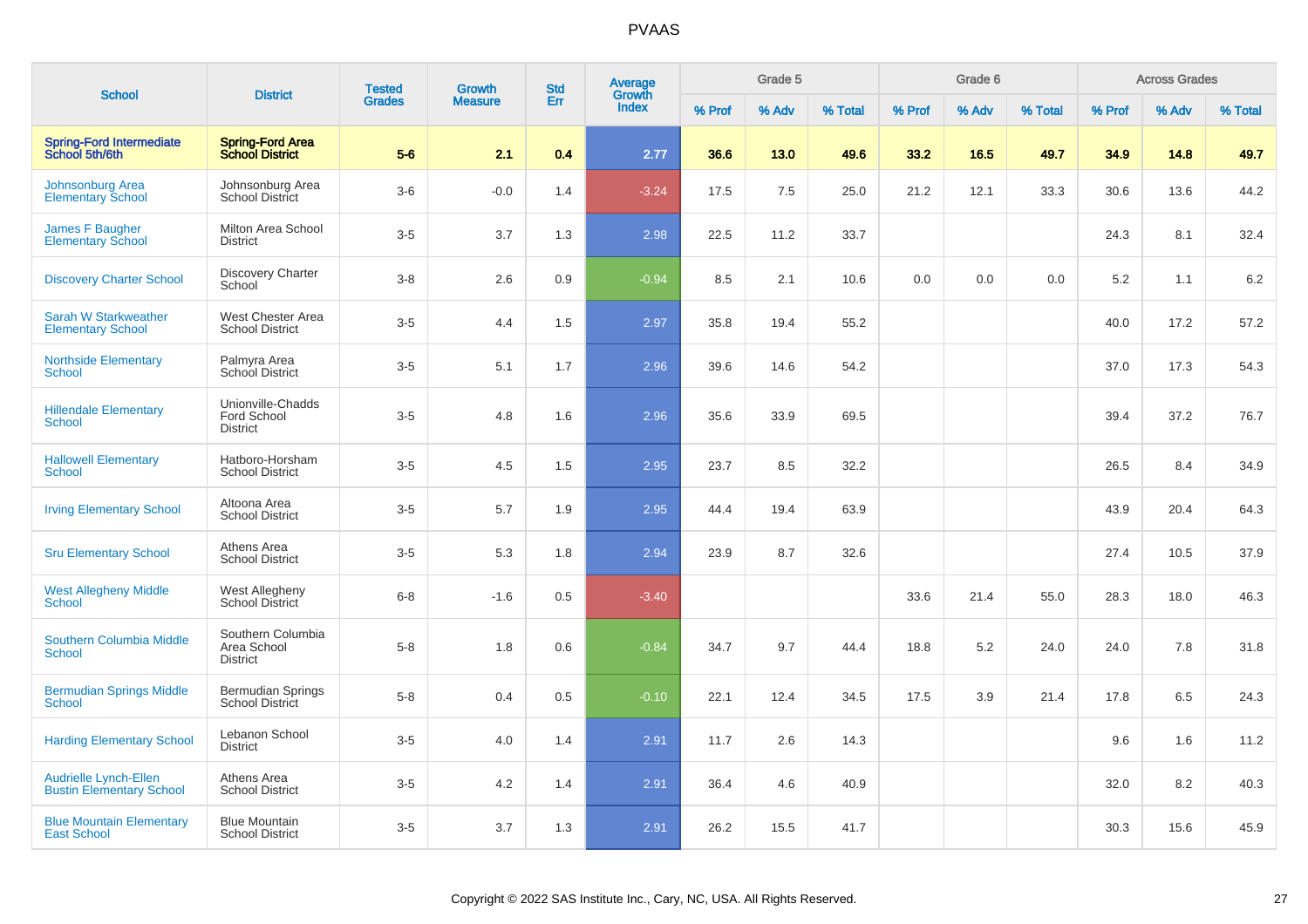|                                                        |                                                          | <b>Tested</b> | Growth         | <b>Std</b> | Average<br>Growth |        | Grade 5 |         |        | Grade 6 |         |        | <b>Across Grades</b> |         |
|--------------------------------------------------------|----------------------------------------------------------|---------------|----------------|------------|-------------------|--------|---------|---------|--------|---------|---------|--------|----------------------|---------|
| <b>School</b>                                          | <b>District</b>                                          | <b>Grades</b> | <b>Measure</b> | Err        | Index             | % Prof | % Adv   | % Total | % Prof | % Adv   | % Total | % Prof | % Adv                | % Total |
| Spring-Ford Intermediate<br>School 5th/6th             | <b>Spring-Ford Area</b><br><b>School District</b>        | $5-6$         | 2.1            | 0.4        | 2.77              | 36.6   | 13.0    | 49.6    | 33.2   | 16.5    | 49.7    | 34.9   | 14.8                 | 49.7    |
| <b>West Perry Middle School</b>                        | West Perry School<br><b>District</b>                     | $6 - 8$       | 1.5            | 0.5        | 1.80              |        |         |         | 20.9   | 5.7     | 26.6    | 16.6   | 7.0                  | 23.6    |
| <b>East Hanover Elementary</b><br><b>School</b>        | Lower Dauphin<br><b>School District</b>                  | $3-5$         | 4.7            | 1.6        | 2.89              | 23.1   | 32.7    | 55.8    |        |         |         | 28.6   | 23.2                 | 51.8    |
| <b>Annville-Cleona Middle</b><br><b>School</b>         | Annville-Cleona<br><b>School District</b>                | $6 - 8$       | 2.3            | 0.8        | 2.89              |        |         |         |        |         |         | 28.6   | 10.6                 | 39.2    |
| <b>Pfaff Elementary School</b>                         | Quakertown<br><b>Community School</b><br><b>District</b> | $3-5$         | 5.2            | 1.8        | 2.89              | 53.5   | 18.6    | 72.1    |        |         |         | 34.9   | 20.5                 | 55.4    |
| <b>Wyalusing Valley</b><br><b>Elementary School</b>    | <b>Wyalusing Area</b><br>School District                 | $3-6$         | 1.9            | 0.9        | 0.43              | 12.0   | 4.8     | 16.9    | 17.8   | 4.0     | 21.8    | 18.9   | 5.6                  | 24.4    |
| <b>Iron Forge Elementary</b><br><b>School</b>          | South Middleton<br><b>School District</b>                | $3-5$         | 2.9            | 1.0        | 2.86              | 28.8   | 22.7    | 51.5    |        |         |         | 31.6   | 23.8                 | 55.3    |
| <b>Oak Ridge Elementary</b><br><b>School</b>           | Souderton Area<br><b>School District</b>                 | $3-5$         | 3.9            | 1.4        | 2.86              | 30.3   | 38.2    | 68.4    |        |         |         | 30.1   | 36.5                 | 66.7    |
| <b>Dillsburg Elementary</b><br><b>School</b>           | Northern York<br><b>County School</b><br><b>District</b> | $3-5$         | 3.9            | 1.4        | 2.85              | 31.0   | 11.3    | 42.2    |        |         |         | 37.7   | 16.9                 | 54.6    |
| <b>Preston School</b>                                  | Wayne Highlands<br>School District                       | $3 - 8$       | 4.2            | 1.5        | 0.82              | 7.1    | 14.3    | 21.4    | 22.2   | 0.0     | 22.2    | 24.0   | 11.0                 | 35.0    |
| <b>Lower Gwynedd</b><br><b>Elementary School</b>       | Wissahickon<br><b>School District</b>                    | $3-5$         | 3.8            | 1.3        | 2.84              | 29.3   | 37.3    | 66.7    |        |         |         | 33.9   | 35.5                 | 69.3    |
| <b>Aspira Bilingual Cyber</b><br><b>Charter School</b> | Aspira Bilingual<br>Cyber Charter<br>School              | $3 - 11$      | 4.2            | 1.5        | 0.75              |        |         |         | 0.0    | 0.0     | 0.0     | 1.6    | 0.0                  | 1.6     |
| <b>Washington Intermediate</b><br><b>School</b>        | New Castle Area<br><b>School District</b>                | $3-5$         | 2.4            | 0.8        | 2.83              | 4.4    | 0.5     | 4.8     |        |         |         | 4.1    | 0.7                  | 4.8     |
| <b>Springfield Elementary</b><br>School                | Palisades School<br><b>District</b>                      | $3-5$         | 6.5            | 2.3        | 2.83              | 31.0   | 10.3    | 41.4    |        |         |         | 30.7   | 23.9                 | 54.6    |
| <b>Northwest Area</b><br><b>Intermediate School</b>    | Northwest Area<br><b>School District</b>                 | $3-6$         | 0.1            | 1.1        | $-2.47$           | 17.6   | 2.0     | 19.6    | 19.3   | 3.5     | 22.8    | 17.0   | 1.8                  | 18.8    |
| <b>Klinger Middle School</b>                           | <b>Centennial School</b><br><b>District</b>              | $6 - 8$       | 1.5            | 0.5        | $-1.69$           |        |         |         | 19.3   | 3.0     | 22.3    | 17.9   | 4.3                  | 22.2    |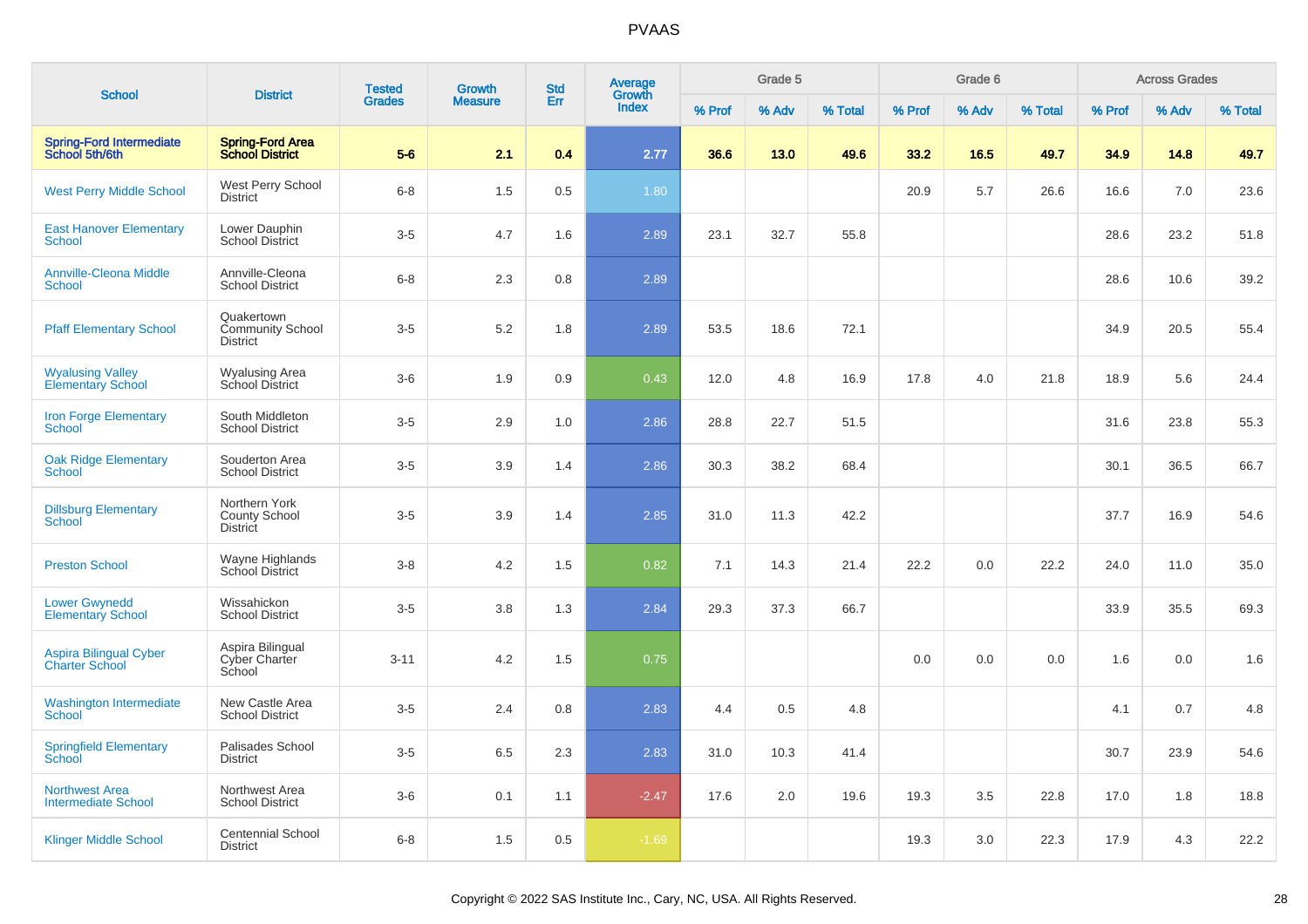|                                                   |                                                      | <b>Tested</b> | <b>Growth</b>  | <b>Std</b> | Average         |        | Grade 5 |         |        | Grade 6 |         |        | <b>Across Grades</b> |         |
|---------------------------------------------------|------------------------------------------------------|---------------|----------------|------------|-----------------|--------|---------|---------|--------|---------|---------|--------|----------------------|---------|
| <b>School</b>                                     | <b>District</b>                                      | <b>Grades</b> | <b>Measure</b> | Err        | Growth<br>Index | % Prof | % Adv   | % Total | % Prof | % Adv   | % Total | % Prof | % Adv                | % Total |
| <b>Spring-Ford Intermediate</b><br>School 5th/6th | <b>Spring-Ford Area</b><br><b>School District</b>    | $5-6$         | 2.1            | 0.4        | 2.77            | 36.6   | 13.0    | 49.6    | 33.2   | 16.5    | 49.7    | 34.9   | 14.8                 | 49.7    |
| <b>Miller Heights Elementary</b><br><b>School</b> | Bethlehem Area<br><b>School District</b>             | $3-5$         | 6.7            | 2.4        | 2.81            | 33.3   | 20.8    | 54.2    |        |         |         | 35.5   | 29.0                 | 64.5    |
| <b>Lincoln Elementary School</b>                  | Mt Lebanon School<br><b>District</b>                 | $3-5$         | 4.6            | 1.6        | 2.81            | 45.3   | 30.2    | 75.5    |        |         |         | 36.9   | 33.8                 | 70.7    |
| <b>Monroe Elementary School</b>                   | <b>Cumberland Valley</b><br><b>School District</b>   | $3-5$         | 4.6            | 1.7        | 2.81            | 41.2   | 27.4    | 68.6    |        |         |         | 32.6   | 26.7                 | 59.4    |
| <b>James S Wilson Middle</b><br><b>School</b>     | <b>Millcreek Township</b><br><b>School District</b>  | $6 - 8$       | 1.6            | 0.6        | $-4.16$         |        |         |         | 20.7   | 5.3     | 26.0    | 21.7   | 10.8                 | 32.5    |
| <b>Elizabeth Forward Middle</b><br><b>School</b>  | <b>Elizabeth Forward</b><br><b>School District</b>   | $6 - 8$       | $-0.8$         | 0.5        | $-1.47$         |        |         |         | 29.6   | 10.5    | 40.1    | 22.5   | 6.2                  | 28.7    |
| <b>Resica Elementary School</b>                   | East Stroudsburg<br>Area School<br><b>District</b>   | $3-5$         | 5.0            | 1.8        | 2.79            | 20.8   | 4.2     | 25.0    |        |         |         | 20.6   | 5.3                  | 26.0    |
| <b>Laboratory Charter School</b>                  | <b>Laboratory Charter</b><br>School                  | $3 - 8$       | $-0.7$         | 1.1        | $-3.42$         | 3.2    | 0.0     | 3.2     | 2.3    | 0.0     | 2.3     | 5.3    | 0.0                  | 5.3     |
| <b>Cranberry Elementary</b><br><b>School</b>      | Cranberry Area<br><b>School District</b>             | $3-6$         | 2.5            | 0.9        | 1.85            | 27.3   | 10.4    | 37.7    | 26.0   | 2.1     | 28.1    | 25.6   | 4.4                  | 30.0    |
| <b>Marshall Thurgood</b>                          | Philadelphia City<br>School District                 | $3 - 8$       | 4.5            | 1.8        | 2.58            |        |         |         | 5.9    | 0.0     | 5.9     | 3.7    | 0.9                  | 4.6     |
| <b>Evergreen Elementary</b><br><b>School</b>      | Perkiomen Valley<br><b>School District</b>           | $3-5$         | 3.5            | 1.3        | 2.77            | 39.5   | 24.4    | 64.0    |        |         |         | 42.6   | 19.3                 | 61.9    |
| <b>Middlesex Elementary</b><br><b>School</b>      | <b>Cumberland Valley</b><br><b>School District</b>   | $3-5$         | 4.6            | 1.7        | 2.76            | 38.5   | 7.7     | 46.2    |        |         |         | 29.8   | 17.2                 | 47.0    |
| Gettysburg Montessori<br><b>Charter School</b>    | Gettysburg<br>Montessori Charter<br>School           | $3-6$         | 5.4            | 1.9        | 1.71            | 19.0   | 19.0    | 38.1    | 11.1   | 0.0     | 11.1    | 19.2   | 9.6                  | 28.7    |
| <b>Pine Road Elementary</b><br><b>School</b>      | Lower Moreland<br>Township School<br><b>District</b> | $3-5$         | 2.6            | 0.9        | 2.74            | 27.3   | 27.3    | 54.6    |        |         |         | 33.7   | 18.4                 | 52.2    |
| <b>Midland Elementary/Middle</b><br><b>School</b> | Midland Borough<br><b>School District</b>            | $3 - 8$       | 2.3            | 1.2        | $-0.52$         | 10.3   | 6.9     | 17.2    | 13.6   | 0.0     | 13.6    | 15.7   | 2.9                  | 18.6    |
| <b>Davis Elementary School</b>                    | <b>Centennial School</b><br><b>District</b>          | $3-5$         | 3.1            | 1.1        | 2.74            | 29.1   | 8.2     | 37.3    |        |         |         | 30.6   | 10.0                 | 40.6    |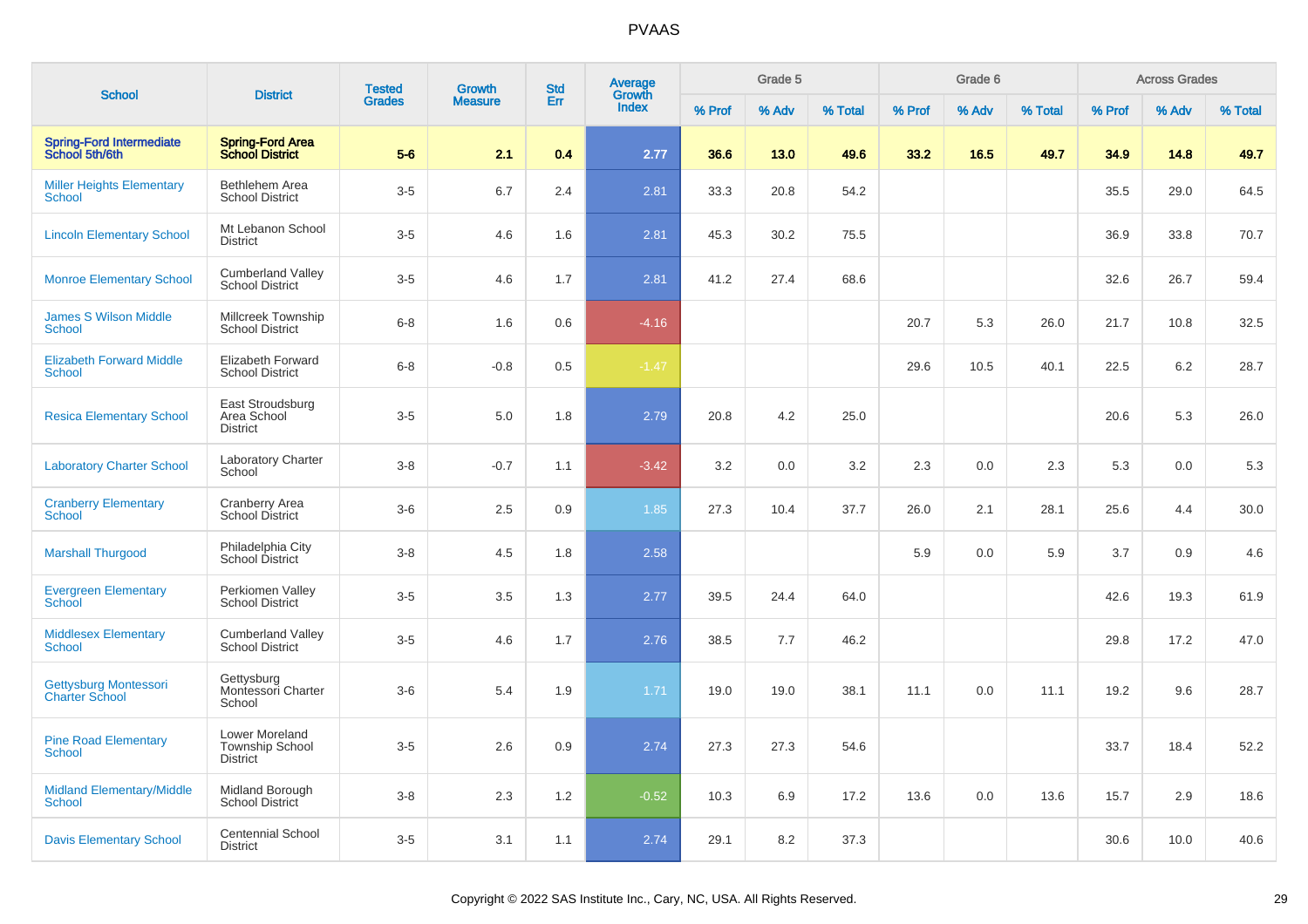| <b>School</b>                                       | <b>District</b>                                                         | <b>Tested</b> | <b>Growth</b>  | <b>Std</b> | Average<br>Growth |        | Grade 5 |         |        | Grade 6 |         |        | <b>Across Grades</b> |         |
|-----------------------------------------------------|-------------------------------------------------------------------------|---------------|----------------|------------|-------------------|--------|---------|---------|--------|---------|---------|--------|----------------------|---------|
|                                                     |                                                                         | <b>Grades</b> | <b>Measure</b> | Err        | Index             | % Prof | % Adv   | % Total | % Prof | % Adv   | % Total | % Prof | % Adv                | % Total |
| <b>Spring-Ford Intermediate</b><br>School 5th/6th   | <b>Spring-Ford Area</b><br><b>School District</b>                       | $5-6$         | 2.1            | 0.4        | 2.77              | 36.6   | 13.0    | 49.6    | 33.2   | 16.5    | 49.7    | 34.9   | 14.8                 | 49.7    |
| <b>Makefield Elementary</b><br>School               | Pennsbury School<br><b>District</b>                                     | $3-5$         | 4.1            | 1.5        | 2.72              | 21.7   | 23.3    | 45.0    |        |         |         | 23.6   | 28.7                 | 52.2    |
| <b>Hillsdale Elementary</b><br>School               | West Chester Area<br><b>School District</b>                             | $3-5$         | 4.0            | 1.5        | 2.71              | 38.1   | 15.9    | 54.0    |        |         |         | 33.2   | 24.9                 | 58.0    |
| <b>Rockwood Area</b><br><b>Elementary School</b>    | Rockwood Area<br><b>School District</b>                                 | $3-6$         | 3.5            | 1.3        | 1.21              | 34.2   | 12.2    | 46.3    | 16.7   | 21.4    | 38.1    | 22.6   | 12.0                 | 34.6    |
| <b>Cecil Intermediate School</b>                    | Canon-Mcmillan<br><b>School District</b>                                | $5-6$         | $-0.1$         | 0.6        | $-2.85$           | 32.8   | 23.4    | 56.1    | 36.2   | 12.4    | 48.6    | 34.5   | 17.8                 | 52.3    |
| <b>Tamaqua Area Middle</b><br>School                | Tamaqua Area<br>School District                                         | $6 - 8$       | 1.6            | 0.6        | 1.07              |        |         |         | 18.6   | 1.6     | 20.2    | 16.6   | 3.8                  | 20.4    |
| <b>Bethel Elementary School</b>                     | Tulpehocken Area<br>School District                                     | $3-6$         | $-0.0$         | 1.3        | $-2.94$           | 35.1   | 16.2    | 51.4    | 16.3   | 2.3     | 18.6    | 27.9   | 12.8                 | 40.8    |
| <b>Blairsville Elementary</b><br>School             | Blairsville-<br>Saltsburg School<br><b>District</b>                     | $3-5$         | 4.1            | 1.5        | 2.67              | 27.9   | 13.1    | 41.0    |        |         |         | 25.7   | 8.9                  | 34.6    |
| <b>Widener Partnership</b><br><b>Charter School</b> | Widener<br>Partnership<br>Charter School                                | $3 - 7$       | 2.8            | 1.0        | $-0.33$           | 0.0    | 0.0     | 0.0     | 2.5    | 0.0     | 2.5     | 1.4    | 0.5                  | 1.9     |
| <b>Rice Elementary School</b>                       | Crestwood School<br>District                                            | $3-6$         | $-4.3$         | 0.8        | $-10.53$          | 15.7   | 1.8     | 17.6    | 23.1   | 7.7     | 30.8    | 26.0   | 7.7                  | 33.7    |
| Trumbauersville<br><b>Elementary School</b>         | Quakertown<br><b>Community School</b><br>District                       | $3-5$         | 4.0            | 1.5        | 2.64              | 24.6   | 29.5    | 54.1    |        |         |         | 31.4   | 27.3                 | 58.8    |
| <b>West Phila. Achievement</b><br>Ces               | West Philadelphia<br>Achievement<br><b>Charter Elementary</b><br>School | $3-5$         | 4.2            | 1.6        | 2.63              | 6.7    | 0.0     | 6.7     |        |         |         | 2.8    | 0.5                  | 3.2     |
| <b>Shallow Brook Inter School</b>                   | Northeastern York<br><b>School District</b>                             | $4 - 6$       | 1.8            | 0.8        | 0.51              | 35.7   | 15.2    | 50.9    | 21.8   | 5.9     | 27.7    | 28.1   | 12.0                 | 40.1    |
| <b>Sugarcreek Elementary</b><br>School              | Karns City Area<br>School District                                      | $3-6$         | 3.8            | 1.5        | 1.21              | 21.4   | 17.9    | 39.3    | 37.1   | 0.0     | 37.1    | 28.2   | 4.8                  | 33.1    |
| Kathryn D. Markley<br><b>Elementary School</b>      | <b>Great Valley</b><br><b>School District</b>                           | $3 - 5$       | 3.4            | 1.3        | 2.57              | 31.2   | 28.8    | 60.0    |        |         |         | 32.3   | 27.5                 | 59.8    |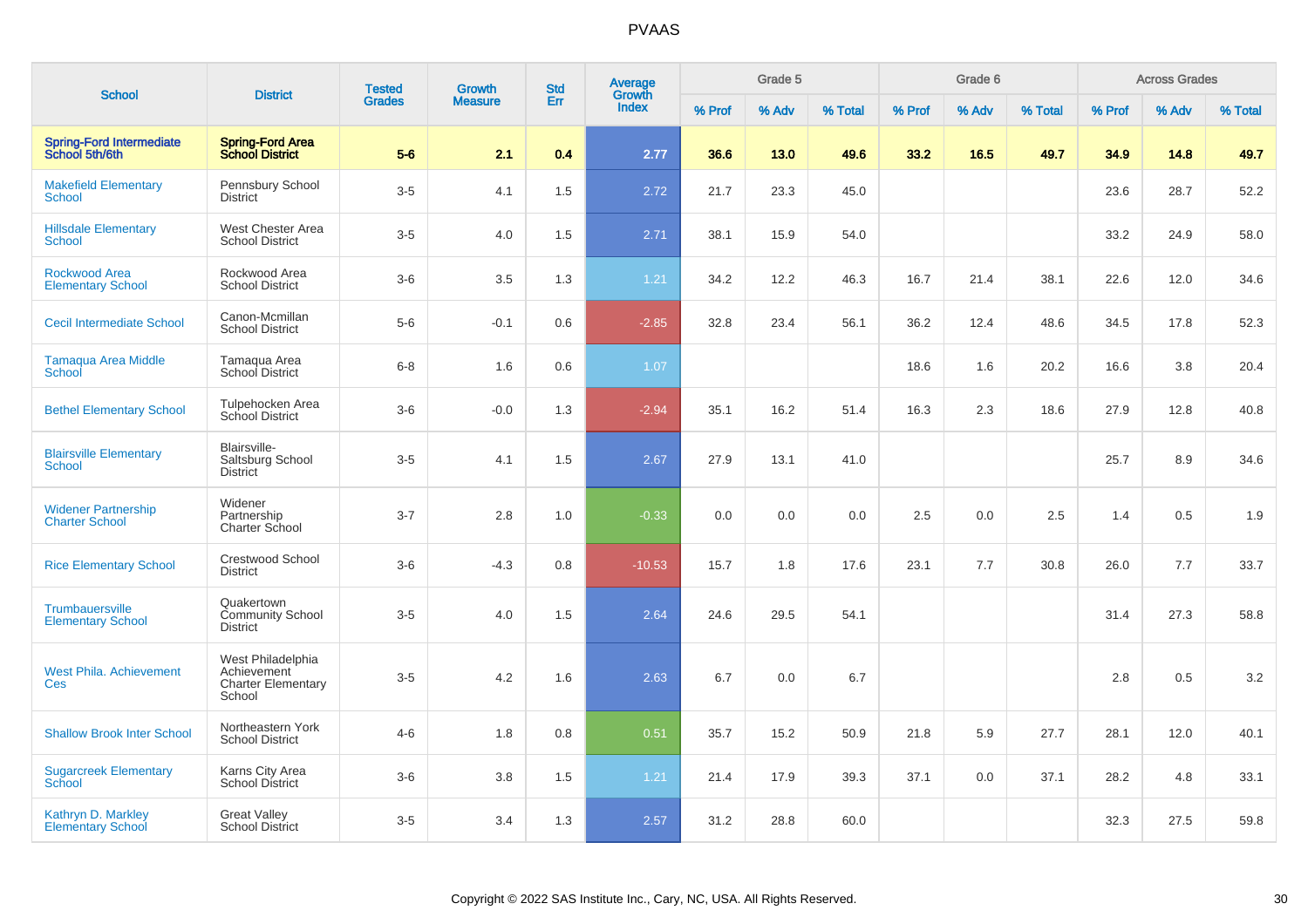| <b>School</b>                                                | <b>District</b>                                      | <b>Tested</b> | Growth         | <b>Std</b> | Average         |        | Grade 5 |         |        | Grade 6 |         |        | <b>Across Grades</b> |         |
|--------------------------------------------------------------|------------------------------------------------------|---------------|----------------|------------|-----------------|--------|---------|---------|--------|---------|---------|--------|----------------------|---------|
|                                                              |                                                      | <b>Grades</b> | <b>Measure</b> | Err        | Growth<br>Index | % Prof | % Adv   | % Total | % Prof | % Adv   | % Total | % Prof | % Adv                | % Total |
| <b>Spring-Ford Intermediate</b><br>School 5th/6th            | <b>Spring-Ford Area</b><br><b>School District</b>    | $5-6$         | 2.1            | 0.4        | 2.77            | 36.6   | 13.0    | 49.6    | 33.2   | 16.5    | 49.7    | 34.9   | 14.8                 | 49.7    |
| <b>Jackson Elementary</b><br><b>School</b>                   | Central Cambria<br><b>School District</b>            | $3-5$         | 5.0            | 2.0        | 2.53            | 27.8   | 8.3     | 36.1    |        |         |         | 26.5   | 11.2                 | 37.8    |
| <b>Juniata Valley</b><br>Junior/Senior High School           | Juniata Valley<br>School District                    | $6 - 11$      | 2.4            | 0.9        | $-1.14$         |        |         |         | 5.4    | 3.6     | 8.9     | 13.0   | 3.7                  | 16.8    |
| <b>Groveland Elementary</b><br>School                        | <b>Central Bucks</b><br><b>School District</b>       | $3-6$         | 2.0            | 0.8        | 1.47            | 25.7   | 16.2    | 41.9    | 37.9   | 8.9     | 46.8    | 33.0   | 15.0                 | 48.0    |
| <b>Schwenksville Elementary</b><br>School                    | Perkiomen Valley<br><b>School District</b>           | $3-5$         | 3.7            | 1.5        | 2.51            | 41.3   | 17.5    | 58.7    |        |         |         | 41.6   | 15.8                 | 57.4    |
| <b>Penn Wood Elementary</b><br><b>School</b>                 | West Chester Area<br><b>School District</b>          | $3-5$         | 3.5            | 1.4        | 2.51            | 30.6   | 15.3    | 45.8    |        |         |         | 37.6   | 17.1                 | 54.6    |
| <b>Mercer Area Elementary</b><br><b>School</b>               | Mercer Area<br><b>School District</b>                | $3-6$         | 2.6            | 1.0        | 1.09            | 32.8   | 15.5    | 48.3    | 35.3   | 8.8     | 44.1    | 33.2   | 15.4                 | 48.6    |
| <b>Kunkel Elementary School</b>                              | <b>Middletown Area</b><br><b>School District</b>     | $3-5$         | 3.5            | 1.4        | 2.50            | 31.4   | 7.1     | 38.6    |        |         |         | 29.4   | 14.1                 | 43.5    |
| <b>Ebenezer Elementary</b><br><b>School</b>                  | Cornwall-Lebanon<br><b>School District</b>           | $3-5$         | 2.9            | 1.2        | 2.50            | 28.0   | 6.0     | 34.0    |        |         |         | 25.4   | 5.0                  | 30.4    |
| <b>Robison Elementary</b><br>School                          | Fort Leboeuf<br><b>School District</b>               | $3-5$         | 3.6            | 1.4        | 2.49            | 41.8   | 38.8    | 80.6    |        |         |         | 40.4   | 34.7                 | 75.1    |
| <b>Sporting Hill Elementary</b><br>School                    | <b>Cumberland Valley</b><br><b>School District</b>   | $3-5$         | 3.1            | 1.3        | 2.49            | 20.9   | 29.7    | 50.6    |        |         |         | 29.3   | 27.1                 | 56.4    |
| <b>Lehigh Elementary School</b>                              | Northampton Area<br>School District                  | $3-5$         | 5.1            | 2.0        | 2.49            | 32.4   | 11.8    | 44.1    |        |         |         | 43.1   | 13.0                 | 56.1    |
| <b>Southwest Leadership</b><br><b>Academy Charter School</b> | Southwest<br>Leadership<br>Academy Charter<br>School | $3 - 8$       | 0.7            | 1.0        | $-0.03$         | 2.2    | 0.0     | 2.2     | 2.9    | 0.0     | 2.9     | 5.7    | 1.5                  | 7.2     |
| <b>Harris School</b>                                         | Southeast Delco<br><b>School District</b>            | $3 - 8$       | 2.7            | 1.1        | 0.14            | 12.0   | 0.0     | 12.0    | 3.4    | 0.0     | 3.4     | 4.7    | 0.5                  | 5.3     |
| <b>Oley Valley Middle School</b>                             | Oley Valley School<br>District                       | $6 - 8$       | 1.0            | 0.7        | 1.45            |        |         |         | 30.8   | 11.2    | 42.1    | 21.4   | 7.4                  | 28.8    |
| <b>Rowland Academy</b>                                       | Harrisburg City<br><b>School District</b>            | $5-8$         | 1.4            | 0.6        | $-3.28$         | 1.0    | 0.0     | 1.0     | 3.1    | 3.1     | 6.2     | 1.5    | 1.3                  | 2.9     |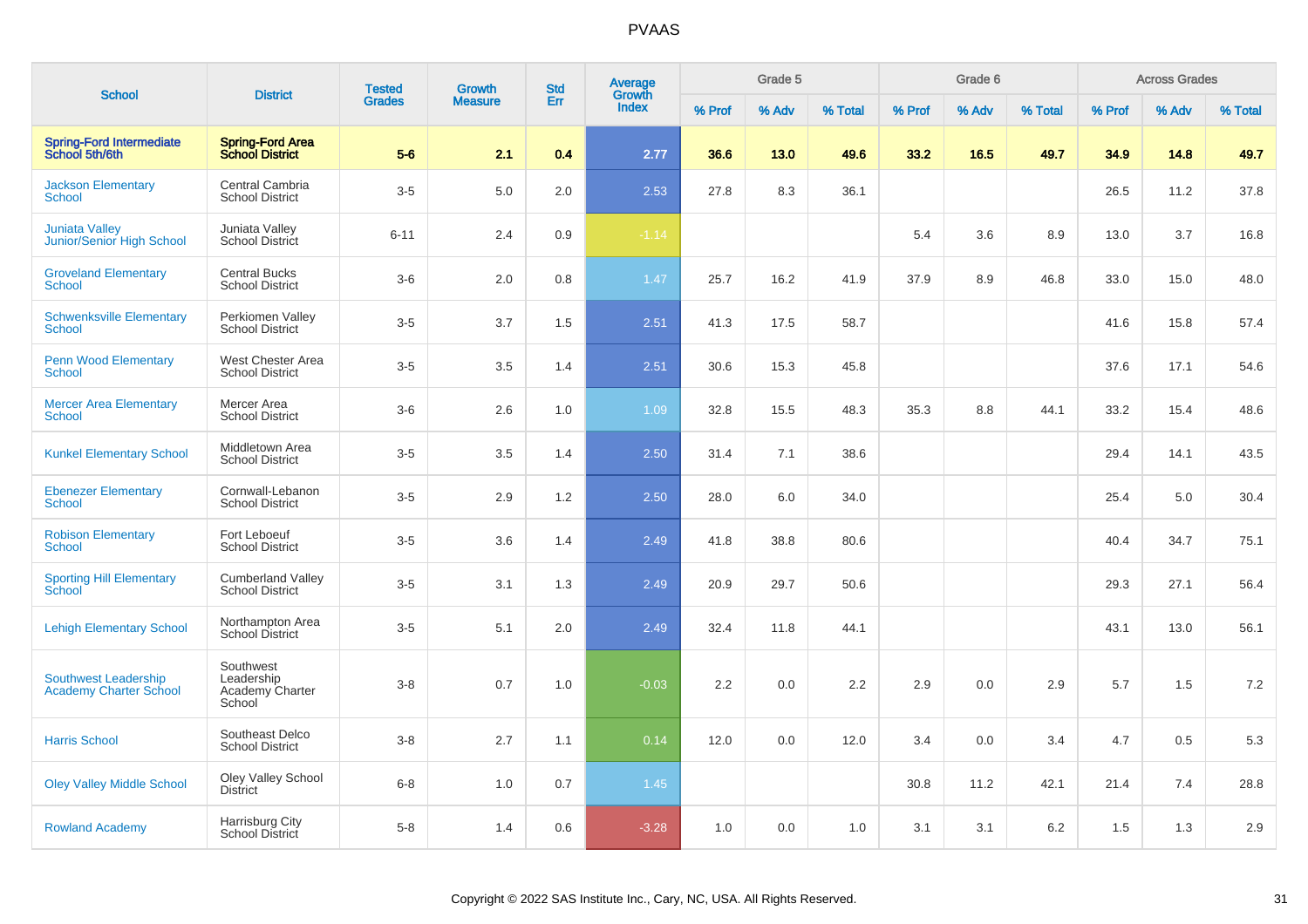| <b>School</b>                                                | <b>District</b>                                          | <b>Tested</b> | <b>Growth</b>  | <b>Std</b> | Average<br>Growth |        | Grade 5 |         |        | Grade 6 |         |        | <b>Across Grades</b> |         |
|--------------------------------------------------------------|----------------------------------------------------------|---------------|----------------|------------|-------------------|--------|---------|---------|--------|---------|---------|--------|----------------------|---------|
|                                                              |                                                          | <b>Grades</b> | <b>Measure</b> | Err        | Index             | % Prof | % Adv   | % Total | % Prof | % Adv   | % Total | % Prof | % Adv                | % Total |
| <b>Spring-Ford Intermediate</b><br>School 5th/6th            | <b>Spring-Ford Area</b><br><b>School District</b>        | $5-6$         | 2.1            | 0.4        | 2.77              | 36.6   | 13.0    | 49.6    | 33.2   | 16.5    | 49.7    | 34.9   | 14.8                 | 49.7    |
| <b>Richland Elementary</b><br>School                         | Quakertown<br><b>Community School</b><br><b>District</b> | $3-5$         | 3.9            | 1.6        | 2.46              | 30.4   | 7.1     | 37.5    |        |         |         | 25.0   | 12.2                 | 37.2    |
| <b>Valley Elementary/Middle</b><br>School                    | <b>Hazleton Area</b><br><b>School District</b>           | $3 - 8$       | 2.7            | 1.1        | $-0.49$           | 15.2   | 3.0     | 18.2    | 21.9   | 6.2     | 28.1    | 13.3   | 2.6                  | 15.9    |
| <b>Centre Learning</b><br><b>Community Charter School</b>    | Centre Learning<br><b>Community Charter</b><br>School    | $5-8$         | 4.9            | 2.0        | 2.45              |        |         |         |        |         |         | 24.1   | 18.5                 | 42.6    |
| <b>Washington Heights</b><br><b>Elementary School</b>        | West Shore School<br><b>District</b>                     | $3-5$         | 4.0            | 1.6        | 2.45              | 24.1   | 8.6     | 32.8    |        |         |         | 19.3   | 7.4                  | 26.7    |
| <b>Peters Township Middle</b><br>School                      | Peters Township<br><b>School District</b>                | $6 - 8$       | 1.3            | 0.5        | 2.45              |        |         |         |        |         |         | 34.2   | 20.7                 | 54.8    |
| <b>Titus Elementary School</b>                               | Central Bucks<br><b>School District</b>                  | $3-6$         | 2.2            | 0.9        | 1.30              | 40.5   | 17.6    | 58.1    | 25.6   | 21.1    | 46.7    | 31.4   | 19.4                 | 50.8    |
| <b>Sandy Run Middle School</b>                               | <b>Upper Dublin</b><br>School District                   | $6 - 8$       | 0.1            | 0.5        | 0.25              |        |         |         | 38.5   | 24.8    | 63.3    | 31.4   | 23.1                 | 54.5    |
| <b>Nether Providence</b><br><b>Elementary School</b>         | Wallingford-<br>Swarthmore<br><b>School District</b>     | $3-5$         | 3.5            | 1.5        | 2.41              | 44.6   | 21.5    | 66.2    |        |         |         | 40.4   | 24.7                 | 65.0    |
| <b>Young Scholars Of Central</b><br><b>PA Charter School</b> | Young Scholars Of<br>Central PA Charter<br>School        | $3-8$         | 1.7            | 1.2        | $-0.29$           | 31.8   | 9.1     | 40.9    | 8.0    | 4.0     | 12.0    | 21.7   | 11.1                 | 32.8    |
| <b>Waynesboro Area Middle</b><br><b>School</b>               | Waynesboro Area<br><b>School District</b>                | $6 - 8$       | $-0.6$         | 0.4        | $-1.41$           |        |         |         | 20.4   | 10.5    | 31.0    | 19.9   | 7.1                  | 27.0    |
| <b>Wilson Woodrow Middle</b><br><b>School</b>                | Philadelphia City<br>School District                     | $6 - 8$       | 3.1            | 1.3        | 0.45              |        |         |         | 4.4    | 4.4     | 8.7     | 3.2    | 3.2                  | 6.3     |
| <b>Warren L Miller Elementary</b><br><b>School</b>           | Southern Tioga<br>School District                        | $3-6$         | 1.7            | 1.1        | $-0.50$           | 21.6   | 0.0     | 21.6    | 25.8   | 3.0     | 28.8    | 25.4   | 5.4                  | 30.8    |
| <b>Shannock Valley</b><br><b>Elementary School</b>           | Armstrong School<br><b>District</b>                      | $3-6$         | 2.6            | 1.3        | 0.62              | 26.1   | 13.0    | 39.1    | 12.5   | 12.5    | 25.0    | 26.1   | 16.5                 | 42.6    |
| <b>Greencastle-Antrim Middle</b><br>School                   | Greencastle-Antrim<br><b>School District</b>             | $6 - 8$       | $-0.5$         | 0.4        | $-1.00$           |        |         |         | 31.2   | 8.1     | 39.3    | 24.9   | 7.2                  | 32.1    |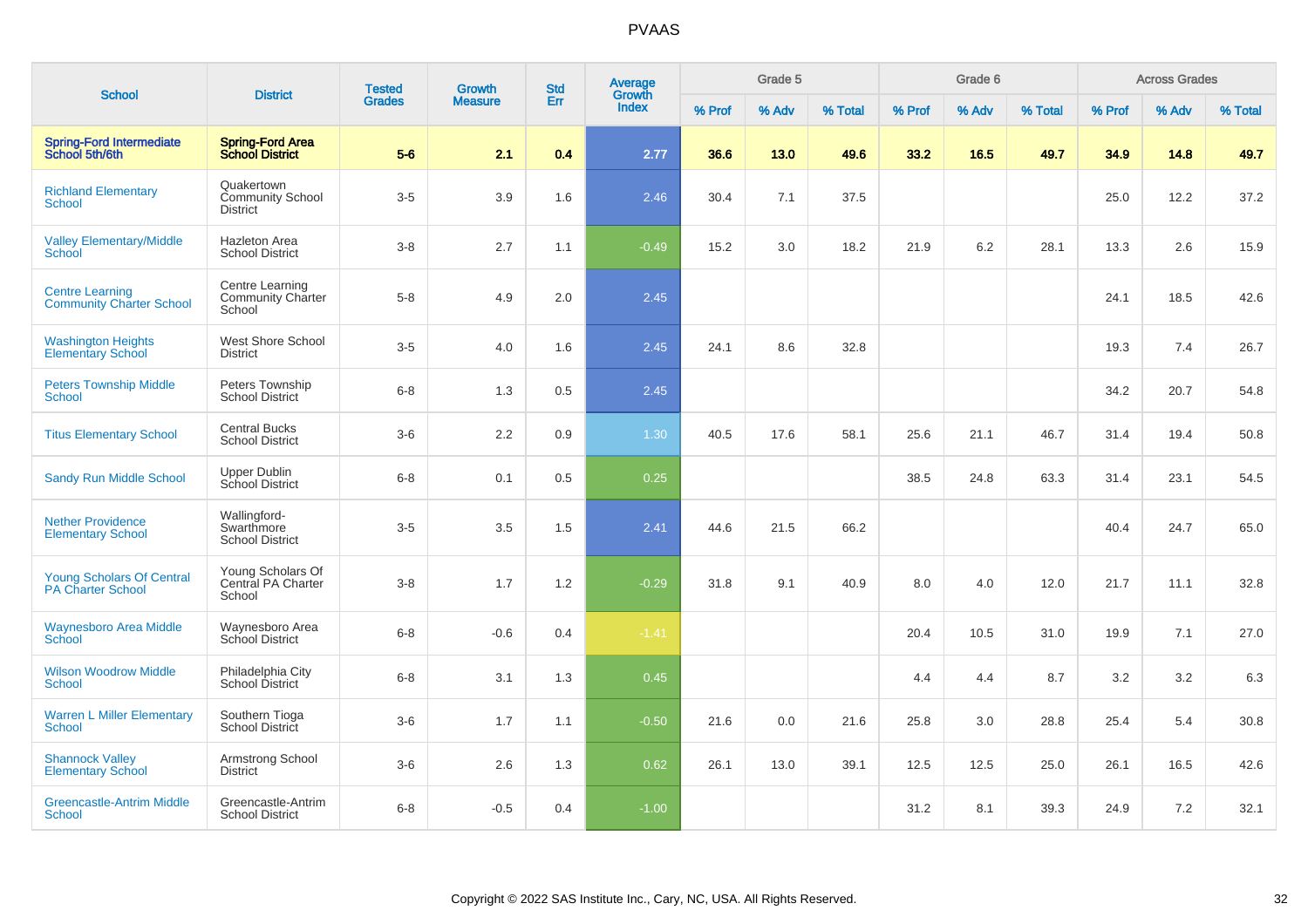|                                                    | <b>District</b>                                   | <b>Tested</b> | <b>Growth</b>  | <b>Std</b> | Average<br>Growth |        | Grade 5 |         |        | Grade 6 |         |        | <b>Across Grades</b> |         |
|----------------------------------------------------|---------------------------------------------------|---------------|----------------|------------|-------------------|--------|---------|---------|--------|---------|---------|--------|----------------------|---------|
| <b>School</b>                                      |                                                   | <b>Grades</b> | <b>Measure</b> | Err        | Index             | % Prof | % Adv   | % Total | % Prof | % Adv   | % Total | % Prof | % Adv                | % Total |
| <b>Spring-Ford Intermediate</b><br>School 5th/6th  | <b>Spring-Ford Area</b><br><b>School District</b> | $5-6$         | 2.1            | 0.4        | 2.77              | 36.6   | 13.0    | 49.6    | 33.2   | 16.5    | 49.7    | 34.9   | 14.8                 | 49.7    |
| <b>Franconia Elementary</b><br><b>School</b>       | Souderton Area<br><b>School District</b>          | $3-5$         | 3.3            | 1.4        | 2.35              | 45.1   | 18.3    | 63.4    |        |         |         | 33.3   | 22.1                 | 55.4    |
| <b>Quarry Hill Elementary</b><br>School            | Pennsbury School<br><b>District</b>               | $3-5$         | 3.4            | 1.4        | 2.35              | 31.3   | 32.8    | 64.2    |        |         |         | 40.9   | 27.8                 | 68.7    |
| <b>Economy Elementary</b><br><b>School</b>         | Ambridge Area<br>School District                  | $3-5$         | 3.8            | 1.6        | 2.34              | 28.6   | 10.7    | 39.3    |        |         |         | 30.6   | 17.2                 | 47.8    |
| <b>Intermediate School</b>                         | Governor Mifflin<br><b>School District</b>        | $5-6$         | 0.5            | 0.6        | $-0.88$           | 20.5   | 9.3     | 29.8    | 18.9   | 4.8     | 23.7    | 19.6   | 7.0                  | 26.6    |
| <b>Hillcrest Elementary School</b>                 | <b>Upper Darby</b><br>School District             | $3-5$         | 3.3            | 1.4        | 2.31              | 14.1   | 5.1     | 19.2    |        |         |         | 15.2   | 5.2                  | 20.4    |
| Hope For Hyndman<br><b>Charter School</b>          | Hope For<br>Hyndman Charter<br>School             | $3 - 11$      | 4.1            | 1.8        | $-0.16$           |        |         |         | 6.2    | 0.0     | 6.2     | 9.9    | 1.2                  | 11.1    |
| <b>Overlook School</b>                             | Abington School<br><b>District</b>                | $3-6$         | 2.5            | 1.2        | 0.77              | 20.0   | 14.0    | 34.0    | 29.4   | 17.6    | 47.1    | 27.2   | 13.0                 | 40.2    |
| <b>Blue Ridge Elementary</b><br>School             | <b>Blue Ridge School</b><br><b>District</b>       | $3-5$         | 3.3            | 1.4        | 2.30              | 23.3   | 5.5     | 28.8    |        |         |         | 29.6   | 5.8                  | 35.4    |
| <b>Bennetts Valley</b><br><b>Elementary School</b> | Saint Marys Area<br><b>School District</b>        | $3-5$         | 6.4            | 2.8        | 2.30              | 52.9   | 0.0     | 52.9    |        |         |         | 35.0   | 5.0                  | 40.0    |
| <b>Highlands Middle School</b>                     | <b>Highlands School</b><br><b>District</b>        | $5-8$         | 0.4            | 0.5        | $-3.43$           | 20.6   | 4.6     | 25.2    | 16.2   | 1.4     | 17.6    | 19.5   | 4.9                  | 24.5    |
| <b>Lincoln Elementary School</b>                   | East Penn School<br><b>District</b>               | $3-5$         | 3.5            | 1.5        | 2.29              | 35.5   | 12.9    | 48.4    |        |         |         | 30.5   | 13.2                 | 43.7    |
| <b>West Vincent Elementary</b><br><b>School</b>    | Owen J Roberts<br><b>School District</b>          | $3-6$         | 2.3            | 1.0        | 1.59              | 33.8   | 31.0    | 64.8    | 38.6   | 28.6    | 67.1    | 39.8   | 27.6                 | 67.4    |
| <b>Deep Roots Charter</b><br><b>School</b>         | Deep Roots<br>Charter School                      | $3-6$         | $-0.9$         | 1.3        | $-3.05$           | 0.0    | 0.0     | 0.0     | 0.0    | 0.0     | 0.0     | 1.3    | 0.0                  | 1.3     |
| <b>Penn Valley School</b>                          | <b>Lower Merion</b><br><b>School District</b>     | $3-5$         | 2.6            | $1.2$      | 2.27              | 22.9   | 48.6    | 71.4    |        |         |         | 27.5   | 50.5                 | 78.0    |
| <b>Tuscarora Middle School</b>                     | Juniata County<br><b>School District</b>          | $6 - 8$       | 1.4            | 0.6        | 2.19              |        |         |         | 13.0   | 5.6     | 18.5    | 13.6   | 3.1                  | 16.7    |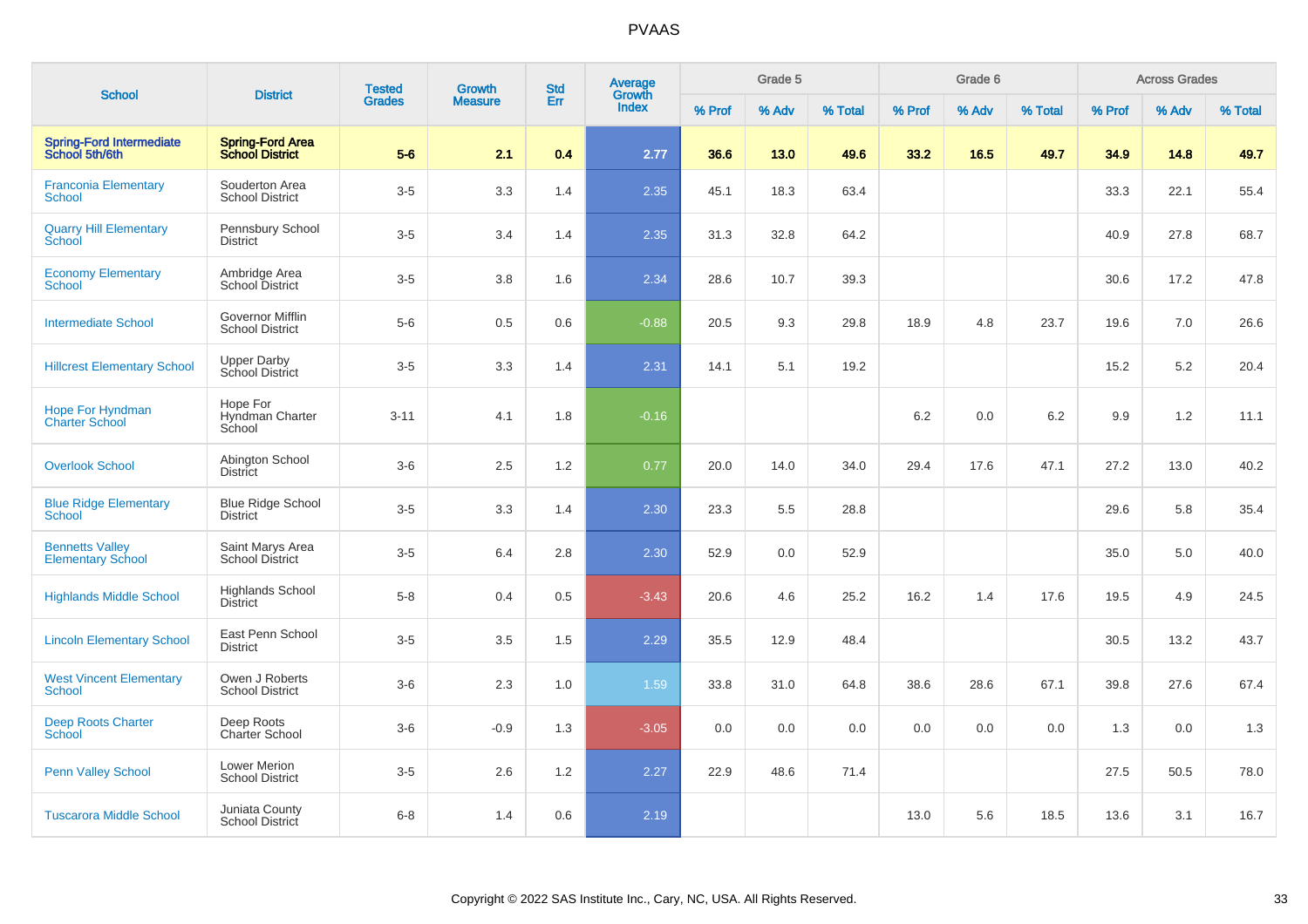|                                                           |                                                       | <b>Tested</b> | <b>Growth</b>  | <b>Std</b> | <b>Average</b>  |        | Grade 5 |         |        | Grade 6 |         |        | <b>Across Grades</b> |         |
|-----------------------------------------------------------|-------------------------------------------------------|---------------|----------------|------------|-----------------|--------|---------|---------|--------|---------|---------|--------|----------------------|---------|
| <b>School</b>                                             | <b>District</b>                                       | <b>Grades</b> | <b>Measure</b> | Err        | Growth<br>Index | % Prof | % Adv   | % Total | % Prof | % Adv   | % Total | % Prof | % Adv                | % Total |
| <b>Spring-Ford Intermediate</b><br>School 5th/6th         | <b>Spring-Ford Area</b><br><b>School District</b>     | $5-6$         | 2.1            | 0.4        | 2.77            | 36.6   | 13.0    | 49.6    | 33.2   | 16.5    | 49.7    | 34.9   | 14.8                 | 49.7    |
| <b>Delaware Valley Middle</b><br>School                   | Delaware Valley<br><b>School District</b>             | $6 - 8$       | $-0.1$         | 0.6        | $-0.11$         |        |         |         | 22.9   | 11.4    | 34.4    | 23.4   | 9.4                  | 32.8    |
| <b>Brandywine-Wallace</b><br><b>Elementary School</b>     | Downingtown Area<br>School District                   | $3-5$         | 3.3            | 1.5        | 2.25            | 48.4   | 21.0    | 69.4    |        |         |         | 49.3   | 17.1                 | 66.4    |
| <b>East Goshen Elementary</b><br><b>School</b>            | West Chester Area<br><b>School District</b>           | $3-5$         | 3.5            | 1.6        | 2.24            | 49.1   | 21.0    | 70.2    |        |         |         | 41.2   | 33.3                 | 74.6    |
| <b>Ad Prima Charter School</b>                            | Ad Prima Charter<br>School                            | $3-8$         | 1.5            | 0.8        | $-4.74$         | 8.3    | 0.0     | 8.3     | 15.7   | 0.0     | 15.7    | 10.9   | 0.7                  | 11.6    |
| <b>Richard Allen Preparatory</b><br><b>Charter School</b> | <b>Richard Allen</b><br>Preparatory<br>Charter School | $5-8$         | 0.8            | 0.7        | $-3.21$         | 0.0    | 0.0     | 0.0     | 1.0    | 0.0     | 1.0     | 1.1    | 0.3                  | 1.4     |
| <b>Pan American Academy</b><br><b>Charter School</b>      | Pan American<br><b>Academy Charter</b><br>School      | $3-8$         | 0.3            | 0.8        | $-5.09$         | 1.7    | 0.0     | 1.7     | 2.3    | 0.0     | 2.3     | 2.4    | 0.3                  | 2.7     |
| <b>Howard Elementary School</b>                           | <b>Bald Eagle Area</b><br>School District             | $3-5$         | 7.1            | 3.2        | 2.23            | 53.8   | 46.2    | 100.0   |        |         |         | 41.5   | 34.2                 | 75.6    |
| Steelton-Highspire<br>Elementary School                   | Steelton-Highspire<br><b>School District</b>          | $3-6$         | 0.6            | 1.0        | $-1.20$         | 2.9    | 0.0     | 2.9     | 0.0    | 0.0     | 0.0     | 1.4    | 0.7                  | 2.2     |
| <b>West Manheim Elementary</b><br>School                  | South Western<br><b>School District</b>               | $3-5$         | 2.7            | 1.2        | 2.22            | 26.0   | 6.2     | 32.3    |        |         |         | 25.9   | 10.4                 | 36.3    |
| <b>Crafton Elementary School</b>                          | Carlynton School<br><b>District</b>                   | $3-6$         | $-1.5$         | 1.4        | $-4.02$         | 23.7   | 7.9     | 31.6    | 29.4   | 8.8     | 38.2    | 29.9   | 12.2                 | 42.2    |
| <b>W B Evans Magnet School</b>                            | William Penn<br><b>School District</b>                | $3-6$         | 2.6            | 1.9        | $-0.22$         | 5.9    | 0.0     | 5.9     | 5.3    | 0.0     | 5.3     | 5.5    | 1.1                  | 6.6     |
| <b>Juniata Elementary School</b>                          | Juniata County<br>School District                     | $3-5$         | 2.6            | 1.2        | 2.21            | 21.0   | 5.0     | 26.0    |        |         |         | 18.6   | 5.1                  | 23.6    |
| Mariana Bracetti Academy<br><b>Charter School</b>         | Mariana Bracetti<br>Academy Charter<br>School         | $3 - 10$      | $-3.1$         | 0.9        | $-4.53$         | 8.6    | 0.0     | 8.6     | 2.2    | 0.0     | 2.2     | 4.4    | 0.0                  | 4.4     |
| <b>Southern Lehigh</b><br>Intermediate School             | Southern Lehigh<br><b>School District</b>             | $4 - 6$       | $-1.2$         | 0.6        | $-4.70$         | 33.9   | 21.0    | 54.8    | 28.3   | 16.8    | 45.1    | 31.6   | 23.8                 | 55.4    |
| <b>Rostraver Elementary</b><br>School                     | <b>Belle Vernon Area</b><br><b>School District</b>    | $3-6$         | $-1.1$         | 1.2        | $-3.73$         | 28.3   | 3.8     | 32.1    | 30.8   | 3.8     | 34.6    | 28.7   | 8.4                  | 37.1    |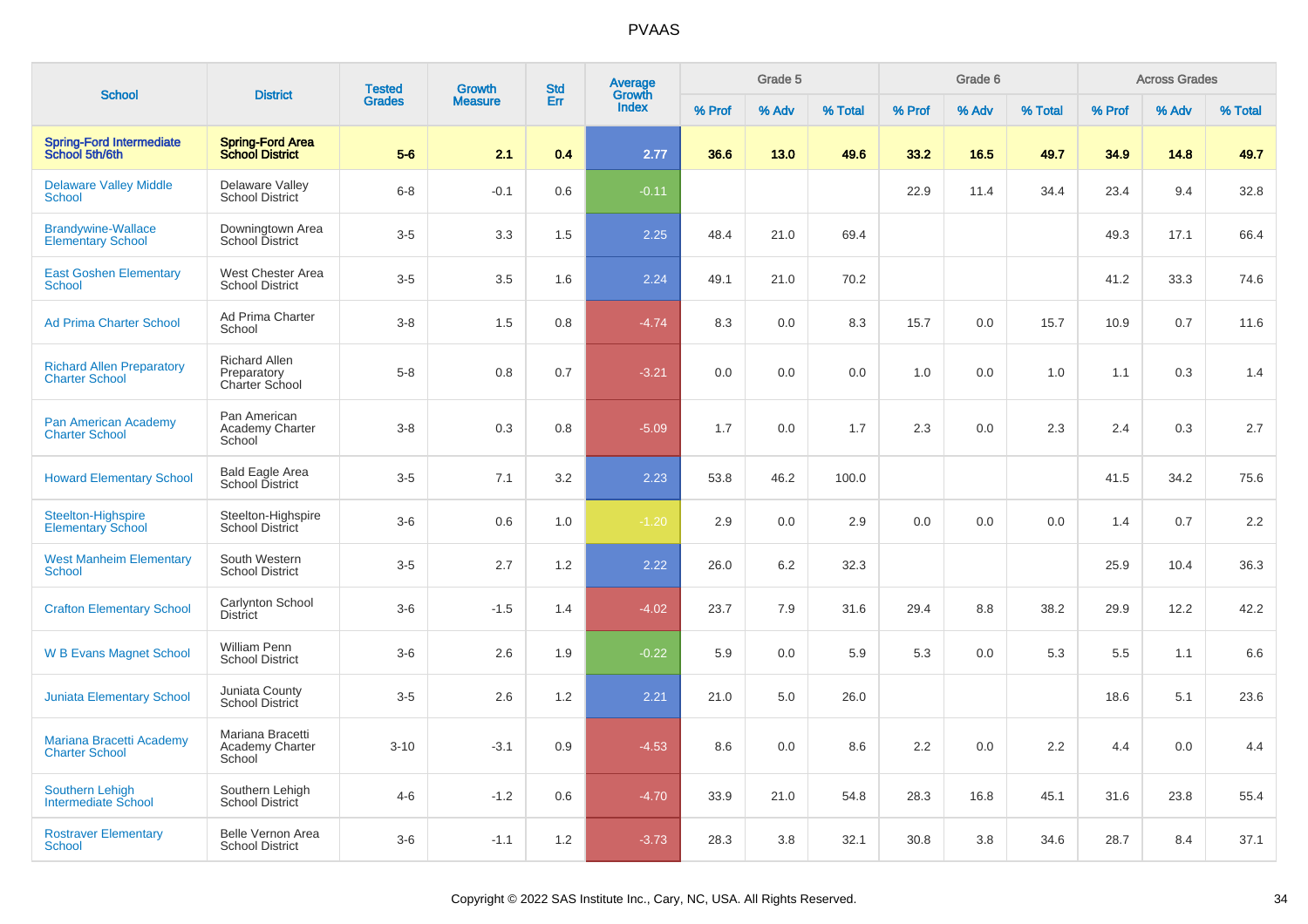| <b>School</b>                                      | <b>District</b>                                            | <b>Tested</b> | <b>Growth</b>  | <b>Std</b> | Average<br>Growth |        | Grade 5 |         |        | Grade 6 |         |        | <b>Across Grades</b> |         |
|----------------------------------------------------|------------------------------------------------------------|---------------|----------------|------------|-------------------|--------|---------|---------|--------|---------|---------|--------|----------------------|---------|
|                                                    |                                                            | <b>Grades</b> | <b>Measure</b> | Err        | <b>Index</b>      | % Prof | % Adv   | % Total | % Prof | % Adv   | % Total | % Prof | % Adv                | % Total |
| <b>Spring-Ford Intermediate</b><br>School 5th/6th  | <b>Spring-Ford Area</b><br><b>School District</b>          | $5-6$         | 2.1            | 0.4        | 2.77              | 36.6   | 13.0    | 49.6    | 33.2   | 16.5    | 49.7    | 34.9   | 14.8                 | 49.7    |
| <b>Rice Avenue Middle</b><br>School                | <b>Girard School</b><br><b>District</b>                    | $5-8$         | 0.0            | 0.6        | $-3.83$           | 33.9   | 15.2    | 49.1    | 27.4   | 13.7    | 41.0    | 25.1   | 13.9                 | 39.0    |
| <b>Meyersdale Area</b><br><b>Elementary School</b> | Meyersdale Area<br>School District                         | $3-5$         | 3.5            | 1.6        | 2.19              | 35.2   | 9.3     | 44.4    |        |         |         | 30.7   | 10.5                 | 41.2    |
| <b>Ben Franklin School</b>                         | <b>Uniontown Area</b><br><b>School District</b>            | $3-8$         | $-5.5$         | 1.1        | $-4.99$           | 15.8   | 10.5    | 26.3    | 27.3   | 9.1     | 36.4    | 14.7   | 3.8                  | 18.5    |
| <b>E</b> M Crouthamel<br><b>Elementary School</b>  | Souderton Area<br><b>School District</b>                   | $3-5$         | 3.6            | 1.6        | 2.19              | 32.1   | 17.0    | 49.1    |        |         |         | 34.5   | 16.2                 | 50.7    |
| <b>Trinity East Elementary</b><br><b>School</b>    | <b>Trinity Area School</b><br><b>District</b>              | $3-5$         | 3.2            | 1.5        | 2.18              | 31.9   | 20.3    | 52.2    |        |         |         | 36.4   | 20.1                 | 56.5    |
| <b>Elco Intermd School</b>                         | Eastern Lebanon<br><b>County School</b><br><b>District</b> | $3 - 5$       | 1.9            | 0.9        | 2.18              | 19.8   | 7.9     | 27.7    |        |         |         | 23.8   | 8.2                  | 32.1    |
| Youngsville Middle/High<br>School                  | <b>Warren County</b><br>School District                    | $6 - 11$      | 2.1            | 1.0        | 1.05              |        |         |         | 13.5   | 0.0     | 13.5    | 9.9    | 0.7                  | 10.6    |
| <b>Macungie Elementary</b><br>School               | East Penn School<br><b>District</b>                        | $3-5$         | 3.1            | 1.4        | 2.15              | 31.3   | 9.0     | 40.3    |        |         |         | 30.1   | 15.5                 | 45.6    |
| <b>Middle Years Alternative</b>                    | Philadelphia City<br>School District                       | $5-8$         | 4.9            | 2.3        | $-0.32$           |        |         |         | 0.0    | 0.0     | 0.0     | 2.4    | 0.0                  | 2.4     |
| <b>Clairton Elementary School</b>                  | <b>Clairton City</b><br><b>School District</b>             | $3-5$         | 3.7            | 1.7        | 2.14              | 6.1    | 2.0     | 8.2     |        |         |         | 6.2    | 0.6                  | 6.8     |
| <b>Hershey Middle School</b>                       | Derry Township<br>School District                          | $6 - 8$       | 3.4            | 1.6        | $-0.80$           |        |         |         | 51.5   | 21.2    | 72.7    | 37.5   | 36.1                 | 73.6    |
| <b>Decatur Stephen School</b>                      | Philadelphia City<br>School District                       | $3 - 8$       | 0.4            | 1.0        | $-1.93$           | 11.1   | 13.3    | 24.4    | 11.5   | 3.8     | 15.4    | 16.2   | 6.7                  | 22.9    |
| <b>Reeceville Elementary</b><br><b>School</b>      | Coatesville Area<br>School District                        | $3-5$         | 4.2            | 2.0        | 2.13              | 16.2   | 2.7     | 18.9    |        |         |         | 9.4    | 6.2                  | 15.6    |
| <b>Shady Grove Elementary</b><br><b>School</b>     | Wissahickon<br><b>School District</b>                      | $3-5$         | 2.4            | 1.1        | 2.12              | 25.2   | 26.2    | 51.4    |        |         |         | 26.5   | 32.5                 | 59.0    |
| <b>Metzgar Elementary</b><br>School                | Greensburg Salem<br><b>School District</b>                 | $3-5$         | 4.2            | 2.0        | 2.12              | 38.2   | 17.6    | 55.9    |        |         |         | 30.5   | 13.3                 | 43.8    |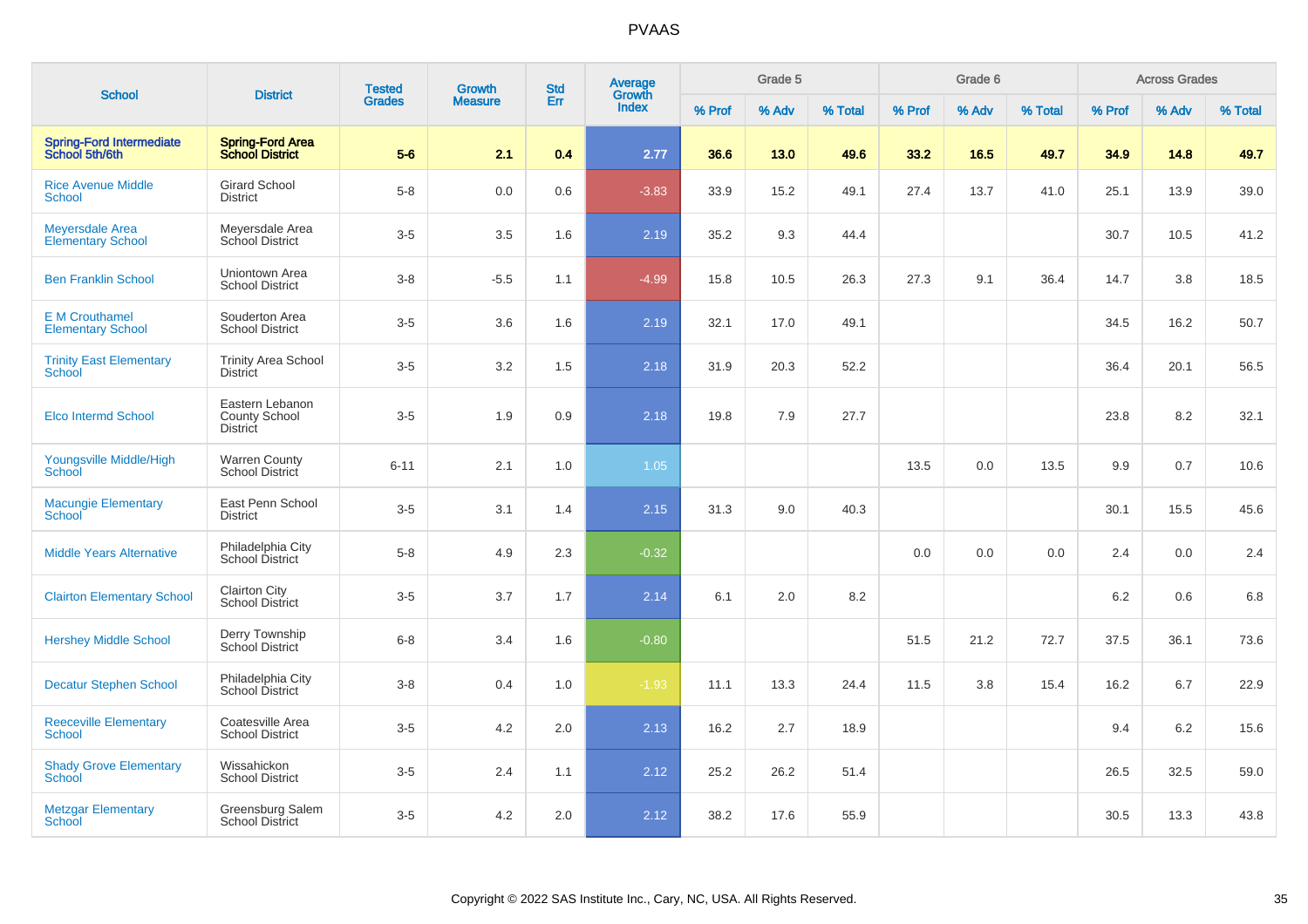| <b>School</b>                                                 | <b>District</b>                                              | <b>Tested</b><br><b>Grades</b> | <b>Growth</b><br><b>Measure</b> | <b>Std</b><br>Err | <b>Average</b><br>Growth<br>Index | Grade 5 |       |         | Grade 6 |       |         | <b>Across Grades</b> |       |         |
|---------------------------------------------------------------|--------------------------------------------------------------|--------------------------------|---------------------------------|-------------------|-----------------------------------|---------|-------|---------|---------|-------|---------|----------------------|-------|---------|
|                                                               |                                                              |                                |                                 |                   |                                   | % Prof  | % Adv | % Total | % Prof  | % Adv | % Total | % Prof               | % Adv | % Total |
| <b>Spring-Ford Intermediate</b><br>School 5th/6th             | <b>Spring-Ford Area</b><br><b>School District</b>            | $5-6$                          | 2.1                             | 0.4               | 2.77                              | 36.6    | 13.0  | 49.6    | 33.2    | 16.5  | 49.7    | 34.9                 | 14.8  | 49.7    |
| <b>Portage Area Elementary</b><br><b>School</b>               | Portage Area<br>School District                              | $3-6$                          | 1.8                             | 1.2               | $-0.00$                           | 28.6    | 7.1   | 35.7    | 30.0    | 10.0  | 40.0    | 34.3                 | 15.2  | 49.5    |
| <b>Manavon Elementary</b><br>School                           | Phoenixville Area<br><b>School District</b>                  | $3-5$                          | 2.5                             | 1.2               | 2.11                              | 45.8    | 14.6  | 60.4    |         |       |         | 35.0                 | 19.9  | 54.9    |
| <b>Howe Elementary School</b>                                 | Mt Lebanon School<br><b>District</b>                         | $3-5$                          | 3.5                             | 1.6               | 2.10                              | 36.0    | 36.0  | 72.0    |         |       |         | 36.3                 | 32.9  | 69.2    |
| <b>New Holland Elementary</b>                                 | Eastern Lancaster<br><b>County School</b><br><b>District</b> | $3-6$                          | 2.2                             | 1.1               | 1.22                              | 32.7    | 10.9  | 43.6    | 26.1    | 5.8   | 31.9    | 29.8                 | 8.0   | 37.8    |
| <b>Manheim Elementary</b><br><b>School</b>                    | South Western<br><b>School District</b>                      | $3 - 5$                        | 4.5                             | 2.1               | 2.09                              | 17.2    | 17.2  | 34.5    |         |       |         | 25.7                 | 15.9  | 41.6    |
| <b>Lincoln Leadership</b><br><b>Academy Charter School</b>    | Lincoln Leadership<br>Academy Charter<br>School              | $3 - 12$                       | $-1.2$                          | 0.9               | $-4.06$                           | 0.0     | 0.0   | 0.0     | 2.0     | 0.0   | 2.0     | 3.8                  | 0.7   | 4.4     |
| <b>Independence Charter</b><br>School                         | Independence<br><b>Charter School</b>                        | $3 - 8$                        | 1.4                             | 0.7               | $-5.14$                           | 13.7    | 4.1   | 17.8    | 26.8    | 4.9   | 31.7    | 19.7                 | 7.2   | 26.9    |
| <b>Barkley Elementary School</b>                              | Phoenixville Area<br><b>School District</b>                  | $3-5$                          | 3.4                             | 1.6               | 2.08                              | 26.9    | 11.5  | 38.5    |         |       |         | 24.9                 | 11.6  | 36.4    |
| <b>Lakeland Elementary</b><br><b>School - Mayfield Campus</b> | <b>Lakeland School</b><br><b>District</b>                    | $3-6$                          | 1.7                             | 1.4               | $-0.33$                           | 35.5    | 3.2   | 38.7    | 21.0    | 0.0   | 21.0    | 25.6                 | 3.0   | 28.6    |
| <b>Mazie Gable Elementary</b><br><b>School</b>                | Red Lion Area<br><b>School District</b>                      | $3-6$                          | 1.0                             | 1.1               | $-0.54$                           | 12.5    | 6.2   | 18.8    | 10.3    | 1.5   | 11.8    | 18.3                 | 4.3   | 22.6    |
| <b>Twin Rivers Elementary</b><br><b>School</b>                | Mckeesport Area<br><b>School District</b>                    | $3-5$                          | 2.6                             | 1.3               | 2.06                              | 4.6     | 4.6   | 9.2     |         |       |         | 9.2                  | 3.0   | 12.2    |
| <b>West Bradford Elementary</b><br><b>School</b>              | Downingtown Area<br>School District                          | $3-5$                          | 2.7                             | 1.3               | 2.06                              | 47.6    | 10.7  | 58.3    |         |       |         | 41.6                 | 22.7  | 64.3    |
| <b>Sto-Rox Upper Elementary</b><br>School                     | Sto-Rox School<br><b>District</b>                            | $4 - 6$                        | 1.7                             | 0.9               | 0.56                              | 4.4     | 1.1   | 5.5     | 1.2     | 0.0   | 1.2     | 2.8                  | 0.8   | 3.6     |
| <b>Second District Elementary</b><br><b>School</b>            | Crawford Central<br><b>School District</b>                   | $3-6$                          | 2.7                             | 1.3               | 1.16                              | 17.5    | 7.5   | 25.0    | 11.1    | 0.0   | 11.1    | 15.9                 | 4.6   | 20.5    |
| <b>Hamilton Elementary</b><br><b>School</b>                   | Carlisle Area<br><b>School District</b>                      | $3-5$                          | 3.6                             | 1.8               | 2.04                              | 20.0    | 4.4   | 24.4    |         |       |         | 17.4                 | 3.8   | 21.2    |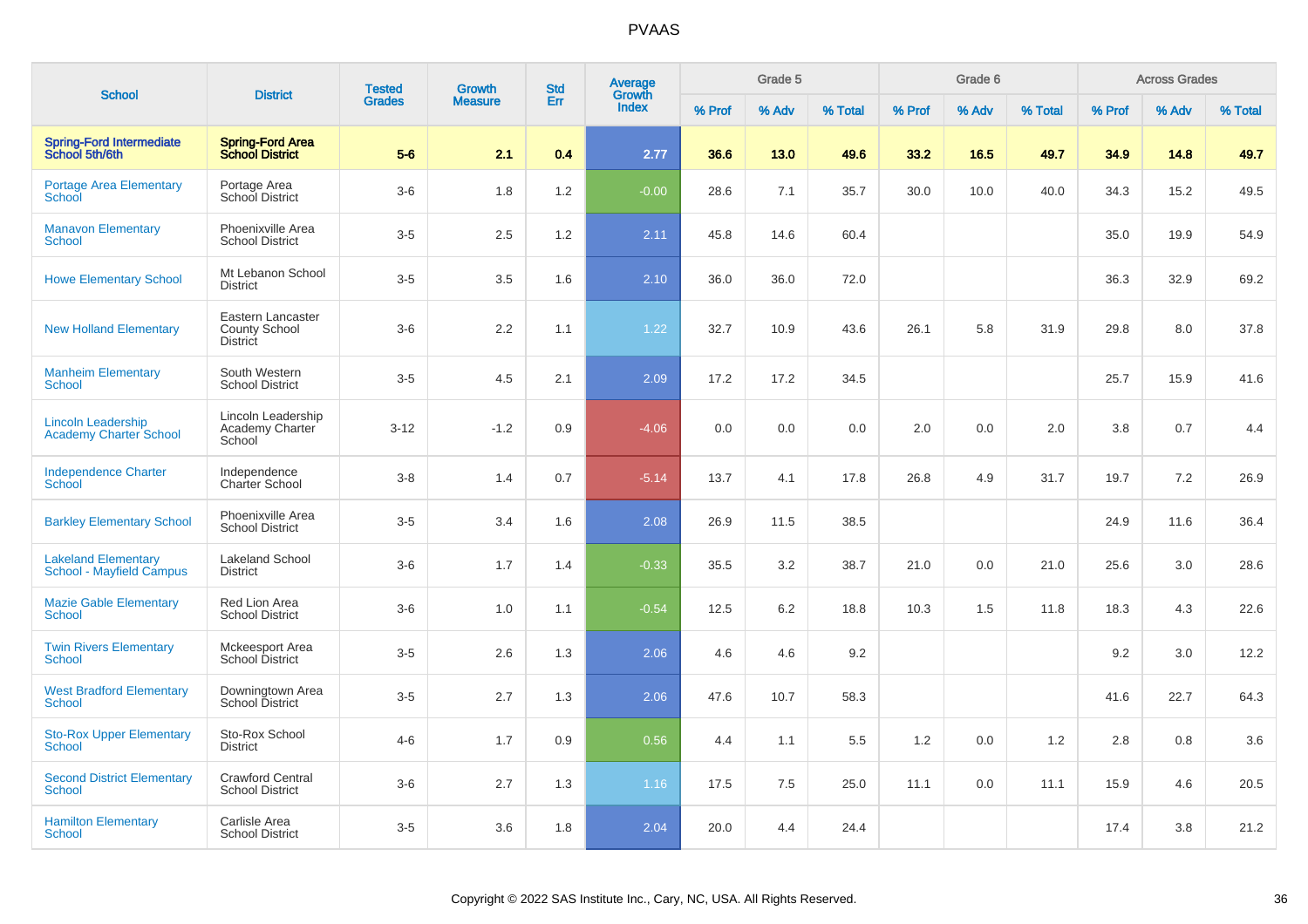| <b>School</b>                                                  |                                                               | <b>Tested</b> | Growth         | <b>Std</b> | Average<br>Growth |        | Grade 5 |         |        | Grade 6 |         |         | <b>Across Grades</b> |         |
|----------------------------------------------------------------|---------------------------------------------------------------|---------------|----------------|------------|-------------------|--------|---------|---------|--------|---------|---------|---------|----------------------|---------|
|                                                                | <b>District</b>                                               | <b>Grades</b> | <b>Measure</b> | Err        | Index             | % Prof | % Adv   | % Total | % Prof | % Adv   | % Total | % Prof  | % Adv                | % Total |
| <b>Spring-Ford Intermediate</b><br>School 5th/6th              | <b>Spring-Ford Area</b><br><b>School District</b>             | $5-6$         | 2.1            | 0.4        | 2.77              | 36.6   | 13.0    | 49.6    | 33.2   | 16.5    | 49.7    | 34.9    | 14.8                 | 49.7    |
| <b>Duquesne Elementary</b><br>School                           | <b>Duquesne City</b><br>School District                       | $3-6$         | $1.2$          | 1.3        | $-0.49$           | 6.0    | 2.0     | 8.0     | 5.6    | 0.0     | 5.6     | $3.5\,$ | 1.7                  | 5.2     |
| <b>North Wales Elementary</b><br>School                        | North Penn School<br><b>District</b>                          | $3-6$         | $0.2\,$        | 1.3        | $-1.66$           | 34.0   | 12.8    | 46.8    | 15.0   | 2.5     | 17.5    | 30.0    | 15.6                 | 45.6    |
| <b>Westtown-Thornbury</b><br><b>Elementary School</b>          | West Chester Area<br><b>School District</b>                   | $3-5$         | 3.1            | 1.5        | 2.03              | 29.5   | 8.2     | 37.7    |        |         |         | 39.5    | 15.9                 | 55.4    |
| <b>Elmwood Academy</b>                                         | Mechanicsburg<br>Area School<br>District                      | $4 - 5$       | 1.4            | 0.7        | 2.03              | 27.0   | 14.7    | 41.8    |        |         |         | 28.6    | 13.7                 | 42.3    |
| <b>Youngsville Elementary</b><br>School                        | <b>Warren County</b><br>School District                       | $3-5$         | 3.5            | 1.7        | 2.03              | 10.9   | 6.5     | 17.4    |        |         |         | 13.5    | 2.7                  | 16.2    |
| <b>Coudersport Area</b><br><b>Elementary School</b>            | Coudersport Area<br><b>School District</b>                    | $3-6$         | 1.4            | $1.2$      | $-0.50$           | 35.7   | 3.6     | 39.3    | 16.7   | 4.8     | 21.4    | 24.6    | 6.3                  | 30.9    |
| <b>Redbank Valley</b><br><b>Intermediate School</b>            | Redbank Valley<br><b>School District</b>                      | $3-5$         | 2.8            | 1.4        | 2.02              | 34.3   | 20.0    | 54.3    |        |         |         | 29.2    | 16.8                 | 46.0    |
| <b>Freire Charter School</b>                                   | <b>Freire Charter</b><br>School                               | $5 - 11$      | 1.2            | 0.6        | $-3.49$           | 0.0    | 0.0     | 0.0     | 1.5    | 0.0     | 1.5     | 3.3     | 0.0                  | 3.3     |
| <b>Chatham Park Elementary</b><br>School                       | Haverford<br><b>Township School</b><br><b>District</b>        | $3-5$         | 2.5            | 1.2        | 1.99              | 36.0   | 36.0    | 71.9    |        |         |         | 36.3    | 37.3                 | 73.7    |
| <b>Everett Area Middle School</b>                              | Everett Area<br><b>School District</b>                        | $6 - 11$      | $-1.4$         | 0.7        | $-1.87$           |        |         |         | 19.8   | 2.3     | 22.1    | 14.9    | 3.0                  | 17.9    |
| <b>Dutch Ridge Elementary</b><br>School                        | Beaver Area<br><b>School District</b>                         | $3-6$         | 1.2            | 0.7        | 0.21              | 36.2   | 23.8    | 60.0    | 37.6   | 29.1    | 66.7    | 33.6    | 33.0                 | 66.6    |
| <b>Mckee Elementary School</b>                                 | West Allegheny<br>School District                             | $3-5$         | 2.5            | 1.3        | 1.95              | 29.4   | 27.1    | 56.5    |        |         |         | 36.1    | 29.5                 | 65.6    |
| <b>Walnut Street Elementary</b><br>School                      | William Penn<br><b>School District</b>                        | $3-6$         | 3.3            | 2.0        | 0.56              | 6.7    | 0.0     | 6.7     | 0.0    | 0.0     | 0.0     | 7.3     | 0.0                  | 7.3     |
| <b>Easton Arts Academy</b><br><b>Elementary Charter School</b> | Easton Arts<br>Academy<br><b>Elementary Charter</b><br>School | $3-5$         | 4.8            | 2.4        | 1.94              | 4.2    | 16.7    | 20.8    |        |         |         | 12.6    | 3.9                  | 16.5    |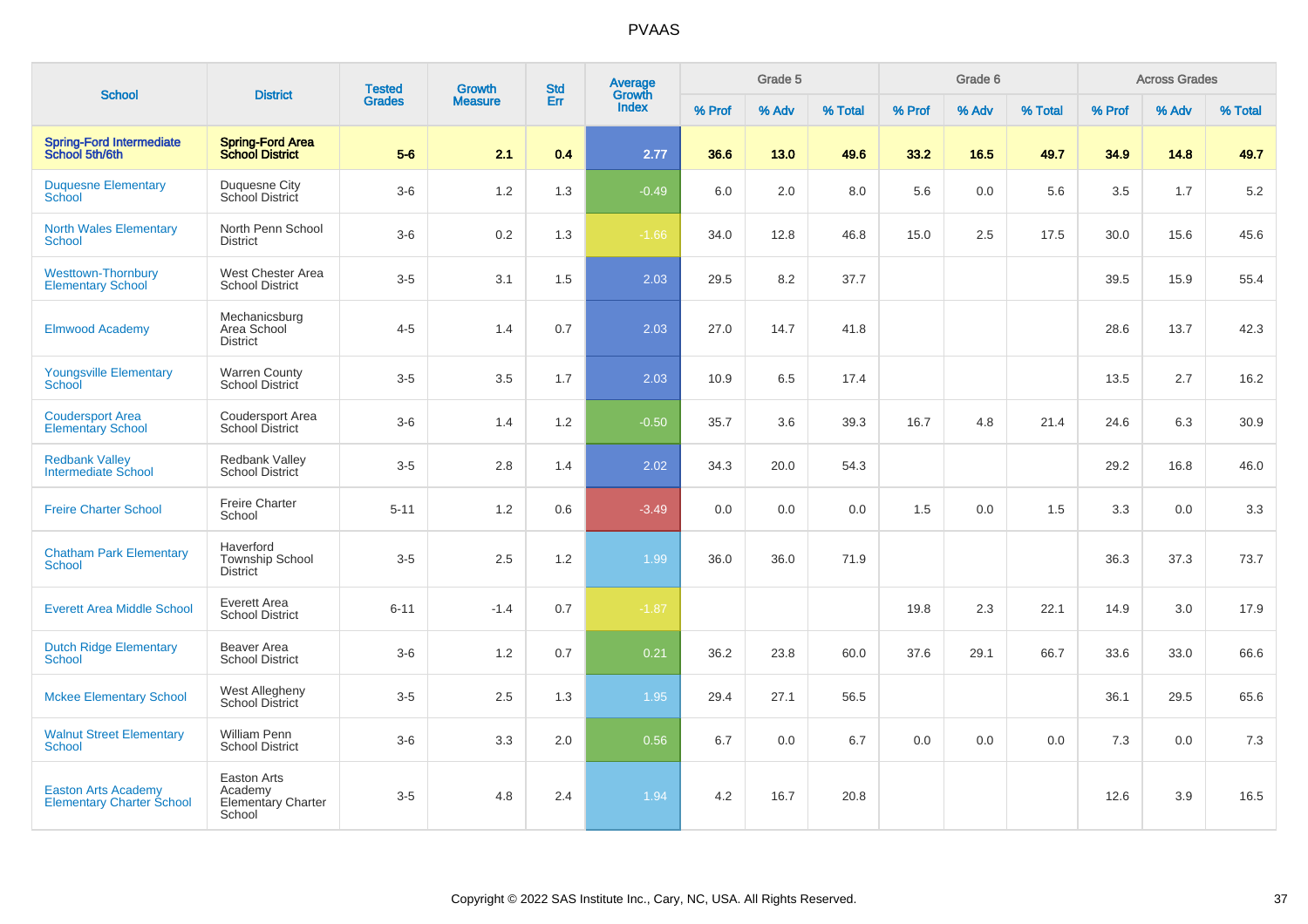|                                                     |                                                    | <b>Tested</b> | <b>Growth</b>  | <b>Std</b> | Average<br>Growth |        | Grade 5 |         |        | Grade 6 |         |        | <b>Across Grades</b> |         |
|-----------------------------------------------------|----------------------------------------------------|---------------|----------------|------------|-------------------|--------|---------|---------|--------|---------|---------|--------|----------------------|---------|
| <b>School</b>                                       | <b>District</b>                                    | <b>Grades</b> | <b>Measure</b> | Err        | Index             | % Prof | % Adv   | % Total | % Prof | % Adv   | % Total | % Prof | % Adv                | % Total |
| <b>Spring-Ford Intermediate</b><br>School 5th/6th   | <b>Spring-Ford Area</b><br><b>School District</b>  | $5-6$         | 2.1            | 0.4        | 2.77              | 36.6   | 13.0    | 49.6    | 33.2   | 16.5    | 49.7    | 34.9   | 14.8                 | 49.7    |
| <b>Juniata Gap Elementary</b><br>School             | Altoona Area<br><b>School District</b>             | $3-5$         | $2.8\,$        | 1.5        | 1.94              | 25.0   | 17.2    | 42.2    |        |         |         | 28.9   | 12.4                 | 41.2    |
| <b>Benner Elementary School</b>                     | <b>Bellefonte Area</b><br><b>School District</b>   | $3-5$         | 3.9            | 2.0        | 1.92              | 32.4   | 23.5    | 55.9    |        |         |         | 37.8   | 21.1                 | 58.9    |
| <b>Park Forest Elementary</b><br>School             | State College Area<br><b>School District</b>       | $3-5$         | 3.0            | 1.6        | 1.92              | 39.7   | 20.7    | 60.3    |        |         |         | 35.3   | 26.6                 | 61.8    |
| <b>Wilmington Area Middle</b><br>School             | <b>Wilmington Area</b><br>School District          | $5-8$         | $-0.8$         | 0.8        | $-0.99$           | 36.8   | 10.5    | 47.4    | 12.7   | 1.6     | 14.3    | 22.6   | 4.8                  | 27.4    |
| <b>Bloomsburg Area Middle</b><br>School             | <b>Bloomsburg Area</b><br><b>School District</b>   | $6 - 8$       | 1.3            | 0.7        | 0.73              |        |         |         | 16.7   | 3.3     | 20.0    | 16.1   | 5.8                  | 21.9    |
| Catasauqua Middle School                            | Catasauqua Area<br><b>School District</b>          | $5-8$         | 1.2            | 0.6        | $-0.41$           | 12.2   | 5.6     | 17.8    | 23.0   | 4.0     | 27.0    | 13.0   | 4.5                  | 17.5    |
| <b>Glen Acres Elementary</b><br><b>School</b>       | West Chester Area<br><b>School District</b>        | $3-5$         | 2.9            | 1.5        | 1.90              | 38.3   | 10.0    | 48.3    |        |         |         | 39.2   | 22.6                 | 61.9    |
| <b>Quaker Valley Middle</b><br>School               | <b>Quaker Valley</b><br>School District            | $6 - 8$       | 1.1            | 0.6        | $-1.55$           |        |         |         | 32.5   | 20.8    | 53.3    | 31.9   | 12.9                 | 44.8    |
| <b>Pleasantville Elementary</b><br><b>School</b>    | <b>Titusville Area</b><br><b>School District</b>   | $3-5$         | 3.6            | 1.9        | 1.90              | 29.3   | 14.6    | 43.9    |        |         |         | 33.6   | 13.6                 | 47.3    |
| <b>Moshannon Valley</b><br><b>Elementary School</b> | Moshannon Valley<br><b>School District</b>         | $3-6$         | 1.4            | 1.2        | $-0.10$           | 19.6   | 13.0    | 32.6    | 15.1   | 18.9    | 34.0    | 20.7   | 10.3                 | 31.0    |
| <b>Mary C Howse Elementary</b><br>School            | <b>West Chester Area</b><br><b>School District</b> | $3-5$         | 3.0            | 1.6        | 1.89              | 30.4   | 33.9    | 64.3    |        |         |         | 31.9   | 31.3                 | 63.2    |
| <b>Kulp Elementary School</b>                       | North Penn School<br><b>District</b>               | $3-6$         | 1.9            | 1.0        | 1.26              | 29.4   | 16.2    | 45.6    | 20.9   | 6.0     | 26.9    | 25.6   | 12.2                 | 37.8    |
| <b>Sandycreek Elementary</b><br>School              | <b>Franklin Area</b><br><b>School District</b>     | $3-6$         | 1.4            | 1.3        | $-0.37$           | 25.6   | 12.8    | 38.5    | 16.3   | 0.0     | 16.3    | 27.4   | 8.4                  | 35.8    |
| <b>Pleasant Hills Middle</b><br><b>School</b>       | West Jefferson<br><b>Hills School District</b>     | $6 - 8$       | $-2.4$         | 0.5        | $-5.16$           |        |         |         | 24.9   | 3.3     | 28.2    | 23.2   | 4.8                  | 27.9    |
| Pfeiffer-Burleigh School                            | Erie City School<br><b>District</b>                | $3-5$         | 2.6            | 1.4        | 1.87              | 1.4    | 1.4     | 2.8     |        |         |         | 6.0    | 1.0                  | $7.0\,$ |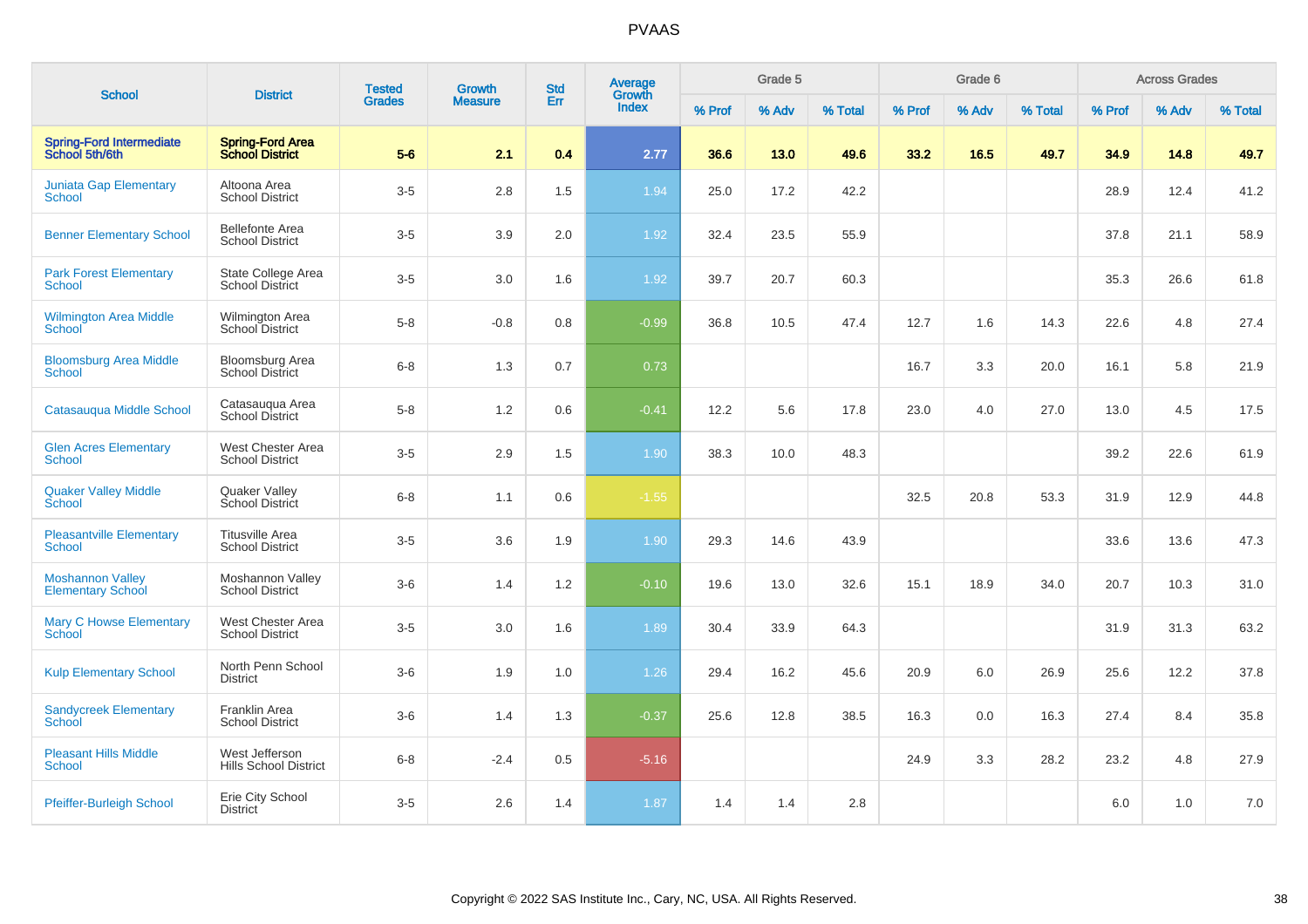|                                                           |                                                          | <b>Tested</b> | <b>Growth</b>  | <b>Std</b> | Average<br>Growth |        | Grade 5 |         |        | Grade 6 |         |        | <b>Across Grades</b> |         |
|-----------------------------------------------------------|----------------------------------------------------------|---------------|----------------|------------|-------------------|--------|---------|---------|--------|---------|---------|--------|----------------------|---------|
| <b>School</b>                                             | <b>District</b>                                          | <b>Grades</b> | <b>Measure</b> | Err        | <b>Index</b>      | % Prof | % Adv   | % Total | % Prof | % Adv   | % Total | % Prof | % Adv                | % Total |
| <b>Spring-Ford Intermediate</b><br>School 5th/6th         | <b>Spring-Ford Area</b><br><b>School District</b>        | $5-6$         | 2.1            | 0.4        | 2.77              | 36.6   | 13.0    | 49.6    | 33.2   | 16.5    | 49.7    | 34.9   | 14.8                 | 49.7    |
| <b>Salladasburg Elementary</b><br>School                  | Jersey Shore Area<br><b>School District</b>              | $3-5$         | 4.1            | 2.2        | 1.87              | 27.6   | 27.6    | 55.2    |        |         |         | 37.0   | 22.8                 | 59.8    |
| Mcadoo-Kelayres<br><b>Elementary/Middle School</b>        | <b>Hazleton Area</b><br><b>School District</b>           | $3 - 8$       | 1.7            | 1.2        | $-0.37$           | 3.8    | 0.0     | 3.8     | 0.0    | 0.0     | 0.0     | 1.2    | 0.0                  | 1.2     |
| <b>Northern Middle School</b>                             | Northern York<br><b>County School</b><br><b>District</b> | $6 - 8$       | 0.1            | 0.5        | 0.25              |        |         |         | 24.5   | 8.2     | 32.7    | 18.5   | 4.7                  | 23.2    |
| <b>Russell Byers Charter</b><br><b>School</b>             | <b>Russell Byers</b><br><b>Charter School</b>            | $3-8$         | 1.5            | 0.8        | $-2.64$           | 3.6    | 0.0     | 3.6     | 0.0    | 0.0     | 0.0     | 3.2    | 1.9                  | 5.2     |
| <b>Hillcrest Elementary School</b>                        | <b>Council Rock</b><br><b>School District</b>            | $3-6$         | 1.0            | 1.1        | $-0.52$           | 25.4   | 17.9    | 43.3    | 39.0   | 15.2    | 54.2    | 33.8   | 26.0                 | 59.8    |
| Derry Area Middle School                                  | Derry Area School<br><b>District</b>                     | $6 - 8$       | $-2.3$         | 0.6        | $-3.65$           |        |         |         | 33.1   | 13.2    | 46.3    | 18.7   | 8.9                  | 27.7    |
| <b>Leola Elementary School</b>                            | Conestoga Valley<br>School District                      | $3-6$         | 1.7            | 1.2        | 0.12              | 11.9   | 4.8     | 16.7    | 7.8    | 3.9     | 11.8    | 16.4   | 6.6                  | 23.0    |
| <b>Foster Elementary School</b>                           | Mt Lebanon School<br><b>District</b>                     | $3-5$         | 3.6            | 2.0        | 1.82              | 40.0   | 34.3    | 74.3    |        |         |         | 44.4   | 35.4                 | 79.8    |
| <b>Mount Rock Elementary</b><br><b>School</b>             | <b>Big Spring School</b><br><b>District</b>              | $3-5$         | 2.8            | 1.6        | 1.81              | 28.6   | 17.9    | 46.4    |        |         |         | 32.5   | 20.1                 | 52.6    |
| <b>Blue Mountain Elementary</b><br><b>Cressona School</b> | <b>Blue Mountain</b><br><b>School District</b>           | $3-5$         | 2.5            | 1.4        | 1.81              | 41.7   | 23.6    | 65.3    |        |         |         | 41.8   | 18.8                 | 60.6    |
| <b>Fairview Elementary</b><br><b>School</b>               | <b>Crestwood School</b><br><b>District</b>               | $3-6$         | $-0.5$         | 1.1        | $-2.06$           | 26.4   | 13.2    | 39.6    | 27.0   | 8.1     | 35.1    | 24.0   | 10.1                 | 34.1    |
| <b>Penn Alexander School</b>                              | Philadelphia City<br>School District                     | $3-8$         | 1.5            | 1.3        | $-0.76$           | 29.2   | 37.5    | 66.7    | 29.0   | 13.2    | 42.1    | 28.3   | 36.7                 | 65.0    |
| <b>Middleburg Elementary</b><br>School                    | Midd-West School<br><b>District</b>                      | $3-5$         | 2.6            | 1.5        | 1.79              | 31.2   | 10.9    | 42.2    |        |         |         | 26.9   | 8.1                  | 35.0    |
| <b>West Hempfield Middle</b><br><b>School</b>             | Hempfield Area<br><b>School District</b>                 | $6 - 8$       | $1.0$          | 0.6        | $1.51$            |        |         |         | 21.2   | 10.6    | 31.8    | 25.2   | 10.1                 | 35.3    |
| <b>Gilbertsville Elementary</b><br>School                 | Boyertown Area<br><b>School District</b>                 | $3-5$         | 2.5            | 1.4        | 1.78              | 28.4   | 14.9    | 43.3    |        |         |         | 32.2   | 10.1                 | 42.3    |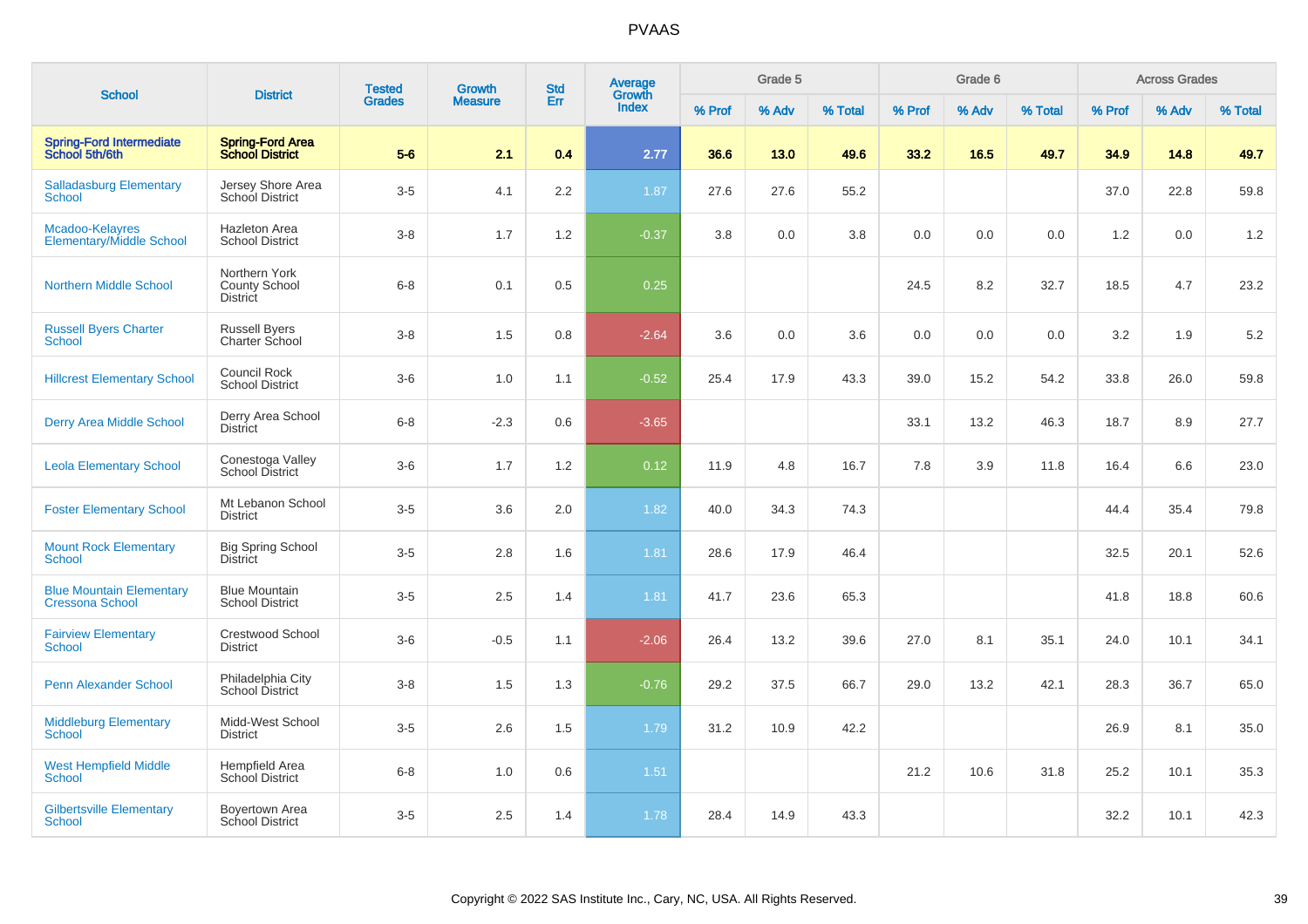|                                                             |                                                   | <b>Tested</b> | <b>Growth</b>  | <b>Std</b> | Average         |        | Grade 5 |         |        | Grade 6 |         |        | <b>Across Grades</b> |         |
|-------------------------------------------------------------|---------------------------------------------------|---------------|----------------|------------|-----------------|--------|---------|---------|--------|---------|---------|--------|----------------------|---------|
| <b>School</b>                                               | <b>District</b>                                   | <b>Grades</b> | <b>Measure</b> | Err        | Growth<br>Index | % Prof | % Adv   | % Total | % Prof | % Adv   | % Total | % Prof | % Adv                | % Total |
| <b>Spring-Ford Intermediate</b><br>School 5th/6th           | <b>Spring-Ford Area</b><br><b>School District</b> | $5-6$         | 2.1            | 0.4        | 2.77            | 36.6   | 13.0    | 49.6    | 33.2   | 16.5    | 49.7    | 34.9   | 14.8                 | 49.7    |
| <b>Penns Manor Area</b><br><b>Junior/Senior High School</b> | Penns Manor Area<br><b>School District</b>        | $6 - 12$      | 1.6            | 0.9        | $-3.79$         |        |         |         | 14.6   | 0.0     | 14.6    | 16.8   | 3.6                  | 20.4    |
| <b>Tamaqua Elementary</b><br>School                         | Tamaqua Area<br>School District                   | $3-5$         | 2.6            | 1.4        | 1.78            | 27.5   | 8.7     | 36.2    |        |         |         | 29.5   | 6.3                  | 35.8    |
| <b>Paxtonia Elementary</b><br>School                        | Central Dauphin<br><b>School District</b>         | $3-5$         | $2.2\,$        | 1.2        | 1.77            | 29.3   | 20.2    | 49.5    |        |         |         | 30.7   | 16.3                 | 47.0    |
| <b>Childs George W School</b>                               | Philadelphia City<br>School District              | $3-8$         | 3.1            | 1.8        | 0.25            | 0.0    | 0.0     | 0.0     |        |         |         | 8.8    | 2.6                  | 11.5    |
| <b>Hamburg Area Middle</b><br><b>School</b>                 | Hamburg Area<br>School District                   | $6 - 8$       | 1.0            | 0.6        | 0.86            |        |         |         | 28.6   | 2.4     | 31.0    | 15.5   | 2.8                  | 18.3    |
| <b>Easterly Parkway</b><br><b>Elementary School</b>         | State College Area<br><b>School District</b>      | $3-5$         | 4.7            | 2.7        | 1.76            | 27.3   | 45.4    | 72.7    |        |         |         | 29.6   | 33.0                 | 62.5    |
| <b>Caln Elementary School</b>                               | Coatesville Area<br><b>School District</b>        | $3-5$         | 3.0            | 1.7        | 1.76            | 13.0   | 11.1    | 24.1    |        |         |         | 10.5   | 8.3                  | 18.8    |
| <b>Northeast Middle School</b>                              | Bethlehem Area<br><b>School District</b>          | $6-9$         | 1.3            | 1.1        | 1.21            |        |         |         | 13.5   | 1.9     | 15.4    | 10.6   | 3.2                  | 13.8    |
| <b>East Fallowfield</b><br><b>Elementary School</b>         | Coatesville Area<br><b>School District</b>        | $3-5$         | 3.0            | 1.7        | 1.75            | 24.0   | 8.0     | 32.0    |        |         |         | 18.5   | $6.2\,$              | 24.7    |
| <b>Greenville Elementary</b><br>School                      | Greenville Area<br><b>School District</b>         | $3-6$         | $0.8\,$        | 0.9        | $-0.48$         | 34.4   | 4.4     | 38.9    | 19.2   | 5.1     | 24.4    | 29.3   | 6.0                  | 35.3    |
| <b>Lawton Henry W School</b>                                | Philadelphia City<br><b>School District</b>       | $3-5$         | 5.5            | 3.2        | 1.74            | 19.0   | 0.0     | 19.0    |        |         |         | 12.1   | 0.0                  | 12.1    |
| <b>Hosack Elementary School</b>                             | North Allegheny<br><b>School District</b>         | $3-5$         | 3.0            | 1.7        | 1.74            | 27.1   | 39.6    | 66.7    |        |         |         | 29.6   | 38.5                 | 68.0    |
| <b>Chicora Elementary School</b>                            | Karns City Area<br>School District                | $3-6$         | 1.9            | 1.1        | 0.98            | 24.6   | 4.9     | 29.5    | 25.0   | 1.9     | 26.9    | 26.1   | 1.8                  | 27.9    |
| <b>Bellaire Elementary School</b>                           | Carlisle Area<br><b>School District</b>           | $3-5$         | 2.8            | 1.6        | 1.74            | 15.8   | 8.8     | 24.6    |        |         |         | 19.6   | 6.1                  | 25.7    |
| <b>Stony Creek Elementary</b><br><b>School</b>              | Wissahickon<br><b>School District</b>             | $3-5$         | 2.3            | 1.4        | 1.73            | 35.5   | 34.2    | 69.7    |        |         |         | 32.6   | 46.3                 | 78.8    |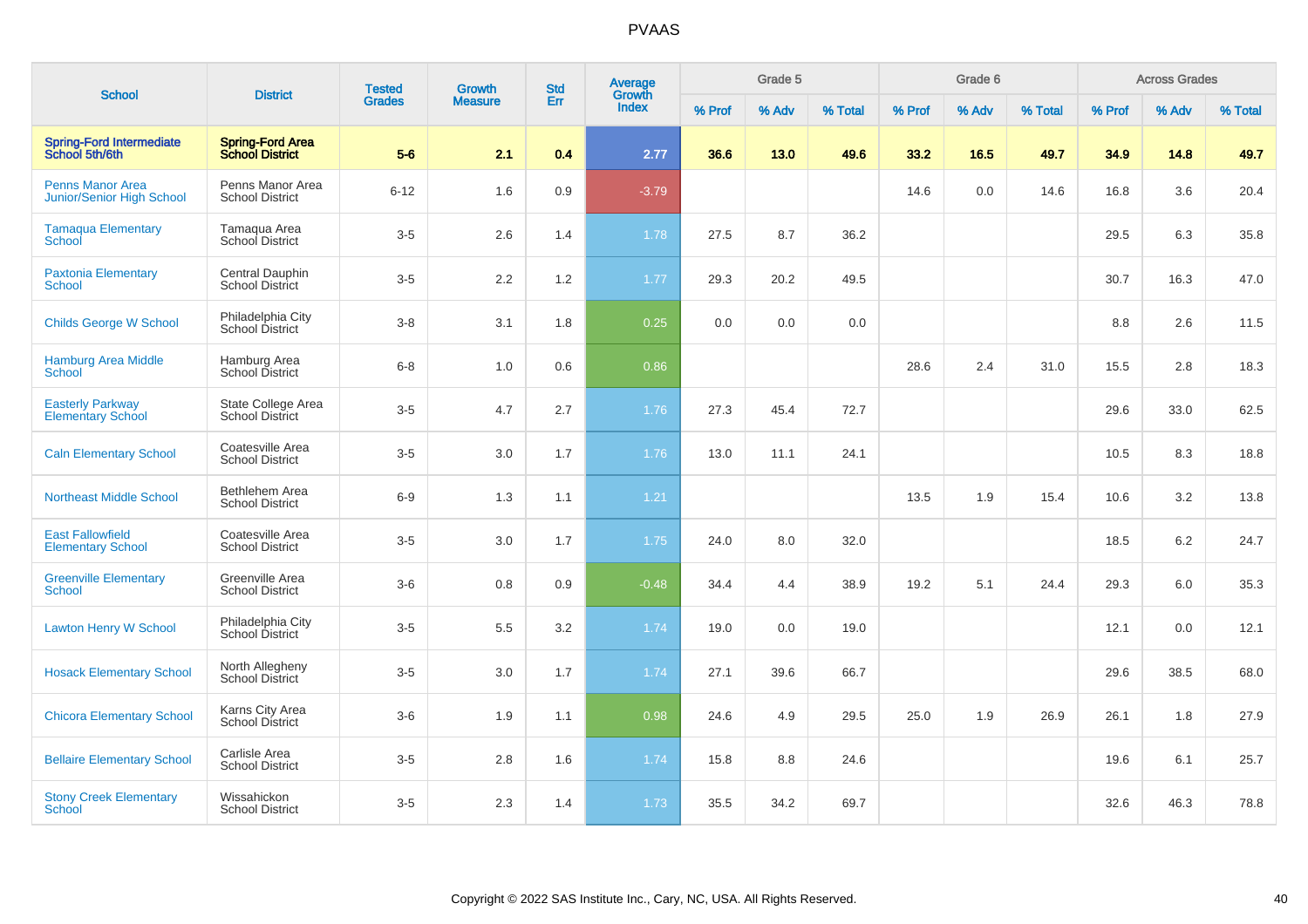| <b>School</b>                                         | <b>District</b>                                        | <b>Tested</b> | Growth         | <b>Std</b> | <b>Average</b><br>Growth |        | Grade 5 |         |        | Grade 6 |         |        | <b>Across Grades</b> |         |
|-------------------------------------------------------|--------------------------------------------------------|---------------|----------------|------------|--------------------------|--------|---------|---------|--------|---------|---------|--------|----------------------|---------|
|                                                       |                                                        | <b>Grades</b> | <b>Measure</b> | Err        | Index                    | % Prof | % Adv   | % Total | % Prof | % Adv   | % Total | % Prof | % Adv                | % Total |
| <b>Spring-Ford Intermediate</b><br>School 5th/6th     | <b>Spring-Ford Area</b><br><b>School District</b>      | $5-6$         | 2.1            | 0.4        | 2.77                     | 36.6   | 13.0    | 49.6    | 33.2   | 16.5    | 49.7    | 34.9   | 14.8                 | 49.7    |
| <b>W.A. Mccreery Elementary</b><br>School             | <b>Marion Center</b><br>Area School<br><b>District</b> | $3-6$         | 1.6            | 1.2        | 0.29                     | 27.5   | 10.0    | 37.5    | 25.4   | 12.7    | 38.2    | 26.8   | 13.1                 | 39.9    |
| <b>Danville Area Middle</b><br><b>School</b>          | Danville Area<br><b>School District</b>                | $6 - 8$       | $-0.8$         | 0.6        | $-1.37$                  |        |         |         | 26.4   | 8.3     | 34.7    | 23.4   | 10.9                 | 34.4    |
| <b>Marshall Academy</b>                               | Harrisburg City<br>School District                     | $5 - 8$       | 2.4            | 1.7        | 1.42                     |        |         |         | 0.0    | 0.0     | 0.0     | 0.0    | 0.0                  | 0.0     |
| <b>Davis School</b>                                   | <b>York City School</b><br><b>District</b>             | $3 - 8$       | $0.6\,$        | 1.0        | 0.54                     | 3.0    | 0.0     | 3.0     | 0.0    | 0.0     | 0.0     | 3.4    | 0.0                  | 3.4     |
| <b>Waynesburg Central</b><br><b>Elementary School</b> | <b>Central Greene</b><br><b>School District</b>        | $3-6$         | $-2.3$         | 0.8        | $-5.83$                  | 16.8   | 3.0     | 19.8    | 17.3   | 0.0     | 17.3    | 17.4   | 3.9                  | 21.2    |
| <b>Horace Mann Elementary</b><br><b>School</b>        | Indiana Area<br><b>School District</b>                 | $4 - 5$       | 2.1            | 1.2        | 1.70                     | 31.1   | 24.4    | 55.6    |        |         |         | 30.4   | 26.9                 | 57.3    |
| Solomon/Plains<br><b>Elementary School</b>            | Wilkes-Barre Area<br><b>School District</b>            | $3-6$         | $-1.2$         | 1.1        | $-3.16$                  | 10.3   | 2.9     | 13.2    | 19.7   | 13.6    | 33.3    | 19.2   | 9.2                  | 28.3    |
| <b>Grace S Beck School</b>                            | Shikellamy School<br><b>District</b>                   | $3-5$         | 3.2            | 1.9        | 1.69                     | 16.7   | 5.6     | 22.2    |        |         |         | 22.0   | 4.6                  | 26.6    |
| <b>Oak Flat Elementary</b><br>School                  | <b>Big Spring School</b><br><b>District</b>            | $3-5$         | 3.0            | 1.8        | 1.68                     | 34.8   | 13.0    | 47.8    |        |         |         | 40.5   | 20.6                 | 61.1    |
| <b>General Wayne</b><br><b>Elementary School</b>      | <b>Great Valley</b><br><b>School District</b>          | $3-5$         | 2.4            | 1.5        | 1.67                     | 31.9   | 23.2    | 55.1    |        |         |         | 35.0   | 26.2                 | 61.2    |
| <b>Uwchlan Hills Elementary</b><br><b>School</b>      | Downingtown Area<br>School District                    | $3-5$         | 2.5            | 1.5        | 1.66                     | 49.2   | 32.8    | 82.0    |        |         |         | 43.7   | 35.0                 | 78.6    |
| <b>Baggaley Elementary</b><br><b>School</b>           | <b>Greater Latrobe</b><br><b>School District</b>       | $3-6$         | $-1.9$         | 0.9        | $-4.39$                  | 28.6   | 14.3    | 42.9    | 33.8   | $2.5\,$ | 36.2    | 35.8   | 12.8                 | 48.6    |
| <b>Hartwood Elementary</b><br>School                  | Fox Chapel Area<br><b>School District</b>              | $3-5$         | 2.6            | 1.6        | 1.65                     | 33.9   | 50.8    | 84.8    |        |         |         | 28.7   | 51.9                 | 80.7    |
| <b>Spring Forge Intermediate</b><br><b>School</b>     | Northeastern York<br><b>School District</b>            | $4 - 6$       | 1.0            | 0.8        | $-0.00$                  | 28.8   | 12.6    | 41.4    | 20.6   | 10.3    | 30.9    | 26.7   | 11.7                 | 38.4    |
| <b>East Bradford Elementary</b><br>School             | West Chester Area<br><b>School District</b>            | $3-5$         | 3.0            | 1.8        | 1.65                     | 32.5   | 17.5    | 50.0    |        |         |         | 33.8   | 30.3                 | 64.1    |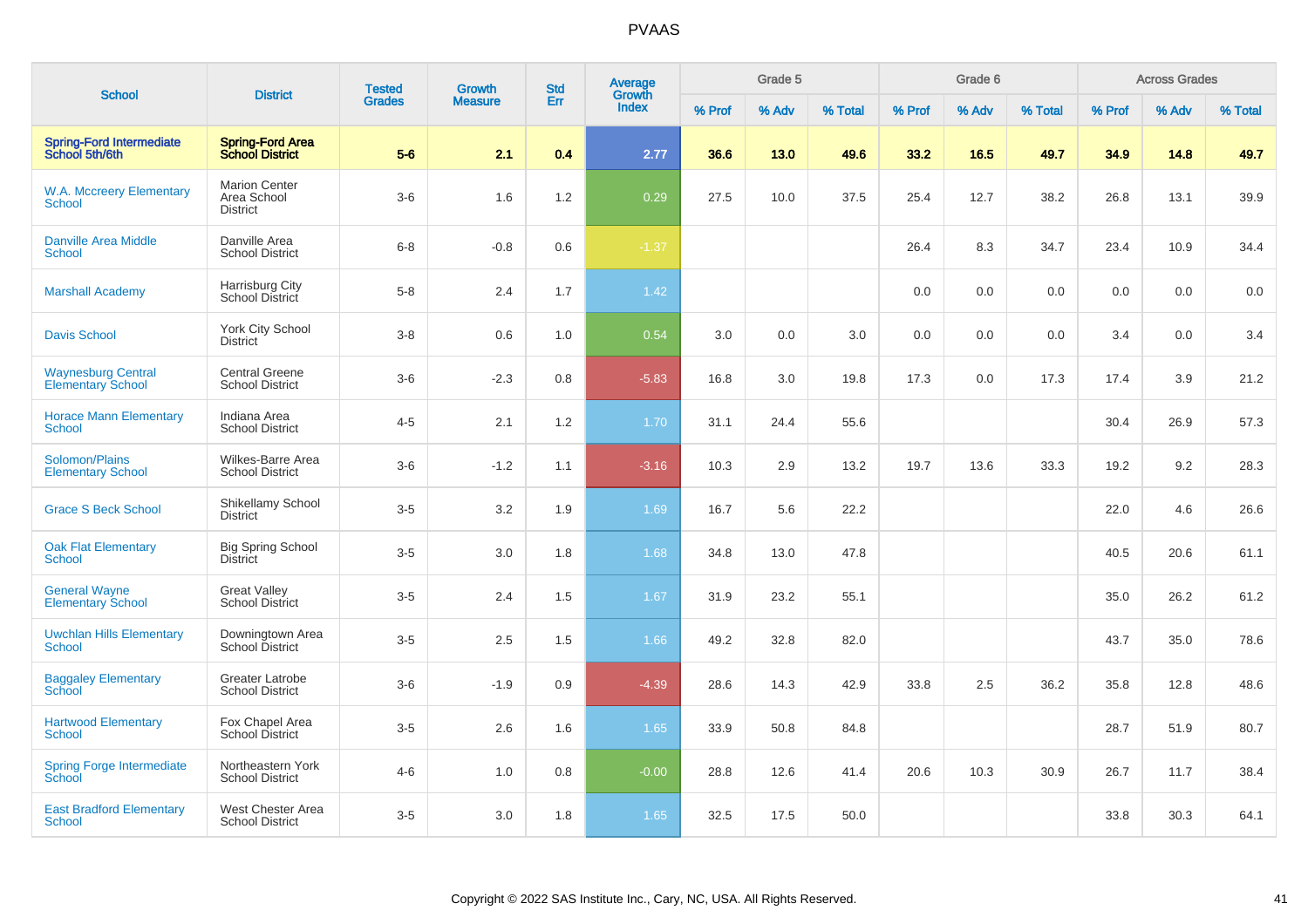| <b>School</b>                                               | <b>District</b>                                         | <b>Tested</b> | <b>Growth</b>  | <b>Std</b> | Average<br>Growth |        | Grade 5 |         |        | Grade 6 |         |        | <b>Across Grades</b> |         |
|-------------------------------------------------------------|---------------------------------------------------------|---------------|----------------|------------|-------------------|--------|---------|---------|--------|---------|---------|--------|----------------------|---------|
|                                                             |                                                         | <b>Grades</b> | <b>Measure</b> | Err        | Index             | % Prof | % Adv   | % Total | % Prof | % Adv   | % Total | % Prof | % Adv                | % Total |
| <b>Spring-Ford Intermediate</b><br>School 5th/6th           | <b>Spring-Ford Area</b><br><b>School District</b>       | $5-6$         | 2.1            | 0.4        | 2.77              | 36.6   | 13.0    | 49.6    | 33.2   | 16.5    | 49.7    | 34.9   | 14.8                 | 49.7    |
| <b>Universal Creighton</b><br><b>Charter School</b>         | Universal<br>Creighton Charter<br>School                | $3-8$         | 1.1            | 0.7        | $-0.80$           | 11.9   | 1.2     | 13.1    | 3.5    | 1.2     | 4.7     | 8.6    | 4.4                  | 13.1    |
| <b>Freedom Area Middle</b><br>School                        | Freedom Area<br><b>School District</b>                  | $5-8$         | $-0.8$         | 0.6        | $-1.28$           | 13.6   | 3.7     | 17.3    | 21.4   | 2.4     | 23.8    | 16.4   | 2.6                  | 19.0    |
| <b>Environmental Charter</b><br><b>School At Frick Park</b> | Environmental<br>Charter School At<br><b>Frick Park</b> | $3-9$         | $-0.2$         | 0.7        | $-4.61$           | 18.2   | 10.4    | 28.6    | 17.0   | 4.3     | 21.3    | 22.6   | 13.4                 | 36.0    |
| <b>Carl G Renn Elementary</b><br>School                     | East Lycoming<br>School District                        | $3-6$         | 1.8            | 1.5        | 0.24              | 41.7   | 19.4    | 61.1    | 29.2   | 16.7    | 45.8    | 37.5   | 17.9                 | 55.4    |
| <b>Sugartown Elementary</b><br>School                       | <b>Great Valley</b><br><b>School District</b>           | $3-5$         | 2.2            | 1.3        | 1.60              | 26.5   | 16.9    | 43.4    |        |         |         | 26.8   | 17.2                 | 43.9    |
| <b>North Side Elementary</b><br><b>School</b>               | Central Dauphin<br><b>School District</b>               | $3-5$         | 1.9            | 1.2        | 1.60              | 24.5   | 14.7    | 39.2    |        |         |         | 30.8   | 11.4                 | 42.2    |
| <b>Brownsville Area</b><br><b>Elementary School</b>         | <b>Brownsville Area</b><br><b>School District</b>       | $3-5$         | 2.3            | 1.4        | 1.60              | 17.3   | 4.0     | 21.3    |        |         |         | 14.4   | 1.8                  | 16.2    |
| <b>Mt Holly Springs</b><br><b>Elementary School</b>         | Carlisle Area<br><b>School District</b>                 | $3-5$         | 3.9            | 2.4        | 1.60              | 26.1   | 0.0     | 26.1    |        |         |         | 16.0   | 1.2                  | 17.3    |
| <b>Mountain View Elementary</b><br><b>School</b>            | <b>Greater Latrobe</b><br><b>School District</b>        | $3-6$         | $-0.5$         | 0.9        | $-2.20$           | 35.4   | 10.1    | 45.6    | 42.7   | 8.5     | 51.2    | 38.9   | 17.4                 | 56.4    |
| <b>Mcintyre Elementary</b><br>School                        | North Hills School<br><b>District</b>                   | $3-5$         | 2.2            | 1.4        | 1.59              | 28.0   | 14.6    | 42.7    |        |         |         | 29.8   | 21.6                 | 51.5    |
| <b>Clark Elementary School</b>                              | <b>Harbor Creek</b><br><b>School District</b>           | $3-6$         | 1.9            | 1.2        | 0.97              | 33.3   | 33.3    | 66.7    | 39.2   | 5.9     | 45.1    | 40.7   | 18.0                 | 58.7    |
| Shanksville-Stonycreek<br><b>Elementary School</b>          | Shanksville-<br>Stonycreek School<br><b>District</b>    | $3-5$         | 4.9            | 3.1        | 1.58              | 28.6   | 0.0     | 28.6    |        |         |         | 30.4   | 0.0                  | 30.4    |
| <b>Kennett Middle School</b>                                | Kennett<br>Consolidated<br><b>School District</b>       | $6 - 8$       | 0.1            | 0.4        | 0.13              |        |         |         | 20.2   | 8.3     | 28.5    | 17.6   | 9.2                  | 26.8    |
| <b>Keith Valley Middle School</b>                           | Hatboro-Horsham<br><b>School District</b>               | $6 - 8$       | 0.6            | 0.4        | 1.49              |        |         |         | 30.0   | 11.1    | 41.1    | 23.3   | 7.2                  | 30.5    |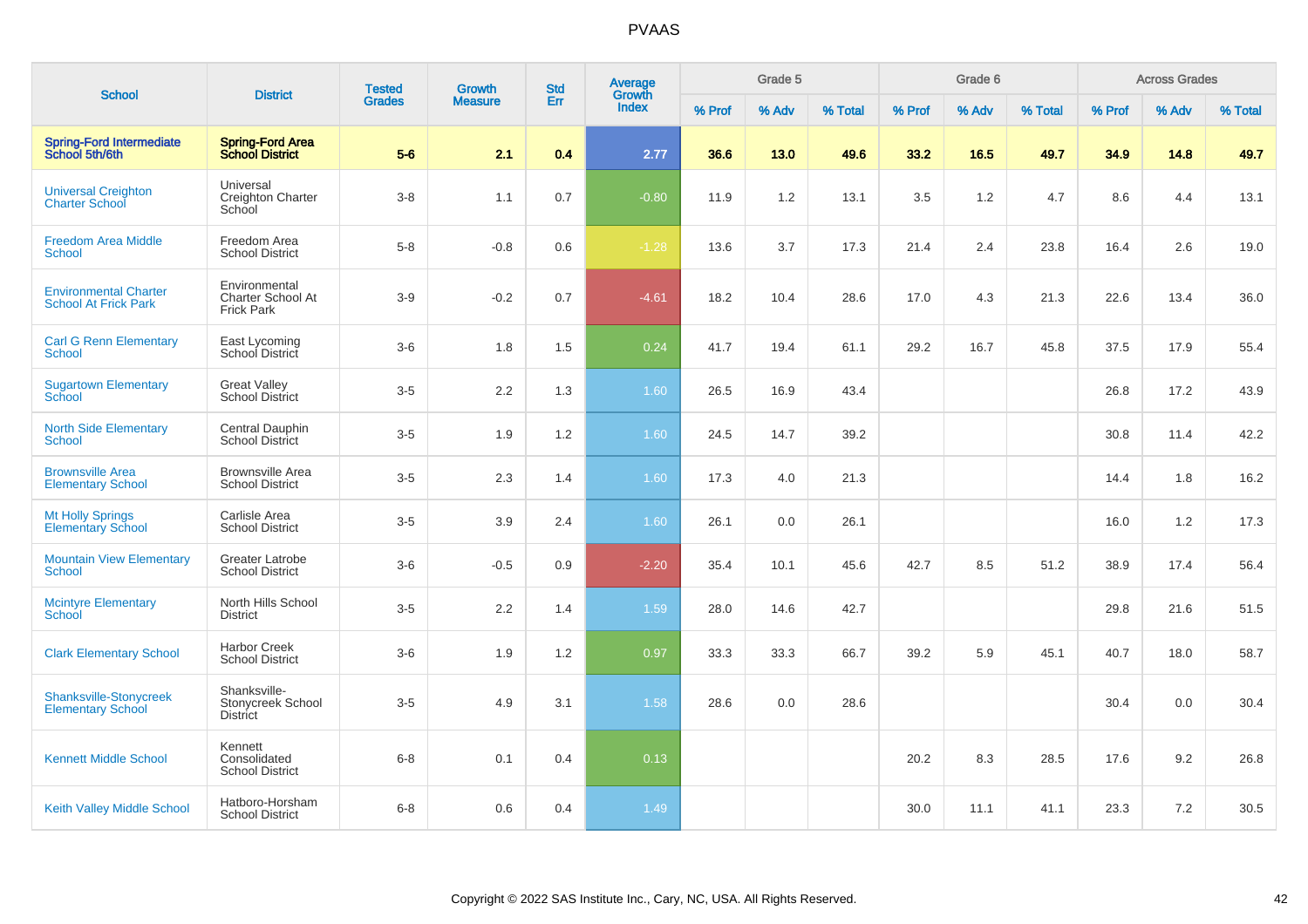| <b>School</b>                                                  | <b>District</b>                                            | <b>Tested</b> | <b>Growth</b>  | <b>Std</b> | Average<br>Growth |        | Grade 5 |         |        | Grade 6 |         |        | <b>Across Grades</b> |         |
|----------------------------------------------------------------|------------------------------------------------------------|---------------|----------------|------------|-------------------|--------|---------|---------|--------|---------|---------|--------|----------------------|---------|
|                                                                |                                                            | <b>Grades</b> | <b>Measure</b> | Err        | Index             | % Prof | % Adv   | % Total | % Prof | % Adv   | % Total | % Prof | % Adv                | % Total |
| <b>Spring-Ford Intermediate</b><br>School 5th/6th              | <b>Spring-Ford Area</b><br><b>School District</b>          | $5-6$         | 2.1            | 0.4        | 2.77              | 36.6   | 13.0    | 49.6    | 33.2   | 16.5    | 49.7    | 34.9   | 14.8                 | 49.7    |
| Altoona Area Jr High<br>School                                 | Altoona Area<br><b>School District</b>                     | $6 - 8$       | $-1.0$         | 0.3        | $-3.13$           |        |         |         | 18.2   | 5.4     | 23.6    | 16.4   | 5.0                  | 21.4    |
| <b>West Oak Lane Charter</b><br><b>School</b>                  | West Oak Lane<br><b>Charter School</b>                     | $3 - 8$       | 0.7            | 0.7        | $-2.07$           | 2.6    | 1.3     | 3.8     | 6.1    | 0.0     | 6.1     | 6.1    | 0.7                  | 6.8     |
| <b>Weisenberg Elementary</b><br>School                         | Northwestern<br>Lehigh School<br>District                  | $3-5$         | $2.2\,$        | 1.4        | 1.54              | 32.3   | 9.2     | 41.5    |        |         |         | 35.0   | 7.5                  | 42.5    |
| <b>Carnegie Elementary</b><br>School                           | Carlynton School<br><b>District</b>                        | $3-6$         | 0.9            | 1.2        | $-0.41$           | 11.3   | 13.2    | 24.5    | 40.0   | 6.0     | 46.0    | 24.1   | 6.8                  | 30.9    |
| South Fayette Intermediate<br><b>School</b>                    | South Fayette<br>Township School<br><b>District</b>        | $3-5$         | 1.1            | 0.7        | 1.52              | 37.5   | 23.5    | 61.0    |        |         |         | 35.3   | 35.5                 | 70.8    |
| <b>Mastery Charter School</b><br><b>John Wister Elementary</b> | <b>Mastery Charter</b><br>School John Wister<br>Elementary | $3-5$         | 3.9            | 2.6        | 1.52              | 5.0    | 0.0     | 5.0     |        |         |         | 2.9    | 0.0                  | 2.9     |
| <b>Neil Armstrong 5-6 Middle</b><br><b>School</b>              | <b>Bethel Park School</b><br><b>District</b>               | $5-6$         | $-0.5$         | 0.6        | $-2.57$           | 31.6   | 17.7    | 49.3    | 27.1   | 17.1    | 44.3    | 29.4   | 17.4                 | 46.8    |
| Larry J. Macaluso<br><b>Elementary School</b>                  | Red Lion Area<br><b>School District</b>                    | $3-6$         | 1.5            | 1.0        | 0.91              | 31.1   | 6.8     | 37.8    | 26.0   | 0.0     | 26.0    | 31.9   | 7.0                  | 38.9    |
| <b>Benjamin Rush Elementary</b><br>School                      | Bensalem<br><b>Township School</b><br><b>District</b>      | $3-6$         | 1.4            | 1.2        | 0.18              | 4.6    | 2.3     | 7.0     | 5.4    | 7.1     | 12.5    | 5.3    | 3.7                  | 9.0     |
| <b>Dunmore Elementary</b><br><b>Center</b>                     | Dunmore School<br><b>District</b>                          | $3-6$         | $-0.4$         | 0.9        | $-2.42$           | 26.4   | 9.7     | 36.1    | 20.9   | 2.2     | 23.1    | 23.3   | 8.1                  | 31.4    |
| <b>Montgomery Elementary</b><br>School                         | <b>Tuscarora School</b><br><b>District</b>                 | $3-5$         | 2.6            | 1.8        | 1.49              | 20.0   | 11.1    | 31.1    |        |         |         | 25.6   | 8.6                  | 34.2    |
| <b>Shaull Elementary School</b>                                | <b>Cumberland Valley</b><br><b>School District</b>         | $3-5$         | 2.1            | 1.4        | 1.49              | 38.4   | 39.7    | 78.1    |        |         |         | 32.2   | 42.6                 | 74.8    |
| <b>Manchester Academic</b><br><b>Charter School</b>            | Manchester<br>Academic Charter<br>School                   | $3-8$         | 0.6            | 1.1        | $-3.55$           | 3.6    | 0.0     | 3.6     | 3.4    | 0.0     | 3.4     | 4.9    | 0.5                  | 5.4     |
| <b>Disston Hamilton School</b>                                 | Philadelphia City<br>School District                       | $3 - 8$       | 4.6            | 3.1        | 1.49              |        |         |         | 0.0    | 0.0     | 0.0     | 0.0    | 0.0                  | 0.0     |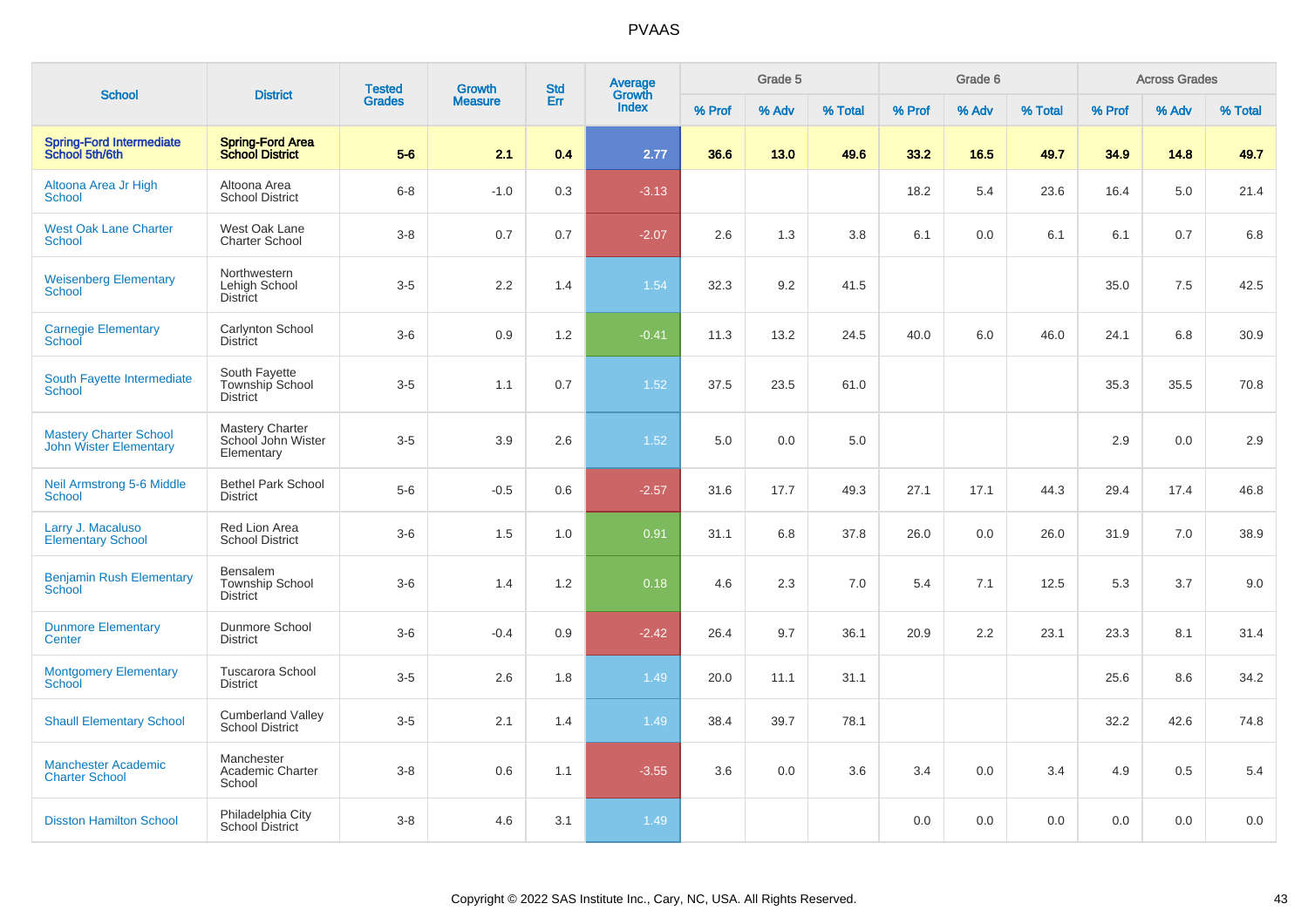|                                                 |                                                           | <b>Tested</b> | Growth         | <b>Std</b> | Average                |        | Grade 5 |         |        | Grade 6 |         |        | <b>Across Grades</b> |         |
|-------------------------------------------------|-----------------------------------------------------------|---------------|----------------|------------|------------------------|--------|---------|---------|--------|---------|---------|--------|----------------------|---------|
| <b>School</b>                                   | <b>District</b>                                           | <b>Grades</b> | <b>Measure</b> | Err        | Growth<br><b>Index</b> | % Prof | % Adv   | % Total | % Prof | % Adv   | % Total | % Prof | % Adv                | % Total |
| Spring-Ford Intermediate<br>School 5th/6th      | <b>Spring-Ford Area</b><br><b>School District</b>         | $5-6$         | 2.1            | 0.4        | 2.77                   | 36.6   | 13.0    | 49.6    | 33.2   | 16.5    | 49.7    | 34.9   | 14.8                 | 49.7    |
| <b>Dayton Elementary School</b>                 | Armstrong School<br><b>District</b>                       | $3-6$         | $-1.4$         | 1.6        | $-2.84$                | 42.9   | 10.7    | 53.6    | 50.0   | 0.0     | 50.0    | 41.9   | 12.4                 | 54.3    |
| Octorara Intermediate<br><b>School</b>          | Octorara Area<br><b>School District</b>                   | $5-6$         | 1.1            | 0.8        | 0.67                   | 25.7   | 6.7     | 32.4    | 17.6   | 4.2     | 21.8    | 21.4   | 5.4                  | 26.8    |
| <b>Taggart John H School</b>                    | Philadelphia City<br>School District                      | $3 - 8$       | 2.6            | 2.0        | 0.45                   | 0.0    | 0.0     | 0.0     | 5.6    | 0.0     | 5.6     | 5.0    | 1.0                  | 6.1     |
| <b>Rhodes E Washington</b><br><b>School</b>     | Philadelphia City<br>School District                      | $3-8$         | 2.5            | 1.7        | 1.45                   |        |         |         |        |         |         | 0.0    | 0.0                  | 0.0     |
| <b>Juniata Valley Elementary</b><br>School      | Juniata Valley<br>School District                         | $3-5$         | 2.6            | 1.8        | 1.45                   | 23.3   | 4.6     | 27.9    |        |         |         | 25.4   | 6.5                  | 31.9    |
| <b>Vision Academy Charter</b><br>School         | Vision Academy<br>Charter School                          | $3-8$         | 1.7            | 1.1        | $-2.66$                | 11.1   | 0.0     | 11.1    | 0.0    | 0.0     | 0.0     | 6.4    | 1.6                  | 8.0     |
| <b>St Thomas Elementary</b><br><b>School</b>    | <b>Tuscarora School</b><br><b>District</b>                | $3-5$         | 2.1            | 1.5        | 1.42                   | 19.0   | 3.2     | 22.2    |        |         |         | 16.0   | 2.5                  | 18.5    |
| <b>Morton Thomas G School</b>                   | Philadelphia City<br>School District                      | $3-5$         | 4.0            | 2.8        | 1.42                   | 0.0    | 0.0     | 0.0     |        |         |         | 2.0    | 0.0                  | 2.0     |
| <b>Swatara Middle School</b>                    | Central Dauphin<br><b>School District</b>                 | $6 - 8$       | 0.8            | 0.5        | 0.87                   |        |         |         | 12.0   | 1.3     | 13.3    | 10.4   | 2.3                  | 12.7    |
| <b>Southern Middle School</b>                   | Reading School<br><b>District</b>                         | $5-8$         | 1.1            | 0.8        | 0.16                   | 5.5    | 1.4     | 6.8     | 1.4    | 0.0     | 1.4     | 2.1    | 0.8                  | 2.9     |
| Northwestern Lehigh<br><b>Elementary School</b> | Northwestern<br>Lehigh School<br><b>District</b>          | $3-5$         | 2.1            | 1.5        | 1.41                   | 19.4   | 12.9    | 32.3    |        |         |         | 22.1   | 12.7                 | 34.8    |
| <b>Wyoming Valley West</b><br>Middle School     | Wyoming Valley<br>West School<br><b>District</b>          | $6-8$         | 0.7            | 0.5        | $-1.32$                |        |         |         | 13.8   | 2.1     | 15.9    | 11.8   | 1.7                  | 13.5    |
| <b>Colonial Elementary</b><br><b>School</b>     | Colonial School<br><b>District</b>                        | $4 - 5$       | 0.9            | 0.7        | 1.40                   | 32.7   | 27.3    | 60.0    |        |         |         | 33.4   | 24.5                 | 57.8    |
| <b>Big Beaver Elementary</b><br>School          | <b>Big Beaver Falls</b><br>Area School<br><b>District</b> | $3-5$         | 2.3            | 1.6        | 1.40                   | 28.6   | 0.0     | 28.6    |        |         |         | 30.7   | 0.7                  | 31.4    |
| <b>Victory Elementary School</b>                | Franklin Area<br><b>School District</b>                   | $3-6$         | 1.6            | 1.5        | 0.20                   | 44.8   | 6.9     | 51.7    | 39.4   | 6.1     | 45.4    | 33.3   | 5.4                  | 38.8    |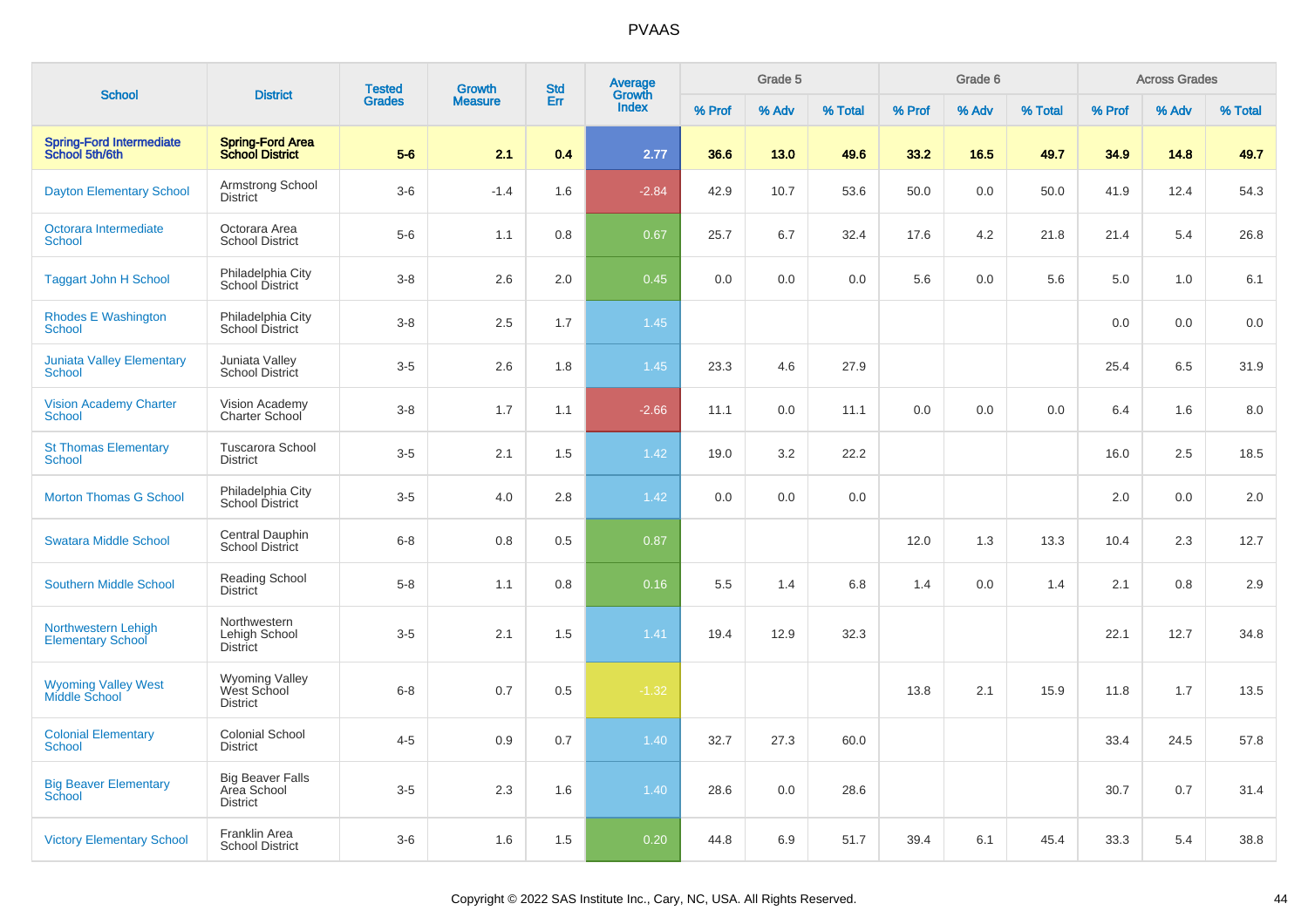| <b>School</b>                                                           | <b>District</b>                                                     | <b>Tested</b> | <b>Growth</b>  | <b>Std</b> | Average<br>Growth |        | Grade 5 |         |        | Grade 6 |         |        | <b>Across Grades</b> |         |
|-------------------------------------------------------------------------|---------------------------------------------------------------------|---------------|----------------|------------|-------------------|--------|---------|---------|--------|---------|---------|--------|----------------------|---------|
|                                                                         |                                                                     | <b>Grades</b> | <b>Measure</b> | Err        | <b>Index</b>      | % Prof | % Adv   | % Total | % Prof | % Adv   | % Total | % Prof | % Adv                | % Total |
| Spring-Ford Intermediate<br>School 5th/6th                              | <b>Spring-Ford Area</b><br><b>School District</b>                   | $5-6$         | 2.1            | 0.4        | 2.77              | 36.6   | 13.0    | 49.6    | 33.2   | 16.5    | 49.7    | 34.9   | 14.8                 | 49.7    |
| <b>Poff Elementary School</b>                                           | Hampton Township<br>School District                                 | $3-5$         | 2.3            | 1.7        | 1.40              | 36.7   | 40.8    | 77.6    |        |         |         | 32.7   | 44.4                 | 77.1    |
| <b>Union Memorial</b><br><b>Elementary School</b>                       | Union Area School<br><b>District</b>                                | $3-5$         | 2.6            | 1.9        | 1.39              | 41.0   | 12.8    | 53.8    |        |         |         | 35.0   | 12.4                 | 47.4    |
| <b>Global Leadership</b><br>Academy Charter School<br>Southwest at Huey | Global Leadership<br>Academy Charter<br>School Southwest<br>at Huey | $3-8$         | 1.0            | 1.7        | $-0.10$           | 0.0    | 0.0     | 0.0     | 0.0    | 0.0     | 0.0     | 0.0    | 0.0                  | 0.0     |
| <b>Avella Elementary Center</b>                                         | Avella Area School<br><b>District</b>                               | $3-6$         | $-0.4$         | 1.4        | $-2.04$           | 17.1   | 2.4     | 19.5    | 36.4   | 6.1     | 42.4    | 23.9   | 10.9                 | 34.8    |
| <b>Spring Cove Middle School</b>                                        | Spring Cove<br>School District                                      | $6-8$         | 0.8            | 0.6        | $-2.78$           |        |         |         | 15.1   | 4.8     | 19.8    | 12.9   | 4.2                  | 17.2    |
| <b>Southwark School</b>                                                 | Philadelphia City<br>School District                                | $3-8$         | 1.7            | 1.2        | $-0.10$           | 2.8    | 2.8     | 5.6     | 0.0    | 0.0     | 0.0     | 4.3    | 2.7                  | 6.9     |
| <b>Upper Dauphin Area</b><br>Middle School                              | Upper Dauphin<br>Area School<br><b>District</b>                     | $5-8$         | 1.0            | 0.7        | $-4.36$           | 9.7    | 4.8     | 14.5    | 18.3   | 8.4     | 26.8    | 18.0   | 6.9                  | 24.9    |
| <b>Universal Vare Charter</b><br><b>School</b>                          | <b>Universal Vare</b><br><b>Charter School</b>                      | $6 - 8$       | 1.8            | 1.3        | $-0.56$           |        |         |         | 0.0    | 6.2     | 6.2     | 4.7    | 0.9                  | 5.7     |
| <b>Fell Charter School</b>                                              | <b>Fell Charter School</b>                                          | $3-8$         | 1.1            | 2.2        | $-0.51$           | 25.0   | 0.0     | 25.0    | 6.7    | 0.0     | 6.7     | 17.1   | 4.0                  | 21.0    |
| <b>Lehigh Valley Dual</b><br><b>Language Charter School</b>             | Lehigh Valley Dual<br>Language Charter<br>School                    | $3-8$         | 3.1            | 2.3        | 0.53              | 0.0    | 0.0     | 0.0     | 7.7    | 0.0     | 7.7     | 4.2    | 0.0                  | 4.2     |
| <b>Trinity South Elementary</b><br>School                               | <b>Trinity Area School</b><br><b>District</b>                       | $3-5$         | 2.1            | 1.5        | 1.36              | 48.4   | 14.5    | 62.9    |        |         |         | 38.0   | 21.2                 | 59.1    |
| <b>Haine Middle School</b>                                              | Seneca Valley<br>School District                                    | $5-6$         | 0.6            | 0.5        | 0.32              | 28.7   | 21.5    | 50.2    | 35.2   | 10.5    | 45.7    | 32.1   | 15.8                 | 47.9    |
| <b>Kissel Hill Elementary</b><br><b>School</b>                          | Warwick School<br><b>District</b>                                   | $3-6$         | 1.4            | 1.0        | 0.70              | 30.6   | 8.1     | 38.7    | 25.7   | 5.7     | 31.4    | 29.1   | 12.7                 | 41.8    |
| <b>Willow Lane Elementary</b><br><b>School</b>                          | East Penn School<br><b>District</b>                                 | $3-5$         | 1.5            | 1.1        | 1.35              | 37.5   | 8.0     | 45.5    |        |         |         | 33.3   | 16.7                 | 50.0    |
| <b>Eisenhower Elementary</b><br><b>School</b>                           | <b>Warren County</b><br><b>School District</b>                      | $3-5$         | 2.4            | 1.8        | 1.33              | 32.6   | 7.0     | 39.5    |        |         |         | 31.2   | 7.2                  | 38.4    |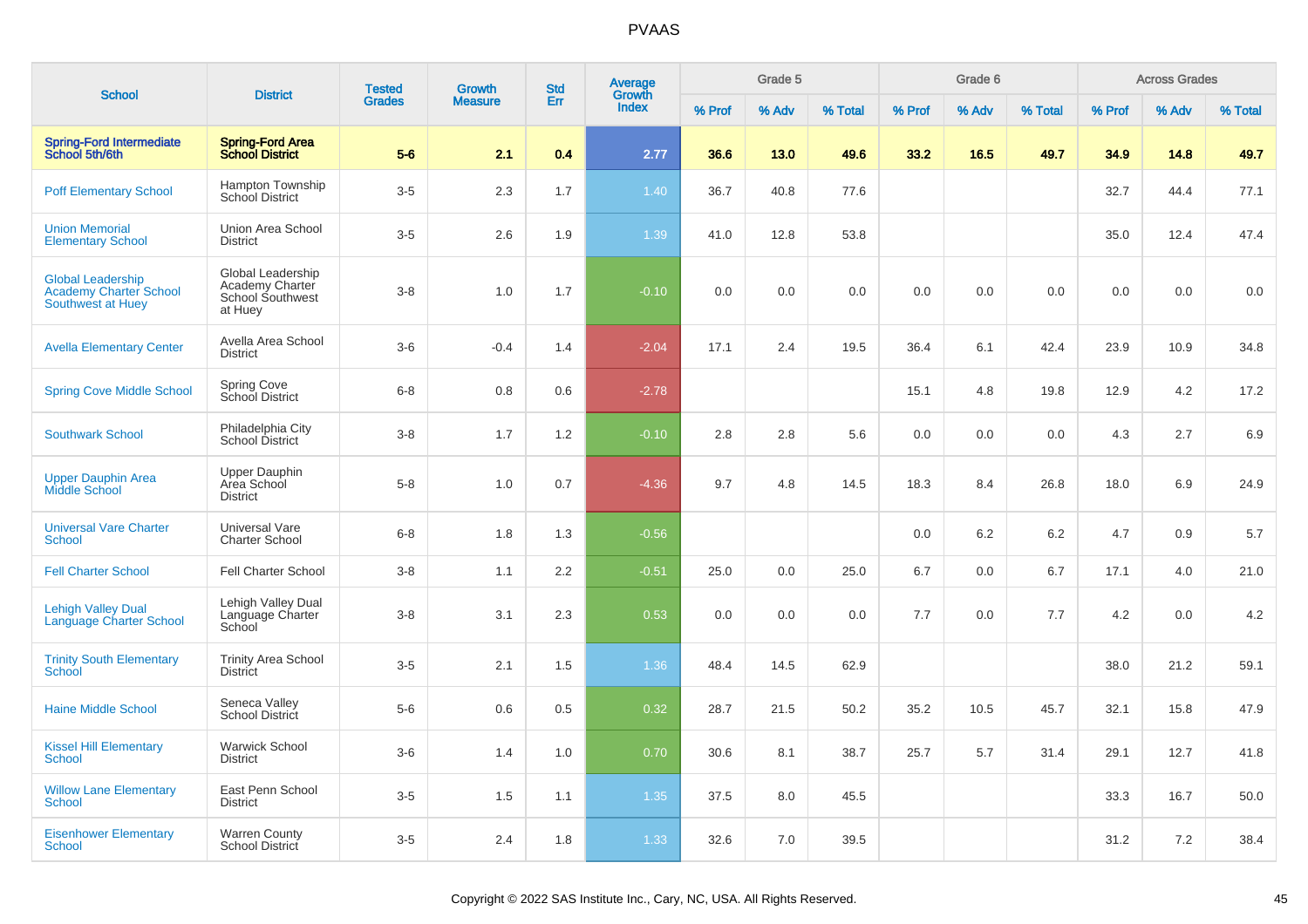| <b>School</b>                                        | <b>District</b>                                   | <b>Tested</b> | <b>Growth</b>  | <b>Std</b> | Average<br>Growth |        | Grade 5 |         |        | Grade 6 |         |        | <b>Across Grades</b> |         |
|------------------------------------------------------|---------------------------------------------------|---------------|----------------|------------|-------------------|--------|---------|---------|--------|---------|---------|--------|----------------------|---------|
|                                                      |                                                   | <b>Grades</b> | <b>Measure</b> | Err        | Index             | % Prof | % Adv   | % Total | % Prof | % Adv   | % Total | % Prof | % Adv                | % Total |
| <b>Spring-Ford Intermediate</b><br>School 5th/6th    | <b>Spring-Ford Area</b><br><b>School District</b> | $5-6$         | 2.1            | 0.4        | 2.77              | 36.6   | 13.0    | 49.6    | 33.2   | 16.5    | 49.7    | 34.9   | 14.8                 | 49.7    |
| <b>Hazleton</b><br><b>Elementary/Middle School</b>   | <b>Hazleton Area</b><br><b>School District</b>    | $3-8$         | $-0.1$         | 1.2        | $-0.12$           | 2.2    | 0.0     | 2.2     | 0.0    | 0.0     | 0.0     | 1.5    | 0.5                  | 2.0     |
| <b>South Elementary School</b>                       | Perkiomen Valley<br><b>School District</b>        | $3-5$         | 1.7            | 1.3        | 1.32              | 32.2   | 20.7    | 52.9    |        |         |         | 34.5   | 25.4                 | 59.9    |
| <b>Benjamin Chambers</b><br><b>Elementary School</b> | Chambersburg<br>Area School<br><b>District</b>    | $3-5$         | 1.9            | 1.5        | 1.31              | 11.4   | 4.3     | 15.7    |        |         |         | 10.8   | 2.4                  | 13.2    |
| <b>Mount Nittany Elementary</b><br>School            | State College Area<br><b>School District</b>      | $3 - 5$       | 2.3            | 1.8        | 1.31              | 13.6   | 27.3    | 40.9    |        |         |         | 20.7   | 37.9                 | 58.6    |
| <b>Lengel Middle School</b>                          | Pottsville Area<br><b>School District</b>         | $5-8$         | $-0.6$         | 0.5        | $-1.57$           | 21.4   | 12.2    | 33.6    | 17.6   | 4.7     | 22.3    | 17.1   | 5.6                  | 22.7    |
| <b>French Creek Elementary</b><br>School             | Owen J Roberts<br><b>School District</b>          | $3-6$         | 0.5            | 1.1        | $-0.61$           | 37.7   | 20.3    | 58.0    | 38.7   | 17.7    | 56.4    | 38.2   | 16.5                 | 54.8    |
| <b>Pollock Robert B School</b>                       | Philadelphia City<br>School District              | $3-6$         | 2.5            | 2.2        | 0.29              | 11.1   | 5.6     | 16.7    | 26.3   | 5.3     | 31.6    | 11.8   | 4.7                  | 16.5    |
| <b>Ellwood School</b>                                | Philadelphia City<br>School District              | $3-5$         | 4.3            | 3.3        | 1.29              | 0.0    | 0.0     | 0.0     |        |         |         | 0.0    | 0.0                  | 0.0     |
| <b>Deburgos Bilingual Magnet</b><br>Middle School    | Philadelphia City<br>School District              | $3-8$         | 2.1            | 2.2        | 0.96              |        |         |         | 0.0    | 0.0     | 0.0     | 3.3    | 1.7                  | 5.0     |
| <b>Tussey Mountain Middle</b><br>School              | <b>Tussey Mountain</b><br>School District         | $5 - 8$       | 0.2            | 0.7        | $-4.23$           | 20.7   | 1.7     | 22.4    | 12.4   | 0.0     | 12.4    | 13.9   | 1.5                  | 15.4    |
| <b>Bell Avenue School</b>                            | <b>William Penn</b><br><b>School District</b>     | $3-6$         | $0.5\,$        | 1.6        | $-1.11$           | 2.9    | 0.0     | 2.9     | 0.0    | 0.0     | 0.0     | 0.9    | 0.0                  | $0.9\,$ |
| <b>Paradise Elementary</b><br>School                 | Pequea Valley<br>School District                  | $3-6$         | 0.3            | 1.0        | $-0.86$           | 16.7   | 7.6     | 24.2    | 11.1   | 3.2     | 14.3    | 18.0   | 3.3                  | 21.2    |
| <b>West Reading Elementary</b><br>Center             | <b>Wyomissing Area</b><br>School District         | $5-6$         | $-0.8$         | 0.8        | $-2.76$           | 32.2   | 13.6    | 45.8    | 30.0   | 7.3     | 37.3    | 31.1   | 10.5                 | 41.7    |
| <b>West Forest Elementary</b><br><b>School</b>       | Forest Area School<br><b>District</b>             | $3-6$         | 2.0            | 2.3        | $-0.06$           | 41.7   | 0.0     | 41.7    | 13.3   | 0.0     | 13.3    | 29.1   | 5.4                  | 34.6    |
| <b>Paxinosa Elementary</b><br>School                 | Easton Area<br><b>School District</b>             | $3-5$         | 2.2            | 1.7        | 1.26              | 5.4    | 0.0     | 5.4     |        |         |         | 7.4    | 2.7                  | 10.1    |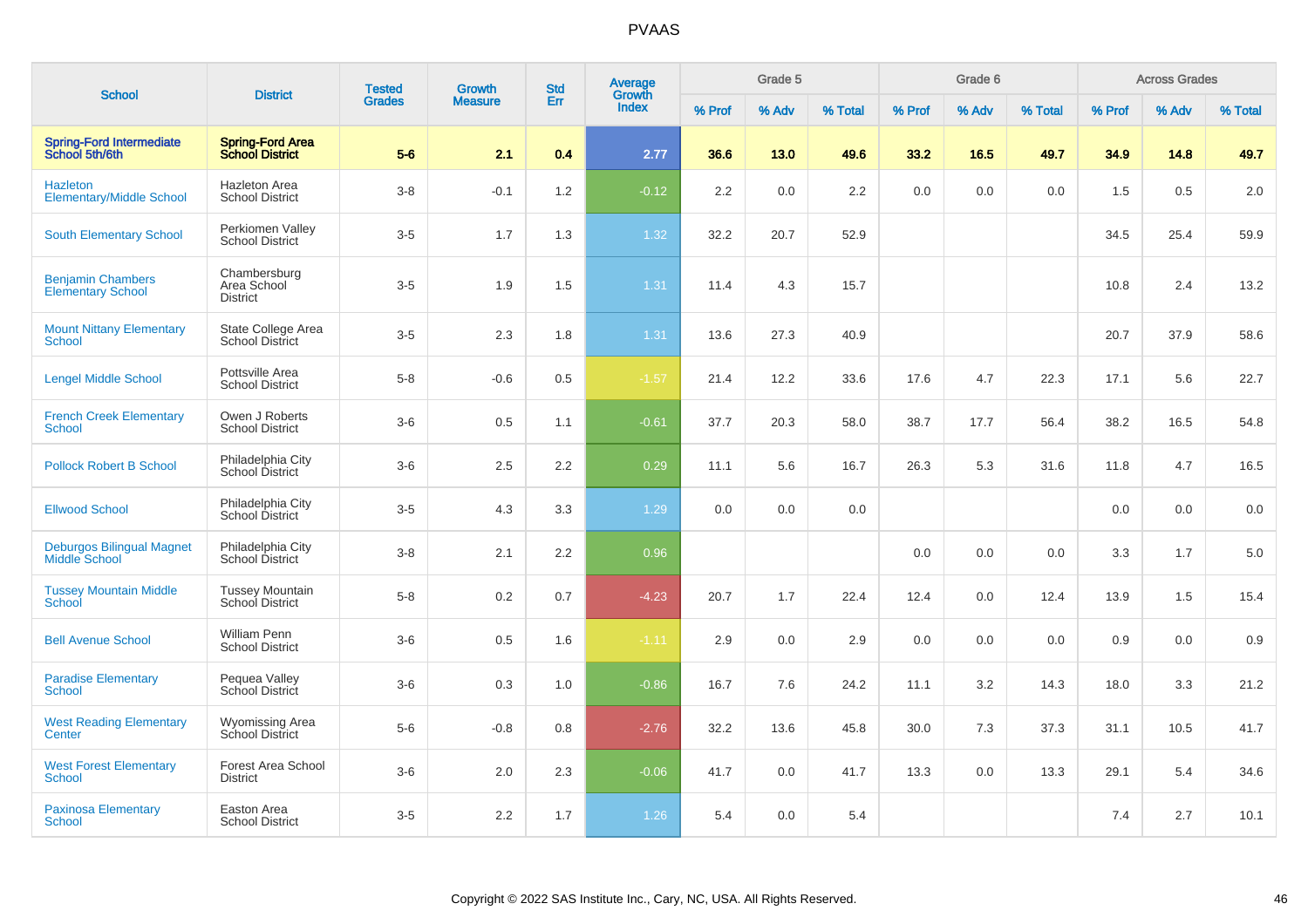| <b>School</b>                                              | <b>District</b>                                         | <b>Tested</b> | <b>Growth</b>  | <b>Std</b> | <b>Average</b><br>Growth |        | Grade 5 |         |        | Grade 6 |         |        | <b>Across Grades</b> |         |
|------------------------------------------------------------|---------------------------------------------------------|---------------|----------------|------------|--------------------------|--------|---------|---------|--------|---------|---------|--------|----------------------|---------|
|                                                            |                                                         | <b>Grades</b> | <b>Measure</b> | Err        | Index                    | % Prof | % Adv   | % Total | % Prof | % Adv   | % Total | % Prof | % Adv                | % Total |
| <b>Spring-Ford Intermediate</b><br>School 5th/6th          | <b>Spring-Ford Area</b><br><b>School District</b>       | $5-6$         | 2.1            | 0.4        | 2.77                     | 36.6   | 13.0    | 49.6    | 33.2   | 16.5    | 49.7    | 34.9   | 14.8                 | 49.7    |
| <b>Seven Generations Charter</b><br><b>School</b>          | <b>Seven Generations</b><br><b>Charter School</b>       | $3-5$         | 2.5            | 2.0        | 1.26                     | 24.3   | 5.4     | 29.7    |        |         |         | 25.6   | 5.6                  | 31.2    |
| <b>Harmony Area Elementary</b><br>School                   | Harmony Area<br>School District                         | $3-6$         | $-2.9$         | 2.0        | $-2.89$                  | 31.2   | 6.2     | 37.5    | 41.7   | 4.2     | 45.8    | 33.3   | 5.6                  | 38.9    |
| <b>Trafford Middle School</b>                              | Penn-Trafford<br><b>School District</b>                 | $6 - 8$       | $-2.4$         | 0.7        | $-3.37$                  |        |         |         | 36.9   | 16.7    | 53.6    | 33.7   | 10.6                 | 44.3    |
| <b>Mastery Charter School-</b><br><b>Clymer Elementary</b> | <b>Mastery Charter</b><br>School - Clymer<br>Elementary | $3-6$         | 1.9            | 1.5        | 0.86                     | 0.0    | 0.0     | 0.0     | 3.8    | 0.0     | 3.8     | 2.6    | 0.8                  | 3.4     |
| <b>Port Allegany Elementary</b><br><b>School</b>           | Port Allegany<br>School District                        | $3-6$         | 1.2            | 1.0        | 0.78                     | 20.0   | 5.7     | 25.7    | 7.4    | 1.5     | 8.8     | 17.5   | 5.4                  | 23.0    |
| <b>Schuylkill Valley Middle</b><br><b>School</b>           | Schuylkill Valley<br>School District                    | $5-8$         | $-1.0$         | 0.5        | $-4.39$                  | 24.8   | 8.5     | 33.3    | 25.6   | 5.8     | 31.4    | 18.7   | 6.9                  | 25.7    |
| <b>Hamilton Andrew School</b>                              | Philadelphia City<br>School District                    | $3-8$         | 4.1            | 3.4        | 1.22                     |        |         |         | 8.3    | 0.0     | 8.3     | 1.9    | 0.0                  | 1.9     |
| <b>Richboro Elementary</b><br><b>School</b>                | <b>Council Rock</b><br><b>School District</b>           | $3-6$         | 0.8            | 1.1        | $-0.20$                  | 32.2   | 13.6    | 45.8    | 34.6   | 5.4     | 40.0    | 38.3   | 7.9                  | 46.3    |
| <b>Mastery Charter School -</b><br><b>Hardy Williams</b>   | <b>Mastery Charter</b><br>School - Hardy<br>Williams    | $3 - 11$      | $-0.1$         | 1.2        | $-3.12$                  | 4.9    | 0.0     | 4.9     | 11.4   | 2.9     | 14.3    | 6.9    | 0.6                  | 7.5     |
| <b>Markham Elementary</b><br><b>School</b>                 | Mt Lebanon School<br><b>District</b>                    | $3-5$         | 2.1            | 1.8        | 1.21                     | 43.2   | 36.4    | 79.6    |        |         |         | 34.5   | 49.3                 | 83.8    |
| <b>Sugar Valley Rural Charter</b><br><b>School</b>         | Sugar Valley Rural<br><b>Charter School</b>             | $3 - 11$      | $-0.5$         | 1.0        | $-2.23$                  | 26.3   | 5.3     | 31.6    | 8.3    | 0.0     | 8.3     | 16.0   | 2.8                  | 18.9    |
| <b>Adamstown Elementary</b><br><b>School</b>               | Cocalico School<br><b>District</b>                      | $3-5$         | 1.8            | 1.5        | 1.20                     | 33.3   | 8.3     | 41.7    |        |         |         | 32.2   | 8.6                  | 40.8    |
| <b>Mifflinburg Area Middle</b><br><b>School</b>            | Mifflinburg Area<br>School District                     | $6-9$         | 0.8            | 0.6        | 0.34                     |        |         |         | 29.7   | 4.5     | 34.2    | 24.0   | 6.9                  | 30.8    |
| <b>Shamona Creek</b><br><b>Elementary School</b>           | Downingtown Area<br>School District                     | $3-5$         | 1.4            | 1.2        | 1.20                     | 32.3   | 38.5    | 70.8    |        |         |         | 33.6   | 36.4                 | 70.0    |
| <b>Culbertson Elementary</b><br><b>School</b>              | Marple Newtown<br><b>School District</b>                | $3-5$         | 2.0            | 1.7        | 1.19                     | 28.6   | 30.6    | 59.2    |        |         |         | 33.0   | 24.7                 | 57.7    |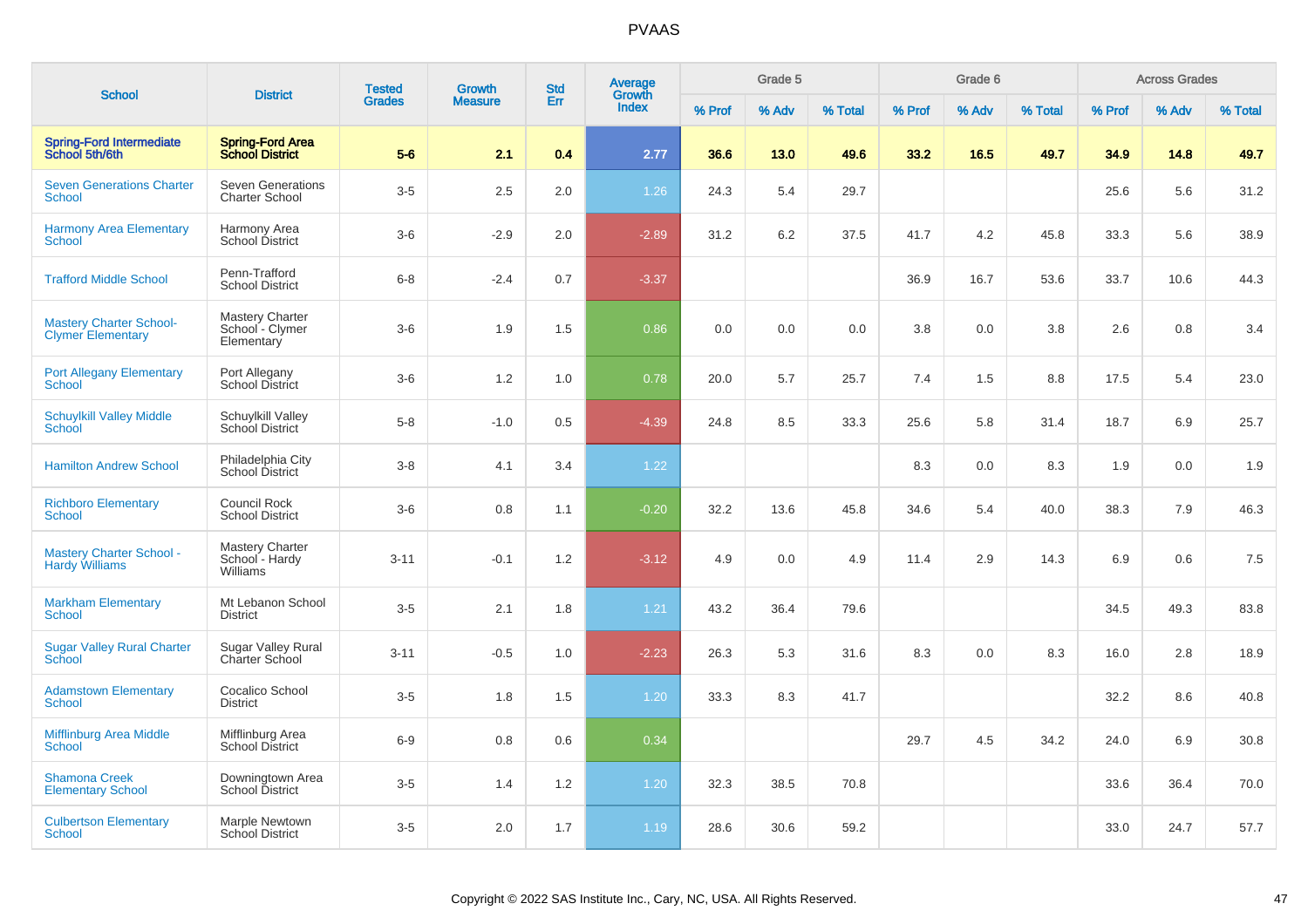|                                                      |                                                                | <b>Tested</b> | Growth         | <b>Std</b> | Average<br>Growth |        | Grade 5 |         |        | Grade 6 |         |        | <b>Across Grades</b> |         |
|------------------------------------------------------|----------------------------------------------------------------|---------------|----------------|------------|-------------------|--------|---------|---------|--------|---------|---------|--------|----------------------|---------|
| <b>School</b>                                        | <b>District</b>                                                | <b>Grades</b> | <b>Measure</b> | Err        | <b>Index</b>      | % Prof | % Adv   | % Total | % Prof | % Adv   | % Total | % Prof | % Adv                | % Total |
| <b>Spring-Ford Intermediate</b><br>School 5th/6th    | <b>Spring-Ford Area</b><br><b>School District</b>              | $5-6$         | 2.1            | 0.4        | 2.77              | 36.6   | 13.0    | 49.6    | 33.2   | 16.5    | 49.7    | 34.9   | 14.8                 | 49.7    |
| Kelly John B School                                  | Philadelphia City<br>School District                           | $3-5$         | 4.1            | 3.5        | 1.19              | 7.1    | 7.1     | 14.3    |        |         |         | 5.1    | 2.6                  | 7.7     |
| <b>Carter And Macrae</b><br><b>Elementary School</b> | <b>Lancaster School</b><br><b>District</b>                     | $3-5$         | 2.6            | 2.2        | 1.19              | 8.8    | 0.0     | 8.8     |        |         |         | 5.4    | 0.0                  | 5.4     |
| <b>Acmetonia Elementary</b><br><b>School</b>         | Allegheny Valley<br>School District                            | $3-6$         | $-0.5$         | 1.1        | $-1.89$           | 26.3   | 12.3    | 38.6    | 11.1   | 5.6     | 16.7    | 19.8   | 6.5                  | 26.3    |
| <b>Spring Farms Elementary</b><br>School             | Southern<br><b>Huntingdon County</b><br><b>School District</b> | $3-5$         | 2.5            | 2.2        | 1.17              | 25.8   | 12.9    | 38.7    |        |         |         | 20.4   | 9.1                  | 29.6    |
| <b>Londonderry Elementary</b><br>School              | Lower Dauphin<br><b>School District</b>                        | $3-5$         | 2.2            | 1.9        | 1.17              | 29.7   | 2.7     | 32.4    |        |         |         | 25.0   | 13.8                 | 38.8    |
| <b>Charles Kelly Elementary</b><br><b>School</b>     | <b>Upper Darby</b><br>School District                          | $3-5$         | $3.0\,$        | 2.5        | 1.17              | 9.5    | 0.0     | 9.5     |        |         |         | 6.4    | 3.2                  | 9.5     |
| <b>Mckinley Elementary</b><br><b>School</b>          | Erie City School<br><b>District</b>                            | $3-5$         | 1.9            | 1.7        | 1.16              | 5.0    | 1.7     | 6.7     |        |         |         | 5.5    | 1.1                  | 6.6     |
| <b>Westlake Middle School</b>                        | Millcreek Township<br><b>School District</b>                   | $6 - 8$       | 0.7            | 0.6        | $-1.88$           |        |         |         | 19.0   | 6.4     | 25.4    | 18.4   | 10.5                 | 28.9    |
| <b>Keystone Elementary</b><br>School                 | Keystone School<br><b>District</b>                             | $3-6$         | 0.7            | 1.1        | $-0.31$           | 28.4   | 19.4    | 47.8    | 32.1   | 1.9     | 34.0    | 32.9   | 11.7                 | 44.6    |
| <b>Ferndale Elementary</b><br><b>School</b>          | Ferndale Area<br><b>School District</b>                        | $3-6$         | $-1.8$         | 1.3        | $-3.12$           | 27.3   | 0.0     | 27.3    | 19.5   | 7.3     | 26.8    | 21.6   | 8.8                  | 30.4    |
| <b>Holland Elementary School</b>                     | <b>Council Rock</b><br><b>School District</b>                  | $3-6$         | 1.2            | 1.1        | 0.65              | 28.6   | 20.0    | 48.6    | 32.7   | 16.4    | 49.1    | 32.3   | 21.3                 | 53.5    |
| <b>Heights/Murray Elementary</b><br>School           | Wilkes-Barre Area<br><b>School District</b>                    | $3-6$         | 0.5            | 1.3        | $-0.62$           | 8.0    | 0.0     | 8.0     | 2.6    | 0.0     | 2.6     | 8.6    | 0.6                  | 9.1     |
| <b>Rhoads James School</b>                           | Philadelphia City<br>School District                           | $3 - 8$       | 3.8            | 3.3        | 1.14              |        |         |         | 7.7    | 0.0     | 7.7     | 1.8    | 3.5                  | 5.3     |
| <b>Sellersville Elementary</b><br><b>School</b>      | Pennridge School<br><b>District</b>                            | $3-5$         | 1.9            | 1.6        | 1.13              | 42.9   | 10.7    | 53.6    |        |         |         | 41.0   | 12.2                 | 53.2    |
| <b>Maple Glen Elementary</b><br><b>School</b>        | <b>Upper Dublin</b><br>School District                         | $3-5$         | 1.5            | 1.4        | 1.13              | 42.1   | 32.9    | 75.0    |        |         |         | 41.6   | 35.4                 | 77.0    |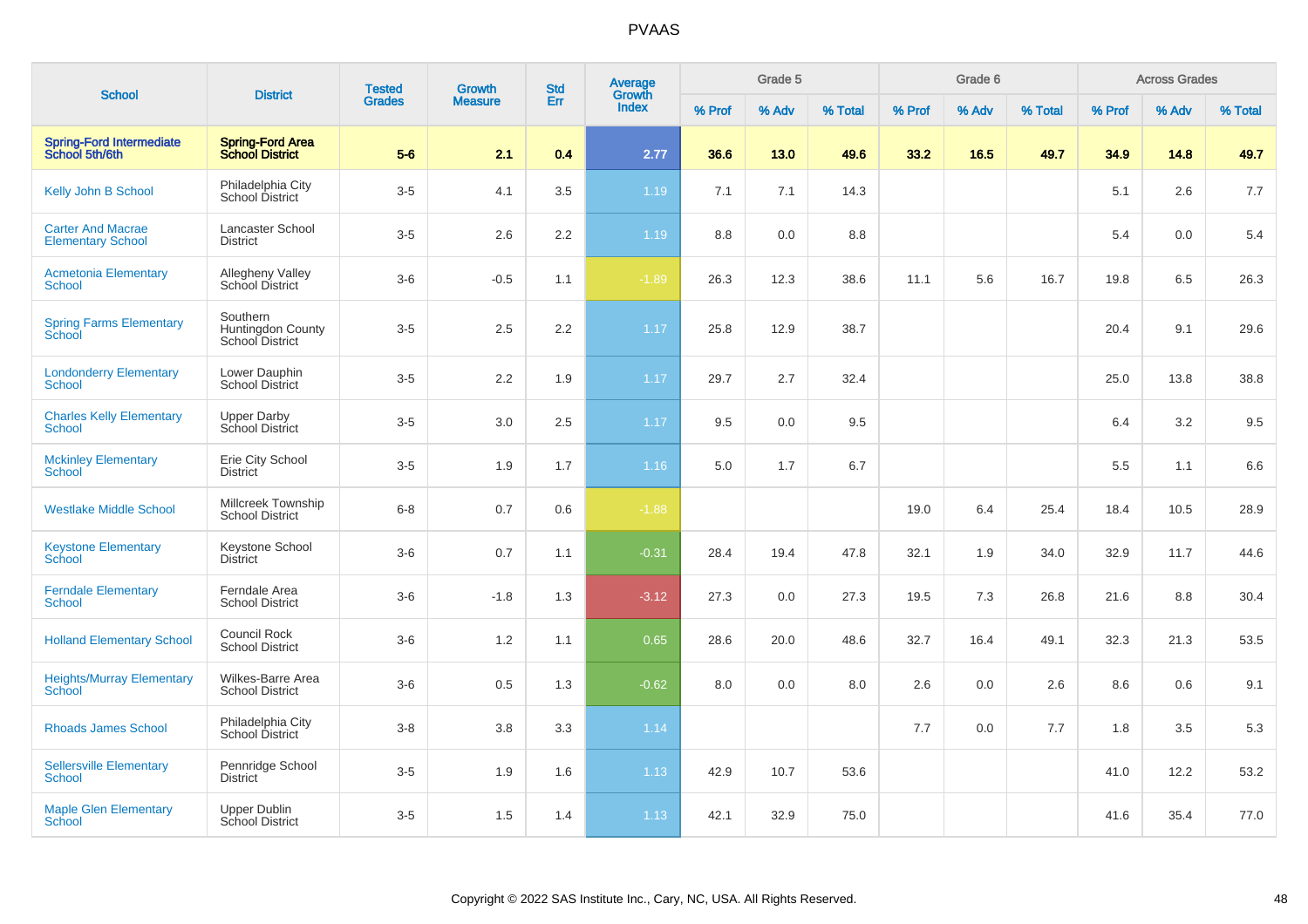| <b>School</b>                                           | <b>District</b>                                      | <b>Tested</b> | <b>Growth</b>  | <b>Std</b> | Average<br>Growth |        | Grade 5 |         |        | Grade 6 |         |        | <b>Across Grades</b> |         |
|---------------------------------------------------------|------------------------------------------------------|---------------|----------------|------------|-------------------|--------|---------|---------|--------|---------|---------|--------|----------------------|---------|
|                                                         |                                                      | <b>Grades</b> | <b>Measure</b> | Err        | <b>Index</b>      | % Prof | % Adv   | % Total | % Prof | % Adv   | % Total | % Prof | % Adv                | % Total |
| Spring-Ford Intermediate<br>School 5th/6th              | <b>Spring-Ford Area</b><br><b>School District</b>    | $5-6$         | 2.1            | 0.4        | 2.77              | 36.6   | 13.0    | 49.6    | 33.2   | 16.5    | 49.7    | 34.9   | 14.8                 | 49.7    |
| <b>Mastery Charter School-</b><br><b>Pickett Campus</b> | <b>Mastery Charter</b><br>School - Pickett<br>Campus | $6 - 10$      | 1.2            | 1.1        | $-2.96$           |        |         |         | 0.0    | 0.0     | 0.0     | 0.9    | 0.0                  | 0.9     |
| Hartman Intermediate<br><b>School</b>                   | Ellwood City Area<br><b>School District</b>          | $5-6$         | $-0.8$         | 0.8        | $-2.51$           | 20.6   | 7.8     | 28.4    | 19.0   | 2.6     | 21.6    | 19.7   | 5.0                  | 24.8    |
| <b>Allen Middle School</b>                              | West Shore School<br><b>District</b>                 | $6 - 8$       | 0.6            | 0.6        | 1.05              |        |         |         | 29.9   | 4.1     | 34.0    | 21.9   | 7.5                  | 29.4    |
| <b>Springton Manor</b><br><b>Elementary School</b>      | Downingtown Area<br>School District                  | $3-5$         | 1.6            | 1.4        | 1.11              | 38.9   | 20.8    | 59.7    |        |         |         | 35.4   | 28.6                 | 64.1    |
| <b>East Coventry Elementary</b><br><b>School</b>        | Owen J Roberts<br><b>School District</b>             | $3-6$         | 0.3            | 1.0        | $-0.59$           | 42.6   | 20.6    | 63.2    | 27.8   | 20.8    | 48.6    | 34.2   | 16.7                 | 51.0    |
| Wind Gap Middle School                                  | Pen Argyl Area<br>School District                    | $4 - 8$       | 0.7            | 0.6        | 0.06              | 26.4   | 12.6    | 39.1    | 26.8   | 0.0     | 26.8    | 21.7   | 7.0                  | 28.8    |
| Comegys Benjamin B<br>School                            | Philadelphia City<br>School District                 | $3 - 8$       | 2.6            | 2.4        | $-1.77$           | 0.0    | 0.0     | 0.0     |        |         |         | 0.0    | 0.0                  | 0.0     |
| <b>Churchville Elementary</b><br><b>School</b>          | Council Rock<br><b>School District</b>               | $3-6$         | 0.1            | 1.0        | $-0.76$           | 35.4   | 7.7     | 43.1    | 29.9   | 10.3    | 40.2    | 31.4   | 14.2                 | 45.6    |
| <b>Prospect Park School</b>                             | Interboro School<br><b>District</b>                  | $3 - 8$       | $-4.4$         | 0.8        | $-7.77$           | 14.5   | 4.8     | 19.4    | 16.7   | 5.6     | 22.2    | 13.4   | 4.6                  | 18.0    |
| Aliquippa Elementary<br>School                          | Aliquippa School<br><b>District</b>                  | $3-6$         | $-0.9$         | 1.1        | $-2.45$           | 1.5    | 0.0     | 1.5     | 0.0    | 1.6     | 1.6     | 1.2    | 0.8                  | 2.0     |
| <b>Elkins Park School</b>                               | Cheltenham<br><b>School District</b>                 | $5-6$         | $-1.0$         | 0.8        | $-2.60$           | 19.8   | 16.7    | 36.5    | 21.9   | 4.8     | 26.7    | 20.8   | 11.3                 | 32.0    |
| <b>Fairview Elementary</b><br><b>School</b>             | Fox Chapel Area<br>School District                   | $3-5$         | 1.5            | 1.4        | 1.07              | 38.2   | 52.6    | 90.8    |        |         |         | 32.1   | 59.5                 | 91.6    |
| <b>Marion Elementary School</b>                         | Chambersburg<br>Area School<br><b>District</b>       | $3 - 5$       | 2.3            | 2.1        | 1.06              | 13.3   | 20.0    | 33.3    |        |         |         | 12.0   | 7.2                  | 19.3    |
| <b>Asbury Elementary School</b>                         | Millcreek Township<br><b>School District</b>         | $3-5$         | 1.4            | 1.3        | 1.06              | 29.1   | 30.2    | 59.3    |        |         |         | 35.2   | 26.0                 | 61.2    |
| <b>Central Manor Elementary</b><br><b>School</b>        | Penn Manor<br><b>School District</b>                 | $3-6$         | $-1.0$         | 0.9        | $-2.65$           | 32.1   | 19.0    | 51.2    | 26.9   | 9.7     | 36.6    | 29.8   | 20.8                 | 50.6    |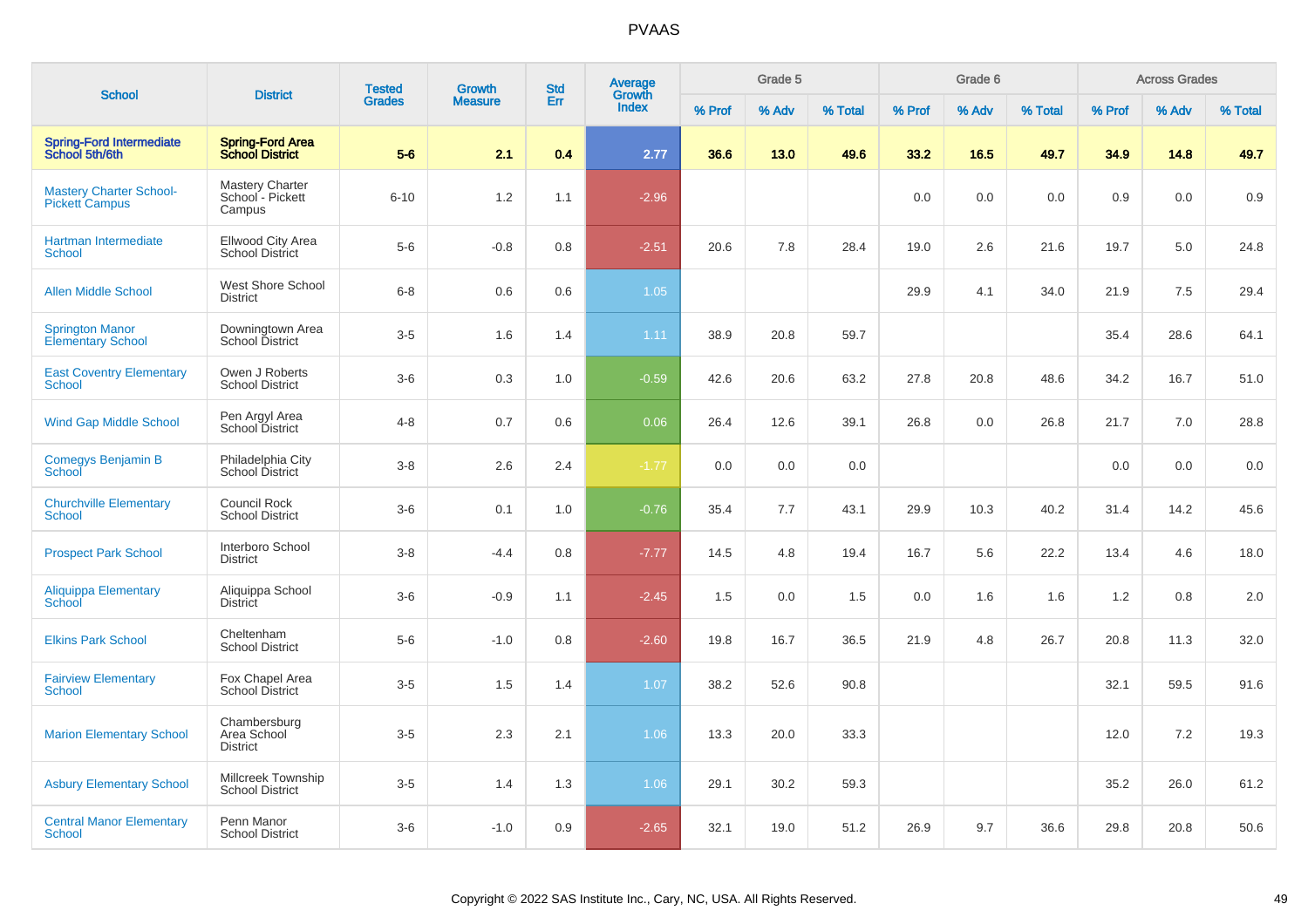|                                                        | <b>District</b>                                             | <b>Tested</b> | <b>Growth</b>  | <b>Std</b> | <b>Average</b><br>Growth |        | Grade 5 |         |        | Grade 6 |         |        | <b>Across Grades</b> |         |
|--------------------------------------------------------|-------------------------------------------------------------|---------------|----------------|------------|--------------------------|--------|---------|---------|--------|---------|---------|--------|----------------------|---------|
| <b>School</b>                                          |                                                             | <b>Grades</b> | <b>Measure</b> | Err        | Index                    | % Prof | % Adv   | % Total | % Prof | % Adv   | % Total | % Prof | % Adv                | % Total |
| <b>Spring-Ford Intermediate</b><br>School 5th/6th      | <b>Spring-Ford Area</b><br><b>School District</b>           | $5-6$         | 2.1            | 0.4        | 2.77                     | 36.6   | 13.0    | 49.6    | 33.2   | 16.5    | 49.7    | 34.9   | 14.8                 | 49.7    |
| <b>Martinsburg Elementary</b><br><b>School</b>         | Spring Cove<br>School District                              | $3-5$         | 1.1            | 1.1        | 1.05                     | 18.5   | 8.4     | 26.9    |        |         |         | 27.7   | 10.9                 | 38.6    |
| <b>Clemente Roberto Middle</b><br>School               | Philadelphia City<br>School District                        | $6 - 8$       | 2.5            | 2.4        | $-1.65$                  |        |         |         | 7.1    | 0.0     | 7.1     | 2.9    | 0.0                  | 2.9     |
| <b>Claysville Elementary</b><br><b>School</b>          | <b>Mcguffey School</b><br><b>District</b>                   | $3-5$         | 1.5            | 1.4        | 1.05                     | 30.6   | 2.8     | 33.3    |        |         |         | 27.8   | 7.9                  | 35.6    |
| <b>Cornwall Elementary</b><br><b>School</b>            | Cornwall-Lebanon<br><b>School District</b>                  | $3-5$         | 1.4            | 1.4        | 1.04                     | 27.6   | 13.2    | 40.8    |        |         |         | 34.4   | 12.1                 | 46.5    |
| <b>Northern Bedford County</b><br><b>Middle School</b> | Northern Bedford<br><b>County School</b><br><b>District</b> | $6 - 8$       | $-2.4$         | 0.9        | $-2.84$                  |        |         |         | 30.5   | 1.7     | 32.2    | 19.3   | 2.2                  | 21.6    |
| <b>Wingate Elementary</b><br>School                    | <b>Bald Eagle Area</b><br>School District                   | $3-5$         | 1.6            | 1.5        | 1.04                     | 33.3   | 6.4     | 39.7    |        |         |         | 29.6   | 9.5                  | 39.1    |
| <b>Baden Academy Charter</b><br>School                 | Baden Academy<br>Charter School                             | $3-6$         | 0.1            | 1.1        | $-1.00$                  | 20.6   | 4.8     | 25.4    | 22.4   | 8.6     | 31.0    | 20.8   | 6.4                  | 27.2    |
| <b>Mcconnellsburg Middle</b><br>School                 | <b>Central Fulton</b><br><b>School District</b>             | $6 - 8$       | 0.9            | 0.9        | $-3.25$                  |        |         |         | 15.9   | 1.4     | 17.4    | 14.1   | 9.9                  | 24.0    |
| Feltonville Intermediate<br><b>School</b>              | Philadelphia City<br>School District                        | $3-5$         | 2.8            | 2.7        | 1.02                     | 0.0    | 0.0     | 0.0     |        |         |         | 5.6    | 0.0                  | 5.6     |
| <b>Cornwall Terrace</b><br><b>Elementary School</b>    | Wilson School<br><b>District</b>                            | $3-5$         | 1.6            | 1.5        | 1.02                     | 32.3   | 19.4    | 51.6    |        |         |         | 29.1   | 20.2                 | 49.3    |
| <b>Propel Charter School-</b><br><b>Mckeesport</b>     | <b>Propel Charter</b><br>School-Mckeesport                  | $3 - 8$       | $-3.2$         | 1.0        | $-3.30$                  | 5.6    | 0.0     | 5.6     | 2.7    | 0.0     | 2.7     | 5.4    | 2.3                  | 7.7     |
| <b>Warwick Elementary</b><br>School                    | <b>Central Bucks</b><br><b>School District</b>              | $3-6$         | 0.6            | 1.0        | $-0.19$                  | 45.6   | 11.8    | 57.4    | 32.3   | 12.3    | 44.6    | 39.1   | 18.0                 | 57.1    |
| <b>Quakertown Elementary</b><br><b>School</b>          | Quakertown<br><b>Community School</b><br><b>District</b>    | $3-5$         | 1.9            | 1.9        | 1.01                     | 34.2   | 10.5    | 44.7    |        |         |         | 24.6   | 10.2                 | 34.8    |
| <b>Menallen School</b>                                 | Uniontown Area<br><b>School District</b>                    | $3-6$         | $-1.9$         | 1.7        | $-2.18$                  | 18.2   | 0.0     | 18.2    | 24.1   | 0.0     | 24.1    | 32.1   | 4.7                  | 36.8    |
| Pittsburgh Langley K-8                                 | Pittsburgh School<br><b>District</b>                        | $3-8$         | $-1.9$         | 1.0        | $-1.92$                  | 2.5    | 0.0     | 2.5     | 0.0    | 2.3     | 2.3     | 2.8    | 1.2                  | 4.0     |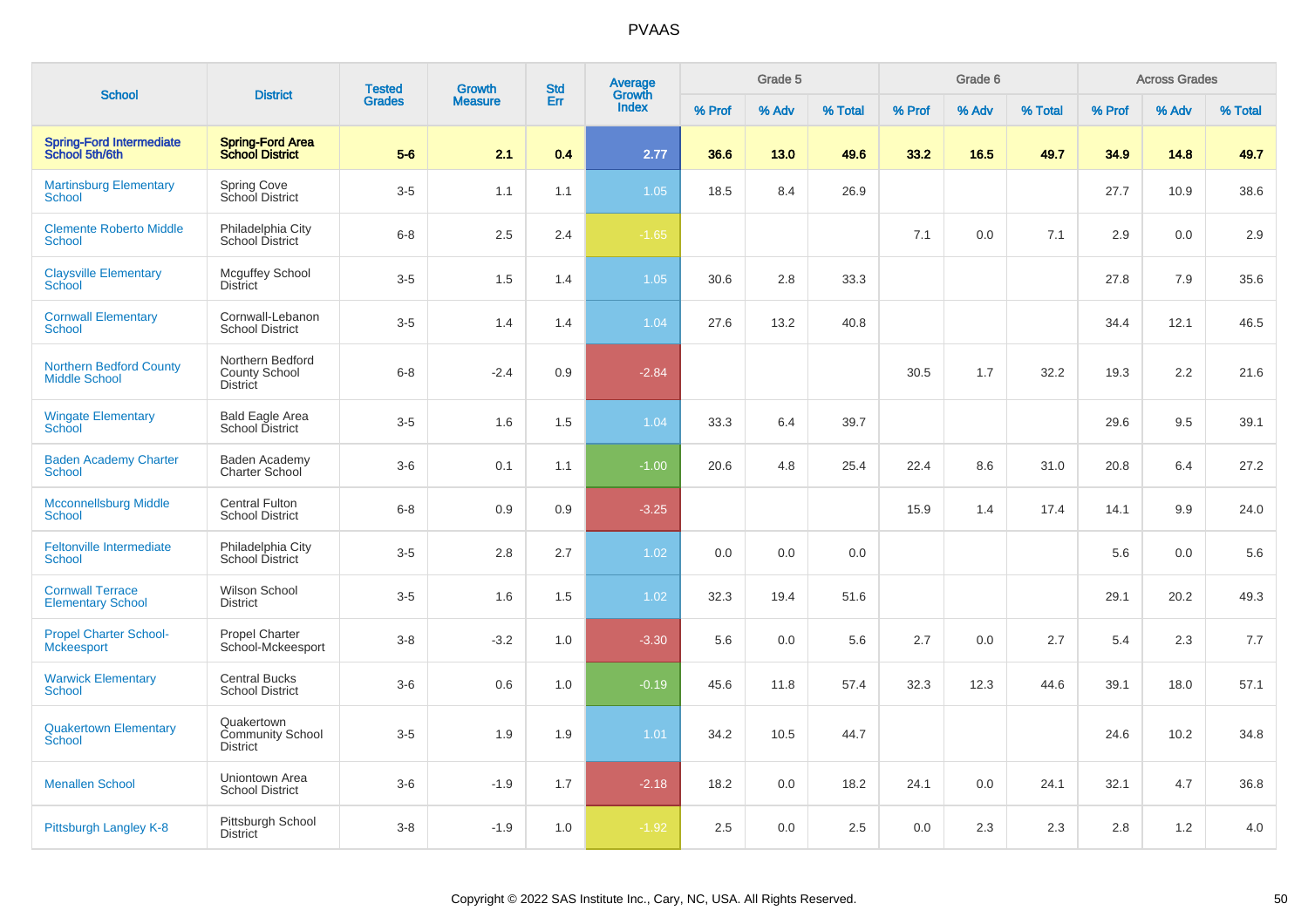|                                                        | <b>District</b>                                         | <b>Tested</b> | <b>Growth</b>  | <b>Std</b> | Average<br>Growth |        | Grade 5 |         |        | Grade 6 |         |        | <b>Across Grades</b> |         |
|--------------------------------------------------------|---------------------------------------------------------|---------------|----------------|------------|-------------------|--------|---------|---------|--------|---------|---------|--------|----------------------|---------|
| <b>School</b>                                          |                                                         | <b>Grades</b> | <b>Measure</b> | Err        | <b>Index</b>      | % Prof | % Adv   | % Total | % Prof | % Adv   | % Total | % Prof | % Adv                | % Total |
| <b>Spring-Ford Intermediate</b><br>School 5th/6th      | <b>Spring-Ford Area</b><br><b>School District</b>       | $5-6$         | 2.1            | 0.4        | 2.77              | 36.6   | 13.0    | 49.6    | 33.2   | 16.5    | 49.7    | 34.9   | 14.8                 | 49.7    |
| <b>Mowrie A Ebner</b><br><b>Elementary School</b>      | Altoona Area<br><b>School District</b>                  | $3-5$         | 1.8            | 1.8        | 1.00              | 37.8   | 4.4     | 42.2    |        |         |         | 23.0   | 3.0                  | 25.9    |
| <b>Neshannock Memorial</b><br><b>Elementary School</b> | Neshannock<br><b>Township School</b><br><b>District</b> | $3-6$         | 0.9            | 0.9        | 0.44              | 26.7   | 15.6    | 42.2    | 30.9   | 13.2    | 44.1    | 26.5   | 11.0                 | 37.5    |
| <b>Clear Run Intermediate</b><br>School                | Pocono Mountain<br><b>School District</b>               | $3-6$         | $-1.4$         | 1.1        | $-2.87$           | 15.6   | 6.2     | 21.9    | 11.5   | 3.3     | 14.8    | 14.8   | 5.1                  | 19.9    |
| <b>Keystone Academy</b><br><b>Charter School</b>       | Keystone Academy<br><b>Charter School</b>               | $3 - 8$       | 0.8            | 0.8        | $-0.44$           | 12.3   | 5.3     | 17.5    | 9.7    | 4.8     | 14.5    | 12.4   | 2.8                  | 15.1    |
| <b>Oswayo Valley Middle</b><br>School                  | Oswayo Valley<br>School District                        | $6 - 8$       | 1.3            | 1.3        | $-1.05$           |        |         |         | 25.9   | 7.4     | 33.3    | 25.0   | 11.9                 | 36.9    |
| <b>Wilson Middle School</b>                            | Carlisle Area<br><b>School District</b>                 | $6 - 8$       | 0.6            | 0.6        | $-2.24$           |        |         |         | 16.8   | 0.0     | 16.8    | 15.7   | 4.7                  | 20.4    |
| <b>Carroll Elementary School</b>                       | West Perry School<br><b>District</b>                    | $3-5$         | 1.6            | 1.6        | 0.97              | 24.5   | 7.6     | 32.1    |        |         |         | 28.4   | 11.6                 | 40.0    |
| <b>Jamestown Area</b><br><b>Elementary School</b>      | Jamestown Area<br><b>School District</b>                | $3-6$         | 0.5            | 1.4        | $-0.52$           | 18.4   | 10.5    | 29.0    | 16.7   | 0.0     | 16.7    | 16.7   | 7.9                  | 24.6    |
| <b>Clermont Elementary</b><br><b>School</b>            | Solanco School<br><b>District</b>                       | $3-5$         | 1.4            | 1.5        | 0.97              | 26.9   | 3.0     | 29.8    |        |         |         | 24.9   | 10.0                 | 34.8    |
| <b>Sullivan Co Elementary</b><br><b>School (8180)</b>  | <b>Sullivan County</b><br>School District               | $3-6$         | $-1.5$         | 1.3        | $-2.40$           | 21.4   | 0.0     | 21.4    | 30.0   | 4.0     | 34.0    | 24.9   | 5.5                  | 30.4    |
| Penn Wynne School                                      | <b>Lower Merion</b><br><b>School District</b>           | $3-5$         | 1.1            | 1.2        | 0.95              | 30.9   | 49.1    | 80.0    |        |         |         | 28.7   | 50.3                 | 79.0    |
| <b>Howe Julia Ward School</b>                          | Philadelphia City<br>School District                    | $3-5$         | 2.5            | 2.7        | 0.94              | 0.0    | 0.0     | 0.0     |        |         |         | 0.0    | 0.0                  | 0.0     |
| <b>Greencastle-Antrim</b><br><b>Elementary School</b>  | Greencastle-Antrim<br><b>School District</b>            | $3-5$         | 0.8            | 0.9        | 0.94              | 28.2   | 15.8    | 44.1    |        |         |         | 28.9   | 16.2                 | 45.2    |
| <b>Providence Elementary</b><br><b>School</b>          | Solanco School<br><b>District</b>                       | $3-5$         | 1.8            | $2.0\,$    | 0.93              | 8.3    | 0.0     | 8.3     |        |         |         | 24.5   | 3.6                  | 28.1    |
| <b>Mill Creek Elementary</b><br>School                 | <b>Central Bucks</b><br><b>School District</b>          | $3-6$         | 0.0            | 0.8        | $-0.83$           | 37.5   | 17.7    | 55.2    | 28.7   | 17.6    | 46.3    | 36.4   | 19.1                 | 55.6    |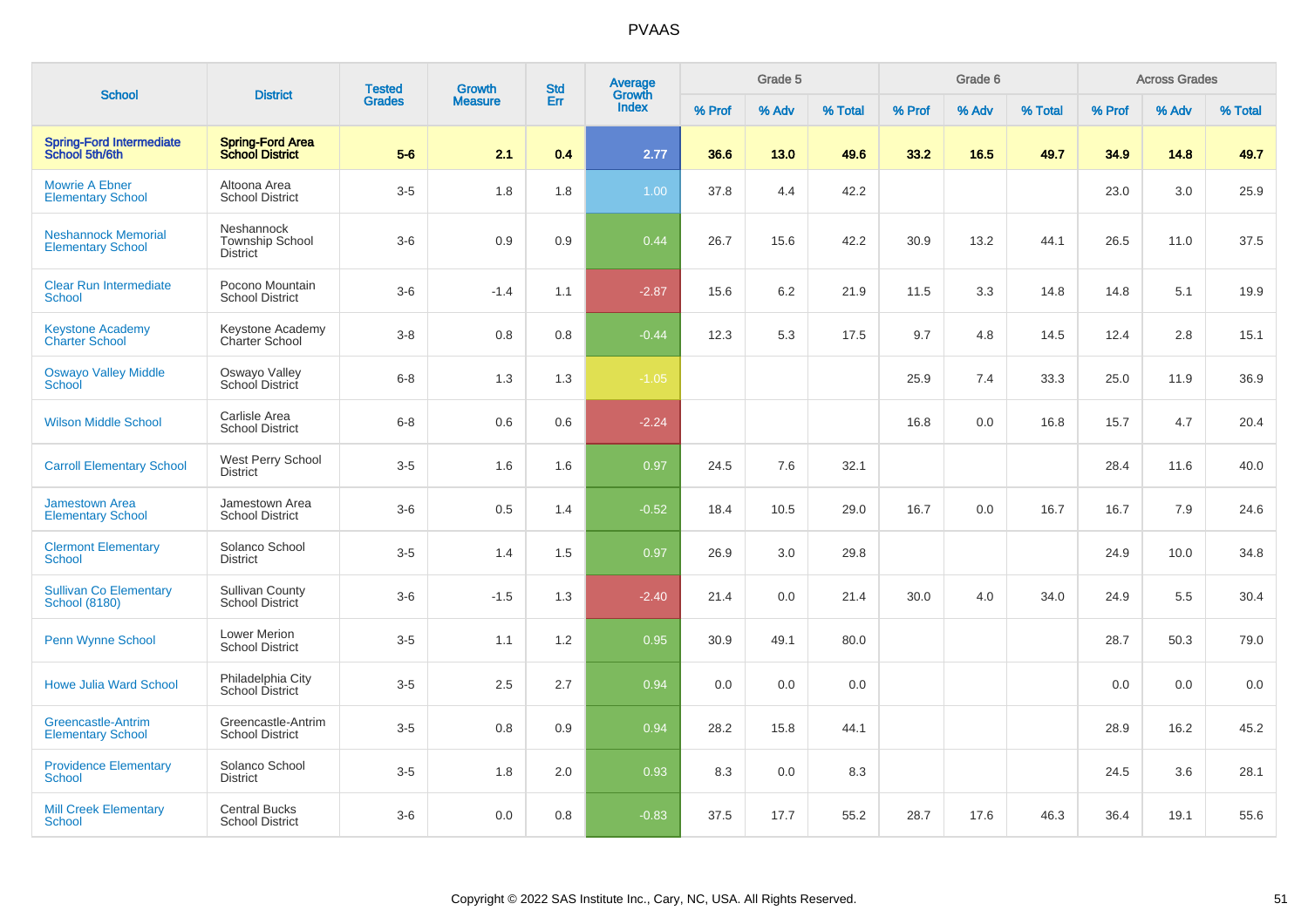|                                                                      |                                                                  | <b>Tested</b> | <b>Growth</b>  | <b>Std</b> | Average<br>Growth |        | Grade 5 |         |        | Grade 6 |         |        | <b>Across Grades</b> |         |
|----------------------------------------------------------------------|------------------------------------------------------------------|---------------|----------------|------------|-------------------|--------|---------|---------|--------|---------|---------|--------|----------------------|---------|
| <b>School</b>                                                        | <b>District</b>                                                  | <b>Grades</b> | <b>Measure</b> | Err        | Index             | % Prof | % Adv   | % Total | % Prof | % Adv   | % Total | % Prof | % Adv                | % Total |
| <b>Spring-Ford Intermediate</b><br>School 5th/6th                    | <b>Spring-Ford Area</b><br><b>School District</b>                | $5-6$         | 2.1            | 0.4        | 2.77              | 36.6   | 13.0    | 49.6    | 33.2   | 16.5    | 49.7    | 34.9   | 14.8                 | 49.7    |
| <b>Universal Alcorn Charter</b><br><b>School</b>                     | Universal Alcorn<br><b>Charter School</b>                        | $3 - 8$       | $-0.7$         | 0.8        | $-0.87$           | 7.7    | 1.9     | 9.6     | 3.9    | 0.0     | 3.9     | 6.4    | 1.7                  | 8.1     |
| <b>Memphis Street Academy</b><br>Charter School @ Jp<br><b>Jones</b> | <b>Memphis Street</b><br>Academy Charter<br>School @ JP<br>Jones | $5-8$         | 0.7            | 0.7        | $-0.62$           | 0.0    | 3.2     | 3.2     | 0.0    | 0.0     | 0.0     | 0.0    | 0.6                  | $0.6\,$ |
| <b>Mountain View Elementary</b><br><b>School</b>                     | Central Dauphin<br><b>School District</b>                        | $3-5$         | 1.5            | 1.6        | 0.92              | 28.3   | 9.4     | 37.7    |        |         |         | 32.1   | 10.9                 | 43.0    |
| <b>Fort Leboeuf Middle</b><br>School                                 | Fort Leboeuf<br><b>School District</b>                           | $6 - 8$       | $-1.5$         | 0.5        | $-2.74$           |        |         |         | 25.7   | 18.8    | 44.4    | 23.2   | 14.9                 | 38.1    |
| <b>Mifflin County Middle</b><br><b>School</b>                        | <b>Mifflin County</b><br>School District                         | $6 - 7$       | $-1.6$         | 0.4        | $-3.51$           |        |         |         | 13.8   | 4.6     | 18.4    | 12.0   | 4.2                  | 16.2    |
| <b>Northern Bedford County</b><br><b>Elementary School</b>           | Northern Bedford<br><b>County School</b><br><b>District</b>      | $3-5$         | 1.5            | 1.7        | 0.91              | 24.5   | 8.2     | 32.6    |        |         |         | 30.3   | 8.5                  | 38.8    |
| <b>Sligo Elementary School</b>                                       | Union School<br><b>District</b>                                  | $3-5$         | 1.8            | 2.0        | 0.91              | 18.2   | 0.0     | 18.2    |        |         |         | 20.2   | 6.4                  | 26.6    |
| <b>Arts Academy Elementary</b><br><b>Charter School</b>              | Arts Academy<br>Elementary Charter<br>School                     | $3-5$         | 1.7            | 1.9        | 0.91              | 5.3    | 0.0     | 5.3     |        |         |         | 5.1    | 0.0                  | 5.1     |
| <b>Chestnutwold Elementary</b><br><b>School</b>                      | Haverford<br><b>Township School</b><br><b>District</b>           | $3-5$         | 1.1            | 1.3        | 0.90              | 33.7   | 27.9    | 61.6    |        |         |         | 33.6   | 32.4                 | 66.0    |
| <b>Northwest Elementary</b><br><b>School</b>                         | Lebanon School<br><b>District</b>                                | $3-5$         | 1.2            | 1.3        | 0.90              | 2.4    | 1.2     | 3.6     |        |         |         | 4.6    | 1.3                  | 5.9     |
| <b>Mitchell Elementary School</b>                                    | Philadelphia City<br>School District                             | $3 - 8$       | 3.1            | 3.5        | 0.89              |        |         |         |        |         |         | 0.0    | 0.0                  | 0.0     |
| <b>Burrowes Elementary</b><br>School                                 | Lancaster School<br><b>District</b>                              | $3-5$         | 2.1            | 2.4        | 0.88              | 8.0    | 0.0     | 8.0     |        |         |         | 13.1   | 2.4                  | 15.5    |
| <b>Propel Charter School-</b><br><b>Northside</b>                    | <b>Propel Charter</b><br>School-Northside                        | $3-8$         | $-1.6$         | 0.9        | $-3.77$           | 0.0    | 0.0     | 0.0     | 2.4    | 0.0     | 2.4     | 0.4    | 0.0                  | 0.4     |
| <b>Penns Manor Area</b><br><b>Elementary School</b>                  | Penns Manor Area<br><b>School District</b>                       | $3-5$         | 1.3            | 1.5        | 0.87              | 12.7   | 4.8     | 17.5    |        |         |         | 21.6   | 3.6                  | 25.2    |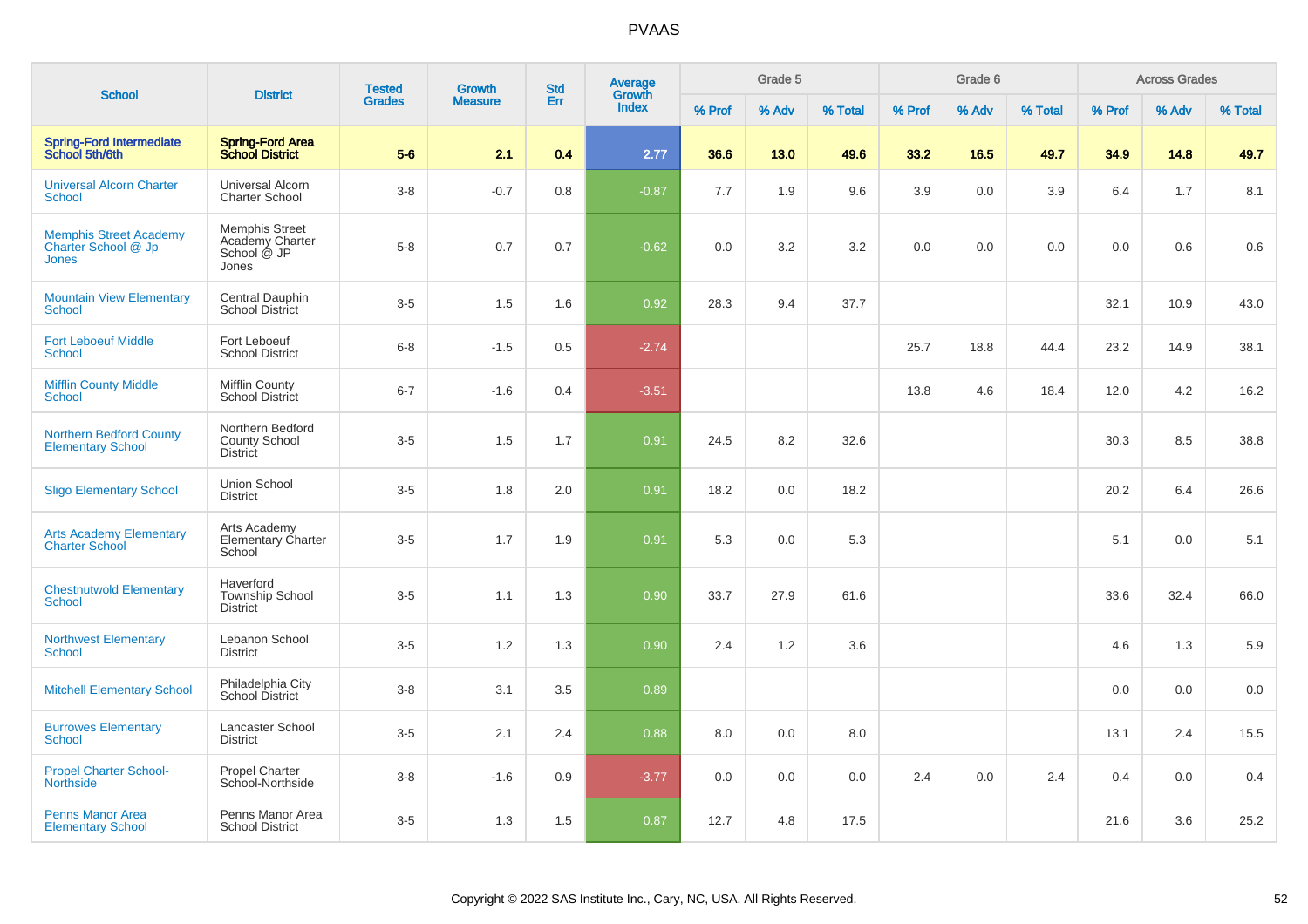| <b>School</b>                                                       | <b>District</b>                                          | <b>Tested</b> | <b>Growth</b>  | <b>Std</b> | Average<br>Growth |        | Grade 5 |         |        | Grade 6 |         |        | <b>Across Grades</b> |         |
|---------------------------------------------------------------------|----------------------------------------------------------|---------------|----------------|------------|-------------------|--------|---------|---------|--------|---------|---------|--------|----------------------|---------|
|                                                                     |                                                          | <b>Grades</b> | <b>Measure</b> | Err        | <b>Index</b>      | % Prof | % Adv   | % Total | % Prof | % Adv   | % Total | % Prof | % Adv                | % Total |
| <b>Spring-Ford Intermediate</b><br>School 5th/6th                   | <b>Spring-Ford Area</b><br><b>School District</b>        | $5-6$         | 2.1            | 0.4        | 2.77              | 36.6   | 13.0    | 49.6    | 33.2   | 16.5    | 49.7    | 34.9   | 14.8                 | 49.7    |
| <b>Friendship Elementary</b><br>School                              | Southern York<br><b>County School</b><br><b>District</b> | $3-6$         | $0.3\,$        | 1.4        | $-0.63$           | 11.1   | 4.4     | 15.6    | 23.7   | 5.3     | 29.0    | 20.9   | 9.4                  | 30.4    |
| <b>Chestnut Hill Elementary</b><br>School                           | Millcreek Township<br><b>School District</b>             | $3-5$         | 1.3            | 1.6        | 0.84              | 30.4   | 19.6    | 50.0    |        |         |         | 28.5   | 15.8                 | 44.2    |
| <b>Young Scholars of Greater</b><br><b>Allegheny Charter School</b> | Young Scholars of<br>Greater Allegheny<br>Charter School | $3 - 8$       | $-1.4$         | 1.6        | $-3.51$           | 10.0   | 0.0     | 10.0    | 6.2    | 0.0     | 6.2     | 6.6    | 0.0                  | 6.6     |
| <b>Mountaintop Area</b><br><b>Elementary School</b>                 | <b>Bald Eagle Area</b><br>School District                | $3-5$         | 2.0            | 2.5        | 0.81              | 38.1   | 19.0    | 57.1    |        |         |         | 35.7   | 25.0                 | 60.7    |
| <b>Highland School</b>                                              | Abington School<br><b>District</b>                       | $3-6$         | 0.9            | 1.2        | 0.35              | 15.2   | 23.9    | 39.1    | 34.0   | 20.8    | 54.7    | 28.1   | 17.1                 | 45.2    |
| <b>Ferguson Township</b><br><b>Elementary School</b>                | State College Area<br><b>School District</b>             | $3-5$         | 1.4            | 1.8        | 0.79              | 31.8   | 38.6    | 70.4    |        |         |         | 32.5   | 40.5                 | 73.0    |
| <b>Stevens Elementary</b><br><b>School</b>                          | Chambersburg<br>Area School<br><b>District</b>           | $3-5$         | 1.6            | 2.1        | 0.78              | 9.4    | 0.0     | 9.4     |        |         |         | 13.5   | 0.0                  | 13.5    |
| <b>Esperanza Cyber Charter</b><br>School                            | Esperanza Cyber<br>Charter School                        | $3 - 11$      | 0.4            | 1.3        | $-0.33$           | 0.0    | 0.0     | 0.0     | 0.0    | 0.0     | 0.0     | 1.6    | 0.0                  | 1.6     |
| <b>Lynnewood Elementary</b><br>School                               | Haverford<br><b>Township School</b><br><b>District</b>   | $3-5$         | 0.9            | 1.2        | 0.76              | 31.9   | 28.7    | 60.6    |        |         |         | 33.2   | 24.1                 | 57.3    |
| <b>Southern Fulton</b><br><b>Elementary School</b>                  | Southern Fulton<br><b>School District</b>                | $3-6$         | $-3.6$         | 1.2        | $-4.76$           | 21.3   | 6.4     | 27.7    | 15.2   | 10.2    | 25.4    | 23.9   | 5.3                  | 29.2    |
| <b>Clarion Area Elementary</b><br><b>School</b>                     | <b>Clarion Area</b><br><b>School District</b>            | $3-6$         | $-0.3$         | 1.2        | $-1.01$           | 31.2   | 8.3     | 39.6    | 32.1   | 7.1     | 39.3    | 28.8   | 12.0                 | 40.9    |
| <b>Eden Hall Upper</b><br><b>Elementary School</b>                  | Pine-Richland<br><b>School District</b>                  | $4 - 6$       | $-3.6$         | 0.5        | $-11.72$          | 35.1   | 21.7    | 56.8    | 35.8   | 11.5    | 47.4    | 34.3   | 17.8                 | 52.1    |
| <b>Stroudsburg Middle School</b>                                    | Stroudsburg Area<br><b>School District</b>               | $5 - 7$       | 0.3            | 0.5        | $-1.60$           | 17.5   | 9.2     | 26.8    | 18.8   | 4.9     | 23.8    | 19.4   | 5.6                  | 25.0    |
| <b>Roslyn School</b>                                                | Abington School<br><b>District</b>                       | $3-6$         | 0.8            | 1.1        | 0.41              | 32.7   | 12.7    | 45.4    | 17.9   | 10.7    | 28.6    | 25.9   | 12.5                 | 38.4    |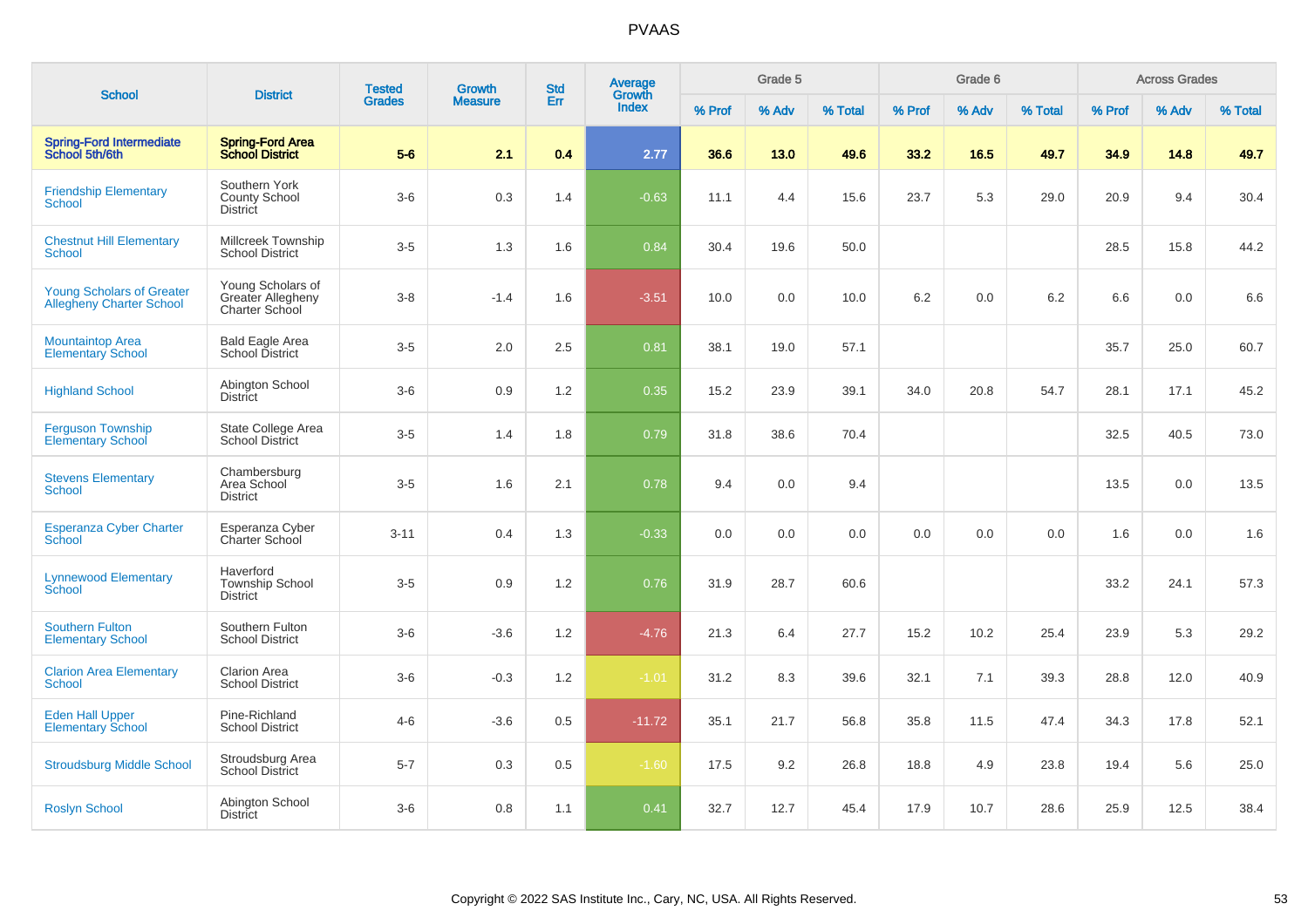|                                                   |                                                   | <b>Tested</b> | <b>Growth</b>  | <b>Std</b> | Average<br>Growth |        | Grade 5 |         |        | Grade 6 |         |        | <b>Across Grades</b> |         |
|---------------------------------------------------|---------------------------------------------------|---------------|----------------|------------|-------------------|--------|---------|---------|--------|---------|---------|--------|----------------------|---------|
| <b>School</b>                                     | <b>District</b>                                   | <b>Grades</b> | <b>Measure</b> | Err        | Index             | % Prof | % Adv   | % Total | % Prof | % Adv   | % Total | % Prof | % Adv                | % Total |
| <b>Spring-Ford Intermediate</b><br>School 5th/6th | <b>Spring-Ford Area</b><br><b>School District</b> | $5-6$         | 2.1            | 0.4        | 2.77              | 36.6   | 13.0    | 49.6    | 33.2   | 16.5    | 49.7    | 34.9   | 14.8                 | 49.7    |
| <b>Eagle View Elementary</b><br><b>School</b>     | Somerset Area<br><b>School District</b>           | $3-5$         | 0.8            | 1.1        | 0.74              | 27.4   | 11.1    | 38.5    |        |         |         | 29.0   | 13.0                 | 42.0    |
| <b>School Street Elementary</b><br><b>School</b>  | <b>Bradford Area</b><br><b>School District</b>    | $3-5$         | 0.7            | 0.9        | 0.72              | 33.5   | 10.2    | 43.7    |        |         |         | 31.2   | 12.4                 | 43.6    |
| <b>South Side Elementary</b><br>School            | Central Dauphin<br><b>School District</b>         | $3-5$         | 0.9            | 1.2        | 0.72              | 19.0   | 3.0     | 22.0    |        |         |         | 16.8   | 3.2                  | 20.0    |
| <b>Northeast Middle School</b>                    | <b>Reading School</b><br><b>District</b>          | $5-8$         | $0.6\,$        | 0.9        | $-0.96$           | 5.5    | 0.0     | 5.5     | 3.1    | 1.5     | 4.6     | 4.5    | 0.4                  | 4.9     |
| <b>Hoover Elementary School</b>                   | Mt Lebanon School<br><b>District</b>              | $3-5$         | 1.6            | 2.2        | 0.71              | 31.0   | 24.1    | 55.2    |        |         |         | 37.9   | 33.0                 | 70.9    |
| <b>Laurel Elementary School</b>                   | Laurel School<br><b>District</b>                  | $3-6$         | $-1.5$         | 1.0        | $-2.89$           | 25.7   | 5.4     | 31.1    | 23.9   | 12.7    | 36.6    | 30.7   | 17.1                 | 47.7    |
| <b>Fleetwood Middle School</b>                    | Fleetwood Area<br><b>School District</b>          | $5-8$         | $-1.9$         | 0.5        | $-3.85$           | 21.8   | 3.8     | 25.6    | 20.0   | 4.0     | 24.0    | 21.1   | 3.8                  | 24.8    |
| <b>Eyer Middle School</b>                         | East Penn School<br><b>District</b>               | $6 - 8$       | 0.3            | 0.5        | $-2.28$           |        |         |         | 29.3   | 8.7     | 38.0    | 25.0   | 12.4                 | 37.4    |
| <b>Rutherford Elementary</b><br><b>School</b>     | Central Dauphin<br>School District                | $3-5$         | 1.1            | 1.6        | 0.66              | 8.3    | 5.0     | 13.3    |        |         |         | 17.0   | 7.6                  | 24.6    |
| <b>Swift Middle School</b>                        | Solanco School<br><b>District</b>                 | $6 - 8$       | $-1.2$         | 0.7        | $-1.71$           |        |         |         | 19.4   | 8.6     | 28.0    | 15.3   | 5.6                  | 20.9    |
| <b>Park Lane Elementary</b><br>School             | <b>William Penn</b><br><b>School District</b>     | $3-6$         | $-0.4$         | 1.9        | $-1.34$           | 0.0    | 0.0     | 0.0     | 0.0    | 0.0     | 0.0     | 1.0    | 0.0                  | 1.0     |
| <b>Marshall Elementary</b><br><b>School</b>       | Laurel Highlands<br>School District               | $3-5$         | 1.3            | 2.0        | 0.66              | 20.6   | 5.9     | 26.5    |        |         |         | 25.0   | 11.5                 | 36.5    |
| <b>Washington Elementary</b><br><b>School</b>     | Mt Lebanon School<br><b>District</b>              | $3-5$         | 1.1            | 1.7        | 0.65              | 49.0   | 28.6    | 77.6    |        |         |         | 37.6   | 38.8                 | 76.5    |
| Palmyra Area Middle<br>School                     | Palmyra Area<br>School District                   | $6 - 8$       | 0.3            | 0.4        | $-3.44$           |        |         |         | 27.2   | 8.3     | 35.4    | 27.5   | 10.8                 | 38.3    |
| <b>Hillview Elementary School</b>                 | Grove City Area<br><b>School District</b>         | $3-5$         | 0.8            | 1.2        | 0.65              | 21.8   | 16.8    | 38.6    |        |         |         | 29.6   | 22.4                 | 52.0    |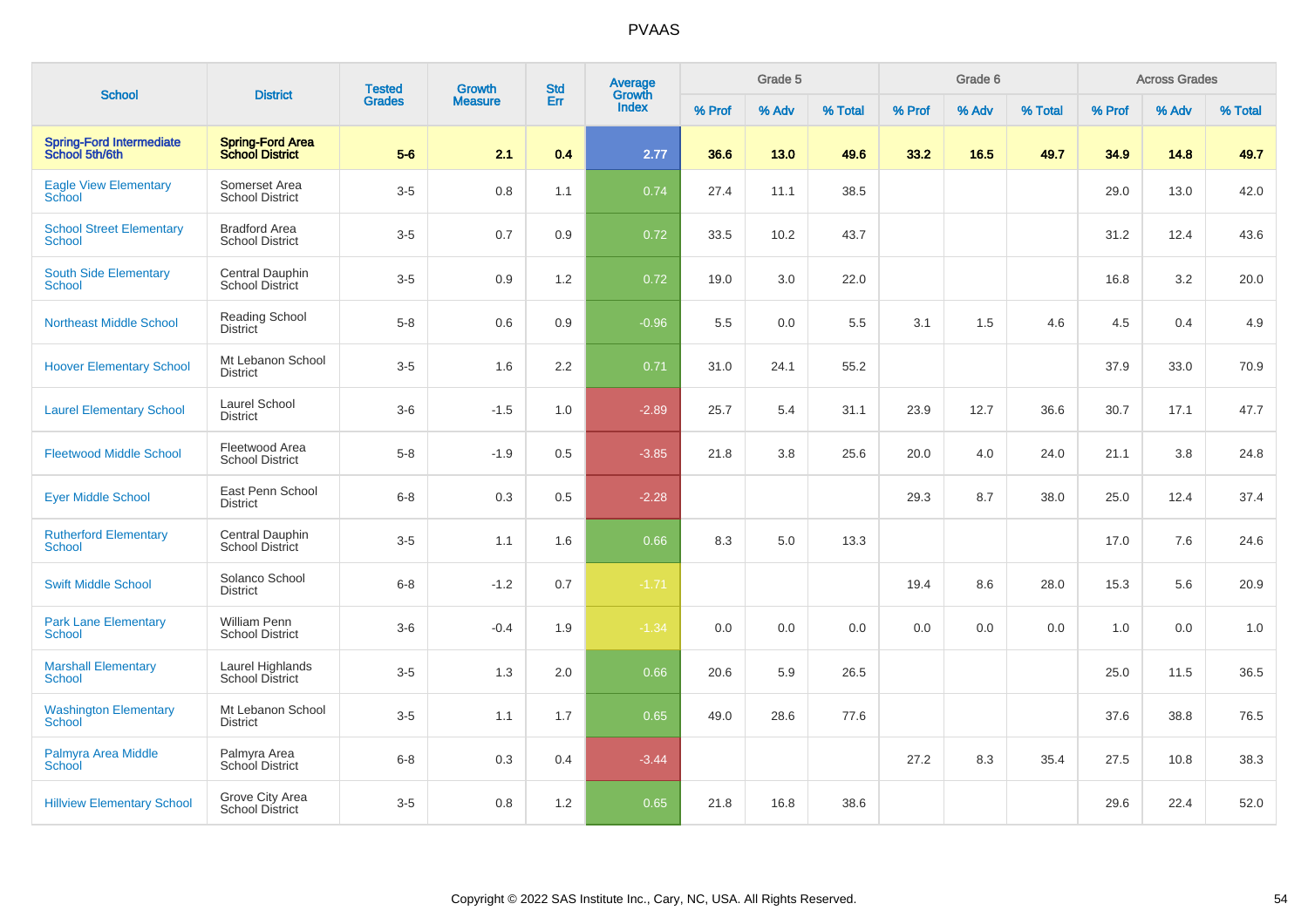|                                                                      |                                                                        | <b>Tested</b> | <b>Growth</b>  | <b>Std</b> | <b>Average</b><br>Growth |        | Grade 5 |         |        | Grade 6 |         |        | <b>Across Grades</b> |         |
|----------------------------------------------------------------------|------------------------------------------------------------------------|---------------|----------------|------------|--------------------------|--------|---------|---------|--------|---------|---------|--------|----------------------|---------|
| <b>School</b>                                                        | <b>District</b>                                                        | <b>Grades</b> | <b>Measure</b> | Err        | <b>Index</b>             | % Prof | % Adv   | % Total | % Prof | % Adv   | % Total | % Prof | % Adv                | % Total |
| <b>Spring-Ford Intermediate</b><br>School 5th/6th                    | <b>Spring-Ford Area</b><br><b>School District</b>                      | $5-6$         | 2.1            | 0.4        | 2.77                     | 36.6   | 13.0    | 49.6    | 33.2   | 16.5    | 49.7    | 34.9   | 14.8                 | 49.7    |
| <b>Tracy Elementary School</b>                                       | Easton Area<br><b>School District</b>                                  | $3-5$         | 1.1            | 1.7        | 0.65                     | 29.6   | 5.6     | 35.2    |        |         |         | 26.8   | 14.1                 | 40.9    |
| <b>Buckingham Elementary</b><br><b>School</b>                        | <b>Central Bucks</b><br><b>School District</b>                         | $3-6$         | $-0.1$         | 1.1        | $-0.68$                  | 42.6   | 17.0    | 59.6    | 29.4   | 16.2    | 45.6    | 38.8   | 19.1                 | 57.9    |
| <b>Marshall Middle School</b>                                        | North Allegheny<br><b>School District</b>                              | $6 - 8$       | 0.3            | 0.5        | $-4.19$                  |        |         |         | 39.2   | 14.6    | 53.8    | 34.6   | 21.0                 | 55.7    |
| <b>Lamberton Middle School</b>                                       | Carlisle Area<br><b>School District</b>                                | $6 - 8$       | 0.4            | 0.6        | $-0.63$                  |        |         |         | 25.0   | 7.3     | 32.3    | 18.9   | 6.7                  | 25.6    |
| <b>West Branch Middle</b><br><b>School</b>                           | West Branch Area<br><b>School District</b>                             | $5-8$         | 0.5            | 0.7        | $-2.18$                  | 16.1   | 3.2     | 19.4    | 7.8    | 4.7     | 12.5    | 15.8   | 7.5                  | 23.3    |
| <b>Martic Elementary School</b>                                      | Penn Manor<br><b>School District</b>                                   | $3-6$         | $-2.0$         | 1.4        | $-2.89$                  | 26.2   | 9.5     | 35.7    | 38.7   | 9.7     | 48.4    | 34.0   | 16.7                 | 50.6    |
| <b>Stanwood Elementary</b><br><b>School</b>                          | Hempfield Area<br><b>School District</b>                               | $3-5$         | 0.8            | 1.3        | 0.62                     | 31.3   | 13.2    | 44.6    |        |         |         | 33.5   | 18.0                 | 51.5    |
| <b>Lower Macungie Middle</b><br><b>School</b>                        | East Penn School<br><b>District</b>                                    | $6 - 8$       | 0.2            | 0.4        | $-0.94$                  |        |         |         | 13.6   | 7.0     | 20.5    | 17.2   | 6.6                  | 23.8    |
| <b>Goode School</b>                                                  | York City School<br><b>District</b>                                    | $3 - 8$       | 0.3            | 0.8        | $-3.00$                  | 1.9    | 0.0     | 1.9     | 3.0    | 0.0     | 3.0     | 3.6    | 0.3                  | 4.0     |
| <b>Daniel J Flood Elementary</b><br>School                           | Wilkes-Barre Area<br><b>School District</b>                            | $3-6$         | 0.9            | 1.5        | 0.40                     | 9.3    | 0.0     | 9.3     | 6.4    | 0.0     | 6.4     | 14.4   | 0.0                  | 14.4    |
| <b>Central Elementary School</b>                                     | <b>Big Beaver Falls</b><br>Area School<br><b>District</b>              | $3-5$         | 1.0            | 1.7        | 0.60                     | 11.3   | 3.8     | 15.1    |        |         |         | 11.2   | 1.7                  | 12.9    |
| <b>Mastery Charter School-</b><br>Francis D. Pastorius<br>Elementary | <b>Mastery Charter</b><br>School-Francis D.<br>Pastorius<br>Elementary | $3-8$         | 0.3            | 1.3        | $-0.22$                  | 3.8    | 0.0     | 3.8     | 3.7    | 0.0     | 3.7     | 3.1    | 0.0                  | 3.1     |
| <b>Mccall Gen George A</b><br><b>School</b>                          | Philadelphia City<br>School District                                   | $3-8$         | 1.7            | 2.9        | 0.59                     | 41.2   | 35.3    | 76.5    |        |         |         | 31.2   | 30.1                 | 61.3    |
| <b>Evans City Middle School</b>                                      | Seneca Valley<br>School District                                       | $5-6$         | $-1.7$         | 0.5        | $-5.02$                  | 28.6   | 10.0    | 38.5    | 32.7   | 8.9     | 41.5    | 30.7   | 9.4                  | 40.1    |
| <b>Glenwood Elementary</b><br>School                                 | Rose Tree Media<br><b>School District</b>                              | $3-5$         | 0.8            | 1.3        | 0.58                     | 28.8   | 30.0    | 58.8    |        |         |         | 33.2   | 23.8                 | 57.0    |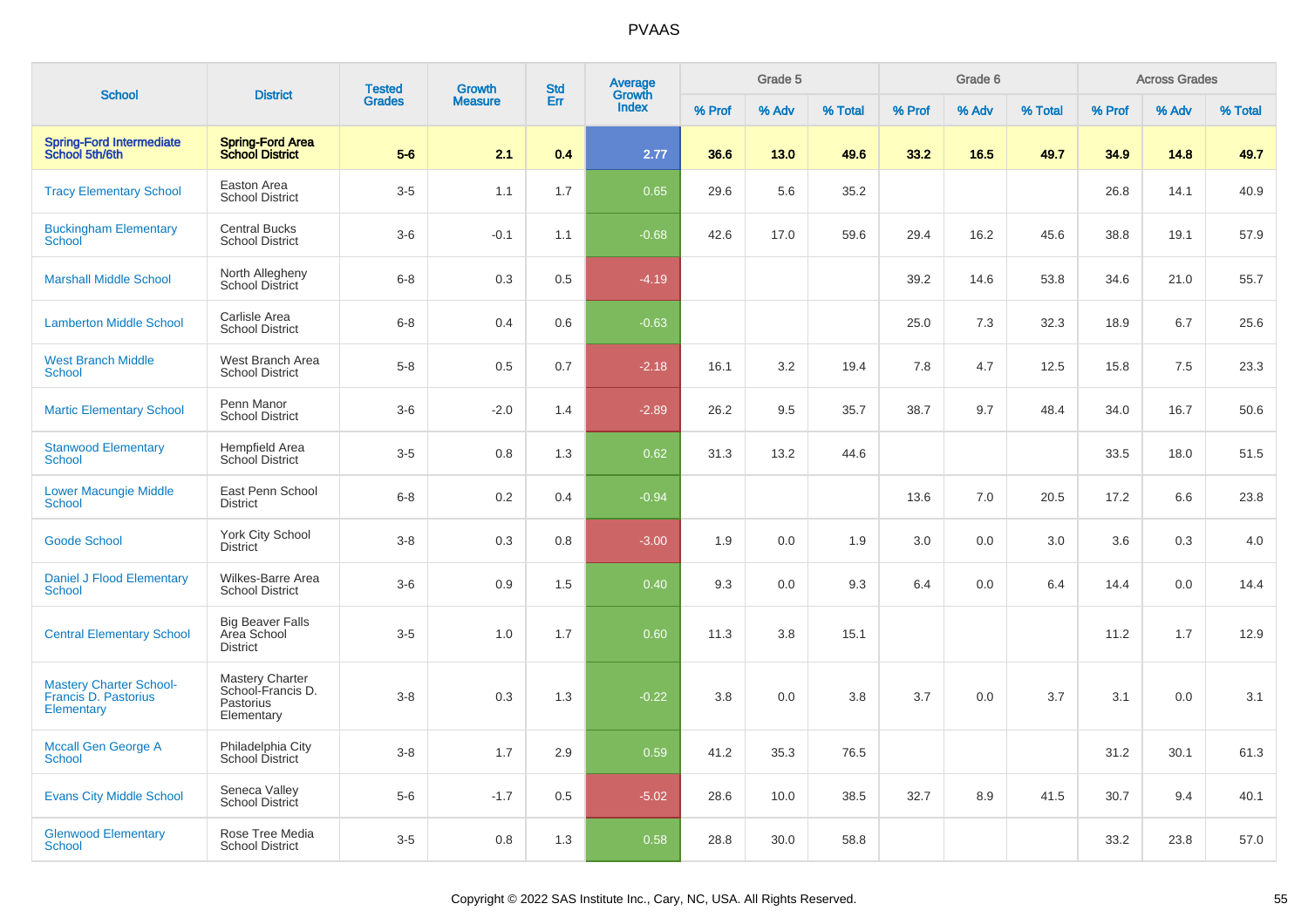|                                                      |                                                     | <b>Tested</b> | Growth         | <b>Std</b> | <b>Average</b>  |        | Grade 5 |         |        | Grade 6 |         |        | <b>Across Grades</b> |         |
|------------------------------------------------------|-----------------------------------------------------|---------------|----------------|------------|-----------------|--------|---------|---------|--------|---------|---------|--------|----------------------|---------|
| <b>School</b>                                        | <b>District</b>                                     | <b>Grades</b> | <b>Measure</b> | Err        | Growth<br>Index | % Prof | % Adv   | % Total | % Prof | % Adv   | % Total | % Prof | % Adv                | % Total |
| <b>Spring-Ford Intermediate</b><br>School 5th/6th    | <b>Spring-Ford Area</b><br><b>School District</b>   | $5-6$         | 2.1            | 0.4        | 2.77            | 36.6   | 13.0    | 49.6    | 33.2   | 16.5    | 49.7    | 34.9   | 14.8                 | 49.7    |
| <b>Jersey Shore Area</b><br><b>Elementary School</b> | Jersey Shore Area<br><b>School District</b>         | $3-5$         | 0.7            | 1.1        | 0.58            | 17.8   | 4.7     | 22.4    |        |         |         | 24.8   | 11.1                 | 35.9    |
| <b>Highland Elementary</b><br>School                 | Ambridge Area<br>School District                    | $3-5$         | 1.2            | 2.2        | 0.56            | 7.1    | 0.0     | 7.1     |        |         |         | 6.6    | 0.0                  | 6.6     |
| <b>Appleman Elementary</b><br>School                 | <b>Benton Area</b><br><b>School District</b>        | $3-6$         | $-0.8$         | 1.2        | $-1.65$         | 24.6   | 11.5    | 36.1    | 17.4   | 4.4     | 21.7    | 25.9   | 9.0                  | 34.9    |
| <b>Lakeview Middle-High</b><br><b>School</b>         | <b>Lakeview School</b><br>District                  | $6 - 11$      | $-4.2$         | 0.8        | $-5.00$         |        |         |         | 30.0   | 7.1     | 37.1    | 24.6   | 3.6                  | 28.2    |
| <b>Walt Disney Elementary</b><br>School              | Pennsbury School<br><b>District</b>                 | $3-5$         | 0.9            | 1.7        | 0.55            | 45.8   | 6.2     | 52.1    |        |         |         | 41.0   | 16.6                 | 57.6    |
| <b>Jackson School</b>                                | <b>York City School</b><br><b>District</b>          | $3 - 8$       | 0.3            | 1.0        | $-0.00$         | 0.0    | 0.0     | 0.0     | 0.0    | 0.0     | 0.0     | 1.5    | 0.7                  | 2.2     |
| <b>Bethune Mary Mcleod</b><br><b>School</b>          | Philadelphia City<br>School District                | $3 - 8$       | $-4.5$         | 2.2        | $-3.13$         | 0.0    | 0.0     | 0.0     | 0.0    | 0.0     | 0.0     | 0.0    | 0.0                  | 0.0     |
| <b>Tinicum Elementary School</b>                     | Palisades School<br><b>District</b>                 | $3-5$         | 1.2            | 2.2        | 0.54            | 34.5   | 27.6    | 62.1    |        |         |         | 35.7   | 27.4                 | 63.1    |
| <b>Mooreland Elementary</b><br>School                | Carlisle Area<br><b>School District</b>             | $3-5$         | 1.0            | 1.9        | 0.53            | 32.5   | 17.5    | 50.0    |        |         |         | 33.8   | 19.2                 | 53.1    |
| <b>Shohola Elementary</b><br><b>School</b>           | Delaware Valley<br><b>School District</b>           | $3-5$         | 0.9            | 1.6        | 0.52            | 15.5   | 24.1    | 39.7    |        |         |         | 28.7   | 22.4                 | 51.2    |
| <b>Shamokin Area</b><br><b>Intermediate School</b>   | Shamokin Area<br><b>School District</b>             | $5-6$         | $-1.8$         | 0.7        | $-4.03$         | 17.3   | 4.3     | 21.6    | 8.8    | 2.9     | 11.8    | 13.1   | 3.6                  | 16.7    |
| <b>Harding School</b>                                | Erie City School<br><b>District</b>                 | $3-5$         | 0.8            | 1.5        | 0.51            | 4.5    | 1.5     | 6.0     |        |         |         | 8.6    | 2.2                  | 10.8    |
| <b>Union City Middle School</b>                      | Union City Area<br>School District                  | $6 - 11$      | 0.2            | 0.8        | 0.24            |        |         |         | 19.4   | 11.3    | 30.6    | 17.1   | 6.6                  | 23.7    |
| Feltonville School Of Arts &<br><b>Sciences</b>      | Philadelphia City<br>School District                | $6 - 8$       | 1.5            | 3.1        | 0.49            |        |         |         | 0.0    | 0.0     | 0.0     | 2.6    | 0.0                  | 2.6     |
| <b>Chadds Ford Elementary</b><br>School              | Unionville-Chadds<br>Ford School<br><b>District</b> | $3-5$         | 0.7            | 1.4        | 0.48            | 40.6   | 20.3    | 60.9    |        |         |         | 38.8   | 32.9                 | 71.7    |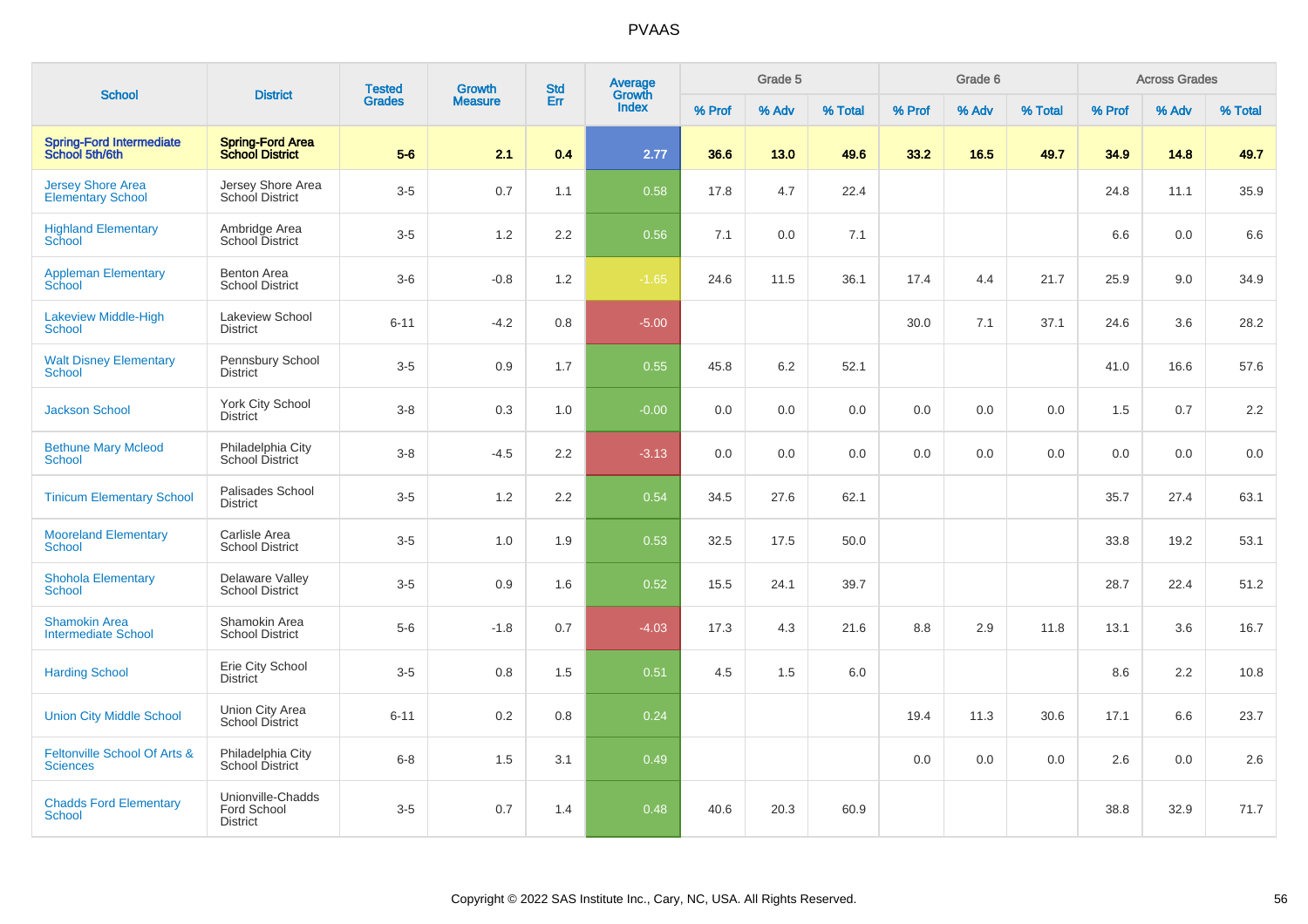| <b>School</b>                                        | <b>District</b>                                       | <b>Tested</b> | <b>Growth</b>  | <b>Std</b> | <b>Average</b><br>Growth |        | Grade 5 |         |        | Grade 6 |         |        | <b>Across Grades</b> |         |
|------------------------------------------------------|-------------------------------------------------------|---------------|----------------|------------|--------------------------|--------|---------|---------|--------|---------|---------|--------|----------------------|---------|
|                                                      |                                                       | <b>Grades</b> | <b>Measure</b> | <b>Err</b> | Index                    | % Prof | % Adv   | % Total | % Prof | % Adv   | % Total | % Prof | % Adv                | % Total |
| Spring-Ford Intermediate<br>School 5th/6th           | <b>Spring-Ford Area</b><br><b>School District</b>     | $5-6$         | 2.1            | 0.4        | 2.77                     | 36.6   | 13.0    | 49.6    | 33.2   | 16.5    | 49.7    | 34.9   | 14.8                 | 49.7    |
| <b>Shenandoah Valley</b><br><b>Elementary School</b> | Shenandoah Valley<br><b>School District</b>           | $3-6$         | $-2.5$         | 1.2        | $-3.69$                  | 11.9   | 3.0     | 14.9    | 19.6   | 2.0     | 21.6    | 16.2   | 4.2                  | 20.4    |
| <b>Edgewood Elementary</b><br>School                 | <b>Ridley School</b><br><b>District</b>               | $3-5$         | 0.7            | 1.6        | 0.46                     | 27.1   | 17.0    | 44.1    |        |         |         | 24.0   | 13.2                 | 37.1    |
| <b>Simmons Elementary</b><br><b>School</b>           | Hatboro-Horsham<br><b>School District</b>             | $3-5$         | 0.6            | 1.3        | 0.46                     | 34.9   | 4.6     | 39.5    |        |         |         | 37.6   | 15.7                 | 53.3    |
| Jefferson-Morgan<br><b>Elementary School</b>         | Jefferson-Morgan<br>School District                   | $3-6$         | $-6.4$         | 1.1        | $-9.62$                  | 7.1    | 1.4     | 8.6     | 23.6   | 0.0     | 23.6    | 17.1   | 5.6                  | 22.6    |
| Joanna Connell School                                | Erie City School<br><b>District</b>                   | $3-5$         | 0.6            | 1.4        | 0.45                     | 18.5   | 9.9     | 28.4    |        |         |         | 17.3   | 6.5                  | 23.8    |
| <b>Penn Bernville Elementary</b><br>School           | Tulpehocken Area<br>School District                   | $3-6$         | 0.1            | 1.2        | $-0.31$                  | 26.0   | 20.0    | 46.0    | 15.5   | 19.0    | 34.5    | 22.0   | 16.6                 | 38.5    |
| <b>Pine Street Elementary</b><br><b>School</b>       | Palmyra Area<br>School District                       | $3-5$         | 0.7            | 1.5        | 0.44                     | 35.6   | 18.6    | 54.2    |        |         |         | 35.9   | 16.9                 | 52.8    |
| <b>Coopertown Elementary</b><br>School               | Haverford<br>Township School<br><b>District</b>       | $3-5$         | 0.6            | 1.3        | 0.44                     | 28.9   | 33.7    | 62.6    |        |         |         | 32.6   | 38.1                 | 70.7    |
| <b>Aronimink Elementary</b><br><b>School</b>         | <b>Upper Darby</b><br>School District                 | $3-5$         | 1.0            | 2.3        | 0.43                     | 14.3   | 7.1     | 21.4    |        |         |         | 24.4   | 9.3                  | 33.7    |
| <b>Mayfair School</b>                                | Philadelphia City<br>School District                  | $3-8$         | $-1.9$         | 1.1        | $-5.65$                  | 2.3    | 0.0     | 2.3     | 6.2    | 0.0     | 6.2     | 3.1    | 1.0                  | 4.2     |
| <b>West Crawford Elementary</b><br>School            | Connellsville Area<br><b>School District</b>          | $3-5$         | 0.6            | 1.4        | 0.41                     | 17.9   | 7.5     | 25.4    |        |         |         | 13.9   | 4.5                  | 18.3    |
| <b>Hydetown Elementary</b><br>School                 | <b>Titusville Area</b><br><b>School District</b>      | $3-5$         | 0.7            | 1.8        | 0.37                     | 26.2   | 11.9    | 38.1    |        |         |         | 25.6   | 20.2                 | 45.7    |
| <b>Saltsburg Elementary</b><br>School                | Blairsville-<br>Saltsburg School<br><b>District</b>   | $3-5$         | 0.7            | 2.0        | 0.37                     | 31.4   | 34.3    | 65.7    |        |         |         | 27.3   | 28.2                 | 55.4    |
| <b>Blue Ball Elementary</b><br>School                | Eastern Lancaster<br>County School<br><b>District</b> | $3-6$         | $-0.2$         | 1.1        | $-0.57$                  | 24.1   | 8.6     | 32.8    | 9.7    | 1.6     | 11.3    | 24.4   | 7.1                  | 31.6    |
| <b>Main Street School</b>                            | Chester-Upland<br><b>School District</b>              | $3-5$         | 0.8            | 2.1        | 0.36                     | 0.0    | 0.0     | 0.0     |        |         |         | 2.8    | 0.0                  | 2.8     |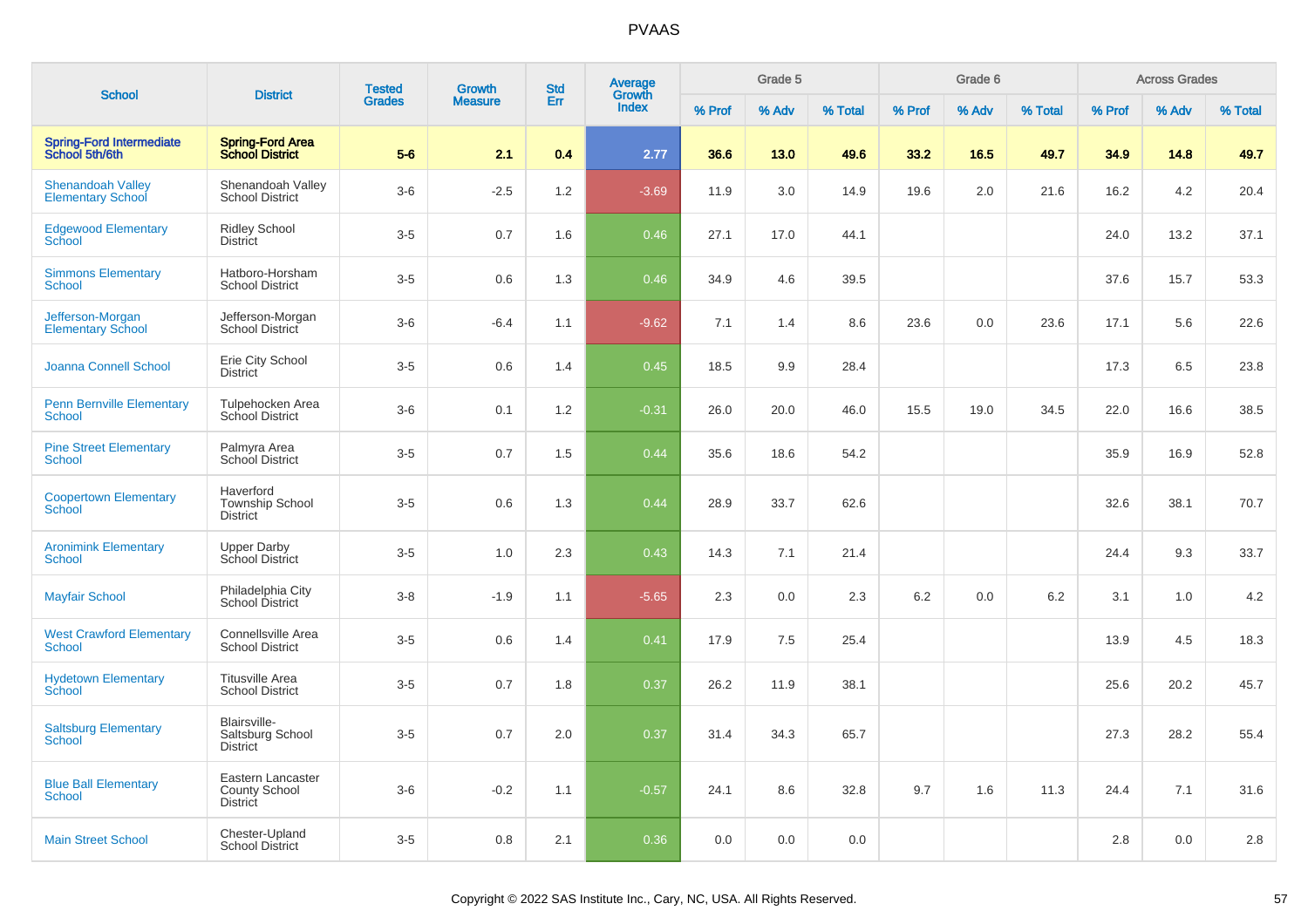| <b>School</b>                                       | <b>District</b>                                             | <b>Tested</b> | Growth         | <b>Std</b> | Average<br>Growth |        | Grade 5 |         |        | Grade 6 |         |        | <b>Across Grades</b> |         |
|-----------------------------------------------------|-------------------------------------------------------------|---------------|----------------|------------|-------------------|--------|---------|---------|--------|---------|---------|--------|----------------------|---------|
|                                                     |                                                             | <b>Grades</b> | <b>Measure</b> | Err        | <b>Index</b>      | % Prof | % Adv   | % Total | % Prof | % Adv   | % Total | % Prof | % Adv                | % Total |
| <b>Spring-Ford Intermediate</b><br>School 5th/6th   | <b>Spring-Ford Area</b><br><b>School District</b>           | $5-6$         | 2.1            | 0.4        | 2.77              | 36.6   | 13.0    | 49.6    | 33.2   | 16.5    | 49.7    | 34.9   | 14.8                 | 49.7    |
| <b>Millersburg Area Middle</b><br><b>School</b>     | Millersburg Area<br><b>School District</b>                  | $6-9$         | $-5.1$         | 0.9        | $-5.70$           |        |         |         | 15.4   | 3.8     | 19.2    | 14.0   | 2.2                  | 16.3    |
| <b>Upper Moreland</b><br><b>Intermediate School</b> | <b>Upper Moreland</b><br>Township School<br><b>District</b> | $3-5$         | 0.3            | 0.8        | 0.34              | 28.5   | 10.6    | 39.1    |        |         |         | 29.0   | 11.9                 | 40.9    |
| <b>Barclay Elementary School</b>                    | <b>Central Bucks</b><br><b>School District</b>              | $3-6$         | 0.1            | 1.0        | $-0.19$           | 23.6   | 11.2    | 34.8    | 20.9   | 6.0     | 26.9    | 29.4   | 10.5                 | 39.9    |
| <b>Tinicum School</b>                               | Interboro School<br><b>District</b>                         | $3 - 8$       | $-2.1$         | 1.0        | $-3.09$           | 18.9   | 2.7     | 21.6    | 12.2   | 0.0     | 12.2    | 20.6   | 1.9                  | 22.4    |
| <b>Aldan Elementary School</b>                      | William Penn<br><b>School District</b>                      | $3-6$         | $-1.9$         | 2.0        | $-2.02$           | 8.8    | 8.8     | 17.6    | 0.0    | 0.0     | 0.0     | 10.0   | 9.0                  | 19.0    |
| <b>Propel Charter School -</b><br><b>Hazelwood</b>  | <b>Propel Charter</b><br>School-Hazelwood                   | $3 - 8$       | $-1.6$         | 1.2        | $-2.32$           | 3.4    | 0.0     | 3.4     | 0.0    | 0.0     | 0.0     | 0.6    | 0.6                  | 1.3     |
| <b>Garrettford Elementary</b><br><b>School</b>      | <b>Upper Darby</b><br>School District                       | $3 - 5$       | 0.4            | 1.3        | 0.31              | 15.4   | 5.1     | 20.5    |        |         |         | 19.0   | 2.0                  | 21.0    |
| <b>York Avenue Elementary</b><br>School             | North Penn School<br><b>District</b>                        | $3-6$         | $-1.0$         | 1.5        | $-1.22$           | 23.3   | 6.7     | 30.0    | 9.4    | 28.1    | 37.5    | 25.0   | 20.7                 | 45.7    |
| <b>Abington Heights Middle</b><br><b>School</b>     | Abington Heights<br>School District                         | $5 - 11$      | $-1.7$         | 0.4        | $-6.09$           | 29.2   | 13.3    | 42.5    | 21.2   | 6.3     | 27.5    | 27.4   | 9.1                  | 36.5    |
| <b>Halifax Area Elementary</b><br><b>School</b>     | Halifax Area<br><b>School District</b>                      | $3-5$         | 0.4            | 1.4        | 0.31              | 26.8   | 14.1    | 40.8    |        |         |         | 24.9   | 12.2                 | 37.1    |
| <b>Linglestown Elementary</b><br><b>School</b>      | Central Dauphin<br><b>School District</b>                   | $3-5$         | 0.5            | 1.6        | 0.30              | 43.9   | 12.3    | 56.1    |        |         |         | 36.0   | 16.7                 | 52.7    |
| <b>Pleasant Gap Elementary</b><br><b>School</b>     | <b>Bellefonte Area</b><br><b>School District</b>            | $3-5$         | 0.7            | 2.5        | 0.30              | 26.1   | 26.1    | 52.2    |        |         |         | 34.1   | 23.1                 | 57.1    |
| <b>Kearny Gen Philip School</b>                     | Philadelphia City<br><b>School District</b>                 | $3 - 8$       | 1.0            | 3.4        | 0.30              |        |         |         |        |         |         | 0.0    | 0.0                  | 0.0     |
| <b>Marion Elementary School</b>                     | Belle Vernon Area<br><b>School District</b>                 | $3-6$         | $-1.4$         | 1.1        | $-2.03$           | 16.1   | 8.9     | 25.0    | 25.8   | 11.3    | 37.1    | 24.7   | 9.3                  | 34.0    |
| <b>Edgar Fahs Smith Steam</b><br>Academy            | <b>York City School</b><br><b>District</b>                  | $3 - 8$       | $-0.8$         | 0.8        | $-2.64$           | 8.6    | 0.0     | 8.6     | 5.7    | 0.0     | 5.7     | 6.4    | 0.3                  | 6.7     |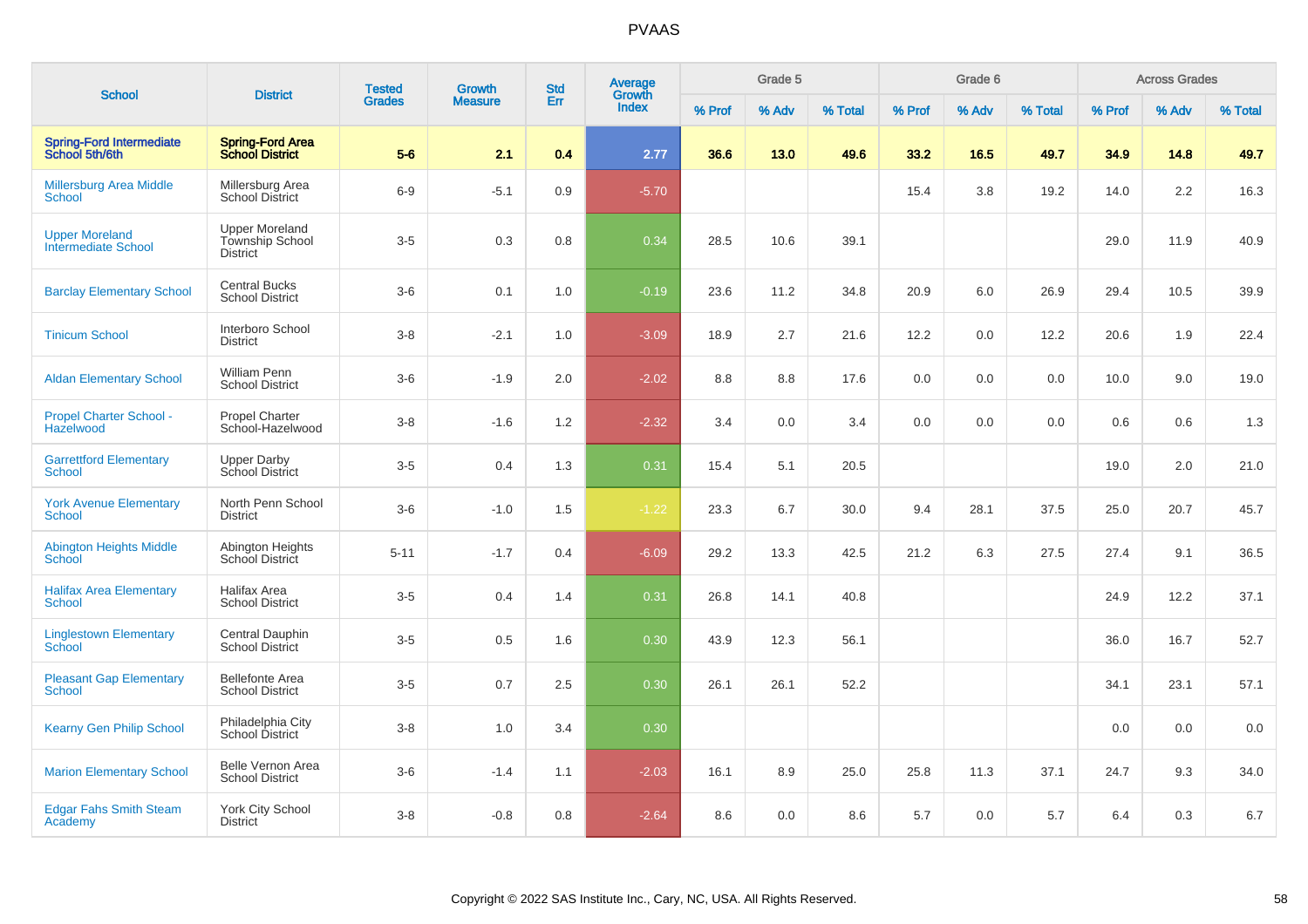|                                                                | <b>District</b>                                            | <b>Tested</b> | <b>Growth</b>  | <b>Std</b> | <b>Average</b><br>Growth |        | Grade 5 |         |        | Grade 6 |         |        | <b>Across Grades</b> |         |
|----------------------------------------------------------------|------------------------------------------------------------|---------------|----------------|------------|--------------------------|--------|---------|---------|--------|---------|---------|--------|----------------------|---------|
| <b>School</b>                                                  |                                                            | <b>Grades</b> | <b>Measure</b> | Err        | <b>Index</b>             | % Prof | % Adv   | % Total | % Prof | % Adv   | % Total | % Prof | % Adv                | % Total |
| <b>Spring-Ford Intermediate</b><br>School 5th/6th              | <b>Spring-Ford Area</b><br><b>School District</b>          | $5-6$         | 2.1            | 0.4        | 2.77                     | 36.6   | 13.0    | 49.6    | 33.2   | 16.5    | 49.7    | 34.9   | 14.8                 | 49.7    |
| <b>Franklin School</b>                                         | Uniontown Area<br><b>School District</b>                   | $3-6$         | 0.5            | 2.0        | 0.09                     | 25.0   | 0.0     | 25.0    | 26.7   | 13.3    | 40.0    | 22.2   | 11.1                 | 33.3    |
| <b>Nebinger George W</b><br>School                             | Philadelphia City<br>School District                       | $3 - 8$       | 0.6            | 2.2        | 0.27                     |        |         |         |        |         |         | 18.4   | 10.2                 | 28.6    |
| Greenwich-Lenhartsville<br><b>Elementary School</b>            | Kutztown Area<br><b>School District</b>                    | $3-5$         | 0.6            | 2.4        | 0.26                     | 30.4   | 4.4     | 34.8    |        |         |         | 35.1   | 9.5                  | 44.6    |
| Swiftwater Intermediate<br><b>School (8281)</b>                | Pocono Mountain<br><b>School District</b>                  | $4 - 6$       | $-0.9$         | 0.9        | $-1.74$                  | 27.6   | 12.2    | 39.8    | 13.7   | 6.8     | 20.6    | 21.9   | 8.9                  | 30.9    |
| <b>Wescosville Elementary</b><br>School                        | East Penn School<br><b>District</b>                        | $3-5$         | 0.4            | 1.4        | 0.26                     | 24.3   | 9.5     | 33.8    |        |         |         | 34.1   | 17.0                 | 51.1    |
| <b>Mastery Charter School -</b><br><b>Cleveland Elementary</b> | <b>Mastery Charter</b><br>School-Cleveland<br>Elementary   | $3-8$         | $-1.3$         | 1.2        | $-1.10$                  | 3.8    | 7.7     | 11.5    | 5.9    | 0.0     | 5.9     | 2.4    | 1.8                  | 4.3     |
| <b>Earl Elementary School</b>                                  | Boyertown Area<br><b>School District</b>                   | $3-5$         | 0.4            | 1.7        | 0.25                     | 29.2   | 14.6    | 43.8    |        |         |         | 29.7   | 9.5                  | 39.2    |
| <b>Lickdale Elementary</b><br>School                           | Northern Lebanon<br><b>School District</b>                 | $3-5$         | 0.5            | 2.0        | 0.25                     | 25.7   | 11.4    | 37.1    |        |         |         | 33.0   | 13.2                 | 46.2    |
| Pennsylvania Distance<br><b>Learning Charter School</b>        | Pennsylvania<br>Distance Learning<br><b>Charter School</b> | $3 - 12$      | $-1.7$         | 0.7        | $-3.92$                  | 6.5    | 0.0     | 6.5     | 1.3    | 0.0     | 1.3     | 5.4    | 0.4                  | 5.8     |
| <b>Bellevue Elementary</b><br><b>School</b>                    | Northgate School<br><b>District</b>                        | $3-6$         | $-1.4$         | 1.5        | $-1.52$                  | 30.0   | 3.3     | 33.3    | 13.3   | 0.0     | 13.3    | 21.1   | 2.8                  | 23.8    |
| Fort Washington<br><b>Elementary School</b>                    | <b>Upper Dublin</b><br>School District                     | $3-5$         | 0.4            | 1.7        | 0.23                     | 56.9   | 33.3    | 90.2    |        |         |         | 47.3   | 38.8                 | 86.2    |
| <b>Catharine Joseph School</b>                                 | Philadelphia City<br>School District                       | $3-5$         | 0.6            | 2.5        | 0.23                     | 4.2    | 0.0     | 4.2     |        |         |         | 7.8    | 0.0                  | 7.8     |
| <b>Shawmont School</b>                                         | Philadelphia City<br>School District                       | $3 - 8$       | 0.4            | 1.6        | $-1.46$                  | 0.0    | 0.0     | 0.0     | 11.1   | 0.0     | 11.1    | 16.1   | 2.2                  | 18.3    |
| <b>Reamstown Elementary</b><br>School                          | Cocalico School<br>District                                | $3-5$         | 0.3            | 1.5        | 0.22                     | 28.3   | 13.3    | 41.7    |        |         |         | 34.7   | 13.1                 | 47.7    |
| <b>Salisbury Elementary</b><br>School                          | Pequea Valley<br><b>School District</b>                    | $3-6$         | 0.2            | 1.4        | 0.01                     | 14.0   | 4.6     | 18.6    | 20.0   | 0.0     | 20.0    | 22.7   | 6.7                  | 29.3    |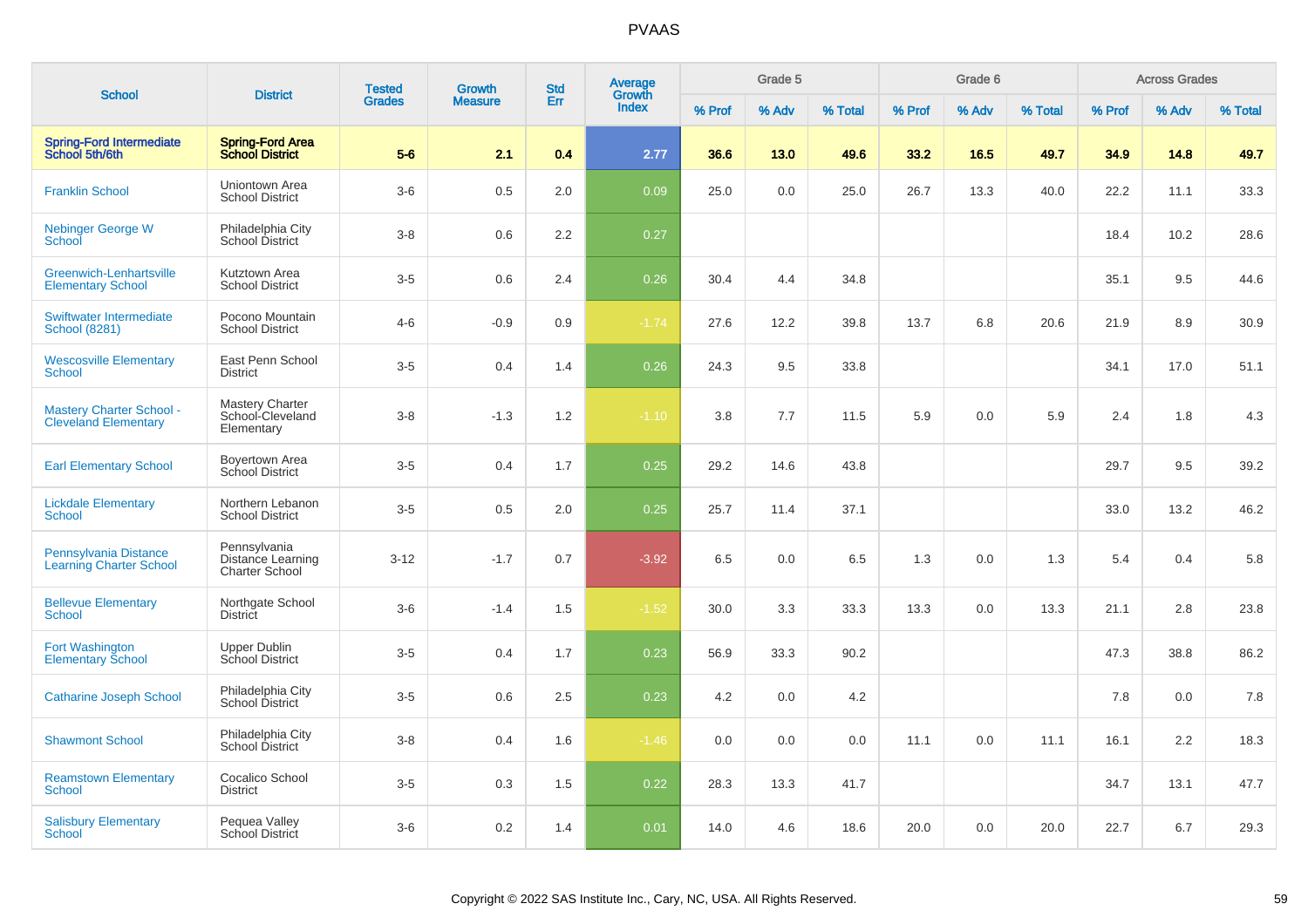| <b>School</b>                                         |                                                   | <b>Tested</b> | Growth         | <b>Std</b> | Average         |        | Grade 5 |         |        | Grade 6 |         |        | <b>Across Grades</b> |         |
|-------------------------------------------------------|---------------------------------------------------|---------------|----------------|------------|-----------------|--------|---------|---------|--------|---------|---------|--------|----------------------|---------|
|                                                       | <b>District</b>                                   | <b>Grades</b> | <b>Measure</b> | Err        | Growth<br>Index | % Prof | % Adv   | % Total | % Prof | % Adv   | % Total | % Prof | % Adv                | % Total |
| <b>Spring-Ford Intermediate</b><br>School 5th/6th     | <b>Spring-Ford Area</b><br><b>School District</b> | $5-6$         | 2.1            | 0.4        | 2.77            | 36.6   | 13.0    | 49.6    | 33.2   | 16.5    | 49.7    | 34.9   | 14.8                 | 49.7    |
| <b>Sandburg Middle School</b>                         | <b>Neshaminy School</b><br><b>District</b>        | $5 - 8$       | $-0.6$         | 0.5        | $-5.00$         | 20.3   | 5.7     | 26.0    | 16.0   | 3.8     | 19.8    | 16.1   | 5.7                  | 21.8    |
| Northwestern Lehigh<br><b>Middle School</b>           | Northwestern<br>Lehigh School<br><b>District</b>  | $6-8$         | 0.1            | 0.5        | $-1.79$         |        |         |         | 28.7   | 9.3     | 38.0    | 24.7   | 11.3                 | 35.9    |
| <b>Slatington Elementary</b><br>School                | Northern Lehigh<br>School District                | $3-6$         | $-1.9$         | 0.9        | $-3.35$         | 22.9   | 6.2     | 29.2    | 13.8   | 0.0     | 13.8    | 21.1   | 5.3                  | 26.4    |
| <b>Nicely Elementary School</b>                       | Greensburg Salem<br><b>School District</b>        | $3-5$         | 0.3            | 1.6        | 0.19            | 28.8   | 7.7     | 36.5    |        |         |         | 26.1   | 15.7                 | 41.8    |
| <b>Union City Elementary</b><br>School                | Union City Area<br>School District                | $3-5$         | 0.3            | 1.4        | 0.19            | 18.8   | 8.7     | 27.5    |        |         |         | 26.7   | 13.4                 | 40.1    |
| <b>Slippery Rock Area</b><br><b>Elementary School</b> | Slippery Rock Area<br>School District             | $3-5$         | 0.3            | 1.4        | 0.19            | 39.4   | 30.3    | 69.7    |        |         |         | 39.7   | 25.0                 | 64.7    |
| Pittsburgh Arsenal 6-8                                | Pittsburgh School<br><b>District</b>              | $6 - 8$       | 0.2            | 1.1        | $-0.88$         |        |         |         | 2.4    | 0.0     | 2.4     | 7.4    | 0.0                  | 7.4     |
| <b>Gettysburg Area Middle</b><br>School               | Gettysburg Area<br>School District                | $6 - 8$       | $-0.1$         | 0.5        | $-0.15$         |        |         |         | 22.8   | 12.2    | 35.0    | 20.2   | 8.6                  | 28.7    |
| Philadelphia Academy<br><b>Charter School</b>         | Philadelphia<br>Academy Charter<br>School         | $3 - 11$      | $-2.5$         | 0.7        | $-3.55$         | 22.1   | 6.5     | 28.6    | 25.0   | 7.9     | 32.9    | 24.3   | 9.8                  | 34.2    |
| <b>Line Mountain Middle</b><br><b>School</b>          | Line Mountain<br><b>School District</b>           | $5-8$         | $-0.5$         | 0.7        | $-1.56$         | 19.7   | 12.1    | 31.8    | 15.3   | 2.8     | 18.1    | 14.3   | 5.9                  | 20.2    |
| <b>Harding Warren G Middle</b><br><b>School</b>       | Philadelphia City<br>School District              | $6 - 8$       | $-0.7$         | 1.5        | $-0.45$         |        |         |         | 2.9    | 5.7     | 8.6     | 6.3    | 2.7                  | 9.0     |
| <b>Rockhill Elementary School</b>                     | Southern<br>Huntingdon County<br>School District  | $3-5$         | 0.4            | 2.5        | 0.15            | 4.4    | 13.0    | 17.4    |        |         |         | 26.4   | 4.2                  | 30.6    |
| <b>Parkside Elementary</b><br>School                  | Penn-Delco School<br><b>District</b>              | $3-5$         | 0.3            | 1.8        | 0.15            | 31.0   | 7.1     | 38.1    |        |         |         | 25.2   | 5.9                  | 31.1    |
| <b>Lingle Avenue Elementary</b><br><b>School</b>      | Palmyra Area<br><b>School District</b>            | $3-5$         | 0.2            | 1.4        | 0.13            | 36.8   | 32.4    | 69.1    |        |         |         | 34.7   | 35.3                 | 70.0    |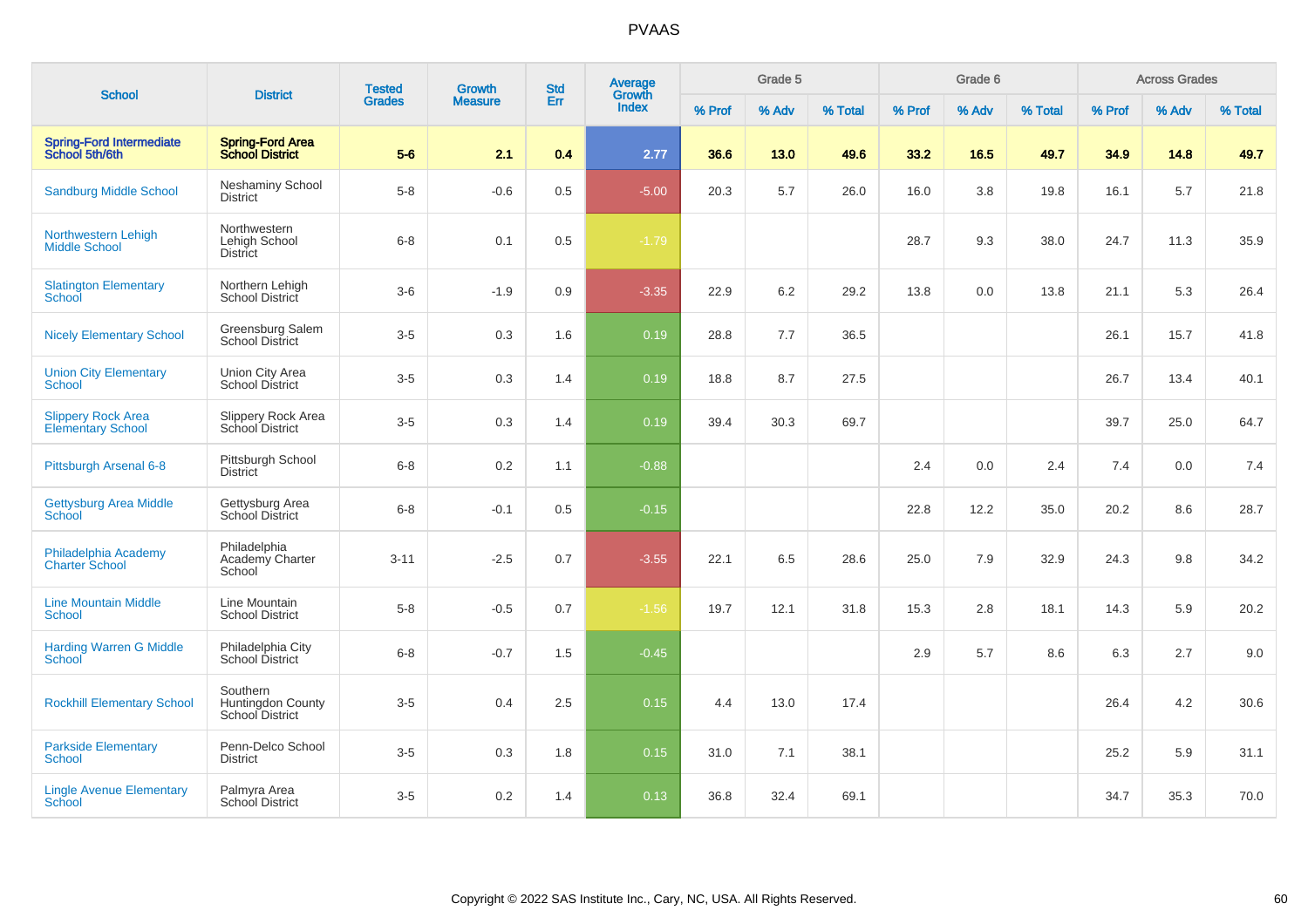| <b>School</b>                                                | <b>District</b>                                       | <b>Tested</b> | Growth         | <b>Std</b> | Average<br>Growth |        | Grade 5 |         |        | Grade 6 |         |        | <b>Across Grades</b> |         |
|--------------------------------------------------------------|-------------------------------------------------------|---------------|----------------|------------|-------------------|--------|---------|---------|--------|---------|---------|--------|----------------------|---------|
|                                                              |                                                       | <b>Grades</b> | <b>Measure</b> | Err        | <b>Index</b>      | % Prof | % Adv   | % Total | % Prof | % Adv   | % Total | % Prof | % Adv                | % Total |
| <b>Spring-Ford Intermediate</b><br>School 5th/6th            | <b>Spring-Ford Area</b><br><b>School District</b>     | $5-6$         | 2.1            | 0.4        | 2.77              | 36.6   | 13.0    | 49.6    | 33.2   | 16.5    | 49.7    | 34.9   | 14.8                 | 49.7    |
| Boys Latin Of Philadelphia<br><b>Charter School</b>          | Boys Latin Of<br>Philadelphia<br>Charter School       | $6 - 12$      | 0.1            | 0.8        | $-0.37$           |        |         |         | 0.0    | 0.0     | 0.0     | 1.5    | 0.0                  | 1.5     |
| <b>Northwest Middle School</b>                               | Reading School<br><b>District</b>                     | $5 - 8$       | 0.1            | 1.0        | $-2.42$           | 7.6    | 0.0     | 7.6     | 2.4    | 0.0     | 2.4     | 4.0    | 0.0                  | 4.0     |
| <b>Eisenhower Elementary</b><br><b>School</b>                | Indiana Area<br><b>School District</b>                | $4 - 5$       | 0.1            | 1.2        | 0.10              | 27.5   | 11.0    | 38.5    |        |         |         | 27.6   | 12.3                 | 39.9    |
| <b>Brecknock Elementary</b><br><b>School</b>                 | Eastern Lancaster<br>County School<br>District        | $3-6$         | $-2.5$         | 1.1        | $-3.44$           | 16.2   | 5.9     | 22.1    | 6.7    | 1.7     | 8.3     | 16.7   | 7.9                  | 24.6    |
| <b>Brentwood Middle School</b>                               | <b>Brentwood</b><br>Borough School<br><b>District</b> | $6 - 8$       | 0.1            | 0.8        | $-3.93$           |        |         |         | 8.5    | 2.4     | 11.0    | 12.4   | 1.4                  | 13.8    |
| <b>Milton Area Middle School</b>                             | Milton Area School<br><b>District</b>                 | $6 - 11$      | $-0.6$         | 0.6        | $-1.00$           |        |         |         | 17.3   | 3.2     | 20.5    | 19.1   | 7.8                  | 26.9    |
| <b>Norwood School</b>                                        | Interboro School<br><b>District</b>                   | $3-8$         | $-0.9$         | 0.9        | $-3.40$           | 10.2   | 0.0     | 10.2    | 8.5    | 0.0     | 8.5     | 19.7   | 3.2                  | 23.0    |
| <b>Stetser Elementary School</b>                             | Chester-Upland<br><b>School District</b>              | $3-6$         | 0.2            | 2.7        | 0.09              |        |         |         | 0.0    | 0.0     | 0.0     | 10.1   | 1.0                  | 11.1    |
| <b>Exton Elementary School</b>                               | West Chester Area<br><b>School District</b>           | $3-5$         | 0.1            | 1.6        | 0.09              | 27.6   | 25.9    | 53.4    |        |         |         | 34.7   | 21.1                 | 55.8    |
| <b>People For People Charter</b><br><b>School</b>            | People For People<br>Charter School                   | $3 - 12$      | $-1.1$         | 1.0        | $-6.30$           | 0.0    | 0.0     | 0.0     | 0.0    | 0.0     | 0.0     | 1.3    | 0.0                  | 1.3     |
| <b>Chambers Hill Elementary</b><br><b>School</b>             | Central Dauphin<br><b>School District</b>             | $3-5$         | 0.2            | 2.7        | 0.08              | 14.8   | 14.8    | 29.6    |        |         |         | 18.6   | 9.3                  | 27.9    |
| <b>Cambria Elementary</b><br><b>School</b>                   | Central Cambria<br><b>School District</b>             | $3-5$         | 0.1            | 1.3        | 0.08              | 33.8   | 17.5    | 51.2    |        |         |         | 30.0   | 15.0                 | 45.1    |
| <b>Rydal East School</b>                                     | Abington School<br><b>District</b>                    | $3-6$         | $-1.2$         | 1.0        | $-1.65$           | 43.6   | 11.3    | 54.8    | 34.8   | 8.7     | 43.5    | 36.9   | 17.9                 | 54.8    |
| <b>Erie Rise Leadership</b><br><b>Academy Charter School</b> | Erie Rise<br>Leadership<br>Academy Charter<br>School  | $3 - 8$       | $-0.6$         | 1.1        | $-1.89$           | 6.9    | 0.0     | 6.9     | 0.0    | 0.0     | 0.0     | 1.6    | 1.0                  | 2.6     |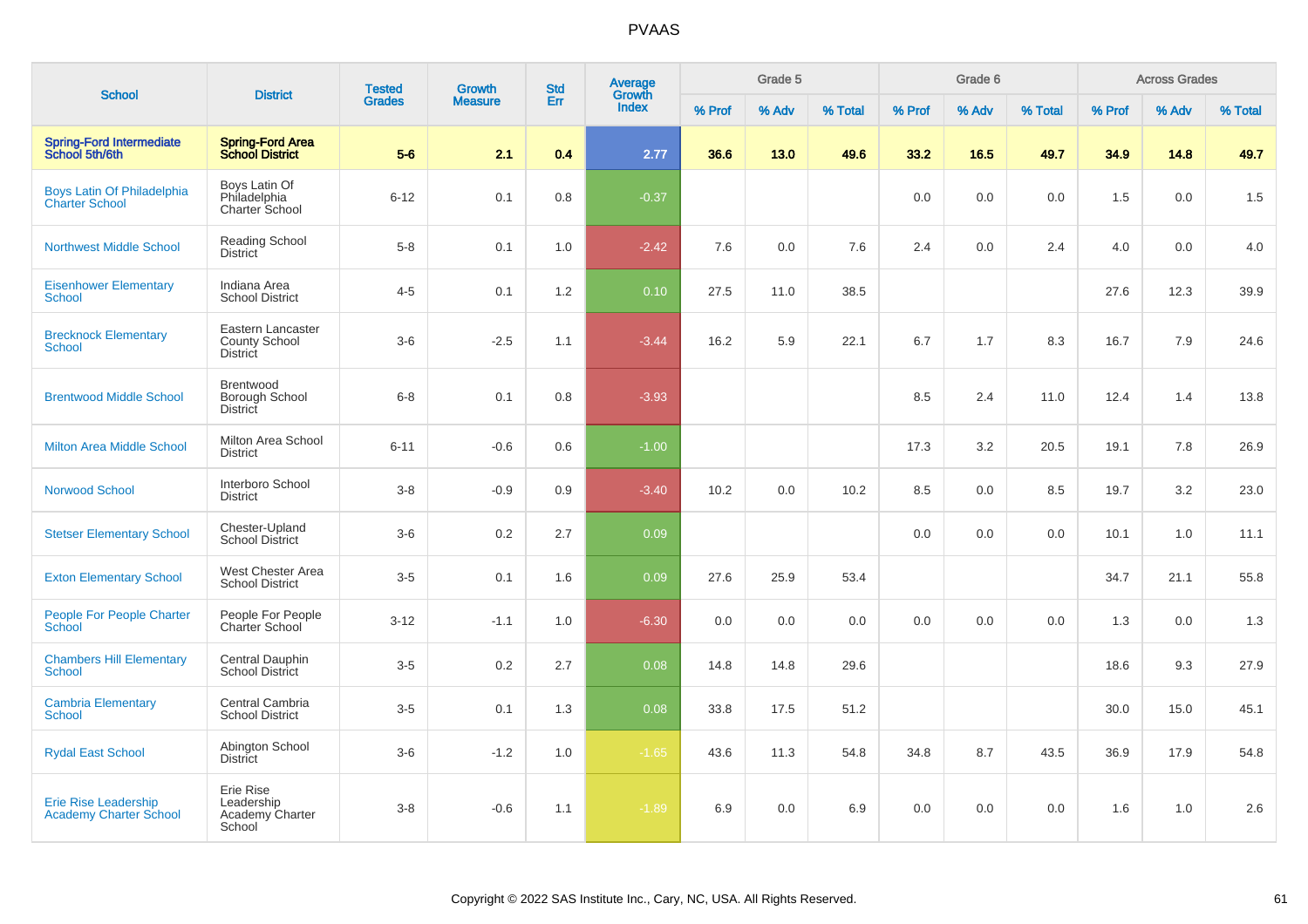|                                                           |                                                     | <b>Tested</b> | <b>Growth</b>  | <b>Std</b> | Average<br>Growth |        | Grade 5 |         |        | Grade 6 |         |        | <b>Across Grades</b> |         |
|-----------------------------------------------------------|-----------------------------------------------------|---------------|----------------|------------|-------------------|--------|---------|---------|--------|---------|---------|--------|----------------------|---------|
| <b>School</b>                                             | <b>District</b>                                     | <b>Grades</b> | <b>Measure</b> | Err        | Index             | % Prof | % Adv   | % Total | % Prof | % Adv   | % Total | % Prof | % Adv                | % Total |
| Spring-Ford Intermediate<br>School 5th/6th                | <b>Spring-Ford Area</b><br><b>School District</b>   | $5-6$         | 2.1            | 0.4        | 2.77              | 36.6   | 13.0    | 49.6    | 33.2   | 16.5    | 49.7    | 34.9   | 14.8                 | 49.7    |
| <b>Toby Farms Intermediate</b><br>School                  | Chester-Upland<br><b>School District</b>            | $5-8$         | 0.1            | 1.0        | $-2.37$           |        |         |         | 3.5    | 1.8     | 5.3     | 1.1    | 0.6                  | 1.7     |
| <b>Goodnoe Elementary</b><br><b>School</b>                | Council Rock<br><b>School District</b>              | $3-6$         | $-3.9$         | 0.8        | $-6.69$           | 23.7   | 26.8    | 50.5    | 35.8   | 19.2    | 55.0    | 33.6   | 29.4                 | 63.0    |
| <b>Willow Dale Elementary</b><br><b>School</b>            | <b>Centennial School</b><br>District                | $3-5$         | 0.0            | 1.1        | 0.03              | 15.6   | 4.1     | 19.7    |        |         |         | 23.1   | 7.8                  | 30.8    |
| <b>Colonel John Siegfried</b><br><b>Elementary School</b> | Northampton Area<br><b>School District</b>          | $3-5$         | 0.0            | 1.6        | 0.03              | 27.9   | 6.6     | 34.4    |        |         |         | 32.8   | 13.0                 | 45.8    |
| <b>Walter M Senkow</b><br><b>Elementary School</b>        | <b>Upper Darby</b><br>School District               | $3-5$         | 0.1            | 3.6        | 0.03              | 27.3   | 0.0     | 27.3    |        |         |         | 18.1   | 1.4                  | 19.4    |
| <b>Penn Hills Charter School</b><br>of Entrepreneurship   | Penn Hills Charter<br>School of<br>Entrepreneurship | $3-8$         | $-0.2$         | 0.9        | $-3.58$           | 11.6   | 2.3     | 14.0    | 13.5   | 10.8    | 24.3    | 17.0   | 3.8                  | 20.8    |
| <b>Tidioute Community</b><br><b>Charter School</b>        | Tidioute<br><b>Community Charter</b><br>School      | $3 - 11$      | $-0.3$         | 1.4        | $-0.19$           | 15.4   | 0.0     | 15.4    | 27.8   | 0.0     | 27.8    | 16.0   | 1.6                  | 17.6    |
| <b>KIPP Philadelphia Charter</b><br>School                | <b>KIPP Philadelphia</b><br>Charter School          | $3 - 8$       | 0.0            | 0.9        | $-1.89$           | 2.0    | 0.0     | 2.0     | 0.0    | 0.0     | 0.0     | 3.6    | 0.0                  | 3.6     |
| Thomas W Holtzman Jr<br><b>Elementary School</b>          | Susquehanna<br>Township School<br>District          | $3-5$         | 0.0            | 1.0        | 0.03              | 13.8   | 3.8     | 17.5    |        |         |         | 17.1   | 5.1                  | 22.2    |
| <b>Fitzpatrick Aloysius L</b><br>School                   | Philadelphia City<br>School District                | $3 - 8$       | 0.1            | 2.9        | 0.03              | 6.2    | 0.0     | 6.2     |        |         |         | 13.3   | 0.0                  | 13.3    |
| <b>Pine-Richland Middle</b><br>School                     | Pine-Richland<br><b>School District</b>             | $6 - 8$       | 0.0            | 0.5        | 0.03              |        |         |         |        |         |         | 33.5   | 17.0                 | 50.5    |
| <b>Independence Middle</b><br>School                      | <b>Bethel Park School</b><br><b>District</b>        | $5-8$         | 0.0            | 0.5        | 0.03              |        |         |         |        |         |         | 28.6   | 11.2                 | 39.8    |
| <b>Amy At Martin</b>                                      | Philadelphia City<br>School District                | $6 - 8$       | 0.0            | 1.7        | $-0.31$           |        |         |         | 5.6    | 11.1    | 16.7    | 2.0    | 4.1                  | 6.1     |
| <b>Verner Elementary School</b>                           | <b>Riverview School</b><br><b>District</b>          | $3-6$         | $-4.4$         | 1.8        | $-3.04$           | 12.5   | 12.5    | 25.0    | 36.7   | 6.7     | 43.3    | 20.4   | 25.8                 | 46.2    |
| <b>Rolling Hills Elementary</b><br>School                 | <b>Council Rock</b><br><b>School District</b>       | $3-6$         | $-0.6$         | 1.1        | $-0.73$           | 32.7   | 9.1     | 41.8    | 19.6   | 10.7    | 30.4    | 30.0   | 15.0                 | 45.0    |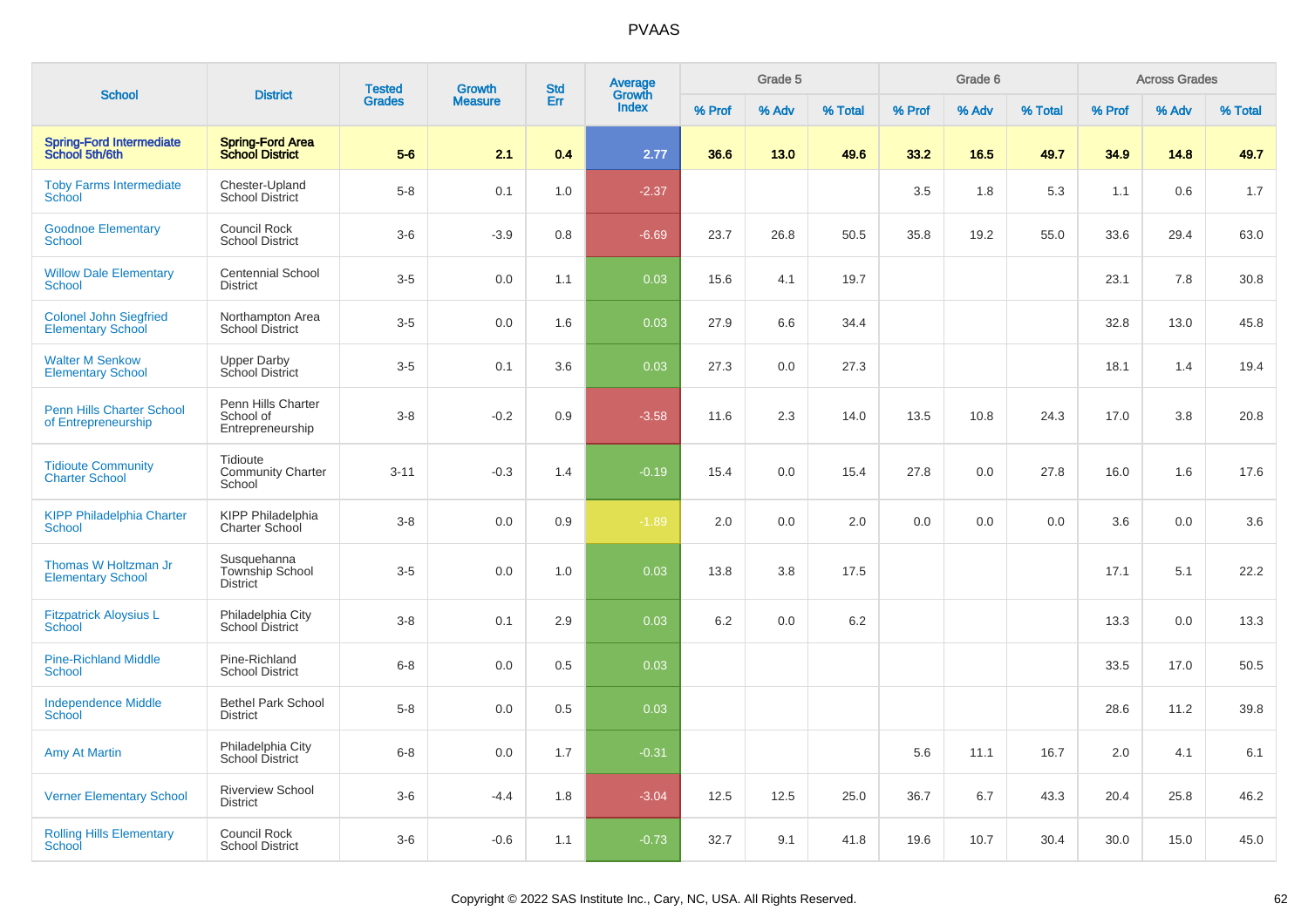| <b>School</b>                                            | <b>District</b>                                             | <b>Tested</b> | Growth         | <b>Std</b> | Average<br>Growth |        | Grade 5 |         |        | Grade 6 |         |        | <b>Across Grades</b> |         |
|----------------------------------------------------------|-------------------------------------------------------------|---------------|----------------|------------|-------------------|--------|---------|---------|--------|---------|---------|--------|----------------------|---------|
|                                                          |                                                             | <b>Grades</b> | <b>Measure</b> | Err        | <b>Index</b>      | % Prof | % Adv   | % Total | % Prof | % Adv   | % Total | % Prof | % Adv                | % Total |
| <b>Spring-Ford Intermediate</b><br>School 5th/6th        | <b>Spring-Ford Area</b><br><b>School District</b>           | $5-6$         | 2.1            | 0.4        | 2.77              | 36.6   | 13.0    | 49.6    | 33.2   | 16.5    | 49.7    | 34.9   | 14.8                 | 49.7    |
| <b>Gna Elementary Center</b>                             | <b>Greater Nanticoke</b><br>Area School<br><b>District</b>  | $3-5$         | 0.0            | 1.1        | 0.02              | 13.6   | 2.7     | 16.4    |        |         |         | 11.8   | 3.5                  | 15.3    |
| <b>Chester Upland School Of</b><br>Arts                  | Chester-Upland<br><b>School District</b>                    | $3-5$         | 0.0            | 2.1        | 0.01              | 0.0    | 0.0     | 0.0     |        |         |         | 1.0    | 0.0                  | 1.0     |
| <b>Green Woods Charter</b><br><b>School</b>              | Green Woods<br><b>Charter School</b>                        | $3-8$         | $-0.3$         | 0.8        | $-5.05$           | 16.7   | 3.3     | 20.0    | 27.1   | 11.9    | 39.0    | 21.3   | 8.3                  | 29.6    |
| <b>Port Matilda Elementary</b><br>School                 | <b>Bald Eagle Area</b><br>School District                   | $3-5$         | 0.0            | 3.5        | 0.01              | 18.2   | 18.2    | 36.4    |        |         |         | 24.4   | 36.6                 | 61.0    |
| <b>Latrobe Elementary School</b>                         | <b>Greater Latrobe</b><br><b>School District</b>            | $3-6$         | $-0.3$         | 0.9        | $-0.43$           | 45.1   | 22.0    | 67.1    | 34.9   | 4.8     | 39.8    | 36.8   | 17.3                 | 54.1    |
| Urban Pathways 6-12<br><b>Charter School</b>             | Urban Pathways 6-<br>12 Charter School                      | $6 - 11$      | $-1.8$         | 1.6        | $-1.10$           |        |         |         | 0.0    | 0.0     | 0.0     | 0.0    | 0.0                  | 0.0     |
| <b>Blue Mountain Middle</b><br><b>School</b>             | <b>Blue Mountain</b><br><b>School District</b>              | $6-8$         | $-0.9$         | 0.5        | $-1.63$           |        |         |         | 24.3   | 0.6     | 24.8    | 20.2   | 5.7                  | 25.9    |
| <b>Dingman-Delaware</b><br><b>Elementary School</b>      | Delaware Valley<br><b>School District</b>                   | $3-5$         | $-0.0$         | 1.1        | $-0.01$           | 32.0   | 8.8     | 40.8    |        |         |         | 31.9   | 9.0                  | 40.9    |
| <b>Leib Elementary School</b>                            | Dover Area School<br><b>District</b>                        | $3-5$         | $-0.0$         | 1.5        | $-0.01$           | 38.3   | 6.7     | 45.0    |        |         |         | 32.6   | 13.5                 | 46.1    |
| <b>Waterford Elementary</b><br><b>School</b>             | Fort Leboeuf<br><b>School District</b>                      | $3-5$         | $-0.0$         | 1.5        | $-0.01$           | 29.7   | 20.3    | 50.0    |        |         |         | 31.7   | 27.4                 | 59.2    |
| <b>Halifax Area Middle School</b>                        | <b>Halifax Area</b><br><b>School District</b>               | $6-8$         | $-0.0$         | 0.8        | $-1.74$           |        |         |         | 18.5   | 3.7     | 22.2    | 10.1   | 2.9                  | 13.0    |
| <b>Calypso Elementary</b><br><b>School</b>               | Bethlehem Area<br><b>School District</b>                    | $3-5$         | $-0.1$         | 3.1        | $-0.03$           | 7.1    | 7.1     | 14.3    |        |         |         | 33.3   | 12.5                 | 45.8    |
| <b>Dodson Elementary School</b>                          | Wilkes-Barre Area<br><b>School District</b>                 | $3-6$         | $-0.4$         | 1.7        | $-0.24$           | 10.3   | 6.9     | 17.2    | 0.0    | 0.0     | 0.0     | 3.0    | 2.0                  | 5.0     |
| <b>Jarrettown Elementary</b><br><b>School</b>            | <b>Upper Dublin</b><br><b>School District</b>               | $3-5$         | $-0.1$         | 1.4        | $-0.04$           | 37.3   | 26.9    | 64.2    |        |         |         | 30.7   | 38.5                 | 69.3    |
| <b>Premier Arts And Science</b><br><b>Charter School</b> | <b>Premier Arts And</b><br><b>Science Charter</b><br>School | $3-5$         | $-0.1$         | 2.0        | $-0.05$           | 0.0    | 0.0     | 0.0     |        |         |         | 3.8    | 1.0                  | 4.8     |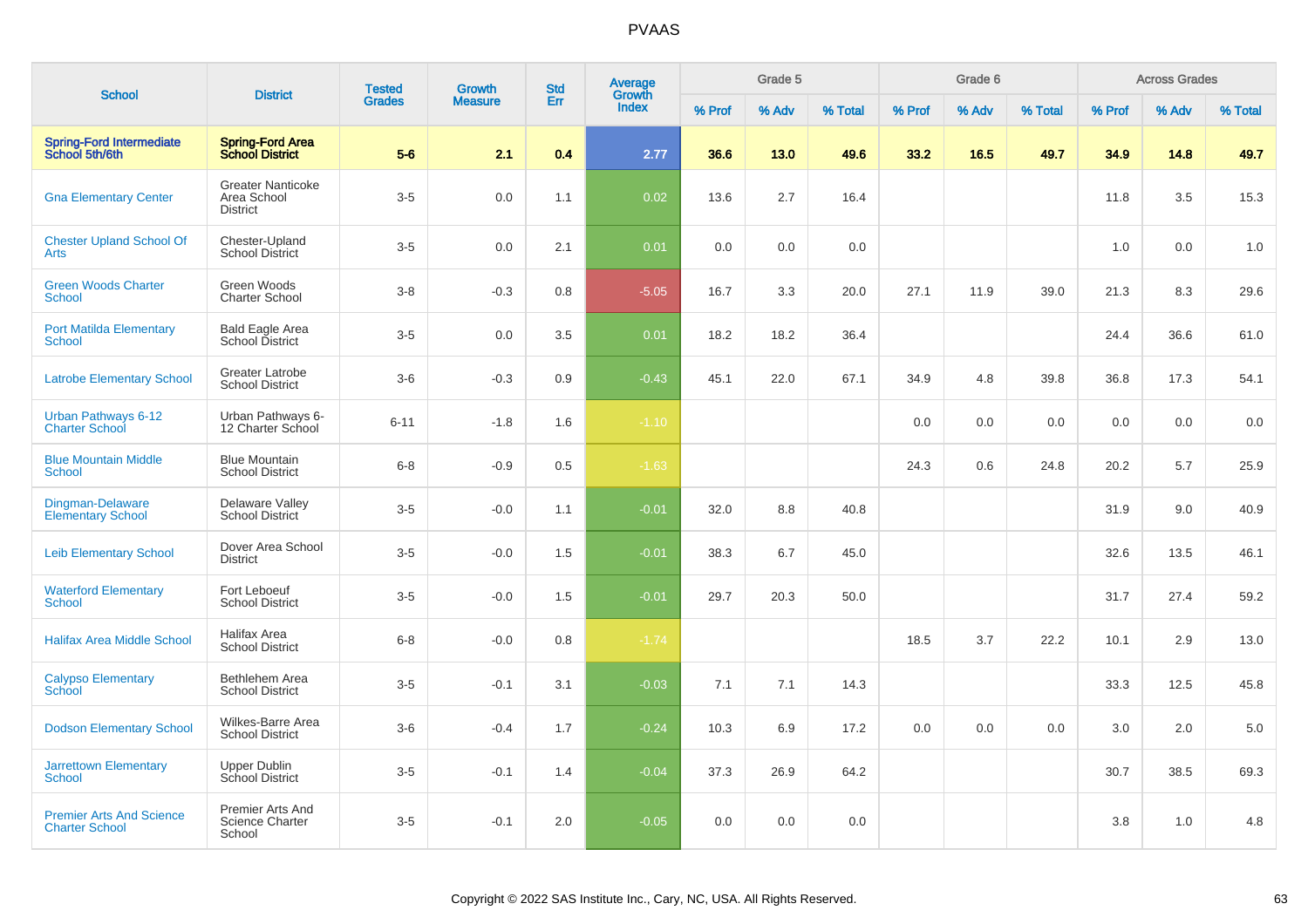|                                                       |                                                        | <b>Tested</b> | Growth         | <b>Std</b> | <b>Average</b>  |        | Grade 5 |         |        | Grade 6 |         |        | <b>Across Grades</b> |         |
|-------------------------------------------------------|--------------------------------------------------------|---------------|----------------|------------|-----------------|--------|---------|---------|--------|---------|---------|--------|----------------------|---------|
| <b>School</b>                                         | <b>District</b>                                        | <b>Grades</b> | <b>Measure</b> | Err        | Growth<br>Index | % Prof | % Adv   | % Total | % Prof | % Adv   | % Total | % Prof | % Adv                | % Total |
| Spring-Ford Intermediate<br>School 5th/6th            | <b>Spring-Ford Area</b><br><b>School District</b>      | $5-6$         | 2.1            | 0.4        | 2.77            | 36.6   | 13.0    | 49.6    | 33.2   | 16.5    | 49.7    | 34.9   | 14.8                 | 49.7    |
| <b>Kane Area Elementary</b><br><b>School</b>          | Kane Area School<br><b>District</b>                    | $3-5$         | $-0.1$         | 1.4        | $-0.05$         | 21.1   | 19.7    | 40.8    |        |         |         | 27.0   | 10.9                 | 37.9    |
| <b>Haverford Middle School</b>                        | Haverford<br><b>Township School</b><br><b>District</b> | $6 - 8$       | $-0.7$         | 0.3        | $-2.11$         |        |         |         | 26.4   | 15.0    | 41.4    | 29.2   | 14.3                 | 43.5    |
| Vare-Washington<br><b>Elementary School</b>           | Philadelphia City<br>School District                   | $3-8$         | $-0.2$         | 3.1        | $-0.07$         |        |         |         |        |         |         | 11.9   | 11.9                 | 23.9    |
| <b>Pleasant View Elementary</b><br><b>School</b>      | Red Lion Area<br><b>School District</b>                | $3-6$         | $-0.8$         | 1.1        | $-0.85$         | 27.7   | 6.4     | 34.0    | 15.4   | 3.1     | 18.5    | 26.6   | 7.0                  | 33.6    |
| <b>Jenkintown Elementary</b><br>School                | Jenkintown School<br><b>District</b>                   | $3-6$         | $-2.8$         | 1.3        | $-2.86$         | 35.4   | 12.5    | 47.9    | 18.9   | 8.1     | 27.0    | 33.7   | 20.2                 | 53.9    |
| <b>Maple Manor</b><br><b>Elementary/Middle School</b> | <b>Hazleton Area</b><br><b>School District</b>         | $3 - 8$       | $-0.1$         | 1.1        | $-0.26$         | 0.0    | 0.0     | 0.0     | 8.6    | 2.9     | 11.4    | 3.1    | 0.9                  | 4.0     |
| <b>Allegheny-Clarion Valley</b><br>Elementary         | Allegheny-Clarion<br>Valley School<br><b>District</b>  | $3-6$         | $-0.9$         | 1.2        | $-1.07$         | 19.5   | 7.3     | 26.8    | 14.6   | 1.8     | 16.4    | 17.5   | 11.5                 | 29.0    |
| <b>Ingomar Middle School</b>                          | North Allegheny<br>School District                     | $6 - 8$       | $-0.1$         | 0.5        | $-0.76$         |        |         |         | 32.8   | 14.8    | 47.5    | 29.0   | 19.2                 | 48.1    |
| <b>Newtown Elementary</b><br><b>School</b>            | <b>Council Rock</b><br><b>School District</b>          | $3-6$         | $-3.7$         | 0.9        | $-5.86$         | 28.3   | 13.1    | 41.4    | 35.2   | 19.3    | 54.6    | 33.9   | 23.6                 | 57.5    |
| <b>Independence Charter</b><br><b>School West</b>     | Independence<br><b>Charter School</b><br>West          | $3 - 7$       | $-1.0$         | 1.7        | $-2.25$         | 0.0    | 0.0     | 0.0     | 16.7   | 0.0     | 16.7    | 6.2    | 1.8                  | 8.0     |
| <b>Dassa Mckinney</b><br><b>Elementary School</b>     | Moniteau School<br><b>District</b>                     | $3-6$         | $-0.8$         | 0.9        | $-1.13$         | 32.5   | 8.4     | 41.0    | 22.9   | 8.4     | 31.3    | 29.5   | 12.7                 | 42.2    |
| <b>Bethel Springs Elementary</b><br><b>School</b>     | <b>Garnet Valley</b><br>School District                | $3-5$         | $-0.2$         | 1.2        | $-0.15$         | 34.0   | 24.5    | 58.5    |        |         |         | 36.1   | 18.4                 | 54.5    |
| <b>Juniata Elementary School</b>                      | Altoona Area<br><b>School District</b>                 | $3-5$         | $-0.2$         | 1.6        | $-0.15$         | 19.7   | 9.8     | 29.5    |        |         |         | 22.4   | 7.0                  | 29.5    |
| <b>Mercersburg Elementary</b><br><b>School</b>        | <b>Tuscarora School</b><br><b>District</b>             | $3-5$         | $-0.3$         | 1.8        | $-0.17$         | 11.6   | 4.6     | 16.3    |        |         |         | 27.3   | 7.4                  | 34.7    |
| <b>Doyle Elementary School</b>                        | <b>Central Bucks</b><br><b>School District</b>         | $3-6$         | $-0.3$         | 1.1        | $-0.30$         | 37.1   | 9.7     | 46.8    | 32.6   | 10.2    | 42.9    | 34.8   | 17.0                 | 51.7    |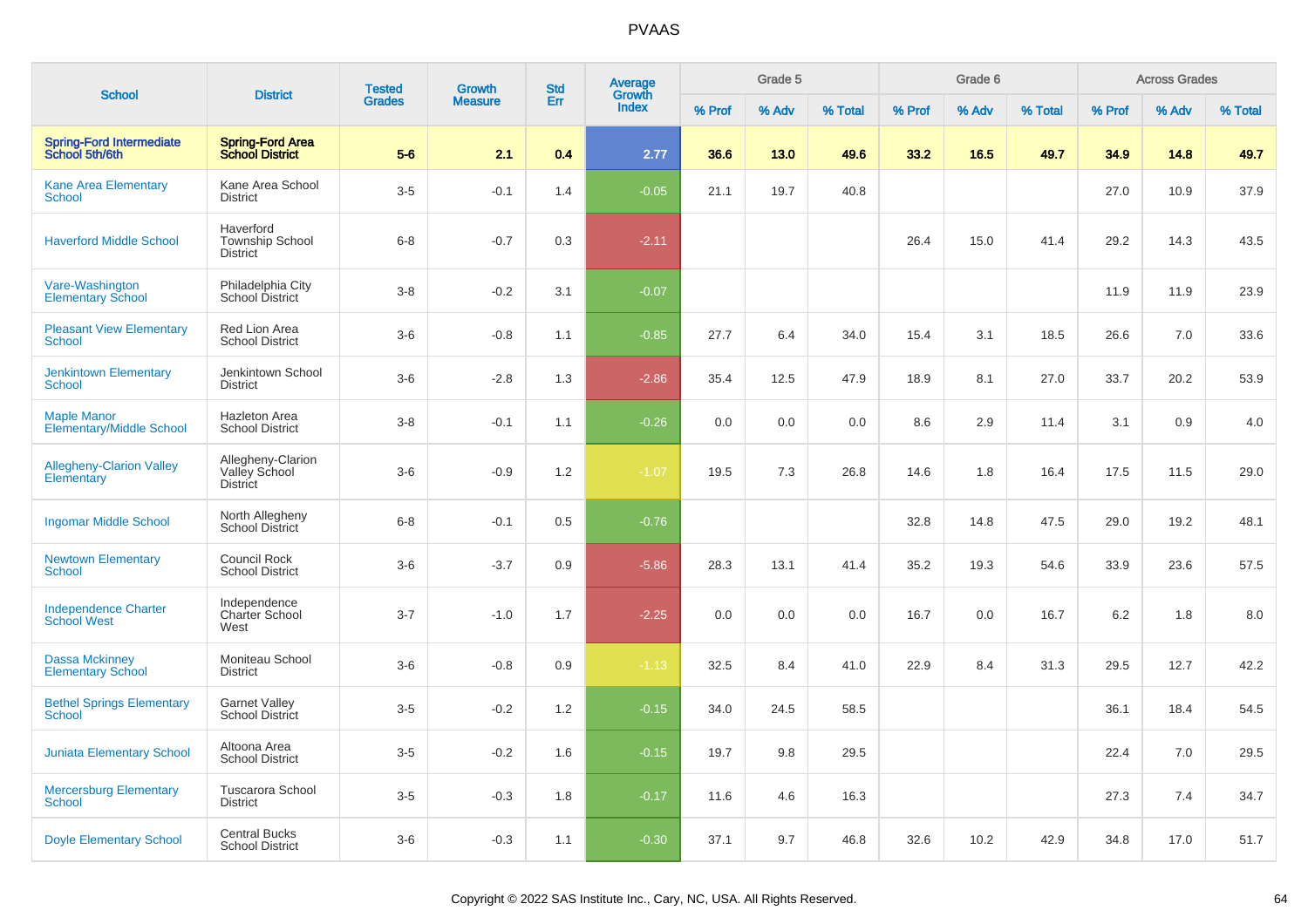|                                                                   |                                                                         | <b>Tested</b> | <b>Growth</b>  | <b>Std</b> | <b>Average</b><br>Growth |        | Grade 5 |         |        | Grade 6 |         |        | <b>Across Grades</b> |         |
|-------------------------------------------------------------------|-------------------------------------------------------------------------|---------------|----------------|------------|--------------------------|--------|---------|---------|--------|---------|---------|--------|----------------------|---------|
| <b>School</b>                                                     | <b>District</b>                                                         | <b>Grades</b> | <b>Measure</b> | Err        | <b>Index</b>             | % Prof | % Adv   | % Total | % Prof | % Adv   | % Total | % Prof | % Adv                | % Total |
| <b>Spring-Ford Intermediate</b><br>School 5th/6th                 | <b>Spring-Ford Area</b><br><b>School District</b>                       | $5-6$         | 2.1            | 0.4        | 2.77                     | 36.6   | 13.0    | 49.6    | 33.2   | 16.5    | 49.7    | 34.9   | 14.8                 | 49.7    |
| <b>Kratzer School</b>                                             | Parkland School<br><b>District</b>                                      | $3-5$         | $-0.2$         | 1.3        | $-0.18$                  | 35.0   | 13.8    | 48.8    |        |         |         | 30.8   | 20.4                 | 51.2    |
| <b>Freemansburg Elementary</b><br>School                          | Bethlehem Area<br><b>School District</b>                                | $3-5$         | $-0.4$         | 2.4        | $-0.18$                  | 12.0   | 0.0     | 12.0    |        |         |         | 12.5   | 0.0                  | 12.5    |
| <b>Wharton Elementary</b><br><b>School</b>                        | Lancaster School<br><b>District</b>                                     | $3-5$         | $-0.3$         | 1.8        | $-0.19$                  | 25.0   | 2.3     | 27.3    |        |         |         | 21.4   | 9.9                  | 31.3    |
| <b>Corry Area Middle School</b>                                   | Corry Area School<br><b>District</b>                                    | $6 - 8$       | $-0.7$         | 0.6        | $-1.24$                  |        |         |         | 25.2   | 3.6     | 28.8    | 19.0   | 3.3                  | 22.3    |
| <b>Mill Village Elementary</b><br>School                          | Fort Leboeuf<br><b>School District</b>                                  | $3-5$         | $-0.5$         | 2.5        | $-0.19$                  | 21.7   | 39.1    | 60.9    |        |         |         | 24.2   | 32.3                 | 56.4    |
| <b>Millville Area Elementary</b><br>School                        | Millville Area<br><b>School District</b>                                | $3-6$         | $-0.6$         | 1.2        | $-0.53$                  | 34.0   | 0.0     | 34.0    | 18.9   | 1.9     | 20.8    | 28.2   | 4.0                  | 32.2    |
| <b>Mcknight Elementary</b><br>School                              | North Allegheny<br>School District                                      | $3-5$         | $-0.2$         | 1.1        | $-0.20$                  | 40.5   | 21.6    | 62.1    |        |         |         | 38.3   | 22.5                 | 60.8    |
| <b>North East Intermediate</b><br>Elementary                      | North East School<br><b>District</b>                                    | $3-5$         | $-0.2$         | 1.1        | $-0.20$                  | 33.3   | 9.4     | 42.7    |        |         |         | 33.3   | 13.8                 | 47.2    |
| <b>Center For Student Lrng</b><br><b>Charter School Pennsbury</b> | <b>Center For Student</b><br>Learning Charter<br>School At<br>Pennsbury | $6 - 12$      | $-0.6$         | 3.1        | $-0.20$                  |        |         |         |        |         |         | 3.4    | 0.0                  | 3.4     |
| <b>Kernsville School</b>                                          | Parkland School<br><b>District</b>                                      | $3-5$         | $-0.3$         | 1.6        | $-0.21$                  | 30.8   | 42.3    | 73.1    |        |         |         | 33.7   | 41.1                 | 74.8    |
| <b>Reynolds Elementary</b><br>School                              | Reynolds School<br><b>District</b>                                      | $3-6$         | $-5.4$         | 1.0        | $-7.39$                  | 13.0   | 1.4     | 14.5    | 18.2   | 1.3     | 19.5    | 16.3   | 1.8                  | 18.2    |
| <b>Mt Penn Elementary</b><br><b>School</b>                        | Antietam School<br><b>District</b>                                      | $3-6$         | $-0.7$         | 1.1        | $-0.75$                  | 9.4    | 1.6     | 10.9    | 10.2   | 3.4     | 13.6    | 9.6    | 1.8                  | 11.4    |
| <b>Conrad Weiser Middle</b><br><b>School</b>                      | <b>Conrad Weiser</b><br>Area School<br><b>District</b>                  | $5-8$         | $-1.9$         | 0.4        | $-11.29$                 | 15.4   | 1.8     | 17.3    | 18.5   | 2.6     | 21.2    | 14.4   | 2.3                  | 16.7    |
| <b>Shirley Township</b><br><b>Elementary School</b>               | Mount Union Area<br><b>School District</b>                              | $3-5$         | $-0.3$         | 1.2        | $-0.22$                  | 11.7   | 4.3     | 16.0    |        |         |         | 16.0   | 5.5                  | 21.5    |
| <b>Fort Cherry Elementary</b><br>Center                           | Fort Cherry School<br><b>District</b>                                   | $3-6$         | $-2.9$         | 1.1        | $-3.46$                  | 19.3   | 19.3    | 38.6    | 29.8   | 8.8     | 38.6    | 28.3   | 12.4                 | 40.8    |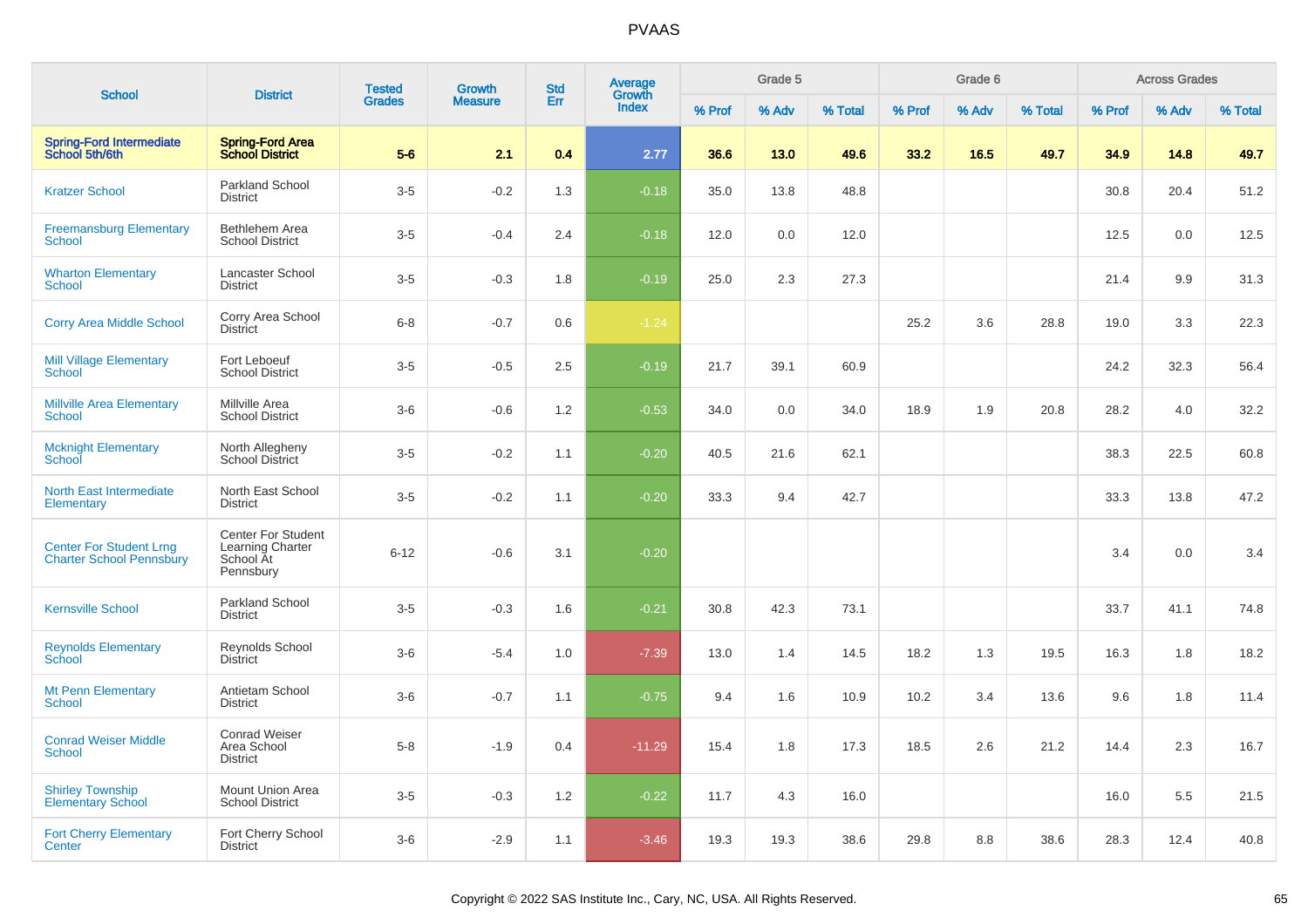| <b>School</b>                                                             |                                                                | <b>Tested</b> | <b>Growth</b>  | <b>Std</b> | Average<br>Growth |        | Grade 5 |         |        | Grade 6 |         |        | <b>Across Grades</b> |         |
|---------------------------------------------------------------------------|----------------------------------------------------------------|---------------|----------------|------------|-------------------|--------|---------|---------|--------|---------|---------|--------|----------------------|---------|
|                                                                           | <b>District</b>                                                | <b>Grades</b> | <b>Measure</b> | Err        | <b>Index</b>      | % Prof | % Adv   | % Total | % Prof | % Adv   | % Total | % Prof | % Adv                | % Total |
| <b>Spring-Ford Intermediate</b><br>School 5th/6th                         | <b>Spring-Ford Area</b><br><b>School District</b>              | $5-6$         | 2.1            | 0.4        | 2.77              | 36.6   | 13.0    | 49.6    | 33.2   | 16.5    | 49.7    | 34.9   | 14.8                 | 49.7    |
| <b>East Lansdowne</b><br><b>Elementary School</b>                         | <b>William Penn</b><br><b>School District</b>                  | $3-6$         | $-1.8$         | 1.6        | $-1.38$           | 7.1    | 0.0     | 7.1     | 7.1    | 0.0     | 7.1     | 10.8   | 1.1                  | 11.8    |
| <b>Liberty Elementary School</b>                                          | Southern Tioga<br>School District                              | $3-6$         | $-1.5$         | 1.8        | $-0.92$           | 28.0   | 4.0     | 32.0    | 11.1   | 0.0     | 11.1    | 24.4   | 4.6                  | 29.1    |
| <b>Valley View Intermediate</b><br>School                                 | Valley View School<br><b>District</b>                          | $3-5$         | $-0.3$         | 1.1        | $-0.22$           | 26.2   | 0.9     | 27.1    |        |         |         | 24.6   | 3.7                  | 28.4    |
| <b>Samuel K Faust</b><br><b>Elementary School</b>                         | Bensalem<br><b>Township School</b><br><b>District</b>          | $3-6$         | $-2.4$         | 1.0        | $-2.86$           | 3.4    | 1.7     | 5.2     | 9.1    | 0.0     | 9.1     | 8.6    | 0.4                  | 9.0     |
| <b>Munoz-Marin Luis</b>                                                   | Philadelphia City<br>School District                           | $3 - 8$       | $-0.8$         | 3.4        | $-0.23$           | 7.7    | 0.0     | 7.7     |        |         |         | 1.6    | 1.6                  | 3.3     |
| <b>Oley Valley Elementary</b><br>School                                   | <b>Oley Valley School</b><br><b>District</b>                   | $3-5$         | $-0.3$         | $1.2$      | $-0.24$           | 19.8   | 5.0     | 24.8    |        |         |         | 29.4   | 5.6                  | 35.0    |
| <b>Bucktail Area Middle</b><br><b>School</b>                              | <b>Keystone Central</b><br>School District                     | $5-8$         | $-2.3$         | 1.1        | $-4.84$           | 16.7   | 0.0     | 16.7    | 20.0   | 12.0    | 32.0    | 11.0   | 2.8                  | 13.8    |
| <b>Young Scholars Of</b><br>Western Pennsylvania<br><b>Charter School</b> | Young Scholars Of<br>Western<br>Pennsylvania<br>Charter School | $3-8$         | $-0.4$         | 1.1        | $-2.68$           | 6.7    | 6.7     | 13.3    | 5.9    | 5.9     | 11.8    | 12.3   | 4.8                  | 17.1    |
| <b>Warrior Run Middle School</b>                                          | <b>Warrior Run</b><br><b>School District</b>                   | $4 - 8$       | $-0.7$         | 0.6        | $-4.01$           | 29.0   | 17.1    | 46.0    | 25.7   | 1.8     | 27.5    | 20.9   | 9.2                  | 30.1    |
| <b>Martin Meylin Middle</b><br><b>School</b>                              | Lampeter-<br>Strasburg School<br><b>District</b>               | $6 - 8$       | $-0.1$         | 0.5        | $-5.97$           |        |         |         | 32.0   | 4.9     | 37.0    | 30.2   | 7.6                  | 37.8    |
| <b>Lakeside Elementary</b><br><b>School</b>                               | Wayne Highlands<br>School District                             | $3-5$         | $-0.3$         | 1.2        | $-0.27$           | 35.1   | 14.9    | 50.0    |        |         |         | 32.1   | 19.9                 | 52.0    |
| <b>Damascus Area School</b>                                               | Wayne Highlands<br>School District                             | $3 - 8$       | $-0.6$         | 1.1        | $-0.50$           | 54.8   | 12.9    | 67.7    | 45.0   | 20.0    | 65.0    | 33.5   | 24.1                 | 57.6    |
| Freeland<br><b>Elementary/Middle School</b>                               | <b>Hazleton Area</b><br><b>School District</b>                 | $3 - 8$       | $-0.3$         | 1.2        | $-1.70$           | 0.0    | 0.0     | 0.0     | 3.1    | 0.0     | 3.1     | 5.4    | 0.6                  | 6.0     |
| Warren Snyder-John Girotti<br><b>Elementary School</b>                    | <b>Bristol Borough</b><br><b>School District</b>               | $3-6$         | $-0.6$         | 0.9        | $-0.64$           | 21.3   | 2.7     | 24.0    | 17.8   | 7.8     | 25.6    | 18.6   | 5.6                  | 24.2    |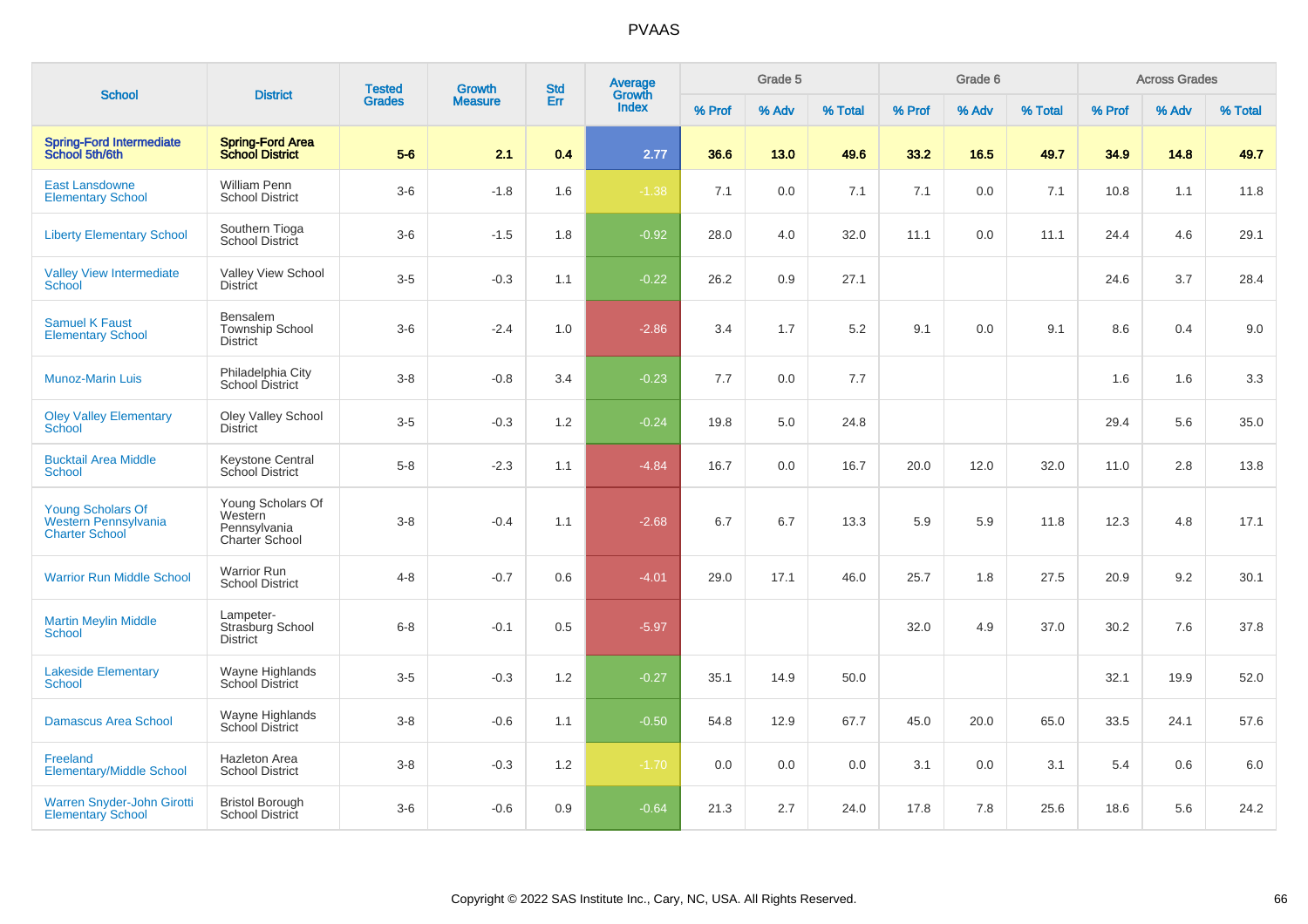| <b>School</b>                                     | <b>District</b>                                             | <b>Tested</b> | <b>Growth</b>  | <b>Std</b> | <b>Average</b>         |        | Grade 5 |         |        | Grade 6 |         |        | <b>Across Grades</b> |         |
|---------------------------------------------------|-------------------------------------------------------------|---------------|----------------|------------|------------------------|--------|---------|---------|--------|---------|---------|--------|----------------------|---------|
|                                                   |                                                             | <b>Grades</b> | <b>Measure</b> | Err        | Growth<br><b>Index</b> | % Prof | % Adv   | % Total | % Prof | % Adv   | % Total | % Prof | % Adv                | % Total |
| <b>Spring-Ford Intermediate</b><br>School 5th/6th | <b>Spring-Ford Area</b><br><b>School District</b>           | $5-6$         | 2.1            | 0.4        | 2.77                   | 36.6   | 13.0    | 49.6    | 33.2   | 16.5    | 49.7    | 34.9   | 14.8                 | 49.7    |
| <b>Jefferson Elementary</b><br><b>School</b>      | Erie City School<br><b>District</b>                         | $3-5$         | $-0.5$         | 1.7        | $-0.30$                | 12.7   | 1.8     | 14.6    |        |         |         | 8.7    | 1.2                  | 9.9     |
| <b>Logan Elementary School</b>                    | East Allegheny<br>School District                           | $3-6$         | $-3.1$         | 0.9        | $-4.52$                | 9.1    | 3.4     | 12.5    | 8.6    | 2.5     | 11.1    | 8.8    | 3.0                  | 11.8    |
| <b>Willow Hill School</b>                         | Abington School<br><b>District</b>                          | $3-6$         | $-0.8$         | 1.4        | $-0.58$                | 28.0   | 14.0    | 42.0    | 23.5   | 5.9     | 29.4    | 29.2   | 7.4                  | 36.6    |
| <b>Neidig Elementary School</b>                   | Quakertown<br><b>Community School</b><br><b>District</b>    | $3-5$         | $-0.5$         | 1.4        | $-0.31$                | 24.2   | 15.2    | 39.4    |        |         |         | 32.1   | 14.0                 | 46.1    |
| <b>South Hanover Elementary</b><br>School         | Lower Dauphin<br><b>School District</b>                     | $3-5$         | $-0.6$         | 1.7        | $-0.32$                | 31.4   | 31.4    | 62.8    |        |         |         | 30.5   | 31.1                 | 61.6    |
| South Fayette Middle<br>School                    | South Fayette<br>Township School<br><b>District</b>         | $6 - 8$       | $-0.1$         | 0.4        | $-2.07$                |        |         |         | 40.8   | 18.4    | 59.2    | 35.6   | 21.2                 | 56.8    |
| <b>Lafayette Middle School</b>                    | Uniontown Area<br><b>School District</b>                    | $6 - 8$       | $-0.4$         | 1.3        | $-1.58$                |        |         |         | 4.6    | 0.0     | 4.6     | 1.3    | 0.0                  | 1.3     |
| Dr David W Kistler<br><b>Elementary School</b>    | Wilkes-Barre Area<br><b>School District</b>                 | $3-6$         | $-4.3$         | 1.3        | $-4.11$                | 2.4    | 0.0     | 2.4     | 12.5   | 0.0     | 12.5    | 8.8    | 2.6                  | 11.4    |
| <b>Oak Park Elementary</b><br><b>School</b>       | North Penn School<br><b>District</b>                        | $3-6$         | $-0.8$         | 1.1        | $-0.72$                | 25.5   | 7.8     | 33.3    | 9.3    | 5.6     | 14.8    | 26.3   | 12.7                 | 39.0    |
| <b>Everett Area Elementary</b><br><b>School</b>   | Everett Area<br><b>School District</b>                      | $3-5$         | $-0.4$         | 1.3        | $-0.33$                | 24.7   | 7.8     | 32.5    |        |         |         | 23.0   | 8.4                  | 31.5    |
| <b>Eisenhower Elementary</b><br><b>School</b>     | Camp Hill School<br><b>District</b>                         | $3-5$         | $-0.5$         | 1.3        | $-0.34$                | 40.7   | 27.2    | 67.9    |        |         |         | 41.8   | 26.4                 | 68.2    |
| <b>Highland Elementary</b><br>School              | West Shore School<br><b>District</b>                        | $3-5$         | $-0.5$         | 1.5        | $-0.34$                | 17.0   | 13.6    | 30.5    |        |         |         | 27.0   | 18.4                 | 45.4    |
| <b>Crooked Billet Elementary</b><br><b>School</b> | Hatboro-Horsham<br><b>School District</b>                   | $3-5$         | $-0.5$         | 1.5        | $-0.34$                | 20.3   | 9.4     | 29.7    |        |         |         | 23.8   | 7.4                  | 31.2    |
| <b>Upper Moreland Middle</b><br>School            | <b>Upper Moreland</b><br>Township School<br><b>District</b> | $6 - 8$       | $-0.2$         | 0.5        | $-5.22$                |        |         |         | 16.1   | 10.8    | 26.9    | 18.8   | 11.2                 | 29.9    |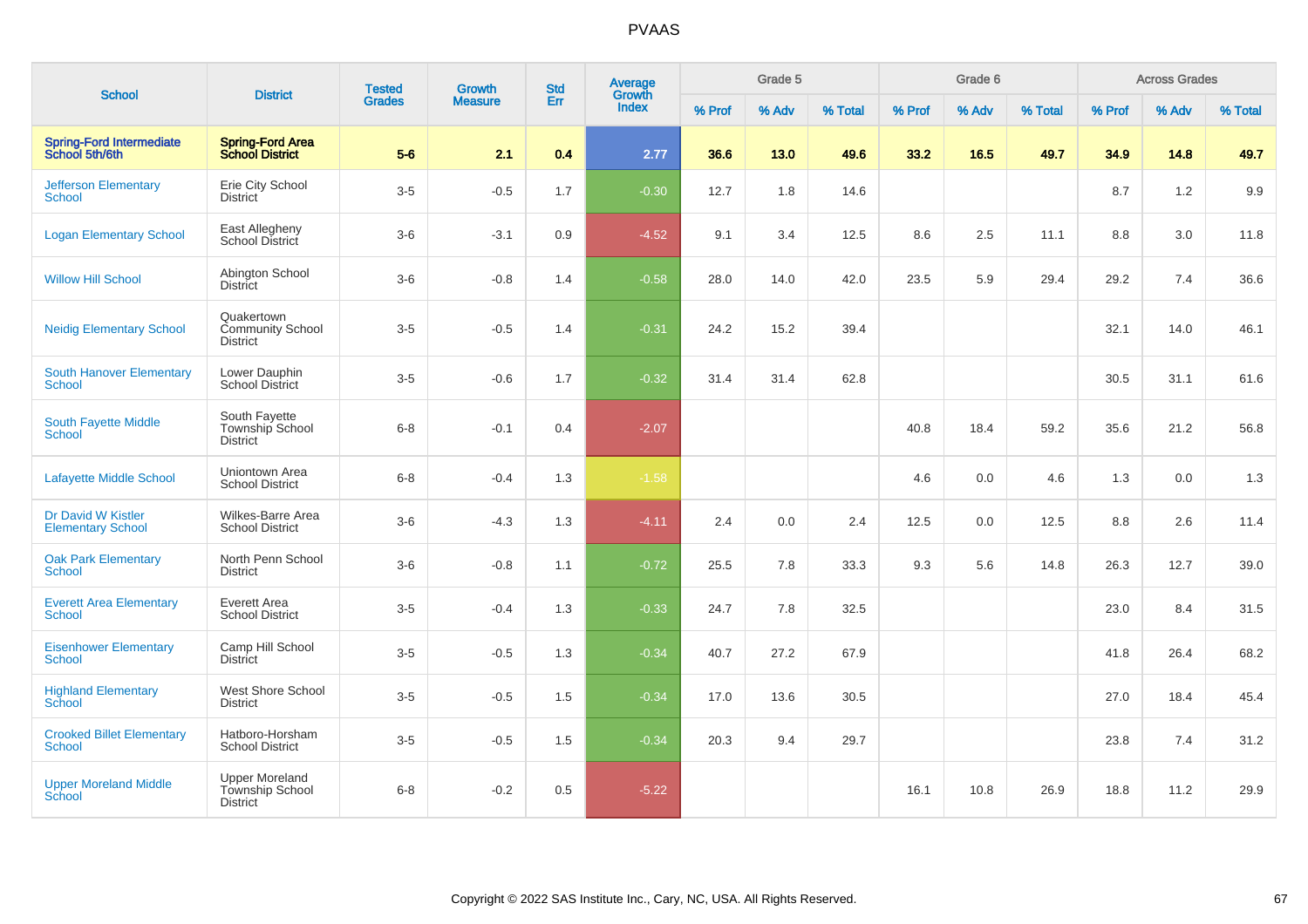| <b>School</b>                                           | <b>District</b>                                      | <b>Tested</b> | Growth         | <b>Std</b> | Average<br>Growth |        | Grade 5 |         |        | Grade 6 |         |        | <b>Across Grades</b> |         |
|---------------------------------------------------------|------------------------------------------------------|---------------|----------------|------------|-------------------|--------|---------|---------|--------|---------|---------|--------|----------------------|---------|
|                                                         |                                                      | <b>Grades</b> | <b>Measure</b> | Err        | Index             | % Prof | % Adv   | % Total | % Prof | % Adv   | % Total | % Prof | % Adv                | % Total |
| <b>Spring-Ford Intermediate</b><br>School 5th/6th       | <b>Spring-Ford Area</b><br><b>School District</b>    | $5-6$         | 2.1            | 0.4        | 2.77              | 36.6   | 13.0    | 49.6    | 33.2   | 16.5    | 49.7    | 34.9   | 14.8                 | 49.7    |
| <b>Mastery Charter School-</b><br><b>Smedley Campus</b> | <b>Mastery Charter</b><br>School - Smedley<br>Campus | $3-6$         | $-0.6$         | 1.2        | $-0.51$           | 1.9    | 0.0     | 1.9     | 3.5    | 0.0     | 3.5     | 3.5    | 0.0                  | 3.5     |
| <b>West Hill Elementary</b><br><b>School</b>            | Sharon City School<br><b>District</b>                | $3-6$         | $-2.1$         | 1.4        | $-1.70$           | 5.6    | 0.0     | 5.6     | 5.9    | 2.9     | 8.8     | 10.7   | 1.5                  | 12.2    |
| <b>Franklin Regional Middle</b><br><b>School</b>        | Franklin Regional<br><b>School District</b>          | $6 - 8$       | $-0.2$         | 0.5        | $-1.46$           |        |         |         | 33.2   | 19.3    | 52.5    | 29.2   | 15.6                 | 44.7    |
| <b>Shawnee Elementary</b><br><b>School</b>              | Easton Area<br><b>School District</b>                | $3-5$         | $-0.5$         | 1.4        | $-0.37$           | 31.4   | 15.7    | 47.1    |        |         |         | 35.9   | 22.4                 | 58.4    |
| <b>Musser Elementary School</b>                         | Sharon City School<br><b>District</b>                | $3-6$         | $-1.5$         | 1.6        | $-1.04$           | 9.7    | 0.0     | 9.7     | 19.2   | 3.8     | 23.1    | 15.5   | 1.6                  | 17.0    |
| <b>Spring Grove Area</b><br><b>Intermediate School</b>  | Spring Grove Area<br>School District                 | $5-6$         | $-2.1$         | 0.5        | $-4.91$           | 31.0   | 11.6    | 42.6    | 31.3   | 15.8    | 47.2    | 31.2   | 13.8                 | 45.0    |
| <b>Central Dauphin East</b><br><b>Middle School</b>     | Central Dauphin<br>School District                   | $6 - 8$       | $-0.2$         | 0.5        | $-0.66$           |        |         |         | 9.8    | 1.0     | 10.9    | 8.9    | 1.9                  | 10.7    |
| <b>Washington Martha School</b>                         | Philadelphia City<br>School District                 | $3-8$         | $-1.3$         | 3.3        | $-0.39$           |        |         |         |        |         |         | 9.3    | 2.3                  | 11.6    |
| <b>Titusville Middle School</b>                         | <b>Titusville Area</b><br><b>School District</b>     | $6 - 8$       | $-2.4$         | 0.6        | $-4.04$           |        |         |         | 19.0   | 4.2     | 23.2    | 15.0   | 3.9                  | 18.9    |
| <b>Grove City Area Middle</b><br><b>School</b>          | Grove City Area<br><b>School District</b>            | $6-8$         | $-0.3$         | 0.6        | $-2.73$           |        |         |         | 29.0   | 12.1    | 41.1    | 25.6   | 11.2                 | 36.8    |
| <b>Northern Potter Childrens</b><br>School              | Northern Potter<br><b>School District</b>            | $3-6$         | $-1.0$         | 1.4        | $-0.67$           | 26.7   | 3.3     | 30.0    | 9.5    | 2.4     | 11.9    | 18.1   | 7.6                  | 25.7    |
| <b>Stanton Edwin M School</b>                           | Philadelphia City<br>School District                 | $3 - 7$       | $-1.2$         | 2.2        | $-0.52$           | 0.0    | 0.0     | 0.0     |        |         |         | 3.1    | 3.1                  | $6.2\,$ |
| Welsh John School                                       | Philadelphia City<br><b>School District</b>          | $3 - 7$       | $-1.3$         | 3.2        | $-0.41$           | 0.0    | 0.0     | 0.0     |        |         |         | 0.0    | 0.0                  | 0.0     |
| <b>Mahanoy Area Elementary</b><br><b>School</b>         | Mahanoy Area<br><b>School District</b>               | $3-6$         | $-2.2$         | 1.1        | $-2.32$           | 7.3    | 0.0     | 7.3     | 4.0    | 0.0     | 4.0     | 12.3   | 1.1                  | 13.4    |
| <b>East Juniata Elementary</b><br>School                | Juniata County<br><b>School District</b>             | $3-6$         | $-2.5$         | 1.0        | $-3.14$           | 17.1   | 5.7     | 22.9    | 7.4    | 0.0     | 7.4     | 23.7   | 6.4                  | 30.1    |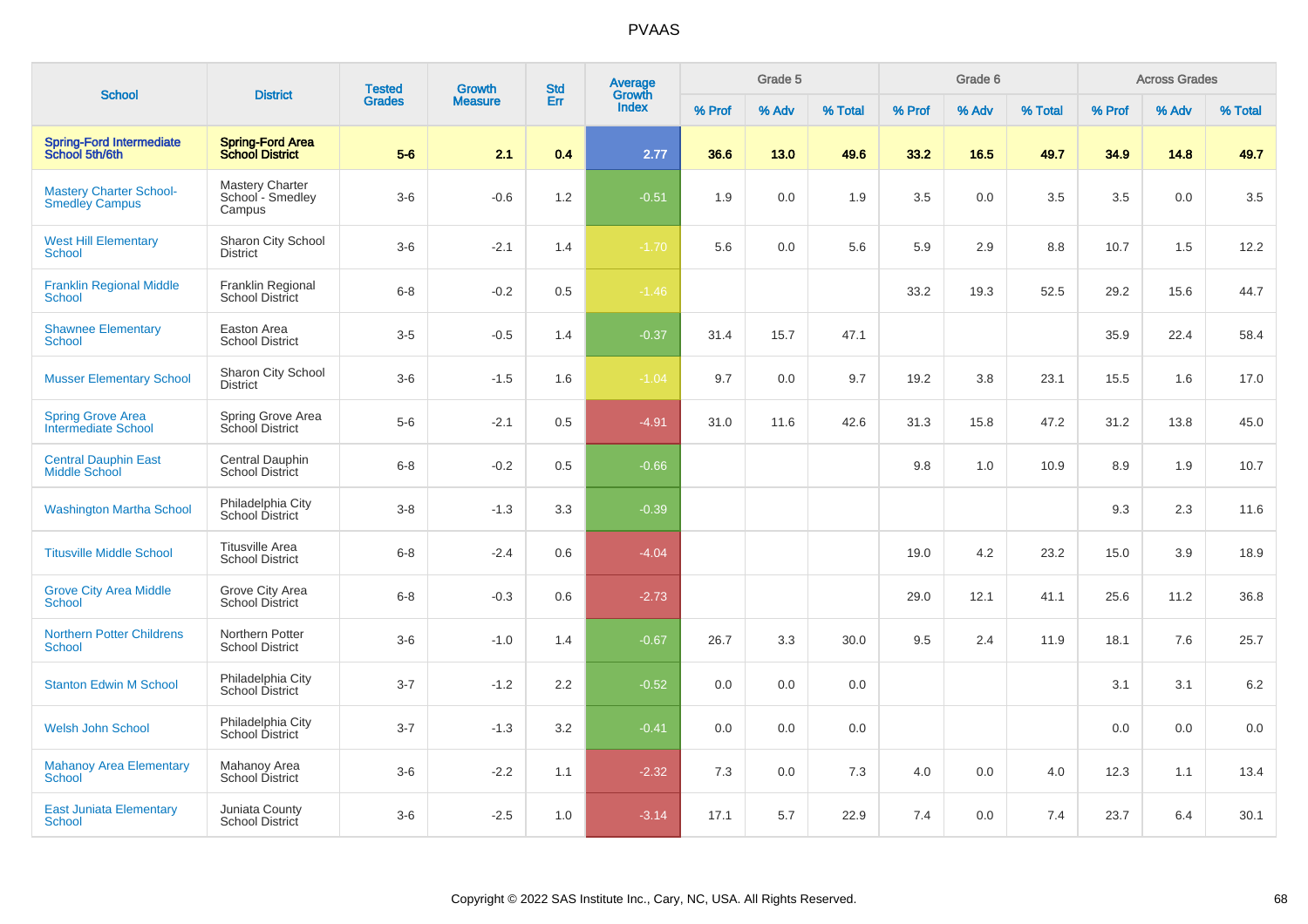|                                                           |                                                | <b>Tested</b> | Growth         | <b>Std</b> | Average         |        | Grade 5 |         |        | Grade 6 |         |        | <b>Across Grades</b> |         |
|-----------------------------------------------------------|------------------------------------------------|---------------|----------------|------------|-----------------|--------|---------|---------|--------|---------|---------|--------|----------------------|---------|
| <b>School</b>                                             | <b>District</b>                                | <b>Grades</b> | <b>Measure</b> | Err        | Growth<br>Index | % Prof | % Adv   | % Total | % Prof | % Adv   | % Total | % Prof | % Adv                | % Total |
| Spring-Ford Intermediate<br>School 5th/6th                | Spring-Ford Area<br>School District            | $5-6$         | 2.1            | 0.4        | 2.77            | 36.6   | 13.0    | 49.6    | 33.2   | 16.5    | 49.7    | 34.9   | 14.8                 | 49.7    |
| <b>South Hamilton Elementary</b><br>School                | Chambersburg<br>Area School<br><b>District</b> | $3-5$         | $-0.8$         | 1.8        | $-0.45$         | 22.7   | 9.1     | 31.8    |        |         |         | 26.2   | 8.7                  | 35.0    |
| <b>Park Forest Middle School</b>                          | State College Area<br><b>School District</b>   | $6 - 8$       | $-0.3$         | 0.6        | $-0.99$         |        |         |         | 26.7   | 15.2    | 41.8    | 27.4   | 12.7                 | 40.1    |
| <b>Eleanor Roosevelt</b><br><b>Elementary School</b>      | Pennsbury School<br><b>District</b>            | $3-5$         | $-0.6$         | 1.3        | $-0.46$         | 31.5   | 15.7    | 47.2    |        |         |         | 32.0   | 19.6                 | 51.6    |
| <b>Agora Cyber Charter</b><br>School                      | Agora Cyber<br>Charter School                  | $3 - 11$      | $-0.3$         | 0.6        | $-3.35$         | 9.8    | 2.0     | 11.8    | 7.8    | 0.7     | 8.5     | 9.7    | 2.4                  | 12.1    |
| <b>Global Leadership</b><br><b>Academy Charter School</b> | Global Leadership<br>Academy Charter<br>School | $3 - 8$       | $-3.1$         | 1.9        | $-1.63$         | 0.0    | 0.0     | 0.0     |        |         |         | 2.5    | 0.0                  | 2.5     |
| <b>Afton Elementary School</b>                            | Pennsbury School<br><b>District</b>            | $3-5$         | $-0.7$         | 1.4        | $-0.47$         | 38.6   | 32.9    | 71.4    |        |         |         | 36.4   | 34.8                 | 71.2    |
| <b>Falling Spring Elementary</b><br>School                | Chambersburg<br>Area School<br><b>District</b> | $3-5$         | $-0.8$         | 1.8        | $-0.47$         | 26.2   | 9.5     | 35.7    |        |         |         | 23.3   | 6.8                  | 30.1    |
| <b>Frank Anne School</b>                                  | Philadelphia City<br>School District           | $3-5$         | $-0.8$         | 1.7        | $-0.47$         | 17.3   | 11.5    | 28.8    |        |         |         | 22.3   | 7.4                  | 29.8    |
| A J Mcmullen School                                       | Uniontown Area<br><b>School District</b>       | $6 - 8$       | $-3.3$         | 1.3        | $-2.48$         |        |         |         | 12.5   | 0.0     | 12.5    | 6.7    | 1.1                  | 7.8     |
| <b>William Penn Elementary</b><br>School                  | Elizabeth Forward<br><b>School District</b>    | $3-5$         | $-0.7$         | 1.4        | $-0.48$         | 22.4   | 9.0     | 31.3    |        |         |         | 26.6   | 17.2                 | 43.8    |
| <b>Webster School</b>                                     | Philadelphia City<br>School District           | $3-5$         | $-1.2$         | 2.4        | $-0.48$         | 0.0    | 4.4     | 4.4     |        |         |         | 3.7    | 3.7                  | 7.4     |
| <b>Daniel Boone Area</b><br><b>Intermediate Center</b>    | Daniel Boone Area<br><b>School District</b>    | $3-5$         | $-0.4$         | 0.9        | $-0.48$         | 27.7   | 10.7    | 38.4    |        |         |         | 30.4   | 8.4                  | 38.7    |
| <b>Moore Elementary School</b>                            | Northampton Area<br>School District            | $3-5$         | $-1.6$         | 3.3        | $-0.48$         | 25.0   | 16.7    | 41.7    |        |         |         | 43.8   | 18.8                 | 62.5    |
| <b>Wilson Elementary School</b>                           | Western Wayne<br>School District               | $3-5$         | $-1.0$         | 2.0        | $-0.49$         | 34.4   | 15.6    | 50.0    |        |         |         | 34.0   | 16.0                 | 50.0    |
| <b>Cook-Wissahickon School</b>                            | Philadelphia City<br>School District           | $3 - 8$       | $-1.5$         | 3.0        | $-0.49$         |        |         |         | 13.3   | 0.0     | 13.3    | 14.9   | 5.3                  | 20.2    |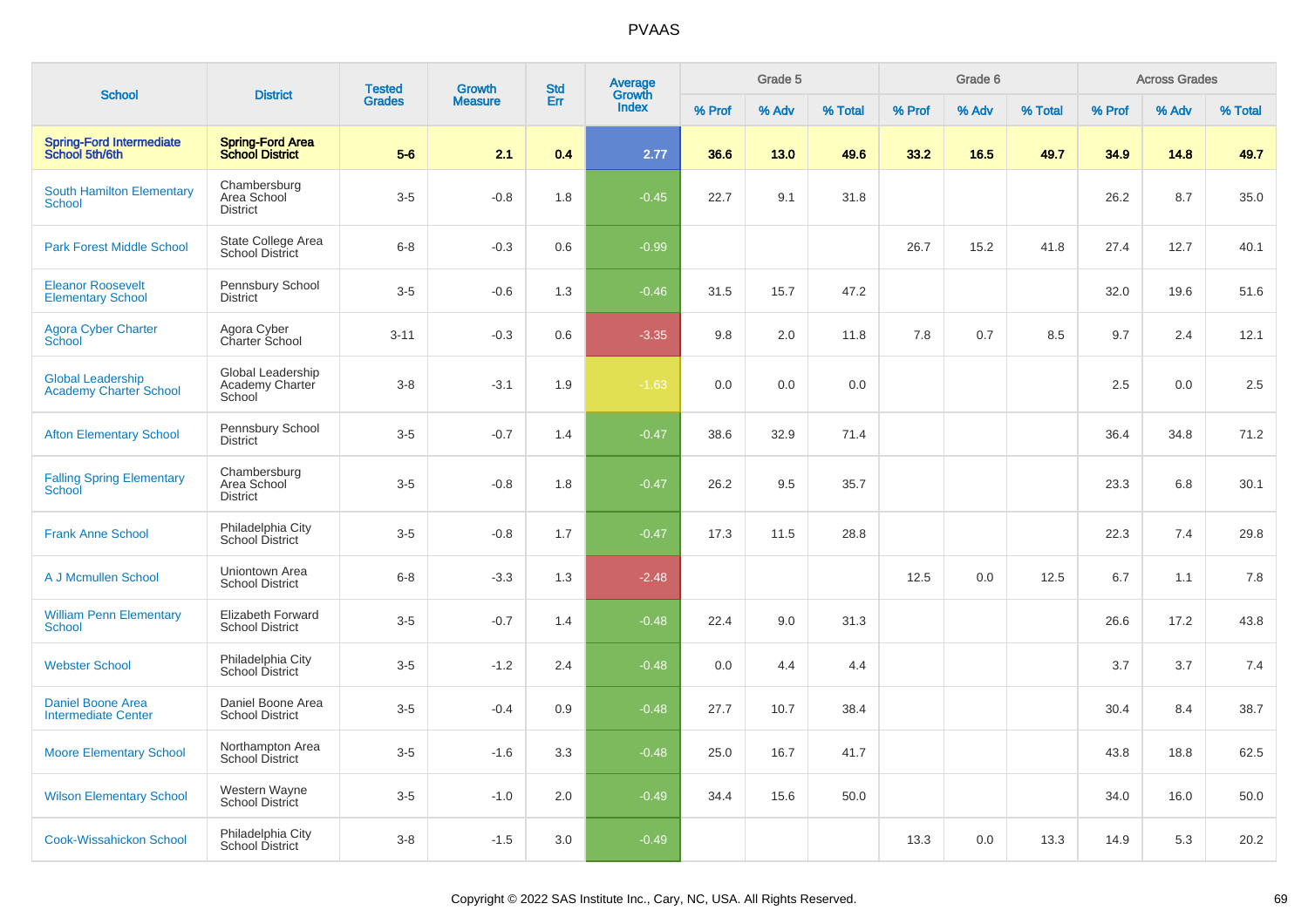|                                                   |                                                                    | <b>Tested</b> | <b>Growth</b>  | <b>Std</b> | Average<br>Growth |        | Grade 5 |         |        | Grade 6 |         |        | <b>Across Grades</b> |         |
|---------------------------------------------------|--------------------------------------------------------------------|---------------|----------------|------------|-------------------|--------|---------|---------|--------|---------|---------|--------|----------------------|---------|
| <b>School</b>                                     | <b>District</b>                                                    | <b>Grades</b> | <b>Measure</b> | Err        | <b>Index</b>      | % Prof | % Adv   | % Total | % Prof | % Adv   | % Total | % Prof | % Adv                | % Total |
| <b>Spring-Ford Intermediate</b><br>School 5th/6th | <b>Spring-Ford Area</b><br><b>School District</b>                  | $5-6$         | 2.1            | 0.4        | 2.77              | 36.6   | 13.0    | 49.6    | 33.2   | 16.5    | 49.7    | 34.9   | 14.8                 | 49.7    |
| <b>Palisades Middle School</b>                    | Palisades School<br><b>District</b>                                | $6 - 8$       | $-0.3$         | 0.7        | $-6.15$           |        |         |         | 27.6   | 4.1     | 31.6    | 26.7   | 4.2                  | 30.9    |
| <b>Ironton School</b>                             | <b>Parkland School</b><br><b>District</b>                          | $3-5$         | $-1.0$         | 1.8        | $-0.51$           | 29.3   | 29.3    | 58.5    |        |         |         | 30.9   | 25.7                 | 56.6    |
| <b>Summitview Elementary</b><br><b>School</b>     | Waynesboro Area<br>School District                                 | $3-5$         | $-0.8$         | 1.5        | $-0.51$           | 21.9   | 9.4     | 31.2    |        |         |         | 24.2   | 16.2                 | 40.4    |
| <b>Hans Herr Elementary</b><br><b>School</b>      | Lampeter-<br>Strasburg School<br><b>District</b>                   | $3-5$         | $-0.5$         | 0.9        | $-0.51$           | 38.6   | 13.5    | 52.2    |        |         |         | 39.0   | 18.5                 | 57.6    |
| <b>Columbia Middle School</b>                     | Columbia Borough<br><b>School District</b>                         | $5 - 8$       | $-4.8$         | 0.7        | $-6.66$           | 15.1   | 1.4     | 16.4    | 1.4    | 0.0     | 1.4     | 5.6    | 0.7                  | 6.4     |
| <b>Northern Cambria Middle</b><br><b>School</b>   | Northern Cambria<br><b>School District</b>                         | $5 - 11$      | $-0.4$         | 0.8        | $-1.66$           | 16.4   | 3.6     | 20.0    | 3.8    | 0.0     | 3.8     | 14.4   | 1.8                  | 16.2    |
| <b>Mcclure Alexander K</b><br><b>School</b>       | Philadelphia City<br>School District                               | $3-5$         | $-1.5$         | 2.8        | $-0.53$           | 0.0    | 0.0     | 0.0     |        |         |         | 0.0    | 0.0                  | 0.0     |
| <b>York Suburban Middle</b><br><b>School</b>      | York Suburban<br><b>School District</b>                            | $6 - 8$       | $-0.3$         | 0.5        | $-9.85$           |        |         |         | 17.9   | 7.4     | 25.3    | 22.2   | 12.0                 | 34.2    |
| <b>Emlen Eleanor C School</b>                     | Philadelphia City<br>School District                               | $3-5$         | $-1.6$         | 3.0        | $-0.54$           | 0.0    | 5.9     | 5.9     |        |         |         | 9.8    | 2.4                  | 12.2    |
| <b>Rochester Area</b><br><b>Elementary School</b> | Rochester Area<br><b>School District</b>                           | $3-5$         | $-0.9$         | 1.7        | $-0.54$           | 27.7   | 6.4     | 34.0    |        |         |         | 27.3   | 14.0                 | 41.3    |
| <b>Eddystone Elementary</b><br><b>School</b>      | <b>Ridley School</b><br><b>District</b>                            | $3-5$         | $-1.2$         | 2.1        | $-0.54$           | 9.7    | 3.2     | 12.9    |        |         |         | 17.3   | 6.2                  | 23.5    |
| <b>Riverside Middle School</b>                    | <b>Riverside Beaver</b><br><b>County School</b><br><b>District</b> | $6 - 8$       | $-0.4$         | 0.7        | $-1.61$           |        |         |         | 23.8   | 4.0     | 27.7    | 24.1   | 5.5                  | 29.6    |
| <b>Easton Area Middle School</b>                  | Easton Area<br><b>School District</b>                              | $6 - 8$       | $-1.0$         | 0.4        | $-2.52$           |        |         |         | 14.7   | 3.4     | 18.0    | 12.2   | 4.3                  | 16.4    |
| <b>White Deer Elementary</b><br><b>School</b>     | Milton Area School<br><b>District</b>                              | $3-5$         | $-1.3$         | 2.3        | $-0.55$           | 30.0   | 13.3    | 43.3    |        |         |         | 27.3   | 15.2                 | 42.4    |
| <b>Greenwood Elementary</b><br>School             | Greenwood School<br><b>District</b>                                | $3-5$         | $-0.8$         | 1.5        | $-0.55$           | 30.3   | 13.6    | 43.9    |        |         |         | 35.1   | 22.6                 | 57.7    |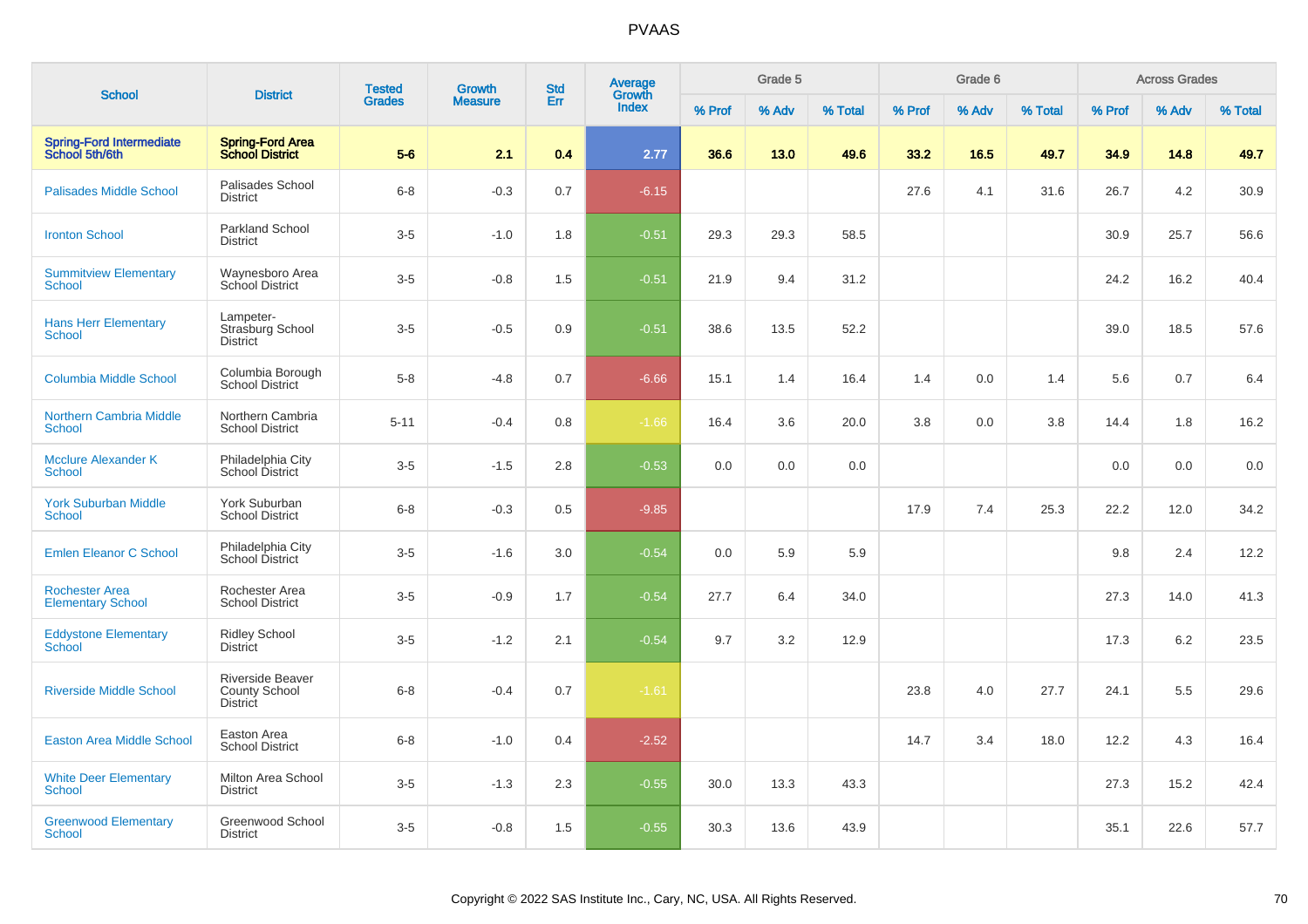| <b>School</b>                                            | <b>District</b>                                         | <b>Tested</b> | Growth         | <b>Std</b> | <b>Average</b><br>Growth |        | Grade 5 |         |        | Grade 6 |         |        | <b>Across Grades</b> |         |
|----------------------------------------------------------|---------------------------------------------------------|---------------|----------------|------------|--------------------------|--------|---------|---------|--------|---------|---------|--------|----------------------|---------|
|                                                          |                                                         | <b>Grades</b> | <b>Measure</b> | Err        | Index                    | % Prof | % Adv   | % Total | % Prof | % Adv   | % Total | % Prof | % Adv                | % Total |
| <b>Spring-Ford Intermediate</b><br>School 5th/6th        | <b>Spring-Ford Area</b><br><b>School District</b>       | $5-6$         | 2.1            | 0.4        | 2.77                     | 36.6   | 13.0    | 49.6    | 33.2   | 16.5    | 49.7    | 34.9   | 14.8                 | 49.7    |
| <b>South St Marys Street</b><br><b>Elementary School</b> | Saint Marys Area<br><b>School District</b>              | $3-5$         | $-0.8$         | 1.4        | $-0.55$                  | 35.6   | 11.0    | 46.6    |        |         |         | 35.9   | 12.7                 | 48.6    |
| <b>Ligonier Valley Middle</b><br>School                  | <b>Ligonier Valley</b><br>School District               | $6 - 8$       | $-2.5$         | 0.7        | $-3.38$                  |        |         |         | 16.5   | 0.0     | 16.5    | 11.8   | 0.0                  | 11.8    |
| Philadelphia Performing<br><b>Arts Charter School</b>    | Philadelphia<br>Performing Arts<br>Charter School       | $3-9$         | $-0.4$         | 0.7        | $-4.79$                  | 19.2   | 9.0     | 28.2    | 19.6   | 3.6     | 23.2    | 25.2   | 9.7                  | 34.9    |
| <b>Frazier Middle School</b>                             | <b>Frazier School</b><br><b>District</b>                | $6 - 8$       | $-1.0$         | 0.8        | $-1.24$                  |        |         |         | 17.5   | 2.5     | 20.0    | 13.4   | 5.1                  | 18.5    |
| <b>Knoch Middle School</b>                               | South Butler<br><b>County School</b><br><b>District</b> | $6 - 8$       | $-0.3$         | 0.6        | $-1.53$                  |        |         |         | 22.9   | 5.0     | 27.9    | 19.2   | 6.0                  | 25.2    |
| <b>Chester Street Elementary</b><br><b>School</b>        | Wyoming Valley<br>West School<br><b>District</b>        | $3-5$         | $-1.2$         | 2.0        | $-0.58$                  | 23.3   | 7.0     | 30.2    |        |         |         | 25.0   | 7.1                  | 32.1    |
| <b>North Star East Middle</b><br>School                  | North Star School<br><b>District</b>                    | $5 - 8$       | $-2.8$         | 0.7        | $-5.51$                  | 12.8   | 10.3    | 23.1    | 23.4   | 4.7     | 28.1    | 15.0   | 4.6                  | 19.6    |
| <b>Chambersburg Area</b><br>Middle School - South        | Chambersburg<br>Area School<br><b>District</b>          | $6 - 8$       | $-0.2$         | 0.4        | $-3.93$                  |        |         |         | 13.3   | 2.5     | 15.8    | 12.9   | 4.8                  | 17.6    |
| <b>Tilden William T Middle</b><br><b>School</b>          | Philadelphia City<br><b>School District</b>             | $6 - 8$       | $-2.1$         | 3.5        | $-0.61$                  |        |         |         |        |         |         | 9.7    | 0.0                  | 9.7     |
| <b>South Scranton</b><br><b>Intermediate School</b>      | <b>Scranton School</b><br><b>District</b>               | $6 - 8$       | $-0.5$         | 0.8        | $-2.87$                  |        |         |         | 1.0    | 1.9     | 2.9     | 1.7    | 2.1                  | 3.8     |
| <b>Roberto Clemente Charter</b><br><b>School</b>         | Roberto Clemente<br><b>Charter School</b>               | $3 - 12$      | $-4.0$         | 0.9        | $-5.78$                  | 5.6    | 0.0     | 5.6     | 0.0    | 0.0     | 0.0     | 3.0    | 0.0                  | 3.0     |
| <b>West Hazleton</b><br><b>Elementary/Middle School</b>  | <b>Hazleton Area</b><br><b>School District</b>          | $3 - 8$       | $-0.8$         | 1.2        | $-3.96$                  | 2.7    | 0.0     | 2.7     | 5.9    | 0.0     | 5.9     | 4.6    | 0.6                  | 5.2     |
| <b>Hillside Elementary School</b>                        | West Shore School<br><b>District</b>                    | $3-5$         | $-0.8$         | 1.3        | $-0.62$                  | 23.2   | 3.7     | 26.8    |        |         |         | 22.9   | 12.2                 | 35.1    |
| Shippensburg Intermediate<br>School                      | Shippensburg Area<br><b>School District</b>             | $4 - 5$       | $-0.5$         | 0.8        | $-0.63$                  | 17.1   | 12.6    | 29.6    |        |         |         | 18.2   | 13.0                 | 31.2    |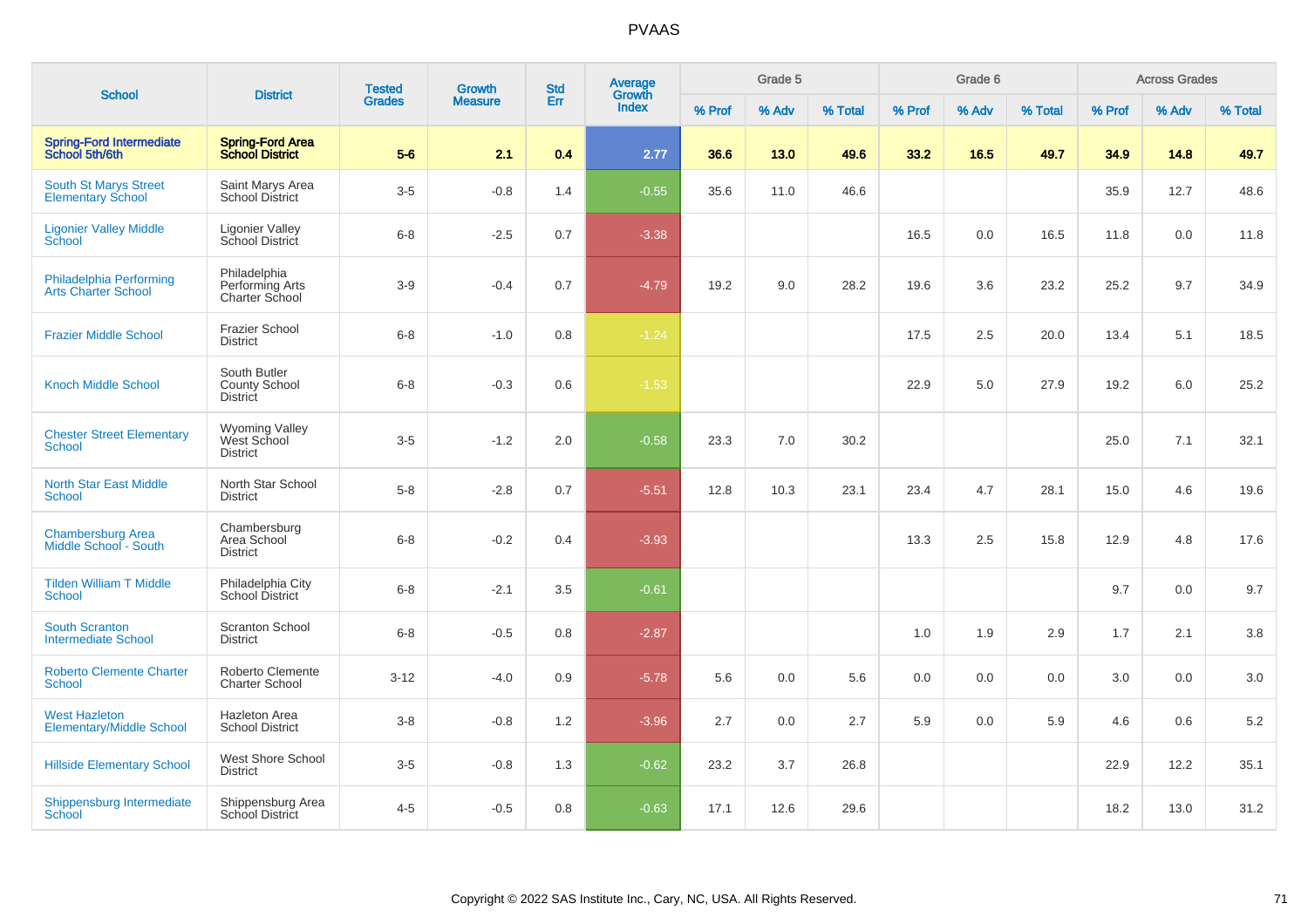| <b>School</b>                                           | <b>District</b>                                      | <b>Tested</b> | Growth         | <b>Std</b> | <b>Average</b><br>Growth |        | Grade 5 |         |        | Grade 6 |         |        | <b>Across Grades</b> |         |
|---------------------------------------------------------|------------------------------------------------------|---------------|----------------|------------|--------------------------|--------|---------|---------|--------|---------|---------|--------|----------------------|---------|
|                                                         |                                                      | <b>Grades</b> | <b>Measure</b> | Err        | Index                    | % Prof | % Adv   | % Total | % Prof | % Adv   | % Total | % Prof | % Adv                | % Total |
| <b>Spring-Ford Intermediate</b><br>School 5th/6th       | <b>Spring-Ford Area</b><br><b>School District</b>    | $5-6$         | 2.1            | 0.4        | 2.77                     | 36.6   | 13.0    | 49.6    | 33.2   | 16.5    | 49.7    | 34.9   | 14.8                 | 49.7    |
| <b>New Cumberland Middle</b><br><b>School</b>           | West Shore School<br><b>District</b>                 | $6 - 8$       | $-0.3$         | 0.5        | $-2.67$                  |        |         |         | 19.6   | 2.4     | 22.1    | 13.4   | 4.1                  | 17.5    |
| <b>Prince Hall</b>                                      | Philadelphia City<br>School District                 | $3-5$         | $-1.4$         | 2.3        | $-0.63$                  | 0.0    | 0.0     | 0.0     |        |         |         | 0.0    | 0.0                  | 0.0     |
| <b>Delcroft School</b>                                  | Southeast Delco<br><b>School District</b>            | $3 - 8$       | $-0.7$         | 1.1        | $-2.86$                  | 2.7    | 2.7     | 5.4     | 0.0    | 0.0     | 0.0     | 4.1    | 0.5                  | 4.6     |
| <b>Sharon Hill School</b>                               | Southeast Delco<br><b>School District</b>            | $3 - 8$       | $-1.3$         | 1.4        | $-2.39$                  | 0.0    | 0.0     | 0.0     | 4.4    | 0.0     | 4.4     | 8.0    | 0.9                  | $8.9\,$ |
| <b>Tenth Street Elementary</b><br>School                | <b>Riverview School</b><br><b>District</b>           | $3-6$         | $-6.8$         | 1.3        | $-6.43$                  | 36.1   | 2.8     | 38.9    | 26.7   | 11.1    | 37.8    | 36.3   | 17.9                 | 54.2    |
| <b>Fred J. Jaindl Elementary</b><br>School              | <b>Parkland School</b><br><b>District</b>            | $3-5$         | $-0.8$         | 1.3        | $-0.64$                  | 34.1   | 34.1    | 68.2    |        |         |         | 32.1   | 40.0                 | 72.1    |
| <b>Penn-Kidder Campus</b>                               | Jim Thorpe Area<br>School District                   | $3 - 8$       | $-0.6$         | 0.9        | $-2.77$                  | 14.3   | 2.4     | 16.7    | 12.2   | 0.0     | 12.2    | 14.2   | 3.7                  | 18.0    |
| <b>Fredericksburg Elementary</b><br>School              | Northern Lebanon<br><b>School District</b>           | $3-5$         | $-1.2$         | 1.8        | $-0.66$                  | 32.5   | 2.5     | 35.0    |        |         |         | 26.9   | 14.3                 | 41.2    |
| <b>Avis Elementary School</b>                           | Jersey Shore Area<br>School District                 | $3-5$         | $-1.4$         | 2.2        | $-0.66$                  | 40.0   | 16.7    | 56.7    |        |         |         | 46.3   | 22.0                 | 68.3    |
| <b>East Ward Elementary</b><br>School                   | Downingtown Area<br>School District                  | $3-5$         | $-1.0$         | 1.5        | $-0.66$                  | 43.3   | 17.9    | 61.2    |        |         |         | 40.2   | 24.5                 | 64.7    |
| Leechburg Area Middle<br><b>School</b>                  | Leechburg Area<br>School District                    | $6 - 8$       | $-2.9$         | 1.0        | $-2.79$                  |        |         |         | 16.2   | 5.4     | 21.6    | 15.5   | 3.9                  | 19.4    |
| <b>J.E. Harrison Education</b><br>Center                | <b>Baldwin-Whitehall</b><br><b>School District</b>   | $3-6$         | $-3.9$         | 0.7        | $-9.58$                  | 22.5   | 7.2     | 29.7    | 18.7   | 1.2     | 19.8    | 21.3   | 5.0                  | 26.3    |
| <b>Mastery Charter School-</b><br><b>Harrity Campus</b> | <b>Mastery Charter</b><br>School - Harrity<br>Campus | $3 - 8$       | $-0.7$         | 1.1        | $-3.24$                  | 4.6    | 4.6     | 9.1     | 2.3    | 0.0     | 2.3     | 5.5    | 1.0                  | 6.5     |
| South Side Middle School                                | South Side Area<br><b>School District</b>            | $6 - 8$       | $-0.6$         | 0.8        | $-2.32$                  |        |         |         | 17.7   | 0.0     | 17.7    | 18.8   | 3.6                  | 22.3    |
| <b>Eugenio Maria De Hostos</b><br><b>Charter School</b> | Eugenio Maria De<br><b>Hostos Charter</b><br>School  | $3-8$         | $-1.0$         | 1.4        | $-1.85$                  | 13.0   | 0.0     | 13.0    | 5.6    | 5.6     | 11.1    | 9.3    | 3.4                  | 12.7    |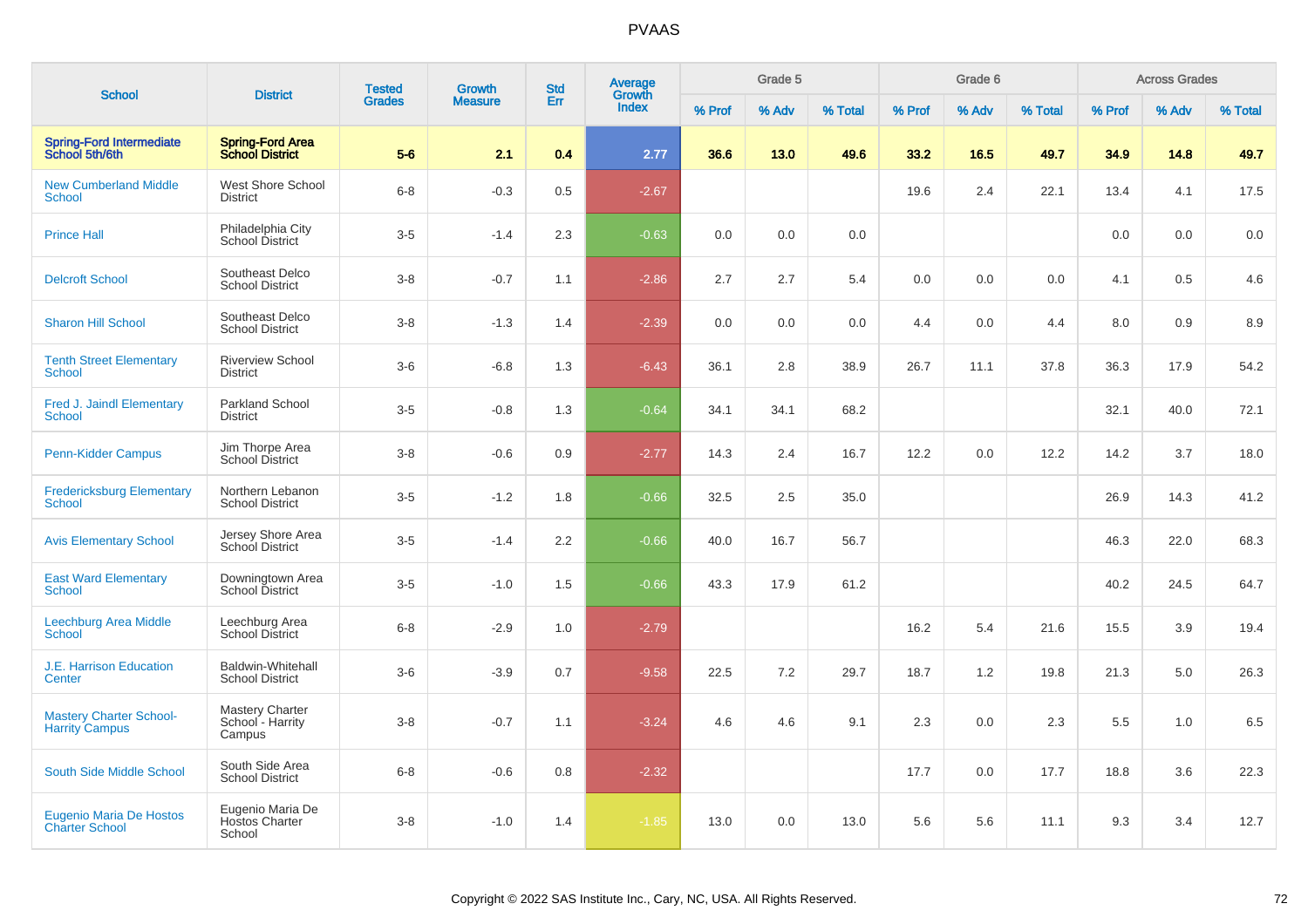|                                                              | <b>District</b>                                   | <b>Tested</b> | <b>Growth</b>  | <b>Std</b> | Average<br>Growth |        | Grade 5 |         |        | Grade 6 |         |        | <b>Across Grades</b> |         |
|--------------------------------------------------------------|---------------------------------------------------|---------------|----------------|------------|-------------------|--------|---------|---------|--------|---------|---------|--------|----------------------|---------|
| <b>School</b>                                                |                                                   | <b>Grades</b> | <b>Measure</b> | Err        | <b>Index</b>      | % Prof | % Adv   | % Total | % Prof | % Adv   | % Total | % Prof | % Adv                | % Total |
| <b>Spring-Ford Intermediate</b><br>School 5th/6th            | <b>Spring-Ford Area</b><br><b>School District</b> | $5-6$         | 2.1            | 0.4        | 2.77              | 36.6   | 13.0    | 49.6    | 33.2   | 16.5    | 49.7    | 34.9   | 14.8                 | 49.7    |
| <b>Belle Valley Elementary</b><br><b>School</b>              | Millcreek Township<br><b>School District</b>      | $3-5$         | $-1.0$         | 1.3        | $-0.71$           | 32.1   | 19.0    | 51.2    |        |         |         | 31.4   | 17.8                 | 49.2    |
| <b>Edgeworth Elementary</b><br><b>School</b>                 | Quaker Valley<br>School District                  | $3-5$         | $-1.1$         | 1.5        | $-0.72$           | 38.4   | 26.0    | 64.4    |        |         |         | 36.5   | 37.0                 | 73.6    |
| <b>Southwest Middle School</b>                               | Reading School<br><b>District</b>                 | $5-8$         | $-0.7$         | 1.0        | $-2.36$           | 0.0    | 1.8     | 1.8     | 0.0    | 0.0     | 0.0     | 1.1    | 0.6                  | 1.7     |
| <b>Wissahickon Charter</b><br>School                         | Wissahickon<br><b>Charter School</b>              | $3 - 8$       | $-0.8$         | 0.7        | $-11.08$          | 0.0    | 0.0     | 0.0     | 2.4    | 0.0     | 2.4     | 4.0    | 0.2                  | 4.2     |
| <b>Osborne Elementary</b><br><b>School</b>                   | Quaker Valley<br>School District                  | $3-5$         | $-1.1$         | 1.5        | $-0.73$           | 34.3   | 20.9    | 55.2    |        |         |         | 35.7   | 33.7                 | 69.4    |
| <b>Ingomar Elementary</b><br>School                          | North Allegheny<br><b>School District</b>         | $3-5$         | $-1.0$         | 1.3        | $-0.74$           | 55.7   | 20.2    | 76.0    |        |         |         | 46.8   | 27.6                 | 74.4    |
| <b>Eisenhower Middle School</b>                              | Norristown Area<br><b>School District</b>         | $5-8$         | $-0.5$         | 0.7        | $-2.54$           | 7.8    | 0.0     | 7.8     | 8.4    | 0.0     | 8.4     | 6.9    | 0.6                  | $7.5\,$ |
| <b>Copper Beech School</b>                                   | Abington School<br>District                       | $3-6$         | $-1.2$         | 0.8        | $-1.54$           | 18.0   | 5.0     | 23.0    | 32.5   | 6.5     | 39.0    | 29.1   | 10.5                 | 39.6    |
| <b>Mckinley School</b>                                       | Abington School<br><b>District</b>                | $3-6$         | $-2.1$         | 1.0        | $-2.45$           | 25.0   | 13.6    | 38.6    | 36.9   | 9.2     | 46.2    | 28.4   | 11.2                 | 39.5    |
| <b>Washington Elementary</b><br><b>School</b>                | Lancaster School<br><b>District</b>               | $3-5$         | $-1.3$         | 1.8        | $-0.75$           | 6.5    | 0.0     | 6.5     |        |         |         | 9.1    | 0.6                  | 9.7     |
| <b>Centerville Elementary</b><br><b>School</b>               | <b>Hempfield School</b><br><b>District</b>        | $3-6$         | $-1.9$         | 1.2        | $-1.63$           | 38.3   | 14.9    | 53.2    | 27.4   | 17.7    | 45.2    | 34.1   | 20.0                 | 54.1    |
| <b>Clairton Middle/High</b><br><b>School</b>                 | <b>Clairton City</b><br><b>School District</b>    | $6 - 11$      | $-0.7$         | 0.9        | $-0.85$           |        |         |         | 1.5    | 0.0     | 1.5     | 1.1    | 0.0                  | 1.1     |
| <b>Springfield Township</b><br>Elementary School-<br>Erdenhm | Springfield<br>Township School<br><b>District</b> | $3-5$         | $-0.7$         | 0.9        | $-0.76$           | 31.3   | 12.3    | 43.6    |        |         |         | 36.9   | 14.2                 | 51.1    |
| <b>Mcdonald Elementary</b><br><b>School</b>                  | <b>Centennial School</b><br><b>District</b>       | $3-5$         | $-0.8$         | 1.1        | $-0.77$           | 27.0   | 4.1     | 31.2    |        |         |         | 21.9   | 5.6                  | 27.5    |
| <b>Beverly Hills Middle School</b>                           | <b>Upper Darby</b><br><b>School District</b>      | $6 - 8$       | $-0.4$         | 0.5        | $-3.66$           |        |         |         | 4.7    | 0.5     | 5.2     | 4.7    | 1.8                  | $6.5\,$ |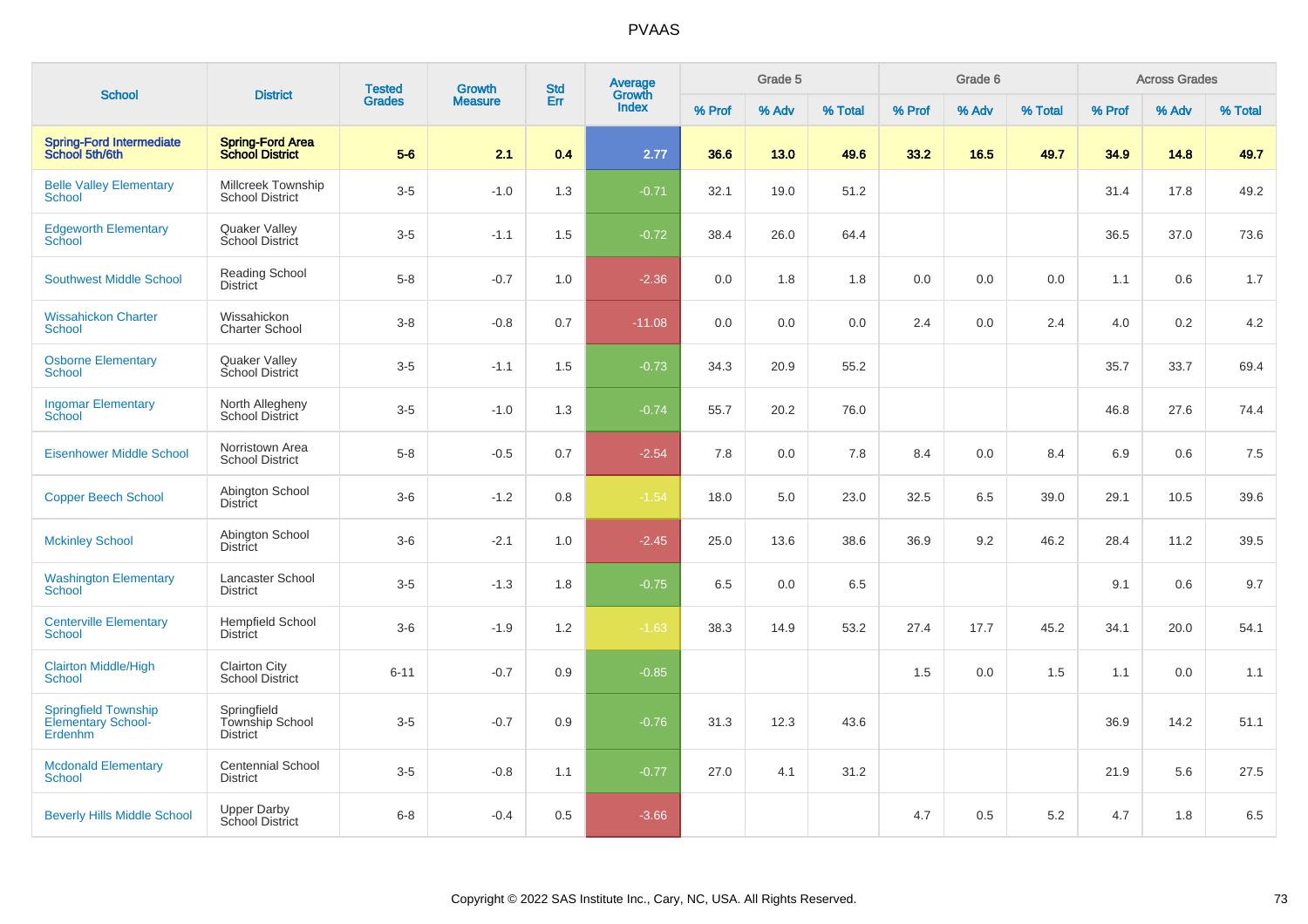| <b>School</b>                                                |                                                        | <b>Tested</b> | <b>Growth</b>  | <b>Std</b> | Average<br>Growth |        | Grade 5 |         |        | Grade 6 |         |        | <b>Across Grades</b> |         |
|--------------------------------------------------------------|--------------------------------------------------------|---------------|----------------|------------|-------------------|--------|---------|---------|--------|---------|---------|--------|----------------------|---------|
|                                                              | <b>District</b>                                        | <b>Grades</b> | <b>Measure</b> | Err        | <b>Index</b>      | % Prof | % Adv   | % Total | % Prof | % Adv   | % Total | % Prof | % Adv                | % Total |
| <b>Spring-Ford Intermediate</b><br>School 5th/6th            | <b>Spring-Ford Area</b><br><b>School District</b>      | $5-6$         | 2.1            | 0.4        | 2.77              | 36.6   | 13.0    | 49.6    | 33.2   | 16.5    | 49.7    | 34.9   | 14.8                 | 49.7    |
| <b>Blaine James G School</b>                                 | Philadelphia City<br><b>School District</b>            | $3-8$         | $-5.0$         | 2.3        | $-2.39$           | 0.0    | 0.0     | 0.0     | 0.0    | 0.0     | 0.0     | 1.4    | 0.0                  | 1.4     |
| <b>Sharpsville Area Middle</b><br><b>School</b>              | Sharpsville Area<br>School District                    | $6 - 8$       | $-0.6$         | 0.8        | $-2.70$           |        |         |         | 16.4   | 1.5     | 17.9    | 19.4   | 4.0                  | 23.4    |
| <b>Lincoln Elementary School</b>                             | Gettysburg Area<br>School District                     | $3-5$         | $-1.1$         | 1.4        | $-0.78$           | 40.0   | 15.7    | 55.7    |        |         |         | 35.0   | 20.4                 | 55.4    |
| <b>Indian Crest Middle School</b>                            | Souderton Area<br><b>School District</b>               | $6-8$         | $-0.4$         | 0.5        | $-7.91$           |        |         |         | 25.9   | 4.7     | 30.6    | 25.7   | 4.8                  | 30.5    |
| <b>Windber Elementary</b><br><b>School</b>                   | Windber Area<br><b>School District</b>                 | $3-5$         | $-1.0$         | 1.3        | $-0.79$           | 28.8   | 20.0    | 48.8    |        |         |         | 26.7   | 18.8                 | 45.5    |
| <b>Penns Valley Area</b><br><b>Junior/Senior High School</b> | Penns Valley Area<br><b>School District</b>            | $6 - 12$      | $-0.6$         | 0.8        | $-0.79$           |        |         |         |        |         |         | 20.8   | 9.5                  | 30.3    |
| <b>East Hills Middle School</b>                              | Bethlehem Area<br><b>School District</b>               | $6 - 8$       | $-0.7$         | 0.8        | $-4.51$           |        |         |         | 14.1   | 2.0     | 16.2    | 17.7   | 6.0                  | 23.7    |
| <b>Monessen Elementary</b><br>Center                         | Monessen City<br>School District                       | $3-5$         | $-1.6$         | 2.0        | $-0.82$           | 5.3    | 0.0     | 5.3     |        |         |         | 6.9    | 1.2                  | 8.0     |
| <b>A L Wilson Elementary</b><br><b>School (8364)</b>         | Albert Gallatin Area<br><b>School District</b>         | $3-5$         | $-1.3$         | 1.6        | $-0.83$           | 19.3   | 5.3     | 24.6    |        |         |         | 14.5   | 3.3                  | 17.8    |
| <b>Marshall Math Science</b><br>Academy                      | Harrisburg City<br>School District                     | $5-8$         | $-2.3$         | 0.7        | $-6.06$           | 7.6    | 4.6     | 12.1    | 5.4    | 0.0     | 5.4     | 9.2    | 1.8                  | 11.1    |
| <b>Frederick Douglass</b><br><b>Mastery Charter School</b>   | <b>Frederick Douglass</b><br>Mastery Charter<br>School | $3 - 8$       | $-1.0$         | 1.2        | $-1.85$           | 4.8    | 0.0     | 4.8     | 0.0    | 0.0     | 0.0     | 1.5    | 0.8                  | 2.3     |
| <b>Lyndwood Elementary</b><br>School                         | Hanover Area<br><b>School District</b>                 | $6-6$         | $-1.4$         | 1.7        | $-0.83$           |        |         |         | 10.0   | 4.0     | 14.0    | 10.0   | 4.0                  | 14.0    |
| <b>Peebles Elementary</b><br>School                          | North Allegheny<br><b>School District</b>              | $3-5$         | $-1.3$         | 1.5        | $-0.84$           | 38.7   | 19.4    | 58.1    |        |         |         | 38.2   | 26.6                 | 64.7    |
| <b>Allison Park Elementary</b><br><b>School</b>              | Chartiers-Houston<br><b>School District</b>            | $3-6$         | $-2.5$         | 0.9        | $-3.11$           | 25.6   | 12.2    | 37.8    | 35.1   | 2.6     | 37.7    | 32.8   | 10.2                 | 43.0    |
| <b>Newberry Elementary</b><br>School                         | <b>West Shore School</b><br><b>District</b>            | $3-5$         | $-1.6$         | 1.8        | $-0.86$           | 15.9   | 6.8     | 22.7    |        |         |         | 21.0   | 10.5                 | 31.4    |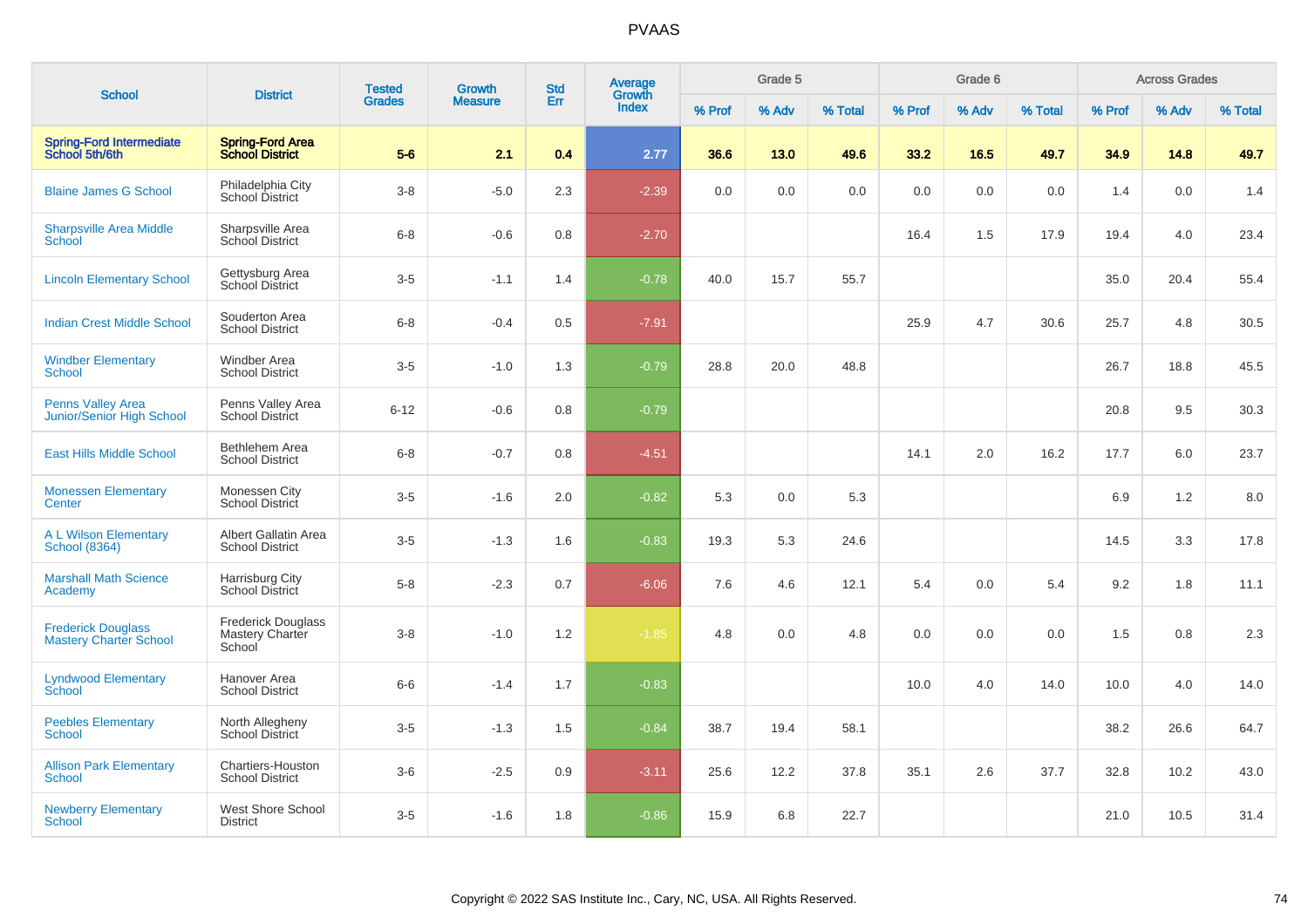| <b>School</b>                                              | <b>District</b>                                   | <b>Tested</b> | <b>Growth</b>  | <b>Std</b> | Average<br>Growth |        | Grade 5 |         |        | Grade 6 |         |        | <b>Across Grades</b> |         |
|------------------------------------------------------------|---------------------------------------------------|---------------|----------------|------------|-------------------|--------|---------|---------|--------|---------|---------|--------|----------------------|---------|
|                                                            |                                                   | <b>Grades</b> | <b>Measure</b> | Err        | Index             | % Prof | % Adv   | % Total | % Prof | % Adv   | % Total | % Prof | % Adv                | % Total |
| <b>Spring-Ford Intermediate</b><br>School 5th/6th          | <b>Spring-Ford Area</b><br><b>School District</b> | $5-6$         | 2.1            | 0.4        | 2.77              | 36.6   | 13.0    | 49.6    | 33.2   | 16.5    | 49.7    | 34.9   | 14.8                 | 49.7    |
| <b>Eastern York Middle</b><br>School                       | Eastern York<br><b>School District</b>            | $6-8$         | $-0.6$         | 0.5        | $-1.06$           |        |         |         | 23.0   | 6.1     | 29.0    | 20.6   | 10.2                 | 30.9    |
| <b>Lincoln Elementary School</b>                           | Erie City School<br><b>District</b>               | $3-5$         | $-1.3$         | 1.5        | $-0.87$           | 3.3    | 1.6     | 4.9     |        |         |         | 5.3    | 2.6                  | 8.0     |
| <b>Logan Elementary School</b>                             | Altoona Area<br><b>School District</b>            | $3-5$         | $-1.4$         | 1.6        | $-0.87$           | 25.0   | 3.6     | 28.6    |        |         |         | 25.1   | 8.6                  | 33.7    |
| <b>West Broad Street</b><br><b>Elementary School</b>       | Souderton Area<br><b>School District</b>          | $3-5$         | $-1.3$         | 1.5        | $-0.87$           | 36.5   | 20.6    | 57.1    |        |         |         | 33.1   | 30.2                 | 63.3    |
| <b>Rossmoyne Elementary</b><br><b>School</b>               | West Shore School<br><b>District</b>              | $3-5$         | $-1.5$         | 1.7        | $-0.88$           | 27.7   | 17.0    | 44.7    |        |         |         | 24.3   | 15.6                 | 39.9    |
| <b>Cochranton Elementary</b><br><b>School</b>              | <b>Crawford Central</b><br><b>School District</b> | $3-6$         | $-2.1$         | 1.2        | $-1.80$           | 23.1   | 5.8     | 28.8    | 16.7   | 4.2     | 20.8    | 24.2   | 6.8                  | 31.0    |
| <b>Finletter Thomas K School</b>                           | Philadelphia City<br>School District              | $3-8$         | $-1.7$         | 1.8        | $-2.92$           | 5.9    | 0.0     | 5.9     |        |         |         | 7.1    | 4.0                  | 11.1    |
| <b>Deibler Elementary School</b>                           | Pennridge School<br><b>District</b>               | $3-5$         | $-1.4$         | 1.6        | $-0.90$           | 23.6   | 12.7    | 36.4    |        |         |         | 26.1   | 21.1                 | 47.2    |
| <b>Francis Mcclure</b><br><b>Elementary School</b>         | Mckeesport Area<br><b>School District</b>         | $3-5$         | $-1.3$         | 1.4        | $-0.92$           | 14.1   | 1.3     | 15.4    |        |         |         | 19.4   | 5.8                  | 25.2    |
| <b>North Dickinson</b><br><b>Elementary School</b>         | Carlisle Area<br><b>School District</b>           | $3-5$         | $-2.0$         | 2.2        | $-0.92$           | 30.0   | 10.0    | 40.0    |        |         |         | 37.9   | 14.9                 | 52.9    |
| <b>Ross Elementary School</b>                              | Lancaster School<br><b>District</b>               | $3-5$         | $-2.2$         | 2.4        | $-0.92$           | 12.5   | 4.2     | 16.7    |        |         |         | 18.6   | 4.6                  | 23.3    |
| <b>Cornwells Elementary</b><br><b>School</b>               | Bensalem<br>Township School<br><b>District</b>    | $3-6$         | $-2.0$         | 1.2        | $-1.69$           | 16.3   | 9.3     | 25.6    | 10.3   | 0.0     | 10.3    | 16.4   | 2.8                  | 19.2    |
| Arcola Intermediate School                                 | <b>Methacton School</b><br><b>District</b>        | $5-8$         | $-0.4$         | 0.5        | $-0.93$           |        |         |         |        |         |         | 23.6   | 11.9                 | 35.4    |
| <b>Lower Pottsgrove</b><br><b>Elementary School</b>        | Pottsgrove School<br><b>District</b>              | $3-5$         | $-0.8$         | 0.9        | $-0.93$           | 27.2   | 6.5     | 33.7    |        |         |         | 25.0   | 5.1                  | 30.0    |
| <b>Lakeland Elementary</b><br><b>School - Scott Campus</b> | <b>Lakeland School</b><br><b>District</b>         | $3-6$         | $-2.2$         | 1.2        | $-1.83$           | 25.0   | 2.3     | 27.3    | 28.6   | 10.7    | 39.3    | 29.4   | 9.8                  | 39.2    |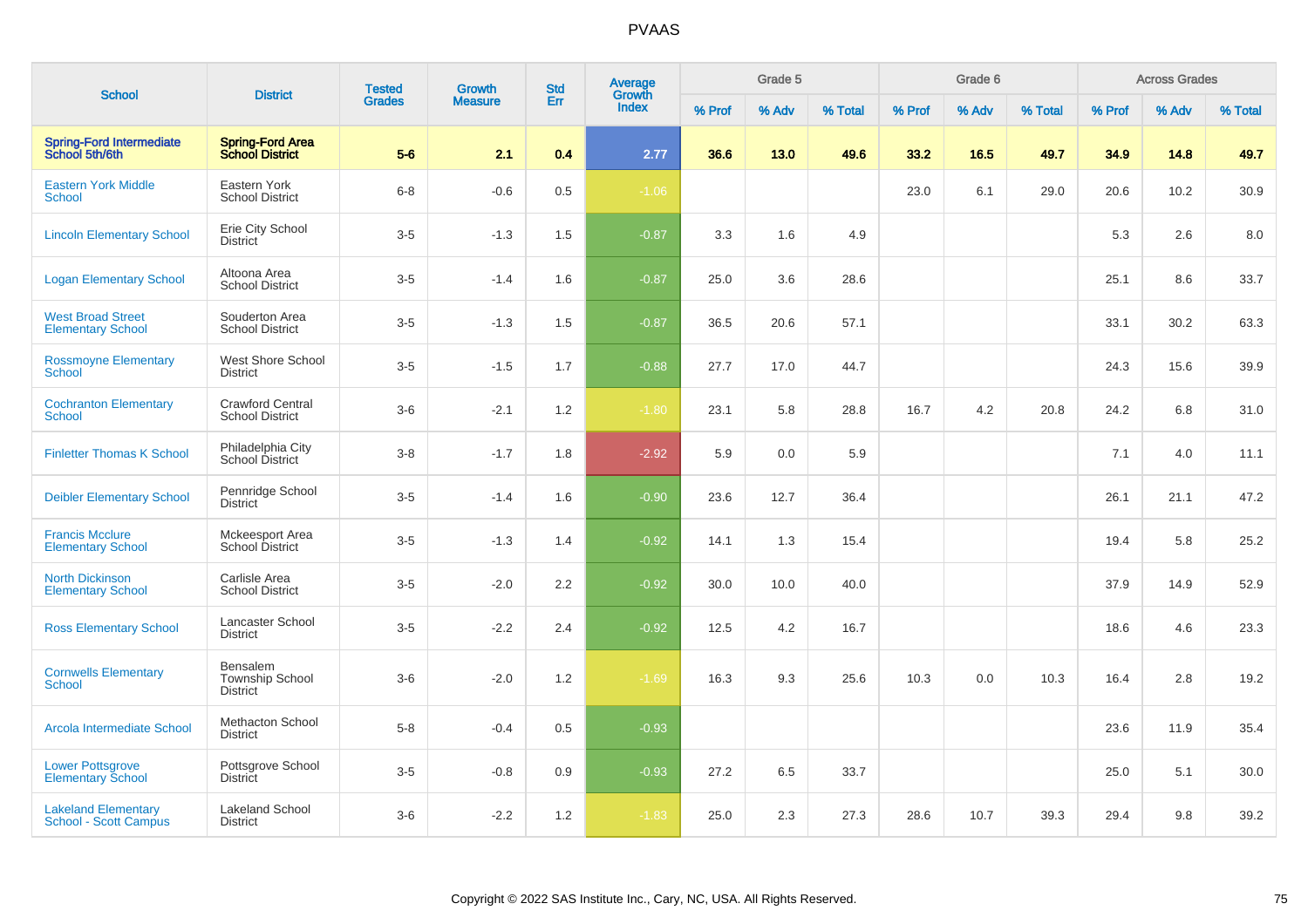|                                                        |                                                    | <b>Tested</b> | <b>Growth</b>  | <b>Std</b> | <b>Average</b><br>Growth |        | Grade 5 |         |        | Grade 6 |         |        | <b>Across Grades</b> |         |
|--------------------------------------------------------|----------------------------------------------------|---------------|----------------|------------|--------------------------|--------|---------|---------|--------|---------|---------|--------|----------------------|---------|
| <b>School</b>                                          | <b>District</b>                                    | <b>Grades</b> | <b>Measure</b> | Err        | <b>Index</b>             | % Prof | % Adv   | % Total | % Prof | % Adv   | % Total | % Prof | % Adv                | % Total |
| <b>Spring-Ford Intermediate</b><br>School 5th/6th      | <b>Spring-Ford Area</b><br><b>School District</b>  | $5-6$         | 2.1            | 0.4        | 2.77                     | 36.6   | 13.0    | 49.6    | 33.2   | 16.5    | 49.7    | 34.9   | 14.8                 | 49.7    |
| <b>Whitfield Elementary</b><br><b>School</b>           | Wilson School<br><b>District</b>                   | $3-5$         | $-1.2$         | 1.3        | $-0.94$                  | 20.4   | 5.7     | 26.1    |        |         |         | 32.9   | 9.7                  | 42.6    |
| East Pennsboro<br><b>Elementary School</b>             | East Pennsboro<br>Area School<br><b>District</b>   | $3-5$         | $-1.2$         | 1.3        | $-0.95$                  | 26.1   | 4.6     | 30.7    |        |         |         | 27.4   | 9.5                  | 36.9    |
| <b>Maplewood Elementary</b><br>School                  | <b>Penncrest School</b><br><b>District</b>         | $3-6$         | $-3.4$         | 1.0        | $-3.63$                  | 10.9   | 3.1     | 14.1    | 14.3   | 0.0     | 14.3    | 22.7   | 4.0                  | 26.7    |
| <b>Juniata Park Academy</b>                            | Philadelphia City<br>School District               | $3-8$         | $-2.7$         | 2.8        | $-0.96$                  | 15.8   | 0.0     | 15.8    |        |         |         | 6.2    | 1.6                  | 7.8     |
| <b>Mahantongo Elementary</b><br><b>School</b>          | <b>Tri-Valley School</b><br><b>District</b>        | $3-6$         | $-4.8$         | 1.8        | $-2.71$                  | 10.0   | 0.0     | 10.0    | 20.0   | 0.0     | 20.0    | 28.2   | 3.5                  | 31.8    |
| <b>Ephrata Middle School</b>                           | Ephrata Area<br>School District                    | $6-9$         | $-0.5$         | 0.5        | $-0.97$                  |        |         |         |        |         |         | 18.2   | 4.2                  | 22.3    |
| <b>Jackson Middle School</b>                           | Lancaster School<br><b>District</b>                | $6 - 8$       | $-1.3$         | 0.6        | $-1.99$                  |        |         |         | 1.7    | 0.0     | 1.7     | 1.2    | 0.0                  | 1.2     |
| <b>Hamilton Elementary</b><br><b>School</b>            | Lancaster School<br><b>District</b>                | $3-5$         | $-1.7$         | 1.7        | $-0.98$                  | 2.1    | 2.1     | 4.2     |        |         |         | 5.2    | 2.0                  | 7.2     |
| <b>Belmont Charter School</b>                          | <b>Belmont Charter</b><br>School                   | $3 - 10$      | $-0.8$         | 0.8        | $-5.00$                  | 1.6    | 0.0     | 1.6     | 4.0    | 0.0     | 4.0     | 2.8    | 0.6                  | 3.4     |
| <b>Donegan Elementary</b><br>School                    | Bethlehem Area<br><b>School District</b>           | $3-5$         | $-3.4$         | 3.5        | $-0.98$                  | 0.0    | 8.3     | 8.3     |        |         |         | 8.3    | 2.1                  | 10.4    |
| <b>Grandview Elementary</b><br><b>School</b>           | Millcreek Township<br><b>School District</b>       | $3-5$         | $-1.4$         | 1.4        | $-1.00$                  | 21.2   | 20.0    | 41.2    |        |         |         | 30.2   | 23.8                 | 54.0    |
| <b>KIPP West Philadelphia</b><br><b>Charter School</b> | <b>KIPP West</b><br>Philadelphia<br>Charter School | $3-8$         | $-2.0$         | 1.2        | $-1.75$                  | 3.2    | 0.0     | 3.2     | 0.0    | 0.0     | 0.0     | 2.6    | 0.0                  | 2.6     |
| <b>Poquessing Middle School</b>                        | Neshaminy School<br><b>District</b>                | $5-8$         | $-0.5$         | 0.5        | $-5.92$                  | 30.1   | 12.2    | 42.3    | 18.3   | 2.3     | 20.6    | 21.9   | 6.5                  | 28.4    |
| <b>Blair Mill Elementary</b><br><b>School</b>          | Hatboro-Horsham<br><b>School District</b>          | $3-5$         | $-1.5$         | 1.5        | $-1.02$                  | 22.6   | 12.9    | 35.5    |        |         |         | 22.5   | 6.9                  | 29.5    |
| <b>Forbes Road Elementary</b><br>School                | Forbes Road<br><b>School District</b>              | $3-6$         | $-6.7$         | 1.9        | $-4.72$                  | 38.7   | 3.2     | 41.9    | 26.7   | 0.0     | 26.7    | 33.0   | 4.0                  | 37.0    |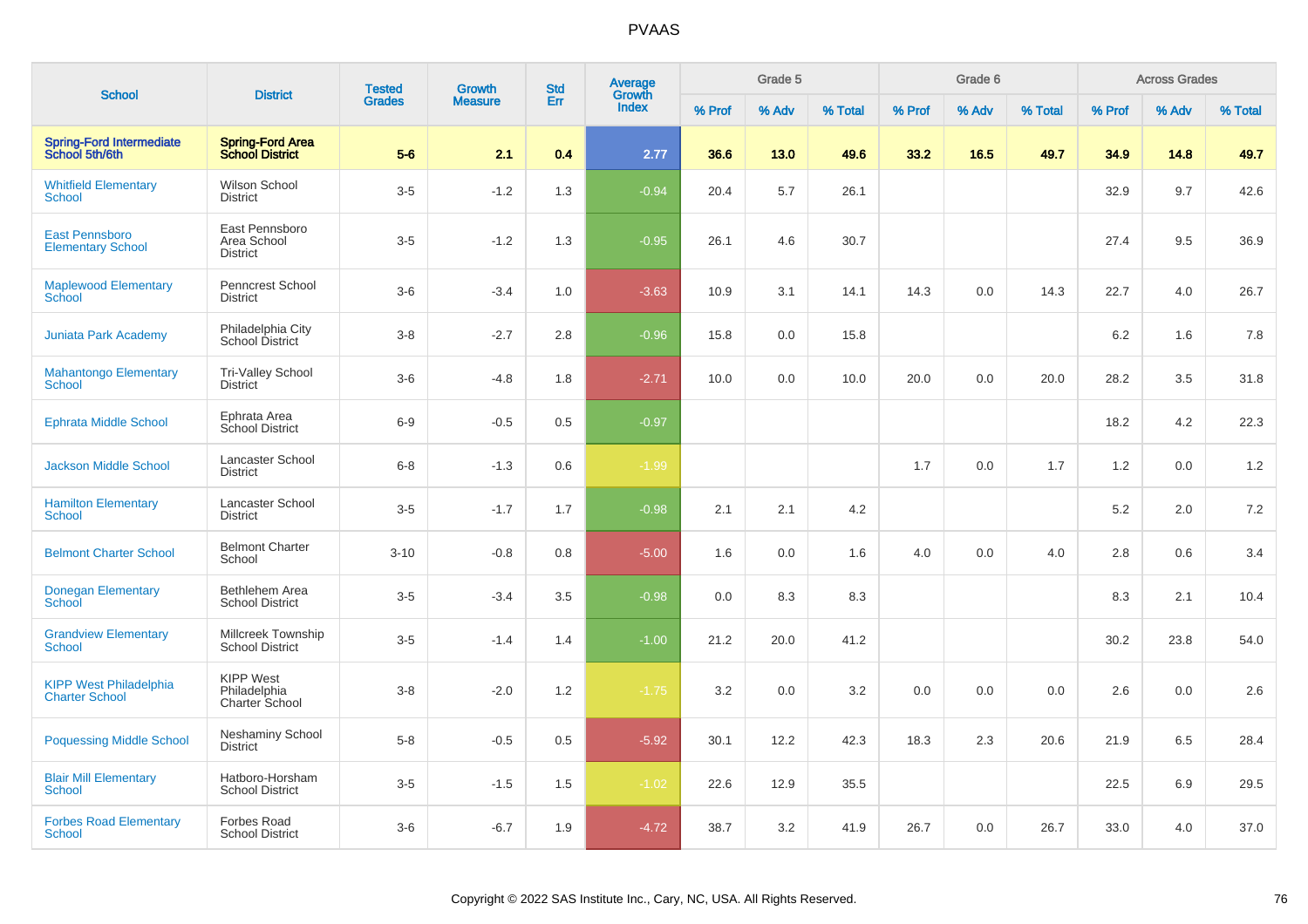|                                                                | <b>District</b>                                     | <b>Tested</b> | <b>Growth</b>  | <b>Std</b> | <b>Average</b><br>Growth |        | Grade 5 |         |        | Grade 6 |         |        | <b>Across Grades</b> |         |
|----------------------------------------------------------------|-----------------------------------------------------|---------------|----------------|------------|--------------------------|--------|---------|---------|--------|---------|---------|--------|----------------------|---------|
| <b>School</b>                                                  |                                                     | <b>Grades</b> | <b>Measure</b> | Err        | <b>Index</b>             | % Prof | % Adv   | % Total | % Prof | % Adv   | % Total | % Prof | % Adv                | % Total |
| <b>Spring-Ford Intermediate</b><br>School 5th/6th              | <b>Spring-Ford Area</b><br><b>School District</b>   | $5-6$         | 2.1            | 0.4        | 2.77                     | 36.6   | 13.0    | 49.6    | 33.2   | 16.5    | 49.7    | 34.9   | 14.8                 | 49.7    |
| <b>Mill Creek Elementary</b><br><b>School</b>                  | <b>Bristol Township</b><br><b>School District</b>   | $3-5$         | $-1.0$         | 1.0        | $-1.03$                  | 10.5   | 3.5     | 14.0    |        |         |         | 12.8   | 3.1                  | 16.0    |
| <b>Wellsville Campus</b>                                       | Northern York<br>County School<br><b>District</b>   | $3-5$         | $-2.1$         | 2.0        | $-1.04$                  | 20.0   | 5.0     | 25.0    |        |         |         | 26.3   | 8.1                  | 34.3    |
| <b>Lehigh Valley Academy</b><br><b>Regional Charter School</b> | Lehigh Valley<br>Academy Regional<br>Charter School | $3 - 11$      | $-3.0$         | 0.5        | $-5.67$                  | 22.5   | 7.5     | 30.0    | 16.4   | 3.1     | 19.5    | 17.4   | 4.4                  | 21.8    |
| <b>Wyoming Area</b><br>Intermediate Center                     | <b>Wyoming Area</b><br>School District              | $4 - 6$       | $-4.1$         | 0.8        | $-5.97$                  | 22.1   | 8.8     | 31.0    | 4.8    | 1.0     | 5.8     | 12.1   | 4.8                  | 16.9    |
| <b>Marshall John School</b>                                    | Philadelphia City<br>School District                | $3-5$         | $-3.5$         | 3.3        | $-1.05$                  | 0.0    | 0.0     | 0.0     |        |         |         | 0.0    | 0.0                  | 0.0     |
| <b>Founders Hall Middle</b><br>School                          | Mckeesport Area<br><b>School District</b>           | $6 - 8$       | $-0.5$         | 0.5        | $-3.65$                  |        |         |         | 3.9    | 0.0     | 3.9     | 1.8    | 0.0                  | 1.8     |
| <b>Schnecksville School</b>                                    | <b>Parkland School</b><br><b>District</b>           | $3-5$         | $-1.7$         | 1.6        | $-1.06$                  | 31.6   | 15.8    | 47.4    |        |         |         | 29.4   | 27.2                 | 56.7    |
| <b>Coebourn Elementary</b><br>School                           | Penn-Delco School<br><b>District</b>                | $3-5$         | $-1.7$         | 1.6        | $-1.07$                  | 32.7   | 3.6     | 36.4    |        |         |         | 30.9   | 8.6                  | 39.4    |
| Pittsburgh King K-8                                            | Pittsburgh School<br><b>District</b>                | $3-8$         | $-1.2$         | 1.1        | $-3.36$                  | 0.0    | 0.0     | 0.0     | 0.0    | 0.0     | 0.0     | 1.7    | 0.0                  | 1.7     |
| <b>East Hanover Elementary</b><br>School                       | Northern Lebanon<br><b>School District</b>          | $3-5$         | $-2.5$         | 2.3        | $-1.10$                  | 46.2   | 15.4    | 61.5    |        |         |         | 31.8   | 18.8                 | 50.6    |
| <b>Wagner Gen Louis Middle</b><br><b>School</b>                | Philadelphia City<br>School District                | $6-8$         | $-3.6$         | 3.2        | $-1.10$                  |        |         |         |        |         |         | 0.0    | 0.0                  | 0.0     |
| <b>Oxford Valley Elementary</b><br>School                      | Pennsbury School<br><b>District</b>                 | $3-5$         | $-1.6$         | 1.5        | $-1.10$                  | 35.4   | 15.4    | 50.8    |        |         |         | 30.3   | 11.4                 | 41.6    |
| Pittsburgh Sunnyside K-8                                       | Pittsburgh School<br><b>District</b>                | $3 - 8$       | $-2.3$         | 1.4        | $-1.64$                  |        |         |         | 0.0    | 0.0     | 0.0     | 11.1   | 0.0                  | 11.1    |
| <b>Conestoga Elementary</b><br>School                          | Penn Manor<br><b>School District</b>                | $3-6$         | $-4.3$         | 1.2        | $-3.84$                  | 33.3   | 11.1    | 44.4    | 23.3   | 14.0    | 37.2    | 33.7   | 17.7                 | 51.4    |
| <b>Tyrone Area Middle School</b>                               | <b>Tyrone Area</b><br>School District               | $5-8$         | $-0.7$         | 0.5        | $-7.87$                  | 18.0   | 3.8     | 21.8    | 12.4   | 4.6     | 17.0    | 15.3   | 4.0                  | 19.3    |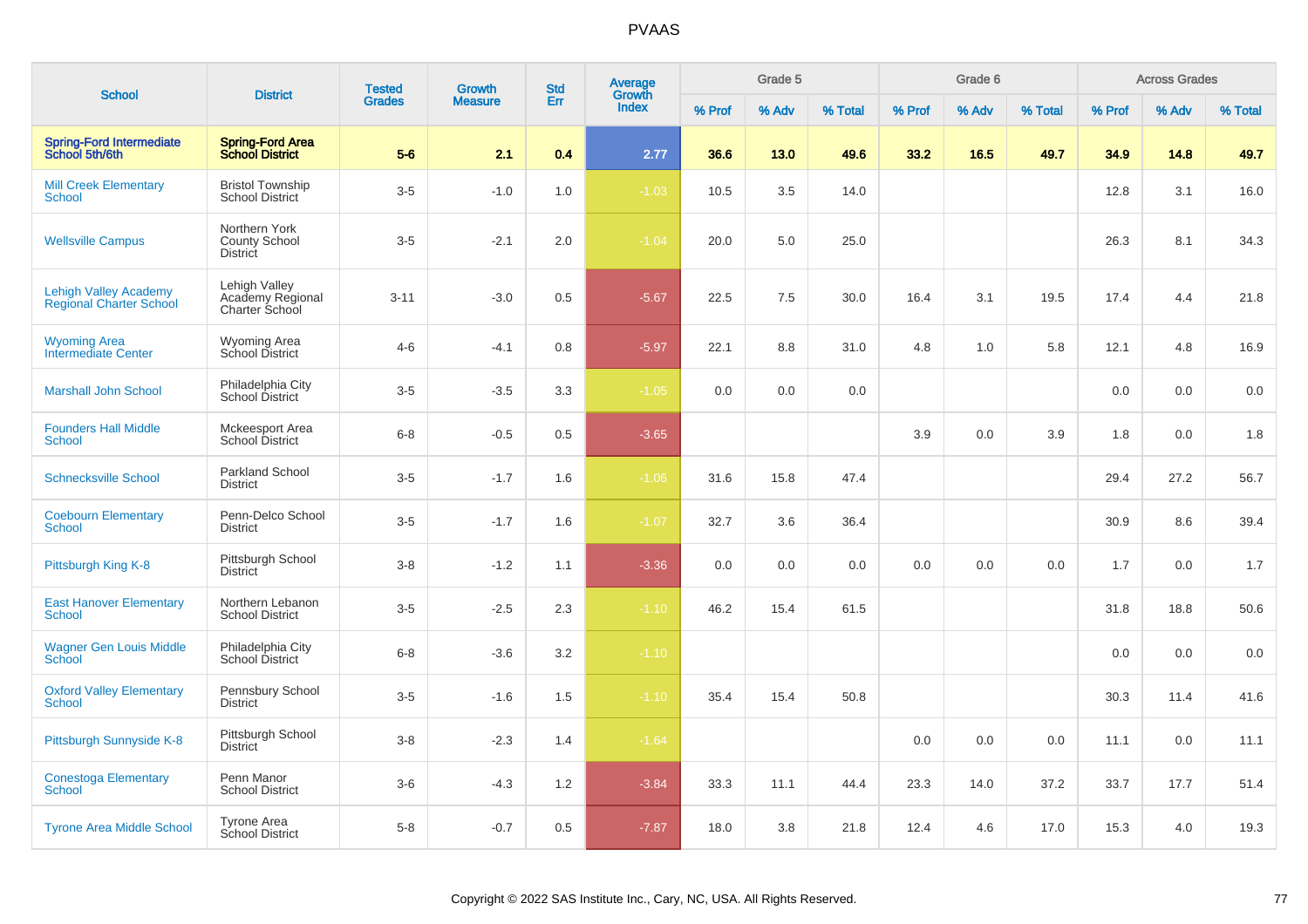| <b>School</b>                                              | <b>District</b>                                            | <b>Tested</b> | <b>Growth</b>  | <b>Std</b> | Average         |        | Grade 5 |         |        | Grade 6 |         |        | <b>Across Grades</b> |         |
|------------------------------------------------------------|------------------------------------------------------------|---------------|----------------|------------|-----------------|--------|---------|---------|--------|---------|---------|--------|----------------------|---------|
|                                                            |                                                            | <b>Grades</b> | <b>Measure</b> | Err        | Growth<br>Index | % Prof | % Adv   | % Total | % Prof | % Adv   | % Total | % Prof | % Adv                | % Total |
| <b>Spring-Ford Intermediate</b><br>School 5th/6th          | <b>Spring-Ford Area</b><br><b>School District</b>          | $5-6$         | 2.1            | 0.4        | 2.77            | 36.6   | 13.0    | 49.6    | 33.2   | 16.5    | 49.7    | 34.9   | 14.8                 | 49.7    |
| <b>Greater Nanticoke Area</b><br><b>Educational Center</b> | <b>Greater Nanticoke</b><br>Area School<br><b>District</b> | $6 - 8$       | $-0.7$         | 0.6        | $-3.20$         |        |         |         | 2.6    | 0.0     | $2.6\,$ | 3.5    | 0.6                  | 4.0     |
| <b>Fairview Avenue</b><br><b>Elementary School</b>         | Waynesboro Area<br>School District                         | $3-5$         | $-1.3$         | 1.2        | $-1.13$         | 25.2   | 6.5     | 31.8    |        |         |         | 25.2   | 7.2                  | 32.4    |
| <b>Anderson Add B School</b>                               | Philadelphia City<br>School District                       | $3 - 8$       | $-4.4$         | 1.7        | $-2.53$         | 0.0    | 0.0     | 0.0     | 0.0    | 0.0     | 0.0     | 1.4    | 0.0                  | 1.4     |
| <b>Annville Elementary School</b>                          | Annville-Cleona<br><b>School District</b>                  | $3-6$         | $-1.5$         | 0.9        | $-1.66$         | 33.8   | 12.5    | 46.2    | 16.7   | 2.1     | 18.8    | 26.9   | 8.7                  | 35.6    |
| <b>Troy Intermediate School</b>                            | <b>Troy Area School</b><br><b>District</b>                 | $3-6$         | $-2.1$         | 0.8        | $-2.50$         | 11.1   | 4.0     | 15.2    | 4.0    | 4.0     | 8.0     | 12.8   | 2.9                  | 15.7    |
| <b>Gillingham Charter School</b>                           | Gillingham Charter<br>School                               | $3 - 11$      | $-5.9$         | 2.0        | $-3.00$         | 9.1    | 0.0     | 9.1     | 0.0    | 0.0     | 0.0     | 4.4    | 1.4                  | 5.8     |
| <b>Newport Elementary</b><br>School                        | Newport School<br><b>District</b>                          | $3-5$         | $-2.0$         | 1.8        | $-1.16$         | 22.2   | 11.1    | 33.3    |        |         |         | 27.0   | 10.1                 | 37.1    |
| <b>Myrtle Ave School</b>                                   | <b>Keystone Oaks</b><br>School District                    | $3-5$         | $-2.2$         | 1.9        | $-1.16$         | 25.0   | 16.7    | 41.7    |        |         |         | 31.9   | 16.0                 | 47.9    |
| <b>Boyertown Area Middle</b><br>School-East                | Boyertown Area<br>School District                          | $6 - 8$       | $-2.3$         | 0.5        | $-4.20$         |        |         |         | 27.0   | 5.2     | 32.2    | 26.8   | 11.8                 | 38.7    |
| <b>Academy at Westinghouse</b>                             | Pittsburgh School<br><b>District</b>                       | $5 - 11$      | $-1.2$         | 1.1        | $-1.75$         |        |         |         | 0.0    | 0.0     | 0.0     | 0.0    | 0.0                  | $0.0\,$ |
| <b>William Prescott #38</b>                                | Scranton School<br><b>District</b>                         | $3-5$         | $-3.1$         | 2.6        | $-1.17$         | 21.0   | 0.0     | 21.0    |        |         |         | 25.0   | 5.0                  | 30.0    |
| <b>Bushkill Elementary School</b>                          | East Stroudsburg<br>Area School<br><b>District</b>         | $3-5$         | $-2.5$         | 2.1        | $-1.18$         | 28.6   | 8.6     | 37.1    |        |         |         | 24.8   | 4.3                  | 29.1    |
| La Academia Partnership<br><b>Charter School</b>           | La Academia<br>Partnership<br>Charter School               | $6 - 11$      | $-5.6$         | 1.8        | $-3.02$         |        |         |         | 0.0    | 0.0     | 0.0     | 0.0    | 0.0                  | $0.0\,$ |
| Pittsburgh Carmalt K-8                                     | Pittsburgh School<br><b>District</b>                       | $3-8$         | $-3.3$         | 0.9        | $-5.94$         | 11.3   | 5.7     | 17.0    | 4.2    | 4.2     | 8.3     | 12.9   | 2.9                  | 15.7    |
| <b>Fairview Middle School</b>                              | <b>Fairview School</b><br><b>District</b>                  | $5 - 8$       | $-0.6$         | 0.5        | $-6.10$         | 31.8   | 12.7    | 44.4    | 24.8   | 11.3    | 36.1    | 29.2   | 11.9                 | 41.1    |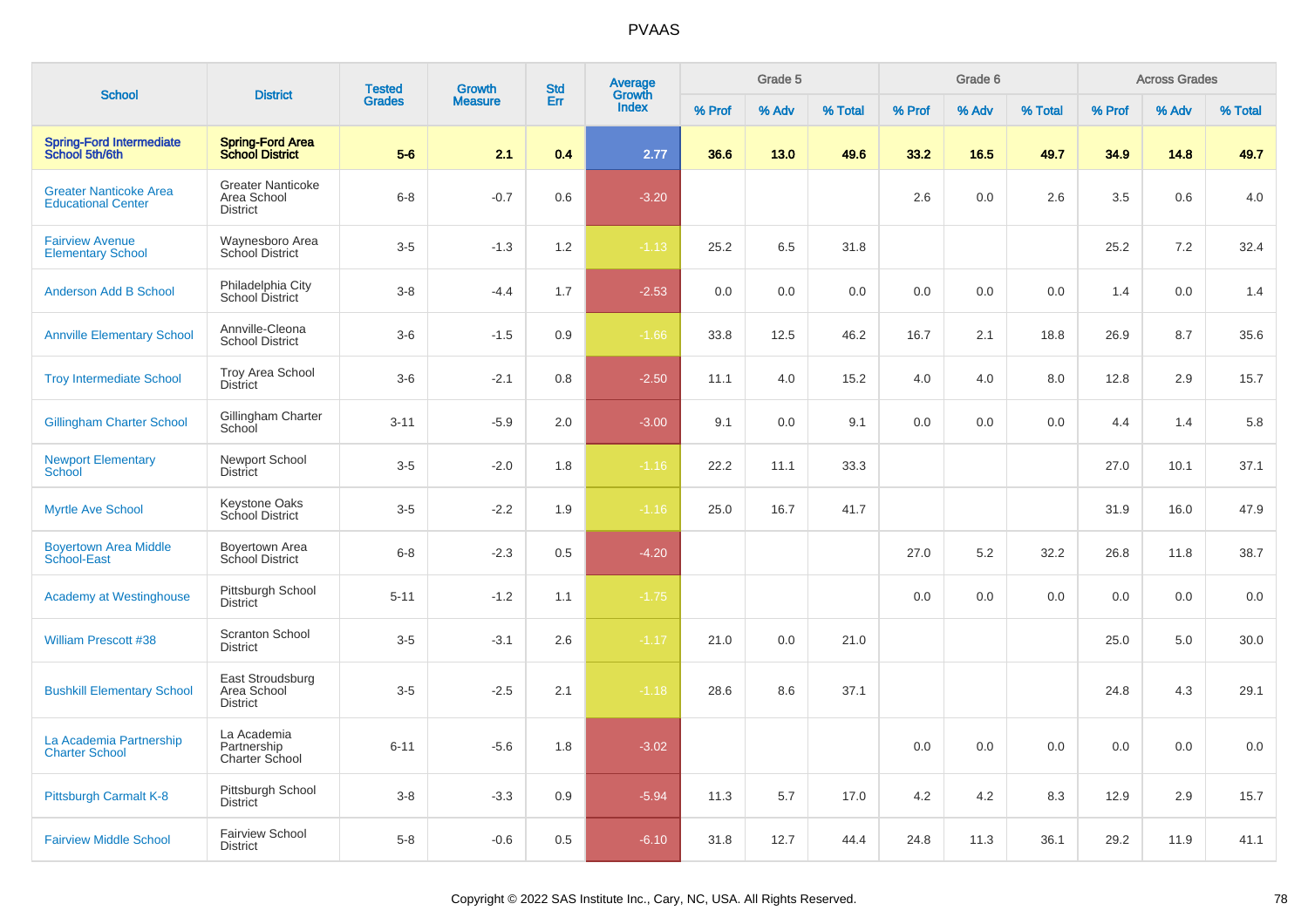| <b>School</b>                                        | <b>District</b>                                   | <b>Tested</b> | <b>Growth</b>  | <b>Std</b> | Average<br>Growth |        | Grade 5 |         |        | Grade 6 |         |        | <b>Across Grades</b> |         |
|------------------------------------------------------|---------------------------------------------------|---------------|----------------|------------|-------------------|--------|---------|---------|--------|---------|---------|--------|----------------------|---------|
|                                                      |                                                   | <b>Grades</b> | <b>Measure</b> | Err        | <b>Index</b>      | % Prof | % Adv   | % Total | % Prof | % Adv   | % Total | % Prof | % Adv                | % Total |
| <b>Spring-Ford Intermediate</b><br>School 5th/6th    | <b>Spring-Ford Area</b><br><b>School District</b> | $5-6$         | 2.1            | 0.4        | 2.77              | 36.6   | 13.0    | 49.6    | 33.2   | 16.5    | 49.7    | 34.9   | 14.8                 | 49.7    |
| <b>Olney Elementary School</b>                       | Philadelphia City<br>School District              | $3-8$         | $-5.9$         | 1.7        | $-3.41$           | 0.0    | 0.0     | 0.0     | 0.0    | 0.0     | 0.0     | 2.1    | 0.0                  | 2.1     |
| <b>Central Middle School</b>                         | Reading School<br><b>District</b>                 | $5-8$         | $-0.6$         | 0.5        | $-3.70$           | 2.0    | 2.0     | 4.1     | 1.2    | 0.0     | 1.2     | 1.4    | 0.5                  | 2.0     |
| <b>Great Valley Middle School</b>                    | <b>Great Valley</b><br><b>School District</b>     | $6 - 8$       | $-0.5$         | 0.4        | $-3.82$           |        |         |         | 38.1   | 8.6     | 46.6    | 30.5   | 14.4                 | 45.0    |
| <b>Monessen Middle School</b>                        | Monessen City<br>School District                  | $6 - 8$       | $-1.5$         | 1.3        | $-1.54$           |        |         |         | 2.6    | 0.0     | 2.6     | 1.1    | 0.0                  | 1.1     |
| Pittsburgh Spring Hill K-5                           | Pittsburgh School<br><b>District</b>              | $3-5$         | $-3.7$         | 3.1        | $-1.20$           | 0.0    | 0.0     | 0.0     |        |         |         | 3.8    | 0.0                  | 3.8     |
| <b>Robert Morris #27</b>                             | <b>Scranton School</b><br><b>District</b>         | $3-5$         | $-3.1$         | 2.6        | $-1.21$           | 12.0   | 4.0     | 16.0    |        |         |         | 13.2   | 2.9                  | 16.2    |
| <b>Propel Charter School-</b><br>Homestead           | Propel Charter<br>School-Homestead                | $3 - 11$      | $-2.7$         | 1.0        | $-3.66$           | 2.7    | 0.0     | 2.7     | 0.0    | 5.4     | 5.4     | 2.7    | 1.4                  | 4.1     |
| <b>Hill Freedman World</b><br>Academy                | Philadelphia City<br>School District              | $6 - 10$      | $-2.9$         | 2.4        | $-1.21$           |        |         |         | 3.6    | 0.0     | 3.6     | 6.5    | 0.0                  | 6.5     |
| <b>Charlestown Elementary</b><br><b>School</b>       | <b>Great Valley</b><br>School District            | $3 - 5$       | $-2.2$         | 1.8        | $-1.22$           | 37.8   | 31.1    | 68.9    |        |         |         | 33.3   | 34.0                 | 67.4    |
| <b>Maple Point Middle School</b>                     | <b>Neshaminy School</b><br><b>District</b>        | $5 - 8$       | $-0.5$         | 0.4        | $-5.78$           | 27.7   | 7.5     | 35.2    | 19.7   | 4.4     | 24.1    | 22.6   | 5.8                  | 28.4    |
| South Lebanon Elementary<br>School                   | Cornwall-Lebanon<br><b>School District</b>        | $3-5$         | $-1.5$         | 1.2        | $-1.23$           | 35.5   | 9.4     | 44.9    |        |         |         | 32.3   | 16.8                 | 49.2    |
| <b>Albert Gallatin South</b><br><b>Middle School</b> | Albert Gallatin Area<br><b>School District</b>    | $6 - 8$       | $-0.9$         | 0.7        | $-3.46$           |        |         |         | 13.8   | 2.1     | 16.0    | 13.8   | 3.0                  | 16.7    |
| <b>Tilden Elementary Center</b>                      | Hamburg Area<br>School District                   | $3-5$         | $-1.5$         | 1.2        | $-1.23$           | 29.2   | 2.2     | 31.5    |        |         |         | 25.1   | 6.0                  | 31.1    |
| <b>Tri-Community Elementary</b><br><b>School</b>     | Central Dauphin<br>School District                | $3-5$         | $-2.0$         | 1.6        | $-1.24$           | 3.4    | 1.7     | 5.2     |        |         |         | 9.4    | 3.8                  | 13.2    |
| <b>Weatherly Area</b><br><b>Elementary School</b>    | <b>Weatherly Area</b><br><b>School District</b>   | $3 - 5$       | $-2.9$         | 2.3        | $-1.24$           | 26.9   | 7.7     | 34.6    |        |         |         | 21.8   | 7.9                  | 29.7    |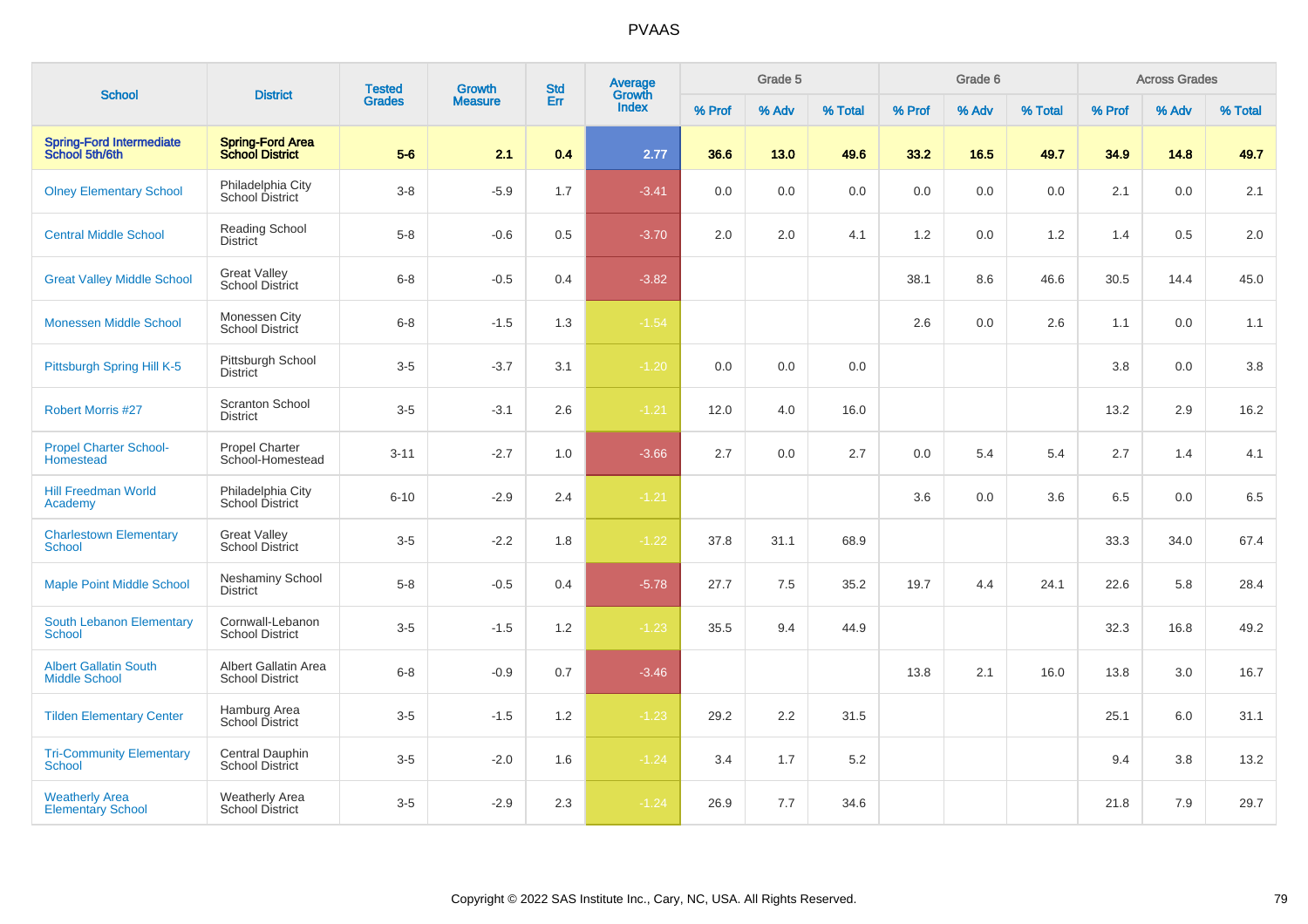| <b>School</b>                                                        | <b>District</b>                                                     | <b>Tested</b> | Growth         | <b>Std</b> | <b>Average</b>  |        | Grade 5 |         |        | Grade 6 |         |        | <b>Across Grades</b> |         |
|----------------------------------------------------------------------|---------------------------------------------------------------------|---------------|----------------|------------|-----------------|--------|---------|---------|--------|---------|---------|--------|----------------------|---------|
|                                                                      |                                                                     | <b>Grades</b> | <b>Measure</b> | Err        | Growth<br>Index | % Prof | % Adv   | % Total | % Prof | % Adv   | % Total | % Prof | % Adv                | % Total |
| <b>Spring-Ford Intermediate</b><br>School 5th/6th                    | <b>Spring-Ford Area</b><br><b>School District</b>                   | $5-6$         | 2.1            | 0.4        | 2.77            | 36.6   | 13.0    | 49.6    | 33.2   | 16.5    | 49.7    | 34.9   | 14.8                 | 49.7    |
| <b>First Philadelphia</b><br><b>Preparatory Charter School</b>       | First Philadelphia<br>Preparatory<br>Charter School                 | $3-8$         | $-2.3$         | 0.6        | $-4.91$         | 1.2    | 0.0     | 1.2     | 1.1    | 0.0     | 1.1     | 2.4    | 0.0                  | 2.4     |
| <b>Indian Valley Middle</b><br>School                                | Souderton Area<br><b>School District</b>                            | $6 - 8$       | $-0.6$         | 0.5        | $-2.91$         |        |         |         | 33.5   | 12.3    | 45.8    | 30.9   | 10.7                 | 41.6    |
| <b>Darby Township School</b>                                         | Southeast Delco<br><b>School District</b>                           | $3 - 8$       | $-2.6$         | 1.0        | $-3.89$         | 0.0    | 2.4     | 2.4     | 0.0    | 0.0     | 0.0     | 6.6    | 0.9                  | 7.5     |
| <b>Bache-Martin School</b>                                           | Philadelphia City<br>School District                                | $3 - 8$       | $-8.3$         | 2.5        | $-3.32$         | 0.0    | 12.5    | 12.5    |        |         |         | 16.7   | 19.6                 | 36.3    |
| <b>Laurel Valley Elementary</b><br>School                            | <b>Ligonier Valley</b><br>School District                           | $3-5$         | $-3.2$         | 2.5        | $-1.27$         | 4.6    | 9.1     | 13.6    |        |         |         | 12.4   | 3.7                  | 16.0    |
| <b>Howard Gardner Multiple</b><br><b>Intelligence Charter School</b> | <b>Howard Gardner</b><br>Multiple<br>Intelligence Charter<br>School | $3 - 8$       | $-3.7$         | 1.1        | $-3.28$         | 16.7   | 6.7     | 23.3    | 9.4    | 0.0     | 9.4     | 14.7   | 3.5                  | 18.2    |
| <b>Salisbury Middle School</b>                                       | Salisbury Township<br>School District                               | $5-8$         | $-2.3$         | 0.6        | $-3.64$         | 14.9   | 8.5     | 23.4    | 14.3   | 2.2     | 16.5    | 14.8   | 3.8                  | 18.7    |
| <b>Pennbrook Middle School</b>                                       | North Penn School<br><b>District</b>                                | $6-9$         | $-0.8$         | 0.6        | $-1.29$         |        |         |         |        |         |         | 34.0   | 9.7                  | 43.7    |
| <b>Albert Gallatin North</b><br><b>Middle School</b>                 | Albert Gallatin Area<br><b>School District</b>                      | $6 - 8$       | $-2.3$         | 0.8        | $-3.05$         |        |         |         | 23.9   | 1.1     | 25.0    | 17.6   | 1.2                  | 18.8    |
| <b>Manheim Township Middle</b><br>School                             | Manheim Township<br><b>School District</b>                          | $6-8$         | $-0.6$         | 0.4        | $-1.31$         |        |         |         |        |         |         | 23.7   | 10.5                 | 34.2    |
| <b>Pine Run Elementary</b><br>School                                 | <b>Central Bucks</b><br><b>School District</b>                      | $3-6$         | $-2.7$         | 1.2        | $-2.32$         | 39.3   | 17.9    | 57.1    | 16.7   | 12.5    | 29.2    | 31.4   | 22.3                 | 53.6    |
| <b>Penn-Lincoln Elementary</b><br><b>School</b>                      | Altoona Area<br><b>School District</b>                              | $3-5$         | $-2.8$         | 2.1        | $-1.33$         | 11.1   | 2.8     | 13.9    |        |         |         | 10.2   | 3.4                  | 13.6    |
| <b>Robert Reid Elementary</b><br><b>School</b>                       | Middletown Area<br><b>School District</b>                           | $3-5$         | $-1.9$         | 1.5        | $-1.33$         | 13.4   | 4.5     | 17.9    |        |         |         | 21.6   | 7.4                  | 29.0    |
| <b>Martin School</b>                                                 | Lancaster School<br><b>District</b>                                 | $3-8$         | $-2.8$         | 0.9        | $-3.29$         | 4.8    | 4.8     | 9.5     | 6.1    | 0.0     | 6.1     | 8.3    | 2.3                  | 10.6    |
| <b>Perkiomen Valley Middle</b><br><b>School-East</b>                 | Perkiomen Valley<br><b>School District</b>                          | $6 - 8$       | $-2.1$         | 0.5        | $-4.35$         |        |         |         | 21.9   | 12.5    | 34.4    | 25.4   | 12.7                 | 38.1    |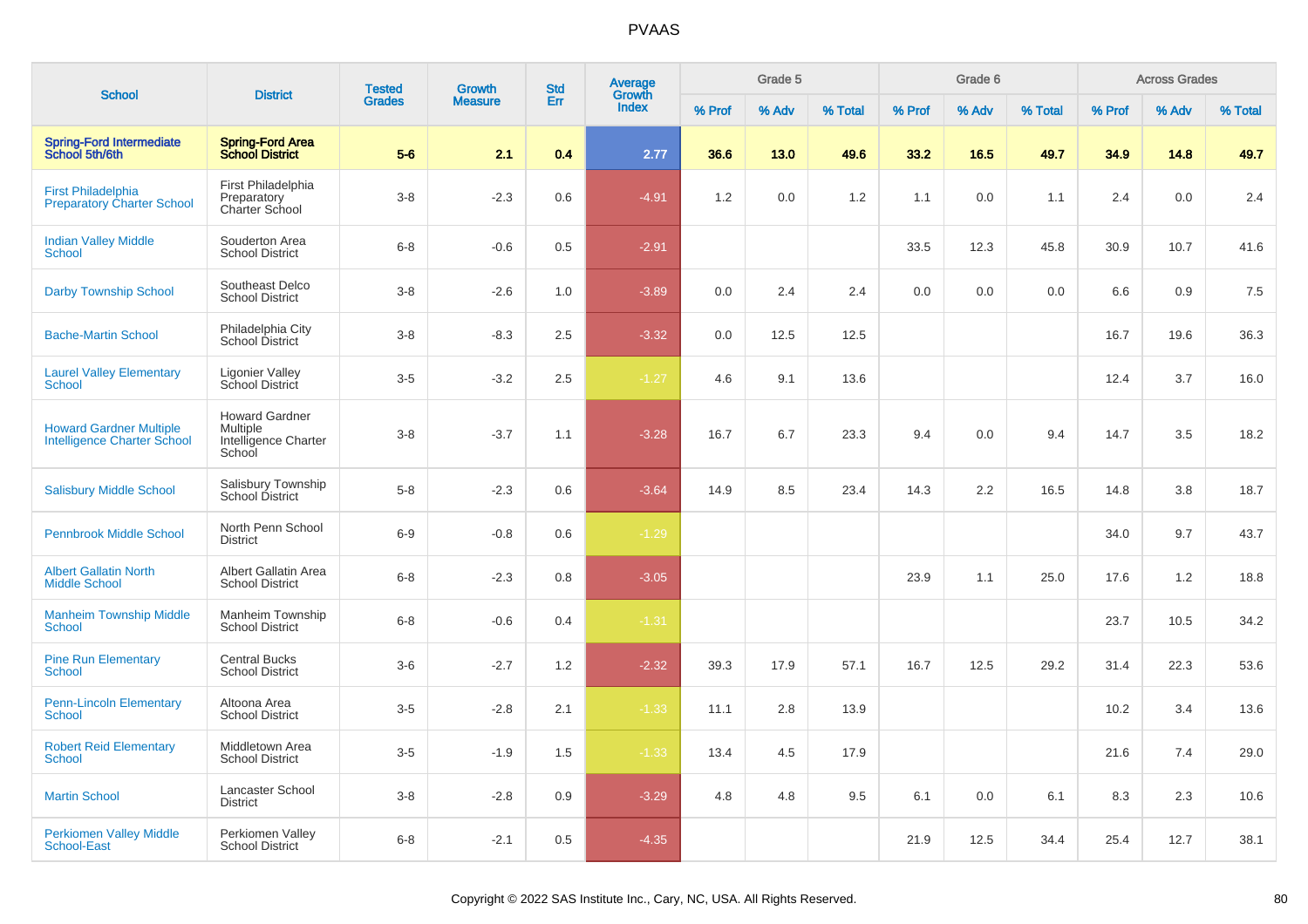|                                                              |                                                            | <b>Tested</b> | Growth         | <b>Std</b> | <b>Average</b><br>Growth |        | Grade 5 |         |        | Grade 6 |         |        | <b>Across Grades</b> |         |
|--------------------------------------------------------------|------------------------------------------------------------|---------------|----------------|------------|--------------------------|--------|---------|---------|--------|---------|---------|--------|----------------------|---------|
| <b>School</b>                                                | <b>District</b>                                            | <b>Grades</b> | <b>Measure</b> | Err        | Index                    | % Prof | % Adv   | % Total | % Prof | % Adv   | % Total | % Prof | % Adv                | % Total |
| <b>Spring-Ford Intermediate</b><br>School 5th/6th            | <b>Spring-Ford Area</b><br><b>School District</b>          | $5-6$         | 2.1            | 0.4        | 2.77                     | 36.6   | 13.0    | 49.6    | 33.2   | 16.5    | 49.7    | 34.9   | 14.8                 | 49.7    |
| <b>Quarryville Elementary</b><br>School                      | Solanco School<br><b>District</b>                          | $3-5$         | $-2.1$         | 1.5        | $-1.35$                  | 16.7   | 5.0     | 21.7    |        |         |         | 23.7   | 5.1                  | 28.8    |
| <b>Union Area Middle School</b>                              | Union Area School<br><b>District</b>                       | $6 - 8$       | $-1.7$         | 0.9        | $-1.83$                  |        |         |         | 32.8   | 5.2     | 37.9    | 26.4   | 3.1                  | 29.6    |
| <b>Friendship Hill Elementary</b><br><b>School</b>           | Albert Gallatin Area<br><b>School District</b>             | $3-5$         | $-3.0$         | 2.2        | $-1.36$                  | 37.5   | 18.8    | 56.2    |        |         |         | 32.0   | 16.0                 | 48.0    |
| <b>Fannett-Metal Middle</b><br><b>School</b>                 | Fannett-Metal<br><b>School District</b>                    | $6-8$         | $-1.6$         | 1.1        | $-3.34$                  |        |         |         | 10.3   | 0.0     | 10.3    | 9.5    | 1.0                  | 10.5    |
| <b>North Hills Middle School</b>                             | North Hills School<br><b>District</b>                      | $6 - 8$       | $-3.6$         | 0.4        | $-9.09$                  |        |         |         | 30.1   | 11.4    | 41.5    | 26.8   | 10.8                 | 37.6    |
| <b>Oswayo Valley Elementary</b><br>School                    | Oswayo Valley<br>School District                           | $3-5$         | $-3.0$         | 2.2        | $-1.38$                  | 27.6   | 20.7    | 48.3    |        |         |         | 35.3   | 29.4                 | 64.7    |
| <b>Charles F Patton Middle</b><br><b>School</b>              | Unionville-Chadds<br>Ford School<br><b>District</b>        | $6 - 8$       | $-0.6$         | 0.4        | $-1.99$                  |        |         |         | 38.4   | 17.1    | 55.5    | 35.4   | 19.5                 | 54.9    |
| <b>Folk Arts-Cultural</b><br><b>Treasures Charter School</b> | Folk Arts-Cultural<br><b>Treasures Charter</b><br>School   | $3 - 7$       | $-1.8$         | 1.0        | $-2.80$                  | 22.7   | 6.8     | 29.6    | 28.9   | 4.4     | 33.3    | 28.1   | 6.2                  | 34.4    |
| Apollo-Ridge Middle<br>School                                | Apollo-Ridge<br>School District                            | $6 - 8$       | $-1.7$         | 0.7        | $-2.33$                  |        |         |         | 12.0   | 1.2     | 13.2    | 10.3   | 1.6                  | 12.0    |
| <b>Turkeyfoot Valley Area</b><br><b>Elementary School</b>    | <b>Turkeyfoot Valley</b><br>Area School<br><b>District</b> | $3 - 11$      | $-4.7$         | 1.8        | $-2.62$                  | 18.2   | 0.0     | 18.2    | 14.3   | 0.0     | 14.3    | 19.7   | 2.8                  | 22.5    |
| Pittsburgh Mifflin K-8                                       | Pittsburgh School<br><b>District</b>                       | $3 - 8$       | $-1.7$         | 1.2        | $-2.50$                  | 0.0    | 0.0     | 0.0     | 0.0    | 0.0     | 0.0     | 4.4    | 0.7                  | $5.2\,$ |
| <b>Tobyhanna Elementary</b><br>Center                        | Pocono Mountain<br><b>School District</b>                  | $3-6$         | $-4.7$         | 2.0        | $-2.36$                  | 34.8   | 0.0     | 34.8    | 6.7    | 0.0     | 6.7     | 30.4   | 9.8                  | 40.2    |
| <b>Asa Packer Elementary</b><br><b>School</b>                | Bethlehem Area<br><b>School District</b>                   | $3-5$         | $-4.7$         | 3.3        | $-1.42$                  | 41.7   | 33.3    | 75.0    |        |         |         | 42.4   | 22.0                 | 64.4    |
| <b>Grandview Elementary</b><br><b>School</b>                 | Chambersburg<br>Area School<br><b>District</b>             | $3-5$         | $-2.7$         | 1.9        | $-1.43$                  | 15.8   | 7.9     | 23.7    |        |         |         | 19.4   | 6.4                  | 25.8    |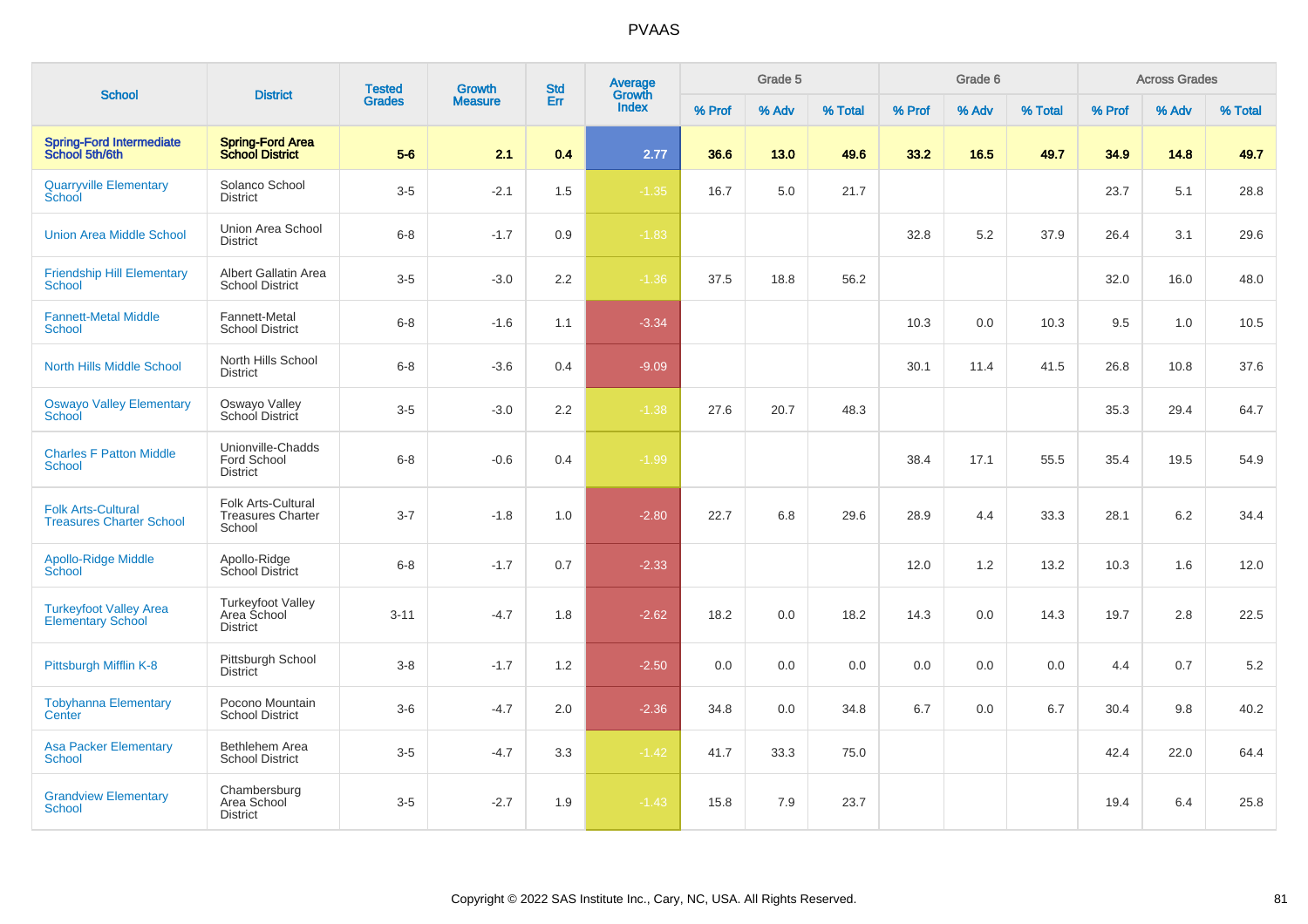|                                                             |                                                       | <b>Tested</b> | <b>Growth</b>  | <b>Std</b> | <b>Average</b>  |        | Grade 5 |         |        | Grade 6 |         |        | <b>Across Grades</b> |         |
|-------------------------------------------------------------|-------------------------------------------------------|---------------|----------------|------------|-----------------|--------|---------|---------|--------|---------|---------|--------|----------------------|---------|
| <b>School</b>                                               | <b>District</b>                                       | <b>Grades</b> | <b>Measure</b> | Err        | Growth<br>Index | % Prof | % Adv   | % Total | % Prof | % Adv   | % Total | % Prof | % Adv                | % Total |
| <b>Spring-Ford Intermediate</b><br>School 5th/6th           | <b>Spring-Ford Area</b><br><b>School District</b>     | $5-6$         | 2.1            | 0.4        | 2.77            | 36.6   | 13.0    | 49.6    | 33.2   | 16.5    | 49.7    | 34.9   | 14.8                 | 49.7    |
| <b>Sunrise Elementary School</b>                            | Penn-Trafford<br><b>School District</b>               | $3-5$         | $-2.6$         | 1.8        | $-1.43$         | 40.5   | 26.2    | 66.7    |        |         |         | 37.9   | 28.8                 | 66.7    |
| <b>Harrison Park Elementary</b><br>School                   | Penn-Trafford<br><b>School District</b>               | $3-5$         | $-2.1$         | 1.5        | $-1.43$         | 34.4   | 39.1    | 73.4    |        |         |         | 37.8   | 31.9                 | 69.7    |
| <b>Greenberg Joseph School</b>                              | Philadelphia City<br>School District                  | $3-8$         | $-7.7$         | 1.7        | $-4.50$         | 27.8   | 11.1    | 38.9    | 22.7   | 0.0     | 22.7    | 30.6   | 12.4                 | 43.0    |
| <b>Mount Nittany Middle</b><br><b>School</b>                | State College Area<br><b>School District</b>          | $6 - 8$       | $-1.1$         | 0.6        | $-1.96$         |        |         |         | 28.2   | 15.5    | 43.7    | 25.1   | 15.2                 | 40.3    |
| <b>Montessori Regional</b><br>Charter School                | Montessori<br><b>Regional Charter</b><br>School       | $3-6$         | $-2.6$         | 1.1        | $-2.40$         | 15.0   | 5.0     | 20.0    | 5.1    | 1.7     | 6.8     | 11.1   | 6.3                  | 17.3    |
| <b>Letort Elementary School</b>                             | Carlisle Area<br><b>School District</b>               | $3-5$         | $-4.4$         | 3.0        | $-1.46$         | 18.2   | 9.1     | 27.3    |        |         |         | 23.2   | 7.4                  | 30.5    |
| <b>Scotland Elementary</b><br><b>School</b>                 | Chambersburg<br>Area School<br><b>District</b>        | $3-5$         | $-2.4$         | 1.6        | $-1.46$         | 21.4   | 7.1     | 28.6    |        |         |         | 23.2   | 13.1                 | 36.3    |
| <b>Heights Terrace</b><br><b>Elementary/Middle School</b>   | Hazleton Area<br><b>School District</b>               | $3 - 8$       | $-1.8$         | 1.2        | $-4.84$         | 10.9   | 0.0     | 10.9    | 0.0    | 0.0     | 0.0     | 6.2    | 0.0                  | 6.2     |
| <b>Morrisville High School</b><br>(8381)                    | Morrisville Borough<br><b>School District</b>         | $6 - 11$      | $-4.6$         | 1.0        | $-4.62$         |        |         |         | 1.9    | 0.0     | 1.9     | 2.0    | 0.0                  | 2.0     |
| Pittsburgh Minadeo K-5                                      | Pittsburgh School<br><b>District</b>                  | $3-5$         | $-3.2$         | 2.1        | $-1.47$         | 0.0    | 0.0     | 0.0     |        |         |         | 9.8    | 3.3                  | 13.0    |
| <b>Fairfield Area Middle</b><br><b>School</b>               | <b>Fairfield Area</b><br><b>School District</b>       | $5-8$         | $-1.2$         | 0.8        | $-2.77$         | 31.2   | 1.6     | 32.8    | 19.7   | 1.6     | 21.3    | 21.7   | 1.7                  | 23.5    |
| <b>Chartiers Valley</b><br><b>Intermediate School</b>       | <b>Chartiers Valley</b><br><b>School District</b>     | $3-5$         | $-1.2$         | 0.8        | $-1.48$         | 33.8   | 14.7    | 48.5    |        |         |         | 31.7   | 17.1                 | 48.9    |
| <b>Belmont Hills Elementary</b><br><b>School</b>            | Bensalem<br><b>Township School</b><br><b>District</b> | $3-6$         | $-4.1$         | 1.1        | $-3.76$         | 17.7   | 4.8     | 22.6    | 6.4    | 0.0     | 6.4     | 18.1   | 5.2                  | 23.3    |
| <b>Executive Education</b><br><b>Academy Charter School</b> | Executive<br>Education<br>Academy Charter<br>School   | $3 - 10$      | $-2.5$         | 1.7        | $-4.30$         | 0.0    | 0.0     | 0.0     |        |         |         | 9.1    | 1.7                  | 10.9    |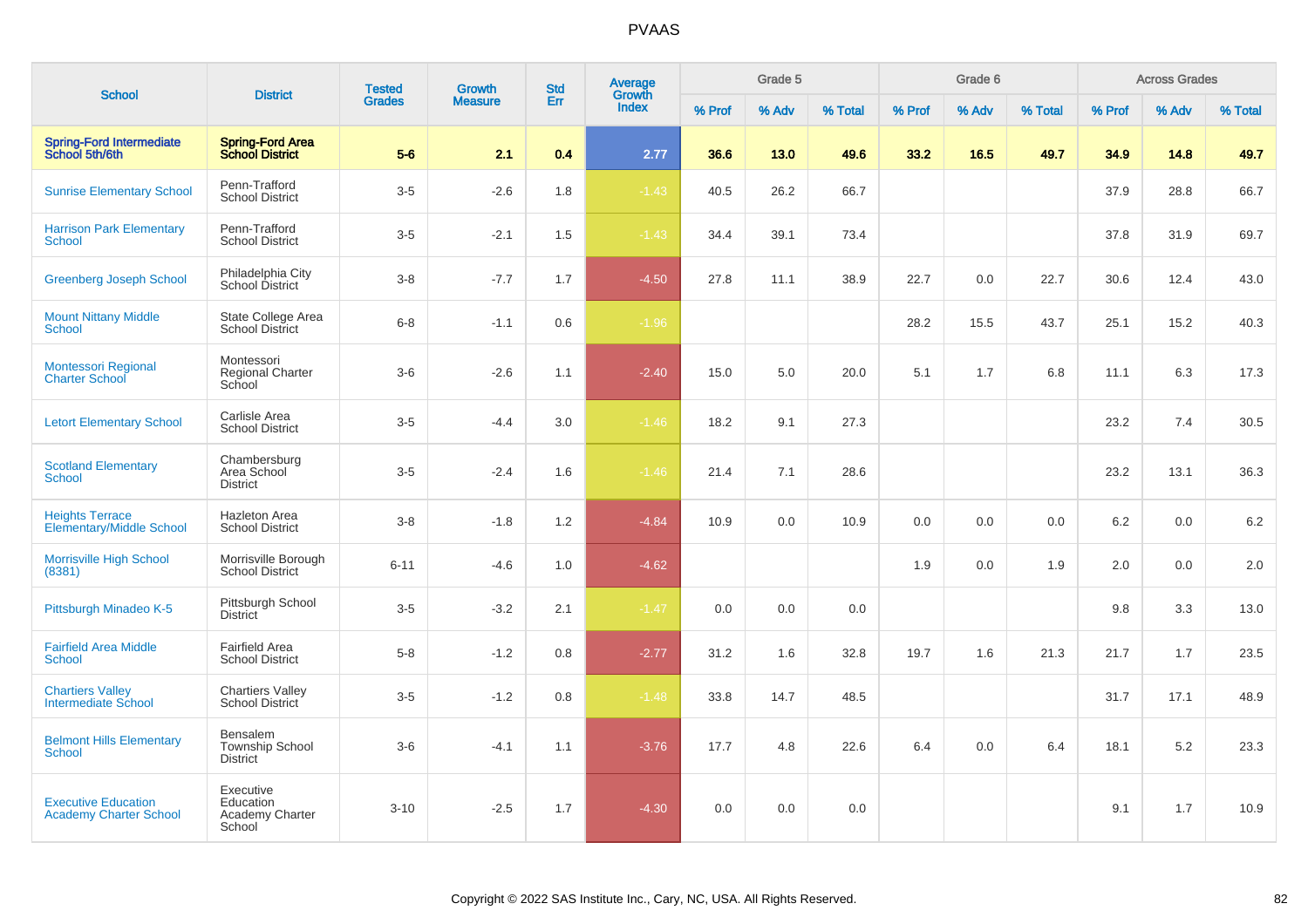| <b>School</b>                                             | <b>District</b>                                              | <b>Tested</b> | <b>Growth</b>  | <b>Std</b> | <b>Average</b><br>Growth |        | Grade 5 |         |        | Grade 6 |         |        | <b>Across Grades</b> |         |
|-----------------------------------------------------------|--------------------------------------------------------------|---------------|----------------|------------|--------------------------|--------|---------|---------|--------|---------|---------|--------|----------------------|---------|
|                                                           |                                                              | <b>Grades</b> | <b>Measure</b> | Err        | <b>Index</b>             | % Prof | % Adv   | % Total | % Prof | % Adv   | % Total | % Prof | % Adv                | % Total |
| <b>Spring-Ford Intermediate</b><br>School 5th/6th         | <b>Spring-Ford Area</b><br><b>School District</b>            | $5-6$         | 2.1            | 0.4        | 2.77                     | 36.6   | 13.0    | 49.6    | 33.2   | 16.5    | 49.7    | 34.9   | 14.8                 | 49.7    |
| <b>Cetronia School</b>                                    | Parkland School<br><b>District</b>                           | $3-5$         | $-2.1$         | 1.4        | $-1.49$                  | 31.5   | 31.5    | 63.0    |        |         |         | 36.9   | 35.6                 | 72.5    |
| <b>Old Forge Elementary</b><br><b>School</b>              | Old Forge School<br><b>District</b>                          | $3-6$         | $-2.7$         | 1.1        | $-2.48$                  | 11.8   | 2.9     | 14.7    | 11.3   | 0.0     | 11.3    | 14.4   | 3.1                  | 17.5    |
| <b>Schuylkill Haven Middle</b><br><b>School</b>           | Schuylkill Haven<br>Area School<br><b>District</b>           | $5 - 7$       | $-2.1$         | 0.7        | $-6.10$                  | 12.2   | 1.2     | 13.4    | 5.0    | 0.0     | 5.0     | 13.0   | 2.0                  | 15.0    |
| <b>Washington Elementary</b><br><b>School</b>             | Boyertown Area<br>School District                            | $3-5$         | $-2.3$         | 1.5        | $-1.50$                  | 28.6   | 3.2     | 31.8    |        |         |         | 29.8   | 5.3                  | 35.1    |
| <b>Hanover Middle School</b>                              | Hanover Public<br><b>School District</b>                     | $5-8$         | $-2.3$         | 0.5        | $-4.43$                  | 24.4   | 4.6     | 29.0    | 19.8   | 2.2     | 22.1    | 18.6   | 4.3                  | 22.9    |
| <b>Keystone Education Center</b><br><b>Charter School</b> | Keystone<br><b>Education Center</b><br><b>Charter School</b> | $3 - 12$      | $-4.8$         | 3.2        | $-1.50$                  |        |         |         |        |         |         | 0.0    | 0.0                  | 0.0     |
| <b>East Middle School</b>                                 | Erie City School<br><b>District</b>                          | $6 - 8$       | $-0.9$         | 0.6        | $-2.54$                  |        |         |         | 0.6    | 0.6     | 1.2     | 0.6    | 0.2                  | 0.9     |
| <b>Lafayette Elementary</b><br><b>School</b>              | Uniontown Area<br><b>School District</b>                     | $3-5$         | $-4.2$         | 2.8        | $-1.51$                  | 5.3    | 5.3     | 10.5    |        |         |         | 4.3    | 4.3                  | 8.6     |
| <b>Propel Charter School-</b><br><b>Montour</b>           | Propel Charter<br>School-Montour                             | $3 - 10$      | $-2.8$         | 0.7        | $-5.57$                  | 4.9    | 1.6     | 6.6     | 4.6    | 0.0     | 4.6     | 4.8    | 1.6                  | 6.4     |
| Amy NW                                                    | Philadelphia City<br>School District                         | $6 - 8$       | $-2.2$         | 1.4        | $-1.95$                  |        |         |         | 0.0    | 0.0     | 0.0     | 1.4    | 0.0                  | 1.4     |
| <b>Lakeview Elementary</b><br><b>School</b>               | <b>Ridley School</b><br><b>District</b>                      | $3-5$         | $-2.1$         | 1.4        | $-1.53$                  | 27.4   | 5.5     | 32.9    |        |         |         | 29.6   | 9.0                  | 38.6    |
| <b>Reach Cyber Charter</b><br><b>School</b>               | Reach Cyber<br>Charter School                                | $3 - 11$      | $-2.4$         | 0.9        | $-2.71$                  | 19.4   | 9.7     | 29.0    | 9.1    | 0.0     | 9.1     | 21.3   | 4.7                  | 26.0    |
| <b>Woodland Elementary</b><br><b>School</b>               | Cameron County<br><b>School District</b>                     | $3-6$         | $-4.7$         | 1.4        | $-3.32$                  | 48.4   | 0.0     | 48.4    | 29.0   | 2.6     | 31.6    | 40.4   | 9.6                  | 50.0    |
| <b>East Vincent Elementary</b><br><b>School</b>           | Owen J Roberts<br><b>School District</b>                     | $3-6$         | $-2.9$         | 1.0        | $-2.89$                  | 27.9   | 16.2    | 44.1    | 25.4   | 14.3    | 39.7    | 34.5   | 18.0                 | 52.6    |
| Pittsburgh Arsenal K-5                                    | Pittsburgh School<br><b>District</b>                         | $3-5$         | $-3.1$         | 2.0        | $-1.56$                  | 7.9    | 0.0     | 7.9     |        |         |         | 6.5    | 0.0                  | 6.5     |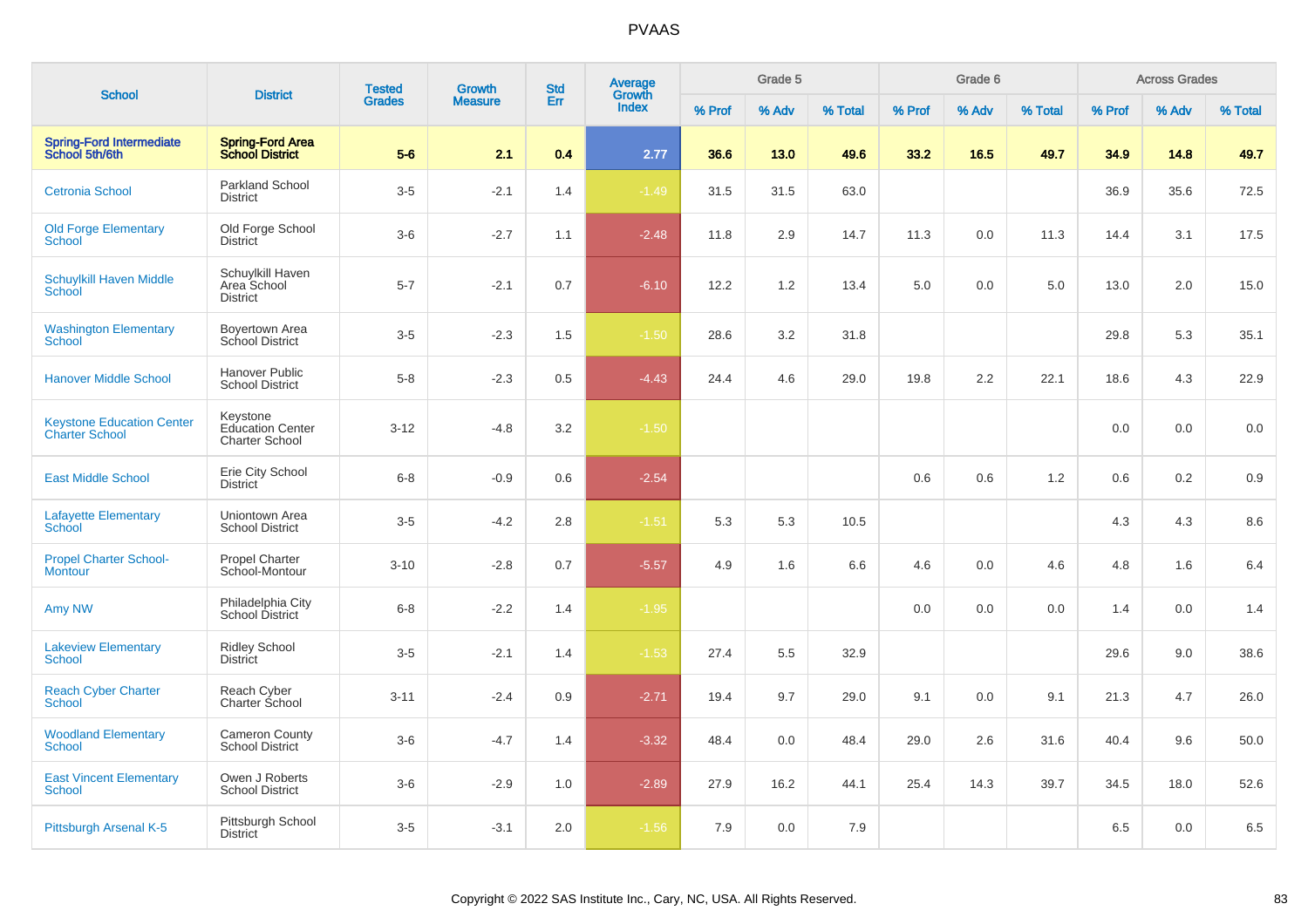| <b>School</b>                                                    |                                                                     | <b>Tested</b> | Growth         | <b>Std</b> | <b>Average</b><br>Growth |        | Grade 5 |         |        | Grade 6 |         |        | <b>Across Grades</b> |         |
|------------------------------------------------------------------|---------------------------------------------------------------------|---------------|----------------|------------|--------------------------|--------|---------|---------|--------|---------|---------|--------|----------------------|---------|
|                                                                  | <b>District</b>                                                     | <b>Grades</b> | <b>Measure</b> | Err        | <b>Index</b>             | % Prof | % Adv   | % Total | % Prof | % Adv   | % Total | % Prof | % Adv                | % Total |
| <b>Spring-Ford Intermediate</b><br>School 5th/6th                | <b>Spring-Ford Area</b><br><b>School District</b>                   | $5-6$         | 2.1            | 0.4        | 2.77                     | 36.6   | 13.0    | 49.6    | 33.2   | 16.5    | 49.7    | 34.9   | 14.8                 | 49.7    |
| Pittsburgh Morrow K-8                                            | Pittsburgh School<br>District                                       | $3-8$         | $-4.4$         | 0.9        | $-5.13$                  | 3.8    | 1.9     | 5.8     | 0.0    | 0.0     | 0.0     | 1.9    | 2.2                  | 4.1     |
| <b>Cambria Heights Middle</b><br><b>School</b>                   | Cambria Heights<br><b>School District</b>                           | $6 - 8$       | $-2.0$         | 0.7        | $-2.95$                  |        |         |         | 17.0   | 0.0     | 17.0    | 11.3   | 0.6                  | 12.0    |
| <b>New Brighton Area Middle</b><br><b>School</b>                 | New Brighton Area<br>School District                                | $6 - 8$       | $-1.1$         | 0.7        | $-2.53$                  |        |         |         | 7.9    | 0.0     | 7.9     | 7.2    | 1.3                  | 8.5     |
| Pittsburgh Arlington K-8                                         | Pittsburgh School<br><b>District</b>                                | $3 - 8$       | $-5.1$         | 1.2        | $-4.29$                  | 7.1    | 0.0     | 7.1     | 0.0    | 0.0     | 0.0     | 1.7    | 0.0                  | 1.7     |
| <b>East Norriton Middle</b><br><b>School</b>                     | Norristown Area<br><b>School District</b>                           | $5-8$         | $-3.1$         | 0.6        | $-5.78$                  | 16.8   | 1.6     | 18.4    | 13.7   | 2.1     | 15.8    | 14.4   | 2.8                  | 17.2    |
| <b>Lafayette Elementary</b><br><b>School</b>                     | Lancaster School<br><b>District</b>                                 | $3-5$         | $-2.8$         | 1.7        | $-1.61$                  | 2.2    | 4.4     | 6.7     |        |         |         | 8.0    | 2.9                  | 10.9    |
| <b>Russell C Struble</b><br><b>Elementary School</b>             | Bensalem<br><b>Township School</b><br><b>District</b>               | $3-6$         | $-3.1$         | 1.2        | $-2.64$                  | 4.6    | 7.0     | 11.6    | 31.2   | 6.6     | 37.7    | 18.6   | 6.4                  | 25.0    |
| <b>Chester Charter Scholars</b><br><b>Academy Charter School</b> | <b>Chester Charter</b><br>Scholars Academy<br><b>Charter School</b> | $3 - 12$      | $-3.3$         | 0.8        | $-7.29$                  | 0.0    | 0.0     | 0.0     | 2.1    | 0.0     | 2.1     | 1.8    | 0.4                  | 2.2     |
| <b>Valley Grove Elementary</b><br>School                         | <b>Valley Grove</b><br>School District                              | $3-6$         | $-2.7$         | 1.1        | $-2.39$                  | 36.2   | 8.5     | 44.7    | 27.6   | 1.7     | 29.3    | 30.4   | 8.4                  | 38.8    |
| <b>Wallenpaupack North</b><br>Intermediate School                | Wallenpaupack<br>Area School<br><b>District</b>                     | $3 - 5$       | $-1.7$         | 1.1        | $-1.63$                  | 24.0   | $6.2\,$ | 30.2    |        |         |         | 29.0   | 7.0                  | 36.0    |
| <b>Susquehanna Community</b><br><b>Elementary School</b>         | Susquehanna<br><b>Community School</b><br><b>District</b>           | $3-6$         | $-3.0$         | 1.1        | $-2.69$                  | 19.6   | 9.8     | 29.4    | 15.5   | 1.7     | 17.2    | 24.8   | 6.3                  | 31.1    |
| <b>Grasse Elementary School</b>                                  | Pennridge School<br><b>District</b>                                 | $3-5$         | $-2.3$         | 1.4        | $-1.64$                  | 37.7   | 10.1    | 47.8    |        |         |         | 40.1   | 16.3                 | 56.4    |
| Pittsburgh Montessori K-5                                        | Pittsburgh School<br><b>District</b>                                | $3-5$         | $-3.8$         | 2.3        | $-1.64$                  | 24.0   | 8.0     | 32.0    |        |         |         | 28.9   | 18.9                 | 47.8    |
| Pittsburgh Phillips K-5                                          | Pittsburgh School<br><b>District</b>                                | $3-5$         | $-3.7$         | 2.2        | $-1.64$                  | 23.1   | 0.0     | 23.1    |        |         |         | 11.1   | 3.3                  | 14.4    |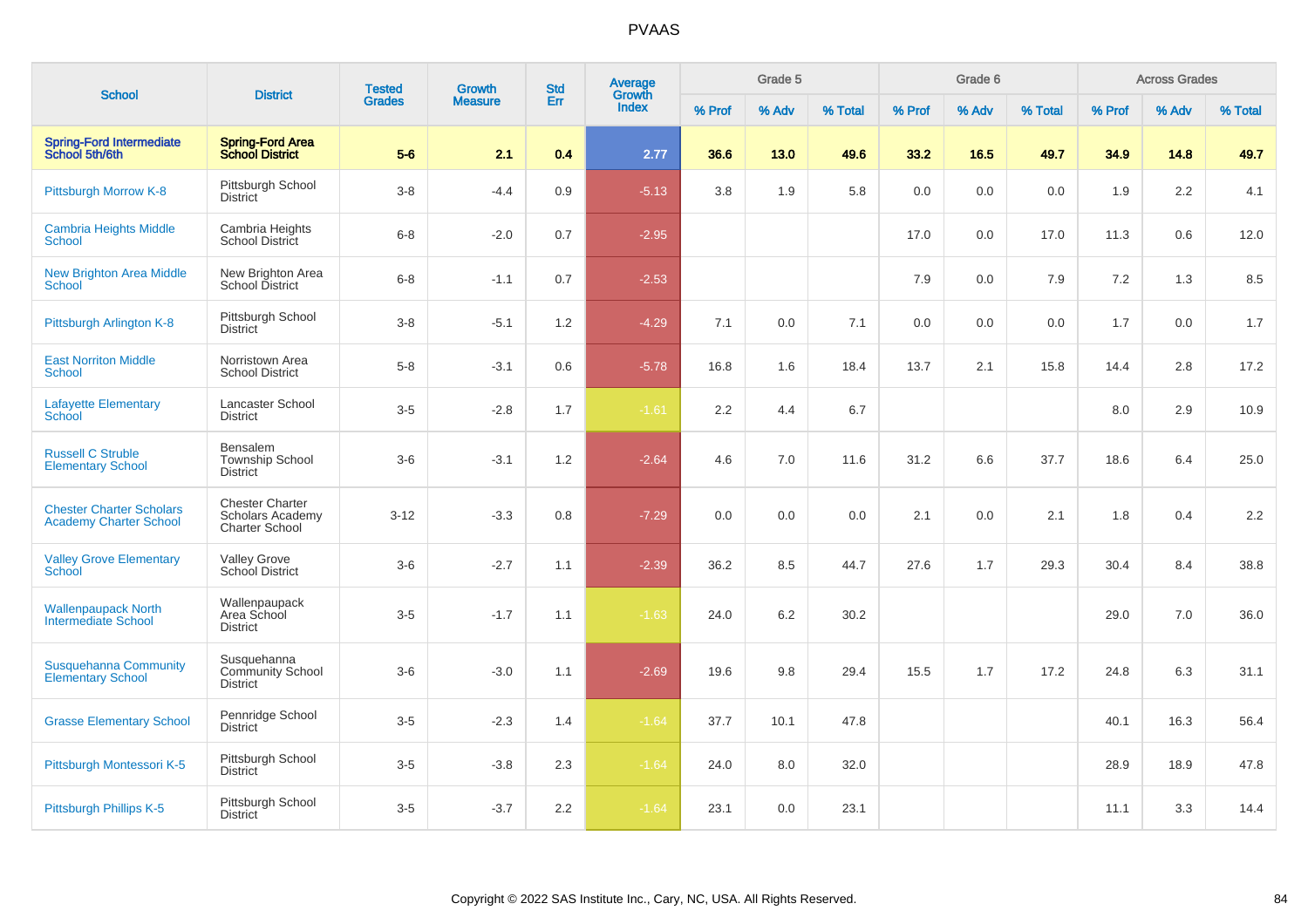|                                                         |                                                     | <b>Tested</b> | <b>Growth</b>  | <b>Std</b> | <b>Average</b>  |        | Grade 5 |         |        | Grade 6 |         |        | <b>Across Grades</b> |         |
|---------------------------------------------------------|-----------------------------------------------------|---------------|----------------|------------|-----------------|--------|---------|---------|--------|---------|---------|--------|----------------------|---------|
| <b>School</b>                                           | <b>District</b>                                     | <b>Grades</b> | <b>Measure</b> | Err        | Growth<br>Index | % Prof | % Adv   | % Total | % Prof | % Adv   | % Total | % Prof | % Adv                | % Total |
| Spring-Ford Intermediate<br>School 5th/6th              | <b>Spring-Ford Area</b><br><b>School District</b>   | $5-6$         | 2.1            | 0.4        | 2.77            | 36.6   | 13.0    | 49.6    | 33.2   | 16.5    | 49.7    | 34.9   | 14.8                 | 49.7    |
| <b>C E Mccall Middle School</b>                         | Montoursville Area<br><b>School District</b>        | $5-8$         | $-1.9$         | 0.5        | $-5.33$         | 31.3   | 13.0    | 44.3    | 28.8   | 8.0     | 36.8    | 26.2   | 9.0                  | 35.2    |
| South Allegheny Middle<br><b>School</b>                 | South Allegheny<br>School District                  | $6 - 8$       | $-3.9$         | 1.0        | $-3.74$         |        |         |         | 2.1    | 2.1     | 4.2     | 7.1    | 2.4                  | 9.5     |
| <b>Pleasant Valley</b><br><b>Intermediate School</b>    | <b>Pleasant Valley</b><br>School District           | $4-6$         | $-4.6$         | 0.6        | $-9.98$         | 20.4   | 6.2     | 26.7    | 17.8   | 2.3     | 20.1    | 18.8   | 5.1                  | 23.9    |
| <b>Fishing Creek Elementary</b><br>School               | <b>West Shore School</b><br><b>District</b>         | $3-5$         | $-2.3$         | 1.4        | $-1.69$         | 37.8   | 5.4     | 43.2    |        |         |         | 35.8   | 12.0                 | 47.8    |
| Southern Huntingdon<br><b>County HS/MS</b>              | Southern<br>Huntingdon County<br>School District    | $6 - 11$      | $-3.0$         | 0.7        | $-4.00$         |        |         |         | 9.0    | 1.3     | 10.3    | 8.4    | 0.8                  | 9.2     |
| <b>Blairsville Middle School</b>                        | Blairsville-<br>Saltsburg School<br>District        | $6 - 8$       | $-5.6$         | 0.9        | $-6.16$         |        |         |         | 15.4   | 3.8     | 19.2    | 16.8   | 5.8                  | 22.5    |
| <b>Brownsville Area Middle</b><br>School                | <b>Brownsville Area</b><br><b>School District</b>   | $6 - 8$       | $-1.6$         | 0.8        | $-2.03$         |        |         |         | 7.2    | 1.2     | 8.4     | 6.0    | 1.3                  | 7.3     |
| <b>Wharton School</b>                                   | Uniontown Area<br><b>School District</b>            | $3-5$         | $-5.5$         | 3.2        | $-1.74$         | 20.0   | 6.7     | 26.7    |        |         |         | 20.0   | 11.4                 | 31.4    |
| <b>Moon Area Lower Middle</b><br><b>School</b>          | Moon Area School<br><b>District</b>                 | $5-6$         | $-2.1$         | 0.5        | $-3.93$         | 32.1   | 15.8    | 48.0    | 26.9   | 9.1     | 36.0    | 29.4   | 12.4                 | 41.8    |
| <b>Jefferson Elementary</b><br><b>School</b>            | East Penn School<br><b>District</b>                 | $3-5$         | $-3.2$         | 1.8        | $-1.74$         | 24.4   | 14.6    | 39.0    |        |         |         | 27.0   | 13.9                 | 40.9    |
| <b>Tracy Elementary School</b>                          | Millcreek Township<br><b>School District</b>        | $3-5$         | $-2.7$         | 1.5        | $-1.75$         | 18.3   | 11.7    | 30.0    |        |         |         | 18.6   | 16.5                 | 35.0    |
| <b>Smith-Wade Elementary</b><br>School                  | Lancaster School<br><b>District</b>                 | $3-5$         | $-3.4$         | 1.9        | $-1.77$         | 17.5   | 5.0     | 22.5    |        |         |         | 17.5   | 7.5                  | 25.0    |
| <b>Lincoln Charter School</b>                           | <b>Lincoln Charter</b><br>School                    | $3-5$         | $-2.5$         | 1.4        | $-1.78$         | 1.3    | 1.3     | 2.6     |        |         |         | 3.6    | 0.8                  | 4.4     |
| <b>Innovative Arts Academy</b><br><b>Charter School</b> | <b>Innovative Arts</b><br>Academy Charter<br>School | $6 - 11$      | $-1.5$         | 0.8        | $-2.95$         |        |         |         | 0.0    | 0.0     | 0.0     | 1.4    | 0.0                  | 1.4     |
| <b>New Foundations Charter</b><br>School                | <b>New Foundations</b><br><b>Charter School</b>     | $3 - 11$      | $-1.5$         | 0.7        | $-4.08$         | 18.5   | 5.6     | 24.1    | 6.4    | 0.0     | 6.4     | 17.1   | 2.9                  | 20.0    |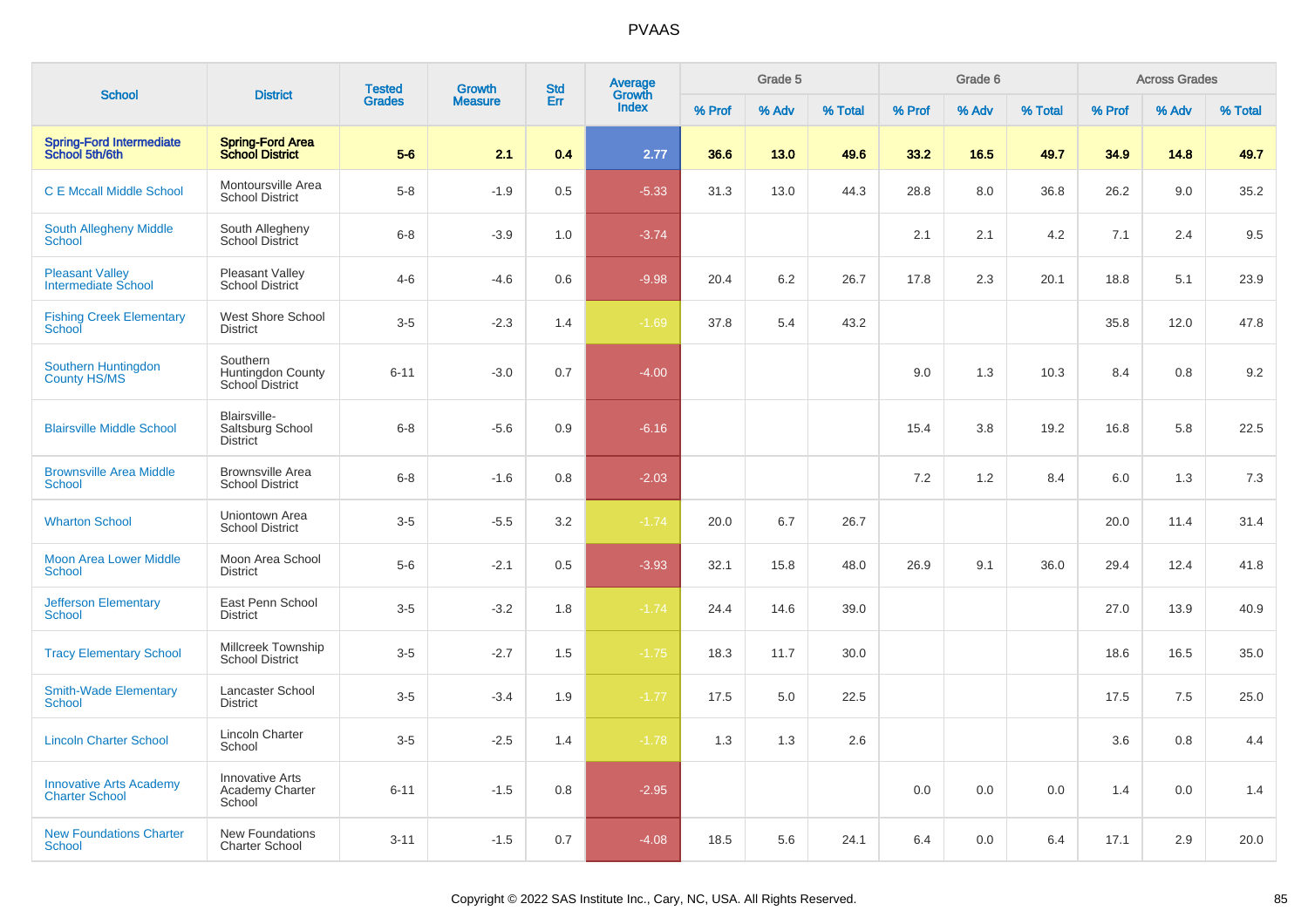|                                                  |                                                      | <b>Tested</b> | <b>Growth</b>  | <b>Std</b> | <b>Average</b><br>Growth |        | Grade 5 |         |        | Grade 6 |         |        | <b>Across Grades</b> |         |
|--------------------------------------------------|------------------------------------------------------|---------------|----------------|------------|--------------------------|--------|---------|---------|--------|---------|---------|--------|----------------------|---------|
| <b>School</b>                                    | <b>District</b>                                      | <b>Grades</b> | <b>Measure</b> | Err        | <b>Index</b>             | % Prof | % Adv   | % Total | % Prof | % Adv   | % Total | % Prof | % Adv                | % Total |
| Spring-Ford Intermediate<br>School 5th/6th       | <b>Spring-Ford Area</b><br><b>School District</b>    | $5-6$         | 2.1            | 0.4        | 2.77                     | 36.6   | 13.0    | 49.6    | 33.2   | 16.5    | 49.7    | 34.9   | 14.8                 | 49.7    |
| Pittsburgh Beechwood K-5                         | Pittsburgh School<br><b>District</b>                 | $3-5$         | $-3.4$         | 1.9        | $-1.79$                  | 4.6    | 2.3     | 7.0     |        |         |         | 9.3    | 3.9                  | 13.2    |
| <b>Corry Area Intermediate</b><br><b>School</b>  | Corry Area School<br><b>District</b>                 | $3-5$         | $-1.9$         | 1.1        | $-1.79$                  | 25.4   | 7.9     | 33.3    |        |         |         | 27.4   | 11.8                 | 39.2    |
| <b>Elroy Avenue Elementary</b><br><b>School</b>  | Brentwood<br>Borough School<br><b>District</b>       | $3-5$         | $-3.2$         | 1.8        | $-1.79$                  | 32.6   | 2.3     | 34.9    |        |         |         | 25.8   | 7.3                  | 33.1    |
| <b>Wrightstown Elementary</b><br>School          | Council Rock<br><b>School District</b>               | $3-6$         | $-3.7$         | 1.1        | $-3.26$                  | 27.3   | 21.8    | 49.1    | 30.8   | 11.5    | 42.3    | 36.8   | 19.3                 | 56.0    |
| <b>Leedom Elementary</b><br>School               | <b>Ridley School</b><br><b>District</b>              | $3-5$         | $-3.3$         | 1.8        | $-1.81$                  | 21.3   | 14.9    | 36.2    |        |         |         | 27.9   | 17.0                 | 45.0    |
| <b>Oakview Elementary</b><br><b>School</b>       | Lakeview School<br><b>District</b>                   | $3-5$         | $-3.0$         | 1.7        | $-1.81$                  | 28.6   | 18.4    | 46.9    |        |         |         | 33.1   | 25.8                 | 58.9    |
| <b>Main Street Elementary</b><br><b>School</b>   | <b>Titusville Area</b><br><b>School District</b>     | $3-5$         | $-3.1$         | 1.7        | $-1.81$                  | 29.8   | 14.9    | 44.7    |        |         |         | 29.1   | 15.7                 | 44.8    |
| <b>Mt Vernon Elementary</b><br><b>School</b>     | Elizabeth Forward<br><b>School District</b>          | $3-5$         | $-2.8$         | 1.5        | $-1.81$                  | 41.0   | 9.8     | 50.8    |        |         |         | 36.7   | 11.1                 | 47.8    |
| <b>Maritime Academy Charter</b><br><b>School</b> | Maritime Academy<br>Charter School                   | $3 - 10$      | $-3.7$         | 0.6        | $-7.33$                  | 3.5    | 1.2     | 4.7     | 1.2    | 3.6     | 4.8     | 4.6    | 2.1                  | 6.7     |
| <b>Rommelt Elementary</b><br><b>School</b>       | South Williamsport<br>Area School<br><b>District</b> | $5-6$         | $-3.2$         | 0.9        | $-3.59$                  | 20.0   | 1.1     | 21.1    | 26.1   | 4.6     | 30.7    | 23.0   | 2.8                  | 25.8    |
| Saltsburg Middle/High<br><b>School</b>           | Blairsville-<br>Saltsburg School<br><b>District</b>  | $6 - 11$      | $-2.2$         | 1.2        | $-1.88$                  |        |         |         | 15.8   | 18.4    | 34.2    | 20.0   | 14.0                 | 34.0    |
| Gamp                                             | Philadelphia City<br>School District                 | $5 - 10$      | $-4.0$         | 1.7        | $-2.36$                  | 26.7   | 20.0    | 46.7    | 40.0   | 5.0     | 45.0    | 35.3   | 11.8                 | 47.1    |
| <b>Canadochly Elementary</b><br><b>School</b>    | Eastern York<br><b>School District</b>               | $3-5$         | $-2.8$         | 1.5        | $-1.85$                  | 28.3   | 10.0    | 38.3    |        |         |         | 26.1   | 8.7                  | 34.8    |
| <b>Rochester Middle School</b>                   | Rochester Area<br><b>School District</b>             | $6 - 8$       | $-1.8$         | 1.0        | $-4.19$                  |        |         |         | 24.5   | 3.8     | 28.3    | 14.3   | 1.3                  | 15.6    |
| <b>Sabold Elementary School</b>                  | Springfield School<br><b>District</b>                | $3-5$         | $-1.7$         | 0.9        | $-1.88$                  | 39.4   | 25.7    | 65.1    |        |         |         | 37.2   | 28.2                 | 65.3    |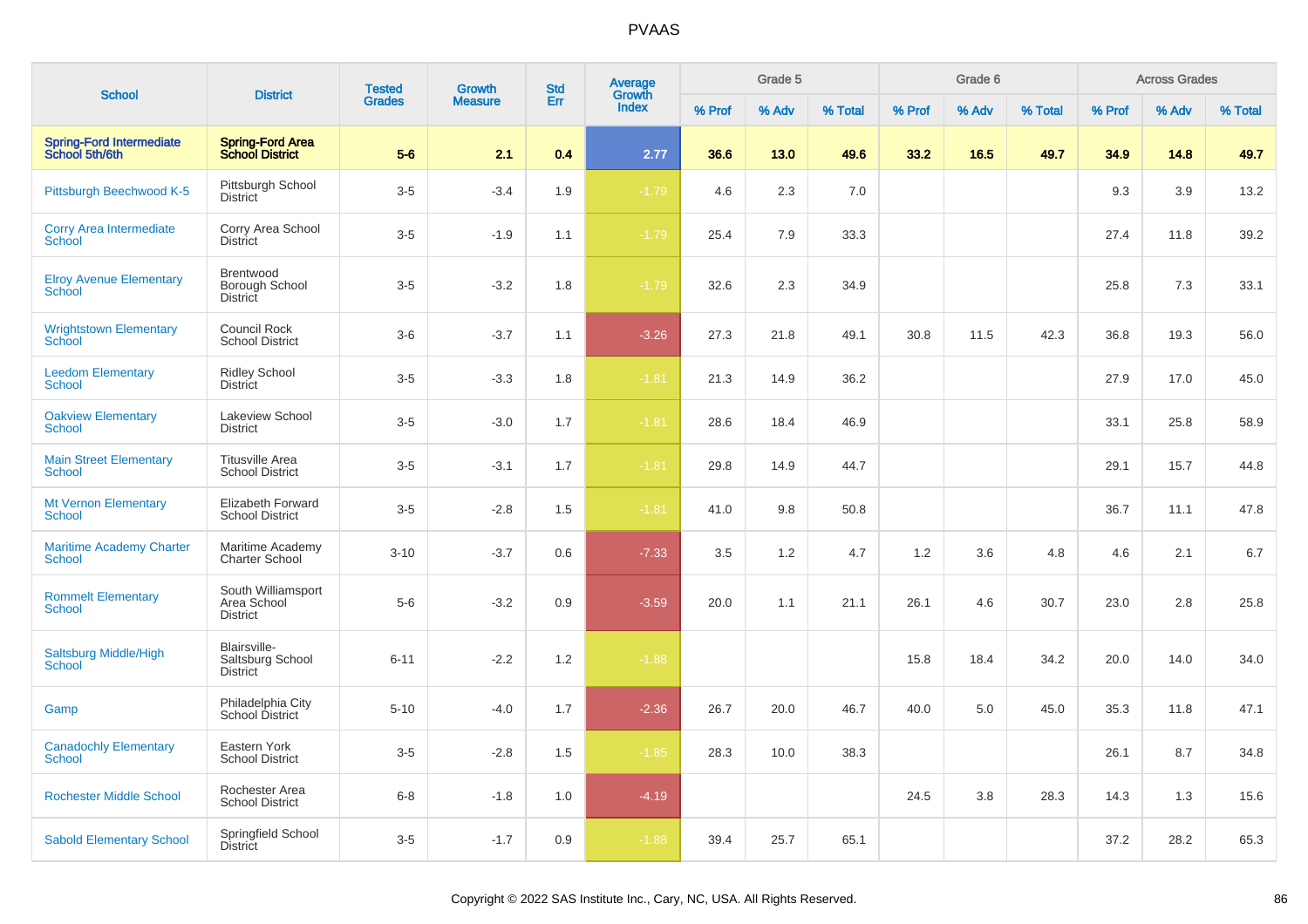|                                                   |                                                   | <b>Tested</b> | <b>Growth</b>  | <b>Std</b> | Average<br>Growth |        | Grade 5 |         |        | Grade 6 |         |        | <b>Across Grades</b> |         |
|---------------------------------------------------|---------------------------------------------------|---------------|----------------|------------|-------------------|--------|---------|---------|--------|---------|---------|--------|----------------------|---------|
| <b>School</b>                                     | <b>District</b>                                   | <b>Grades</b> | <b>Measure</b> | Err        | Index             | % Prof | % Adv   | % Total | % Prof | % Adv   | % Total | % Prof | % Adv                | % Total |
| <b>Spring-Ford Intermediate</b><br>School 5th/6th | <b>Spring-Ford Area</b><br><b>School District</b> | $5-6$         | 2.1            | 0.4        | 2.77              | 36.6   | 13.0    | 49.6    | 33.2   | 16.5    | 49.7    | 34.9   | 14.8                 | 49.7    |
| <b>Propel Charter School-</b><br>Pitcairn         | Propel Charter<br>School-Pitcairn                 | $3-8$         | $-5.7$         | 1.1        | $-5.23$           | 0.0    | 0.0     | 0.0     | 7.4    | 0.0     | 7.4     | 5.5    | 0.0                  | 5.5     |
| <b>Springton Lake Middle</b><br>School            | Rose Tree Media<br><b>School District</b>         | $6 - 8$       | $-1.2$         | 0.4        | $-2.59$           |        |         |         | 31.4   | 15.3    | 46.7    | 27.4   | 16.6                 | 44.0    |
| <b>Paxon Hollow Middle</b><br><b>School</b>       | Marple Newtown<br><b>School District</b>          | $6 - 8$       | $-3.2$         | 0.5        | $-6.31$           |        |         |         | 31.7   | 20.2    | 51.9    | 27.2   | 12.2                 | 39.4    |
| <b>Palmer Elementary School</b>                   | Easton Area<br><b>School District</b>             | $3-5$         | $-2.7$         | 1.4        | $-1.89$           | 20.9   | 3.0     | 23.9    |        |         |         | 27.6   | 11.2                 | 38.8    |
| <b>March Elementary School</b>                    | Easton Area<br><b>School District</b>             | $3-5$         | $-3.8$         | 2.0        | $-1.90$           | 23.7   | 10.5    | 34.2    |        |         |         | 19.4   | 11.2                 | 30.6    |
| <b>Blossburg Elementary</b><br>School             | Southern Tioga<br>School District                 | $3-6$         | $-5.8$         | 1.8        | $-3.22$           | 23.8   | 0.0     | 23.8    | 0.0    | 0.0     | 0.0     | 16.0   | 4.7                  | 20.8    |
| <b>Russell Elementary School</b>                  | Marple Newtown<br>School District                 | $3-5$         | $-3.3$         | 1.7        | $-1.91$           | 28.0   | 14.0    | 42.0    |        |         |         | 39.7   | 19.2                 | 58.9    |
| <b>Springfield Elementary</b><br>School           | Northwestern<br><b>School District</b>            | $3-5$         | $-3.9$         | 2.0        | $-1.92$           | 41.7   | 8.3     | 50.0    |        |         |         | 40.4   | 10.1                 | 50.5    |
| <b>Hopkinson Francis School</b>                   | Philadelphia City<br>School District              | $3-8$         | $-6.7$         | 3.5        | $-1.93$           | 7.7    | 0.0     | 7.7     |        |         |         | 4.4    | 0.0                  | 4.4     |
| George J Plava<br><b>Elementary School</b>        | Albert Gallatin Area<br><b>School District</b>    | $3-5$         | $-3.4$         | 1.7        | $-1.95$           | 8.7    | 0.0     | 8.7     |        |         |         | 12.1   | 0.7                  | 12.8    |
| <b>Fox Township Elementary</b><br><b>School</b>   | Saint Marys Area<br><b>School District</b>        | $3-5$         | $-5.0$         | 2.6        | $-1.97$           | 26.1   | 4.4     | 30.4    |        |         |         | 37.0   | 13.7                 | 50.7    |
| Pittsburgh Roosevelt K-5                          | Pittsburgh School<br><b>District</b>              | $3-5$         | $-4.6$         | 2.3        | $-1.97$           | 4.2    | 4.2     | 8.3     |        |         |         | 5.1    | 1.3                  | 6.4     |
| <b>Evergreen Elementary</b><br>School             | Western Wayne<br>School District                  | $3-5$         | $-2.7$         | 1.4        | $-1.97$           | 25.7   | 6.8     | 32.4    |        |         |         | 26.2   | 15.8                 | 42.1    |
| <b>Key Francis Scott School</b>                   | Philadelphia City<br>School District              | $3-6$         | $-4.8$         | 1.7        | $-2.83$           | 0.0    | 0.0     | 0.0     | 0.0    | 0.0     | 0.0     | 4.0    | 0.0                  | 4.0     |
| <b>Forks Elementary School</b>                    | Easton Area<br><b>School District</b>             | $3-5$         | $-4.5$         | 2.3        | $-2.01$           | 18.8   | 3.1     | 21.9    |        |         |         | 25.7   | 15.8                 | 41.6    |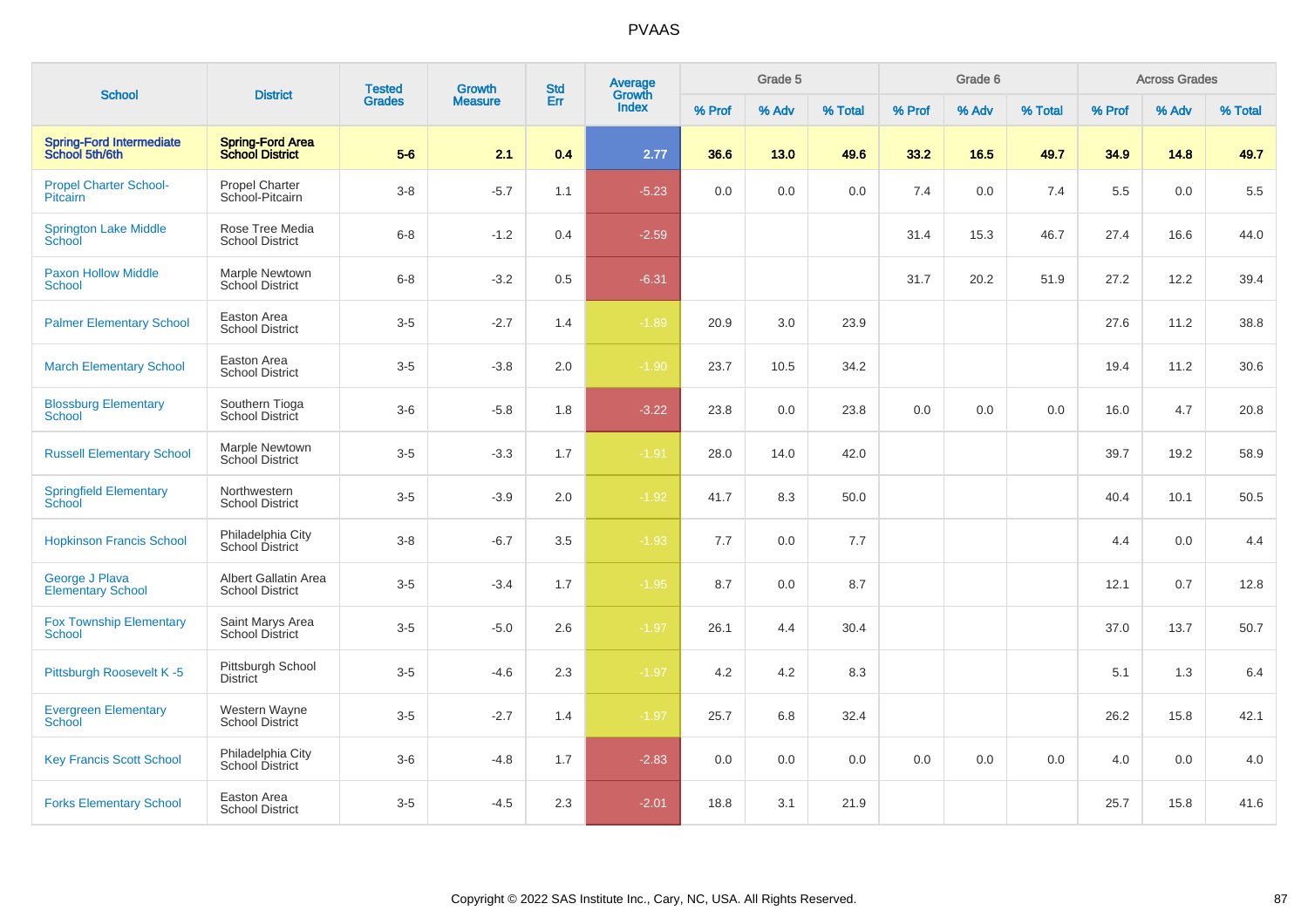|                                                      |                                                   | <b>Tested</b> | Growth         | <b>Std</b> | Average<br>Growth |        | Grade 5 |         |        | Grade 6 |         |        | <b>Across Grades</b> |         |
|------------------------------------------------------|---------------------------------------------------|---------------|----------------|------------|-------------------|--------|---------|---------|--------|---------|---------|--------|----------------------|---------|
| <b>School</b>                                        | <b>District</b>                                   | <b>Grades</b> | <b>Measure</b> | Err        | <b>Index</b>      | % Prof | % Adv   | % Total | % Prof | % Adv   | % Total | % Prof | % Adv                | % Total |
| <b>Spring-Ford Intermediate</b><br>School 5th/6th    | <b>Spring-Ford Area</b><br><b>School District</b> | $5-6$         | 2.1            | 0.4        | 2.77              | 36.6   | 13.0    | 49.6    | 33.2   | 16.5    | 49.7    | 34.9   | 14.8                 | 49.7    |
| <b>George Wolf Elementary</b><br>School              | Northampton Area<br><b>School District</b>        | $3-5$         | $-3.8$         | 1.9        | $-2.01$           | 26.3   | 5.3     | 31.6    |        |         |         | 27.4   | 8.3                  | 35.7    |
| <b>Bridesburg School</b>                             | Philadelphia City<br>School District              | $3 - 8$       | $-3.6$         | 1.4        | $-2.60$           | 9.5    | 0.0     | 9.5     |        |         |         | 7.8    | 2.3                  | 10.2    |
| Pittsburgh Woolslair K-5                             | Pittsburgh School<br><b>District</b>              | $3-5$         | $-5.0$         | 2.5        | $-2.01$           | 12.0   | 0.0     | 12.0    |        |         |         | 8.2    | 0.0                  | 8.2     |
| Pittsburgh Brookline K-8                             | Pittsburgh School<br><b>District</b>              | $3 - 8$       | $-6.4$         | 1.0        | $-6.38$           | 18.4   | 5.3     | 23.7    | 25.0   | 0.0     | 25.0    | 16.9   | 2.7                  | 19.6    |
| <b>Pleasant Valley</b><br><b>Elementary School</b>   | Altoona Area<br><b>School District</b>            | $3-5$         | $-3.2$         | 1.6        | $-2.04$           | 19.0   | 1.7     | 20.7    |        |         |         | 20.1   | 4.1                  | 24.3    |
| <b>Woodrow Wilson Middle</b><br><b>School</b>        | Erie City School<br><b>District</b>               | $6 - 8$       | $-2.2$         | 0.5        | $-4.34$           |        |         |         | 4.3    | 0.0     | 4.3     | 4.7    | 0.7                  | 5.4     |
| <b>Colonial Middle School</b>                        | <b>Colonial School</b><br><b>District</b>         | $6 - 8$       | $-1.5$         | 0.4        | $-3.83$           |        |         |         | 35.6   | 15.3    | 50.9    | 28.9   | 15.7                 | 44.6    |
| <b>Trinity West Elementary</b><br>School             | <b>Trinity Area School</b><br><b>District</b>     | $3-5$         | $-2.8$         | 1.4        | $-2.06$           | 22.4   | 5.3     | 27.6    |        |         |         | 23.9   | 7.2                  | 31.1    |
| <b>Armstrong Junior/Senior</b><br><b>High School</b> | Armstrong School<br><b>District</b>               | $6 - 11$      | $-1.1$         | 0.5        | $-2.07$           |        |         |         |        |         |         | 23.0   | 4.8                  | 27.8    |
| <b>Cedar Crest Middle School</b>                     | Cornwall-Lebanon<br><b>School District</b>        | $6 - 8$       | $-1.2$         | 0.4        | $-3.39$           |        |         |         | 18.2   | 6.2     | 24.4    | 17.0   | 6.8                  | 23.8    |
| <b>Dobson James School</b>                           | Philadelphia City<br><b>School District</b>       | $3 - 8$       | $-6.4$         | 3.1        | $-2.08$           | 20.0   | 13.3    | 33.3    |        |         |         | 20.5   | 15.4                 | 35.9    |
| <b>Brookwood Elementary</b><br><b>School</b>         | <b>Bristol Township</b><br><b>School District</b> | $3-5$         | $-2.6$         | 1.2        | $-2.08$           | 6.3    | 1.0     | 7.4     |        |         |         | 11.4   | 2.6                  | 14.0    |
| <b>Loesche William H School</b>                      | Philadelphia City<br>School District              | $3-5$         | $-5.6$         | 2.6        | $-2.09$           | 24.0   | 12.0    | 36.0    |        |         |         | 20.4   | 10.2                 | 30.7    |
| <b>Fanny Jackson Coppin</b><br>School                | Philadelphia City<br>School District              | $3 - 8$       | $-5.7$         | 2.7        | $-2.10$           | 10.5   | 5.3     | 15.8    |        |         |         | 20.3   | 3.1                  | 23.4    |
| Nitschmann Middle School                             | <b>Bethlehem Area</b><br><b>School District</b>   | $6 - 8$       | $-2.4$         | 0.7        | $-3.59$           |        |         |         | 16.1   | 5.4     | 21.4    | 15.9   | 4.6                  | 20.4    |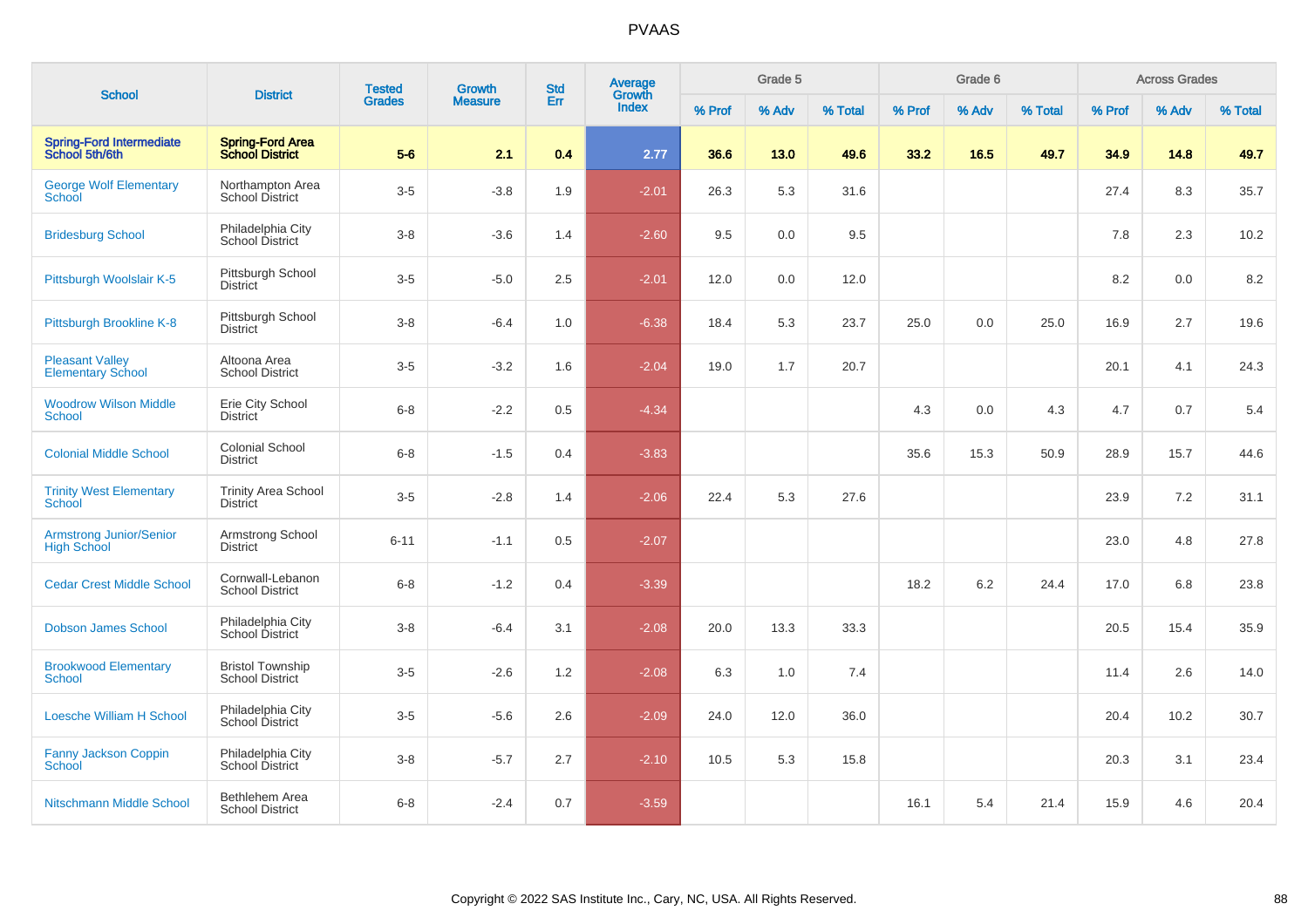|                                                     |                                                   | <b>Tested</b> | <b>Growth</b>  | <b>Std</b> | Average<br>Growth |        | Grade 5 |         |        | Grade 6 |         |        | <b>Across Grades</b> |         |
|-----------------------------------------------------|---------------------------------------------------|---------------|----------------|------------|-------------------|--------|---------|---------|--------|---------|---------|--------|----------------------|---------|
| <b>School</b>                                       | <b>District</b>                                   | <b>Grades</b> | <b>Measure</b> | Err        | <b>Index</b>      | % Prof | % Adv   | % Total | % Prof | % Adv   | % Total | % Prof | % Adv                | % Total |
| <b>Spring-Ford Intermediate</b><br>School 5th/6th   | <b>Spring-Ford Area</b><br><b>School District</b> | $5-6$         | 2.1            | 0.4        | 2.77              | 36.6   | 13.0    | 49.6    | 33.2   | 16.5    | 49.7    | 34.9   | 14.8                 | 49.7    |
| <b>Alloway Creek Elementary</b><br>School           | Littlestown Area<br><b>School District</b>        | $3-5$         | $-2.4$         | 1.1        | $-2.12$           | 18.8   | 2.7     | 21.4    |        |         |         | 29.6   | 5.9                  | 35.5    |
| <b>Mowrey Elementary School</b>                     | Waynesboro Area<br>School District                | $3-5$         | $-3.1$         | 1.5        | $-2.12$           | 25.7   | 5.4     | 31.1    |        |         |         | 26.2   | 9.3                  | 35.6    |
| <b>Kreutz Creek Elementary</b><br><b>School</b>     | Eastern York<br><b>School District</b>            | $3-5$         | $-3.4$         | 1.6        | $-2.14$           | 30.2   | 7.6     | 37.7    |        |         |         | 29.8   | 11.4                 | 41.1    |
| <b>North Schuylkill Elementary</b><br><b>School</b> | North Schuylkill<br>School District               | $3-6$         | $-2.9$         | 0.7        | $-3.90$           | 8.3    | $3.0\,$ | 11.3    | 4.8    | 0.8     | 5.6     | 13.9   | 3.5                  | 17.4    |
| <b>MaST Community Charter</b><br>School III         | <b>MaST Community</b><br>Charter School III       | $3-6$         | $-3.6$         | 0.8        | $-4.68$           | 3.8    | 0.0     | 3.8     | 6.8    | 1.5     | 8.3     | 8.3    | 2.2                  | 10.5    |
| John Adams #4                                       | <b>Scranton School</b><br><b>District</b>         | $3-5$         | $-7.2$         | 3.3        | $-2.16$           | 0.0    | 0.0     | 0.0     |        |         |         | 2.9    | 0.0                  | 2.9     |
| <b>Phillips Elementary School</b>                   | Central Dauphin<br>School District                | $3-5$         | $-3.6$         | 1.6        | $-2.18$           | 8.8    | 1.8     | 10.5    |        |         |         | 9.4    | 3.1                  | 12.6    |
| <b>Moraine Elementary</b><br>School                 | Slippery Rock Area<br>School District             | $3-5$         | $-3.3$         | 1.5        | $-2.18$           | 34.4   | 9.8     | 44.3    |        |         |         | 35.8   | 23.5                 | 59.3    |
| <b>Mellon Middle School</b>                         | Mt Lebanon School<br><b>District</b>              | $6 - 8$       | $-3.2$         | 0.6        | $-5.63$           |        |         |         | 40.1   | 16.8    | 56.9    | 33.6   | 18.8                 | 52.4    |
| <b>Collegium Charter School</b>                     | Collegium Charter<br>School                       | $3 - 10$      | $-1.0$         | 0.4        | $-6.04$           | 15.6   | 3.0     | 18.6    | 10.6   | 1.1     | 11.6    | 14.4   | 3.4                  | 17.8    |
| <b>Bradford Woods</b><br><b>Elementary School</b>   | North Allegheny<br><b>School District</b>         | $3-5$         | $-3.0$         | 1.4        | $-2.20$           | 45.0   | 38.8    | 83.8    |        |         |         | 39.2   | 49.1                 | 88.2    |
| <b>North Coventry Elementary</b><br><b>School</b>   | Owen J Roberts<br><b>School District</b>          | $3-6$         | $-4.2$         | 1.1        | $-3.97$           | 38.2   | 21.8    | 60.0    | 16.7   | 4.6     | 21.2    | 27.1   | 22.0                 | 49.0    |
| <b>Valley View Middle School</b>                    | Valley View School<br><b>District</b>             | $6-8$         | $-3.0$         | 0.9        | $-3.31$           |        |         |         | 5.8    | 1.2     | 6.9     | 7.3    | 1.0                  | 8.4     |
| <b>Carbondale Elementary</b><br><b>School</b>       | Carbondale Area<br><b>School District</b>         | $3-6$         | $-3.6$         | 0.9        | $-3.97$           | 10.3   | 1.2     | 11.5    | 4.3    | 0.0     | 4.3     | 9.1    | 0.3                  | 9.4     |
| Moffet John School                                  | Philadelphia City<br>School District              | $3-5$         | $-7.4$         | 3.3        | $-2.22$           | 8.3    | 0.0     | 8.3     |        |         |         | 7.1    | 0.0                  | 7.1     |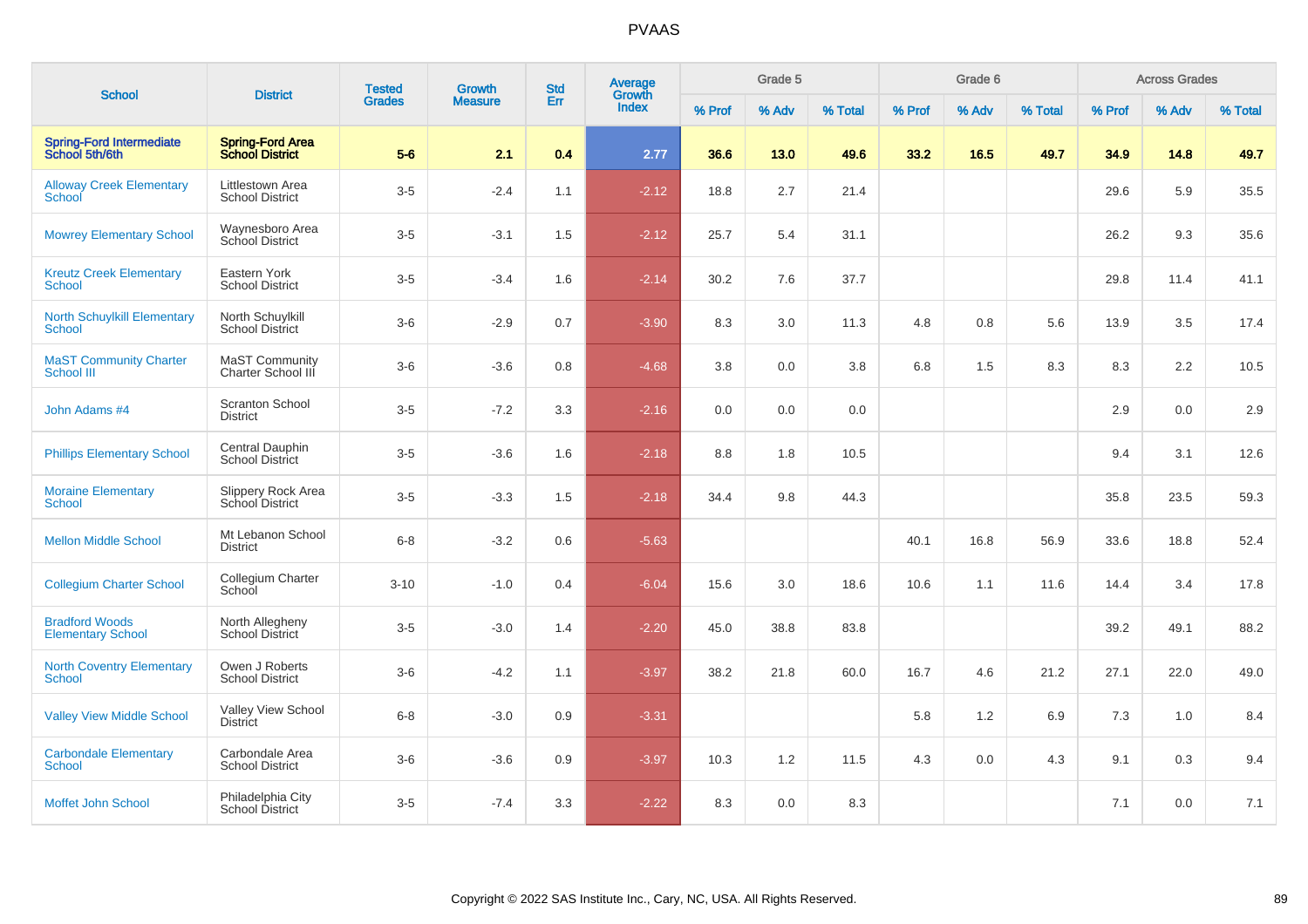|                                                         | <b>District</b>                                    | <b>Tested</b> | <b>Growth</b>  | <b>Std</b> | <b>Average</b><br>Growth |        | Grade 5 |         |        | Grade 6 |         |        | <b>Across Grades</b> |         |
|---------------------------------------------------------|----------------------------------------------------|---------------|----------------|------------|--------------------------|--------|---------|---------|--------|---------|---------|--------|----------------------|---------|
| <b>School</b>                                           |                                                    | <b>Grades</b> | <b>Measure</b> | Err        | <b>Index</b>             | % Prof | % Adv   | % Total | % Prof | % Adv   | % Total | % Prof | % Adv                | % Total |
| <b>Spring-Ford Intermediate</b><br>School 5th/6th       | <b>Spring-Ford Area</b><br><b>School District</b>  | $5-6$         | 2.1            | 0.4        | 2.77                     | 36.6   | 13.0    | 49.6    | 33.2   | 16.5    | 49.7    | 34.9   | 14.8                 | 49.7    |
| <b>New Hanover-Upper</b><br><b>Frederick Elementary</b> | Boyertown Area<br>School District                  | $3-5$         | $-3.0$         | 1.4        | $-2.22$                  | 28.4   | 12.2    | 40.5    |        |         |         | 29.8   | 11.5                 | 41.3    |
| <b>Holme Thomas School</b>                              | Philadelphia City<br>School District               | $3-6$         | $-6.2$         | 2.8        | $-2.23$                  | 5.9    | 0.0     | 5.9     |        |         |         | 15.9   | 1.6                  | 17.5    |
| <b>Cheston Elementary</b><br><b>School</b>              | Easton Area<br><b>School District</b>              | $3-5$         | $-3.9$         | 1.7        | $-2.23$                  | 23.1   | 1.9     | 25.0    |        |         |         | 19.2   | 3.7                  | 22.9    |
| <b>Indian Rock Elementary</b><br>School                 | York Suburban<br><b>School District</b>            | $3-5$         | $-3.0$         | 1.4        | $-2.25$                  | 27.1   | 29.4    | 56.5    |        |         |         | 34.9   | 31.1                 | 66.0    |
| <b>Hampton Middle School</b>                            | Hampton Township<br>School District                | $6-8$         | $-1.1$         | 0.5        | $-7.49$                  |        |         |         | 30.8   | 13.0    | 43.8    | 32.4   | 20.6                 | 53.0    |
| <b>East Union Intermediate</b><br><b>School</b>         | Deer Lakes School<br><b>District</b>               | $3-5$         | $-2.4$         | 1.0        | $-2.25$                  | 21.1   | 6.5     | 27.6    |        |         |         | 27.7   | 9.6                  | 37.3    |
| Pittsburgh Manchester K-8                               | Pittsburgh School<br><b>District</b>               | $3-8$         | $-4.9$         | 2.2        | $-3.26$                  |        |         |         | 4.2    | 0.0     | 4.2     | 4.0    | 5.9                  | 9.9     |
| <b>Dover Area Middle School</b>                         | Dover Area School<br><b>District</b>               | $6-8$         | $-1.2$         | 0.4        | $-2.74$                  |        |         |         | 25.1   | 3.7     | 28.8    | 20.9   | 6.4                  | 27.3    |
| <b>King Elementary School</b>                           | Lancaster School<br><b>District</b>                | $3-5$         | $-4.4$         | 1.9        | $-2.30$                  | 2.7    | 2.7     | 5.4     |        |         |         | 4.2    | 0.7                  | 4.9     |
| <b>Fairview Elementary</b><br>School                    | <b>West Shore School</b><br><b>District</b>        | $3-5$         | $-4.5$         | 2.0        | $-2.30$                  | 30.6   | 25.0    | 55.6    |        |         |         | 32.4   | 23.2                 | 55.6    |
| <b>East York Elementary</b><br><b>School</b>            | York Suburban<br><b>School District</b>            | $3-5$         | $-3.0$         | 1.3        | $-2.31$                  | 26.5   | 20.5    | 47.0    |        |         |         | 33.3   | 22.6                 | 55.9    |
| <b>Fannett-Metal Elementary</b><br>School               | Fannett-Metal<br><b>School District</b>            | $3-5$         | $-5.0$         | 2.1        | $-2.31$                  | 17.2   | 6.9     | 24.1    |        |         |         | 25.0   | 13.2                 | 38.2    |
| <b>Fairview Elementary</b><br><b>School</b>             | Western Beaver<br>County School<br><b>District</b> | $3-5$         | $-7.4$         | 3.1        | $-2.33$                  | 13.3   | 13.3    | 26.7    |        |         |         | 21.8   | 14.9                 | 36.8    |
| <b>Buffalo Elementary School</b>                        | <b>Freeport Area</b><br><b>School District</b>     | $3-5$         | $-3.0$         | 1.3        | $-2.34$                  | 35.6   | 10.3    | 46.0    |        |         |         | 33.3   | 11.4                 | 44.7    |
| <b>J M Hill Elementary School</b>                       | East Stroudsburg<br>Area School<br><b>District</b> | $3-5$         | $-4.5$         | 1.9        | $-2.38$                  | 2.6    | 2.6     | 5.1     |        |         |         | 14.2   | 5.3                  | 19.5    |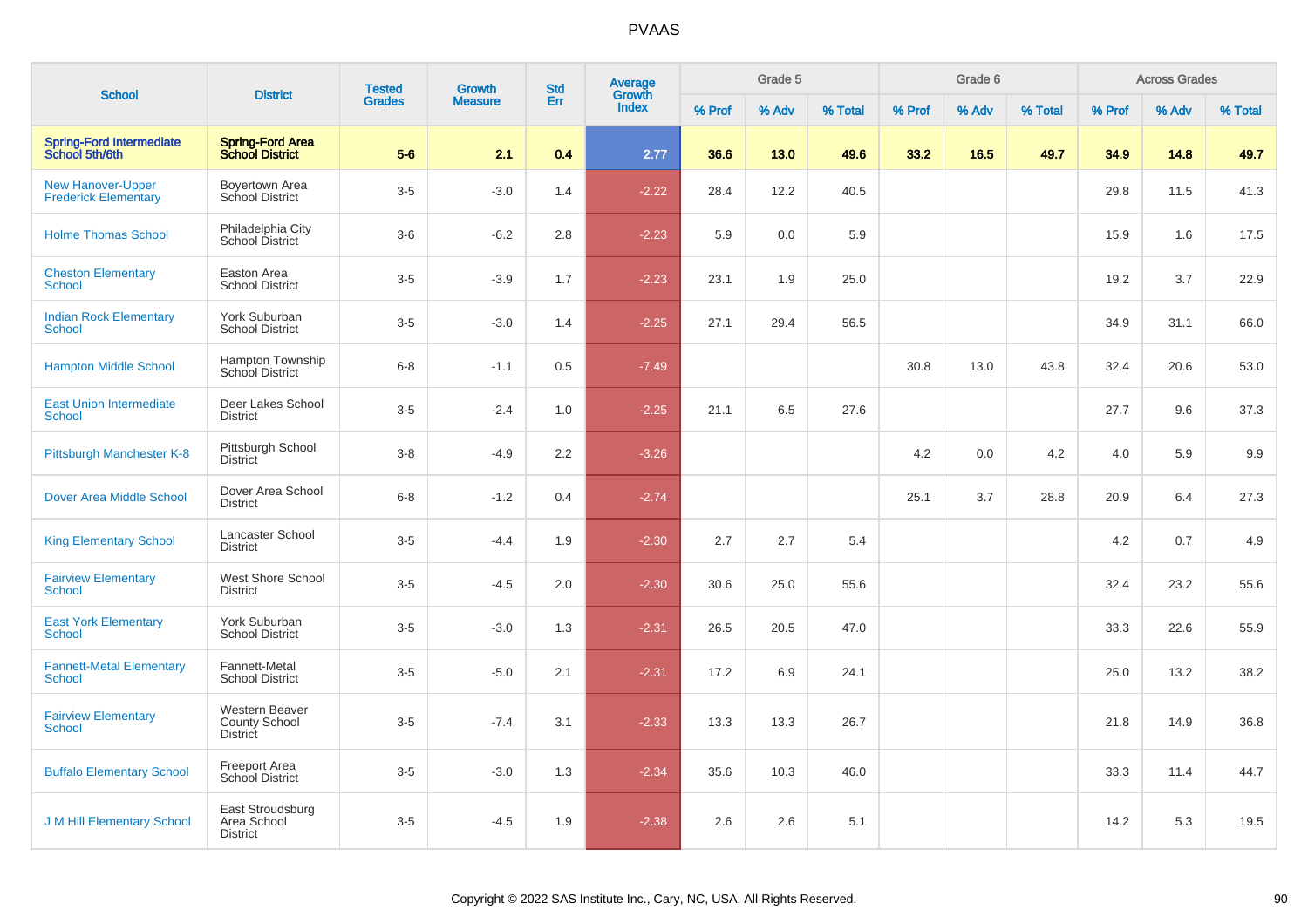| <b>School</b>                                                         | <b>District</b>                                       | <b>Tested</b> | <b>Growth</b>  | <b>Std</b> | Average<br>Growth |        | Grade 5 |         |        | Grade 6 |         |        | <b>Across Grades</b> |         |
|-----------------------------------------------------------------------|-------------------------------------------------------|---------------|----------------|------------|-------------------|--------|---------|---------|--------|---------|---------|--------|----------------------|---------|
|                                                                       |                                                       | <b>Grades</b> | <b>Measure</b> | Err        | Index             | % Prof | % Adv   | % Total | % Prof | % Adv   | % Total | % Prof | % Adv                | % Total |
| <b>Spring-Ford Intermediate</b><br>School 5th/6th                     | <b>Spring-Ford Area</b><br><b>School District</b>     | $5-6$         | 2.1            | 0.4        | 2.77              | 36.6   | 13.0    | 49.6    | 33.2   | 16.5    | 49.7    | 34.9   | 14.8                 | 49.7    |
| <b>Jefferson Middle School</b>                                        | Mt Lebanon School<br><b>District</b>                  | $6 - 8$       | $-4.7$         | 0.6        | $-7.87$           |        |         |         | 44.1   | 14.5    | 58.6    | 38.1   | 16.8                 | 55.0    |
| Pittsburgh Miller K-5                                                 | Pittsburgh School<br><b>District</b>                  | $3-5$         | $-6.7$         | 2.8        | $-2.38$           | 0.0    | 0.0     | 0.0     |        |         |         | 2.0    | 0.0                  | 2.0     |
| <b>Franklin Towne Charter</b><br><b>Elementary School</b>             | Franklin Towne<br><b>Charter Elementary</b><br>School | $3 - 8$       | $-6.2$         | 1.2        | $-5.29$           | 24.1   | 10.3    | 34.5    | 18.5   | 14.8    | 33.3    | 24.3   | 9.6                  | 33.9    |
| <b>Fell D Newlin School</b>                                           | Philadelphia City<br>School District                  | $3-8$         | $-7.7$         | 3.2        | $-2.40$           | 0.0    | 7.7     | 7.7     |        |         |         | 3.4    | 3.4                  | 6.9     |
| <b>Newville Elementary</b><br>School                                  | <b>Big Spring School</b><br><b>District</b>           | $3-5$         | $-4.2$         | 1.8        | $-2.41$           | 15.9   | 6.8     | 22.7    |        |         |         | 26.0   | 11.7                 | 37.7    |
| <b>Hanover Area Memorial</b><br><b>Elementary School</b>              | Hanover Area<br><b>School District</b>                | $4 - 5$       | $-3.7$         | 1.5        | $-2.42$           | 3.4    | 3.4     | 6.8     |        |         |         | 5.5    | 2.4                  | 7.9     |
| Insight PA Cyber Charter<br><b>School</b>                             | Insight PA Cyber<br>Charter School                    | $3 - 11$      | $-6.7$         | 1.5        | $-4.37$           | 5.6    | 11.1    | 16.7    | 0.0    | 0.0     | 0.0     | 9.0    | 3.7                  | 12.7    |
| <b>Bart-Colerain Elementary</b><br><b>School</b>                      | Solanco School<br><b>District</b>                     | $3-5$         | $-5.2$         | 2.1        | $-2.43$           | 32.4   | 14.7    | 47.1    |        |         |         | 34.6   | 21.2                 | 55.8    |
| <b>Green Valley Elementary</b><br><b>School</b>                       | Wilson School<br><b>District</b>                      | $3 - 5$       | $-3.2$         | 1.3        | $-2.44$           | 37.0   | 17.3    | 54.3    |        |         |         | 33.6   | 22.1                 | 55.7    |
| <b>Indian Lane Elementary</b><br><b>School</b>                        | Rose Tree Media<br><b>School District</b>             | $3-5$         | $-3.2$         | 1.3        | $-2.45$           | 35.3   | 17.6    | 52.9    |        |         |         | 37.1   | 21.2                 | 58.3    |
| <b>Crestview Elementary</b><br><b>School</b>                          | Carlisle Area<br><b>School District</b>               | $3-5$         | $-3.8$         | 1.5        | $-2.45$           | 18.3   | 6.7     | 25.0    |        |         |         | 28.9   | 8.0                  | 36.9    |
| <b>Conemaugh Township</b><br>Area Middle/Senior High<br><b>School</b> | Conemaugh<br>Township Area<br>School District         | $6 - 12$      | $-3.5$         | 0.8        | $-4.28$           |        |         |         | 23.0   | 16.4    | 39.3    | 27.2   | 14.1                 | 41.3    |
| <b>Fox Chase School</b>                                               | Philadelphia City<br>School District                  | $3-5$         | $-6.2$         | 2.5        | $-2.47$           | 3.6    | 3.6     | 7.1     |        |         |         | 10.0   | 4.4                  | 14.4    |
| <b>Bentworth Middle School</b>                                        | <b>Bentworth School</b><br><b>District</b>            | $5 - 8$       | $-1.7$         | 0.7        | $-4.20$           | 29.9   | 7.8     | 37.7    | 9.6    | 0.0     | 9.6     | 19.1   | 4.3                  | 23.4    |
| <b>Hatfield Elementary School</b>                                     | Laurel Highlands<br>School District                   | $3-5$         | $-4.6$         | 1.9        | $-2.48$           | 12.5   | 7.5     | 20.0    |        |         |         | 27.3   | 9.1                  | 36.4    |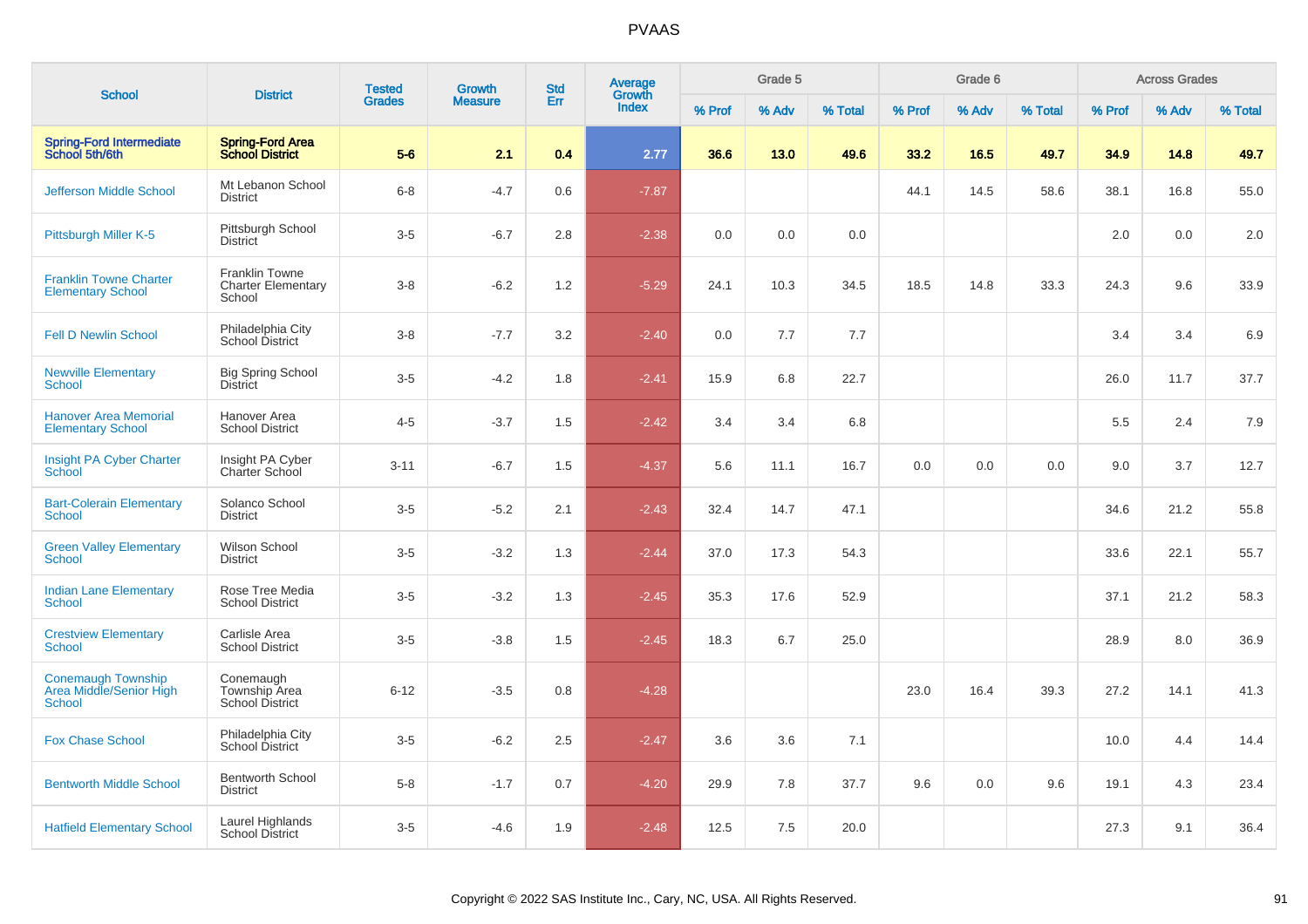| <b>School</b>                                        | <b>District</b>                                   | <b>Tested</b> | <b>Growth</b>  | <b>Std</b> | Average<br>Growth |        | Grade 5 |         |        | Grade 6 |         |        | <b>Across Grades</b> |         |
|------------------------------------------------------|---------------------------------------------------|---------------|----------------|------------|-------------------|--------|---------|---------|--------|---------|---------|--------|----------------------|---------|
|                                                      |                                                   | <b>Grades</b> | <b>Measure</b> | Err        | <b>Index</b>      | % Prof | % Adv   | % Total | % Prof | % Adv   | % Total | % Prof | % Adv                | % Total |
| <b>Spring-Ford Intermediate</b><br>School 5th/6th    | <b>Spring-Ford Area</b><br><b>School District</b> | $5-6$         | 2.1            | 0.4        | 2.77              | 36.6   | 13.0    | 49.6    | 33.2   | 16.5    | 49.7    | 34.9   | 14.8                 | 49.7    |
| <b>Drums Elementary/Middle</b><br>School             | <b>Hazleton Area</b><br><b>School District</b>    | $3-8$         | $-3.3$         | 1.0        | $-3.22$           | 11.5   | 9.6     | 21.2    | 2.6    | 0.0     | 2.6     | 12.8   | 3.7                  | 16.5    |
| <b>John Hancock</b><br><b>Demonstration School</b>   | Philadelphia City<br>School District              | $3-8$         | $-5.2$         | 1.3        | $-4.03$           | 12.5   | 0.0     | 12.5    | 6.7    | 0.0     | 6.7     | 14.5   | 4.6                  | 19.1    |
| <b>Clearfield Area Elementary</b><br>School          | Clearfield Area<br><b>School District</b>         | $3-6$         | $-5.0$         | 0.7        | $-7.13$           | 16.5   | 3.3     | 19.8    | 4.7    | 1.6     | 6.3     | 14.6   | 2.7                  | 17.3    |
| <b>Level Green Elementary</b><br>School              | Penn-Trafford<br><b>School District</b>           | $3-5$         | $-4.6$         | 1.8        | $-2.52$           | 35.0   | 15.0    | 50.0    |        |         |         | 43.3   | 15.4                 | 58.6    |
| <b>Universal Institute Charter</b><br><b>School</b>  | Universal Institute<br><b>Charter School</b>      | $3-8$         | $-2.3$         | 0.7        | $-3.43$           | 1.5    | 0.0     | 1.5     | 1.3    | 0.0     | 1.3     | 1.7    | 0.2                  | 2.0     |
| <b>Pennfield Middle School</b>                       | North Penn School<br><b>District</b>              | $6 - 9$       | $-1.4$         | 0.5        | $-2.53$           |        |         |         |        |         |         | 26.4   | 7.9                  | 34.3    |
| <b>Jonestown Elementary</b><br>School                | Northern Lebanon<br><b>School District</b>        | $3-5$         | $-3.6$         | 1.4        | $-2.53$           | 26.0   | 8.2     | 34.2    |        |         |         | 27.5   | 11.0                 | 38.5    |
| <b>Perkiomen Valley Middle</b><br><b>School-West</b> | Perkiomen Valley<br><b>School District</b>        | $6 - 8$       | $-1.4$         | 0.5        | $-4.26$           |        |         |         | 21.0   | 10.0    | 31.0    | 21.1   | 10.9                 | 32.0    |
| <b>Bregy F Amedee School</b>                         | Philadelphia City<br>School District              | $3-8$         | $-9.1$         | 3.6        | $-2.55$           |        |         |         |        |         |         | 9.3    | 3.7                  | 13.0    |
| <b>Windber Area Middle</b><br><b>School</b>          | <b>Windber Area</b><br><b>School District</b>     | $6-8$         | $-2.0$         | 0.8        | $-3.32$           |        |         |         | 20.9   | 9.0     | 29.8    | 21.8   | 10.7                 | 32.4    |
| <b>Lebanon Middle School</b>                         | Lebanon School<br><b>District</b>                 | $6 - 8$       | $-1.0$         | 0.4        | $-3.26$           |        |         |         | 5.4    | 1.6     | 7.0     | 4.5    | 1.0                  | 5.5     |
| <b>Pine Grove Area Middle</b><br><b>School</b>       | Pine Grove Area<br><b>School District</b>         | $5-8$         | $-2.2$         | 0.5        | $-4.49$           | 23.2   | 4.2     | 27.4    | 19.7   | 3.4     | 23.1    | 20.0   | 2.2                  | 22.2    |
| <b>Ross Elementary School</b>                        | North Hills School<br><b>District</b>             | $3-5$         | $-3.6$         | 1.4        | $-2.61$           | 39.2   | 17.6    | 56.8    |        |         |         | 40.0   | 16.8                 | 56.8    |
| Pittsburgh Linden K-5                                | Pittsburgh School<br><b>District</b>              | $3-5$         | $-5.9$         | 2.2        | $-2.61$           | 11.1   | 0.0     | 11.1    |        |         |         | 12.4   | 1.0                  | 13.4    |
| <b>Conemaugh Valley</b><br><b>Elementary School</b>  | Conemaugh Valley<br><b>School District</b>        | $3-6$         | $-5.8$         | 1.1        | $-5.02$           | 13.7   | 3.9     | 17.6    | 22.0   | 4.0     | 26.0    | 23.2   | $7.2\,$              | 30.4    |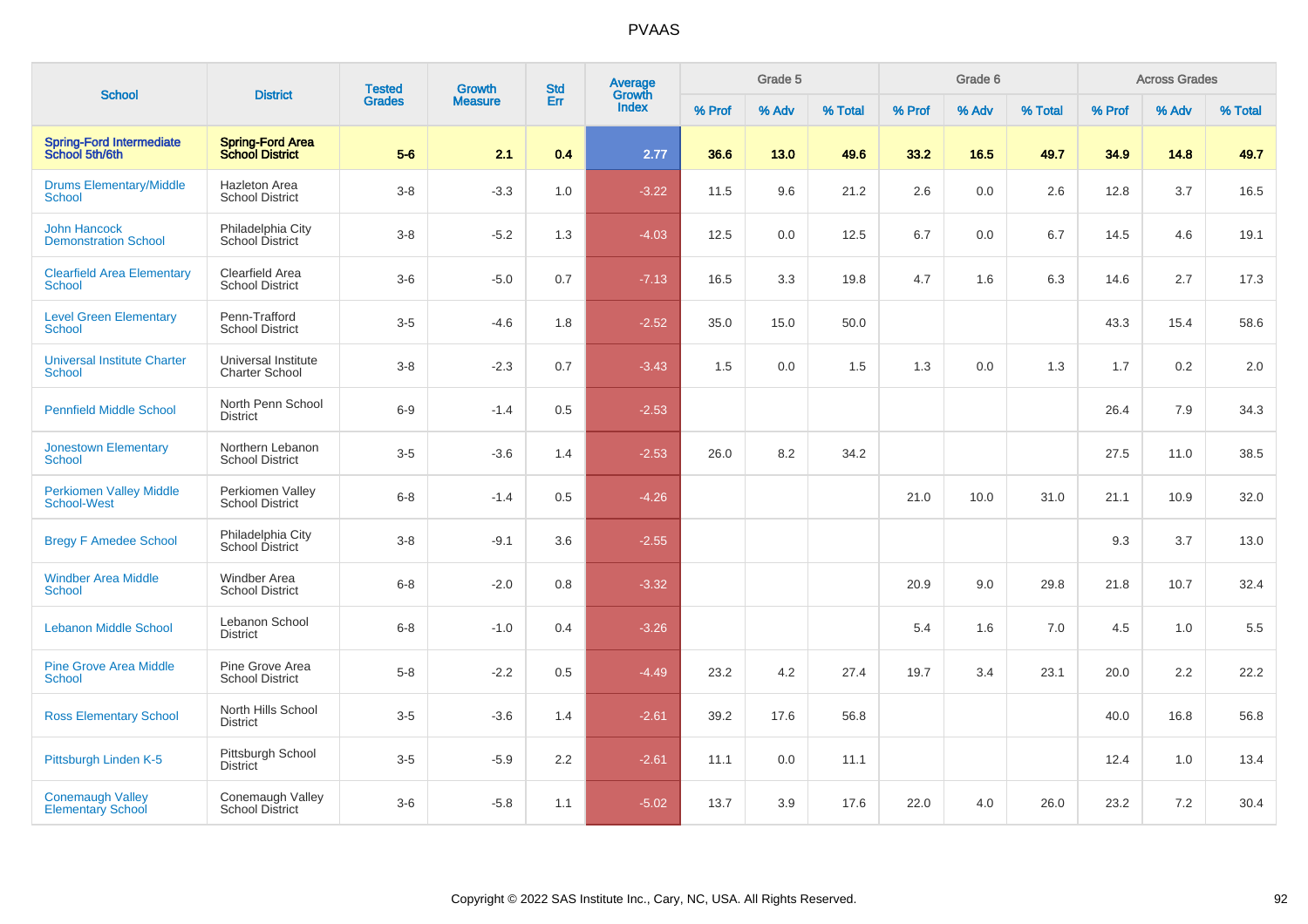| <b>School</b>                                                | <b>District</b>                                                 | <b>Tested</b> | <b>Growth</b>  | <b>Std</b> | <b>Average</b><br>Growth |        | Grade 5 |         |        | Grade 6 |         |        | <b>Across Grades</b> |         |
|--------------------------------------------------------------|-----------------------------------------------------------------|---------------|----------------|------------|--------------------------|--------|---------|---------|--------|---------|---------|--------|----------------------|---------|
|                                                              |                                                                 | <b>Grades</b> | <b>Measure</b> | Err        | <b>Index</b>             | % Prof | % Adv   | % Total | % Prof | % Adv   | % Total | % Prof | % Adv                | % Total |
| <b>Spring-Ford Intermediate</b><br>School 5th/6th            | <b>Spring-Ford Area</b><br><b>School District</b>               | $5-6$         | 2.1            | 0.4        | 2.77                     | 36.6   | 13.0    | 49.6    | 33.2   | 16.5    | 49.7    | 34.9   | 14.8                 | 49.7    |
| <b>Laurel Highlands Middle</b><br><b>School</b>              | Laurel Highlands<br><b>School District</b>                      | $6 - 8$       | $-4.2$         | 0.6        | $-7.56$                  |        |         |         | 9.7    | 7.1     | 16.9    | 11.2   | 5.4                  | 16.6    |
| <b>Westbrook Park</b><br><b>Elementary School</b>            | <b>Upper Darby</b><br>School District                           | $3-5$         | $-4.4$         | 1.6        | $-2.65$                  | 18.2   | 1.8     | 20.0    |        |         |         | 11.2   | 2.0                  | 13.2    |
| <b>Washington Park</b><br><b>Elementary School</b>           | Washington School<br><b>District</b>                            | $3-6$         | $-4.0$         | 0.9        | $-4.65$                  | 13.5   | 2.9     | 16.4    | 5.2    | 2.1     | 7.2     | 13.0   | 4.2                  | 17.2    |
| <b>West Scranton</b><br><b>Intermediate School</b>           | <b>Scranton School</b><br><b>District</b>                       | $6 - 8$       | $-4.0$         | 0.9        | $-4.53$                  |        |         |         | 2.9    | 1.4     | 4.4     | 3.3    | 0.6                  | 3.8     |
| <b>Shiloh Hills Elementary</b><br><b>School</b>              | Wilson School<br><b>District</b>                                | $3-5$         | $-3.9$         | 1.4        | $-2.68$                  | 25.0   | 14.7    | 39.7    |        |         |         | 31.8   | 15.4                 | 47.3    |
| <b>Forest City Regional</b><br><b>Elementary School</b>      | <b>Forest City</b><br>Regional School<br><b>District</b>        | $3-6$         | $-4.9$         | 1.2        | $-4.02$                  | 22.2   | 11.1    | 33.3    | 14.3   | 2.0     | 16.3    | 20.3   | 10.7                 | 31.0    |
| <b>Richardson Middle School</b>                              | Springfield School<br><b>District</b>                           | $6 - 8$       | $-3.6$         | 0.4        | $-8.92$                  |        |         |         | 30.6   | 7.7     | 38.4    | 31.0   | 10.2                 | 41.2    |
| <b>Rhawnhurst School</b>                                     | Philadelphia City<br>School District                            | $3-5$         | $-7.5$         | 2.8        | $-2.71$                  | 0.0    | 0.0     | 0.0     |        |         |         | 3.4    | 3.4                  | 6.9     |
| Salisbury-Elk Lick<br><b>Elementary School</b>               | Salisbury-Elk Lick<br>School District                           | $3-6$         | $-6.9$         | 1.7        | $-4.11$                  | 29.2   | 12.5    | 41.7    | 37.5   | 0.0     | 37.5    | 35.8   | 7.4                  | 43.2    |
| Pittsburgh Banksville K-5                                    | Pittsburgh School<br><b>District</b>                            | $3-5$         | $-7.1$         | 2.6        | $-2.73$                  | 9.1    | 4.6     | 13.6    |        |         |         | 7.5    | 1.1                  | 8.6     |
| <b>Memorial Elementary</b><br><b>School</b>                  | Bloomsburg Area<br><b>School District</b>                       | $3-5$         | $-4.1$         | 1.5        | $-2.73$                  | 18.0   | 3.3     | 21.3    |        |         |         | 23.4   | 6.9                  | 30.3    |
| <b>Commonwealth Charter</b><br><b>Academy Charter School</b> | Commonwealth<br><b>Charter Academy</b><br><b>Charter School</b> | $3 - 10$      | $-2.6$         | 0.8        | $-4.07$                  | 25.4   | 3.4     | 28.8    | 26.0   | 4.0     | 30.0    | 23.9   | 5.7                  | 29.6    |
| <b>Trexler Middle School</b>                                 | <b>Allentown City</b><br>School District                        | $6 - 8$       | $-2.7$         | 0.7        | $-3.89$                  |        |         |         | 0.7    | 1.4     | 2.1     | 1.7    | 0.7                  | 2.4     |
| <b>Keystone Elementary</b><br>School                         | <b>Bristol Township</b><br><b>School District</b>               | $3-5$         | $-3.3$         | 1.2        | $-2.75$                  | 20.6   | 3.9     | 24.5    |        |         |         | 23.9   | 4.3                  | 28.2    |
| Pittsburgh South Hills 6-8                                   | Pittsburgh School<br><b>District</b>                            | $6 - 8$       | $-2.0$         | 0.7        | $-2.87$                  |        |         |         | 4.0    | 0.0     | 4.0     | 3.7    | 0.7                  | 4.4     |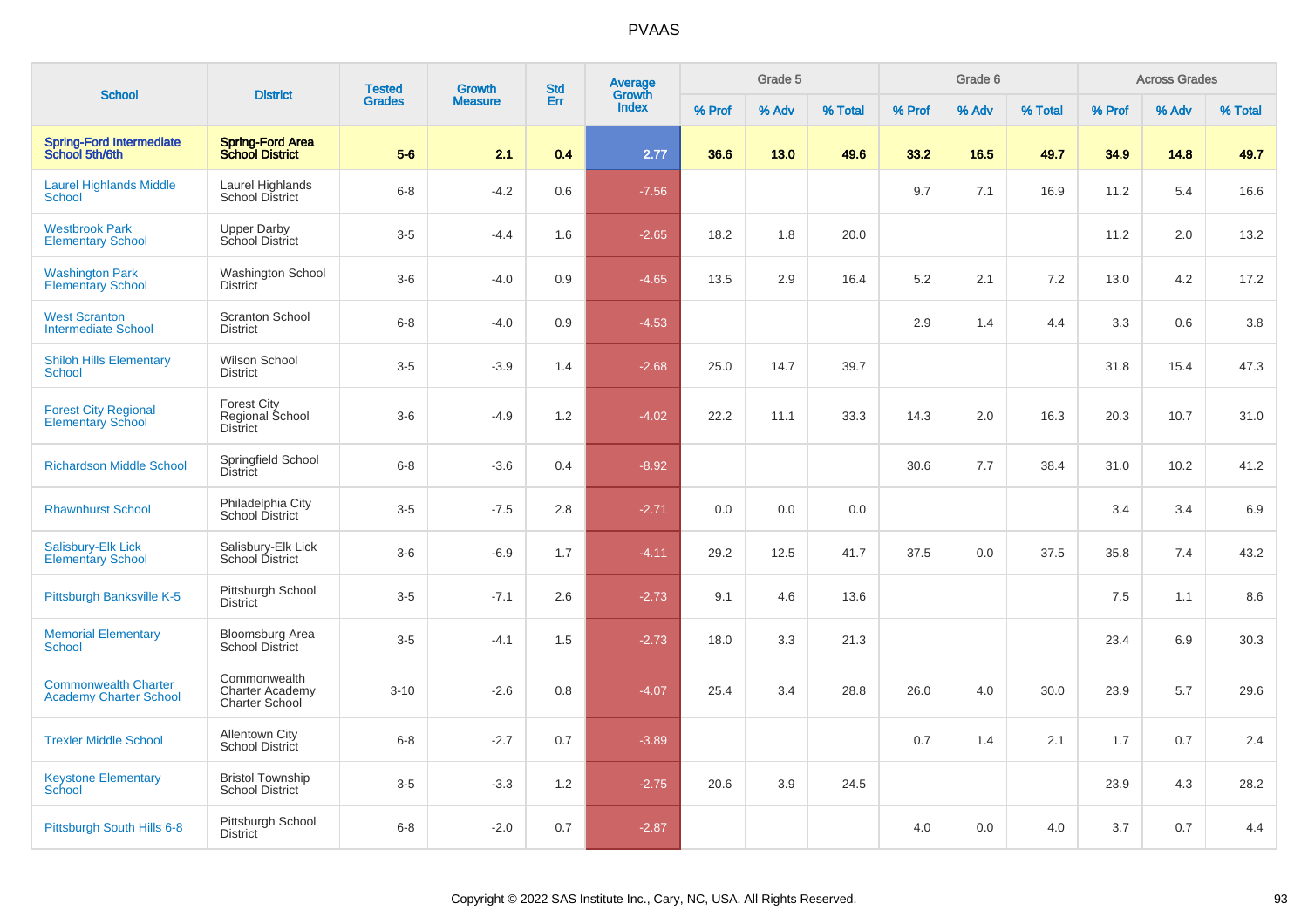|                                                     |                                                          | <b>Tested</b> | Growth         | <b>Std</b> | <b>Average</b><br>Growth |        | Grade 5 |         |        | Grade 6 |         |        | <b>Across Grades</b> |         |
|-----------------------------------------------------|----------------------------------------------------------|---------------|----------------|------------|--------------------------|--------|---------|---------|--------|---------|---------|--------|----------------------|---------|
| <b>School</b>                                       | <b>District</b>                                          | <b>Grades</b> | <b>Measure</b> | Err        | Index                    | % Prof | % Adv   | % Total | % Prof | % Adv   | % Total | % Prof | % Adv                | % Total |
| <b>Spring-Ford Intermediate</b><br>School 5th/6th   | <b>Spring-Ford Area</b><br><b>School District</b>        | $5-6$         | 2.1            | 0.4        | 2.77                     | 36.6   | 13.0    | 49.6    | 33.2   | 16.5    | 49.7    | 34.9   | 14.8                 | 49.7    |
| <b>Fulton Elementary School</b>                     | Lancaster School<br><b>District</b>                      | $3-5$         | $-6.0$         | 2.2        | $-2.76$                  | 0.0    | 0.0     | 0.0     |        |         |         | 4.0    | 0.0                  | 4.0     |
| New Castle Junior High<br><b>School</b>             | New Castle Area<br><b>School District</b>                | $6 - 8$       | $-1.4$         | 0.5        | $-3.00$                  |        |         |         | 3.3    | 1.9     | 5.2     | 4.8    | 1.4                  | 6.3     |
| <b>Fink Elementary School</b>                       | Middletown Area<br><b>School District</b>                | $3-5$         | $-6.8$         | 2.5        | $-2.77$                  | 0.0    | 0.0     | 0.0     |        |         |         | 20.0   | 7.1                  | 27.1    |
| <b>Hartranft John F School</b>                      | Philadelphia City<br>School District                     | $3-8$         | $-9.7$         | 3.5        | $-2.77$                  | 0.0    | 0.0     | 0.0     |        |         |         | 3.1    | 0.0                  | 3.1     |
| <b>Mccullough Elementary</b><br><b>School</b>       | Penn-Trafford<br><b>School District</b>                  | $3-5$         | $-4.3$         | 1.6        | $-2.77$                  | 50.8   | 27.0    | 77.8    |        |         |         | 43.0   | 33.2                 | 76.2    |
| <b>Garnet Valley Middle</b><br><b>School</b>        | <b>Garnet Valley</b><br>School District                  | $6 - 8$       | $-2.0$         | 0.4        | $-4.82$                  |        |         |         | 30.8   | 18.2    | 49.0    | 26.9   | 16.7                 | 43.6    |
| <b>Penn Valley Elementary</b><br><b>School</b>      | Pennsbury School<br><b>District</b>                      | $3-5$         | $-4.5$         | 1.6        | $-2.78$                  | 16.1   | 5.4     | 21.4    |        |         |         | 22.9   | 5.6                  | 28.5    |
| Pittsburgh Milliones 6-12                           | Pittsburgh School<br><b>District</b>                     | $6 - 11$      | $-4.2$         | 1.5        | $-3.94$                  |        |         |         | 0.0    | 0.0     | 0.0     | 0.0    | 0.0                  | 0.0     |
| Camp Hill Middle School                             | Camp Hill School<br>District                             | $6 - 8$       | $-2.5$         | 0.7        | $-3.54$                  |        |         |         | 24.0   | 4.0     | 28.0    | 21.1   | 5.8                  | 26.9    |
| <b>Hamilton Heights</b><br><b>Elementary School</b> | Chambersburg<br>Area School<br><b>District</b>           | $3-5$         | $-3.6$         | 1.3        | $-2.81$                  | 22.5   | 4.5     | 27.0    |        |         |         | 24.5   | 7.4                  | 31.9    |
| <b>Stewart Middle School</b>                        | Norristown Area<br><b>School District</b>                | $5-8$         | $-3.4$         | 0.7        | $-6.48$                  | 4.4    | 0.0     | 4.4     | 4.0    | 1.4     | 5.4     | 5.2    | 0.7                  | 5.9     |
| <b>Cambria Heights</b><br><b>Elementary School</b>  | Cambria Heights<br>School District                       | $3-5$         | $-3.4$         | 1.2        | $-2.82$                  | 23.3   | 4.4     | 27.8    |        |         |         | 27.0   | 5.5                  | 32.4    |
| <b>Stewart Elementary School</b>                    | <b>Burrell School</b><br><b>District</b>                 | $4 - 5$       | $-3.2$         | 1.1        | $-2.87$                  | 22.5   | 1.8     | 24.3    |        |         |         | 25.9   | 5.1                  | 31.0    |
| <b>Strayer Middle School</b>                        | Quakertown<br><b>Community School</b><br><b>District</b> | $6 - 8$       | $-1.3$         | 0.4        | $-2.88$                  |        |         |         |        |         |         | 19.3   | 8.7                  | 28.1    |
| Kirkbride Eliza B School                            | Philadelphia City<br>School District                     | $3-8$         | $-7.8$         | 2.2        | $-3.53$                  | 0.0    | 0.0     | 0.0     |        |         |         | 10.6   | 1.2                  | 11.8    |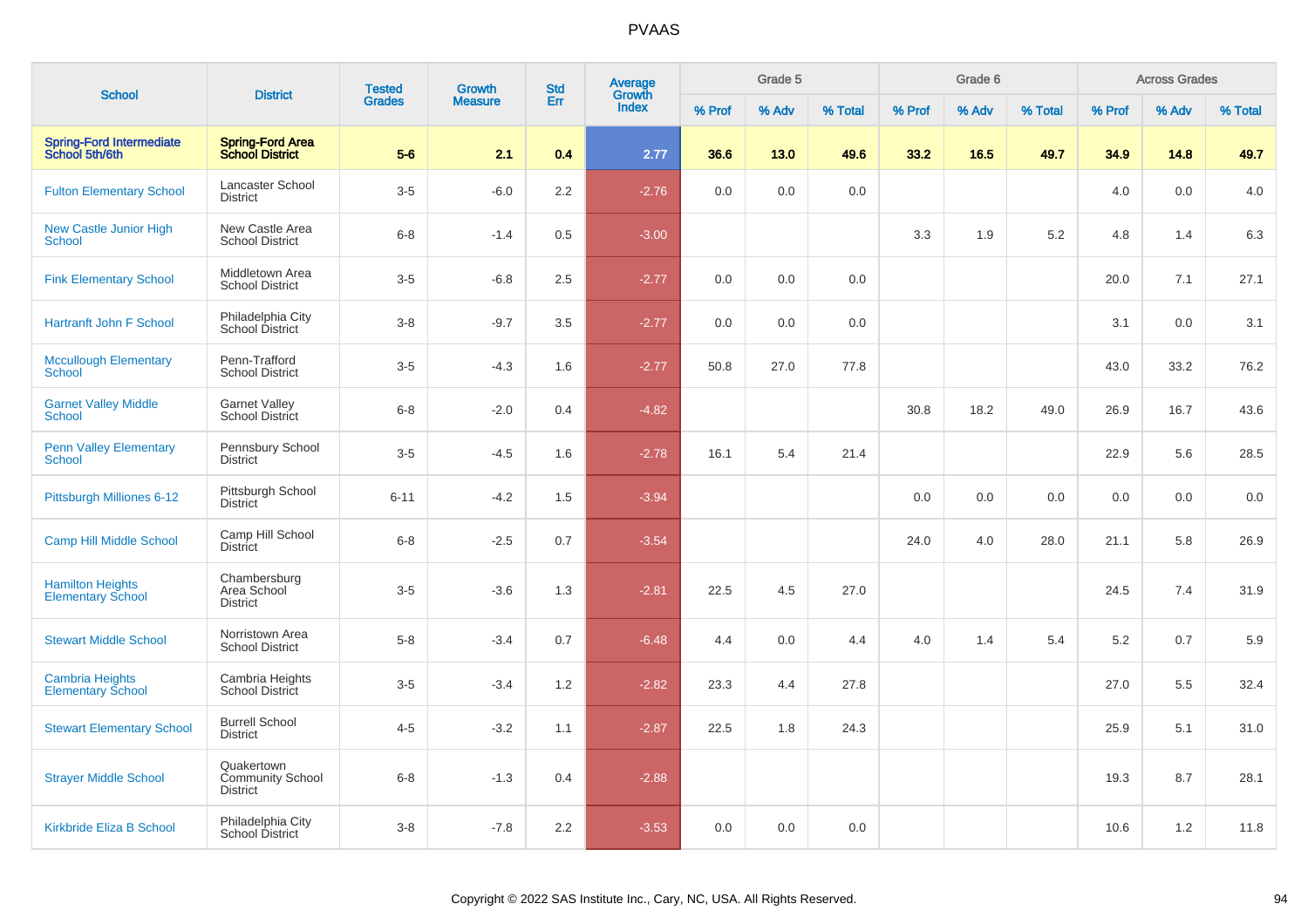| <b>School</b>                                             | <b>District</b>                                       | <b>Tested</b> | Growth         | <b>Std</b> | Average<br>Growth |        | Grade 5 |         |        | Grade 6 |         |        | <b>Across Grades</b> |         |
|-----------------------------------------------------------|-------------------------------------------------------|---------------|----------------|------------|-------------------|--------|---------|---------|--------|---------|---------|--------|----------------------|---------|
|                                                           |                                                       | <b>Grades</b> | <b>Measure</b> | Err        | <b>Index</b>      | % Prof | % Adv   | % Total | % Prof | % Adv   | % Total | % Prof | % Adv                | % Total |
| <b>Spring-Ford Intermediate</b><br>School 5th/6th         | <b>Spring-Ford Area</b><br><b>School District</b>     | $5-6$         | 2.1            | 0.4        | 2.77              | 36.6   | 13.0    | 49.6    | 33.2   | 16.5    | 49.7    | 34.9   | 14.8                 | 49.7    |
| <b>Arts Academy Charter</b><br>School                     | Arts Academy<br>Charter School                        | $5 - 8$       | $-7.7$         | 1.1        | $-6.85$           | 7.7    | 0.0     | 7.7     | 2.4    | 0.0     | 2.4     | 4.4    | 0.0                  | 4.4     |
| <b>Carson Middle School</b>                               | North Allegheny<br>School District                    | $6 - 8$       | $-1.5$         | 0.5        | $-5.06$           |        |         |         | 33.9   | 10.9    | 44.8    | 28.6   | 13.0                 | 41.6    |
| Pennsylvania Leadership<br><b>Charter School</b>          | Pennsylvania<br>Leadership Charter<br>School          | $3 - 11$      | $-1.4$         | 0.5        | $-4.74$           | 24.7   | 11.5    | 36.2    | 24.9   | 6.4     | 31.2    | 23.9   | 12.4                 | 36.4    |
| <b>Reynolds Middle School</b>                             | Lancaster School<br><b>District</b>                   | $6 - 8$       | $-3.4$         | 0.7        | $-4.84$           |        |         |         | 6.2    | 2.3     | 8.5     | 5.8    | 1.3                  | 7.0     |
| <b>Springhouse Middle School</b>                          | Parkland School<br><b>District</b>                    | $6 - 8$       | $-2.3$         | 0.4        | $-5.84$           |        |         |         | 36.0   | 19.9    | 55.8    | 31.0   | 19.6                 | 50.7    |
| <b>Sheffield Area Elementary</b><br>School                | <b>Warren County</b><br>School District               | $3-5$         | $-6.4$         | 2.1        | $-2.96$           | 27.6   | 3.4     | 31.0    |        |         |         | 30.0   | 5.6                  | 35.6    |
| Antonia Pantoja<br><b>Community Charter School</b>        | Antonia Pantoja<br><b>Community Charter</b><br>School | $3 - 8$       | $-3.9$         | 0.8        | $-4.62$           | 1.5    | 0.0     | 1.5     | 0.0    | 0.0     | 0.0     | 1.8    | 0.9                  | 2.8     |
| <b>Greater Johnstown Middle</b><br><b>School</b>          | Greater Johnstown<br><b>School District</b>           | $5 - 7$       | $-1.7$         | 0.6        | $-3.96$           | 5.9    | 0.7     | 6.6     | 4.8    | 0.0     | 4.8     | 6.1    | 0.2                  | 6.3     |
| <b>Sol Feinstone Elementary</b><br><b>School</b>          | Council Rock<br><b>School District</b>                | $3-6$         | $-4.9$         | 0.8        | $-6.00$           | 40.5   | 21.6    | 62.1    | 37.9   | 12.6    | 50.5    | 39.1   | 24.5                 | 63.6    |
| <b>Lindley Academy Charter</b><br><b>School At Birney</b> | Lindley Academy<br>Charter School At<br><b>Birney</b> | $3 - 8$       | $-3.0$         | 0.7        | $-4.63$           | 1.3    | 0.0     | 1.3     | 2.6    | 0.0     | 2.6     | 1.0    | 0.3                  | 1.3     |
| <b>Penn Cambria Middle</b><br><b>School</b>               | Penn Cambria<br><b>School District</b>                | $5 - 8$       | $-1.7$         | 0.6        | $-6.32$           | 23.6   | 1.9     | 25.5    | 20.8   | 2.0     | 22.8    | 16.8   | 1.4                  | 18.2    |
| <b>Chambersburg Area</b><br>Middle School - North         | Chambersburg<br>Area School<br><b>District</b>        | $6 - 8$       | $-1.2$         | 0.4        | $-3.66$           |        |         |         | 15.4   | 5.1     | 20.5    | 14.4   | 4.1                  | 18.5    |
| <b>Dana Elementary Center</b>                             | Wyoming Valley<br>West School<br><b>District</b>      | $3-5$         | $-4.0$         | 1.3        | $-3.04$           | 14.3   | 3.9     | 18.2    |        |         |         | 15.3   | 4.8                  | 20.1    |
| <b>Blue Ridge Middle School</b>                           | <b>Blue Ridge School</b><br><b>District</b>           | $6 - 8$       | $-2.5$         | 0.8        | $-3.47$           |        |         |         | 14.9   | 0.0     | 14.9    | 17.5   | 2.4                  | 19.9    |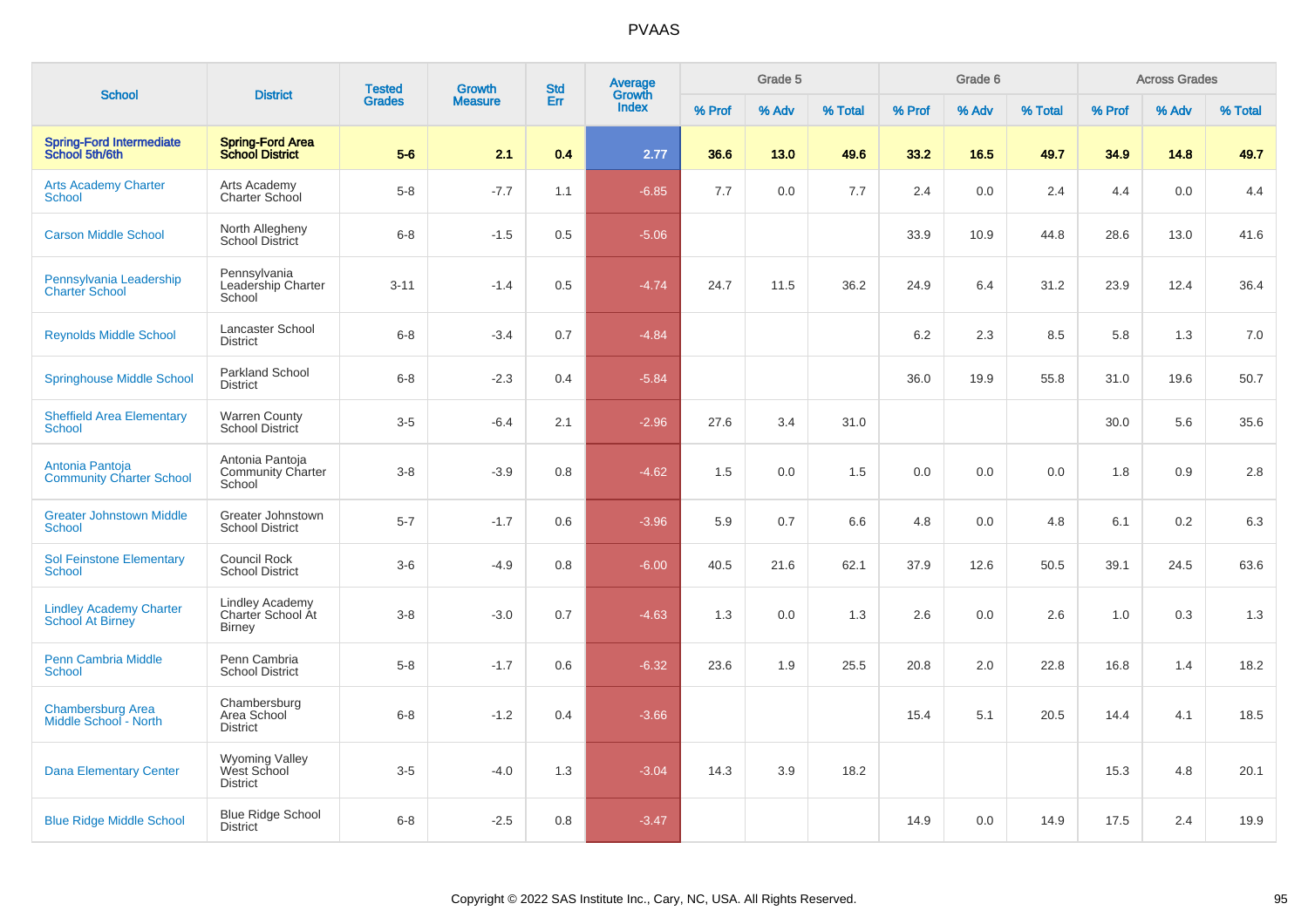| <b>School</b>                                          | <b>District</b>                                            | <b>Tested</b> | <b>Growth</b>  | <b>Std</b> | <b>Average</b><br>Growth |        | Grade 5 |         |        | Grade 6 |         |        | <b>Across Grades</b> |         |
|--------------------------------------------------------|------------------------------------------------------------|---------------|----------------|------------|--------------------------|--------|---------|---------|--------|---------|---------|--------|----------------------|---------|
|                                                        |                                                            | <b>Grades</b> | <b>Measure</b> | Err        | <b>Index</b>             | % Prof | % Adv   | % Total | % Prof | % Adv   | % Total | % Prof | % Adv                | % Total |
| <b>Spring-Ford Intermediate</b><br>School 5th/6th      | <b>Spring-Ford Area</b><br><b>School District</b>          | $5-6$         | 2.1            | 0.4        | 2.77                     | 36.6   | 13.0    | 49.6    | 33.2   | 16.5    | 49.7    | 34.9   | 14.8                 | 49.7    |
| <b>Colebrookdale Elementary</b><br><b>School</b>       | Boyertown Area<br>School District                          | $3-5$         | $-6.8$         | 2.2        | $-3.07$                  | 31.0   | 3.4     | 34.5    |        |         |         | 34.8   | 4.5                  | 39.3    |
| <b>Kings Highway Elementary</b><br>School              | Coatesville Area<br><b>School District</b>                 | $3-5$         | $-4.3$         | 1.4        | $-3.07$                  | 12.3   | 1.4     | 13.7    |        |         |         | 13.3   | 7.7                  | 21.0    |
| <b>Big Spring Middle School</b>                        | <b>Big Spring School</b><br><b>District</b>                | $6 - 8$       | $-1.9$         | 0.5        | $-3.53$                  |        |         |         | 22.0   | 3.8     | 25.8    | 17.7   | 4.4                  | 22.0    |
| <b>Propel Charter School-</b><br><b>Braddock Hills</b> | <b>Propel Charter</b><br>School - Braddock<br><b>Hills</b> | $3 - 11$      | $-2.4$         | 0.8        | $-3.69$                  | 1.8    | 1.8     | 3.5     | 1.7    | 0.0     | 1.7     | 1.9    | 0.6                  | 2.5     |
| <b>David Leech Elementary</b><br><b>School</b>         | Leechburg Area<br>School District                          | $3-5$         | $-5.5$         | 1.8        | $-3.10$                  | 15.9   | 2.3     | 18.2    |        |         |         | 30.1   | 8.1                  | 38.2    |
| <b>Schuyler Avenue</b><br><b>Elementary School</b>     | <b>Wyoming Valley</b><br>West School<br><b>District</b>    | $3-5$         | $-6.7$         | 2.1        | $-3.12$                  | 0.0    | 3.0     | 3.0     |        |         |         | 3.8    | 2.5                  | 6.3     |
| <b>Loomis Elementary School</b>                        | Marple Newtown<br>School District                          | $3-5$         | $-4.6$         | 1.5        | $-3.15$                  | 41.5   | 16.9    | 58.5    |        |         |         | 42.9   | 25.6                 | 68.6    |
| <b>Mcguffey Middle School</b>                          | <b>Mcguffey School</b><br><b>District</b>                  | $6-9$         | $-2.2$         | 0.6        | $-3.45$                  |        |         |         | 13.9   | 2.0     | 15.8    | 7.8    | 1.8                  | 9.7     |
| <b>Baldi C C A Middle School</b>                       | Philadelphia City<br>School District                       | $6 - 8$       | $-4.3$         | 1.3        | $-3.22$                  |        |         |         | 16.7   | 2.8     | 19.4    | 23.3   | 7.8                  | 31.1    |
| <b>Perry Elementary School</b>                         | Hamburg Area<br>School District                            | $3-5$         | $-5.3$         | 1.7        | $-3.22$                  | 30.0   | 14.0    | 44.0    |        |         |         | 29.5   | 18.8                 | 48.3    |
| <b>West Greene Elementary</b><br>Center                | West Greene<br><b>School District</b>                      | $3-6$         | $-6.8$         | 1.4        | $-4.84$                  | 20.5   | 7.7     | 28.2    | 7.9    | 7.9     | 15.8    | 25.1   | 13.7                 | 38.9    |
| <b>Wickersham Elementary</b><br>School                 | Lancaster School<br><b>District</b>                        | $3-5$         | $-6.0$         | 1.9        | $-3.23$                  | 20.5   | 7.7     | 28.2    |        |         |         | 22.5   | 3.6                  | 26.1    |
| Yough Intermediate/Middle<br>School                    | Yough School<br><b>District</b>                            | $5-8$         | $-4.9$         | 0.5        | $-9.11$                  | 19.2   | 5.4     | 24.6    | 17.8   | 5.2     | 23.0    | 15.1   | 3.3                  | 18.4    |
| <b>Middletown Area Middle</b><br><b>School</b>         | Middletown Area<br><b>School District</b>                  | $6 - 8$       | $-2.0$         | 0.6        | $-3.31$                  |        |         |         | 6.1    | 0.8     | 6.9     | 11.4   | 4.5                  | 16.0    |
| <b>Inquiry Charter School</b>                          | <b>Inquiry Charter</b><br>School                           | $3-5$         | $-6.8$         | 2.1        | $-3.27$                  | 8.8    | 2.9     | 11.8    |        |         |         | 11.1   | 2.8                  | 13.9    |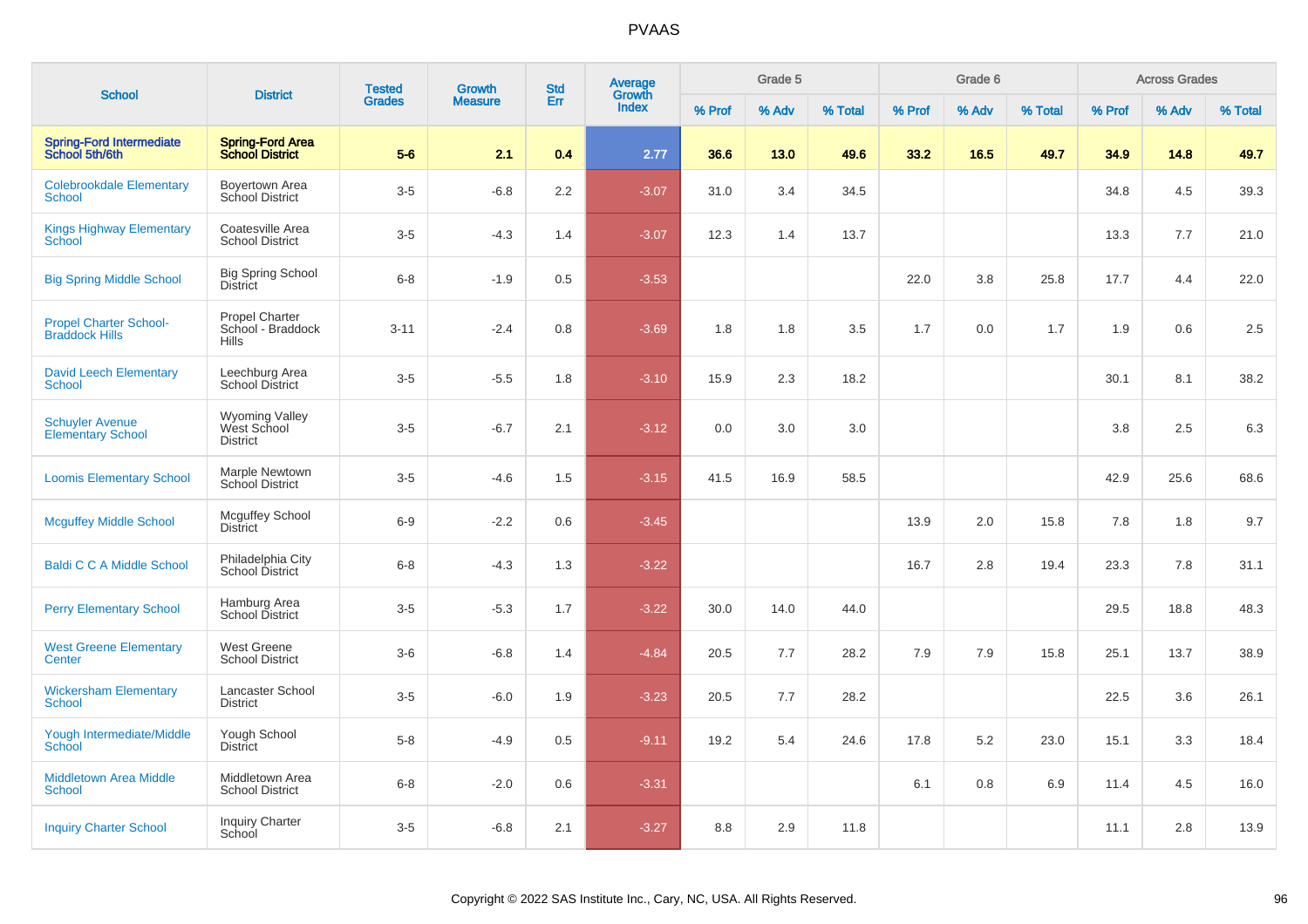|                                                        |                                                      | <b>Tested</b> | <b>Growth</b>  | <b>Std</b> | <b>Average</b><br>Growth |        | Grade 5 |         |        | Grade 6 |         |        | <b>Across Grades</b> |         |
|--------------------------------------------------------|------------------------------------------------------|---------------|----------------|------------|--------------------------|--------|---------|---------|--------|---------|---------|--------|----------------------|---------|
| <b>School</b>                                          | <b>District</b>                                      | <b>Grades</b> | <b>Measure</b> | Err        | <b>Index</b>             | % Prof | % Adv   | % Total | % Prof | % Adv   | % Total | % Prof | % Adv                | % Total |
| <b>Spring-Ford Intermediate</b><br>School 5th/6th      | <b>Spring-Ford Area</b><br><b>School District</b>    | $5-6$         | 2.1            | 0.4        | 2.77                     | 36.6   | 13.0    | 49.6    | 33.2   | 16.5    | 49.7    | 34.9   | 14.8                 | 49.7    |
| <b>Turtle Creek Elementary</b><br><b>Steam Academy</b> | <b>Woodland Hills</b><br><b>School District</b>      | $3-5$         | $-5.6$         | 1.7        | $-3.28$                  | 6.2    | 14.6    | 20.8    |        |         |         | 14.4   | 6.9                  | 21.2    |
| <b>Springfield Elementary</b><br>School                | Connellsville Area<br><b>School District</b>         | $3-5$         | $-5.4$         | 1.6        | $-3.29$                  | 32.1   | 5.7     | 37.7    |        |         |         | 22.0   | 5.7                  | 27.7    |
| <b>Strath Haven Middle</b><br>School                   | Wallingford-<br>Swarthmore<br><b>School District</b> | $6 - 8$       | $-1.6$         | 0.5        | $-4.93$                  |        |         |         | 29.9   | 20.5    | 50.4    | 29.1   | 17.8                 | 46.9    |
| <b>Zephyr Elementary School</b>                        | Whitehall-Coplay<br>School District                  | $4 - 5$       | $-2.5$         | 0.7        | $-3.30$                  | 23.4   | 6.6     | 30.0    |        |         |         | 23.5   | 7.4                  | 30.9    |
| <b>Moss Side Middle School</b>                         | Gateway School<br>District                           | $5-6$         | $-5.8$         | 0.6        | $-11.30$                 | 15.6   | 7.6     | 23.1    | 16.6   | 7.1     | 23.7    | 16.1   | 7.3                  | 23.4    |
| <b>Fogelsville School</b>                              | <b>Parkland School</b><br><b>District</b>            | $3-5$         | $-4.7$         | 1.4        | $-3.31$                  | 32.4   | 32.4    | 64.8    |        |         |         | 36.9   | 28.0                 | 65.0    |
| <b>Renaissance Academy</b><br><b>Charter School</b>    | Renaissance<br>Academy Charter<br>School             | $3 - 11$      | $-5.7$         | 0.7        | $-8.29$                  | 16.7   | 11.1    | 27.8    | 19.2   | 4.1     | 23.3    | 18.7   | 5.7                  | 24.4    |
| <b>Northern Lebanon Middle</b><br>School               | Northern Lebanon<br><b>School District</b>           | $6 - 8$       | $-4.4$         | 0.6        | $-7.79$                  |        |         |         | 12.8   | 0.8     | 13.6    | 9.2    | 1.4                  | 10.6    |
| Pittsburgh Liberty K-5                                 | Pittsburgh School<br>District                        | $3-5$         | $-6.0$         | 1.8        | $-3.32$                  | 4.8    | 0.0     | 4.8     |        |         |         | 6.2    | 0.7                  | 6.8     |
| <b>Clark Elementary School</b>                         | Laurel Highlands<br>School District                  | $3-5$         | $-6.9$         | 2.1        | $-3.32$                  | 9.4    | 0.0     | 9.4     |        |         |         | 19.4   | 1.8                  | 21.3    |
| Selinsgrove Intermediate<br>School                     | Selinsgrove Area<br>School District                  | $3-5$         | $-2.9$         | 0.9        | $-3.33$                  | 26.0   | 6.1     | 32.0    |        |         |         | 23.8   | 14.1                 | 38.0    |
| <b>Kerr Elementary School</b>                          | Fox Chapel Area<br><b>School District</b>            | $3-5$         | $-5.7$         | 1.7        | $-3.34$                  | 38.8   | 20.4    | 59.2    |        |         |         | 33.1   | 34.4                 | 67.5    |
| <b>Penrose School</b>                                  | Philadelphia City<br>School District                 | $3 - 8$       | $-10.3$        | 3.1        | $-3.35$                  | 0.0    | 0.0     | 0.0     |        |         |         | 0.0    | 1.7                  | 1.7     |
| <b>Beaver Creek Elementary</b><br>School               | Downingtown Area<br>School District                  | $3-5$         | $-5.5$         | 1.6        | $-3.36$                  | 20.0   | 7.3     | 27.3    |        |         |         | 31.1   | 17.4                 | 48.4    |
| <b>Chartiers Valley Middle</b><br><b>School</b>        | <b>Chartiers Valley</b><br><b>School District</b>    | $6 - 8$       | $-2.7$         | 0.5        | $-5.71$                  |        |         |         | 16.9   | 5.3     | 22.2    | 14.5   | 5.7                  | 20.2    |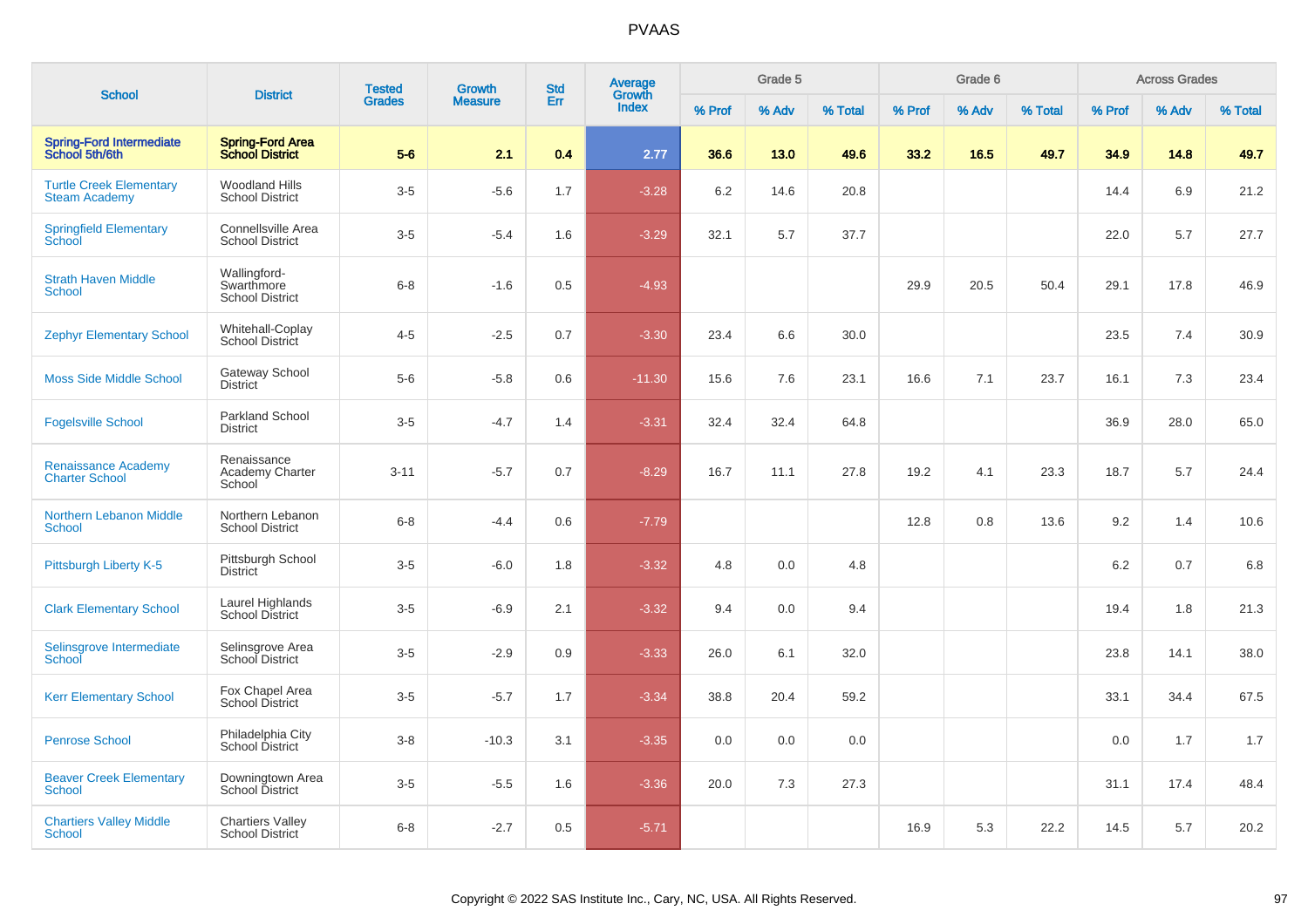| <b>School</b>                                       | <b>District</b>                                         | <b>Tested</b> | <b>Growth</b>  | <b>Std</b> | <b>Average</b><br>Growth |        | Grade 5 |         |        | Grade 6 |         |         | <b>Across Grades</b> |         |
|-----------------------------------------------------|---------------------------------------------------------|---------------|----------------|------------|--------------------------|--------|---------|---------|--------|---------|---------|---------|----------------------|---------|
|                                                     |                                                         | <b>Grades</b> | <b>Measure</b> | Err        | <b>Index</b>             | % Prof | % Adv   | % Total | % Prof | % Adv   | % Total | % Prof  | % Adv                | % Total |
| <b>Spring-Ford Intermediate</b><br>School 5th/6th   | <b>Spring-Ford Area</b><br><b>School District</b>       | $5-6$         | 2.1            | 0.4        | 2.77                     | 36.6   | 13.0    | 49.6    | 33.2   | 16.5    | 49.7    | 34.9    | 14.8                 | 49.7    |
| <b>Wilson West Middle School</b>                    | Wilson School<br><b>District</b>                        | $6 - 8$       | $-2.8$         | 0.8        | $-3.58$                  |        |         |         | 24.6   | 4.8     | 29.4    | 22.1    | 7.5                  | 29.6    |
| <b>Keystone Oaks Middle</b><br>School               | <b>Keystone Oaks</b><br>School District                 | $6 - 8$       | $-3.4$         | 0.6        | $-5.30$                  |        |         |         | 19.5   | 11.5    | 31.0    | 18.8    | 11.5                 | 30.3    |
| <b>Fountain Hill Elementary</b><br>School           | Bethlehem Area<br><b>School District</b>                | $3-5$         | $-7.1$         | 2.1        | $-3.37$                  | 3.0    | 0.0     | 3.0     |        |         |         | 8.1     | 1.6                  | 9.7     |
| <b>Rainbow Elementary</b><br><b>School</b>          | Coatesville Area<br><b>School District</b>              | $3-5$         | $-4.4$         | 1.3        | $-3.39$                  | 13.2   | 3.3     | 16.5    |        |         |         | 13.8    | 5.4                  | 19.3    |
| <b>Whitehall Elementary</b><br><b>School</b>        | Baldwin-Whitehall<br><b>School District</b>             | $3-5$         | $-3.2$         | 0.9        | $-3.40$                  | 26.2   | 6.2     | 32.5    |        |         |         | 31.6    | 13.8                 | 45.4    |
| <b>Rolling Ridge Elementary</b><br>School           | <b>Harbor Creek</b><br><b>School District</b>           | $3-6$         | $-7.5$         | 1.0        | $-7.29$                  | 32.1   | 10.7    | 42.9    | 25.0   | 11.2    | 36.2    | 32.6    | 21.6                 | 54.2    |
| <b>Southeast Elementary</b><br><b>School</b>        | Lebanon School<br><b>District</b>                       | $3-5$         | $-5.8$         | 1.7        | $-3.45$                  | 13.7   | 2.0     | 15.7    |        |         |         | 12.9    | 3.1                  | 16.0    |
| Pittsburgh Colfax K-8                               | Pittsburgh School<br><b>District</b>                    | $3 - 8$       | $-4.8$         | 0.7        | $-6.48$                  | 30.1   | 23.3    | 53.4    | 30.5   | 15.2    | 45.8    | 27.7    | 18.6                 | 46.3    |
| <b>Paxtang Elementary</b><br>School                 | Central Dauphin<br>School District                      | $3-5$         | $-7.7$         | 2.2        | $-3.47$                  | 0.0    | 3.6     | 3.6     |        |         |         | 17.4    | 6.1                  | 23.5    |
| <b>Shade Gap Elementary</b><br>School               | Southern<br><b>Huntingdon County</b><br>School District | $3-5$         | $-11.0$        | 3.2        | $-3.47$                  | 26.7   | 0.0     | 26.7    |        |         |         | 25.4    | 9.1                  | 34.6    |
| <b>Skyview Upper Elementary</b><br>School           | <b>Methacton School</b><br><b>District</b>              | $5-6$         | $-2.6$         | 0.5        | $-5.56$                  | 30.5   | 14.2    | 44.7    | 28.3   | 9.9     | 38.2    | 29.3    | 12.0                 | 41.4    |
| <b>West Creek Hills</b><br><b>Elementary School</b> | East Pennsboro<br>Area School<br><b>District</b>        | $3-5$         | $-4.7$         | 1.3        | $-3.51$                  | 23.8   | 1.2     | 25.0    |        |         |         | 24.2    | 8.5                  | 32.6    |
| <b>Pittsburgh Sterrett 6-8</b>                      | Pittsburgh School<br><b>District</b>                    | $5-8$         | $-3.4$         | 0.8        | $-4.32$                  |        |         |         | 6.8    | 0.0     | 6.8     | 3.5     | 1.3                  | 4.8     |
| Redbank Valley High<br><b>School</b>                | Redbank Valley<br>School District                       | $6 - 11$      | $-4.3$         | 0.8        | $-5.43$                  |        |         |         | 12.7   | 0.0     | 12.7    | 14.4    | 3.5                  | 17.9    |
| Pittsburgh Allegheny 6-8                            | Pittsburgh School<br><b>District</b>                    | $6 - 8$       | $-3.6$         | 1.0        | $-3.85$                  |        |         |         | 0.0    | 0.0     | 0.0     | $0.8\,$ | 0.0                  | 0.8     |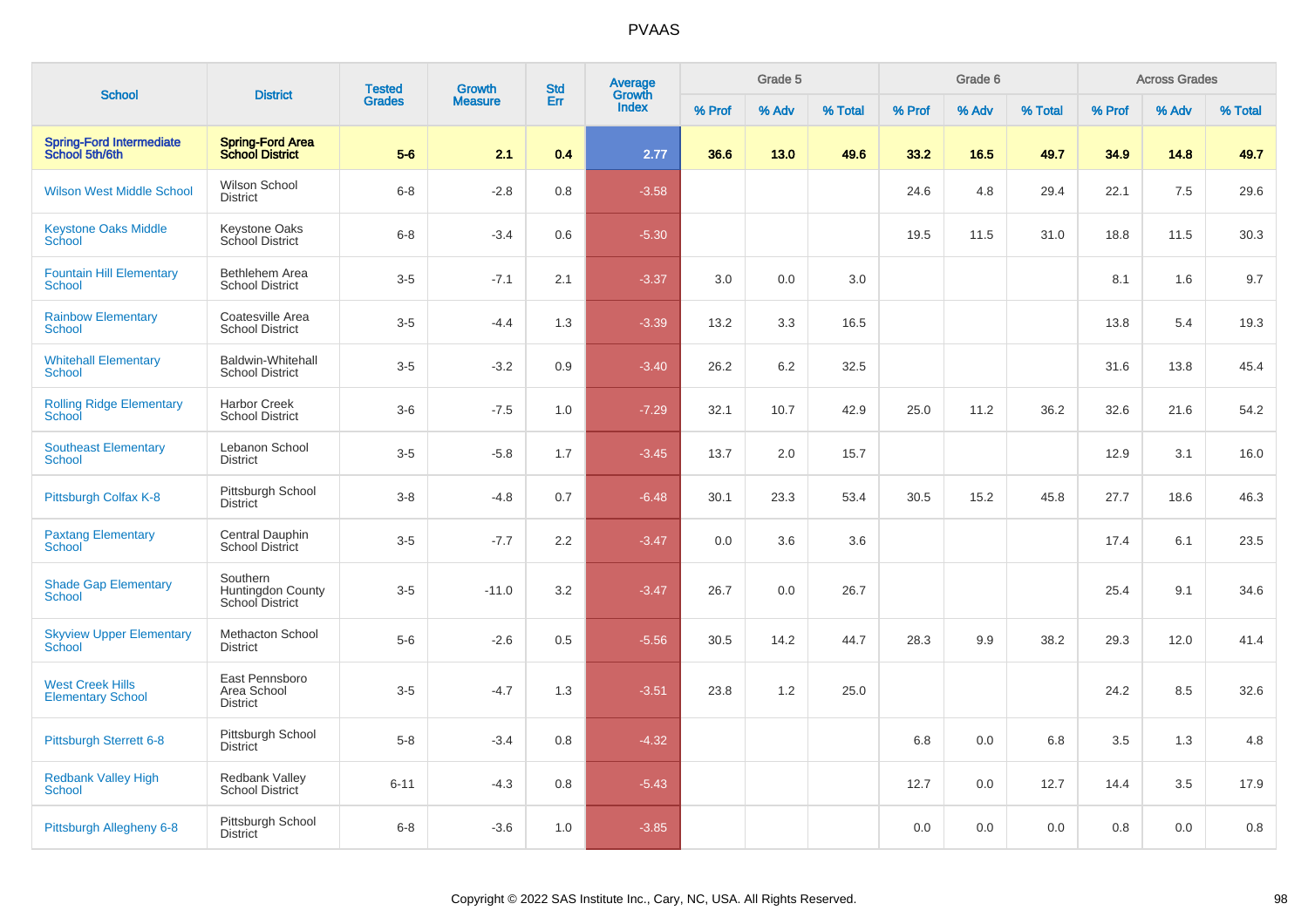| <b>School</b>                                                   | <b>District</b>                                   | <b>Tested</b> | <b>Growth</b>  | <b>Std</b> | <b>Average</b><br>Growth |        | Grade 5 |         |        | Grade 6 |         |        | <b>Across Grades</b> |         |
|-----------------------------------------------------------------|---------------------------------------------------|---------------|----------------|------------|--------------------------|--------|---------|---------|--------|---------|---------|--------|----------------------|---------|
|                                                                 |                                                   | <b>Grades</b> | <b>Measure</b> | Err        | <b>Index</b>             | % Prof | % Adv   | % Total | % Prof | % Adv   | % Total | % Prof | % Adv                | % Total |
| <b>Spring-Ford Intermediate</b><br>School 5th/6th               | <b>Spring-Ford Area</b><br><b>School District</b> | $5-6$         | 2.1            | 0.4        | 2.77                     | 36.6   | 13.0    | 49.6    | 33.2   | 16.5    | 49.7    | 34.9   | 14.8                 | 49.7    |
| <b>Pittsburgh Science And</b><br><b>Technology Academy 6-12</b> | Pittsburgh School<br><b>District</b>              | $6 - 11$      | $-3.4$         | 1.0        | $-3.92$                  |        |         |         | 32.5   | 5.0     | 37.5    | 22.5   | 10.6                 | 33.1    |
| <b>Mountain View Elementary</b><br><b>School</b>                | <b>Tuscarora School</b><br><b>District</b>        | $3-5$         | $-6.9$         | 1.9        | $-3.55$                  | 13.5   | 13.5    | 27.0    |        |         |         | 27.3   | 19.0                 | 46.3    |
| Northeast Intermediate<br>School                                | Scranton School<br><b>District</b>                | $6 - 8$       | $-3.3$         | 0.9        | $-3.62$                  |        |         |         | 3.2    | 0.0     | 3.2     | 4.6    | 1.7                  | 6.3     |
| Pittsburgh Greenfield K-8                                       | Pittsburgh School<br><b>District</b>              | $3 - 8$       | $-8.7$         | 1.1        | $-8.03$                  | 29.6   | 3.7     | 33.3    | 22.0   | 9.8     | 31.7    | 22.9   | 6.5                  | 29.4    |
| <b>Dover Area Elementary</b><br><b>School</b>                   | Dover Area School<br><b>District</b>              | $3-5$         | $-5.0$         | 1.4        | $-3.60$                  | 17.4   | 11.6    | 29.0    |        |         |         | 30.2   | 14.5                 | 44.7    |
| Pittsburgh Westwood K-8                                         | Pittsburgh School<br><b>District</b>              | $3-5$         | $-9.4$         | 2.6        | $-3.60$                  | 0.0    | 0.0     | 0.0     |        |         |         | 9.6    | 0.0                  | 9.6     |
| <b>Joe Walker Elementary</b><br>School                          | <b>Mcguffey School</b><br><b>District</b>         | $3-5$         | $-7.1$         | 1.9        | $-3.63$                  | 16.7   | 2.8     | 19.4    |        |         |         | 27.8   | 9.3                  | 37.0    |
| <b>Rose Tree Elementary</b><br><b>School</b>                    | Rose Tree Media<br><b>School District</b>         | $3-5$         | $-6.0$         | 1.6        | $-3.65$                  | 20.8   | 20.8    | 41.5    |        |         |         | 35.6   | 31.4                 | 67.0    |
| <b>Commodore Perry School</b>                                   | Commodore Perry<br><b>School District</b>         | $3-6$         | $-9.7$         | 1.5        | $-6.52$                  | 38.7   | 9.7     | 48.4    | 9.7    | 0.0     | 9.7     | 24.6   | 8.5                  | 33.0    |
| <b>Guilford Hills Elementary</b><br>School                      | Chambersburg<br>Area School<br><b>District</b>    | $3-5$         | $-7.0$         | 1.9        | $-3.65$                  | 21.0   | 10.5    | 31.6    |        |         |         | 29.9   | 6.8                  | 36.8    |
| <b>New Franklin Elementary</b><br>School                        | Chambersburg<br>Area School<br><b>District</b>    | $3-5$         | $-8.5$         | 2.3        | $-3.69$                  | 36.0   | 8.0     | 44.0    |        |         |         | 32.5   | 12.0                 | 44.6    |
| <b>Meredith William M School</b>                                | Philadelphia City<br>School District              | $3 - 8$       | $-7.8$         | 1.3        | $-5.90$                  | 35.7   | 0.0     | 35.7    | 25.9   | 11.1    | 37.0    | 29.6   | 25.1                 | 54.8    |
| <b>Western Wayne Middle</b><br>School                           | Western Wayne<br>School District                  | $6 - 8$       | $-2.6$         | 0.7        | $-5.07$                  |        |         |         | 18.7   | 0.9     | 19.6    | 18.3   | 3.0                  | 21.3    |
| Pittsburgh Classical 6-8                                        | Pittsburgh School<br><b>District</b>              | $6 - 8$       | $-3.2$         | 0.9        | $-4.41$                  |        |         |         | 0.0    | 0.0     | 0.0     | 4.0    | 0.0                  | 4.0     |
| <b>Richmond School</b>                                          | Philadelphia City<br><b>School District</b>       | $3-5$         | $-8.7$         | 2.3        | $-3.72$                  | 4.0    | 0.0     | 4.0     |        |         |         | 2.4    | 7.1                  | 9.5     |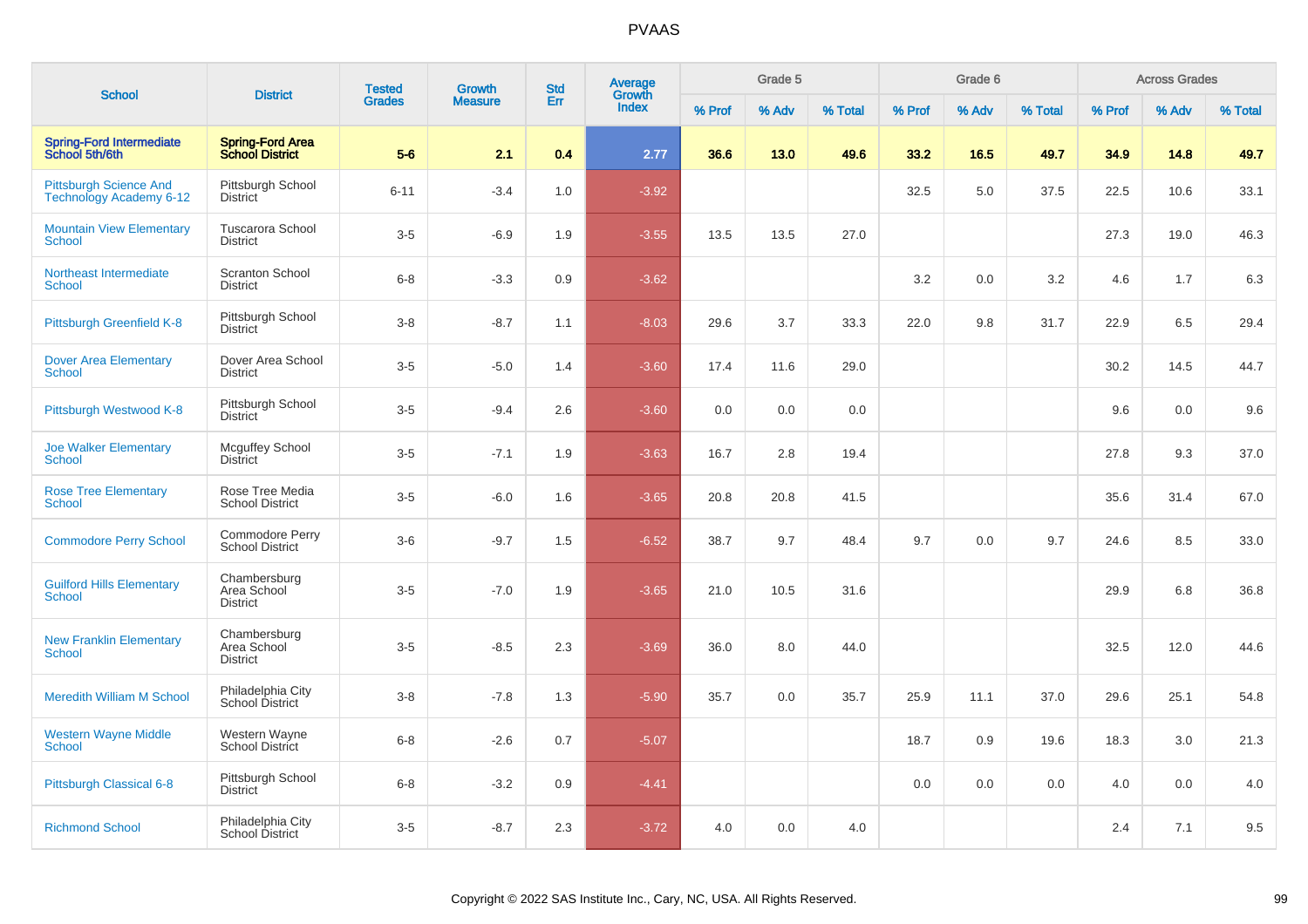| <b>School</b>                                               | <b>District</b>                                   | <b>Tested</b> | Growth         | <b>Std</b> | <b>Average</b><br>Growth |        | Grade 5 |         |        | Grade 6 |         |        | <b>Across Grades</b> |         |
|-------------------------------------------------------------|---------------------------------------------------|---------------|----------------|------------|--------------------------|--------|---------|---------|--------|---------|---------|--------|----------------------|---------|
|                                                             |                                                   | <b>Grades</b> | <b>Measure</b> | Err        | Index                    | % Prof | % Adv   | % Total | % Prof | % Adv   | % Total | % Prof | % Adv                | % Total |
| <b>Spring-Ford Intermediate</b><br>School 5th/6th           | <b>Spring-Ford Area</b><br><b>School District</b> | $5-6$         | 2.1            | 0.4        | 2.77                     | 36.6   | 13.0    | 49.6    | 33.2   | 16.5    | 49.7    | 34.9   | 14.8                 | 49.7    |
| <b>L B Morris Elementary</b><br><b>School</b>               | Jim Thorpe Area<br><b>School District</b>         | $3-8$         | $-3.6$         | 0.7        | $-4.91$                  | 15.4   | 0.0     | 15.4    | 11.7   | 0.0     | 11.7    | 15.9   | 4.3                  | 20.2    |
| <b>St Marys Area Middle</b><br>School                       | Saint Marys Area<br><b>School District</b>        | $5 - 8$       | $-3.2$         | 0.6        | $-5.37$                  |        |         |         | 21.8   | 1.6     | 23.4    | 14.8   | 2.7                  | 17.6    |
| <b>Charles A Huston Middle</b><br>School                    | <b>Burrell School</b><br><b>District</b>          | $6 - 8$       | $-3.1$         | 0.8        | $-4.55$                  |        |         |         | 15.4   | 3.8     | 19.2    | 18.2   | 4.2                  | 22.4    |
| <b>Dormont Elementary</b><br><b>School</b>                  | Keystone Oaks<br>School District                  | $3-5$         | $-6.0$         | 1.6        | $-3.78$                  | 25.9   | 16.7    | 42.6    |        |         |         | 32.7   | 20.1                 | 52.8    |
| <b>North Salem Elementary</b><br><b>School</b>              | Dover Area School<br><b>District</b>              | $3-6$         | $-5.6$         | 1.5        | $-3.78$                  | 22.7   | 10.6    | 33.3    |        |         |         | 30.5   | 17.4                 | 47.9    |
| <b>Red Mill Elementary</b><br>School                        | <b>West Shore School</b><br><b>District</b>       | $3-5$         | $-4.7$         | 1.2        | $-3.79$                  | 31.9   | 17.0    | 48.9    |        |         |         | 34.6   | 22.4                 | 57.1    |
| <b>Media Elementary School</b>                              | Rose Tree Media<br><b>School District</b>         | $3-5$         | $-5.5$         | 1.4        | $-3.80$                  | 31.3   | 9.0     | 40.3    |        |         |         | 34.0   | 17.0                 | 51.1    |
| <b>Parkway Manor School</b>                                 | Parkland School<br><b>District</b>                | $3-5$         | $-5.3$         | 1.4        | $-3.83$                  | 39.0   | 19.5    | 58.5    |        |         |         | 32.9   | 29.8                 | 62.7    |
| <b>William Penn Middle</b><br><b>School</b>                 | Pennsbury School<br><b>District</b>               | $6 - 8$       | $-3.3$         | 0.5        | $-6.97$                  |        |         |         | 24.8   | 12.4    | 37.2    | 20.7   | 10.3                 | 30.9    |
| <b>North Strabane</b><br><b>Intermediate School</b>         | Canon-Mcmillan<br><b>School District</b>          | $5-6$         | $-6.3$         | 0.7        | $-9.39$                  | 25.8   | 21.2    | 47.0    | 19.6   | 7.0     | 26.6    | 22.6   | 13.9                 | 36.6    |
| <b>Kutztown Area Middle</b><br>School                       | Kutztown Area<br><b>School District</b>           | $6-9$         | $-3.6$         | 0.9        | $-4.34$                  |        |         |         | 24.6   | 3.3     | 27.9    | 19.4   | 7.9                  | 27.3    |
| <b>Nye Elementary School</b>                                | Lower Dauphin<br><b>School District</b>           | $3-5$         | $-5.6$         | 1.5        | $-3.88$                  | 25.8   | 19.7    | 45.4    |        |         |         | 24.7   | 14.8                 | 39.5    |
| <b>Perseus House Charter</b><br><b>School Of Excellence</b> | Perseus House<br>Charter School Of<br>Excellence  | $6 - 11$      | $-4.8$         | 1.1        | $-4.24$                  |        |         |         | 0.0    | 0.0     | 0.0     | 1.4    | 0.0                  | 1.4     |
| <b>North Pocono Intmd</b><br><b>School</b>                  | North Pocono<br><b>School District</b>            | $4 - 5$       | $-4.1$         | 1.1        | $-3.89$                  | 33.6   | 6.2     | 39.8    |        |         |         | 31.8   | 10.5                 | 42.3    |
| Karen A. Ionta Elementary<br>School                         | Hermitage School<br><b>District</b>               | $4 - 5$       | $-3.9$         | 1.0        | $-3.93$                  | 39.7   | 7.8     | 47.5    |        |         |         | 34.3   | 17.3                 | 51.7    |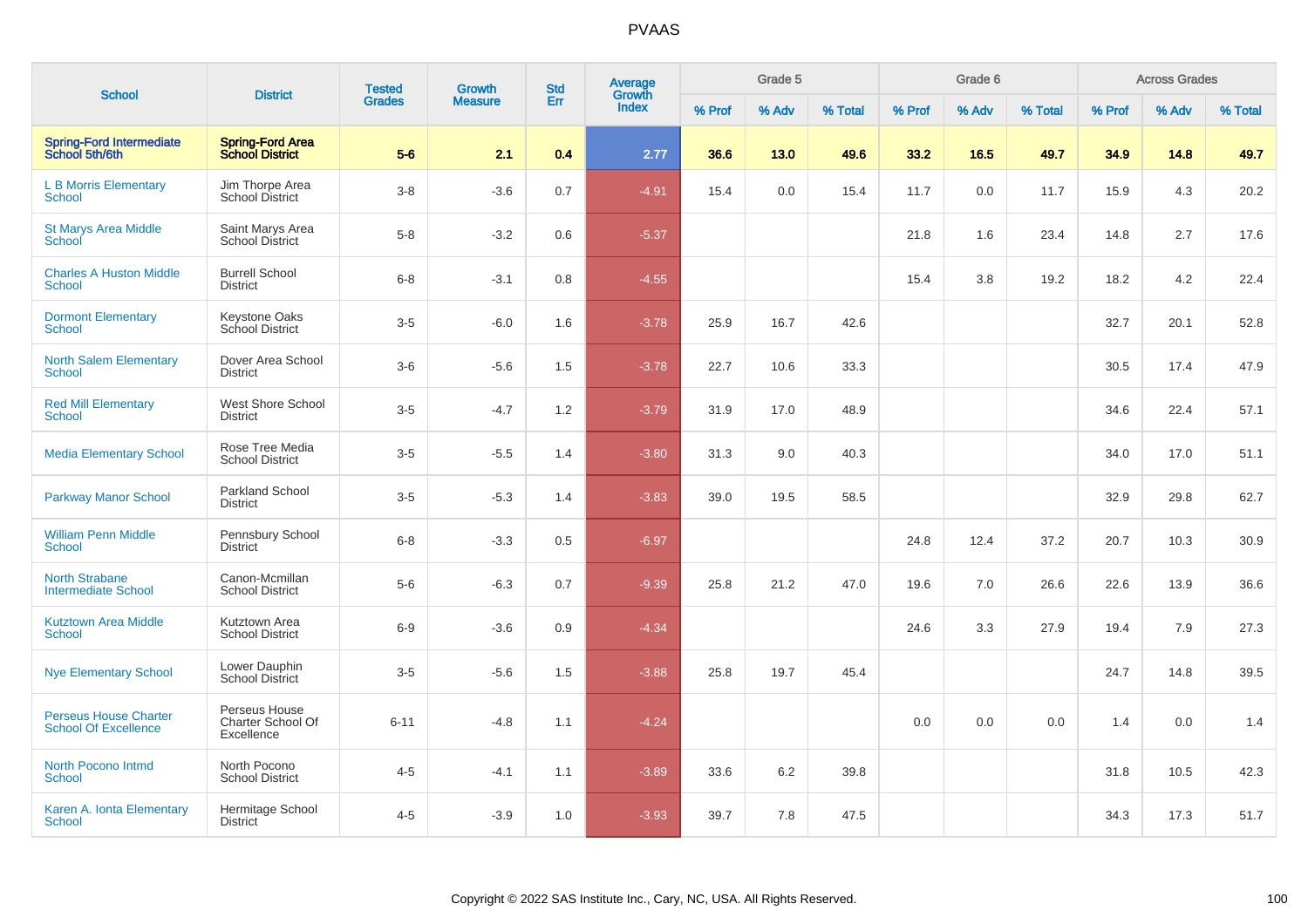| <b>School</b>                                                       | <b>District</b>                                           | <b>Tested</b> | Growth         | <b>Std</b> | <b>Average</b><br>Growth |        | Grade 5 |         |        | Grade 6 |         |        | <b>Across Grades</b> |         |
|---------------------------------------------------------------------|-----------------------------------------------------------|---------------|----------------|------------|--------------------------|--------|---------|---------|--------|---------|---------|--------|----------------------|---------|
|                                                                     |                                                           | <b>Grades</b> | <b>Measure</b> | Err        | Index                    | % Prof | % Adv   | % Total | % Prof | % Adv   | % Total | % Prof | % Adv                | % Total |
| Spring-Ford Intermediate<br>School 5th/6th                          | <b>Spring-Ford Area</b><br><b>School District</b>         | $5-6$         | 2.1            | 0.4        | 2.77                     | 36.6   | 13.0    | 49.6    | 33.2   | 16.5    | 49.7    | 34.9   | 14.8                 | 49.7    |
| Northwood Academy<br><b>Charter School</b>                          | Northwood<br><b>Academy Charter</b><br>School             | $3-8$         | $-3.7$         | 0.7        | $-5.33$                  | 6.6    | 1.3     | 7.9     | 5.2    | 0.0     | 5.2     | 6.3    | 0.9                  | 7.2     |
| Mcconnellsburg<br><b>Elementary School</b>                          | <b>Central Fulton</b><br><b>School District</b>           | $3-5$         | $-5.2$         | 1.3        | $-3.95$                  | 30.3   | 6.6     | 36.8    |        |         |         | 35.0   | 6.7                  | 41.8    |
| <b>Hackett Horatio B School</b>                                     | Philadelphia City<br>School District                      | $3-5$         | $-9.8$         | 2.5        | $-3.96$                  | 7.7    | 0.0     | 7.7     |        |         |         | 22.2   | 8.6                  | 30.9    |
| <b>Harrison-Morton Middle</b><br>School                             | Allentown City<br><b>School District</b>                  | $6 - 8$       | $-3.5$         | 0.8        | $-4.63$                  |        |         |         | 4.2    | 0.0     | 4.2     | 2.7    | 0.4                  | 3.1     |
| Frances Willard #32                                                 | <b>Scranton School</b><br><b>District</b>                 | $3-5$         | $-11.4$        | 2.9        | $-3.99$                  | 11.1   | 0.0     | 11.1    |        |         |         | 10.8   | 0.0                  | 10.8    |
| <b>Comly Watson School</b>                                          | Philadelphia City<br>School District                      | $3-5$         | $-10.0$        | 2.5        | $-4.00$                  | 26.1   | 13.0    | 39.1    |        |         |         | 29.7   | 8.1                  | 37.8    |
| <b>Woodlyn Elementary</b><br>School                                 | <b>Ridley School</b><br><b>District</b>                   | $3-5$         | $-6.7$         | 1.7        | $-4.02$                  | 12.2   | 2.0     | 14.3    |        |         |         | 13.2   | 6.9                  | 20.1    |
| <b>Spruance Gilbert School</b>                                      | Philadelphia City<br>School District                      | $3 - 8$       | $-11.7$        | 2.9        | $-4.03$                  | 0.0    | 0.0     | 0.0     |        |         |         | 4.5    | 0.0                  | 4.5     |
| <b>Urban Academy of Greater</b><br><b>Pittsburgh Charter School</b> | Urban Academy Of<br>Greater Pittsburgh<br>Charter School  | $3-5$         | $-7.6$         | 1.9        | $-4.05$                  | 2.7    | 0.0     | 2.7     |        |         |         | 7.3    | 0.0                  | 7.3     |
| <b>Delaware Valley</b><br><b>Elementary School</b>                  | Delaware Valley<br><b>School District</b>                 | $3-5$         | $-6.6$         | 1.6        | $-4.05$                  | 24.6   | 5.3     | 29.8    |        |         |         | 32.2   | 10.0                 | 42.2    |
| <b>Glenolden School</b>                                             | Interboro School<br><b>District</b>                       | $3 - 8$       | $-3.9$         | 0.7        | $-5.29$                  | 9.8    | 1.6     | 11.5    | 10.3   | 3.4     | 13.8    | 14.1   | 2.7                  | 16.8    |
| <b>Science Leadership</b><br><b>Academy Middle School</b>           | Philadelphia City<br>School District                      | $5-8$         | $-7.1$         | 1.4        | $-5.15$                  | 13.6   | 4.6     | 18.2    | 0.0    | 0.0     | 0.0     | 5.0    | 1.2                  | 6.2     |
| <b>Boyertown Elementary</b><br>School                               | Boyertown Area<br>School District                         | $3-5$         | $-5.3$         | 1.3        | $-4.06$                  | 29.8   | 2.4     | 32.1    |        |         |         | 34.8   | 11.9                 | 46.6    |
| <b>Crossroads Middle School</b>                                     | West Shore School<br><b>District</b>                      | $6 - 8$       | $-4.2$         | 0.5        | $-8.72$                  |        |         |         | 24.4   | 6.1     | 30.5    | 18.8   | 7.2                  | 26.0    |
| <b>Beaver Falls Middle School</b>                                   | <b>Big Beaver Falls</b><br>Area School<br><b>District</b> | $6 - 8$       | $-2.9$         | 0.7        | $-5.18$                  |        |         |         | 5.4    | 0.9     | 6.4     | 5.0    | 1.0                  | 6.0     |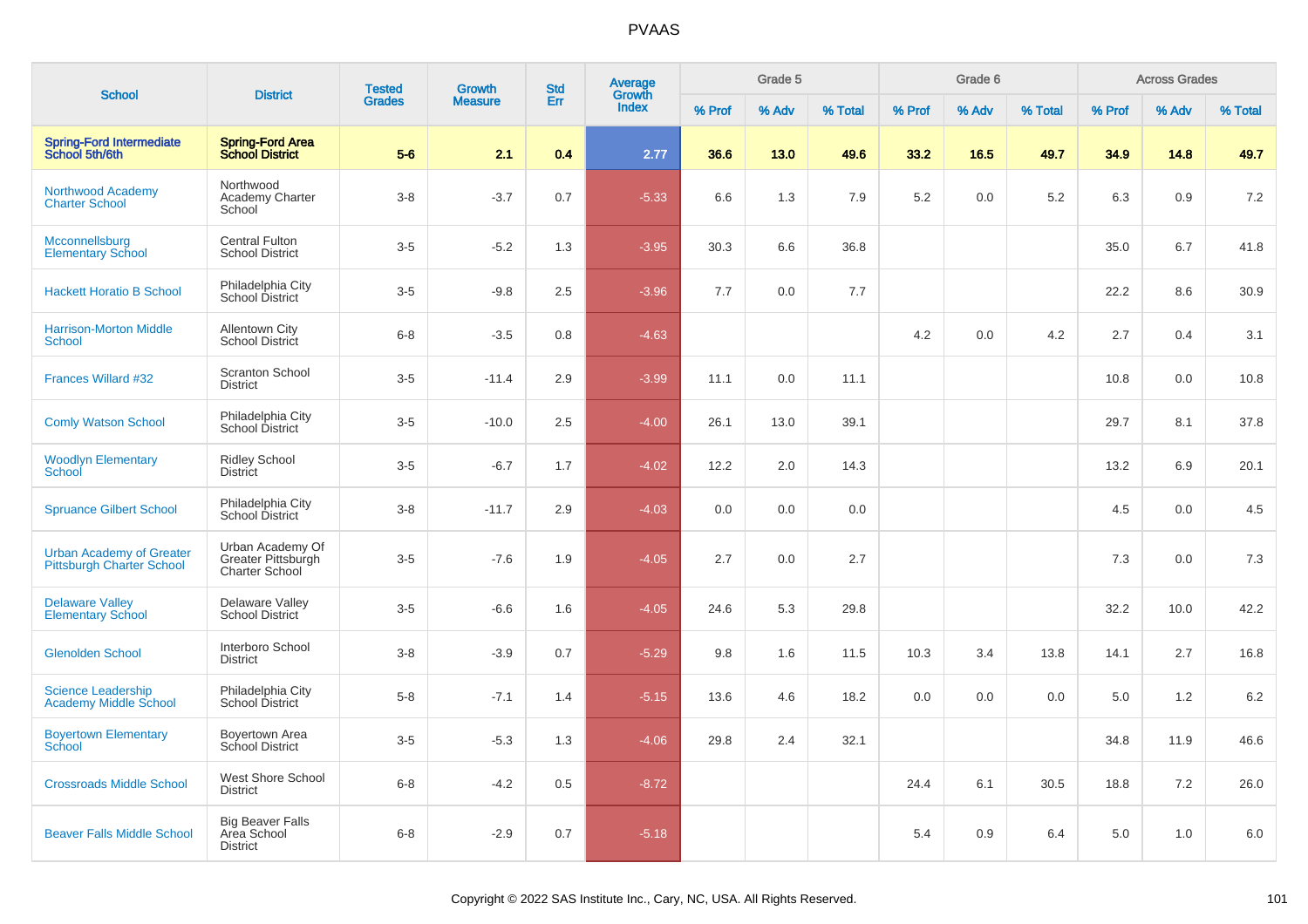| <b>School</b>                                     | <b>District</b>                                    | <b>Tested</b> | <b>Growth</b>  | <b>Std</b> | Average<br>Growth |        | Grade 5 |         |        | Grade 6 |         |        | <b>Across Grades</b> |         |
|---------------------------------------------------|----------------------------------------------------|---------------|----------------|------------|-------------------|--------|---------|---------|--------|---------|---------|--------|----------------------|---------|
|                                                   |                                                    | <b>Grades</b> | <b>Measure</b> | Err        | <b>Index</b>      | % Prof | % Adv   | % Total | % Prof | % Adv   | % Total | % Prof | % Adv                | % Total |
| <b>Spring-Ford Intermediate</b><br>School 5th/6th | <b>Spring-Ford Area</b><br><b>School District</b>  | $5-6$         | 2.1            | 0.4        | 2.77              | 36.6   | 13.0    | 49.6    | 33.2   | 16.5    | 49.7    | 34.9   | 14.8                 | 49.7    |
| <b>Bullskin Elementary School</b>                 | Connellsville Area<br><b>School District</b>       | $3-5$         | $-6.4$         | 1.5        | $-4.17$           | 13.3   | 10.0    | 23.3    |        |         |         | 19.2   | 5.8                  | 25.0    |
| <b>Todd Lane Elementary</b><br><b>School</b>      | <b>Central Valley</b><br>School District           | $3-5$         | $-4.2$         | 1.0        | $-4.17$           | 24.6   | 4.9     | 29.6    |        |         |         | 32.2   | 12.1                 | 44.3    |
| <b>Propel Charter School-East</b>                 | Propel Charter<br>School - East                    | $3-8$         | $-4.2$         | 1.0        | $-5.99$           | 2.5    | 0.0     | 2.5     | 11.4   | 0.0     | 11.4    | 9.4    | 0.5                  | 9.9     |
| <b>Pennridge South Middle</b><br><b>School</b>    | Pennridge School<br><b>District</b>                | $6-8$         | $-2.8$         | 0.7        | $-6.42$           |        |         |         | 14.6   | 4.6     | 19.1    | 15.8   | 4.1                  | 19.9    |
| <b>Burgettstown Middle/High</b><br>School         | <b>Burgettstown Area</b><br><b>School District</b> | $6 - 11$      | $-5.3$         | 0.8        | $-6.74$           |        |         |         | 15.4   | 0.0     | 15.4    | 8.9    | 2.2                  | 11.2    |
| <b>Frazier Elementary School</b>                  | <b>Frazier School</b><br><b>District</b>           | $3-5$         | $-7.1$         | 1.7        | $-4.25$           | 7.8    | 0.0     | 7.8     |        |         |         | 19.3   | 3.1                  | 22.4    |
| <b>Tacony Academy Charter</b><br>School           | <b>Tacony Academy</b><br>Charter School            | $3 - 11$      | $-3.3$         | 0.8        | $-9.10$           | 4.1    | 1.4     | 5.5     | 2.9    | 0.0     | 2.9     | 5.0    | 1.0                  | $6.0\,$ |
| <b>Steel Valley Middle School</b>                 | Steel Valley School<br><b>District</b>             | $5-8$         | $-2.9$         | 0.7        | $-6.31$           | 12.0   | 2.4     | 14.5    | 11.9   | 6.8     | 18.6    | 13.1   | 4.4                  | 17.4    |
| <b>Yellow Breeches Middle</b><br>School           | South Middleton<br><b>School District</b>          | $6-8$         | $-2.5$         | 0.6        | $-5.91$           |        |         |         | 23.8   | 4.0     | 27.8    | 20.4   | 6.8                  | 27.2    |
| <b>Pennridge North Middle</b><br><b>School</b>    | Pennridge School<br><b>District</b>                | $6-8$         | $-2.3$         | 0.5        | $-8.80$           |        |         |         | 24.7   | 2.7     | 27.3    | 26.1   | 9.6                  | 35.7    |
| <b>Hutchinson Elementary</b><br>School            | Laurel Highlands<br>School District                | $3-5$         | $-7.6$         | 1.8        | $-4.29$           | 12.8   | 8.5     | 21.3    |        |         |         | 18.4   | 10.9                 | 29.2    |
| <b>E N Peirce Middle School</b>                   | West Chester Area<br><b>School District</b>        | $6-8$         | $-2.0$         | 0.5        | $-4.56$           |        |         |         | 25.8   | 8.3     | 34.2    | 26.3   | 11.0                 | 37.3    |
| <b>Northwestern Elementary</b><br><b>School</b>   | Northwestern<br><b>School District</b>             | $3-5$         | $-6.7$         | 1.5        | $-4.33$           | 30.5   | 5.1     | 35.6    |        |         |         | 33.7   | 7.8                  | 41.6    |
| <b>Garnet Valley Elementary</b><br><b>School</b>  | <b>Garnet Valley</b><br><b>School District</b>     | $3-5$         | $-3.7$         | 0.8        | $-4.33$           | 23.2   | 22.2    | 45.4    |        |         |         | 29.2   | 21.1                 | 50.2    |
| <b>Buchanan Elementary</b><br>School              | Chambersburg<br>Area School<br><b>District</b>     | $3-5$         | $-9.0$         | 2.1        | $-4.36$           | 8.6    | 2.9     | 11.4    |        |         |         | 12.7   | 2.7                  | 15.4    |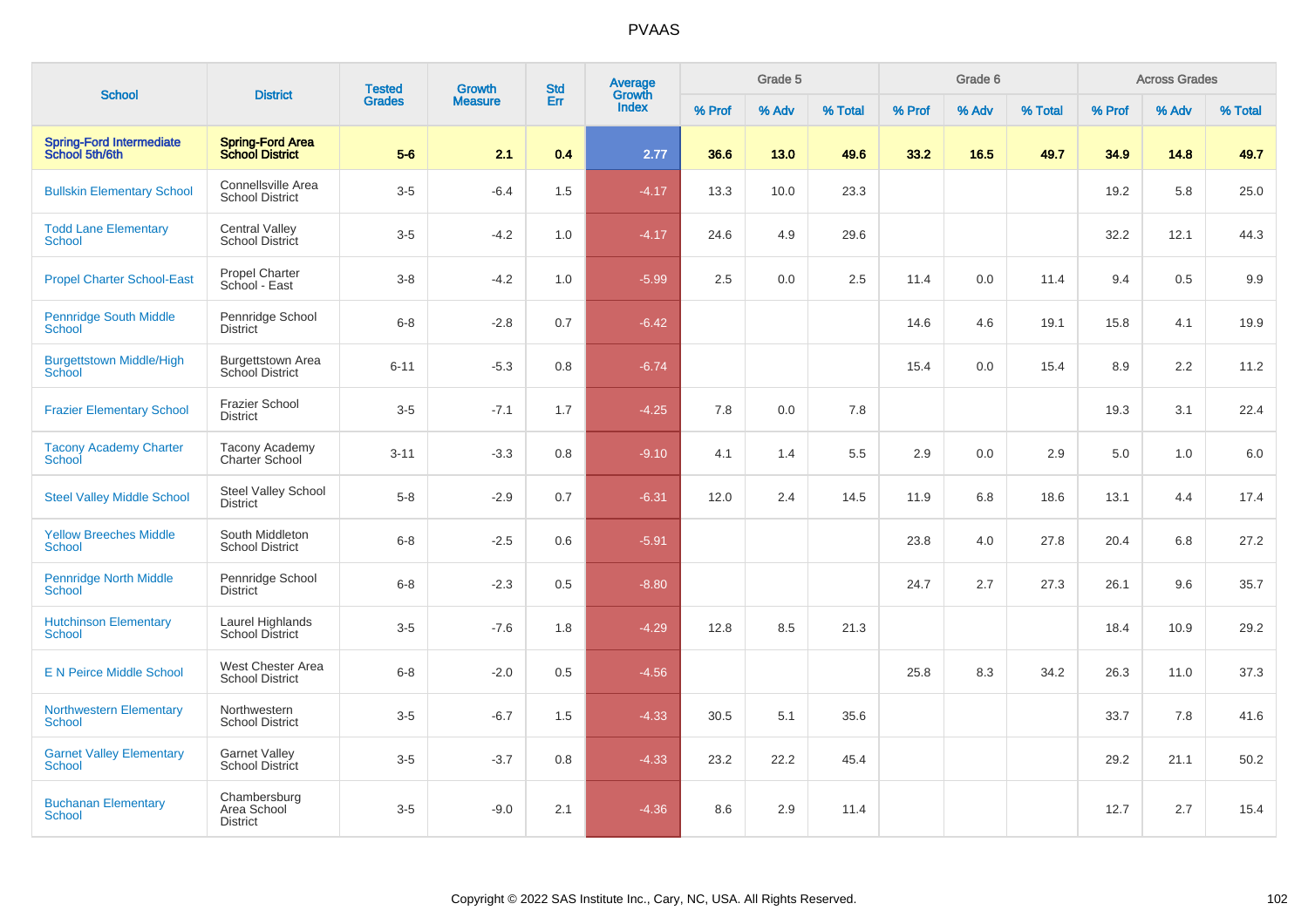| <b>School</b>                                                        |                                                           | <b>Tested</b> | Growth         | <b>Std</b> | Average<br>Growth |        | Grade 5 |         |        | Grade 6 |         |        | <b>Across Grades</b> |         |
|----------------------------------------------------------------------|-----------------------------------------------------------|---------------|----------------|------------|-------------------|--------|---------|---------|--------|---------|---------|--------|----------------------|---------|
|                                                                      | <b>District</b>                                           | <b>Grades</b> | <b>Measure</b> | Err        | <b>Index</b>      | % Prof | % Adv   | % Total | % Prof | % Adv   | % Total | % Prof | % Adv                | % Total |
| <b>Spring-Ford Intermediate</b><br>School 5th/6th                    | <b>Spring-Ford Area</b><br><b>School District</b>         | $5-6$         | 2.1            | 0.4        | 2.77              | 36.6   | 13.0    | 49.6    | 33.2   | 16.5    | 49.7    | 34.9   | 14.8                 | 49.7    |
| Pittsburgh Obama 6-12                                                | Pittsburgh School<br><b>District</b>                      | $6 - 11$      | $-4.6$         | 0.7        | $-6.96$           |        |         |         | 8.9    | 2.7     | 11.6    | 6.9    | 1.3                  | 8.2     |
| <b>Manor Elementary School</b>                                       | Pennsbury School<br><b>District</b>                       | $3-5$         | $-6.9$         | 1.6        | $-4.37$           | 18.2   | 9.1     | 27.3    |        |         |         | 27.8   | 12.4                 | 40.1    |
| <b>Apollo-Ridge Elementary</b><br>School                             | Apollo-Ridge<br>School District                           | $3-5$         | $-6.2$         | 1.4        | $-4.38$           | 18.8   | 0.0     | 18.8    |        |         |         | 20.3   | 4.7                  | 25.0    |
| Pittsburgh South Brook 6-8                                           | Pittsburgh School<br><b>District</b>                      | $6 - 8$       | $-5.3$         | 0.8        | $-6.90$           |        |         |         | 6.6    | 0.0     | 6.6     | 8.0    | 0.8                  | 8.9     |
| <b>Dunbar Township</b><br><b>Elementary School</b>                   | Connellsville Area<br><b>School District</b>              | $3-5$         | $-5.7$         | 1.3        | $-4.40$           | 15.9   | 6.8     | 22.7    |        |         |         | 29.0   | 9.3                  | 38.3    |
| <b>Community Academy Of</b><br>Philadelphia Charter<br><b>School</b> | Community<br>Academy Of<br>Philadelphia<br>Charter School | $3 - 11$      | $-5.7$         | 0.9        | $-6.24$           | 4.9    | 2.4     | 7.3     | 0.0    | 0.0     | 0.0     | 2.4    | 1.0                  | 3.5     |
| <b>Veterans Memorial</b><br><b>Elementary School</b>                 | Parkland School<br><b>District</b>                        | $3-5$         | $-6.9$         | 1.6        | $-4.43$           | 38.6   | 24.6    | 63.2    |        |         |         | 34.0   | 36.0                 | 70.0    |
| <b>Edison Elementary School</b>                                      | Erie City School<br><b>District</b>                       | $3 - 5$       | $-7.9$         | 1.8        | $-4.44$           | 8.7    | 0.0     | 8.7     |        |         |         | 3.4    | 0.0                  | 3.4     |
| <b>Weigelstown Elementary</b><br><b>School</b>                       | Dover Area School<br><b>District</b>                      | $3-5$         | $-6.4$         | 1.4        | $-4.49$           | 23.2   | 4.4     | 27.5    |        |         |         | 23.0   | 12.6                 | 35.6    |
| <b>Charles H Boehm Middle</b><br><b>School</b>                       | Pennsbury School<br><b>District</b>                       | $6 - 8$       | $-2.4$         | 0.5        | $-5.86$           |        |         |         | 18.1   | 9.9     | 28.1    | 19.2   | 8.9                  | 28.0    |
| <b>York Academy Regional</b><br><b>Charter School</b>                | York Academy<br><b>Regional Charter</b><br>School         | $3 - 11$      | $-4.4$         | 0.8        | $-5.58$           | 10.0   | 11.7    | 21.7    | 13.6   | 6.8     | 20.3    | 18.4   | 9.5                  | 27.9    |
| <b>Amos K Hutchinson</b><br><b>Elementary School</b>                 | Greensburg Salem<br>School District                       | $3-5$         | $-6.2$         | 1.4        | $-4.51$           | 29.9   | 3.9     | 33.8    |        |         |         | 24.0   | 8.9                  | 32.9    |
| <b>Central Dauphin Middle</b><br><b>School</b>                       | Central Dauphin<br><b>School District</b>                 | $6 - 8$       | $-2.1$         | 0.5        | $-8.59$           |        |         |         | 22.4   | 3.3     | 25.7    | 21.2   | 6.6                  | 27.8    |
| <b>Alliance For Progress</b><br><b>Charter School</b>                | Alliance For<br>Progress Charter<br>School                | $3 - 8$       | $-5.0$         | 1.1        | $-6.69$           | 0.0    | 0.0     | 0.0     | 0.0    | 0.0     | 0.0     | 0.6    | 0.0                  | 0.6     |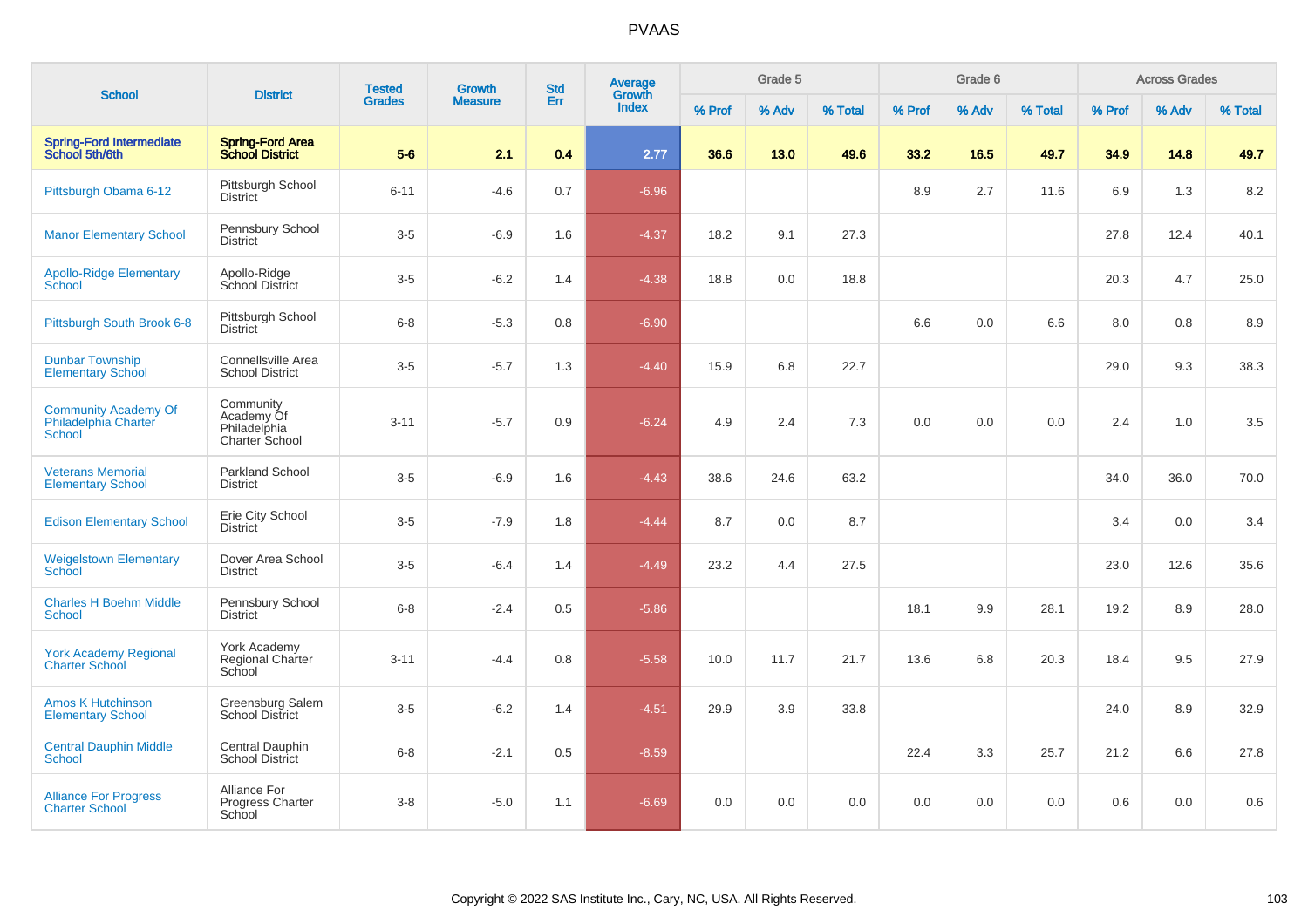| <b>School</b>                                       | <b>District</b>                                          | <b>Tested</b> | <b>Growth</b>  | <b>Std</b> | Average<br>Growth |        | Grade 5 |         |        | Grade 6 |         |        | <b>Across Grades</b> |         |
|-----------------------------------------------------|----------------------------------------------------------|---------------|----------------|------------|-------------------|--------|---------|---------|--------|---------|---------|--------|----------------------|---------|
|                                                     |                                                          | <b>Grades</b> | <b>Measure</b> | Err        | <b>Index</b>      | % Prof | % Adv   | % Total | % Prof | % Adv   | % Total | % Prof | % Adv                | % Total |
| <b>Spring-Ford Intermediate</b><br>School 5th/6th   | <b>Spring-Ford Area</b><br><b>School District</b>        | $5-6$         | 2.1            | 0.4        | 2.77              | 36.6   | 13.0    | 49.6    | 33.2   | 16.5    | 49.7    | 34.9   | 14.8                 | 49.7    |
| <b>Hegins-Hubley Elementary</b><br>School           | <b>Tri-Valley School</b><br><b>District</b>              | $3-6$         | $-10.2$        | 1.3        | $-7.88$           | 14.5   | 3.2     | 17.7    | 9.1    | 0.0     | 9.1     | 15.6   | 4.0                  | 19.6    |
| <b>Drexel Hill Middle School</b>                    | <b>Upper Darby</b><br>School District                    | $6 - 8$       | $-2.5$         | 0.5        | $-5.28$           |        |         |         | 8.9    | 0.8     | 9.8     | 8.4    | 1.7                  | 10.1    |
| 6th Grade Center                                    | Quakertown<br><b>Community School</b><br><b>District</b> | $6-6$         | $-3.1$         | 0.7        | $-4.57$           |        |         |         | 31.4   | 7.6     | 39.0    | 31.4   | 7.6                  | 39.0    |
| <b>Ambridge Area Middle</b><br>School               | Ambridge Area<br><b>School District</b>                  | $6 - 8$       | $-4.4$         | 0.6        | $-6.98$           |        |         |         | 13.3   | 1.0     | 14.3    | 11.9   | 0.9                  | 12.8    |
| Pittsburgh Grandview K-5                            | Pittsburgh School<br><b>District</b>                     | $3-5$         | $-13.0$        | 2.8        | $-4.58$           | 0.0    | 0.0     | 0.0     |        |         |         | 7.0    | 0.0                  | 7.0     |
| <b>Wissahickon Middle School</b>                    | Wissahickon<br><b>School District</b>                    | $6 - 8$       | $-1.7$         | 0.4        | $-5.84$           |        |         |         | 34.6   | 16.3    | 50.9    | 28.7   | 17.9                 | 46.6    |
| <b>Trinity Middle School</b>                        | <b>Trinity Area School</b><br><b>District</b>            | $6 - 8$       | $-6.3$         | 0.4        | $-14.11$          |        |         |         | 21.0   | 3.2     | 24.2    | 19.2   | 4.8                  | 24.0    |
| <b>Linglestown Middle School</b>                    | Central Dauphin<br><b>School District</b>                | $6 - 8$       | $-2.2$         | 0.5        | $-8.38$           |        |         |         | 13.9   | 4.3     | 18.2    | 14.9   | 7.2                  | 22.1    |
| <b>Spring Ridge Elementary</b><br>School            | Wilson School<br><b>District</b>                         | $3 - 5$       | $-7.4$         | 1.6        | $-4.66$           | 25.9   | 6.9     | 32.8    |        |         |         | 30.5   | 22.6                 | 53.2    |
| <b>Northampton Area Middle</b><br><b>School</b>     | Northampton Area<br><b>School District</b>               | $6 - 8$       | $-4.2$         | 0.8        | $-5.40$           |        |         |         | 23.9   | 5.3     | 29.2    | 19.8   | 4.5                  | 24.3    |
| <b>Oaklyn School</b>                                | Shikellamy School<br>District                            | $3-5$         | $-7.0$         | 1.5        | $-4.67$           | 30.3   | 9.1     | 39.4    |        |         |         | 30.9   | 17.4                 | 48.3    |
| <b>Masontown Elementary</b><br><b>School</b>        | Albert Gallatin Area<br><b>School District</b>           | $3-5$         | $-10.9$        | 2.3        | $-4.69$           | 15.2   | 0.0     | 15.2    |        |         |         | 18.4   | 4.1                  | 22.4    |
| <b>Lurgan Elementary School</b>                     | Chambersburg<br>Area School<br><b>District</b>           | $3-5$         | $-14.5$        | 3.1        | $-4.70$           | 28.6   | 0.0     | 28.6    |        |         |         | 14.3   | 0.0                  | 14.3    |
| <b>Charleroi Area Middle</b><br><b>School</b>       | Charleroi School<br><b>District</b>                      | $6 - 8$       | $-3.3$         | 0.7        | $-5.44$           |        |         |         | 13.1   | 0.0     | 13.1    | 11.0   | 1.7                  | 12.7    |
| <b>Sharpsville Area</b><br><b>Elementary School</b> | Sharpsville Area<br>School District                      | $3-5$         | $-7.2$         | 1.5        | $-4.78$           | 29.0   | 9.7     | 38.7    |        |         |         | 36.4   | 14.2                 | 50.6    |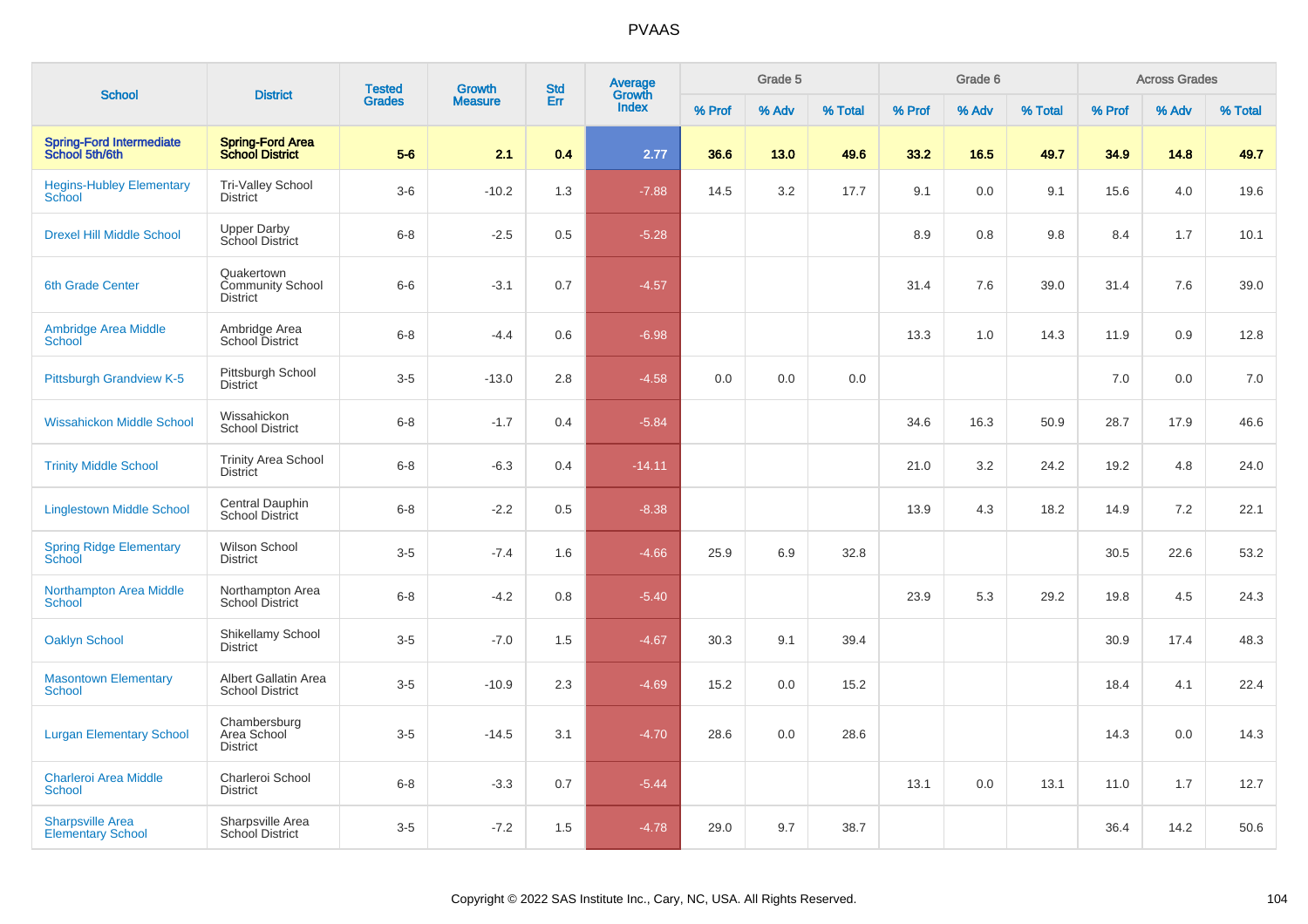|                                                    |                                                        | <b>Tested</b> | Growth         | <b>Std</b> | <b>Average</b><br>Growth |        | Grade 5 |         |        | Grade 6 |         |        | <b>Across Grades</b> |         |
|----------------------------------------------------|--------------------------------------------------------|---------------|----------------|------------|--------------------------|--------|---------|---------|--------|---------|---------|--------|----------------------|---------|
| <b>School</b>                                      | <b>District</b>                                        | <b>Grades</b> | <b>Measure</b> | Err        | <b>Index</b>             | % Prof | % Adv   | % Total | % Prof | % Adv   | % Total | % Prof | % Adv                | % Total |
| <b>Spring-Ford Intermediate</b><br>School 5th/6th  | <b>Spring-Ford Area</b><br><b>School District</b>      | $5-6$         | 2.1            | 0.4        | 2.77                     | 36.6   | 13.0    | 49.6    | 33.2   | 16.5    | 49.7    | 34.9   | 14.8                 | 49.7    |
| <b>Ringgold Middle School</b>                      | Ringgold School<br><b>District</b>                     | $5 - 8$       | $-4.9$         | 0.4        | $-10.85$                 | 13.5   | 1.8     | 15.3    | 5.7    | 0.0     | 5.7     | 8.3    | 0.9                  | 9.2     |
| <b>Strong Vincent Middle</b><br><b>School</b>      | Erie City School<br><b>District</b>                    | $6 - 8$       | $-3.9$         | 0.5        | $-8.04$                  |        |         |         | 3.9    | 1.0     | 4.9     | 7.5    | 1.4                  | 9.0     |
| <b>School Lane Charter</b><br><b>School</b>        | School Lane<br><b>Charter School</b>                   | $3 - 11$      | $-4.8$         | 0.7        | $-7.87$                  | 26.9   | 7.5     | 34.3    | 11.9   | 1.7     | 13.6    | 21.0   | 6.5                  | 27.5    |
| <b>East Pennsboro Area</b><br><b>Middle School</b> | East Pennsboro<br>Area School<br><b>District</b>       | $6 - 8$       | $-2.6$         | 0.5        | $-6.68$                  |        |         |         | 9.9    | 3.7     | 13.7    | 10.7   | 3.4                  | 14.1    |
| Jenkintown Middle/High<br><b>School</b>            | Jenkintown School<br><b>District</b>                   | $6 - 11$      | $-7.5$         | 1.6        | $-4.83$                  |        |         |         |        |         |         | 12.0   | 2.0                  | 14.0    |
| 21st Century Cyber<br><b>Charter School</b>        | 21st Century Cyber<br>Charter School                   | $6 - 12$      | $-3.4$         | 0.7        | $-5.20$                  |        |         |         | 19.1   | 9.1     | 28.2    | 17.0   | 5.8                  | 22.8    |
| <b>Perry Elementary School</b>                     | Erie City School<br><b>District</b>                    | $3-5$         | $-8.8$         | 1.8        | $-4.89$                  | 2.3    | 0.0     | 2.3     |        |         |         | 5.2    | 2.2                  | 7.4     |
| <b>Central Valley Middle</b><br><b>School</b>      | <b>Central Valley</b><br><b>School District</b>        | $6 - 8$       | $-2.8$         | 0.6        | $-8.85$                  |        |         |         | 22.1   | 2.2     | 24.3    | 20.9   | 5.9                  | 26.8    |
| <b>Scott Middle School</b>                         | Coatesville Area<br><b>School District</b>             | $6-6$         | $-3.7$         | 0.8        | $-4.92$                  |        |         |         | 8.6    | 0.0     | 8.6     | 8.6    | 0.0                  | 8.6     |
| Pittsburgh Schiller 6-8                            | Pittsburgh School<br><b>District</b>                   | $6 - 8$       | $-4.3$         | 0.9        | $-5.92$                  |        |         |         | 11.1   | 1.4     | 12.5    | 8.3    | 3.6                  | 11.9    |
| <b>Wilkins Elementary STEAM</b><br>Academy         | <b>Woodland Hills</b><br><b>School District</b>        | $3 - 5$       | $-8.5$         | 1.7        | $-4.93$                  | 4.0    | 2.0     | 6.0     |        |         |         | 7.4    | 0.7                  | 8.2     |
| <b>Wheatland Middle School</b>                     | Lancaster School<br><b>District</b>                    | $6 - 8$       | $-3.0$         | 0.6        | $-5.52$                  |        |         |         | 2.6    | 0.6     | 3.2     | 3.2    | 1.0                  | 4.2     |
| Pittsburgh Faison K-5                              | Pittsburgh School<br><b>District</b>                   | $3-5$         | $-8.5$         | 1.7        | $-4.98$                  | 2.0    | 0.0     | 2.0     |        |         |         | 1.4    | 0.0                  | 1.4     |
| Philipsburg-Osceola Area<br>Middle School          | Philipsburg-<br>Osceola Area<br><b>School District</b> | $6 - 8$       | $-3.4$         | 0.7        | $-5.15$                  |        |         |         | 27.8   | 7.4     | 35.2    | 22.5   | 5.2                  | 27.7    |
| <b>Forge Road Elementary</b><br>School             | Palmyra Area<br>School District                        | $3-5$         | $-7.5$         | 1.5        | $-4.99$                  | 33.8   | 3.1     | 36.9    |        |         |         | 35.6   | 12.6                 | 48.2    |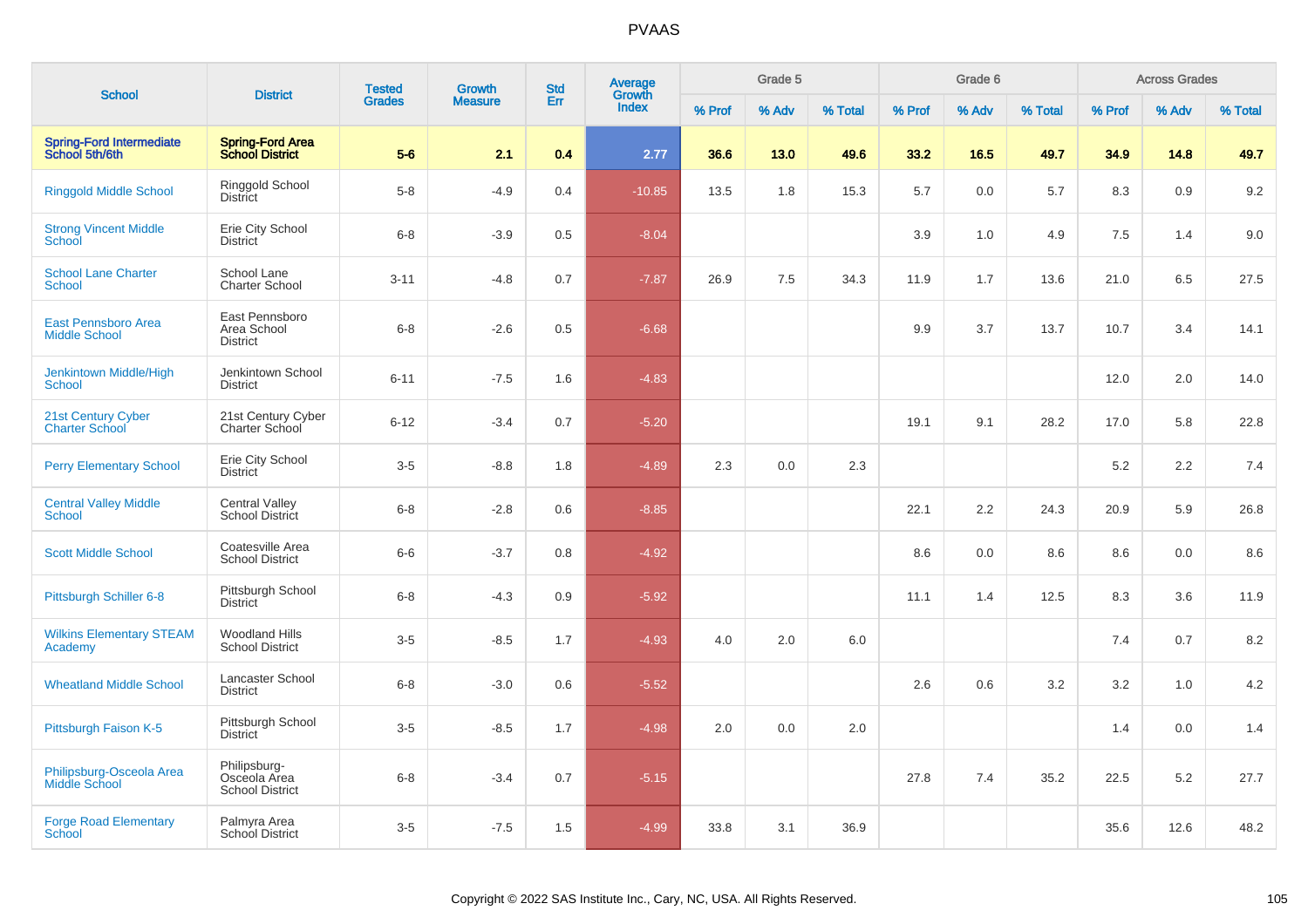| <b>School</b>                                          | <b>District</b>                                         | <b>Tested</b> | Growth         | <b>Std</b> | <b>Average</b><br>Growth |        | Grade 5 |         |        | Grade 6 |         |        | <b>Across Grades</b> |         |
|--------------------------------------------------------|---------------------------------------------------------|---------------|----------------|------------|--------------------------|--------|---------|---------|--------|---------|---------|--------|----------------------|---------|
|                                                        |                                                         | <b>Grades</b> | <b>Measure</b> | Err        | <b>Index</b>             | % Prof | % Adv   | % Total | % Prof | % Adv   | % Total | % Prof | % Adv                | % Total |
| <b>Spring-Ford Intermediate</b><br>School 5th/6th      | <b>Spring-Ford Area</b><br><b>School District</b>       | $5-6$         | 2.1            | 0.4        | 2.77                     | 36.6   | 13.0    | 49.6    | 33.2   | 16.5    | 49.7    | 34.9   | 14.8                 | 49.7    |
| <b>State Elementary Center</b>                         | <b>Wyoming Valley</b><br>West School<br><b>District</b> | $3-5$         | $-5.8$         | 1.2        | $-4.99$                  | 2.8    | 0.0     | 2.8     |        |         |         | 7.2    | 0.6                  | 7.8     |
| <b>Newlonsburg Elementary</b><br>School                | Franklin Regional<br>School District                    | $3-5$         | $-9.4$         | 1.9        | $-5.00$                  | 57.5   | 17.5    | 75.0    |        |         |         | 38.0   | 41.7                 | 79.6    |
| <b>Pottsgrove Middle School</b>                        | Pottsgrove School<br><b>District</b>                    | $6 - 8$       | $-4.4$         | 0.5        | $-8.78$                  |        |         |         | 10.2   | 5.4     | 15.6    | 13.7   | 3.7                  | 17.4    |
| <b>Middle Smithfield</b><br><b>Elementary School</b>   | East Stroudsburg<br>Area School<br><b>District</b>      | $3-5$         | $-9.9$         | 2.0        | $-5.04$                  | 24.4   | 0.0     | 24.4    |        |         |         | 17.9   | 6.5                  | 24.4    |
| <b>Wilson Southern Middle</b><br><b>School</b>         | Wilson School<br><b>District</b>                        | $6 - 8$       | $-5.6$         | 0.8        | $-6.71$                  |        |         |         | 25.0   | 3.4     | 28.4    | 19.4   | 4.8                  | 24.3    |
| Lehman Intermediate<br><b>School</b>                   | East Stroudsburg<br>Area School<br><b>District</b>      | $5 - 8$       | $-4.8$         | 0.8        | $-5.77$                  |        |         |         | 10.5   | 1.3     | 11.8    | 8.9    | 2.3                  | 11.2    |
| <b>New Brighton Area</b><br><b>Elementary School</b>   | New Brighton Area<br>School District                    | $3-5$         | $-6.3$         | 1.3        | $-5.06$                  | 18.0   | 1.1     | 19.1    |        |         |         | 15.5   | 2.5                  | 18.0    |
| <b>Carmichaels Area Middle</b><br>School               | Carmichaels Area<br><b>School District</b>              | $6 - 8$       | $-4.1$         | 0.8        | $-7.88$                  |        |         |         | 1.5    | 0.0     | 1.5     | 3.9    | 1.0                  | 4.8     |
| <b>Boyertown Area Middle</b><br>School-West            | Boyertown Area<br>School District                       | $6 - 8$       | $-3.0$         | 0.6        | $-5.43$                  |        |         |         | 22.4   | 4.1     | 26.5    | 25.2   | 4.8                  | 30.0    |
| <b>Marsh Creek Sixth Grade</b><br>Center               | Downingtown Area<br>School District                     | $6-6$         | $-3.6$         | 0.7        | $-5.15$                  |        |         |         | 28.9   | 24.6    | 53.5    | 28.9   | 24.6                 | 53.5    |
| South Buffalo Elementary<br><b>School</b>              | <b>Freeport Area</b><br>School District                 | $3-5$         | $-9.2$         | 1.8        | $-5.16$                  | 20.4   | 9.1     | 29.6    |        |         |         | 27.7   | 21.0                 | 48.7    |
| <b>Wallenpaupack South</b><br><b>Elementary School</b> | Wallenpaupack<br>Area School<br><b>District</b>         | $3-5$         | $-10.6$        | 2.0        | $-5.16$                  | 37.5   | 6.2     | 43.8    |        |         |         | 32.6   | 15.8                 | 48.4    |
| Pittsburgh Weil K-8                                    | Pittsburgh School<br><b>District</b>                    | $3-5$         | $-12.9$        | 2.5        | $-5.23$                  | 0.0    | 0.0     | 0.0     |        |         |         | 3.0    | 1.5                  | 4.6     |
| <b>Smithfield Elementary</b><br>School                 | East Stroudsburg<br>Area School<br><b>District</b>      | $3-5$         | $-10.2$        | 1.9        | $-5.26$                  | 25.6   | 12.8    | 38.5    |        |         |         | 21.0   | 11.6                 | 32.6    |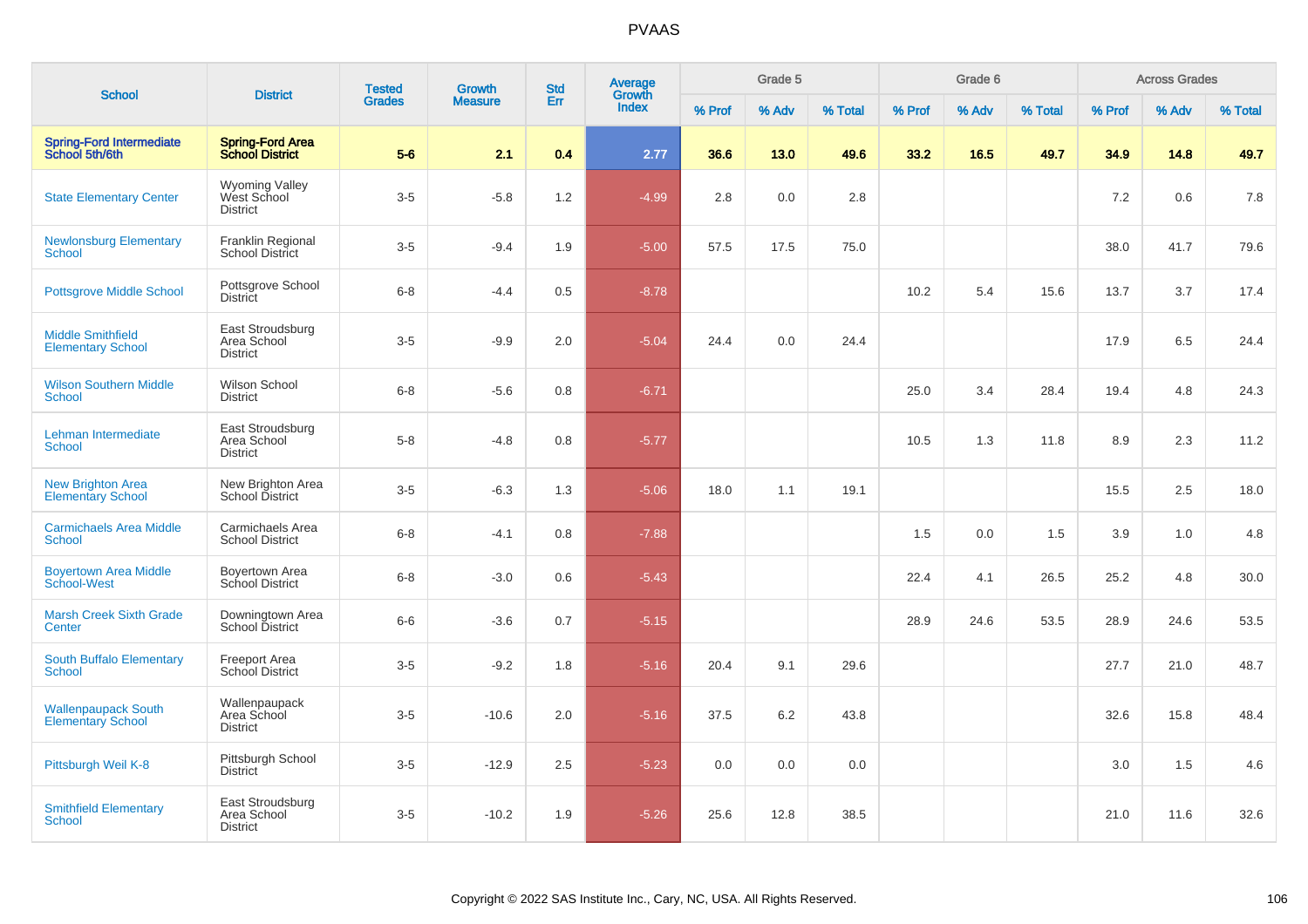| <b>School</b>                                       |                                                    | <b>Tested</b> | Growth         | <b>Std</b> | Average<br>Growth |        | Grade 5 |         |        | Grade 6 |         |        | <b>Across Grades</b> |         |
|-----------------------------------------------------|----------------------------------------------------|---------------|----------------|------------|-------------------|--------|---------|---------|--------|---------|---------|--------|----------------------|---------|
|                                                     | <b>District</b>                                    | <b>Grades</b> | <b>Measure</b> | Err        | <b>Index</b>      | % Prof | % Adv   | % Total | % Prof | % Adv   | % Total | % Prof | % Adv                | % Total |
| <b>Spring-Ford Intermediate</b><br>School 5th/6th   | <b>Spring-Ford Area</b><br><b>School District</b>  | $5-6$         | 2.1            | 0.4        | 2.77              | 36.6   | 13.0    | 49.6    | 33.2   | 16.5    | 49.7    | 34.9   | 14.8                 | 49.7    |
| J R Fugett Middle School                            | West Chester Area<br><b>School District</b>        | $6-8$         | $-3.3$         | 0.6        | $-5.29$           |        |         |         | 28.4   | 12.3    | 40.6    | 26.8   | 13.5                 | 40.3    |
| Masterman Julia R Sec<br><b>School</b>              | Philadelphia City<br>School District               | $5 - 10$      | $-7.7$         | 1.3        | $-6.40$           | 45.2   | 47.6    | 92.9    | 59.4   | 31.2    | 90.6    | 49.1   | 40.0                 | 89.1    |
| <b>Chichester Middle School</b>                     | <b>Chichester School</b><br><b>District</b>        | $5-8$         | $-3.8$         | 0.7        | $-5.70$           | 6.8    | 1.1     | 8.0     | 7.0    | 2.8     | 9.9     | 5.9    | 2.6                  | 8.5     |
| <b>Ridley Middle School</b>                         | <b>Ridley School</b><br><b>District</b>            | $6 - 8$       | $-2.1$         | 0.4        | $-8.42$           |        |         |         | 16.6   | 2.2     | 18.8    | 13.4   | 5.2                  | 18.5    |
| <b>Mechanicsburg Middle</b><br><b>School</b>        | Mechanicsburg<br>Area School<br><b>District</b>    | $6 - 8$       | $-2.2$         | 0.4        | $-6.61$           |        |         |         | 16.3   | 2.8     | 19.1    | 17.3   | 4.4                  | 21.7    |
| J T Lambert Intermediate<br>School                  | East Stroudsburg<br>Area School<br><b>District</b> | $6 - 8$       | $-3.9$         | 0.7        | $-7.96$           |        |         |         | 7.8    | 1.7     | 9.5     | 8.8    | 2.0                  | 10.8    |
| <b>Stetson Middle School</b>                        | West Chester Area<br><b>School District</b>        | $6 - 8$       | $-3.4$         | 0.6        | $-5.92$           |        |         |         | 34.8   | 9.1     | 43.8    | 27.0   | 9.0                  | 36.0    |
| <b>Bethlehem-Center</b><br><b>Elementary School</b> | Bethlehem-Center<br><b>School District</b>         | $3-5$         | $-7.8$         | 1.4        | $-5.38$           | 5.6    | 1.4     | 7.0     |        |         |         | 16.9   | 7.5                  | 24.4    |
| <b>North Pocono Middle</b><br><b>School</b>         | North Pocono<br><b>School District</b>             | $6 - 8$       | $-3.4$         | 0.6        | $-7.30$           |        |         |         | 12.8   | 1.8     | 14.7    | 19.0   | 6.1                  | 25.2    |
| <b>State Street Elementary</b><br><b>School</b>     | Ambridge Area<br><b>School District</b>            | $3-5$         | $-11.5$        | 2.1        | $-5.44$           | 9.7    | 0.0     | 9.7     |        |         |         | 14.8   | 5.6                  | 20.4    |
| <b>Mellon Elementary School</b>                     | Ligonier Valley<br>School District                 | $3-5$         | $-8.6$         | 1.5        | $-5.53$           | 18.3   | 1.7     | 20.0    |        |         |         | 27.9   | 7.0                  | 34.9    |
| <b>Bobtown Elementary</b><br><b>School</b>          | Southeastern<br>Greene School<br><b>District</b>   | $3-6$         | $-13.3$        | 1.5        | $-8.93$           | 34.5   | 13.8    | 48.3    | 32.4   | 2.9     | 35.3    | 33.3   | 19.2                 | 52.5    |
| <b>Central Elementary School</b>                    | <b>Elizabeth Forward</b><br><b>School District</b> | $3-5$         | $-9.0$         | 1.6        | $-5.64$           | 25.4   | 16.4    | 41.8    |        |         |         | 31.1   | 22.2                 | 53.3    |
| <b>Fayetteville Elementary</b><br>School            | Chambersburg<br>Area School<br><b>District</b>     | $3-5$         | $-8.4$         | 1.5        | $-5.77$           | 26.1   | 4.4     | 30.4    |        |         |         | 21.2   | 7.1                  | 28.3    |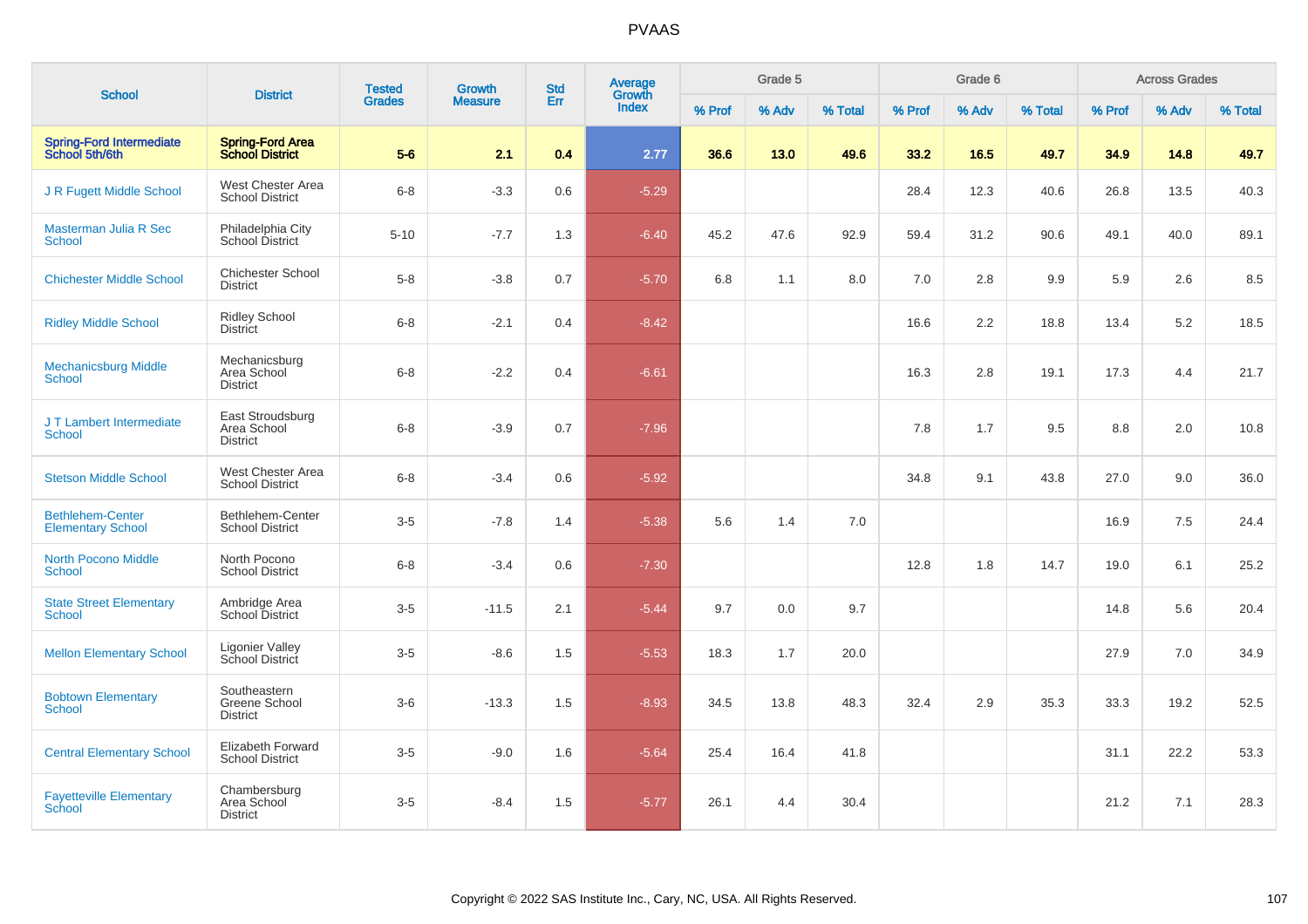|                                                    |                                                        | <b>Tested</b> | <b>Growth</b>  | <b>Std</b> | <b>Average</b><br>Growth |        | Grade 5 |         |        | Grade 6 |         |        | <b>Across Grades</b> |         |
|----------------------------------------------------|--------------------------------------------------------|---------------|----------------|------------|--------------------------|--------|---------|---------|--------|---------|---------|--------|----------------------|---------|
| <b>School</b>                                      | <b>District</b>                                        | <b>Grades</b> | <b>Measure</b> | Err        | Index                    | % Prof | % Adv   | % Total | % Prof | % Adv   | % Total | % Prof | % Adv                | % Total |
| <b>Spring-Ford Intermediate</b><br>School 5th/6th  | <b>Spring-Ford Area</b><br><b>School District</b>      | $5-6$         | 2.1            | 0.4        | 2.77                     | 36.6   | 13.0    | 49.6    | 33.2   | 16.5    | 49.7    | 34.9   | 14.8                 | 49.7    |
| <b>Berwick Area Middle</b><br><b>School</b>        | <b>Berwick Area</b><br><b>School District</b>          | $5-8$         | $-3.7$         | 0.5        | $-7.82$                  | 18.5   | 6.8     | 25.3    | 19.0   | 3.4     | 22.4    | 17.1   | 4.1                  | 21.2    |
| <b>Francis D Raub Middle</b><br><b>School</b>      | <b>Allentown City</b><br>School District               | $6 - 8$       | $-4.5$         | 0.6        | $-6.98$                  |        |         |         | 2.1    | 0.0     | 2.1     | 2.4    | 0.0                  | 2.4     |
| <b>Manoa Elementary School</b>                     | Haverford<br>Township School<br><b>District</b>        | $3-5$         | $-6.7$         | 1.1        | $-5.95$                  | 24.6   | 13.6    | 38.2    |        |         |         | 32.4   | 23.7                 | 56.1    |
| <b>South Mountain Middle</b><br><b>School</b>      | Allentown City<br>School District                      | $6 - 8$       | $-6.2$         | 0.6        | $-11.14$                 |        |         |         | 1.7    | 1.3     | 3.0     | 2.2    | 0.8                  | 3.0     |
| <b>James Buchanan Middle</b><br><b>School</b>      | <b>Tuscarora School</b><br><b>District</b>             | $6 - 8$       | $-3.1$         | 0.5        | $-11.00$                 |        |         |         | 11.3   | 2.7     | 14.0    | 11.9   | 3.1                  | 15.0    |
| <b>Ramsay Elementary</b><br><b>School</b>          | Mount Pleasant<br>Area School<br><b>District</b>       | $4 - 6$       | $-7.4$         | 0.7        | $-9.86$                  | 18.0   | 1.6     | 19.7    | 12.8   | 2.4     | 15.2    | 17.2   | 1.7                  | 18.9    |
| <b>Worrall Elementary School</b>                   | Marple Newtown<br>School District                      | $3-5$         | $-8.9$         | 1.5        | $-6.08$                  | 44.4   | 25.4    | 69.8    |        |         |         | 35.5   | 35.5                 | 71.0    |
| <b>Roosevelt Middle School</b>                     | <b>Bristol Township</b><br><b>School District</b>      | $6 - 8$       | $-4.8$         | 0.5        | $-9.09$                  |        |         |         | 3.0    | 1.2     | 4.2     | 4.3    | 0.8                  | 5.1     |
| <b>Lower Dauphin Middle</b><br>School              | Lower Dauphin<br><b>School District</b>                | $6 - 8$       | $-2.8$         | 0.5        | $-7.25$                  |        |         |         | 23.7   | 4.8     | 28.5    | 21.6   | 6.9                  | 28.5    |
| <b>Pennwood Middle School</b>                      | Pennsbury School<br><b>District</b>                    | $6 - 8$       | $-3.1$         | 0.5        | $-6.35$                  |        |         |         | 26.1   | 10.3    | 36.4    | 19.0   | 8.8                  | 27.7    |
| <b>Penn Hills Elementary</b><br>School             | Penn Hills School<br><b>District</b>                   | $3-5$         | $-5.8$         | 0.9        | $-6.26$                  | 4.7    | 1.8     | 6.5     |        |         |         | 10.8   | 3.4                  | 14.2    |
| <b>South Allegheny</b><br><b>Elementary School</b> | South Allegheny<br><b>School District</b>              | $3-5$         | $-10.2$        | 1.6        | $-6.31$                  | 27.3   | 1.8     | 29.1    |        |         |         | 25.2   | 3.1                  | 28.2    |
| <b>Weatherly Area Middle</b><br><b>School</b>      | Weatherly Area<br>School District                      | $6 - 8$       | $-8.2$         | 1.2        | $-6.91$                  |        |         |         | 12.1   | 0.0     | 12.1    | 8.2    | 0.0                  | 8.2     |
| <b>Neil A Armstrong Middle</b><br><b>School</b>    | <b>Bristol Township</b><br><b>School District</b>      | $6 - 8$       | $-4.5$         | 0.6        | $-7.10$                  |        |         |         | 2.3    | 0.0     | 2.3     | 5.2    | 0.5                  | 5.7     |
| <b>Philipsburg Elementary</b><br>School            | Philipsburg-<br>Osceola Area<br><b>School District</b> | $3-5$         | $-9.4$         | 1.5        | $-6.36$                  | 38.5   | 10.8    | 49.2    |        |         |         | 31.0   | 20.1                 | 51.1    |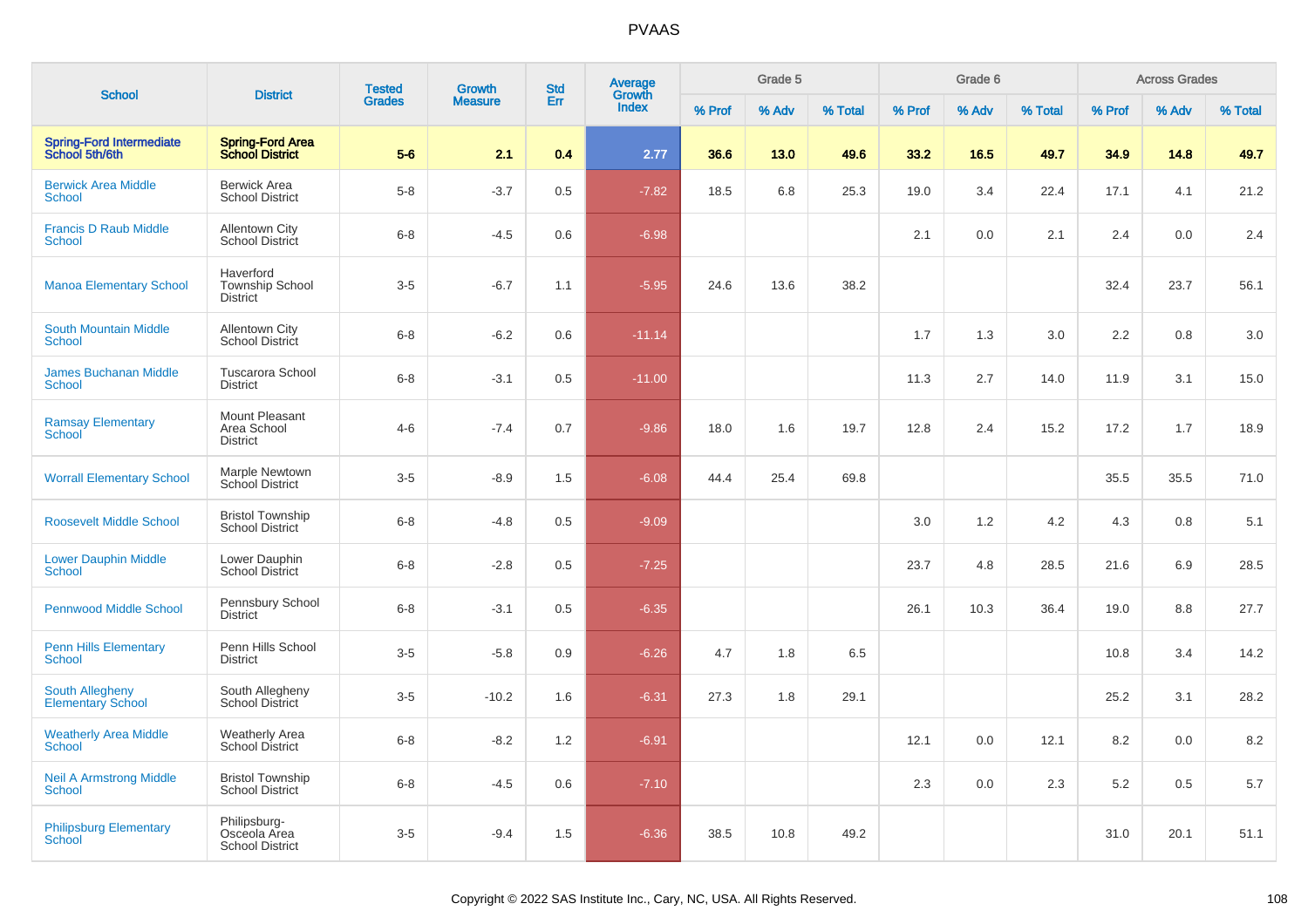| <b>School</b>                                       | <b>District</b>                                        | <b>Tested</b> | <b>Growth</b>  | <b>Std</b> | Average<br>Growth |        | Grade 5<br>Grade 6 |         |        |       | <b>Across Grades</b> |        |       |         |
|-----------------------------------------------------|--------------------------------------------------------|---------------|----------------|------------|-------------------|--------|--------------------|---------|--------|-------|----------------------|--------|-------|---------|
|                                                     |                                                        | <b>Grades</b> | <b>Measure</b> | Err        | <b>Index</b>      | % Prof | % Adv              | % Total | % Prof | % Adv | % Total              | % Prof | % Adv | % Total |
| <b>Spring-Ford Intermediate</b><br>School 5th/6th   | <b>Spring-Ford Area</b><br><b>School District</b>      | $5-6$         | 2.1            | 0.4        | 2.77              | 36.6   | 13.0               | 49.6    | 33.2   | 16.5  | 49.7                 | 34.9   | 14.8  | 49.7    |
| Pittsburgh Whittier K-5                             | Pittsburgh School<br><b>District</b>                   | $3-5$         | $-18.7$        | 2.9        | $-6.41$           | 5.9    | 0.0                | 5.9     |        |       |                      | 12.5   | 1.6   | 14.1    |
| Oil City Area Middle School                         | Oil City Area<br>School District                       | $5 - 8$       | $-3.7$         | 0.5        | $-7.18$           | 15.5   | 2.8                | 18.3    | 7.9    | 0.8   | 8.7                  | 9.5    | 1.5   | 11.0    |
| <b>Fallsington Elementary</b><br>School             | Pennsbury School<br><b>District</b>                    | $3-5$         | $-10.5$        | 1.6        | $-6.47$           | 25.5   | 15.7               | 41.2    |        |       |                      | 29.8   | 18.2  | 47.9    |
| <b>Southmoreland Elementary</b><br>School           | Southmoreland<br><b>School District</b>                | $3-5$         | $-7.8$         | 1.2        | $-6.52$           | 12.6   | 4.2                | 16.8    |        |       |                      | 23.4   | 5.8   | 29.2    |
| <b>Linton Middle School</b>                         | Penn Hills School<br><b>District</b>                   | $6 - 8$       | $-3.5$         | 0.5        | $-10.87$          |        |                    |         | 2.7    | 0.7   | 3.4                  | 2.8    | 0.8   | 3.6     |
| <b>Osceola Mills Elementary</b><br><b>School</b>    | Philipsburg-<br>Osceola Area<br><b>School District</b> | $3-5$         | $-9.9$         | 1.5        | $-6.61$           | 32.2   | 10.2               | 42.4    |        |       |                      | 34.6   | 19.0  | 53.6    |
| <b>Scenic Hills Elementary</b><br><b>School</b>     | Springfield School<br><b>District</b>                  | $3-5$         | $-6.1$         | 0.9        | $-6.61$           | 30.2   | 13.8               | 44.0    |        |       |                      | 35.6   | 23.7  | 59.4    |
| <b>Burgettstown Elementary</b><br>Center            | <b>Burgettstown Area</b><br>School District            | $3-5$         | $-9.1$         | 1.4        | $-6.70$           | 16.9   | 2.6                | 19.5    |        |       |                      | 21.1   | 5.2   | 26.3    |
| <b>Edgewood Elementary</b><br><b>STEAM Academy</b>  | <b>Woodland Hills</b><br><b>School District</b>        | $3-5$         | $-10.7$        | 1.6        | $-6.82$           | 7.1    | 0.0                | 7.1     |        |       |                      | 8.9    | 0.7   | 9.6     |
| C E Cole Intermediate<br><b>School</b>              | Muhlenberg School<br><b>District</b>                   | $4 - 6$       | $-6.1$         | 0.5        | $-11.12$          | 8.1    | 0.5                | 8.5     | 2.5    | 0.8   | 3.4                  | 6.1    | 1.0   | 7.2     |
| <b>West Mifflin Area Middle</b><br><b>School</b>    | West Mifflin Area<br><b>School District</b>            | $4 - 11$      | $-8.5$         | 0.5        | $-18.36$          | 18.6   | 5.7                | 24.3    | 6.8    | 0.7   | 7.5                  | 9.5    | 2.0   | 11.6    |
| <b>Pottstown Middle School</b>                      | Pottstown School<br><b>District</b>                    | $5-8$         | $-5.0$         | 0.5        | $-10.19$          | 6.0    | 3.6                | 9.5     | 2.1    | 0.0   | 2.1                  | 4.8    | 1.2   | 6.0     |
| <b>Orefield Middle School</b>                       | Parkland School<br><b>District</b>                     | $6 - 8$       | $-6.3$         | 0.5        | $-13.03$          |        |                    |         | 30.4   | 10.4  | 40.9                 | 24.3   | 9.6   | 33.8    |
| Pittsburgh West Liberty K-5                         | Pittsburgh School<br><b>District</b>                   | $3-5$         | $-20.5$        | 2.9        | $-6.97$           | 5.6    | 5.6                | 11.1    |        |       |                      | 18.6   | 2.9   | 21.4    |
| <b>East Stroudsburg</b><br><b>Elementary School</b> | East Stroudsburg<br>Area School<br><b>District</b>     | $3-5$         | $-10.9$        | 1.6        | $-7.01$           | 15.2   | 5.1                | 20.3    |        |       |                      | 26.2   | 5.0   | 31.2    |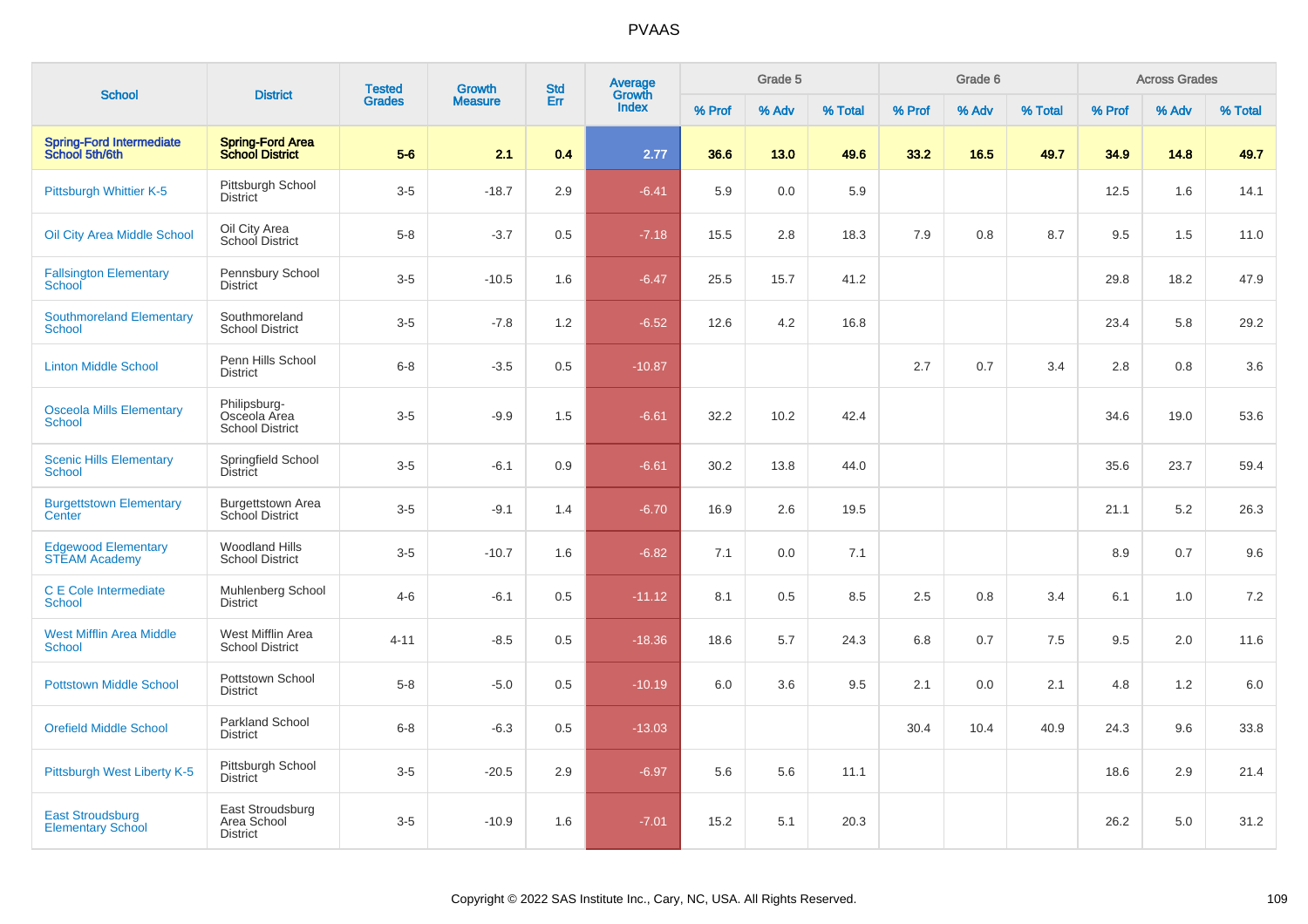| <b>School</b>                                       | <b>District</b>                                              | <b>Tested</b> | Growth         | <b>Std</b> | Average<br>Growth |        | Grade 5 |         |        | Grade 6 |         |        | <b>Across Grades</b> |         |  |
|-----------------------------------------------------|--------------------------------------------------------------|---------------|----------------|------------|-------------------|--------|---------|---------|--------|---------|---------|--------|----------------------|---------|--|
|                                                     |                                                              | <b>Grades</b> | <b>Measure</b> | Err        | <b>Index</b>      | % Prof | % Adv   | % Total | % Prof | % Adv   | % Total | % Prof | % Adv                | % Total |  |
| <b>Spring-Ford Intermediate</b><br>School 5th/6th   | <b>Spring-Ford Area</b><br><b>School District</b>            | $5-6$         | 2.1            | 0.4        | 2.77              | 36.6   | 13.0    | 49.6    | 33.2   | 16.5    | 49.7    | 34.9   | 14.8                 | 49.7    |  |
| <b>Dallas Middle School</b>                         | Dallas School<br><b>District</b>                             | $6 - 8$       | $-9.4$         | 0.6        | $-15.89$          |        |         |         | 24.3   | 2.8     | 27.1    | 20.3   | 3.0                  | 23.4    |  |
| <b>Robert K Shafer Middle</b><br>School             | <b>Bensalem</b><br><b>Township School</b><br><b>District</b> | $6 - 8$       | $-4.3$         | 0.6        | $-7.06$           |        |         |         |        |         |         | 9.1    | 4.4                  | 13.5    |  |
| <b>Pennridge Central Middle</b><br><b>School</b>    | Pennridge School<br><b>District</b>                          | $6 - 8$       | $-3.8$         | 0.5        | $-9.48$           |        |         |         | 16.8   | 2.0     | 18.8    | 18.5   | 5.8                  | 24.3    |  |
| <b>Bethlehem-Center Middle</b><br>School            | Bethlehem-Center<br><b>School District</b>                   | $6 - 8$       | $-5.9$         | 0.8        | $-7.12$           |        |         |         | 0.0    | 0.0     | 0.0     | 2.5    | 0.5                  | 3.0     |  |
| <b>Trafford Elementary School</b>                   | Penn-Trafford<br><b>School District</b>                      | $3-5$         | $-13.7$        | 1.9        | $-7.13$           | 39.5   | 5.3     | 44.7    |        |         |         | 36.5   | 26.0                 | 62.5    |  |
| <b>Phoenixville Area Middle</b><br><b>School</b>    | Phoenixville Area<br><b>School District</b>                  | $6 - 8$       | $-6.0$         | 0.5        | $-12.94$          |        |         |         | 17.7   | 8.6     | 26.4    | 16.8   | 5.4                  | 22.2    |  |
| <b>Carmichaels Area</b><br><b>Elementary Center</b> | Carmichaels Area<br><b>School District</b>                   | $3-5$         | $-9.6$         | 1.3        | $-7.18$           | 13.8   | 1.2     | 15.0    |        |         |         | 18.5   | 3.3                  | 21.8    |  |
| Pittsburgh Fulton K-5                               | Pittsburgh School<br><b>District</b>                         | $3-5$         | $-14.1$        | 2.0        | $-7.18$           | 5.6    | 2.8     | 8.3     |        |         |         | 10.7   | 3.6                  | 14.3    |  |
| <b>Northley Middle School</b>                       | Penn-Delco School<br><b>District</b>                         | $6 - 8$       | $-5.5$         | 0.5        | $-11.25$          |        |         |         | 20.2   | 6.6     | 26.8    | 17.8   | 5.0                  | 22.8    |  |
| <b>Pennell Elementary School</b>                    | Penn-Delco School<br><b>District</b>                         | $3-5$         | $-10.1$        | 1.4        | $-7.22$           | 32.4   | 18.3    | 50.7    |        |         |         | 35.8   | 15.6                 | 51.4    |  |
| Pittsburgh Lincoln K-5                              | Pittsburgh School<br><b>District</b>                         | $3-5$         | $-17.9$        | 2.5        | $-7.30$           | 0.0    | 0.0     | 0.0     |        |         |         | 1.3    | 0.0                  | 1.3     |  |
| <b>Dickson Prep STEAM</b><br>Academy                | <b>Woodland Hills</b><br><b>School District</b>              | $6 - 8$       | $-5.6$         | 0.6        | $-9.59$           |        |         |         | 4.8    | 1.4     | 6.2     | 5.4    | 2.2                  | 7.6     |  |
| Pittsburgh Capa 6-12                                | Pittsburgh School<br><b>District</b>                         | $6 - 11$      | $-5.7$         | 0.7        | $-8.34$           |        |         |         | 25.3   | 4.2     | 29.5    | 24.2   | 8.1                  | 32.3    |  |
| <b>Whitehall-Coplay Middle</b><br><b>School</b>     | Whitehall-Coplay<br><b>School District</b>                   | $6 - 8$       | $-3.6$         | 0.4        | $-8.82$           |        |         |         | 12.8   | 1.9     | 14.7    | 11.4   | 2.6                  | 14.0    |  |
| <b>Charleroi Area Elementary</b><br>Center          | Charleroi School<br><b>District</b>                          | $3-5$         | $-9.2$         | 1.2        | $-7.59$           | 10.8   | 1.0     | 11.8    |        |         |         | 14.2   | $3.2\,$              | 17.4    |  |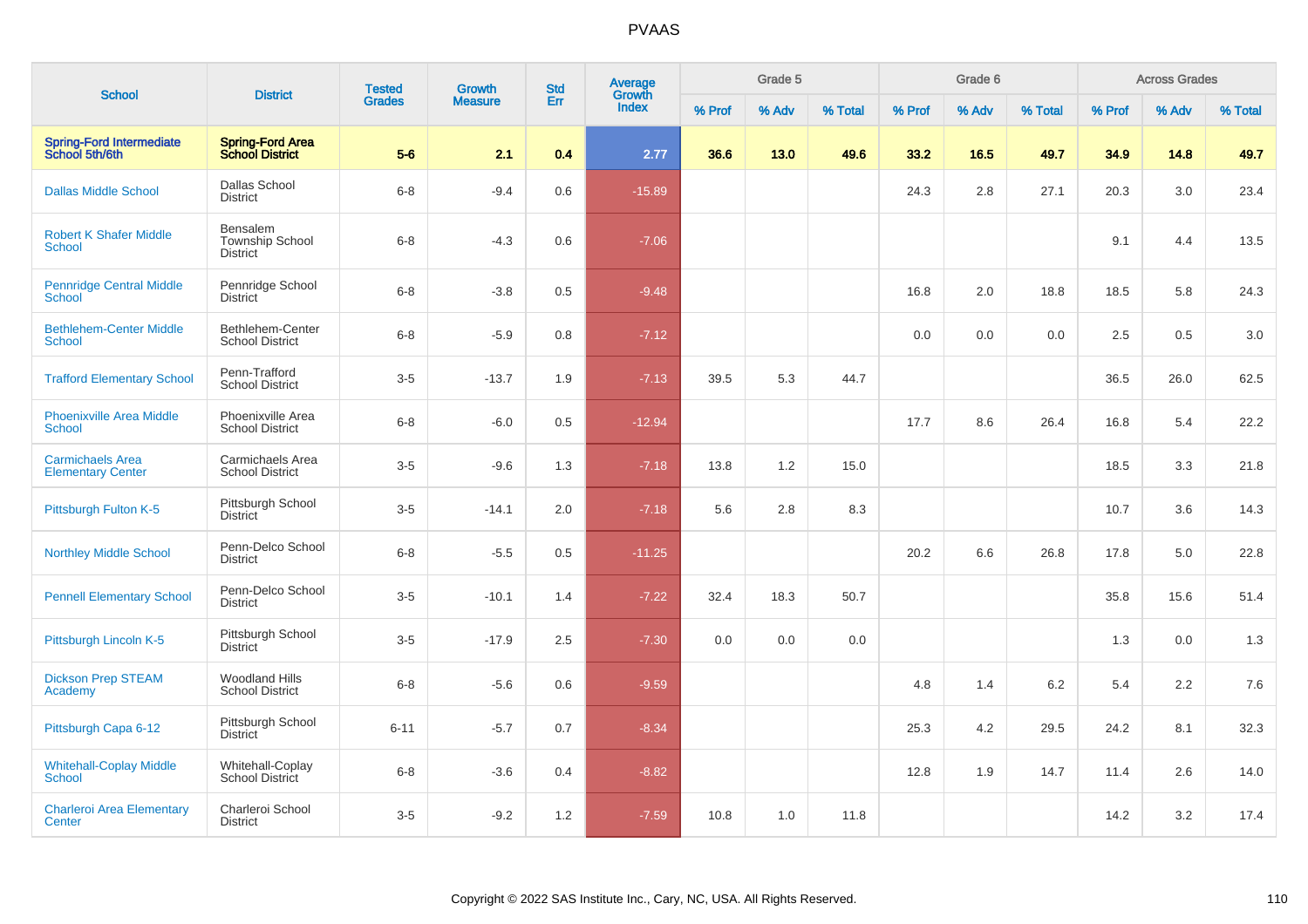| <b>School</b>                                       | <b>District</b>                                          | <b>Tested</b> | <b>Growth</b>  | <b>Std</b> | <b>Average</b><br>Growth |        | Grade 5 |         |        | Grade 6 |         | <b>Across Grades</b> |       |         |  |
|-----------------------------------------------------|----------------------------------------------------------|---------------|----------------|------------|--------------------------|--------|---------|---------|--------|---------|---------|----------------------|-------|---------|--|
|                                                     |                                                          | <b>Grades</b> | <b>Measure</b> | Err        | <b>Index</b>             | % Prof | % Adv   | % Total | % Prof | % Adv   | % Total | % Prof               | % Adv | % Total |  |
| <b>Spring-Ford Intermediate</b><br>School 5th/6th   | <b>Spring-Ford Area</b><br><b>School District</b>        | $5-6$         | 2.1            | 0.4        | 2.77                     | 36.6   | 13.0    | 49.6    | 33.2   | 16.5    | 49.7    | 34.9                 | 14.8  | 49.7    |  |
| <b>West View Elementary</b><br><b>School</b>        | North Hills School<br><b>District</b>                    | $3-5$         | $-11.4$        | 1.5        | $-7.70$                  | 28.6   | 6.4     | 34.9    |        |         |         | 29.7                 | 13.2  | 42.9    |  |
| Pittsburgh Concord K-5                              | Pittsburgh School<br><b>District</b>                     | $3-5$         | $-12.1$        | 1.6        | $-7.72$                  | 8.8    | 1.8     | 10.5    |        |         |         | 14.1                 | 3.1   | 17.2    |  |
| <b>Northwestern Middle</b><br><b>School</b>         | Northwestern<br><b>School District</b>                   | $6 - 8$       | $-7.2$         | 0.7        | $-10.61$                 |        |         |         | 21.8   | 1.2     | 23.0    | 15.5                 | 3.6   | 19.1    |  |
| <b>MaST Community Charter</b><br><b>School II</b>   | <b>MaST Community</b><br>Charter School II               | $3 - 10$      | $-8.4$         | 0.7        | $-12.33$                 | 5.0    | 2.0     | 6.9     | 7.2    | 1.0     | 8.2     | 12.6                 | 3.2   | 15.8    |  |
| Morrisville Intermediate<br><b>School (8380)</b>    | Morrisville Borough<br><b>School District</b>            | $3-5$         | $-12.9$        | 1.6        | $-8.04$                  | 9.8    | 0.0     | 9.8     |        |         |         | 7.7                  | 1.2   | 8.9     |  |
| Pittsburgh Dilworth K-5                             | Pittsburgh School<br><b>District</b>                     | $3-5$         | $-14.4$        | 1.8        | $-8.08$                  | 11.6   | 4.6     | 16.3    |        |         |         | 14.4                 | 6.4   | 20.8    |  |
| <b>Connellsville Area Middle</b><br>School          | Connellsville Area<br><b>School District</b>             | $6 - 8$       | $-3.7$         | 0.4        | $-8.82$                  |        |         |         | 10.8   | 3.6     | 14.3    | 9.9                  | 2.7   | 12.6    |  |
| Pittsburgh Allegheny K-5                            | Pittsburgh School<br><b>District</b>                     | $3-5$         | $-11.8$        | 1.4        | $-8.21$                  | 6.2    | 10.8    | 16.9    |        |         |         | 15.5                 | 8.2   | 23.7    |  |
| <b>MaST Community Charter</b><br><b>School</b>      | <b>MaST Community</b><br><b>Charter School</b>           | $3 - 10$      | $-8.7$         | 0.6        | $-15.16$                 | 30.0   | 3.0     | 33.0    | 20.0   | 3.8     | 23.8    | 23.1                 | 3.6   | 26.7    |  |
| <b>Lincoln Middle School</b>                        | Lancaster School<br><b>District</b>                      | $6 - 8$       | $-7.6$         | 0.6        | $-11.93$                 |        |         |         | 5.2    | 0.7     | 5.9     | 5.0                  | 0.8   | 5.9     |  |
| <b>Greensburg-Salem Middle</b><br><b>School</b>     | Greensburg Salem<br><b>School District</b>               | $6 - 8$       | $-4.4$         | 0.5        | $-9.95$                  |        |         |         | 12.0   | 1.2     | 13.2    | 15.5                 | 3.2   | 18.7    |  |
| Susquehanna Township<br><b>Middle School</b>        | Susquehanna<br><b>Township School</b><br><b>District</b> | $6 - 8$       | $-4.6$         | 0.5        | $-9.97$                  |        |         |         | 3.2    | 0.5     | 3.7     | 6.6                  | 1.1   | 7.6     |  |
| <b>Kiski Area Upper</b><br><b>Elementary School</b> | Kiski Area School<br><b>District</b>                     | $5-6$         | $-8.7$         | 0.6        | $-15.29$                 | 15.5   | 5.6     | 21.1    | 11.2   | 1.4     | 12.6    | 13.4                 | 3.5   | 16.9    |  |
| <b>Shippensburg Area Middle</b><br><b>School</b>    | Shippensburg Area<br><b>School District</b>              | $6 - 8$       | $-5.1$         | 0.4        | $-11.47$                 |        |         |         | 13.2   | 4.2     | 17.4    | 13.5                 | 3.5   | 17.0    |  |
| <b>Moore School</b>                                 | Brentwood<br>Borough School<br><b>District</b>           | $3-5$         | $-17.0$        | 1.8        | $-9.33$                  | 19.5   | 7.3     | 26.8    |        |         |         | 26.9                 | 11.5  | 38.5    |  |